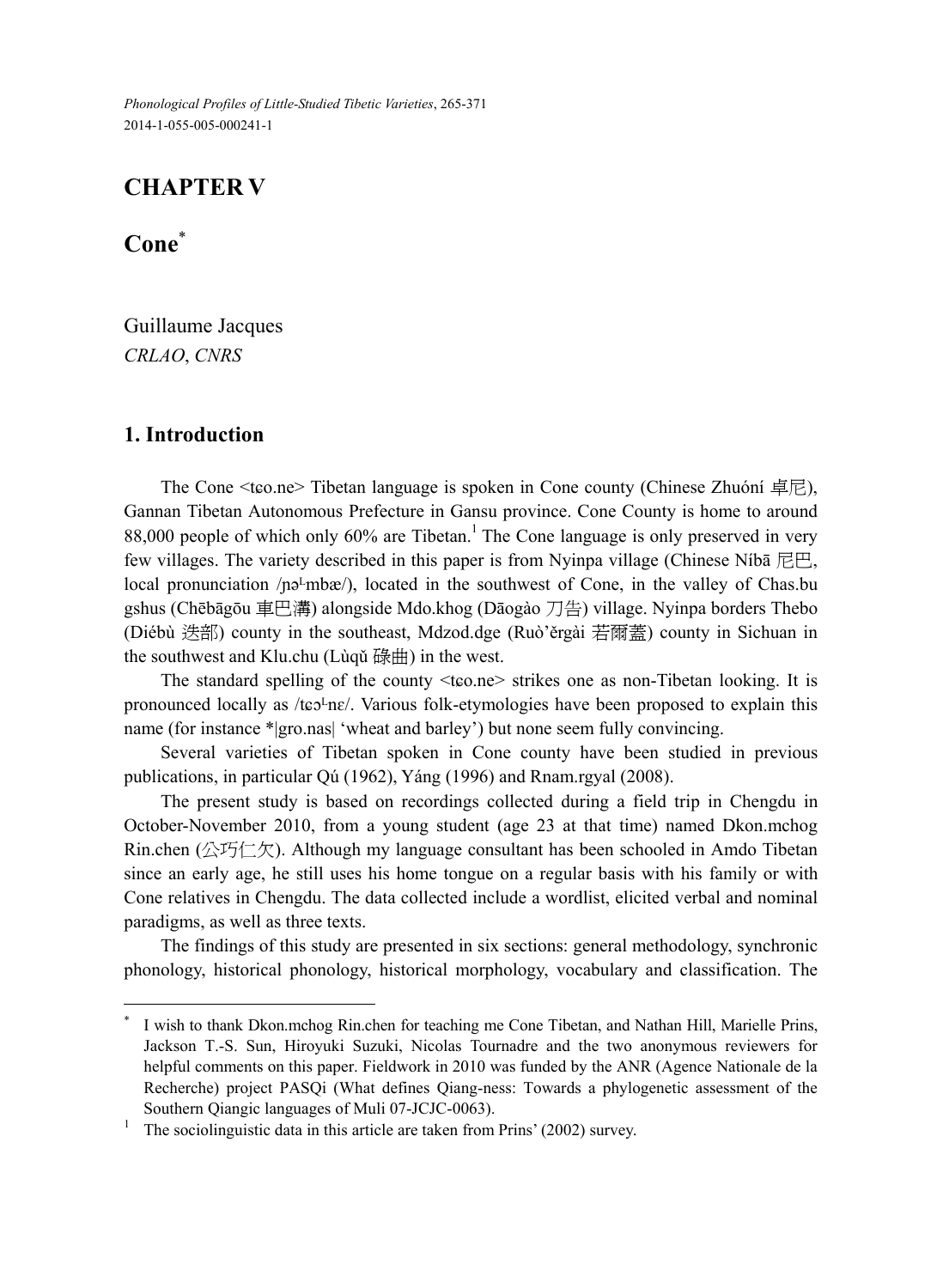paper also includes an English-Cone vocabulary of 1,300 words with their etymology in Common Tibetan.

## **2. Preliminaries on general methodology in Tibetan dialectology**

Unlike most languages of the Sino-Tibetan family, Tibetan languages have a rich written record dating back to the eighth century. Hence, most researchers studying modern Tibetan varieties use the written language as a clue to reconstructing their historical phonology.

However, rather than referring to ancient texts to compare modern dialects with the oldest attested stage of Tibetan, the usual practice is to simply cite forms from Jäschke (1881) indiscriminately as 'Written Tibetan', lumping together recent words and archaic vocabulary. The practice of referring to 'Written Tibetan' may have been useful in a former stage of Tibetology, when Old Tibetan texts were poorly available and Tibetan literature was not in a searchable format, but should be avoided now that the documentation of earlier stages of Tibetan has considerably improved.

In this paper, I use an IPA-based transcription of Tibetan (Jacques 2012b). While the commonly used Wylie transcription (Wylie 1959) is useful and quite appropriate to transcribe the Tibetan script, it is not convenient as a tool to describe the historical phonology of the modern Tibetan languages. Modern dialects and the intermediate phonetic stages must be transcribed in IPA; thus, it is confusing to use for the oldest stage a transcription that is not compatible with IPA, and which non-specialists may find counterintuitive.

Tibetan languages can potentially contribute to a general theory of phonological change by providing uncontroversial examples of sound changes that are unparalleled in better-known languages families such as Indo-European or Semitic. Very few language groups have such a long documented history: only Romance, Arabic, Indo-Aryan and Chinese have a comparable variety of dialects with more than  $1,300$  years of continuous written record.<sup>2</sup>

Thus, Tibetan specialists should take pains to present their data in a clear and explicit way, so that these data can be accessible to other linguists. It is hoped that this new transcription will contribute making Tibetan languages better known to a broader public of historical linguists.

The correspondences between the Tibetan script and our system are shown in Table 1. Since the vowels are transcribed in an identical way in the present transcription and in the Wylie system, they are not included here.

 $\overline{a}$ 

<sup>2</sup> Not including languages such as Greek with a very long documented history but very few distinct modern languages.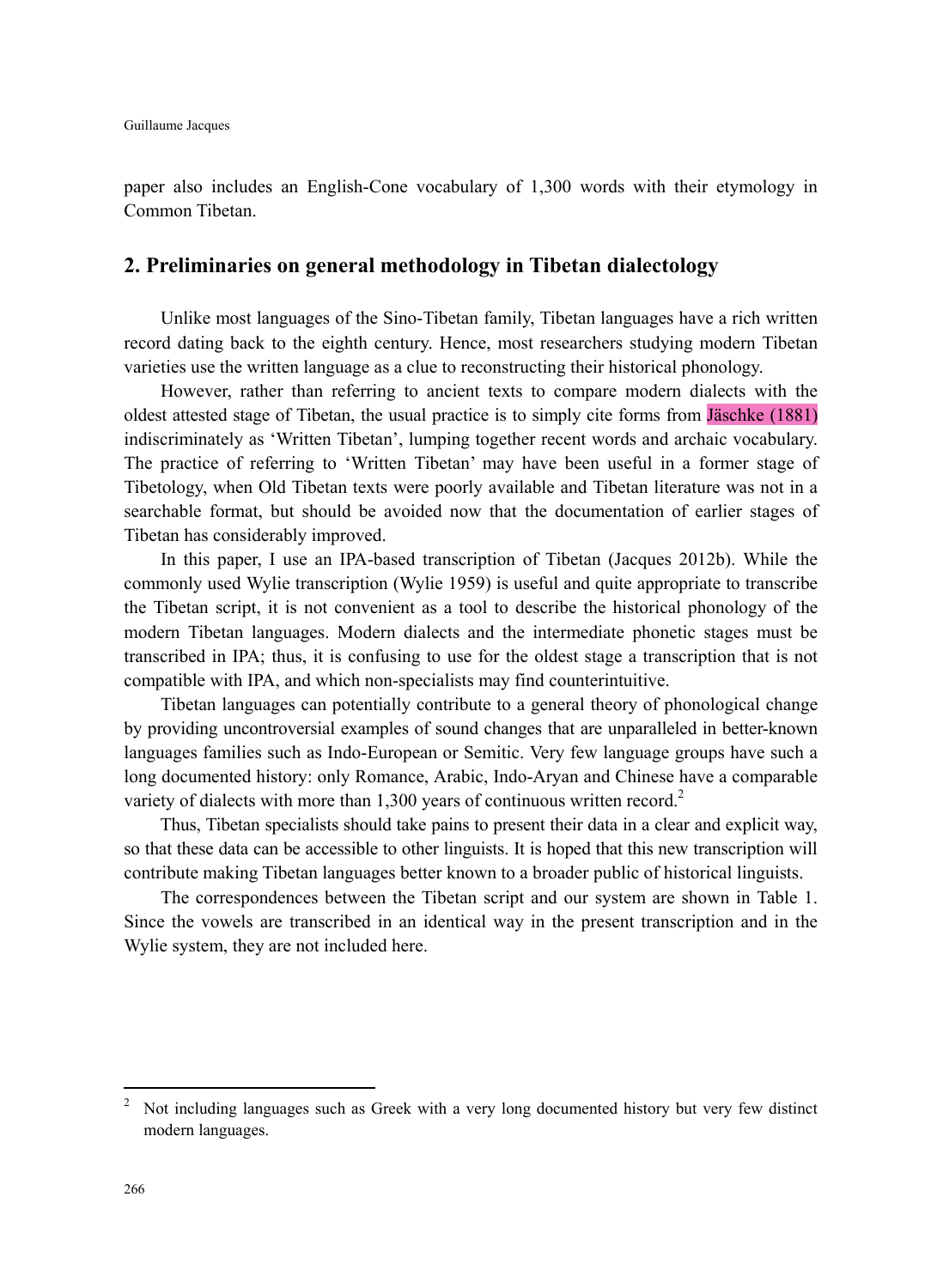|                         |             |                                       | Tibetan Alphabet Wylie Present system Tibetan Alphabet Wylie Present system |                                                       |                                                                                                    |
|-------------------------|-------------|---------------------------------------|-----------------------------------------------------------------------------|-------------------------------------------------------|----------------------------------------------------------------------------------------------------|
| 깨                       | $\mathbf k$ | $\mathbf k$                           | $\Delta I$                                                                  | m                                                     | m                                                                                                  |
| Ν                       | kh          | $\mathbf{k}^\mathrm{h}$               | $\mathcal{L}$                                                               | $\mathop{\text{ts}}$                                  | t s                                                                                                |
|                         | g           | g                                     | $\mathrm{d} \vec{\mathrm{d}}$                                               | tsh                                                   | $\mathfrak{t}\mathbf{s}^{\text{h}}$                                                                |
| ς                       | ng          | ŋ                                     | $\mathbf{r}$                                                                | $\mathrm{d} z$                                        | dz                                                                                                 |
| $\mathcal{L}$           | $\mathbf c$ | $t \varepsilon$                       | $\Xi$                                                                       | $\mathbf W$                                           | w or fi <sup>w</sup>                                                                               |
| $\overline{\mathrm{d}}$ | ch          | $\mathfrak{t}\mathfrak{c}^{\text{h}}$ | $\mathbb{Q}$                                                                | zh                                                    | $\rm{z}$                                                                                           |
| Ę                       | j           | dz                                    | Ξ                                                                           | $\mathbf{Z}% ^{T}=\mathbf{Z}^{T}\times\mathbf{Z}^{T}$ | $\mathbf{Z}% ^{T}=\mathbf{Z}^{T}\times\mathbf{Z}^{T}$                                              |
| $\mathfrak{Z}$          | ny          | $\mathfrak n$                         | $\mathbf{\Omega}$                                                           | $\boldsymbol{\varsigma}$                              | fi or $n$                                                                                          |
| 5                       | t           | t                                     | αJ                                                                          | y                                                     | j or i                                                                                             |
| 되                       | th          | $\mathfrak{t}^{\text{h}}$             | ᅐ                                                                           | $\mathbf r$                                           | $\mathbf r$                                                                                        |
| $\overline{\eta}$       | $\mathbf d$ | $\mathbf d$                           | $\alpha$                                                                    | $\mathbf{l}$                                          | $\mathbf{l}$                                                                                       |
| क्                      | $\mathbf n$ | n                                     | $\mathcal{A}$                                                               | sh                                                    | $\mathbf{G}% _{M_{1},M_{2}}^{\alpha,\beta}(\mathbf{G})=G_{M_{1},M_{2}}^{\alpha,\beta}(\mathbf{G})$ |
| IJ                      | p           | $\, {\bf p}$                          | N                                                                           | $\mathbf S$                                           | $\mathbf S$                                                                                        |
| $\rm{Z}$                | ph          | p <sup>h</sup>                        | 5                                                                           | $\boldsymbol{\mathrm{h}}$                             | $\boldsymbol{h}$                                                                                   |
| Д                       | $\mathbf b$ | b                                     | τŊ                                                                          |                                                       | $\mathbf{S}$                                                                                       |

**Table 1:** Correspondences between the Tibetan script, Wylie transcription and IPA

The letter य, a notoriously difficult problem of Tibetan historical phonology (see Sun 1986:§4.2.5; Coblin 2002, 2006; Hill 2005a, 2009, 2010), is transcribed as homorganic prenasalization  $\langle \mathbb{R} \rangle$  when occuring as a the first element of an initial cluster. The semi-vowel in consonant clusters ( $\langle wa,zur \rangle$  and the  $\langle a,btags \rangle$ ) are transcribed as  $\langle \neg \rangle$  and  $\langle \rangle$ . Syllable boundaries are indicated by a dot in all transcriptions; unlike Wylie transcription. Placenames and person's names however are cited in Wylie, as IPA would be unpractical.

Moreover, in order to add some clarity to the treatment of Tibetan etyma, I propose to distinguish several stages, each of which will be represented in this paper by a different writing convention: Pre-Tibetan, Common Tibetan, Old Tibetan and Classical Tibetan.

By **Pre-Tibetan**, I designate the stage of the language just before the advent of writing but after Tibetan separated from its closest relatives (Tamangic and Bumthangic). This stage is reconstructed by internal reconstruction from the earliest attested stages of the language. It is only marginally useful in dialect descriptions, but can be relevant to explain some morphophonological alternations in Common Tibetan. It is reconstructed on the basis of a series of phonetic laws (Hill 2011) that have been discovered by comparison with other Sino-Tibetan languages and by application of internal reconstruction (see Jacques 2012a).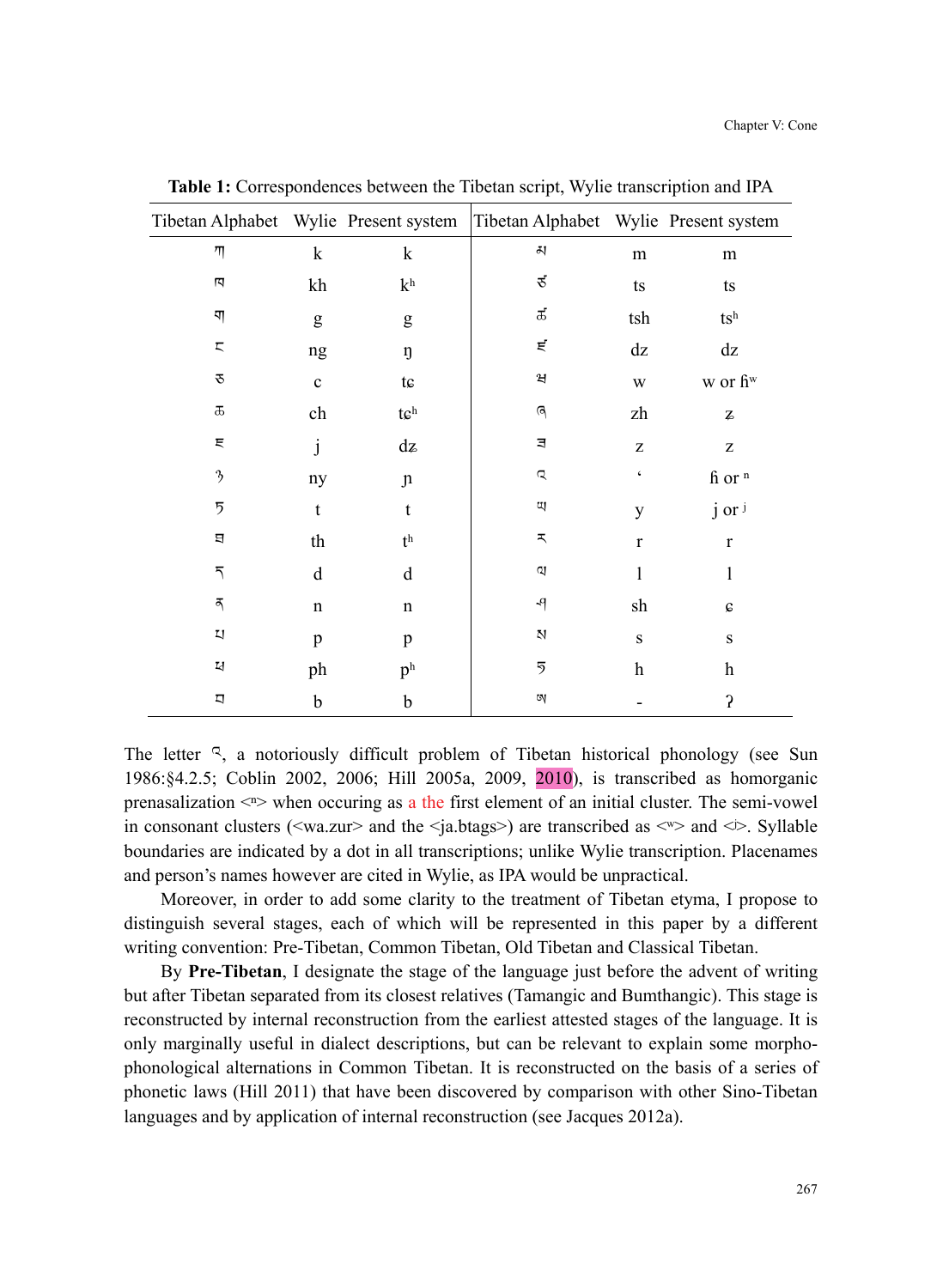**Old Tibetan** represents the oldest attested stage of the Tibetan language, including texts from the eighth to the tenth century (see Hill 2010a). As sources of Old Tibetan texts we use forms attested in the database of the Old Tibetan Documents Online website (http://otdo.aa. tufs.ac.jp/), and in various publications (in particular Li & Coblin 1987; Huáng & M $\ddot{a}$  2000; Dotson 2009). Although no reliable dictionary of Old Tibetan exists, the searchable OTDO database allows to locate whether a given word (and a particular spelling) is present in a substantial portion of the Old Tibetan corpus.

**Common Tibetan** corresponds to the stage of the common ancestor of all Tibetan dialects. It is almost equivalent to Old Tibetan, but differs in several ways. First, it encompasses all the vocabulary that can be reconstructed from modern languages, not only the one attested in old texts, and including variants in the cases of certain words, as will be treated in detail in this paper. Second, unlike Old Tibetan which presents very irregular spellings, Common Tibetan is an idealized system, which discards irrelevant spelling variations. However, it does include dialectal variants that are not explainable by regular sound changes or by language contact.

One conspicuous feature that Old Tibetan shares with some dialects (including Amdo and Cone) is the palatalization of velars and labials before the front vowels |-i| and |-e|. For instance, the noun 'mirror' spelled  $\leq$ me.lon $\geq$  in Classical Tibetan (and pronounced without palatalization in Lhasa Tibetan and Western Tibetan languages), but its Old Tibetan spelling is <mʲe.loŋ> with palatalization on the /m/.

It would appear that Old Tibetan here is less conservative than Lhasa Tibetan and Western Tibetan, having undergone a secondary palatalization, but the issue is very complex. As N. W. Hill pointed out to me, some words are *never* palatalized in Old Tibetan and modern languages (for instance Old Tibetan <men.tog> 'flower', Classical <me.tog>, Cone /mɛ<sup>L</sup>.tʰu/ as if from |me.tʰog|), and one should consider the possibility that palatalization in these contexts go back to Common Tibetan: languages without palatalization such as Lhasa or Western Tibetan, would have lost it. While the loss of palatalization does not seem very probable, until this issue is settle we systematically reconstruct doublets in Common Tibetan with both the palatalized and the non-palatalized forms when both are attested in spellings and modern languages.

Concerning the thorny problem of the phonemic status of aspiration in Old Tibetan (see Hill 2007), I will assume that aspiration was marginally contrastive already in Common Tibetan, since some loanwords (mainly from Chinese) with unaspirated stops word-initially belong to the reconstructible vocabulary, but for all other contexts I assume for Common Tibetan the same distribution between aspirated an unaspirated stops as that found in Classical Tibetan. Only Pre-Tibetan will be reconstructed without aspiration.

In other words, Common Tibetan is not a reconstruction in the usual sense of the term, but rather an idealized form of Old Tibetan devoid of its philological complexities and not restricted to the particular dialect of scribes from the Imperial period. Some additional features, such as uvulars in some isolated dialects, might reflect pre-Old Tibetan phonological contrasts (Sun 2003b:783) and would need to be integrated in the Common Tibetan forms, but we leave this issue for further research; it is not relevant in any case to the study of the Cone language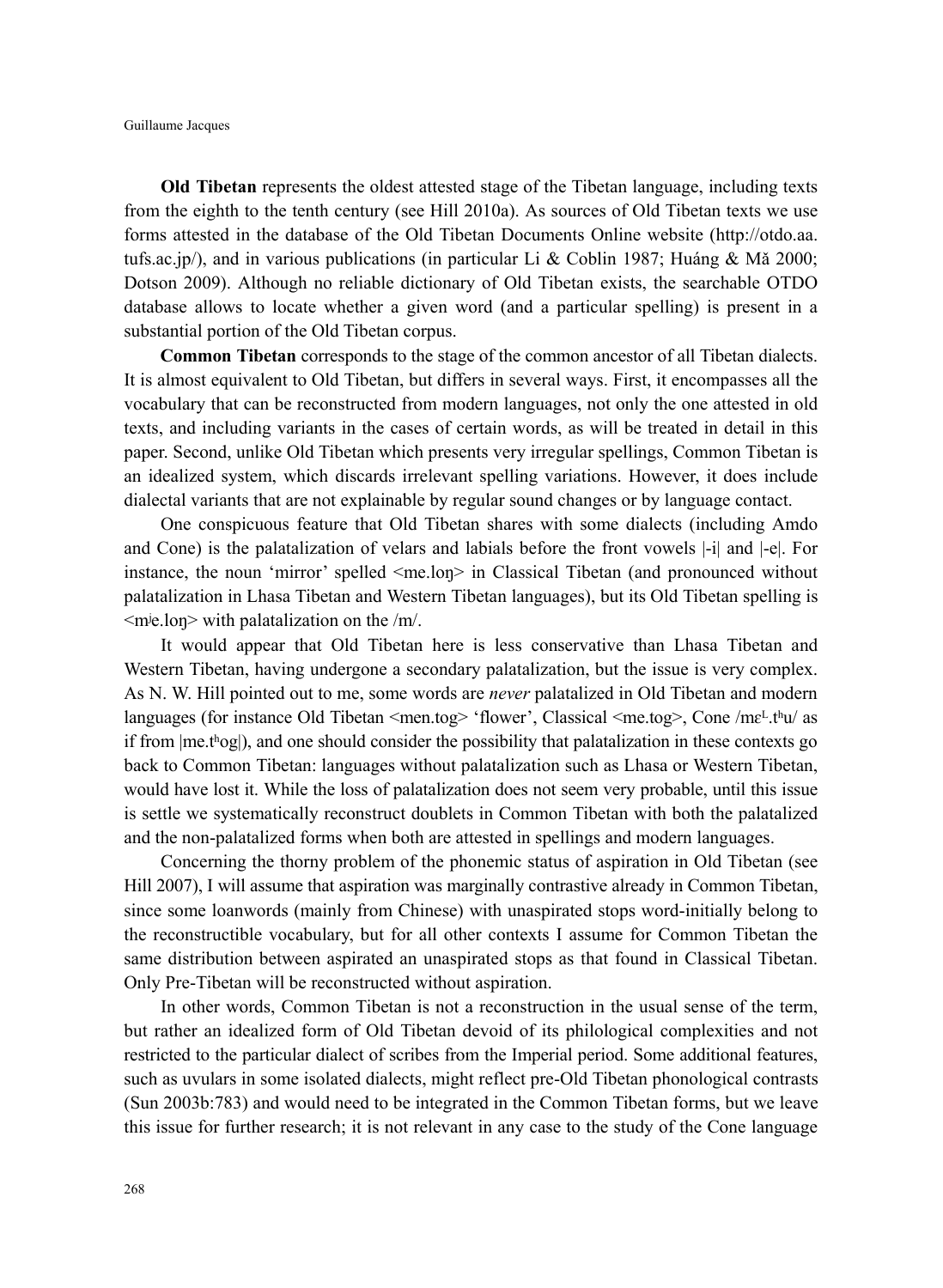since it does not have any trace of these uvular consonants. On the other hand, the vocalic split *e*/*ia* in Western Tibetan dialects, thought by Shafer (1941) to be an archaic feature lost in Old Tibetan, has been shown to be a recent development in those languages (Jacques 2009b).

We will use starred forms for Common Tibetan only in the case of etyma non-attested in Old Tibetan or early Classical Tibetan, whose existence can only be ascertained by comparison between modern Tibetan languages.

**Classical Tibetan** is a much less-well defined term referring to all documents written after Old Tibetan. Spellings attested only in Classical Tibetan texts must be used with caution, as Classical Tibetan is the use of a writing system close to Old Tibetan to transcribe later forms of Tibetan whose phonological and morphological systems had already undergone tremendous change. We will systematically indicate in this paper when Classical Tibetan, as represented in texts and dictionaries (I used in particular Hill 2010b, a compilation of verbal forms from all available dictionaries), is misleading as a tool to study modern dialects.

The conventions for writing forms from these stages will be the following: Pre-Tibetan forms, being reconstructed, are preceded with an asterisk \*; Common Tibetan is represented between vertical bars ||; Old and Classical Tibetan are indicated in Jacques' (2012) IPA transcription between  $\leq$ . Forms from modern Tibetan languages are cited between // for phonological form and square brackets [] for phonetic realization.

Here are a few examples of words in the various stages of Tibetan in question:

| Meaning                           | Pre-Tibetan                | Common                                 | Old                                                                                                            | Classical                                            | Cone                                    |
|-----------------------------------|----------------------------|----------------------------------------|----------------------------------------------------------------------------------------------------------------|------------------------------------------------------|-----------------------------------------|
|                                   |                            | Tibetan                                | Tibetan                                                                                                        | Tibetan                                              |                                         |
| one<br>wild animal<br>(herbivore) | * $kV$ -tik > * $kV$ -teik | gtq<br>ri.dags                         | $\langle \text{gtc}^{\text{high}} \rangle \sim \langle \text{gtc}^{\text{high}} \rangle$<br>$\langle$ ri.dags> | $\leq$ gtcig $>$<br>$\langle$ ri.d <sup>w</sup> ags> | $/t$ $\sinh/$<br>$/r\partial^L t\alpha$ |
| eye                               | *tV-mik                    | dmig ,  dmig ,<br>$ -m^{j}ig ,  -mig $ | $\langle dm \rangle$ = $\langle -m \rangle$                                                                    | $\leq$ mig $>$                                       | $\sqrt{\text{n}^{\text{iH}}/n}$         |
| oath                              |                            | mna                                    | $\langle m+n \rangle \sim \langle mna f \rangle$                                                               | ≺mnah>                                               | $/ n \mathbf{a}^{\text{H}}/$            |

| Table 2: The different types of Tibetan forms referred to in this paper |  |  |  |  |  |  |  |  |  |  |  |  |  |
|-------------------------------------------------------------------------|--|--|--|--|--|--|--|--|--|--|--|--|--|
|-------------------------------------------------------------------------|--|--|--|--|--|--|--|--|--|--|--|--|--|

Pre-Tibetan forms are given only for words that have clear cognates in Tamangic or Bumthangic languages.

The numeral 'one' is  $\leq$ gteig $\geq$  in Classical Tibetan, but in Old Tibetan the two spellings with an aspirated affricate  $\leq$ gte $\frac{h}{g}$  and an unaspirated one  $\leq$ gteig> are equally common, reflecting the fact that the contrast between the two series was not yet fully phonemicized. We normalize the form this word to |gtɛig| in Common Tibetan, following Classical Tibetan and all modern languages.

The noun 'wild animal' is  $\langle$ ri.dags> in Old Tibetan, but is spelled  $\langle$ ri.d<sup>w</sup>ags> in Classical Tibetan with a spurious  $\ll\gg$  (a symbol called  $\ll$ wa.zur> in Tibetan) present only to disambiguate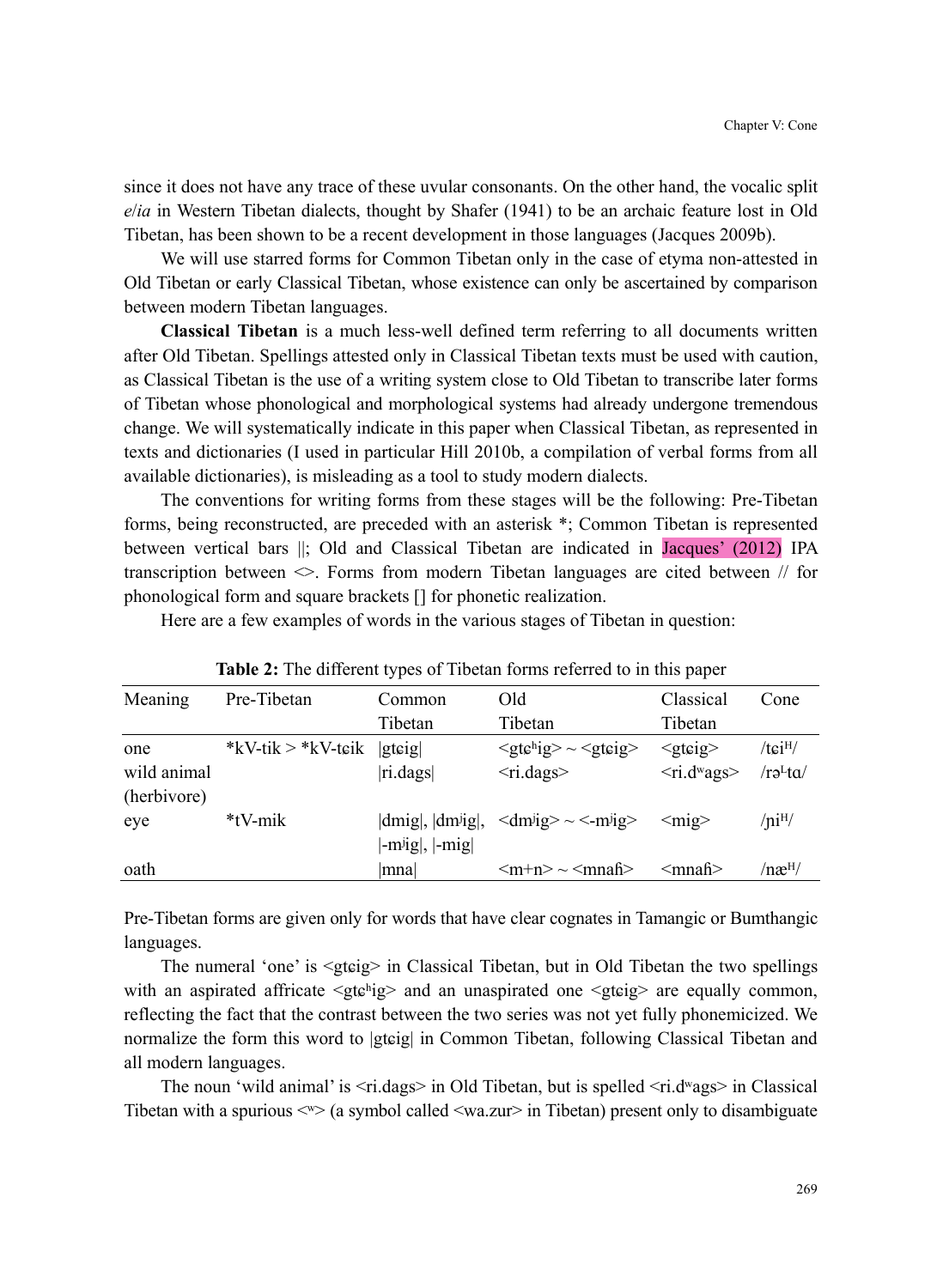syllabification (otherwise the spelling  $\langle d+g+s\rangle$  could be read as either  $\langle dags\rangle$  or  $\langle dgas\rangle$ ). Hence, here the Common Tibetan form does not include the <wa.zur> and follows the Old Tibetan form  $\langle$ ri.dags>. Not all cases of  $\langle$ <sup>w</sup> $\rangle$  are spurious however: when this character is present in Old Tibetan texts, it must necessarily indicate a medial |-ʷ-| (see Hill 2006 and Jacques 2009a).

The noun 'eye' is spelled  $\langle m \rangle$  in Classical Tibetan, but has a prefix in Old Tibetan <dmʲig> and most dialects preserve a direct trace of this prefix, either as a consonant or as a high tone as in Cone (and Lhasa Tibetan). The prefixless form is attested in Old Tibetan only as the second element of a compound as in  $\leq$ te<sup>h</sup>u.m<sup>i</sup>ig> 'spring'. The allomorphy between  $\langle$ dm $\rangle$ ig> and  $\langle$ -m $\rangle$ ig> found in Old Tibetan must be projected to Common Tibetan; the Classical Tibetan form represents a later spelling regularization. However, since some Tibetan languages also have no palatalization in this word and since this appears to be an innovation shared by Old Tibetan and Eastern dialects, we reconstruct the non-palatalized forms  $\dim|i|$ |-mig| in Common Tibetan too as dialect variants.

The noun 'oath' |mna| is spelled with a final  $\leq f$  in Classical Tibetan and sometimes in Old Tibetan. However, an alternative spelling  $\langle m+n \rangle$  (which would have to be read  $\langle man \rangle$ according to the conventions of Classical Tibetan) also appears in Old Tibetan texts. It is clear here, contra Hill (2010a), that the letter  $\leq f$  in syllable-final position is just a spelling convention used to distinguish between the syllables |man| and |mna|, but that in the time of Old Tibetan texts, this convention was not yet fully established. Therefore, the correct Common Tibetan form must not include the final <ɦ>.

In this paper, Cone Tibetan forms will be compared to Common Tibetan rather than to either Classical or Old Tibetan directly, but justification will be given whenever Common Tibetan differs from Classical Tibetan in a non-trivial way. Tibetan linguistic terms (as opposed to etyma) are cited in Classical Tibetan, as these words had not yet been coined at the Common Tibetan stage.

Phonetic forms from other sources not transcribed by the author (and thus of doubtful value) are represented in italics without //.

A final convention used in this paper are the curly brackets {}, used to indicate a set of elements; thus  $\{ /w/$ ,  $/j/$ ,  $/r/$ } for instance means 'any of  $/w/$ ,  $/j/$  or  $/r/$ .

### **3. Synchronic phonology**

Unlike Amdo Tibetan, butlike other Tibetan languages of the southern Gansu area like 'Brug.chu (Zhōuqǔ 舟曲), Cone has lost all initial consonantal clusters from Common Tibetan, but some groups of consonants are preserved across syllable boundaries. Most final consonants have been lost, resulting in a tonal language with a rich consonantal and vocalic inventory, but with a relatively simple syllabic structure.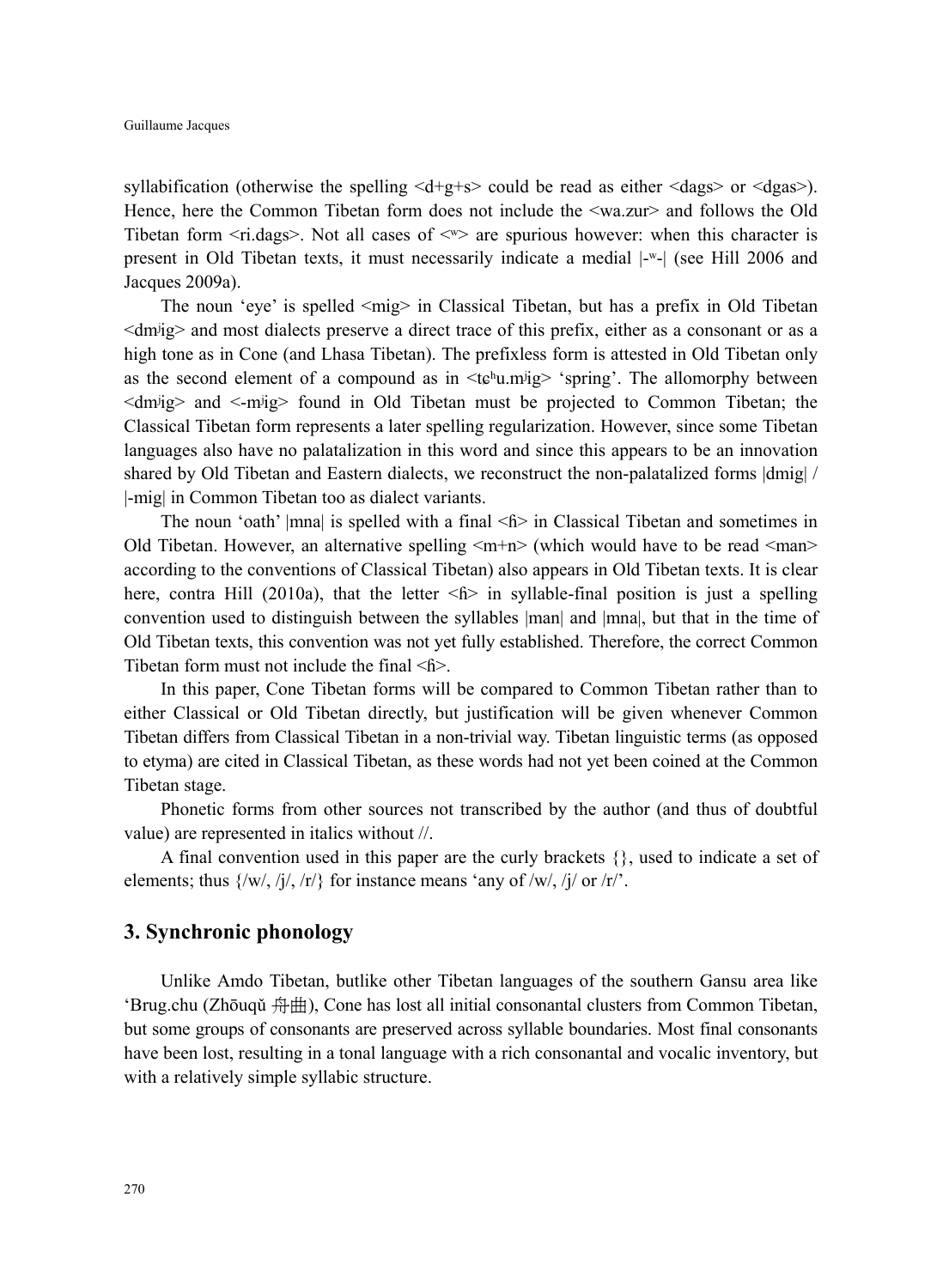### **3.1 Inventory of initial consonants**

Nyinpa Cone has the following 47 initial consonants, a system quite similar to that of the Sbathang dialect (Gésāng & Gésāng 2002).

| p                       | t                                   |                              |                                                     | $\mathbf k$             |                |   |
|-------------------------|-------------------------------------|------------------------------|-----------------------------------------------------|-------------------------|----------------|---|
| $\mathbf{p}^\mathrm{h}$ | $\mathfrak{t}^{\text{h}}$           |                              |                                                     | $\mathbf{k}^\mathrm{h}$ |                |   |
| $\mathbf b$             | d                                   |                              |                                                     | g                       |                |   |
| mb                      | nd                                  |                              |                                                     | ŋg                      |                |   |
|                         | t s                                 | tc                           | tş                                                  |                         |                |   |
|                         | $\mathfrak{t}\mathbf{s}^{\text{h}}$ | $\mathfrak{t}\mathfrak{S}^h$ |                                                     |                         |                |   |
|                         | dz                                  | dz                           | $\begin{array}{c} t \xi^{\rm h} \\ d z \end{array}$ |                         |                |   |
|                         |                                     |                              |                                                     |                         |                |   |
|                         | ndz                                 | ndz                          | ndz                                                 |                         |                |   |
| m                       | n                                   | $\mathfrak n$                |                                                     | ŋ                       |                |   |
|                         | S                                   | C                            | ş                                                   | $\mathbf X$             |                | h |
|                         | $S^h$                               | $\mathbf{G}^\mathrm{h}$      | $\S^{\rm h}$                                        | $\mathbf{X}^\text{h}$   |                |   |
|                         | Z                                   | $\rm{z}$                     | (z)                                                 | $\mathbf{Y}$            | $(\mathbf{R})$ |   |
| W                       | 1                                   | j                            | $\mathbf r$                                         |                         |                |   |

**Table 3:** List of consonantal phonemes in Cone Tibetan

This system is particularly unusual typologically for having as many as four contrastive aspirated fricatives (see Jacques 2011). The contrast between  $/h/$ ,  $/x/$  and  $/x<sup>h</sup>/$  is exceedingly rare, but clear minimal pairs can be found (see  $\alpha$ <sup>H</sup>.xi<sup>H</sup>/ 'piglet' vs.  $\alpha$ <sup>h<sub>i</sub>H/ 'louse' in the table</sup> below). [ $z$ ] is an allophone of /r/ (phonetically a fricativized alveolar trill [r]) in the high tone (superscript  $H$ ).

The voiceless lateral fricative  $A/$  is slightly aspirated, and would be more properly represented as  $[<sup>4</sup>n]$ . It could be considered to be a fifth aspirated fricative, but there is no unaspirated counterpart in Cone, so that aspiration is not contrastive for this consonant. The status of  $\lceil \mathbf{y} \rceil$  is problematic, and will be discussed in §3.3.

The following examples illustrate all the consonantal phonemes of Cone; we have not attempted at providing systematic minimal pairs for want of space, but such pairs can be found in our wordlist in the appendix):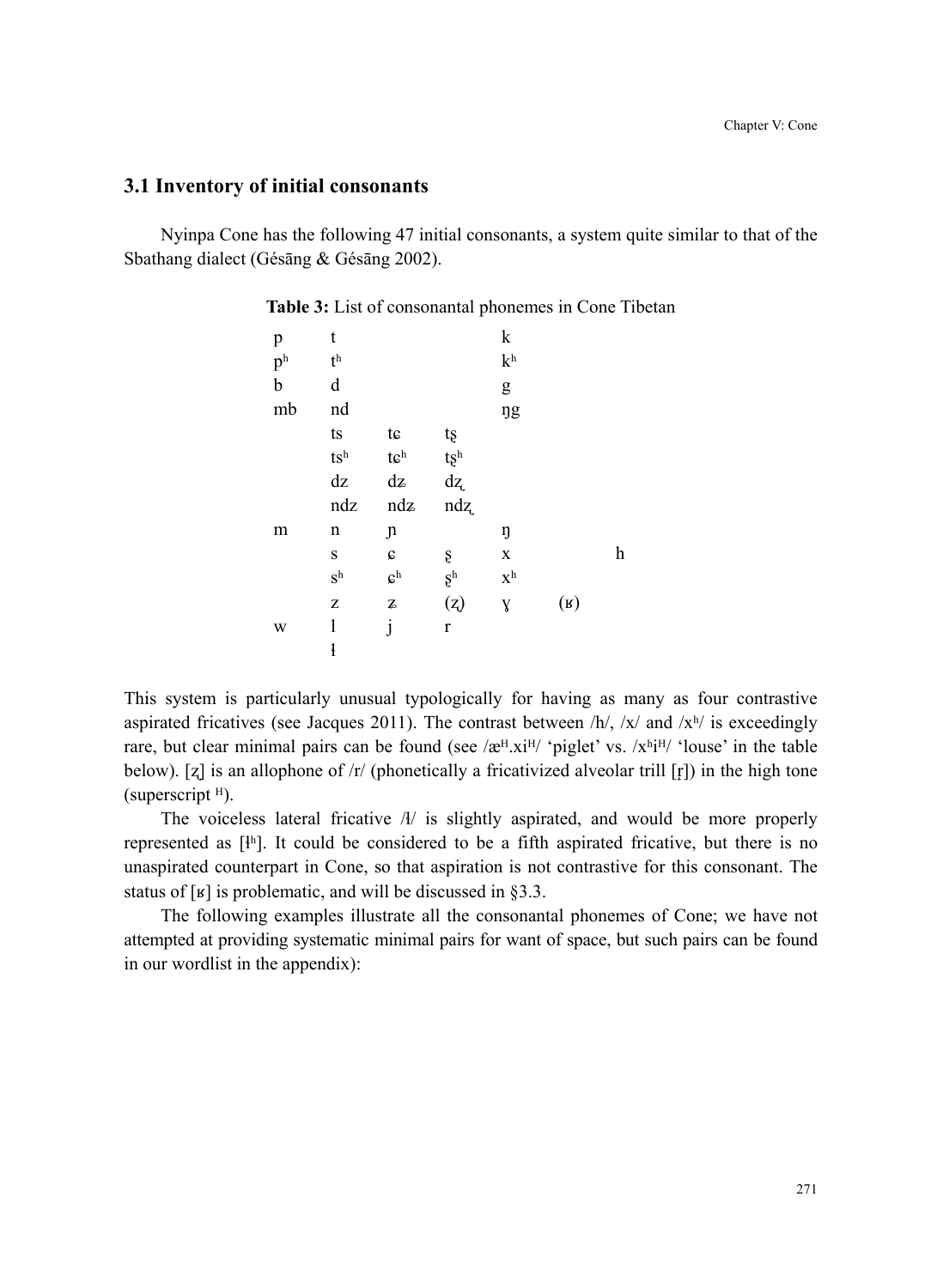|                           | Consonant Example 1                                          | CoT                             | Example 2                                                               | CoT                                     |
|---------------------------|--------------------------------------------------------------|---------------------------------|-------------------------------------------------------------------------|-----------------------------------------|
| /p/                       | /pu: <sup>H</sup> / to heap, to stack                        | $\left \text{dpun}\right $      | / $pəH$ / hair                                                          | spu                                     |
| /p <sup>h</sup>           | $/p^h$ <b>u</b> : <sup>L</sup> / to push                     | $ n$ phul                       | / $p^{\rm h}a^{\rm H}$ / pig                                            | $ p^{\text{h}}$ ag                      |
| /b/                       | /ba:L/ to soak                                               | $ $ sban $ $                    | /be: $L/$ to bury                                                       | sbas                                    |
| /mb/                      | /mbaL/ mask                                                  | $ n$ <sub>bag</sub> $ $         | $/mba^{L}/$ worm                                                        | $ n$ <sub>bu</sub>                      |
| /m/                       | /ma <sup>H</sup> / soldier                                   | dmag                            | /me:H/ wound                                                            | rmas                                    |
| /w/                       | $/wæL/$ fox                                                  | wa                              | /wõ <sup>L</sup> mbæ/ deaf                                              | fion.pa                                 |
| /t/                       | /ta <sup>H</sup> / tiger                                     | stag                            | /tu <sup>H</sup> / to chop                                              | gtub                                    |
| /t <sup>h</sup> /         | / $t^{\rm h}a^{\rm H}$ / to grind                            | $ n$ <sup>th</sup> ag           | $/th$ <del>u</del> <sup>H</sup> / to meet                               | $ t^h u g $                             |
| /d/                       | /da <sup>L</sup> / to lick                                   | $\vert \vert \vert$ dag $\vert$ | / $du: L$ to hit                                                        | $ rdu\eta $                             |
| /nd/                      | /ndæ <sup>L</sup> / arrow                                    | mda                             | / $nduL$ to sit                                                         | $ $ <sup>n</sup> dug $ $                |
| /ts/                      | /tsa: $^{H/}$ to beg                                         | bslan                           | /tsu <sup>H</sup> / fontanelle                                          | gtsug                                   |
| $/ts^h/$                  | / $ts^h a$ : <sup>L</sup> / nest                             | ts <sup>h</sup> an              | /tshu: <sup>L</sup> / to sell                                           | $ $ <sup>n</sup> ts <sup>h</sup> on $ $ |
| $\frac{dz}{z}$            | /dza: <sup>L</sup> / moon                                    | zla.ba                          | $/dze:$ <sup>L</sup> / to speak                                         | $ bz$ las $ $                           |
| /ndz/                     | /ndzo <sup>L</sup> / yak-bull hybrid                         | mdzo                            | /ndzu <sup>L</sup> / to insert                                          | <sup>n</sup> dzugs                      |
| $/\mathrm{n}/$            | $/ne^{H/}$ snot                                              | $ {\rm snabs?} $                | /nu <sup>L</sup> /west                                                  | $ {\rm nub} $                           |
| $\sqrt{s}$                | /sæL/ to eat                                                 | za                              | $\sqrt{\text{su}^L/\text{to}}$ bark                                     | zug                                     |
| $\sqrt{s}$ <sup>h</sup> / | /s <sup>h</sup> a: <sup>L</sup> /ground                      | sa.ba                           | /shu:L/ basket                                                          | sle.bo                                  |
| z                         | $\frac{z}{a!}$ good                                          | $ bza\eta $                     | $/zuL/L$ carpenter                                                      | bzo.ba                                  |
| /1/                       | /la: <sup>H</sup> / musk deer                                | $ $ gla.ba $ $                  | $/\mathrm{lu}$ : <sup>L</sup> / wind                                    | rlun                                    |
| /                         | $/$ læ <sup>H</sup> / god                                    | $ l^{\text{h}}a $               | $/$ + $\mu$ <sup>-L</sup> / to fall                                     | $\vert$ <sup>1</sup> hun $\vert$        |
| $/t \varepsilon$ /        | /tea <sup>H</sup> / iron                                     | ltcags                          | /tcæ <sup>L</sup> / tea                                                 | dza                                     |
| $/tc^h/$                  | /tch <sub>a</sub> H/ blood                                   | $ k^{\rm h}$ rag $ $            | / $t e^{h} u$ : <sup>L</sup> / small                                    | $ t\varepsilonh$ un $ $                 |
| $\frac{dz}{z}$            | /dza <sup>L</sup> / to be full                               | rgiags                          | $\frac{dz}{dt}$ to run                                                  | rgiug                                   |
| /ndz/                     | /ndzu <sup>L</sup> / to raise                                | $ $ <sup>ngjog</sup>            | $/ndzHL/$ to suck                                                       | ndzib                                   |
| $/ \text{nl}$             | $/ \text{na}$ <sup>L</sup> $/$ fish                          | <i>na</i>                       | /pu:L/ little                                                           | $ {\rm nun} $                           |
| $\sqrt{g}/$               | / $\epsilon e^{L}$ / mouse                                   | $ b$ ifiu $ $                   | $/$ $\epsilon$ $\mathbf{u}^{\text{L}}$ to paint                         | $ b^{j}ug $                             |
| $\sqrt{c^h}$              | /e <sup>h</sup> e <sup>L</sup> /marmot                       | $ n\mathbf{p}^{h}$ i.ba         | $\sqrt{\mathbf{c}^{\mathrm{h}}\mathbf{\varepsilon}^{\mathrm{H}}}$ flour | $ p^{hj}e $                             |
| z                         | $\frac{z_i L}{\sqrt{2}}$ to twist (a rope)                   | ?                               | $\frac{1}{2}$ are $\frac{1}{2}$ to glue                                 | $ s$ b <sup>j</sup> ar $ $              |
| $\sqrt{j}$                | /ja: $L/$ light                                              | [jaŋ                            | /j $\mathbf{u}$ : <sup>L</sup> / country                                | jul                                     |
| /tg/                      | /tsa <sup>L</sup> / cliff                                    | brag                            | / $t$ su <sup>L</sup> / six                                             | drug                                    |
| /ts <sup>h</sup>          | /tshe <sup>H</sup> / horizontal                              | $ n$ phred                      | / $ts^h u^H$ to rob                                                     | $ {}^{n}p{}^{h}rog $                    |
| $\frac{dz}{z}$            | /dzæ <sup>L</sup> / sound                                    | sgra                            |                                                                         |                                         |
| /ndz/                     | /ndze: <sup>L</sup> / rice                                   | nbras                           | /ndz <sub>H</sub> <sup>L</sup> /dragon                                  | n <sub>brug </sub>                      |
| $\sqrt{s}$                | /se <sup>H</sup> / bridle                                    | srab                            | $/su$ <sup>H</sup> / to protect                                         | b <sub>srup </sub>                      |
| /g <sup>h</sup> /         | $/\mathrm{s}^{\mathrm{h}}\mathrm{e}$ : <sup>L</sup> / coarse | hral                            |                                                                         |                                         |
| /r/                       | / $ruL$ to rot                                               | rul                             | /zu:H/ snake                                                            | sbrul                                   |
| /k/                       | /ka:H/ marrow                                                |                                 | $ \text{rkan}.ba  / k \mathbf{u}$ : <sup>H</sup> / to push              | skul                                    |
| $/k^{\rm h}/$             | $/k^h a$ : <sup>L</sup> / snow                               | kha.ba                          | $/k^h$ u: $H/$ hole                                                     | $ k^h u \eta $                          |

**Table 4:** Examples of Cone consonants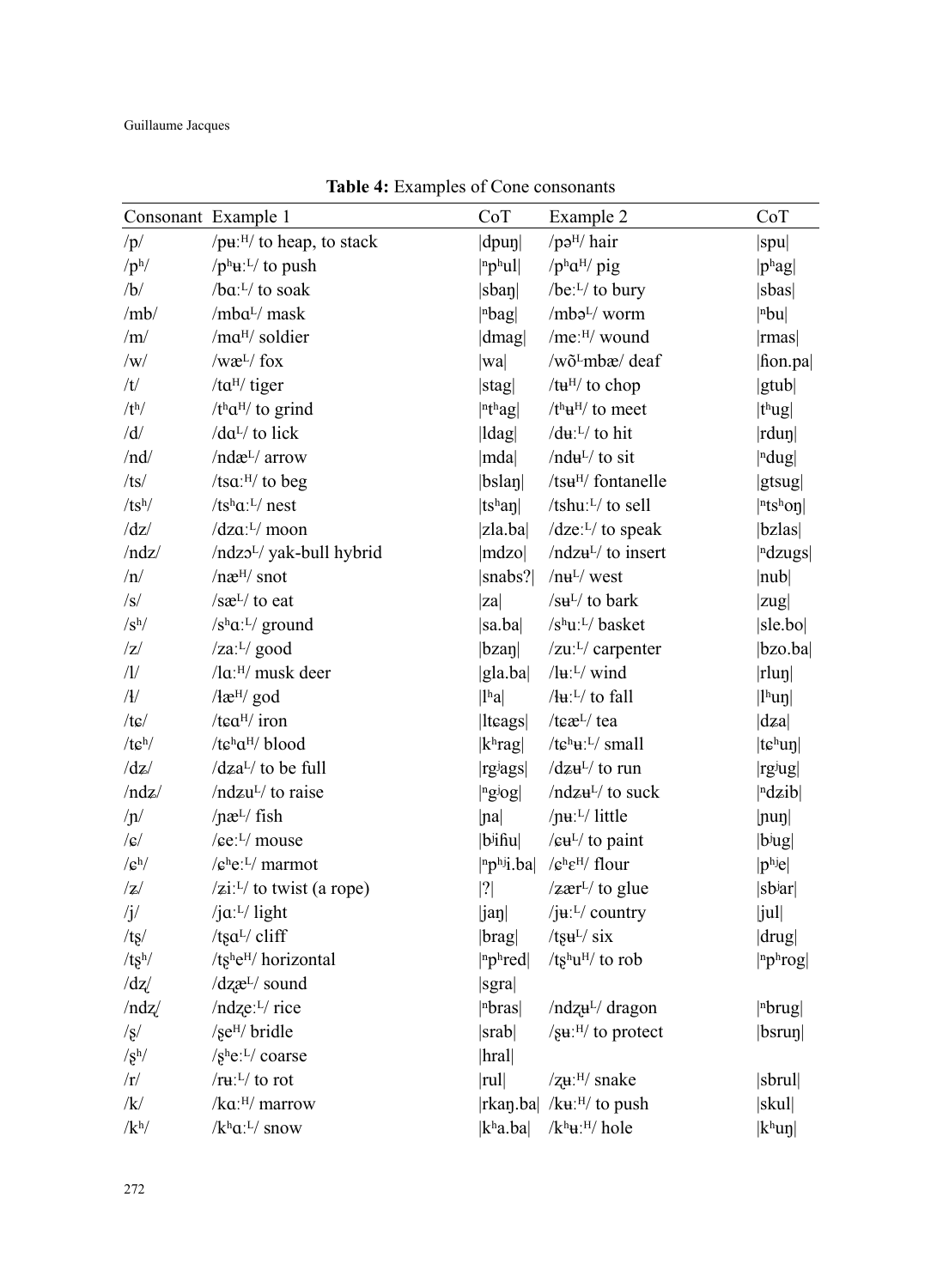| /g/          | $/gaL$ to stride                                          | brgal                                  | $/guL/$ to wait                                 | sgug                                    |
|--------------|-----------------------------------------------------------|----------------------------------------|-------------------------------------------------|-----------------------------------------|
| $/$ ng/      | $\text{/}\eta$ g $\text{J}^{L}$ head                      | mgo                                    | $\eta$ ga <sup>L</sup> / to block               | ngag                                    |
| $/\eta/$     | $/ \eta$ <sup>L</sup> / face                              | no                                     | $/\eta$ u: $^{H}/$ silver                       | $\left  \text{d} \eta \text{u} \right $ |
| $\sqrt{x}$   | $/ x u$ : $^{H/}$ plough                                  | gcol                                   | /xa:Lwo/ mother's brother                       | zap.bo                                  |
| $\sqrt{x^h}$ | $\sqrt{x^h}$ u: <sup>L</sup> / place where one sat before |                                        | $\sqrt{x^h}a^L$ deer                            | $ ca.ba ^{3}$                           |
| $\sqrt{x}$   | $\sqrt{X}$ <sup>L</sup> $\sqrt{Y}$ to melt                | zu                                     | $\alpha$ <sup>H</sup> .xi <sup>H</sup> / piglet |                                         |
| $\sqrt{x^h}$ | $\sqrt{x^h} \partial^H$ to die                            | $ \mathfrak{c}i $                      | $\overline{X^{h}i^{H}}$ louse                   | sig                                     |
| $/\gamma$    | $/\gamma a$ <sup>L</sup> / female genital organs          | $ $ gzan $ $                           | $/\gamma 2^{L/2}$ to cause to melt              | gzu                                     |
| /h/          | /hi <sup>H</sup> / to take off                            | $ p^{\mathrm{h}}\mathrm{u}\mathrm{d} $ | /hu <sup>H</sup> / to hit a target              | $ p^{\mathrm{h}}$ og $ $                |

Prenasalized stops and affricates are treated as independent phonemes, not clusters in this language, because no {nasal+stop} type clusters are found.

Voiced stops and fricatives (except  $[z^{-H}]$ ) only occur with a low tone (superscript<sup>L</sup>), a fact that will be explained by historical phonology in §4.3.1.

Of the 210 clusters of Common Tibetan, none has been preserved in Cone. However, we will see that some limited clusters appear at syllable boundaries (cf. §3.3).

### **3.2 Vowels**

 $\overline{a}$ 

The vocalic system is extremely rich, probably one of the richest of any Tibetan language; it is also quite divergent from that of both Amdo and Sbathang Khams. The following 23 vocalic phonemes are attested:

#### **Table 5:** The vocalic system of Cone Tibetan

|               | $i$ i: $u$ $u$ : $u$ $u$ : |          |              |                | $\tilde{I}$ . |    | $(\tilde{\mathbf{u}})$ |
|---------------|----------------------------|----------|--------------|----------------|---------------|----|------------------------|
| $\mathbf{I}$  |                            |          |              |                |               |    |                        |
| e             | $e$ :                      |          | $\mathbf{O}$ | $\mathbf{0}$ . | $\tilde{e}$ : |    |                        |
| $\varepsilon$ |                            | $\Theta$ |              |                |               |    |                        |
| æ             |                            |          | a            | $\alpha$ :     | $\tilde{a}$   | ã: |                        |

Since tonemes have markedly distinct realizations with short and long vowels, one could propose an alternative analysis with four instead of two tonemes (see next section) and view vowel length as a secondary feature of tones; the vowel system would then be reduced to 15. However, we will see that this analysis is problematic.

Cone is the only known dialect of Tibetan with five contrastive degrees of height (i  $\epsilon \epsilon$ )  $\infty$ ). The following examples illustrate the vowel phonemes:<sup>4</sup>

<sup>3</sup> In Classical Tibetan < $\epsilon_{\rm w}$ a.ba> has a spurious *wa-zur*, this word is spelled <ca.ba> in Old Tibetan (see Jacques 2009a for a textual example).

<sup>4</sup> In this table 'analogical' indicates verb forms that are not regularly related to their Common Tibetan equivalent, but underwent analogical leveling (see §5).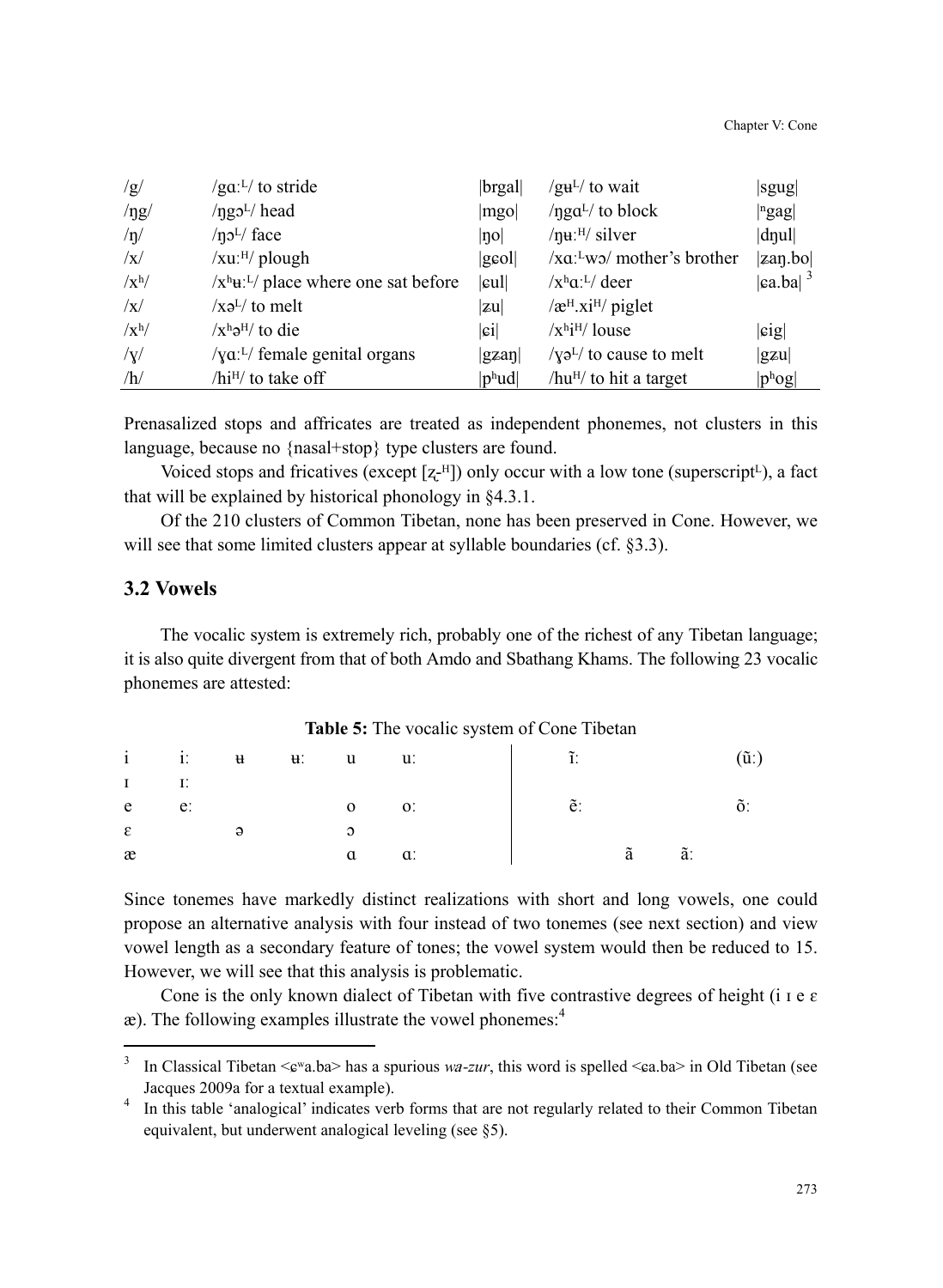| Vowel            | Example                                             | Meaning                                | CoT               | Example                                     | Meaning         | CoT                           |
|------------------|-----------------------------------------------------|----------------------------------------|-------------------|---------------------------------------------|-----------------|-------------------------------|
| $\mathbf{i}$     | $/t\mathrm{si}^{\mathrm{H}}/$                       | to lay bricks                          | rtsig             | $/$ ki <sup>H</sup> $/$                     | to dye, present | skud                          |
| $/i$ :/          | $/tsi$ : $H/$                                       | to count, past                         | brtsis            | $/ti$ : $H/$                                | to spread (a    | btins                         |
|                  |                                                     |                                        |                   |                                             | sheet), past    |                               |
| $/{\rm I}/$      | /tI <sup>L</sup> /                                  | to catch up                            | ded               | $/pi^L/$                                    | Tibetan         | $ b \circ d $                 |
| $/I$ :/          | /tsI:H/                                             | to cook, past                          | btsos             | $/\text{tr:}^{\text{H}}/$                   | to watch,       | bltos                         |
|                  |                                                     |                                        |                   |                                             | imperative      |                               |
| /e/              | tse <sup>H</sup> /                                  | to cut                                 | gtsab             | $/te^{H}/$                                  | to plant        | $ b$ tab $ $                  |
| $/e$ :/          | $/tse:$ <sup>H</sup> /                              | to search, past                        | btsal             | / $pe: L$                                   | wool            | bal                           |
| $ \varepsilon $  | $/r$ ə <sup>L</sup> ts $\varepsilon$ <sup>H</sup> / | summit                                 | ri.rtse           | $/\epsilon^{\rm H} \rm s \epsilon^{\rm H}/$ | cotton          | sin?                          |
| $\alpha$         | /tsæ <sup>H</sup> /                                 | grass                                  | rts <sub>wa</sub> | $/$ tæ $^{H/}$                              | horse           | rta                           |
| $/\mathbf{u}/$   | $/ts$ uH $/$                                        | top of head                            | gtsug             | $/tu^{\rm H/}$                              | to chop         | gtub                          |
| $/\mathbf{u}$ :/ | $/ku:$ <sup>H</sup> /                               | to push                                | skul              | $/d\mathbf{u}$ : <sup>L</sup> /             | to hit          | $ rdu\eta $                   |
| $\sqrt{a}$       | $/ts$ əH $/$                                        | to count                               | rtsi              | /kg <sup>H</sup> /                          | to steal        | rku                           |
| $\overline{u}$   | $/tu^{H/}$                                          | to hang, imperative $ t \text{log} s $ |                   | /ku <sup>H</sup> /                          | to block        | $ k^{\rm h}$ og               |
|                  |                                                     |                                        | analogical        |                                             |                 | analogical                    |
| $/u$ :/          | $/$ tu: $^{H}/$                                     | to think,                              | $ th$ on          | $/tsu:$ <sup>H</sup> $/$                    | to sell         | btsons                        |
|                  |                                                     | imperative                             | analogical        |                                             |                 |                               |
| $ 0\rangle$      | /no <sup>H</sup> /                                  | man, dative                            | mi.la             | $/mbo^L/$                                   | bug, dative     | $ n$ bu.la $ $                |
| o:               | $/$ to: $^{L}/$                                     | smoke                                  | du.ba             | $/$ lo: $^{H}/$                             | lung            | $ g $ o.ba                    |
| $\sqrt{3}$       | /k <sub>2</sub> <sup>H</sup> /                      | to carve, present                      | rko               | /hu/                                        | target          | $ p^{\text{h}}$ og $ $        |
| $/\alpha$        | $/ka^{H/}$                                          | to block, past                         | bkag              | $/ta^{H/}$                                  | tiger           | stag                          |
| $/\alpha$ :/     | $/ka$ : $H/$                                        | marrow                                 | $ \text{rkan} $   | $\sqrt{a}$ : $\frac{H}{A}$                  | musk deer       | $ $ gla.ba                    |
| $\mathcal{L}$    | $/p\tilde{\mathbf{l}}$ :H/                          | incense                                | $ $ spos $ $      | $/ \eta$ <i>ī</i> : $^{H}/$                 | name            | $ \text{min} $ * $ Cm^{j}$ in |
| $/ \tilde{e}$ :/ | $/t\tilde{e}$ : $^{H}/$                             | felt                                   | stan              | $/ts\tilde{e}$ : $^{H}/$                    | to sew, past    | btsems                        |
| $/\tilde{a}/$    | $/n\tilde{a}^L/$                                    | forest                                 | nags              | $/n\tilde{a}^H/$                            | pus             | mag                           |
| $/\tilde{a}$ :/  | $/n\tilde{a}$ : $H/$                                | sky                                    | gnam              | $/t\tilde{a}$ : $H/$                        | to speak,       | gtam btams                    |
|                  |                                                     |                                        |                   |                                             | present/past    |                               |
| $/0$ :/          | $/k\tilde{o}$ : $H/$                                | thirsty                                | skom              | $/t\tilde{o}$ : $^{H}/$                     | to speak,       | <i>stoms</i>                  |
|                  |                                                     |                                        |                   |                                             | imperative      |                               |

**Table 6:** Examples of Cone vowels

There is no length contrast with the low vowels  $\alpha/$ ,  $\alpha/$ ,  $\alpha/$  and the nasal vowels  $\alpha/$ ,  $\beta/$ ,  $\alpha/$ ,  $\alpha/$ . Only  $/\tilde{a}$ :/ has a short counterpart /- $\tilde{a}$ / in a few words. The status of /uː/ as a phoneme is problematic, as it is only attested in a few items with palatal or alveolo-palatal initial: /pũːL/ |ɲol| 'sleep, imperative', /tܨũːᴸwaːᴴ/ 'Potentilla anserina' |gro.ma| and /mbəᴸtܨũːᴸwaːᴴ/ 'ant' |<sup>n</sup>bu.grog.ma|. There is no obvious minimal pair with /oː/.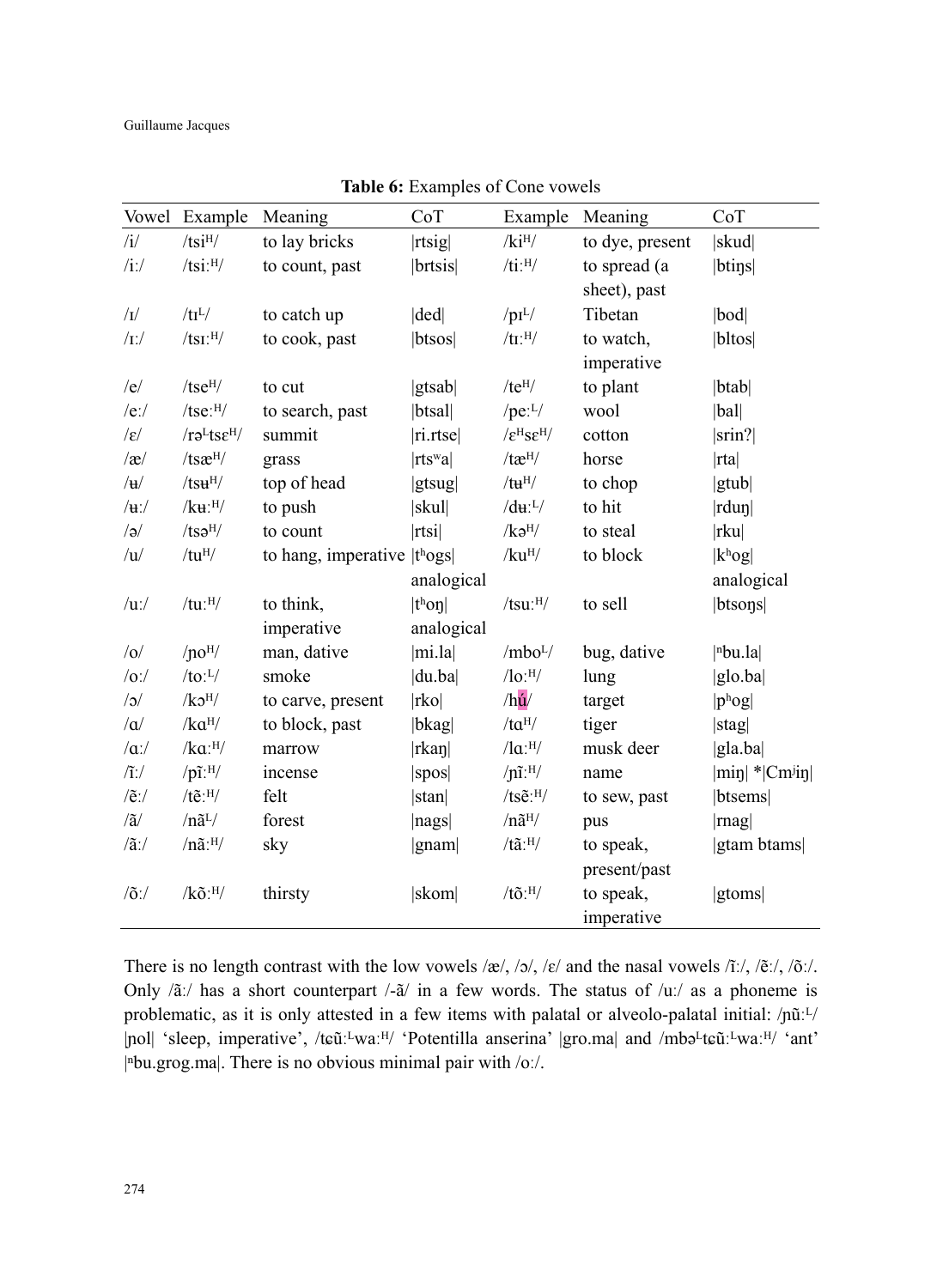### **3.3 Syllable structure**

In Cone Tibetan, monosyllables are  $(C)V(C)$ ; there are no initial clusters, and very few final consonants. Disyllables have the structure  $(C)V(C)$ .  $(C)V(C)$ , and allow clusters accross syllable boundaries (indicated here by a dot).

Of the nine final consonants of Common Tibetan  $(|-b| \cdot |-d| \cdot |-m| \cdot |-m| \cdot |-r| \cdot |-l| \cdot |-s|$ ), only /-r/ is preserved in Cone in word-final position. Most syllables are open syllables with no final consonant.

Only the following four closed rhymes are attested in monosyllables and in the last syllable of words:

| Rhyme            | Example                                                | CoT                               | Example                                   | CoT  |
|------------------|--------------------------------------------------------|-----------------------------------|-------------------------------------------|------|
| $/-\text{er}/$   | $\frac{1}{k}$ are $\frac{1}{k}$ to chop firewood, past | bkar?                             | $\sqrt{z\text{er}^L/\text{steep}}$        | gzar |
| $/-or/$          | /kor <sup><math>H</math></sup> to turn                 | skor                              | /tor <sup>H</sup> / to scatter            | gtor |
| $/$ -er $/$      | /ndzer <sup>L</sup> / nail                             | $\vert$ <sup>n</sup> dzer $\vert$ | /ser <sup>H</sup> /gold                   | gser |
| $/-\vartheta r/$ | /sər <sup>L</sup> / angle                              | zur                               | $\sqrt{k}$ ər <sup>L</sup> $\sqrt{k}$ ent | gur  |

**Table 7:** Rhymes with final /-r/ in Cone Tibetan

However, accross syllable boundaries in disyllables and polysyllables, we do find other types of codas that never appear word-finally. In addition to clusters with /r/ as the first element, we find four types of clusters: voiceless geminated stops,  $[\chi]$  + voiceless,  $[\kappa]$  + voiced and nasal + voiceless stop/affricate clusters ([nt], [ntʰ], [ntsʰ], [ntɕʰ], [ŋkʰ]). [ $\chi$ ]/[ʁ] can be phonologically analyzed as the coda /-k/ of the preceding syllable. When followed by a syllable with initial /k-/, final /-k/ after /æ/ and /ɔ/ is realized as a uvular stop. The nasal is always homorganic; we analyze it as an archiphoneme /N/ that functions phonologically as the coda of the first syllable.

| Phonetic form                                           | Phonological form                                        | Meaning   | Etymology                                          |
|---------------------------------------------------------|----------------------------------------------------------|-----------|----------------------------------------------------|
| $[$ le $\chi^L$ tchæ <sup>H</sup> ]                     | $/$ læk <sup>L</sup> .t $\varepsilon$ <sup>h</sup> æ $/$ | tool      | $\left  \text{lag.te}^{\text{h}} \text{a} \right $ |
| $[n\nu\chi^L$ tc <sup>h</sup> a <sup>H</sup> ]          | $/nek^L.tk^h\alpha/$                                     | wife      | $*$  nag.tchags                                    |
| $[p^{\text{h}}$ e $\chi^{\text{L}}$ tsi: <sup>H</sup> ] | $/p^h$ æk <sup>L</sup> .tsi:/                            | lard      | $ p^{\text{h}}$ ag.tshil                           |
| $\left[$ so $\chi^L$ tī: <sup>H</sup> $\right]$         | $/s$ ok <sup>L</sup> .tĩ:/                               | pestle    | $ ?$ gtun $ $                                      |
| $[$ teo $\chi$ <sup>L</sup> tse <sup>H</sup> $]$        | $t \in \mathbb{R}$ .tse/                                 | table     | $ $ t $\log$ .tse $ $                              |
| [n $\sigma$ $\mu$ <sup>H</sup> mæ <sup>H</sup> ]        | $/\eta$ <sub>2</sub> k <sup>H</sup> .m $\mathfrak{m}$    | mane      | rnog.ma                                            |
| [ $t$ c $\sigma$ $F$ <sup>L</sup> $t$ $\tilde{o}$ $F$ ] | / $ts$ ok <sup>L</sup> .rõ:/                             | valley    | gray,ron                                           |
| $[t^h$ e $F$ ri: $H$ ]                                  | / $t^h$ æk <sup>L</sup> .ri:/                            | far       | $ thag.ri\eta $                                    |
| $[teq^Hq^Hq]$                                           | /tæk <sup>H</sup> .kə/                                   | tiger.GEN | stag.gi                                            |
| $[nænH t6huH]$                                          | /næN <sup>H</sup> .tchu/                                 | ear       | $ {\rm rna.mte}^{\rm h} {\rm og} $                 |
| $[tenHkhxH]$                                            | /teN <sup>H</sup> .khæ/                                  | autumn    | ston.kʰa                                           |

**Table 8:** Phonetic realizations of the codas /-N/ and /-k/ word-internally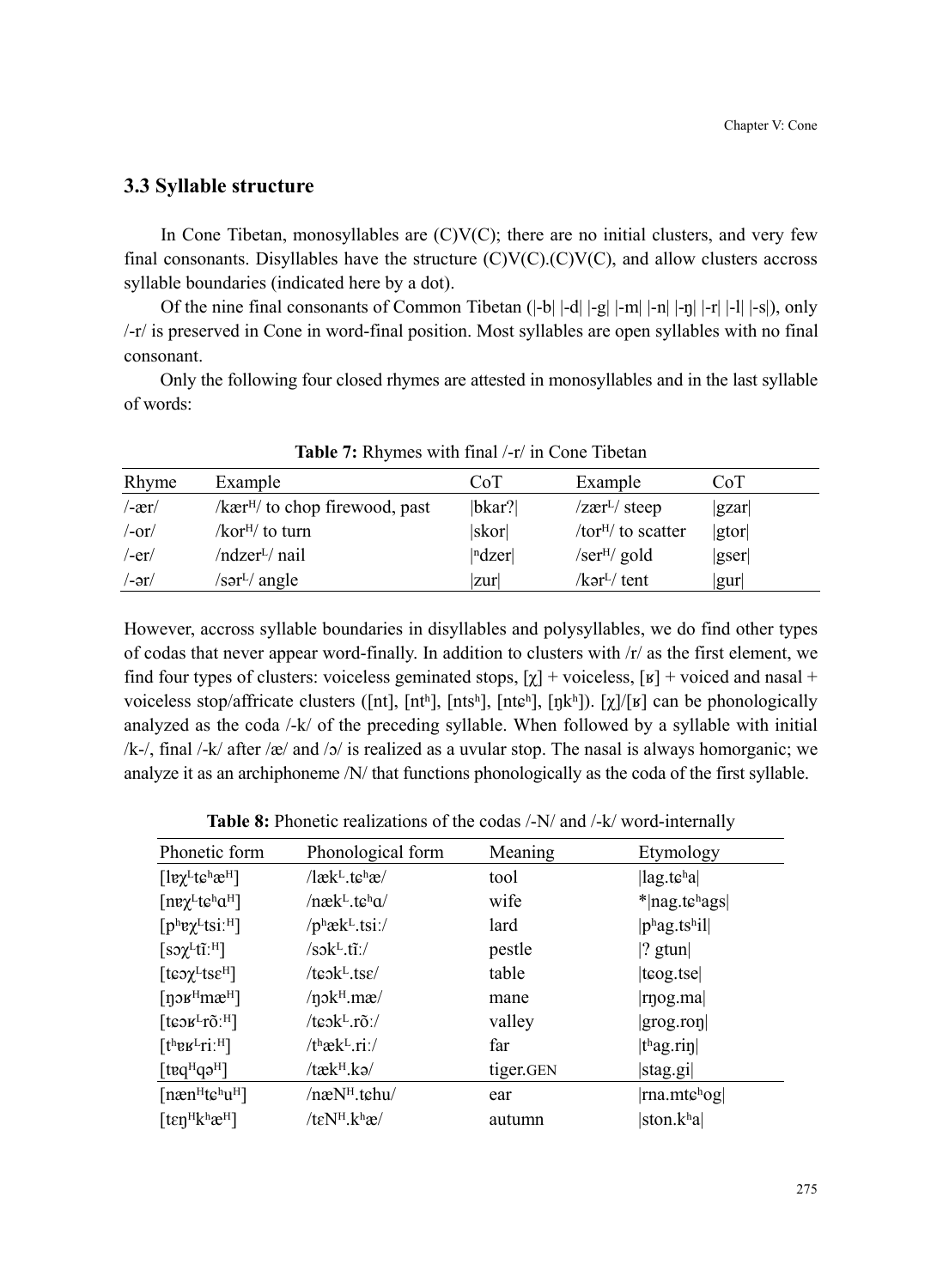Guillaume Jacques

| $\lceil \text{lan}^L$ t <sup>h</sup> i: <sup>H</sup> $\rceil$     | /laN <sup>L</sup> .thi:/  | palm   | $\left  \text{lag.mt}^{\text{h}}\text{i} \right  \right $ |
|-------------------------------------------------------------------|---------------------------|--------|-----------------------------------------------------------|
| [ts $\varepsilon$ n <sup>H</sup> k <sup>h</sup> a: <sup>H</sup> ] | /tseN <sup>H</sup> .kha:/ | prison | btson.k <sup>h</sup> an                                   |
| $\lceil dz \circ n^L t \circ L \rceil$                            | /dzəN <sup>L</sup> tə/    | always | $ rg\$ un.tu                                              |

In view of the highly abstract (and diachrony-informed) character of these analyses, we will always provide the surface phonetic forms of words containing /-k/, /-C/ or /-N/ in this paper, so that readers willing to apply a different synchronic analysis are not compelled to reconstruct back the surface phonetic forms. In any case, the phonetic transcription, rather than the phonological one, has been used when transcribing Cone texts and seems more appropriate for further work on the description of the morphosyntax of the language. The abstract phonological analysis is only useful for studying morphophonology and historical phonology.

A marginal contrast between surface  $[x]$  and  $[y]$  appears to be found in intervocalic position. Both sounds can appear between  $\alpha$  or  $\beta$  and another vowel:

| Base form            | Suffixed form                                              | Underlying form                                 | Meaning | Suffix     | Etymology                         |  |
|----------------------|------------------------------------------------------------|-------------------------------------------------|---------|------------|-----------------------------------|--|
| $/ta^{H/}$           | [tæ $_{\rm HeF}$ ]                                         | /tæk <sup>H</sup> -e <sup>L</sup> /             | tiger   | dative     | stag                              |  |
| /ndu <sup>L</sup> /  | [nd $\sigma^L$ <sub>K</sub> $\mathfrak{B}^H$ ]             | /ndɔk <sup>L</sup> -æ/                          | colour  | lexical    | * mdog.ba                         |  |
| /ndzu <sup>L</sup> / | [ndz $5^L$ kæ $L$ ]                                        | $\langle \text{ndzok}^L - \mathbf{x}^L \rangle$ | to put  | converbial | $\vert$ <sup>n</sup> dzog $\vert$ |  |
| /mæ <sup>H</sup> /   | $[\text{m}\text{e}^{\text{H}}\text{V}\text{e}^{\text{H}}]$ | /mæ <sup>н</sup> -Gə/                           | low     | constative | dma                               |  |
| $/th$ <sup>H</sup> / | $\lceil$ t <sup>h</sup> o <sup>L</sup> yə <sup>H</sup> l   | $/t^{\rm h}$ ລ <sup>L</sup> -Ga <sup>H</sup> /  | high    | constative | $ mt$ <sup>h</sup> o $ $          |  |

**Table 9:** Contrast between  $/\gamma$  and  $/\kappa$ 

Although the diachronic origin for this contrast is clear, its synchronic analysis is not straightforward. Positing a distinct phoneme  $\frac{1}{s'}$  is not entirely satisfying not only because of its marginal status, but also because it considerably complicates the morphological analysis. The sequences  $[\text{z} \in V]$  and  $[\text{z} \in V]$  occur in forms corresponding to Common Tibetan  $[-\text{ag}]$  and  $[-\text{og}]$ followed by a vowel-initial suffix, in particular in the dative and the converbial suffixes (the complete paradigms involving these two suffixes will be described in the section on morphology). [æʁV] and [ɔʁV] alternate with /-a/ and /-ɔ/ respectively in non-suffixed forms.

A possible analysis for these sequences, which would account well for the morphology and the diachrony, is to suppose that  $[x]$  is the surface reflex of final /-k/ in syllable-final position when it is reassociated to the initial of the following syllable. In this theory,  $[\text{tæ<sup>H</sup>ke<sup>L</sup>]$ and  $\left[\text{ndzo}^{\text{L}}\text{xa}^{\text{L}}\right]$  are to be analyzed as /tæk $^{\text{H}}$ -e/ and /ndz $\text{ok}^{\text{L}}$ -æ/ underlyingly. This abstract analysis will be followed in this paper, but we systematically provide the surface forms for convenience. However, in order to present texts and example sentences in descriptions of morphosyntax, the phonetic transcription seems more practical.

The base forms in this table could be analyzed as having a phonological final consonant underlyingly; thus, one could propose that  $[t\alpha^{H}]$  is really /tæk $^{H}$ / phonologically, and that a set of phonological rules change it to the surface form  $[\text{ta}^H]$  when occurring word-finally. However, this analysis is too abstract, and would confuse diachronic and synchronic analysis. It is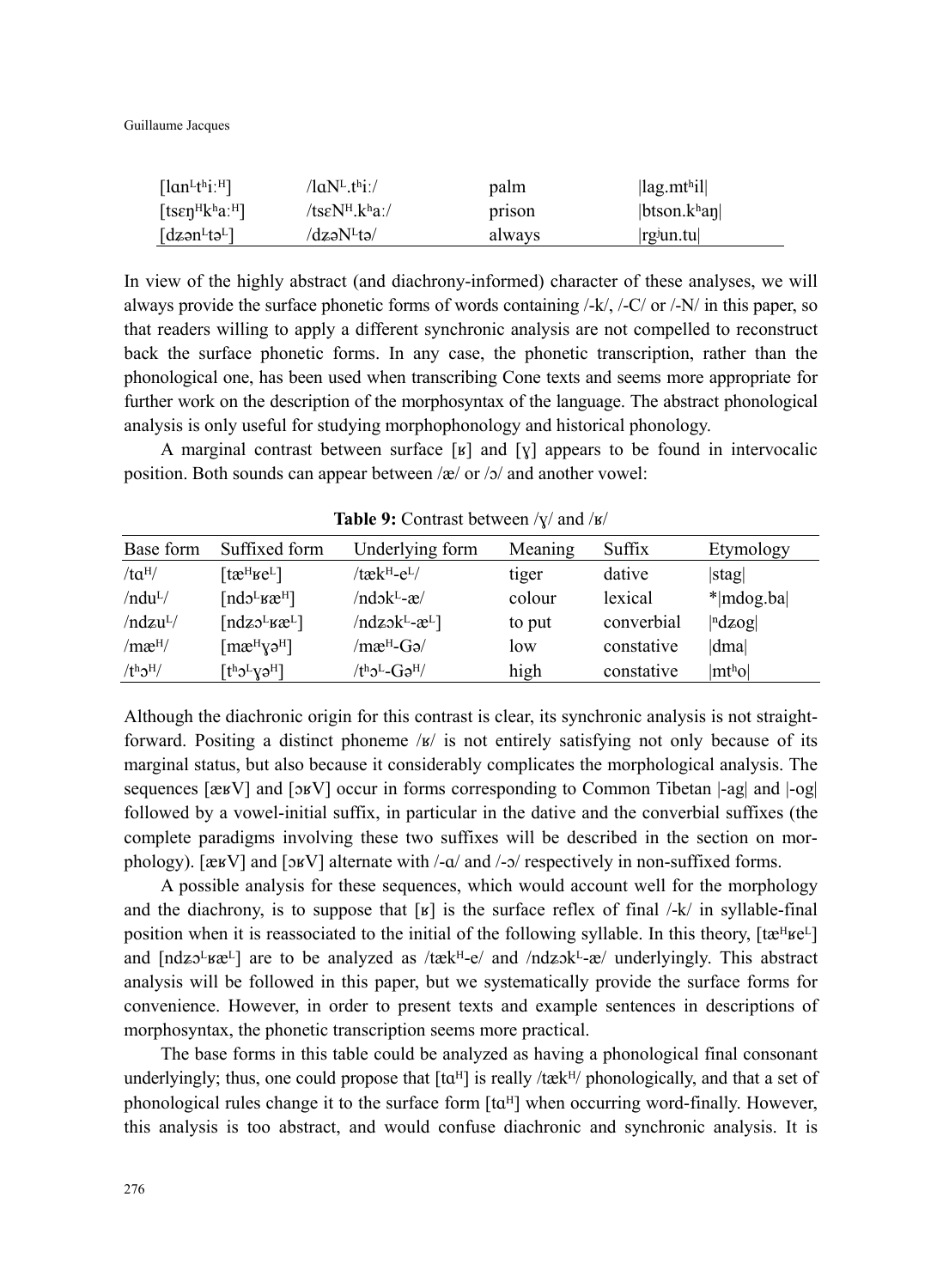preferable to keep a phonological representation that is not too far removed from the phonetic surface.

We find geminate consonants intervocalically, always preceded by short vowels. Only unaspirated voiceless stops and nasals are geminated. Although no minimal pair between geminates and non-geminates could be found, there is little doubt that geminates are phonemic, as we do find non-geminated consonants following short vowels (e.g. /tɕʰə<sup>L</sup>tɔ/ 'lip' |mtɕʰu.to|). The following examples illustrate geminated consonants (we transcribe the geminates by the archiphonemes /C/ for oral stops and /N/ for nasal ones):

| Phonetic form                                                                                              | Phonological form                 | Meaning         | Etymology      |
|------------------------------------------------------------------------------------------------------------|-----------------------------------|-----------------|----------------|
| $[m\inftyH]$                                                                                               | /məC <sup>H</sup> .kæ/            | fog             | smug.pa        |
| $\lceil \mathfrak{c}^{\text{h}} \mathfrak{d}^{\text{L}} \mathfrak{t} \mathfrak{i} \cdot^{\text{H}} \rceil$ | /chəC <sup>L</sup> .ti:/          | heel            | $ phj1$ .rtin  |
| [ætHtæH]                                                                                                   | /æC <sup>H</sup> .tæ/             | hoe             |                |
| $[\text{rep}^{\text{L}} \text{p} \text{æ}^{\text{H}}]$                                                     | /rəC <sup>L</sup> pæ/             | wisdom          | rig.pa         |
| $[n\mathfrak{E} \mathfrak{q}^H \mathfrak{p} \mathfrak{z}^H]$                                               | /naN <sup>H</sup> .n <sub>0</sub> | sky             | $*$  gnam.no   |
| [næm <sup>H</sup> mæ <sup>H</sup> ]                                                                        | $/$ næ $N$ <sup>H</sup> .mæ $/$   | in the old days | $ s$ na.ma $ $ |

**Table 10:** Cone geminate stops and their origin

The phonological rules governing the archiphonemes /-k/, /-C/ and /-N/ will be described in detail in §4.5.1. Additionally, two archiphonemes /G/ and /D/ will be posited to account for various morphological alternations. They are realized as  $[k]$ ,  $[g]$ ,  $[y]$  and  $[t]$ ,  $[d]$ ,  $[r]$  depending on the preceding syllable. The distribution of these allomorphs will be set out in §5.1.1.

In disyllables, short vowels belonging to the set that have a length contrast  $(i)/i/|e|$  $\langle u/u/u' \rangle$  become long when there is no cluster or geminated consonant. For instance,  $\langle ni^{H} \rangle$ 'eye' |dmʲig| becomes /niːH-/ in /niːHxʰer/ 'glasses' |dmʲig.eel| and other compounds. This type of phenomena is quite rare, as in most cases syllables whose vowels belong to the set in question normally change to the *conjunct* form when followed by another syllable (see §4.2 for a detailed definition of *base* form vs. *conjunct* form). This lengthening only occurs when the following syllable has a fricative initial, or in the exceptional case of  $/ni^{H/-}$  eye' which lack a conjunct form (the expected conjunct form would be \*/ɲəC-/).

### **3.4 Suprasegmentals**

 $\overline{a}$ 

As mentioned in §3.2, the analysis of the tonal system critically depends on how the vowel system is analyzed. Under the analysis with contrastive vowel length proposed in the previous section, only two tonemes on monosyllables are necessary: a high tone (transcribed  $H$ ) and a low tone (transcribed  $L$ ).<sup>5</sup>

<sup>5</sup> The analysis of Cone Tibetan has having only two tonemes was first proposed by Sun (2003a:42) using data from Qú (1962).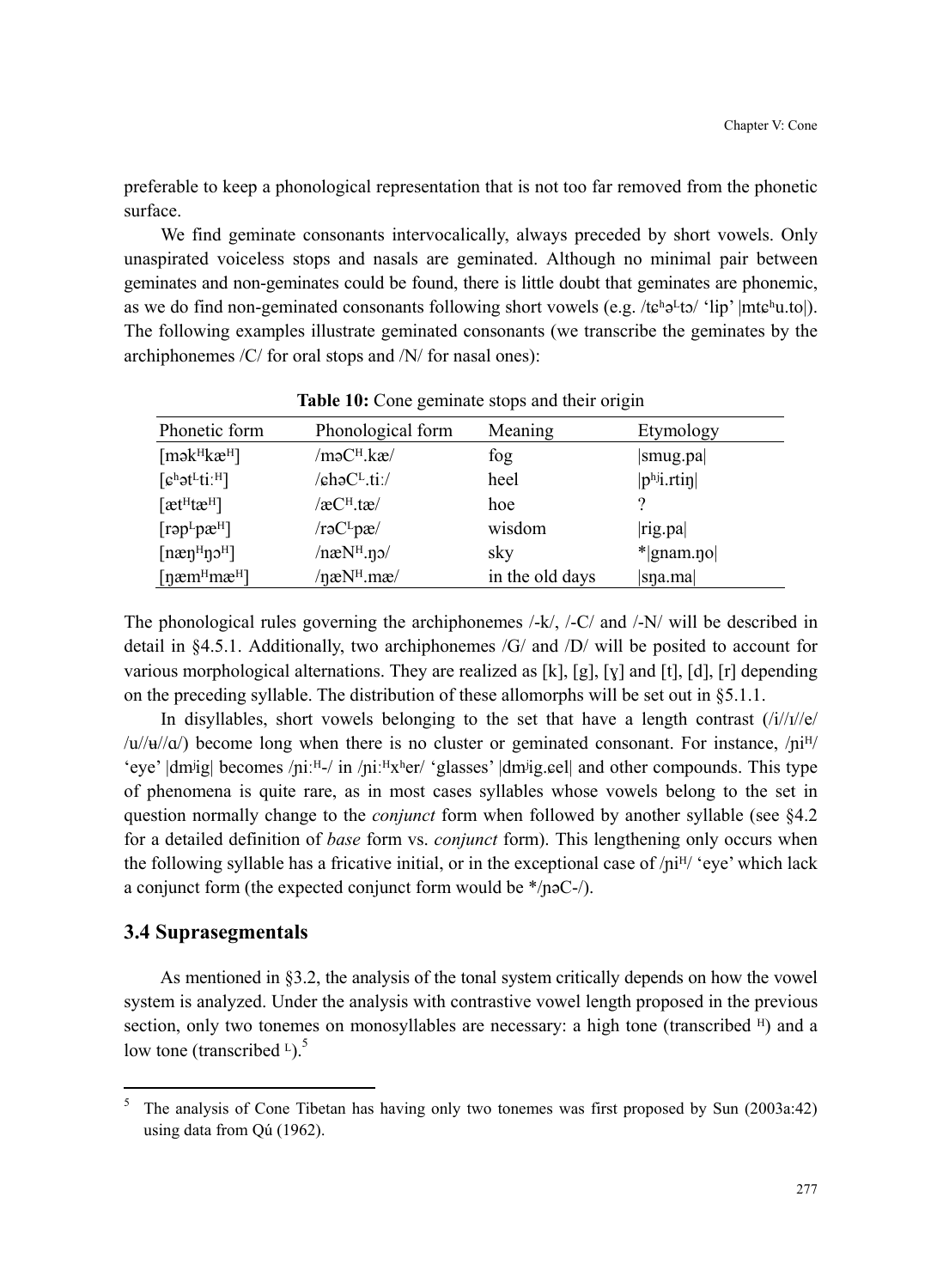| Phonological form              | Realization                       | Meaning | Etymology |
|--------------------------------|-----------------------------------|---------|-----------|
| $/n\tilde{a}$ : $^{H}/$        | $[n\tilde{a}]^{55}$ ]             | sky     | gnam      |
| $/n\tilde{a}$ : <sup>L</sup> / | $[n\tilde{a}]^{14}$ ]             | inside  | nan       |
| $/n\tilde{a}^H/$               | $[n\tilde{a}^{51}]$               | pus     | mag       |
| $/n\tilde{a}^L/$               | $\lceil n \tilde{a}^{121} \rceil$ | forest  | nags      |

**Table 11:** Cone tonal contrasts

The tones are realized as falling on short vowel monosyllables, and level on long vowels. The falling tone on short vowels is slightly more prominent with vowels that have a contrast between long and short vowels (this includes  $\frac{i}{t}{t}$ / $\frac{d}{dt}$ /e//o// $a$ ) than with vowels that only have short vowels  $\frac{\frac{1}{2}}{\frac{e}{\sqrt{e}}}{\sqrt{e}}$ : the latter can be realized either as level or falling tones, and are not normally realized as falling when they occur in the second syllable of a disyllable (for instance /pɔ<sup>L</sup>lɔ/ 'ball' |spo.lo| is realized as  $[p555]$ , whereas /dɔ<sup>L</sup>lɪ/ 'board' |rdo.leb| is realized as  $[d555]^{55}]^{6}$ .

Given the clear difference in tonal realization between long and short vowels, it is legitimate to envision an alternative analysis with four tones and no contrastive vowel length.<sup>7</sup>

However, this analysis becomes difficult when morphology is taken into account. When any suffix is added (for instance the verbal constative /-Gə/ suffix), the high tone of short-vowel words is realized as 55, and the low tone 11: no final fall is observed anymore. Data from the following table illustrate this phenomenon:

| Base form              |                                                | Suffixed form                                                                                                 |                                               | Meaning     | Etymology |
|------------------------|------------------------------------------------|---------------------------------------------------------------------------------------------------------------|-----------------------------------------------|-------------|-----------|
| Underlying             | Realization                                    | Underlying                                                                                                    | Realization                                   |             |           |
| $/$ tæ $^{H/}$         | $\lceil \mathfrak{t} \mathfrak{w}^{51} \rceil$ | /tæ <sup>н</sup> -Gə/                                                                                         | $\left[ \text{tx}^{55}\text{y3}^{55} \right]$ | to see      | $ $ lta   |
| $/ts$ ə <sup>H</sup> / | [tso <sup>51</sup> ]                           | $/ts$ ə <sup>H</sup> -Gə $/$                                                                                  | [tsə <sup>55</sup> $\gamma$ ə <sup>55</sup> ] | to count    | rtsi      |
| $\frac{d}{dt}$         | [d $\mathbf{a}^{121}$ ]                        | $\sqrt{d\mathbf{\mathfrak{E}}^{\mathsf{L}}\mathbf{\mathfrak{G}}\mathbf{\mathfrak{d}}}/d\mathbf{\mathfrak{E}}$ | [d $\mathbf{a}^{11}$ yə <sup>55</sup> ]       | to pursue   | bda       |
| $\sqrt{z} \partial^L$  | $[z_9^{121}]$                                  | $\rm Z\vartheta^L\text{-}G\vartheta/$                                                                         | $[z$ ə $^{11}$ yə $^{55}]$                    | to be drunk | bzi       |

**Table 12:** The realization of tones in short vowel syllables

The short-vowel words cannot be analyzed as having falling tones by contrast with level tones for long-vowel words, otherwise the second syllable should have low surface tone ( $*$ [tæ<sup>51</sup> $y$ <sup>11</sup>] instead of  $[\text{tx}^{55}\text{y}^{\text{}}^{55}]\text{.}$ 

Tone is not contrastive for syllables with aspirated consonants. Such syllables normally have low tone when the vowel is long, and high tone when it is short. Syllables with aspirated onset and high tone in isolation always have low tone when suffixed:

 $\overline{a}$ 

<sup>6</sup> This synchronic tendency has a historical explanation which will be set out in §3: the short vowels that have long counterparts almost always come from checked syllables, whereas the four without long counterpart come from open syllables.

<sup>7</sup> This alternative analysis was in fact the author's first attempt at analyzing the tonal system of Cone Tibetan.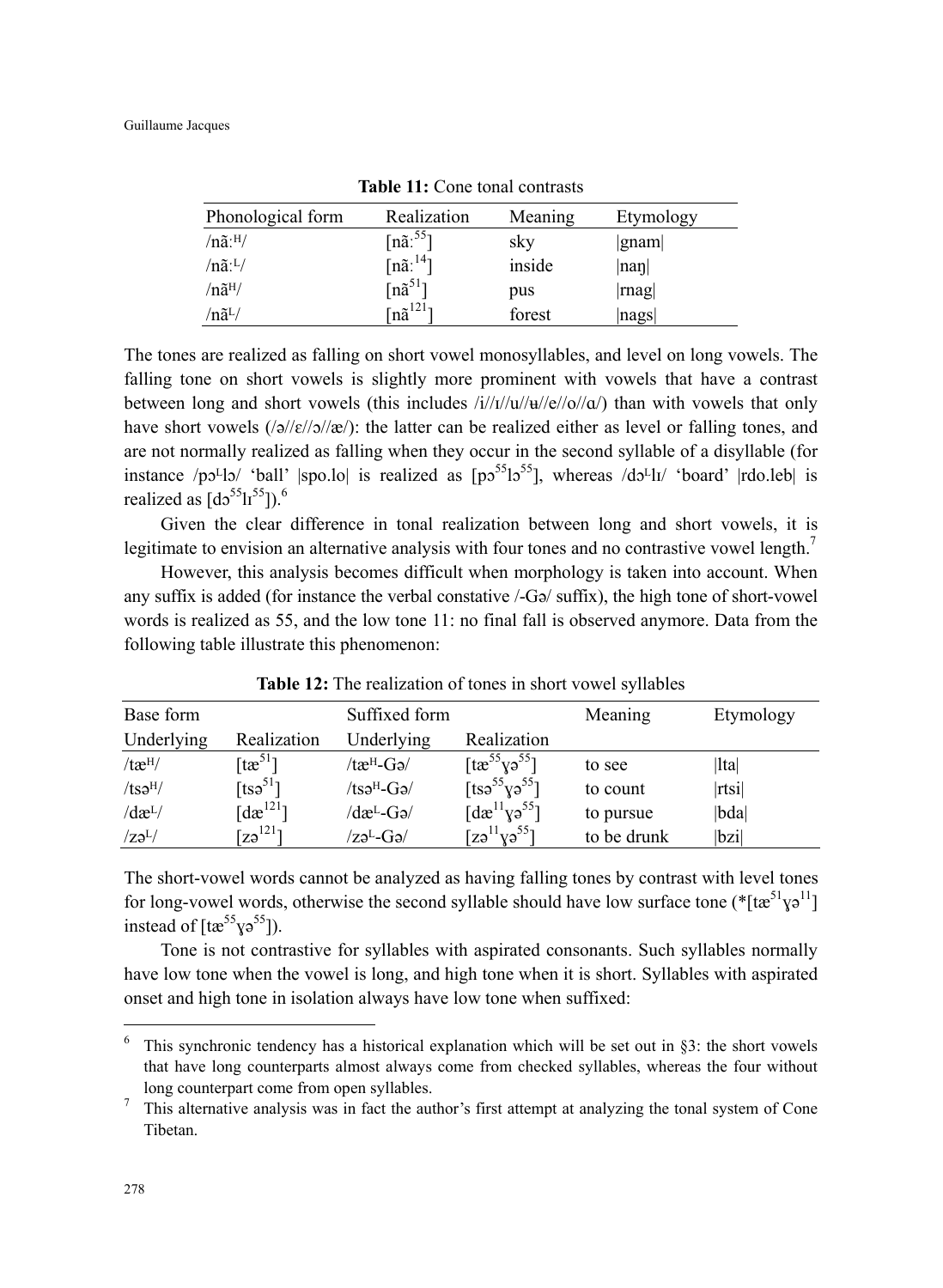| Basic form                     |                                                 | Suffixed form              |                                               | Meaning  | Etymology                  |
|--------------------------------|-------------------------------------------------|----------------------------|-----------------------------------------------|----------|----------------------------|
| Underlying                     | Realization                                     | Underlying                 | Realization                                   |          |                            |
| $/th$ <sup>H</sup> /           | [t <sup>h</sup> 2 <sup>52</sup> ]               | $/th$ ə <sup>L</sup> -Gə/  | $[th211Y55]$                                  | high     | $ mt$ <sup>h</sup> o $ $   |
| $/x^{\rm h} \partial^{\rm H}/$ | $\lceil x^h e^{52} \rceil$                      | $/x^h$ ə <sup>L</sup> -Gə/ | $\lceil x^h e^{11} y e^{55} \rceil$           | to die   | $ \mathfrak{c}\mathrm{i} $ |
| $/t^h a^H$                     | $\lceil \text{t}^{\text{h}} \alpha^{52} \rceil$ | /tʰæk <sup>L</sup> -Gə/    | [theq $^{11}$ qə <sup>55</sup> ]              | to weave | $ n$ <sup>th</sup> ag      |
| $/$ phe <sup>H</sup> $/$       | $\lceil p^{\text{h}} e^{52} \rceil$             | $/p^h \epsilon C^L$ -Gə/   | $[p^h \varepsilon k^{11} k \varepsilon^{55}]$ | to go    | $ p^{\text{h}} ebs $       |

**Table 13:** Tones in syllables with aspirated onset

In disyllabic words, when the first syllable is in the high tone, this tone spreads to the next syllable. For instance / $\text{pe:}\text{H}$ ngɔ/ 'pillow' |snas.mgo| [ $\text{pe:}\text{H}$ ngɔ<sup> $\text{H}$ </sup>] has high tone on the second syllable in spite of the fact that this syllable, when used in isolation, is in the low tone  $/\eta g_2$ <sup>L</sup>/ 'head' |mgo|. This rule of rightward tonal spread HL > HH also occurs in nominal compounds. It does not apply to the case markers and some verbal suffixes which are always realized low.

When the first syllable is low tone, the tone of the second syllable is also predictable. It is high when the vowel of the second syllable is short, as in  $/r\sigma\gamma\gamma\gamma'$  top of the mountain' |ri.mgo| realized as  $[r\partial^L \eta g \partial^H]$  (note that / $\eta g \partial^L$ / 'head' is low-tone when used as an independent word). When the vowel of the second syllable is long, it is generally high when the initial consonant of the second syllable is an voiceless obstruent, and low (phonetically rising) when the consonant is voiced, though free variation is observed. For instance, the disyllable /rə<sup>L</sup>yuː/ 'rabbit' (|ri.boŋ| or perhaps \*|ri.woŋ|) can be realized either as  $[r\phi^{11}yu^{.55}]$  or  $[r\phi^{11}yu^{.24}]$ .

Since the tone pattern of a word is predictable from the tone of its first syllable (as was already mentioned in Sun 2003a), we only indicate tone on the first syllable, except in for suffixes with inherent low tone like the Genitive  $\frac{1}{G}$ .

## **4. Historical phonology**

 $\overline{a}$ 

The phonological system of the Conelanguage described in the previous section differs considerably from that of Common Tibetan.<sup>8</sup> Common Tibetan had more than 210 initial clusters, including clusters with four consonants such as |bsgr-| while Cone has none; Common Tibetan only had five vowels<sup>9</sup> whereas Cone Tibetan has 23 vowel phonemes; Common Tibetan had nine consonants in coda position  $(|-m||-n||-n||-b||-d||-g||-r||-1||-s|$  and even some final clusters, while Cone only has  $\frac{1}{r}$  in absolute final position and also  $\frac{1}{k}$  as well as the archiphonemes /-C/ and /-N/ across syllable boundaries within a word.

As we will see in this section, very regular correspondences can be established between Common Tibetan and Cone, and the phonetic development from Common Tibetan to Cone can be reconstructed in detail.

<sup>8</sup> For an account of the phonological system of Old Tibetan, see Hill (2010a).

<sup>9</sup> In Old Tibetan texts there is a sixth vowel (*gi-gu inversé*) but there is no agreement among philologists that it reflects a genuine phonemic distinction (Hill 2010a:116).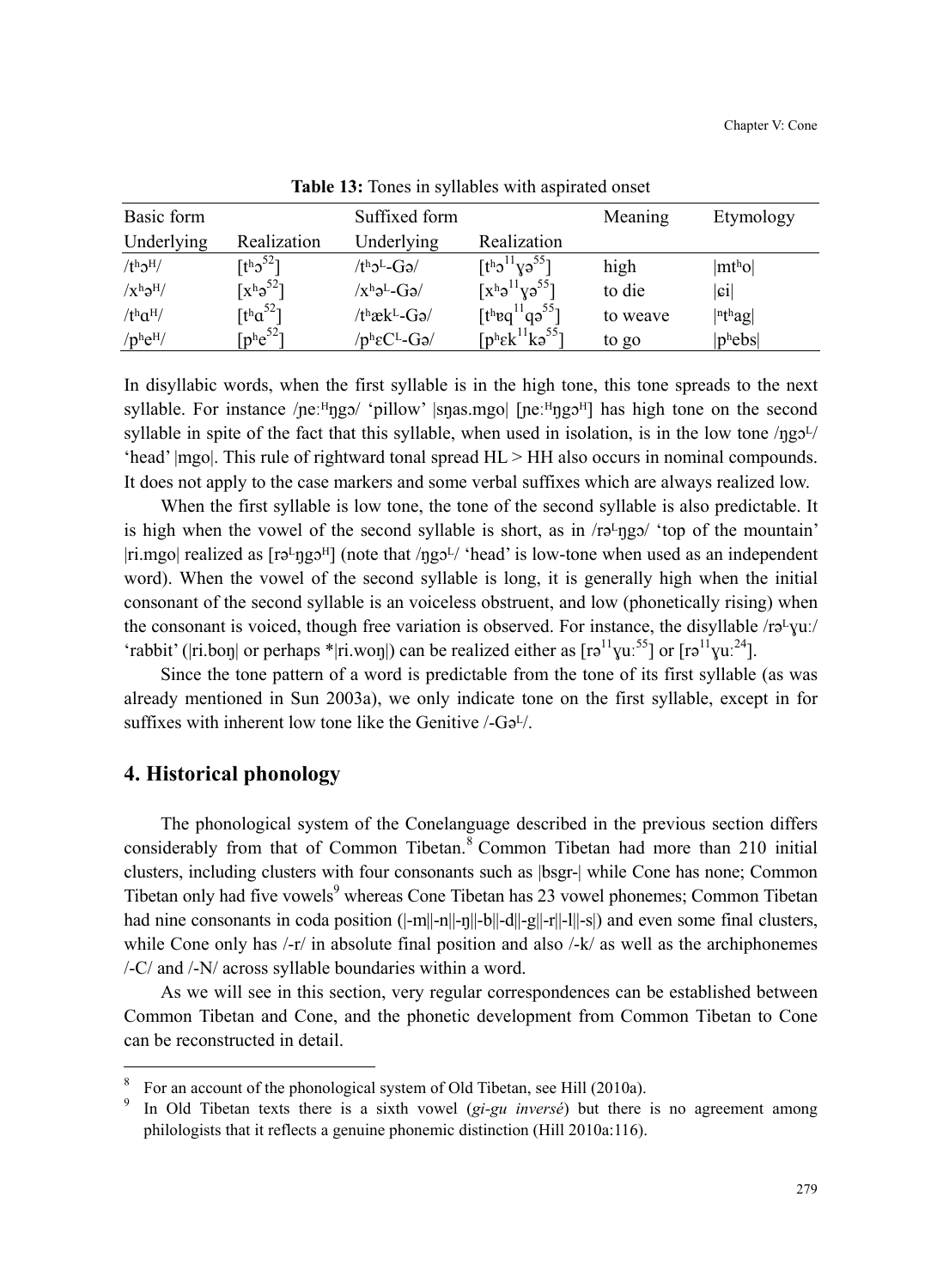As with all Tibetan languages, however, Cone has several layers of vocabulary, including a sizeable portion of loanwords from Amdo Tibetan, which is why several rhymes and onsets have several distinct correspondences between Common Tibetan and Cone. In order to properly study Cone historical phonology, distinguishing these layers of borrowings from the inherited vocabulary is of the utmost importance.

In order to avoid circularity, we will first present all the attested correspondences between Common Tibetan and Cone for the tones  $(\S4.1)$ , the rhymes  $(\S4.2)$  and the onsets  $(\S4.3)$ , and will analyse the layers of vocabulary ( $§4.4$ ) only after all correspondences have been sorted out.

#### **4.1 Suprasegmentals**

While Common Tibetan is generally considered to have been a non-tonal language, Cone Tibetan, as described in the previous section, has developed a two-tone system. The tonal system of Cone was transphonologized out of phonemic contrasts in the onset.

The following table summarizes the correspondences between Nyinpa Cone and Common Tibetan. The rows indicate the Common Tibetan initial consonant, while the columns indicate the CoT preinitial consonants.<sup>10</sup> Shaded slots indicate combinations unattested in CoT, such as \*ms or \*Nl.

|                                                           | No preinitial | $  b-  d-  g- $                      | $ m-  N- $    | $ s-  r-  l- $                                    |
|-----------------------------------------------------------|---------------|--------------------------------------|---------------|---------------------------------------------------|
| $  p  t  ts  t\varepsilon  k  $                           | Η             | Н                                    |               | Н                                                 |
| $ s  \mathbf{c} $                                         | $H$ (short V) | Η                                    |               |                                                   |
|                                                           | $L$ (long V)  |                                      |               |                                                   |
| $ p^h  t^h  ts^h $                                        | $H$ (short V) |                                      | $H$ (short V) |                                                   |
| $ t\mathfrak{c}^{\text{h}}  k^{\text{h}}  l^{\text{h}} $  | $L$ (long V)  |                                      | $L$ (long V)  |                                                   |
| $\vert \vert h \vert \vert h \vert$                       |               |                                      |               |                                                   |
| b  d  dz  dz                                              |               | L (except $ db$ <sup>j</sup> - $ $ ) | L             | L (except $ {}$ sbr- $ {}$ and $ {}$ sgr- $ {}$ ) |
| g  z  z                                                   |               |                                      |               |                                                   |
| $\vert m \vert \vert n \vert \vert n \vert \vert n \vert$ | L             | Η                                    | Η             | Η                                                 |
| r  1  w  fi                                               |               | Η                                    |               | Н                                                 |

**Table 14:** Common Tibean origin of Cone tones

The basic rules are the following:

1. Syllables with voiceless unaspirated stops and affricates initials in Common Tibetan develop high tone in Cone. This correspondence is found in all Tibetan languages that have developed tones.

 $\overline{a}$ 

<sup>&</sup>lt;sup>10</sup> In Common Tibetan, the structure of the onset was  $(C^1C^2)C^3(C^4)$ -. We call  $C^3$  the initial consonant, C<sup>1</sup> and C<sup>2</sup> are preinitials and C<sup>4</sup> is the medial, following Jacques' (2004) terminology.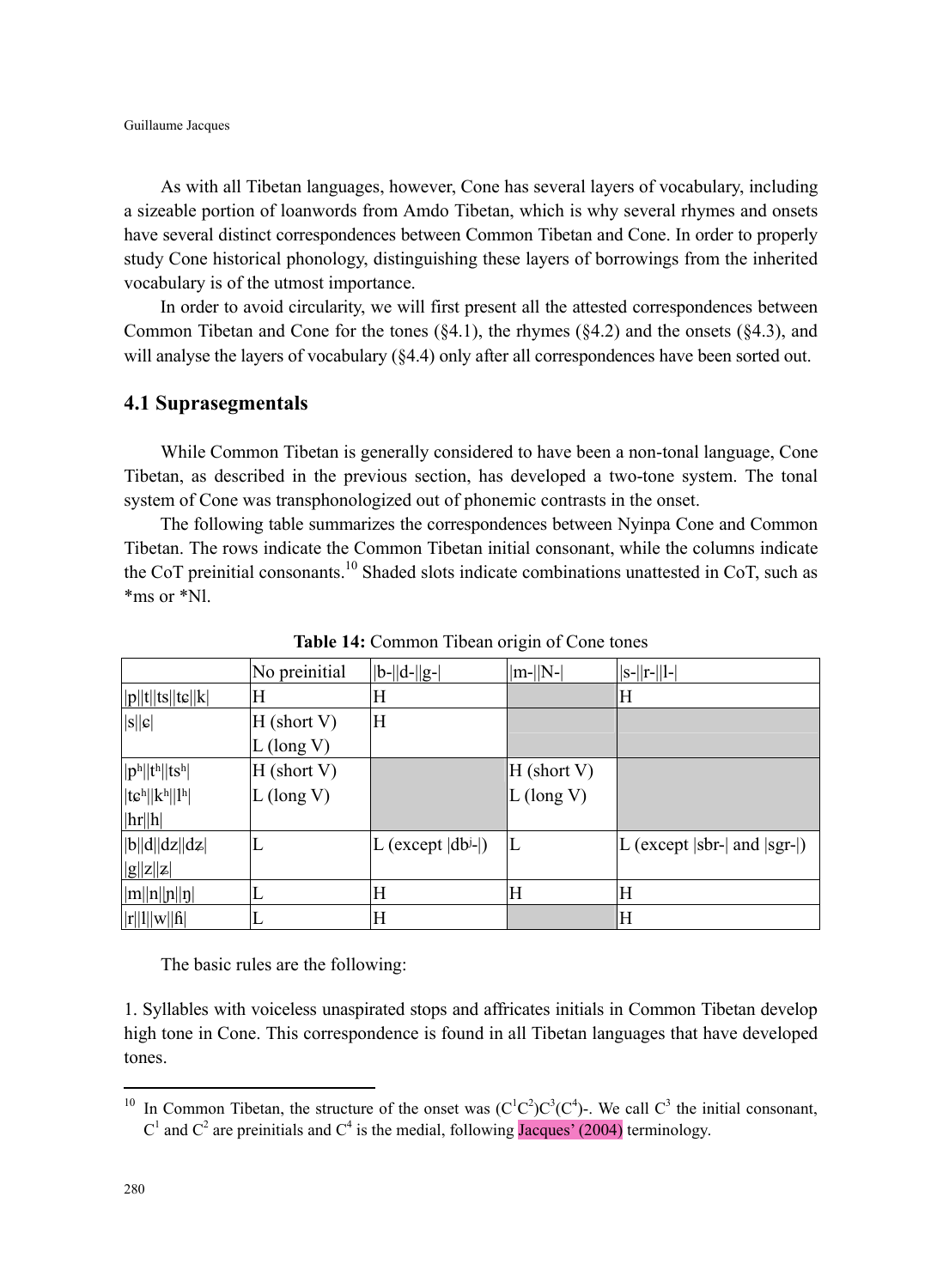2. Syllables with aspirated consonants (including fricatives without preinitial, which develop aspiration, as will be shown in §4.3) develop low tone when the vowel is long and high tone when it is short (see Qú 1962; Sun 2003a:42). As described in §1.3, all aspirated onsets with high tone in isolation become low tone when suffixed or as first element of a compound (but no vowel lengthening occurs). This correspondence appears to be quite rare in Tibetan languages (I know of no other example).

3. Syllables with sonorant initials develop low tone when they are without preinitials in Common Tibetan, and high tone when they had preinitials. Clusters in  $|stop+r|$  ( $|br-|, |dr-|, |gr-|$ ) should be analyzed as initial + medial, not preinitial + initial, and fall under case 4 below.  $|sr|$ , on the other hand, is a cluster of the type preinitial  $+$  initial, and develops high tone. These correspondences are straightforward and quite common in Tibetan languages.

4. Syllables with voiced stop and fricatives as initials always develop low tones, except isolated cases such as  $|db^jV-|$  which becomes /j $V^H$ / and  $|sbr-| \sim |sgr-|$  which become /z $V^H$ /. Note that in these cases, the initial  $|b| \sim |g|$  of Common Tibetanundergoes lenition. These exceptions are also found in other varieties, for instance in Lhasa Tibetan |dbʲV-| and |dbV-| develop high tone.

This tonal system differs slightly from the variety of Cone Tibetan described by Qú (1962), where syllables with non-nasal preinitials develop high tone, even when the initial is a voiced stop. For instance, the noun /duːL/ 'tree' |sdon| in Nyinpa Cone has high tone in the variety studied by Qú.

Exceptions to the generalizations presented above can be classed into three groups: sonorant-initial words with unexpected high tone (all monosyllabic forms except /mæ $C^{H}$ kæ/ [mæq<sup>H</sup>qæ<sup>H</sup>] 'husband'), monosyllabic words with unexpected low tone, and disyllabic words with unexpected low tone. The latter is a larger category, and the list of examples provided in the table is not exhaustive.

| Meaning    | Cone                                  | Old Tibetan                    | Classical Tibetan          | Tonal pattern | Expected |
|------------|---------------------------------------|--------------------------------|----------------------------|---------------|----------|
| fire       | $/ne^{\rm H/}$                        | $\langle$ m <sup>j</sup> e $>$ | $<$ me $>$                 | H             | L        |
| man        | $/$ nə $^{H/}$                        | $\langle m$ j>                 | $<$ me $>$                 | H             | L        |
| swallow    | /ni <sup>H</sup> /                    |                                | $<$ mid $>$                | H             | L        |
| eye        | /ni <sup>H</sup> /                    | $\langle dm \rangle$           | $<$ mig $>$                | H             | L        |
| name       | $/n1.$ H/                             | $\langle m \rangle$ in         | $<$ min $>$                | H             | L        |
| husband    | /mæC <sup>H</sup> kæ/                 |                                | $\langle$ mag.pa $\rangle$ | HH            | LH       |
|            | $[\text{maq}^H \text{qa}^H]$          |                                |                            |               |          |
| milk       | $/$ õ: $^{\rm H}$ wã: $/$             |                                | $<$ ho.ma $>$              | HH            | LH       |
| to believe | $\sqrt{\mathrm{10}}$ : <sup>L</sup> / |                                | <br>lom>                   | L             | H        |
| wrinkled   | / $nerL$ /                            |                                | $<$ gner $>$               |               | H        |

**Table 15:** Irregular tonal correspondences between Cone and Classical Tibetan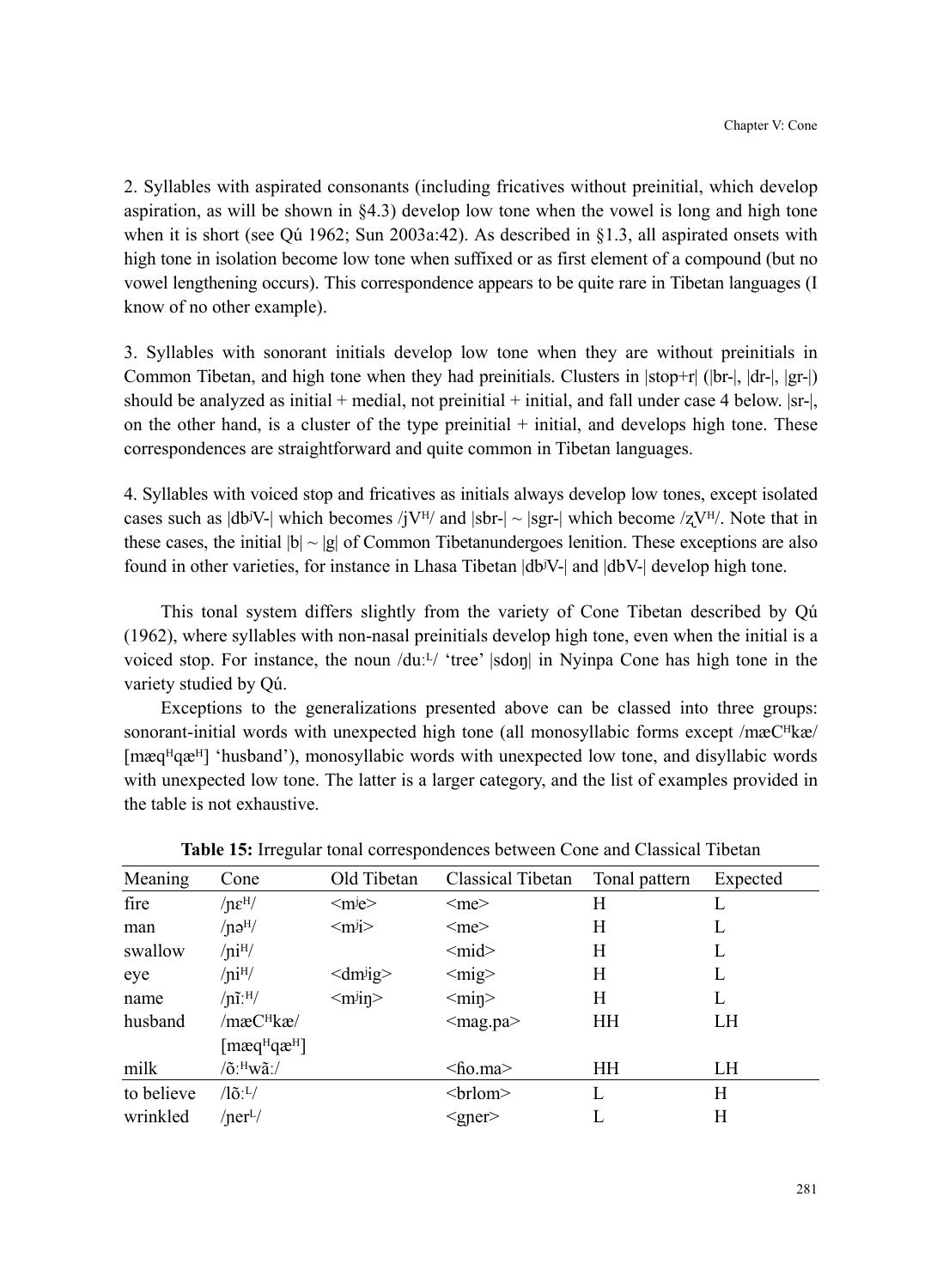Guillaume Jacques

| to use              | $/ku$ : <sup>L</sup> /                                                             |                              | $kbko$                                                 |     | H         |
|---------------------|------------------------------------------------------------------------------------|------------------------------|--------------------------------------------------------|-----|-----------|
| to dream            | $/ne^{L/}$                                                                         | $\leq$ rm <sup>j</sup> i $>$ | $\langle \text{rmi}\rangle, \langle \text{rmi}\rangle$ | L   | Η         |
|                     | $\ln 1/L$                                                                          |                              |                                                        |     |           |
| lamp                | /kær <sup>l</sup> me/                                                              |                              | $<$ dkar.me $>$                                        | LH  | HH        |
| first month         | /tcə $C^L$ kæ/                                                                     |                              | $\leq$ gteig.pa $>$                                    | LH  | HH        |
|                     | [teək $k$ kæ $H$ ]                                                                 |                              |                                                        |     |           |
| soul                | $/n\tilde{a}$ : $Lx$ <sup>h</sup> i:/                                              |                              | $<$ mam.ces $>$                                        | LH  | HH        |
| chimney             | /kær <sup>l</sup> ko:/                                                             |                              | $\langle$ skar.gun $\rangle$                           | LH  | HH        |
| wheel <sup>11</sup> | $\gamma$ <sup>H</sup> cl <sup>1</sup> o <sub>p</sub>                               |                              | $<$ spo.lo>                                            | LH  | HH        |
| wolf                | $\sqrt{g}$ e $N^L$ k <sup>h</sup> ə $\sqrt{g}$                                     |                              | $<$ spiang.khu>                                        | LH  | HH        |
|                     | $\lceil \varepsilon \mathfrak{E} \eta^L \mathsf{k}^{\text{h}} \mathfrak{I} \rceil$ |                              |                                                        |     |           |
| white               | /kæ <sup>L</sup> ruː/                                                              |                              | $<$ dkar.po $>$                                        | LL. | HH        |
| camel               | $/$ næ <sup>L</sup> wõ:/                                                           |                              | $<$ rna.mon $>$                                        | LL  | <b>HH</b> |

The six etyma with simple <m-> initial in Classical Tibetan and a high tone in Cone probably reflect alternative Common Tibetan forms with preinitial. Note that the Old Tibetan form <dmʲig> for 'eye' is widely attested in pre-tenth century texts (for instance, OT.739, line 02r10, a manuscript preserved at the British Library). As mentioned in  $\S2$ , <-m $\frac{1}{2}$  is also attested in Old Tibetan, but only in the second syllable of disyllabic compounds.

Comparison with other conservative languages such as Rgyalrong<sup>12</sup> suggest that Cone, as other Tibetan languages, preserves here traces of prefixes not attested in the written corpus of Tibetan. This is a rare case when Common Tibetan forms have to be reconstructed and cannot be inferred from the spelling (\*C- in our reconstruction represents any of  $\{d-, r-, s-\}$ ):

| meaning | Classical Tibetan/                                         | Common Tibetan forms   | Japhug Rgyalrong            |
|---------|------------------------------------------------------------|------------------------|-----------------------------|
|         | Old Tibetan                                                | ancestral to Cone      |                             |
| fire    | $\langle me \rangle$ , $\langle m \rangle$                 | $ \text{Cme} $         | SM <sub>1</sub>             |
| man     | $\langle \text{mi}\rangle, \langle \text{mi}\rangle$       | $* Cm^j$               | tui-rme                     |
| eye     | $\langle \text{mig}\rangle$ , $\langle \text{dmig}\rangle$ | $dm^{ji}g$             | tu-mpa $\mathsf{K}$ < *mjaq |
| name    | $\langle \text{min}\rangle, \langle \text{min}\rangle$     | $*$ Cm <sup>j</sup> in | $tx$ - $rmi$                |
| husband | $\langle mag \rangle$                                      | $*$ [Cmag]             | tu-nma $\mu$ < *tmaq        |
| swallow | $<$ mid $>$                                                | * Cm <sup>j</sup> id   |                             |

**Table 16:** Reconstructed \*Cm- clusters in Common Tibetan

For the other examples, the tonal irregularities are not explainable, and could reflect either borrowings from another dialect or non-standard variants (see the discussion in §4.4).

 $\overline{a}$ 

 $11$  This word normally means 'ball'.

<sup>12</sup> In the Rgyalrong forms in Table 19, only the cluster in *smi* 'fire' is secondary (the *s*- is a reduced form of *si* 'wood, tree', Jackson T.-S. Sun, p.c.). None of the other initial clusters appear to be recently innovated.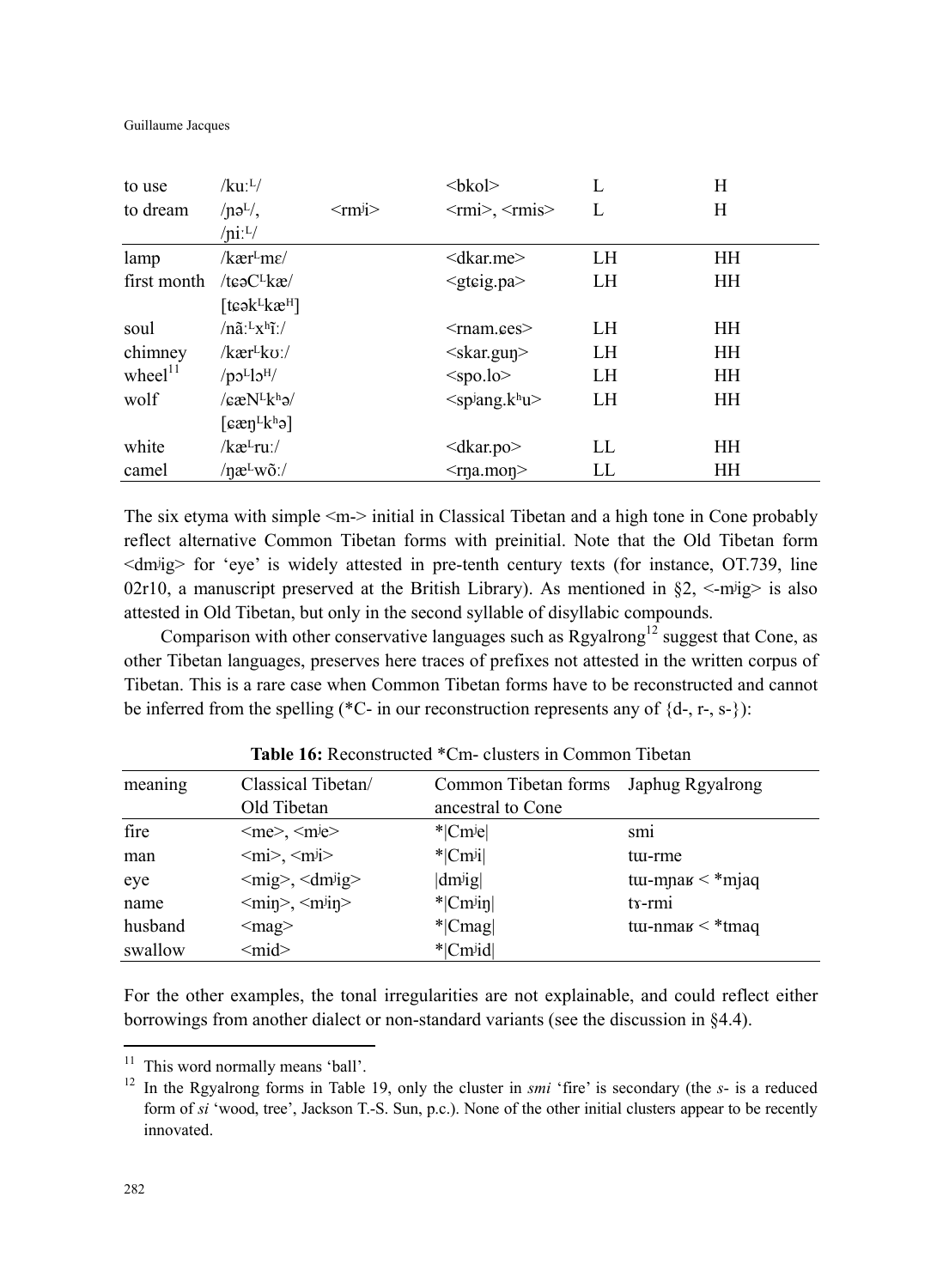## **4.2 Rhymes (basic correspondences)**

As in many Tibetan languages, many rhymes have double correspondences depending on whether they occur at the end of a phonological word or are followed by another syllable. We call the reflex occurring word-finally the *base form* and the one occurring word-internally the *conjunct form*. For instance, the rhyme /- $\alpha$ / from Common Tibetan |-ag| and |-eg| has a conjunct form /æk-/ [æq-], in the case of the verb /t $\epsilon \alpha^{H}$  'to cut' |bt $\epsilon$ ag| its conjunct form appears in suffixed forms such as  $/$ t $\varepsilon \&$ H $-k$ ə<sup>H</sup> $/$  [t $\varepsilon \&$ q<sup>H</sup>qə] |bt $\varepsilon$ ag.gi|.

In some rare cases, the base form can be found in the first syllable of a disyllable if the second syllable onset is a prenasalized stop. Note that in the following table our phonological analysis of the prenasalization differs if the onset of the second syllable is voiced or voiceless: for voiced stops/affricates, we analyze them as prenasalized unitary phonemes /mb-/, /ndz-/,  $/ndz$ -/,  $/ng$ -/ (which can appear word-initially), while in the case of voiceless (aspirated) aspirated stops/affricates we analyze the nasality as the archiphoneme /N/, which is phonologically the coda of the first syllable.

| Cone                                                        | Etymology                                         | Meaning          |
|-------------------------------------------------------------|---------------------------------------------------|------------------|
| /tshal-ngo/                                                 | $*$  phrag.mgo                                    | shoulder         |
| $\frac{1}{\text{ln}}$ /lan <sup>Lth</sup> i: <sup>H</sup> ] | $\left  \text{lag.mt}^{\text{h}}\text{i} \right $ | palm of the hand |
| /da <sup>L</sup> ndz <del>u</del> /                         | * ldag.mdzub                                      | forefinger       |

**Table 17:** Traces of prenasalized onsets in the second syllable of a disyllable

Additionally, as mentioned in the introduction of §2, we find multiple correspondences between Common Tibetan and Cone in the same context due to the presence of several layers of words.

#### **4.2.1 Open syllables**

The open syllables of CoT evolve into short vowels in Cone; there is no distinction between base vs. conjunct forms for these rhymes:

| CoT    | Cone   | Etymology           | Example              | Meaning    |
|--------|--------|---------------------|----------------------|------------|
| -a     | ′-æ/   | rta                 | /tæ <sup>H</sup> /   | horse      |
| $ -e $ | /ع-/   | $ n$ dre $ $        | $/ndz\epsilon^{L/}$  | ghost      |
| $ -i $ | /-ə/   | $ n$ <sub>bri</sub> | /ndz <sub>9</sub> L/ | female yak |
| $ -0 $ | $\sim$ | gro                 | $/t$ c $0L/$         | wheat      |
| -u     | '-ə/   | $ n$ bu $ $         | /mbə <sup>L</sup>    | bug        |

**Table 18:** Reflexes of Common Tibetan open syllables in Cone

These straightforward correspondences have several exceptions.

First, the Common Tibetan suffixes |-ma| and |-mo| generally become /-wãː/ and /-wõː/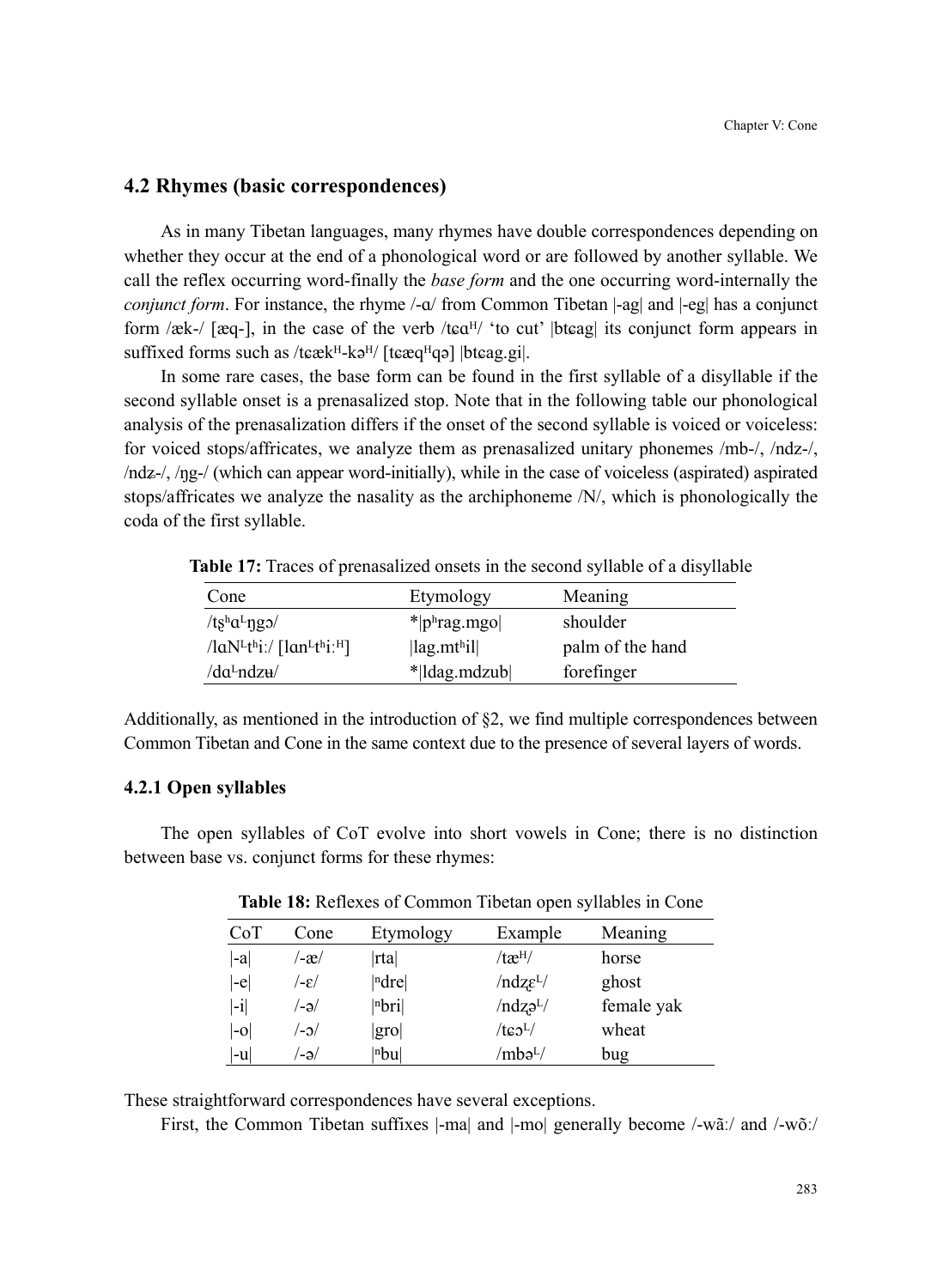respectively in Cone instead of regular /-mæ/ and /-mo/, which are however also attested.

Second, in disyllables whose second syllable is  $/$ -wã: $^{H/}$  from  $|-$ ma $|$ , open syllable  $|-o|$ undergoes nasal assimilation and becomes /-õː/.

| CoT  | Cone          | Etymology | Example                                | Meaning             |
|------|---------------|-----------|----------------------------------------|---------------------|
| l-ol | $-\tilde{O}/$ | so.mal    | /sõː <sup>н</sup> wãː/                 | hemp                |
|      |               | fio.ma    | $\sqrt{0}$ : <sup>H</sup> wã:/         | milk                |
|      |               | sro.ma    | $/\mathrm{s}$ õ: Hwã: /                | nit                 |
|      |               | so.ma     | $\sqrt{\sinh^2(\mathbf{w}\mathbf{a})}$ | new                 |
|      | ′-ũ/          | gro.ma    | /tɕũː <sup>L</sup> wãː/                | Potentilla anserina |

**Table 19:** Irregular reflex of the suffix |-ma| in Cone

There is no explanation for why we find  $/ü$ : not  $/õ$ : in the last word; compare the quasihomonym /mbə<sup>L</sup>tɕũː<sup>L</sup>wãː<sup>H</sup>/ 'ant' \*|<sup>n</sup>bu.grog.ma|.

Third, we find some words with unexpected final /-r/:

| CoT    | Cone  | Etymology            | Example               | Meaning |  |
|--------|-------|----------------------|-----------------------|---------|--|
| $ -a $ | /-ær/ | ma.bia               | /mær <sup>н</sup> ¢æ/ | peacock |  |
|        |       | $ \text{rna} $       | /nær <sup>н</sup> /   | drum    |  |
| $ -e$  | '-er/ | $ n$ bied, $ p$ hiel | $/ndzerL$ , $/genH$   | to open |  |

**Table 20:** Words with irregular final /-r/ in Cone

The first two examples evince cases of metathesis, which however do not apply accross the board in the whole vocabulary. For instance  $|rm|$  'wound' becomes /mæ<sup>H</sup>/ with high tone, not \*mær<sup>H</sup> as would be expected if the metathesis were regular. For 'to open', the final /-r/ is mysterious; no other word in the language presents such a correspondence (and no other Tibetan language known to us shares this feature).

Finally, we find unusual correspondences which only apply to only one or two lexical items, usually in the first syllable of a disyllable:

| CoT    | Cone  | Etymology                                      | Example                                                 | Meaning  |
|--------|-------|------------------------------------------------|---------------------------------------------------------|----------|
| $ -e $ | /-æ/  | b <sup>j</sup> e.ma                            | $\langle \text{ca}^{\text{L}} \text{w} \text{a}\rangle$ | sand     |
|        |       | $ $ sne.ma $ $                                 | $/$ ni: $^{\rm H}$ wã:/                                 | spike    |
|        |       | ga le                                          | $kæL1i$ :/                                              | slow     |
|        | /-1:/ | $ $ glan.po.t $\varepsilon$ <sup>h</sup> e $ $ | /lãː <sup>н</sup> wõːtɕhɪː/                             | elephant |
|        | /-eː/ | $ {\rm d}$ ge.rgan $ $                         | /ge: $Lg\tilde{e}$ :/                                   | teacher  |
| $ -0 $ | /-æ/  | sgo.na                                         | $\gamma$ gæ <sup>L</sup> wã:/                           | egg      |
|        | /-ə/  | lo.ma                                          | $\sqrt{2}$ lə $\frac{L}{W}$ a $\frac{1}{2}$             | leaf     |

**Table 21:** Irregular correspondences of CoT open syllables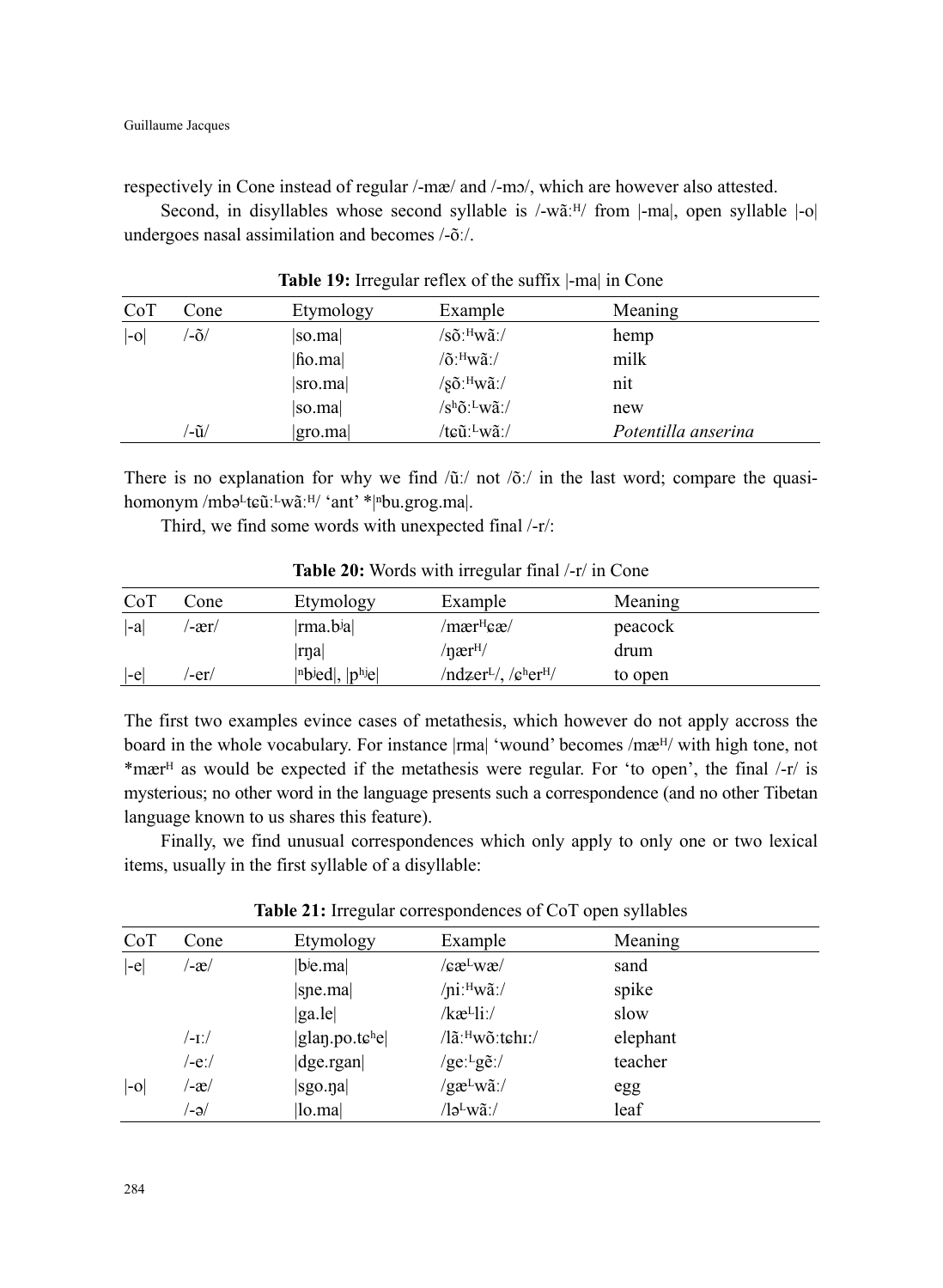#### **4.2.2 Final stop rhymes**

 $\overline{a}$ 

These rhymes exhibit the most complex patterns of alternations between base and conjunct forms. Common Tibetan had three final stops |-b| |-d| |-g| which could additionally combine with  $\vert$ -s| in the complex codas  $\vert$ -bs| and  $\vert$ -gs|.  $\vert$ -s| as the second element of a coda does not seem to have left any trace in Cone, so that there is no need to treat |-bs| and |-gs| separately, and only examples of |-b| and |-g| will be given. The exact phonetic realization of final stops in Common Tibetan is likely to have been voiceless in word-final position, but we retain the voiced counterparts because of some morphophonological alternations in modern dialects which suggest that these consonants were underlyingly voiced (Sun 1986:35)

For final  $|-g(s)|$ , the basic correspondences are the following:

| CoT                         | Cone                      | Etymology          | . .<br>Example                                                             | Meaning            |
|-----------------------------|---------------------------|--------------------|----------------------------------------------------------------------------|--------------------|
| $\left  -ag(s) \right $     | /-a/                      | stag               | $/ta^{H/}$                                                                 | tiger              |
|                             | /-æk-/                    | stag.pa            | /tæk <sup>H</sup> kæ/ [tæq <sup>H</sup> qæ <sup>H</sup> ]                  | birch              |
| $\left -eg(s)\right $       | /-a/                      | $ s$ reg $ $       | $\sqrt{\text{sa}^{\text{H}}}$                                              | to burn            |
|                             | $-æk-$                    | sreg.gi            | $\sqrt{8}$ æk <sup>H</sup> -Gə/ $\sqrt{8}$ æq <sup>H</sup> qə <sup>H</sup> | to burn (conjunct) |
| $-ig(s)$                    | $\mathbf{-i}$             | sig                | $\sqrt{x^h}i^H/$                                                           | louse              |
|                             | /-əC-/                    | rmig.pa            | $/$ nə $CH$ kə $/$ [nək $H$ kə <sup><math>H</math></sup> ]                 | hoof               |
| $\left -og(s)\right $       | $-u$                      | $\log$             | $/tu^{L/}$                                                                 | narrow             |
|                             | $/-$ <sub>2</sub> k $-$ / | $\log$ .gi $\vert$ | $/toC^L-Go/[toq^Lqo^H]$                                                    | narrow (conjunct)  |
| $\vert \text{-ug}(s) \vert$ | /-u/                      | sgug               | $/g\mathbf{u}^{\text{L}}/$                                                 | to wait            |
|                             | /-əC-/                    | sgug.gi            | /gəC <sup>L</sup> -Gə/ [gək <sup>L</sup> kə]                               | to wait (conjunct) |

|  | Table 22: Cone reflexes of  -g  final rhymes |  |  |
|--|----------------------------------------------|--|--|
|--|----------------------------------------------|--|--|

Common Tibetan |a| and |e| merge before |-g|. |-ig| and |-ug| have the same conjunct form /-əC/. We find three groups of exceptions to these correspondences.

First, three examples of  $|$ -ag| with an initial nasal have short /- $\tilde{a}$ / instead of /- $\alpha$ /; this is the sole diachronic origin of the rare vowel /-ã/:

| CoT     | Cone | Etymology   | Example               | Meaning |
|---------|------|-------------|-----------------------|---------|
| $ -ag $ | ′-ã∕ | $ n$ bu.nag | /mbə <sup>L</sup> nã/ | fly     |
|         |      | mag         | /nã <sup>H</sup> /    | pus     |
|         |      | nags        | /nã <sup>L</sup> /    | forest  |

**Table 23:** An irregular reflex of |-ag|

We did not find the syllable [na] in our Cone data, suggesting that  $|nag| > n\tilde{a}/$  could be a regular sound change.<sup>13</sup> However, we also find cases of sporadic nasality in other rhymes, as

<sup>&</sup>lt;sup>13</sup> Nasality is found in these words in other dialects such as Shuiluo Kami /nã<sup>H</sup>/ 'pus', /nã<sup>L</sup>/ 'woods' (fieldwork of the author).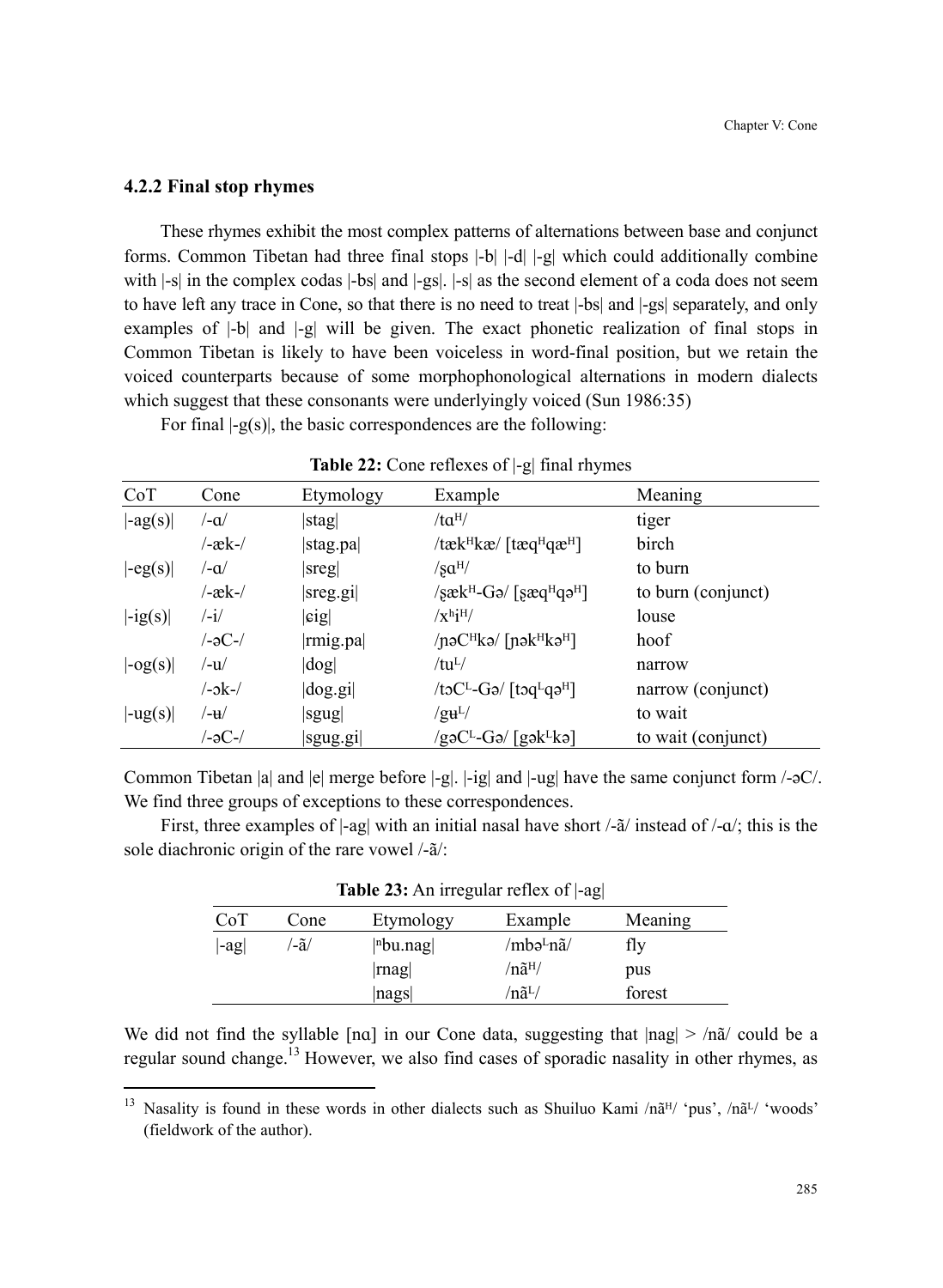will be shown in §4.4.1.

Second,  $\vert$ -ug $\vert$  corresponds to  $\vert$ -i $\vert$  in three lexical items:

| CoT     | Cone  | Etymology                                           | Example                                               | Meaning        |
|---------|-------|-----------------------------------------------------|-------------------------------------------------------|----------------|
| $ -ug $ | /-1/  | $\vert k^{\text{h}}a.\vert a.\vert \text{u} g\vert$ | $/k$ <sup>h</sup> æ <sup>L</sup> læ ji <sup>L</sup> / | swallow (bird) |
| $ -ug $ | /-1/  | $ zabs.gdugs $ or $ zogs.gdugs ?$                   | $\chi$ <sub>2</sub> $\mu$ <sup>L</sup> di             | parasol        |
| $ -ug $ | /-1:/ | $\vert \text{sm} \rangle$ ug.ma                     | $/$ ni: $^{\rm H}$ wã: $/$                            | bamboo         |

**Table 24:** Irregular reflexes of |-ug|

Third, the noun  $\pi$ <sup>H</sup>/ 'eye' |dm<sup>j</sup>ig|, when used as the first element of a compound never occurs as a conjunct form. Instead, we find the base form with a lengthened vowel:

| CoT     | Cone             | Etymology                        | Example                              | Meaning |  |
|---------|------------------|----------------------------------|--------------------------------------|---------|--|
| $ -ig $ | $^{\prime}$ -i:/ | $\text{dm}$ <sup>j</sup> ig.rdzi | $/$ ni: $^{H}$ dzə $/$               | eyelash |  |
|         |                  | dm <sup>j</sup> ig.lpags         | / $\pi$ :Hpa/                        | eyelid  |  |
|         |                  | $ dm^{ji}g.tc^{h}u $             | $/$ ni: $H$ teə $/$                  | tears   |  |
|         |                  | $dm^{ji}g$ eel                   | /ni: <sup>H</sup> x <sup>h</sup> er/ | glasses |  |

**Table 25:** The noun /ni<sup>H</sup>/ 'eye' as first element of a compound

Finally, the noun  $\sqrt{s}$ k $\frac{K}{k\alpha}$  [sq<sup>L</sup>q $\alpha$ <sup>H</sup>] 'lasso' seems to come from |zags.pa|, though the vowel correspondence does not fit well.

The rhymes with final *-d* present the following correspondences:

| CoT         | Cone                 | Etymology                             | Example                                                                                               | Meaning               |
|-------------|----------------------|---------------------------------------|-------------------------------------------------------------------------------------------------------|-----------------------|
| $ $ -ad $ $ | /-e/                 | bsad                                  | $/$ se <sup>H</sup> $/$                                                                               | to kill               |
|             | $-EC-$ /             | $ $ bsad.gi $ $                       | $\sqrt{\text{seC}^{\text{H}}-\text{G}}$ $\sqrt{\text{sek}^{\text{H}}\text{k}}$ $\vartheta^{\text{H}}$ | to kill (conjunct)    |
| -ed         | $/$ -I $/$           | nded                                  | /ndI <sup>L</sup> /                                                                                   | to chase              |
|             | $-$ εC- $/$          | nded.gi                               | $/nd \epsilon C^{L}$ -Gə/ [nd $\epsilon$ k $l$ -kə <sup>H</sup> ]                                     | to chase (conjunct)   |
| $ -id $     | $\frac{1}{\sqrt{2}}$ | * Cm <sup>j</sup> id                  | /ni <sup>H</sup> /                                                                                    | to swallow            |
|             | /-əC-/               | * Cm <sup>j</sup> id.pa               | $/noCHpa/[noPHpaH]$                                                                                   | oesophagus            |
| -od         | $/$ - $\mathbf{I}$   | bod                                   | $/pi^L/$                                                                                              | Tibetan               |
|             | $-$ εC- $/$          | p <sup>h</sup> odpa                   | $/ p^h \epsilon C^L p \mathbf{r}$ [phepLp $\mathbf{r}$ H]                                             | courage               |
| $ -ud $     | /-i/                 | mthud                                 | $/$ thi $\rm{H}$                                                                                      | to connect            |
|             | /-əC-/               | $\vert$ mt <sup>h</sup> ud.gi $\vert$ | $/th$ əC <sup>L</sup> -Gə/ $[th$ ək <sup>L</sup> kə <sup>H</sup> ]                                    | to connect (conjunct) |

**Table 26:** Cone reflexes of |-d| final rhymes

The rhymes in mid-high vowels |-od| and |-ed| merge in Cone, as do the rhymes in high vowel |-ud| and |-id|, which also merge with |-ig|.

A recurrent irregular correspondence is Cone  $/2/$  for CoT  $|-od|$ :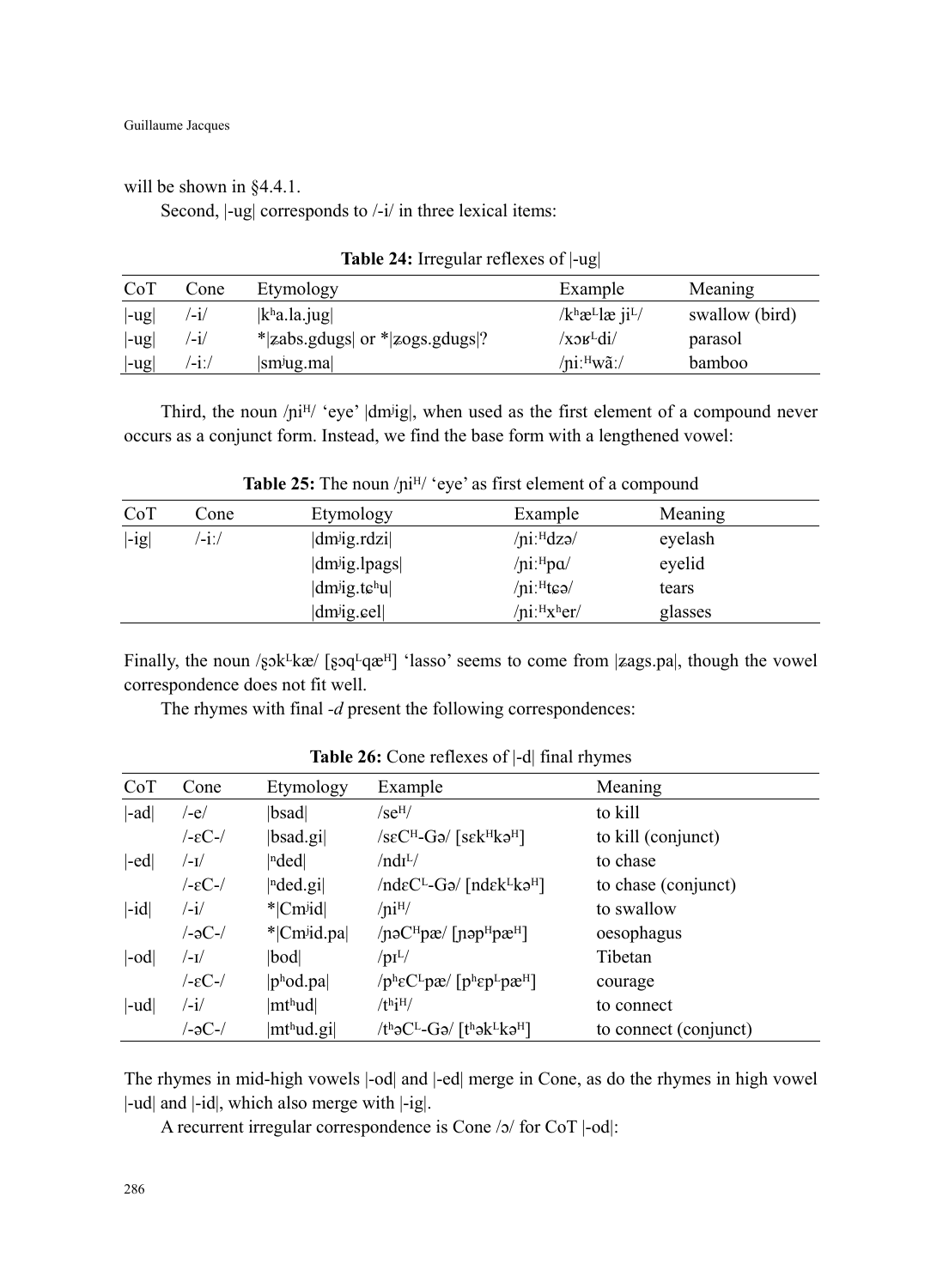| CoT | Cone   | Etymology                             | Example                                                               | Meaning       |
|-----|--------|---------------------------------------|-----------------------------------------------------------------------|---------------|
| -od | /c-/   | de.k <sup>h</sup> rod                 | /ti: $L$ tsh $\sigma$ H/                                              | in the future |
|     | $\sim$ | $ tshod$ .ma                          | $/ts^h\mathcal{D}Lm\mathcal{B}^H$                                     | vegetable     |
|     | /-əC-/ | $ bkod$ .pa $ $                       | $\sqrt{k}$ oC <sup>H</sup> pæ $/$ [kɔp <sup>H</sup> pæ <sup>H</sup> ] | manner        |
|     | /-əC-/ | $ $ <sup>n</sup> g <sup>j</sup> od.pa | $/ndz_0C^Lpx/$ [ndz $op^Lpx^H$ ]                                      | regret        |

**Table 27:** The correspondence  $\text{-}$ od $\text{ }$ : /- $\text{-}$ /

We also find the following other irregular correspondences (note the effect of the vowel lengthening rule in the first syllable in /keːHwæ/ and /kuːHwæ/).

| CoT         | Cone                         | Etymology                                    | Example                                                                                    | Meaning                  |
|-------------|------------------------------|----------------------------------------------|--------------------------------------------------------------------------------------------|--------------------------|
| $ $ -ad $ $ | /−1/                         | mad                                          | $/ \text{nI}^{\text{H}}/$                                                                  | saddle's crupper         |
|             |                              | $ t\mathbf{c}^{\mathrm{h}}\mathbf{u}$ . smad | $/tc^{\text{h}}\partial^{\text{L}}m\text{I}$                                               | lower reaches of a river |
| $ -ed $     | /-e/, /εC-/                  | brdzed                                       | $\frac{dze^L}{\sqrt{dz^2C^L-G^2}}$ [dz $\epsilon$ k <sup>L</sup> kə <sup>H</sup> ]         | forget                   |
|             |                              | $ n$ <sub>p</sub> h <sub>red</sub> $ $       | / $ts^he^{H}$ , / $ts^he^{H}re$ /                                                          | horizontal               |
|             |                              | sked.ba                                      | $/$ ke: $^{\rm H}$ wæ $/$                                                                  | waist                    |
| $ -id $     | $/$ - $\mu$ /, /əC-/         | $ n$ khrid                                   | $/ts^h u^H$ , $/ts^h o^L-Go$ [tshok <sup>L</sup> ko <sup>H</sup> ]                         | to teach                 |
| $ -od $     | $/-e/$ , / $\varepsilon$ C-/ | $\vert$ l <sup>h</sup> od $\vert$            | $/$ le <sup>H</sup> $/$ , $/$ leC <sup>L</sup> -Ga $/$ [lek <sup>L</sup> ka <sup>H</sup> ] | relaxed                  |
| $ -ud $     | /−u                          | skud.ba                                      | /ku: <sup>H</sup> wæ/                                                                      | thread                   |
| -ud         | /-u/                         | Pol.mdud                                     | $/u$ : $Hdu$                                                                               | larynx                   |

**Table 28:** Irregular reflexes of |-d| final rhymes

Final  $|$ -b $|$  rhymes are less common than the two preceding ones. The rhyme  $|$ -ob(s) $|$  is too poorly attested to figure in the following table. The rhyme |-eb(s)| had two common reflexes /ɪ/ and /e/, even in verbal form.

| CoT                   | Cone        | Etymology       | Example                                                                                         | Meaning             |
|-----------------------|-------------|-----------------|-------------------------------------------------------------------------------------------------|---------------------|
| $ -ab(s) $            | /-e/        | srab            | $/$ se $^{H/}$                                                                                  | thin                |
|                       | /-εC-/      | srab.gi         | $\sqrt{\text{SEC}^{\text{H}}-\text{G}}$ ə $\sqrt{\text{SEk}^{\text{H}}\text{k}}$ ə <sup>H</sup> | thin (conjunct)     |
| $\left -eb(s)\right $ | /-1/        | $ $ lteb $ $    | /tI <sup>H</sup> /                                                                              | to fold             |
|                       | /-e/        | ndebs           | /nde <sup>L</sup> /                                                                             | to plant            |
|                       | $-$ εC- $/$ | $ $ lteb.gi $ $ | /t $\varepsilon$ C <sup>H</sup> -Gə/ [t $\varepsilon$ k <sup>H</sup> kə <sup>H</sup> ]          | to fold (conjunct)  |
|                       |             | ndebs.gi        | $/nd \varepsilon C^{L}$ -Gə/ $[nd \varepsilon k^{L}k$ ə <sup>H</sup> ]                          | to plant (conjunct) |
| $ -ib(s) $            | /-₩         | zib             | $/ \mathrm{\chi H}^{\rm L} /$                                                                   | fine (conjunct)     |
|                       | /-əC-/      | zib.gi          | $\sqrt{XQ^{-1}-GQ}/[XQ^{-1}KQ^{H}]$                                                             | fine                |
| $ -\text{ub}(s) $     | /-₩         | gtub            | $/tu^H$                                                                                         | to chop             |
|                       | /-əC-/      | $ $ gtub.gi $ $ | /təC <sup>H</sup> -Gə/ [tək <sup>H</sup> kə <sup>H</sup> ]                                      | to chop (conjunct)  |

**Table 29:** Cone reflexes of |-b| final rhymes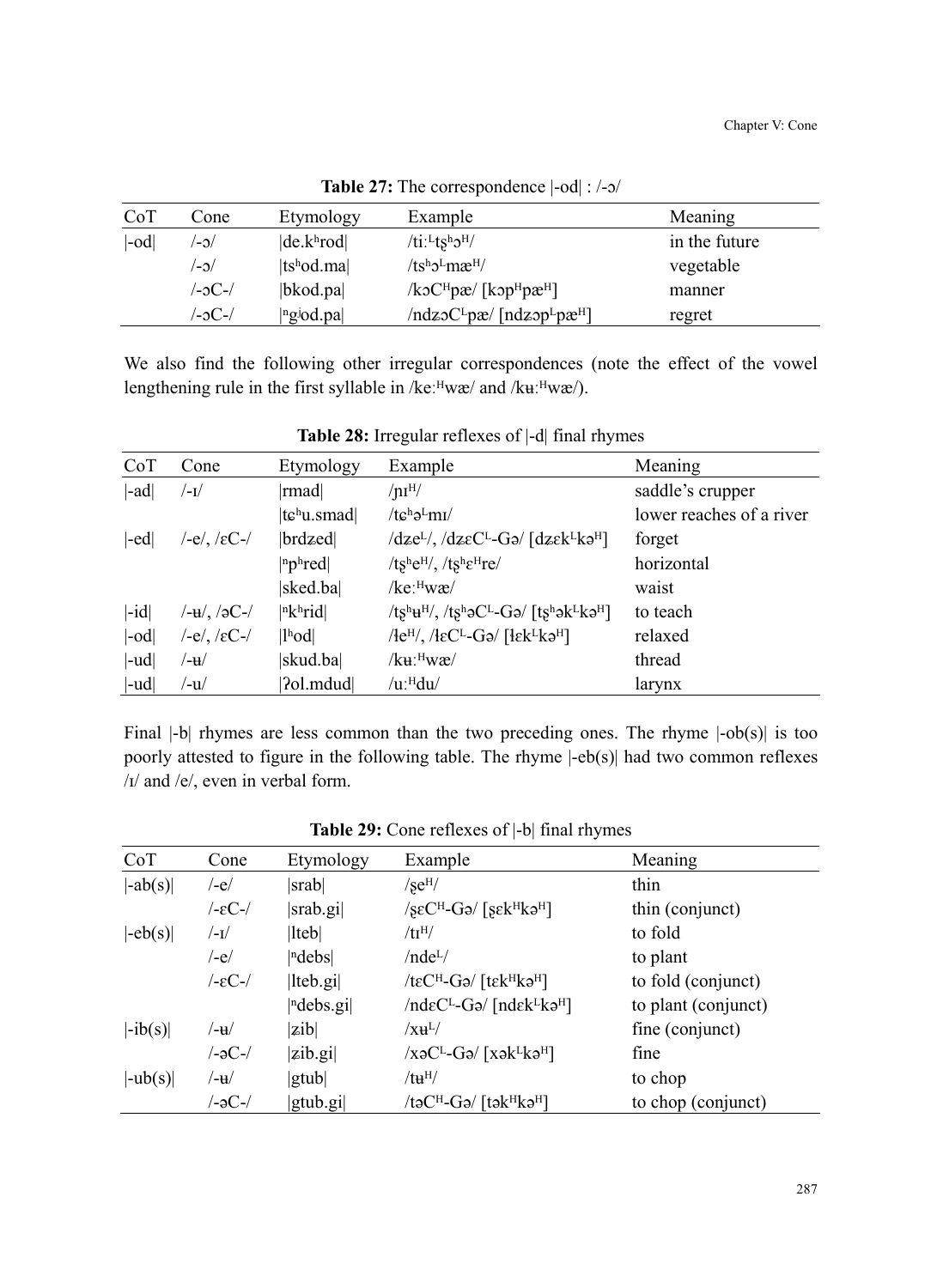In our Cone data, the only example of  $|-ob|$  is  $/jo<sup>L</sup>tæ:/-'$  stirrup'  $|job.tean|$ . We also find the following irregular correspondences:

| CoT      | Cone          | Etymology               | Example                                                                      | Meaning      |
|----------|---------------|-------------------------|------------------------------------------------------------------------------|--------------|
| $ -ub $  | $\mathbf{-i}$ | do.nub                  | /tɔ <sup>L</sup> ni/                                                         | tonight      |
| $ -abs $ | /-æ/          | snabs                   | $/ n \mathbf{\mathfrak{E}}^{\mathrm{H}}/$                                    | snivel, snot |
| $ -abs $ | $\mathbf{-i}$ | rba.rlabs               | /wæ <sup>L</sup> li/                                                         | wave         |
| $ -ab $  | /−a           | rgial.k <sup>h</sup> ab | /dzæ <sup>l</sup> k <sup>h</sup> a/                                          | country      |
| $ -ibs $ | /-i/, /-əC-/  | rdibs                   | $\frac{d}{dt}$ , $\frac{d}{dt}$ $\frac{d}{dt}$ $\frac{d}{dt}$ $\frac{d}{dt}$ | collapse     |

|  | Table 30: Irregular reflexes of  -b  final rhymes |  |  |  |
|--|---------------------------------------------------|--|--|--|
|--|---------------------------------------------------|--|--|--|

Finally, we find cases when the conjunct form is resyllabified with a  $/-\sigma$  or  $/-\alpha$  suffix: the  $/-C/$ surfaces as [ $\chi$ ] and the /-k/ after /æ/ and /ɔ/ as [ $\kappa$ ]. This phenomenon regularly occurs in nominal and verbal morphology (see §5), but here are some examples within lexical items:

| CoT                  | Cone                                                      | Etymology            | Example                                                       | Meaning    |
|----------------------|-----------------------------------------------------------|----------------------|---------------------------------------------------------------|------------|
| $ -ib $              | $\left -\frac{1}{2}C-\right  > \left[\frac{1}{2}C\right]$ | $*$  rtsib.bu        | $ t$ səC <sup>H</sup> -ə $ $ > $ t$ sə <sup>H</sup> yə        | rib        |
| $\vert$ -ugs $\vert$ | /-әС-/ > [әү-]                                            | * tshugs.ba  $^{14}$ | $ tsh_0C^L-\mathbf{r}  > [tsh_0L_0\mathbf{r}]$                | appearance |
| log                  | $-\alpha k$ -/>[ $\alpha k$ -]                            | $*$  mdog.ba         | $\text{Indok}^L - \mathcal{X}$ > $\text{Indol}^L \mathcal{X}$ | colour     |

**Table 31:** Resyllabification of /-C/ and /-k/ codas

#### **4.2.3 Final nasal rhymes**

Common Tibetan had three final nasal consonants |-m|, |-n| and |-ŋ|. As with the stop coda rhymes, these rhymes present distinct base and conjunct forms, especially |-m| and |-n|.

Rhymes with final  $\vert \text{-}\eta \vert$  show two distinct set of correspondences. In the first set we find no final nasal: a long oral vowel is found instead; they have no distinct conjunct forms.

| CoT                                              | Cone        | Etymology             | Example              | Meaning       |
|--------------------------------------------------|-------------|-----------------------|----------------------|---------------|
| $\vert \text{-an}(s) \vert$                      | $/-a$ :/    | $ b$ tcan             | /tca: <sup>H</sup> / | to hold tight |
| $\text{-}en(s)$                                  | /-eː/       | t <sup>h</sup> o.rens | $/th2Lre$ :/         | tomorrow      |
| $\left  -i\eta(s) \right $                       | $/$ -i: $/$ | $ \text{rin} $        | /ri: L/              | long          |
| $\vert$ -on(s) $\vert$                           | /-uː/       | sdon                  | $/du$ : $^{H/}$      | tree          |
| $\vert \text{-}\mathrm{u}\eta(\mathrm{s}) \vert$ | ′-u∵/       | rlun                  | /lн:Ҹ/               | wind          |

**Table 32:** Cone reflexes of |-ŋ| final rhymes, first set

 $\overline{a}$ 

<sup>&</sup>lt;sup>14</sup> Spelled  $\lt$ tsʰugs.ka>, after lenition of the  $\vert$ -ba $\vert$  suffix. The spelling  $\lt$ tsʰugs.ka> however is anachronic: it preserves the final <-s> while at the same time representing lenition, which could not have occurred while |-s| was pronunced.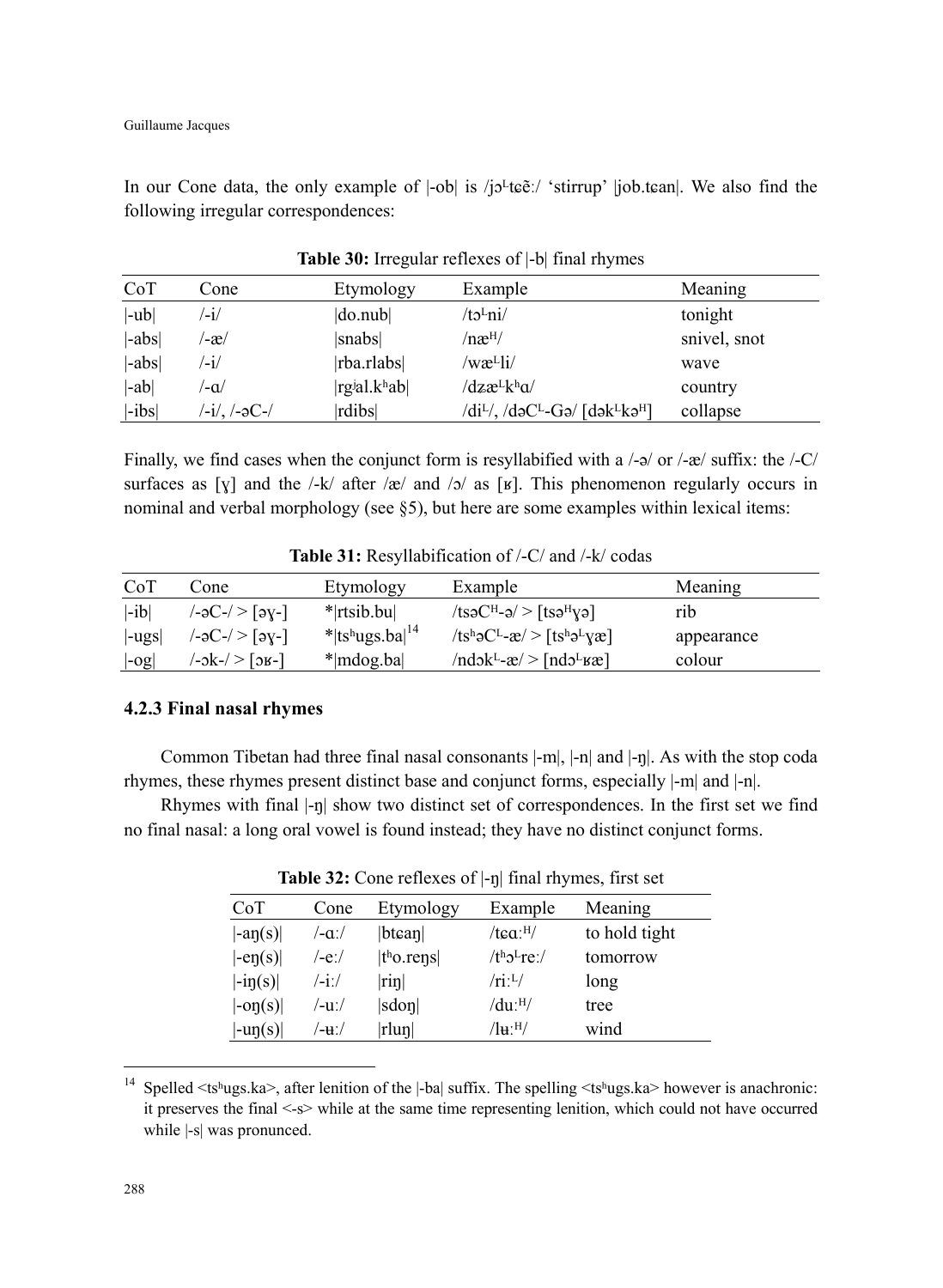| CoT                            | Cone   | Etymology                     | Example                                                                      | Meaning                      |
|--------------------------------|--------|-------------------------------|------------------------------------------------------------------------------|------------------------------|
| $\vert$ -an $(s)\vert$         | ′-ã:/  | $ b^{\mathrm{j}}$ an $ $      | /cãːL/                                                                       | north                        |
| $\left -ep(s)\right $          | ′-ã:/  | $ {\rm gaps}.\rm{sep} $       | $/k$ ã: <sup>L</sup> s <sup>h</sup> ã:/                                      | panther                      |
| $\vert -i\eta(s)\vert$         | /-ĩː/  | $^{\ast}$ C m <sup>j</sup> in | $/n1.$ H/                                                                    | name                         |
| $\left  -\text{op}(s) \right $ | /-õ:/  | sa.don                        | $/s^h$ æ $L$ tõ:/                                                            | cave                         |
| $\vert \text{-up}(s) \vert$    | /-õ:/  | $ g\text{suns} $              | $/\rm s\tilde{o}$ : $^{\rm H}/$                                              | to say, honorific            |
|                                | /-əN-/ | $ $ gsuns.gi $ $              | $\sqrt{3}$ soN <sup>L</sup> -Gə/ $\sqrt{5}$ so <sup>L</sup> ngə <sup>H</sup> | to say, honorific (conjunct) |

In the second set, we have nasal vowels instead:

|  | Table 33: Cone reflexes of  -ŋ  final rhymes, second set |  |  |  |
|--|----------------------------------------------------------|--|--|--|
|--|----------------------------------------------------------|--|--|--|

The origin of this split are complex and will be treated in detail in §4.4 on interdialectal borrowing. Only very few words belonging to the second set have a distinct conjunct form, as  $/$ sõ: $^{H/}$ ,  $/$ sɔ $N<sup>L</sup>$ -ɣə $/$  [sɔ $^{L}$ ngə $^{H}$ ] above.

Outside of these two sets, we find four exceptions:

|                             | $ \cdots$ $\cdots$ $\cdots$ $\cdots$ $\cdots$ $\cdots$ $\cdots$ $\cdots$ $\cdots$ $\cdots$ $\cdots$ $\cdots$ $\cdots$ $\cdots$ $\cdots$ $\cdots$ |                                        |                                                       |              |  |
|-----------------------------|--------------------------------------------------------------------------------------------------------------------------------------------------|----------------------------------------|-------------------------------------------------------|--------------|--|
| CoT                         | Cone                                                                                                                                             | Etymology                              | Example                                               | Meaning      |  |
| $\left -o\eta\right $       | $-1$ :/                                                                                                                                          | $\left  \text{gdon}.\text{ma} \right $ | /di: <sup>L</sup> wã:/                                | beam (house) |  |
| $\left  -\text{on} \right $ | $\sim$                                                                                                                                           | gon.ba                                 | $/k$ <sup><math>\text{L}</math>næ<math>/</math></sup> | collar       |  |
| $\vert$ -aŋ $\vert$         | '-æ/                                                                                                                                             | $ $ rkan.ba $ $                        | /kæ <sup>н</sup> wæ/                                  | foot; leg    |  |
| $ -$ uŋ $ $                 | /−u:/                                                                                                                                            | $ p^{\rm h}$ uŋ $ $                    | $/ \rm p^h\rm u^.$ L $/$                              | corpse       |  |

Table 34: Irregular reflexes of  $\text{-}$ n final rhymes

Rhymes with a |-n| coda present distinct base and conjunct forms. In Common Tibetan, there was a complex coda |-nd| with the <da.drag>, but these codas do not present any distinct correspondence in Cone.

| CoT                            | Cone                                              | Etymology                                       | Example                                                                                   | Meaning                |
|--------------------------------|---------------------------------------------------|-------------------------------------------------|-------------------------------------------------------------------------------------------|------------------------|
| $\vert$ -an(d) $\vert$         | $\frac{\tilde{\epsilon}}{\tilde{\epsilon}}$       | nan                                             | $/ne:$ <sup>L</sup> $/$                                                                   | to hear                |
|                                | $- \epsilon N$ -/                                 | $ $ nan.gi $ $                                  | $/neN^L-Ga/[ne^Lnga^H]$                                                                   | to hear (conjunct)     |
| $\left  -en(d) \right $        | $\frac{\tilde{\epsilon}}{\tilde{\epsilon}}$       | dran                                            | /ts $\tilde{e}$ : <sup>L</sup> /                                                          | to miss so.            |
|                                | $- \epsilon N$ -/                                 | dran.gi                                         | /tseN <sup>L</sup> -Gə/ [tse <sup>L</sup> ngə <sup>H</sup> ]                              | to miss so. (conjunct) |
| $\left  -\text{in}(d) \right $ | $\frac{-\tilde{\mathbf{i}}}{\tilde{\mathbf{i}}}}$ | spring                                          | $/\tilde{\sin}/$                                                                          | cloud                  |
|                                | $/-aN-$                                           | mtchin.pa                                       | $/te^h\partial^Lm b\mathcal{E}/$                                                          | liver                  |
| $ -\text{on}(d) $              | $\sqrt{-e}$ :/                                    | gon                                             | $/ke^{L}/$                                                                                | to wear                |
|                                | $-\epsilon N$ -/                                  | gon.gi                                          | $\sqrt{k\varepsilon N^L-G}$ a/ [ $k\varepsilon^L$ nga <sup>H</sup> ]                      | to wear (conjunct)     |
|                                | $\frac{\tilde{o}}{\tilde{o}}$                     | t <sup>h</sup> on                               | $/t^h\tilde{o}L$                                                                          | to arrive              |
|                                | $/-\text{N}$ -/                                   | $ th$ on.gi $ $                                 | $/th$ <sub>2</sub> N <sup>L</sup> -G <sub>2</sub> $/[th2L$ ng <sub>2</sub> <sup>H</sup> ] | to arrive (conjunct)   |
| $ -un(d) $                     | $\frac{-\tilde{\mathbf{i}}}{\tilde{\mathbf{i}}}}$ | $\vert$ <sup>n</sup> dzind $\vert$              | $/ndz\tilde{\iota}$ : <sup>L</sup> /                                                      | to take                |
|                                | /-əN-/                                            | $\left  \right $ <sup>n</sup> dzind.gi $\left $ | $/ndz9NL-G9/[ndz9Lng9]$                                                                   | to take (conjunct)     |

**Table 35:** Cone reflexes of |-n| final rhymes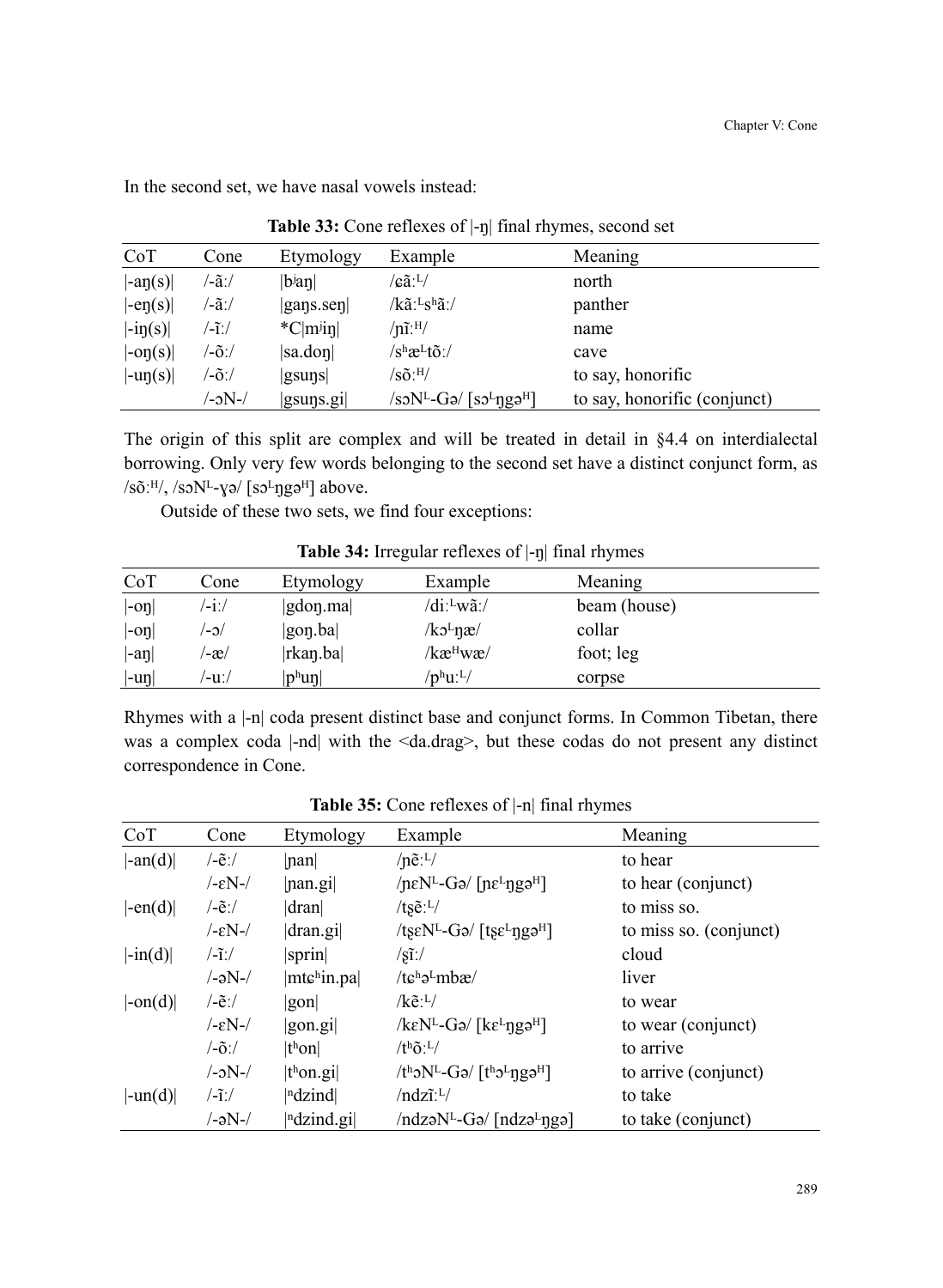The rhyme |-on| has two distinct correspondences /-ẽː/ and /-õː/ which will be further discussed in §4.4.

We also find two irregular examples with rhymes in  $\vert$ -n $\vert$  corresponding to  $\vert$ - $\varepsilon$  $\vert$ . Both have a prefix / $\varepsilon$ <sup>H</sup>-/ whose etymology is unclear.

| CoT     | Cone  | Etymology                | Example                                     | Meaning       |  |
|---------|-------|--------------------------|---------------------------------------------|---------------|--|
| $ -an $ | '-ε/  | ?a.nan                   | $\sqrt{\varepsilon^H} \eta \varepsilon$ /   | little finger |  |
| $ -in $ | '-ε/  | $\left \sin\right ^{15}$ | $\rm \langle \epsilon^H s \epsilon \rangle$ | cotton        |  |
| -on     | /−uː/ | $\alpha$                 | /guː-mæ/                                    | mare          |  |

**Table 36:** Irregular reflexes of |-n| final rhymes

The correspondences for rhymes in |-m| are straightforward:

| CoT                    | Cone                            | Etymology               | Example                                                                 | Meaning                  |
|------------------------|---------------------------------|-------------------------|-------------------------------------------------------------------------|--------------------------|
| $\vert$ -am(s) $\vert$ | $/$ -ãː/                        | bsams                   | $/s\tilde{a}$ :H/                                                       | to think                 |
|                        | $-xN-$                          | bsams.gi                | $/s\mathcal{R}N^H-G\mathcal{A}$ [s $\mathcal{R}^H$ ng $\mathcal{A}^H$ ] | to think (conjunct)      |
| $\vert$ -em(s) $\vert$ | $\sqrt{-e}$ :/                  | $ n$ tshem              | $/ts^h\tilde{e}^L$                                                      | to sew                   |
|                        | $- \epsilon N$ -/               | $ n$ tshem.gil          | /tsheN <sup>L</sup> -Ga/ [tshe <sup>L</sup> nga <sup>H</sup> ]          | to sew (conjunct)        |
| $ -im(s) $             | $\frac{1}{1}$                   | zim                     | $\sqrt{x}$ <sup>1</sup> : <sup>L</sup> /                                | delicious                |
|                        | /-əN-/                          | zim.gi                  | $/xaN^L-Ga/[xa^L\eta g a^H]$                                            | delicious (conjunct)     |
| $ -om(s) $             | $\sqrt{-\tilde{\mathbf{O}}}$ :/ | skom                    | $\sqrt{k} \tilde{o}$ : H                                                | to be thirsty            |
|                        | $/-\text{N}$ -/                 | skom.gi                 | $/k\text{d}N^{\text{H}}$ -Gə/ [kə $^{\text{H}}$ ngə $^{\text{H}}$ ]     | to be thirsty (conjunct) |
| $ -um(s) $             | $\sqrt{-\tilde{\mathbf{O}}}$ :/ | btsum(s)                | $/ts\tilde{o}$ : H/                                                     | to wink                  |
|                        | /-əN-/                          | $ $ btsum $(s)$ .gi $ $ | /tsoN <sup>H</sup> -Gə/ [tso <sup>H</sup> ngə <sup>H</sup> ]            | to wink (conjunct)       |

**Table 37:** Cone reflexes of |-m| final rhymes

We only find three exceptions to these correspondences:

| Table 38: Irregular reflexes of  -m  final rhymes |
|---------------------------------------------------|
|                                                   |

| CoT                    | Cone                                       | Etymology                          | Example                                                                                                   | Meaning  |
|------------------------|--------------------------------------------|------------------------------------|-----------------------------------------------------------------------------------------------------------|----------|
| $\vert$ -am(s) $\vert$ | $/ -i$ :/, /-əN-/                          | <i>b</i> snams                     | $\ln 1$ .H/, $\ln 2$ N <sup>H</sup> -Ga/ $\ln 2$ Hnga <sup>H</sup>                                        | to smell |
| $ -om $                | /-oː/                                      | zom                                | /SO <sub>1</sub>                                                                                          | bucket   |
| $ -em $                | $(-\varepsilon)$ , $(-\varepsilon C$ - $/$ | giem                               | / $i\epsilon^H$ ri:/, / $i\epsilon C^H$ -Gə/ [ $i\epsilon k^H$ kə <sup><math>H</math></sup> ] to have sex |          |
|                        |                                            | $(* $ gjem.res $ $ ) <sup>16</sup> |                                                                                                           |          |

The vowel /-oː/ in 'bucket' resembles the case of contracted syllables such as /tʰoːL/ 'hammer'

 $\overline{a}$ 

<sup>&</sup>lt;sup>15</sup> From |srin.bal| 'demon wool' = 'cotton' or 'silk', Japhug Rgyalrong *srun* 'cotton'.

<sup>&</sup>lt;sup>16</sup> /-riː/ is a reciprocal suffix in Cone, which perhaps comes from CoT  $|res|$  'in turn', though the vowel correspondence is irregular (one would expect \*/rɪː/).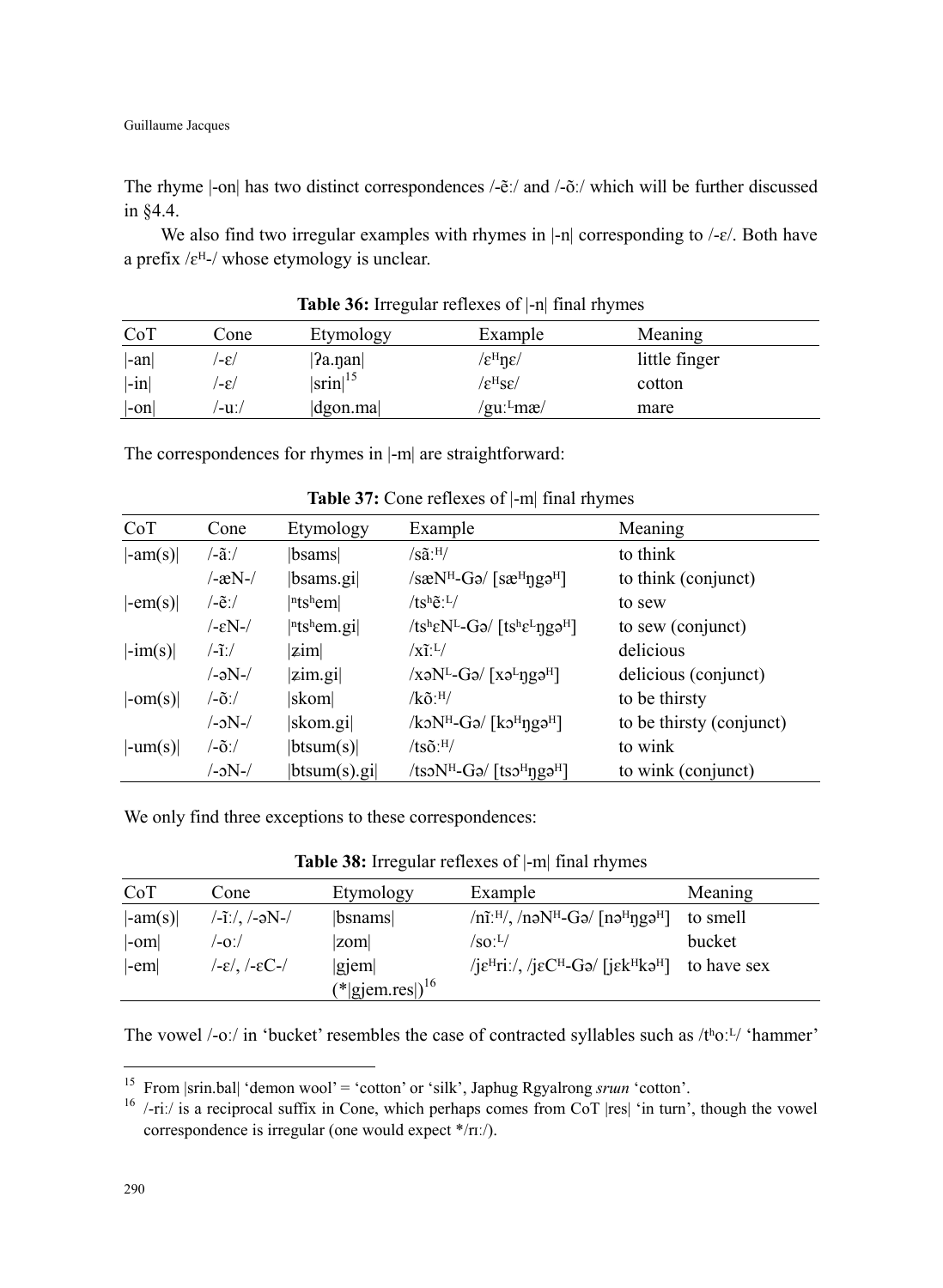|tʰo.ba| (see §3.2.5). The Cone form perhaps goes back to a Common Tibetan etymon \*|zom.ba| with subsequent fusion of the two syllables.

In verbal and nominal morphology, we observe systematic alternations between base and conjunct forms (see §5), but these alternations are morphological rather than phonological: they do have exceptions, such as  $|group.k^{hi}er|$  'city' which yields /t $s\delta$ :  $t\epsilon$ <sup>h</sup>er/ and not \*/t $s\delta$ N<sup>L</sup>t $\epsilon$ <sup>h</sup>er/ [ $ts<sup>1</sup>nt<sub>ε</sub><sup>h</sup>er]$  as would be expected if the rule was purely phonological.

#### **4.2.4 Other closed syllables**

Apart from final stops and nasals, there were three final consonants in Common Tibetan: |-r|, |-l| and |-s|. The first two could co-occur with the <da-drag> in the complex codas |-rd| and |-ld| which however merged with their simple counterparts in Cone.

Final |-r| is the only coda to have been preserved in Cone word-finally. The correspondences are quite simple:

| Etymology | Example              | Meaning        |
|-----------|----------------------|----------------|
| dar       | /tær <sup>L</sup> /  | <sub>1ce</sub> |
| gser      | /ser <sup>H</sup> /  | gold           |
| btsir(d)  | /tsər <sup>н</sup> / | to pinch       |
| gtor(d)   | /tor <sup>H</sup> /  | to scatter     |
| rmur      | /mər <sup>н</sup> /  | to gnaw        |
|           |                      |                |

**Table 39:** Cone reflexes of |-r| final rhymes

The final |-r| is sometimes resyllabified as the initial consonant of the next syllable in some compounds, with loss of the initial labial onset in the following syllable:

| CoT     | Cone          | Etymology                 | Example                                | Meaning        |
|---------|---------------|---------------------------|----------------------------------------|----------------|
| $ -ar $ | $/-x.rV/$     | dmar.po                   | /mæ <sup>н</sup> ruː/                  | red            |
|         |               | d <i>k</i> ar. <i>p</i> o | $/$ kæ $L$ ru: $/$                     | white          |
|         |               | $ $ gsar.bu $ $           | /sæ <sup>н</sup> rə/                   | young (person) |
|         |               | mgar.ba                   | /ngæ <sup>L</sup> ra/                  | blacksmith     |
|         |               | $ d$ kar.ba               | /kæ <sup>L</sup> ræ/                   | lime           |
| $ -er $ | /-e∷rV/       | ser.pop                   | $/s$ he: <sup>L</sup> ru:/             | yellow         |
| $ -or $ | $\sim$ -0.rV/ | zor.ba                    | $\sqrt{\mathrm{s}}$ o <sup>L</sup> ræ/ | sickel         |

**Table 40:** Resyllabification of final |-r| as the onset of the following syllable

The loss of the labial is quite common in Tibetan languages. For instance, in Amdo we also find |zor.ba| as *sora* and |mgar.ba| as *ŋgara* (Huá & Lóngbójiǎ 1993).

We also find a few isolated cases of irregular correspondences, with irregular vowel correspondences and/or loss of final |-r|.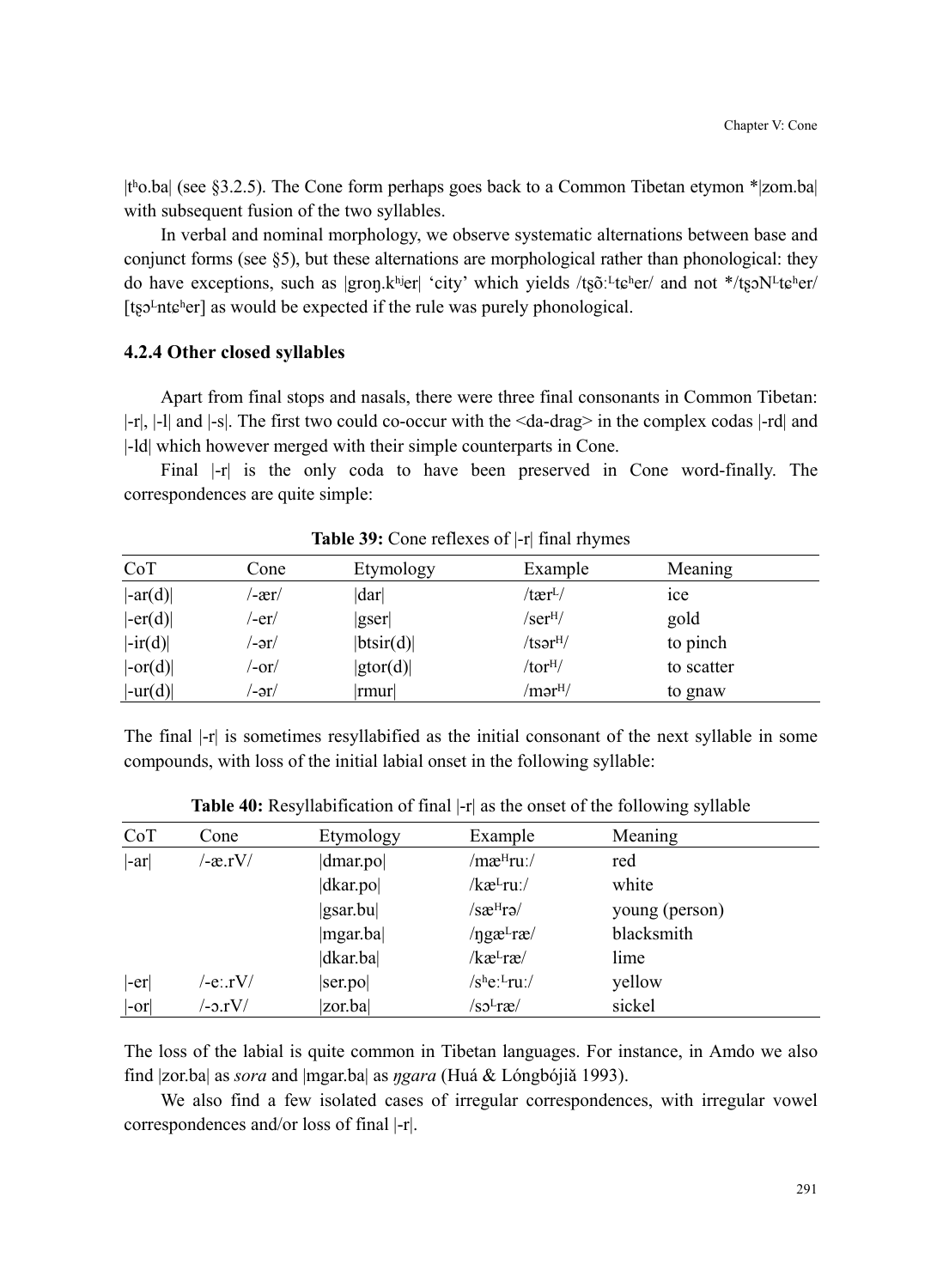Guillaume Jacques

| CoT     | Cone          | Etymology                                         | Example                                        | Meaning     |
|---------|---------------|---------------------------------------------------|------------------------------------------------|-------------|
| -er     | /-ær/         | gier.ma                                           | $/$ jær $H$ mæ $/$                             | Xanthoxylum |
|         | /−ε/          | ser.drag                                          | $/s^h \epsilon^L$ tsa/, $/s^h \epsilon^L$ tsa/ | hail        |
|         | /-i/          | zer                                               | $/si^L/$ , $/soC^L-Go/$ [sək $^Lko^H$ ]        | speak, talk |
|         | /-e/          | $ p^{\text{h}}$ al.t $\epsilon^{\text{h}}$ er $ $ | /hær <sup>L</sup> tee/                         | about       |
| -ar     | /-eː/         | star.ka                                           | /te:Hkæ/                                       | walnut tree |
| $ -ur $ | $\mathbf{-i}$ | $ $ <sup>n</sup> bur.len $ $                      | $\pi$ i <sup>L</sup> le:/                      | plane       |

**Table 41:** Irregular reflexes of |-r| final rhymes

Note that the final |-r| of Common Tibetan coming from the dative suffix (*la.don*) have entirely distinct correspondences that will be described in detail in §3.

For final |-l|, the most common correspondences are the following:

| CoT                 | Cone  | Etymology        | Example                     | Meaning   |  |
|---------------------|-------|------------------|-----------------------------|-----------|--|
| $ -al(d) $          | /-eː/ | bal              | $/$ pe: $^{L}/$             | wool      |  |
|                     | /-aː/ | brgal            | $\gamma$ ga: <sup>L</sup> / | to stride |  |
| $ -el(d) $          | /-iː/ | $ $ brel lan $ $ | /tsi: $L$ la: $L$ /         | anxious   |  |
| $ -il(d) $          | /-iː/ | bsil             | $/\rm{Si}$ :H/              | cold      |  |
| $ -\text{ol}(d) $   | /-uː/ | gjol             | /ju: <sup>H</sup> /         | cover     |  |
| $ -\mathrm{ul}(d) $ | /−uː/ | sbrul            | $'\mathsf{ZH}\mathsf{H}'$   | snake     |  |

**Table 42:** Cone reflexes of |-l| final rhymes

These correspondences resembles those of rhymes in final |-ŋ|, except for |-el|. For the rhyme  $\vert$ -all, the reflex /-eː/ is more common but /-aː/ is generally found with verbs. This double correspondence will be discussed in more detail in §2.4. The rhyme |-el| is attested by only seven items, and presents three other correspondences, including one where CoT final |-l| corresponds to /-r/ in Cone:

| CoT     | Cone            | Etymology                | Example                        | Meaning    |
|---------|-----------------|--------------------------|--------------------------------|------------|
| $ -el $ | $^{\prime}$ -i/ | t <sup>h</sup> e         | /thjH/                         | seal       |
|         |                 | $ n$ <sub>brel</sub> $ $ | /ndzi <sup>L</sup> /           | board game |
|         | /-e/.           | ngje                     | $/ndzeL$ ,                     | to slip    |
|         | /-εC-/          |                          | $/ndzeCL-G9H/[ndzekLkaH]$      |            |
|         | /-er/           | $ dm^{ji}g$ eel          | $/$ ni: $H$ x <sup>h</sup> er/ | glasses    |

The correspondence of |-1| to |-r| is found in some examples of the rhyme |-al|: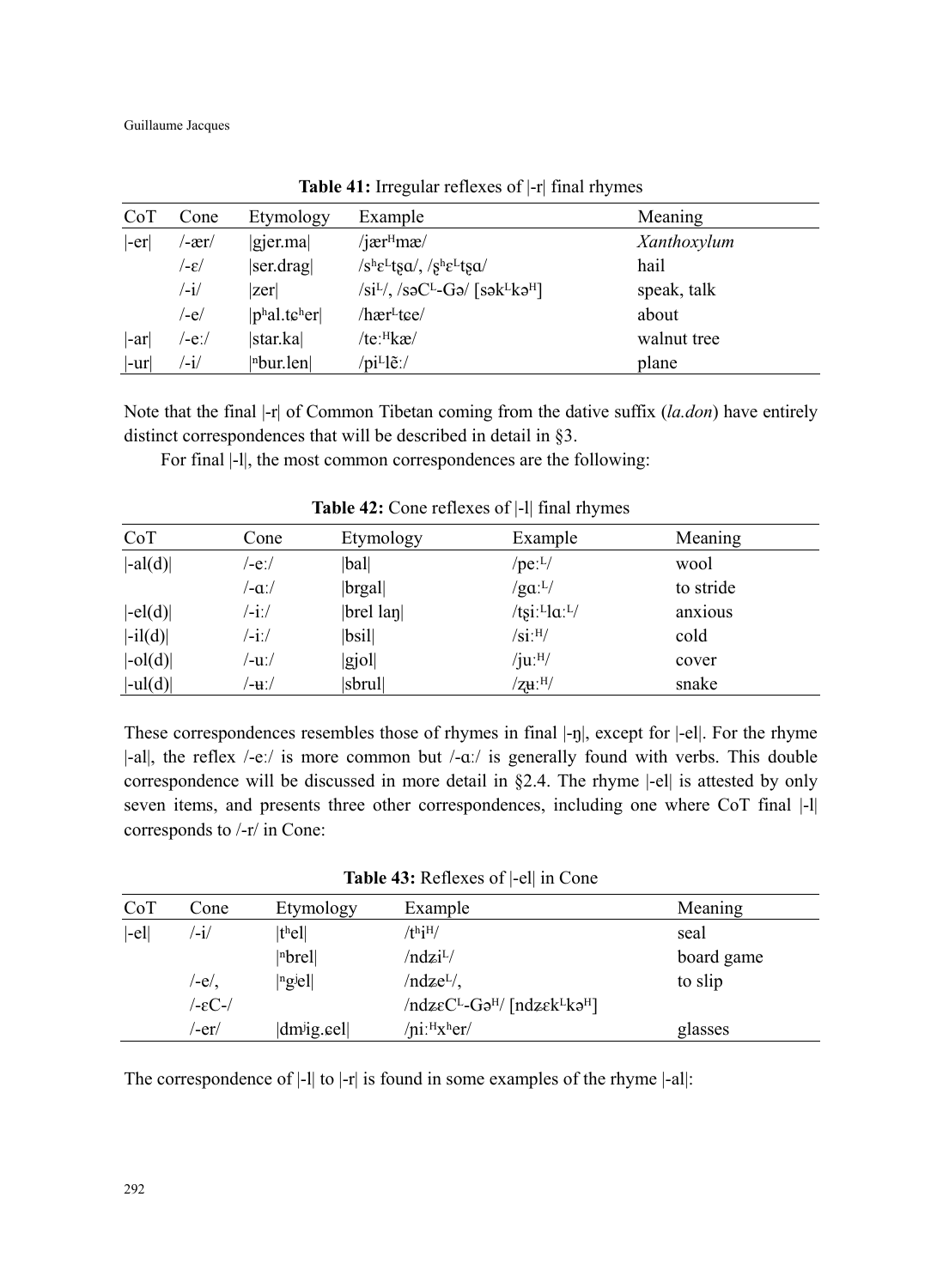| CoT    | Cone      | Etymology                                     | Example                | Meaning  |
|--------|-----------|-----------------------------------------------|------------------------|----------|
| $ -a $ | $-xr/$    | $ rus.$ sbal $ $                              | /ri: <sup>L</sup> pær/ | turtle   |
|        |           | na.rgial                                      | /næ <sup>L</sup> dzær/ | arrogant |
|        |           | $ p^{\text{h}}$ al.t $\epsilon^{\text{h}}$ er | /hær <sup>L</sup> tɕe/ | about    |
| -al    | $-ax_1V/$ | rgial.po                                      | /dzæ <sup>L</sup> ruː/ | king     |

**Table 44:** Correspondence of |-al| to /ær/, /æ.r/

We find two cases where final |-1| is resyllabified following the addition of a (probably diminutive) suffix (originating from  $|bu|$  'son'), with assimilation of to the preceding coda:

| <b>Table 45:</b> Resyllabification of  -1 |             |           |                |         |  |
|-------------------------------------------|-------------|-----------|----------------|---------|--|
| CoT                                       | Cone        | Etymology | Example        | Meaning |  |
| $ -el $                                   | $/$ -i:.lV/ | drel      | $/t\sin Ll$ a/ | mule    |  |
| $ -i1 $                                   | /-ə 1V/     | $* gril $ | /tɕəʰlə/       | round   |  |

Finally, the following marginal correspondences are also attested:

| CoT                 | Cone  | Etymology           | Example                                                                                 | Meaning               |
|---------------------|-------|---------------------|-----------------------------------------------------------------------------------------|-----------------------|
| $ -a $              | /-ãː/ | $\vert$ nal $\vert$ | /nãː <sup>L</sup> /, /nãː <sup>L</sup> -Gə/                                             | to sleep              |
| $ -\text{o}1 $      | /u-:/ | no                  | $/$ nũ: $^{L}/$                                                                         | to sleep (imperative) |
| $\left  -0 \right $ | /-oː/ | sgo.jol             | $/goLio$ :/                                                                             | tent fly              |
|                     |       | rdo.sol             | $/d_0L_5h_0$ :/                                                                         | coal                  |
| $ -i1 $             | /-1:/ | so[rail]            | $/s^h5^L$ nı:/                                                                          | gum                   |
| $ -a $              | /-εC/ | mkhal.ma            | $/k$ <sup>h</sup> εC <sup>L</sup> mæ/ [k <sup>h</sup> ɛm <sup>L</sup> mæ <sup>H</sup> ] | kidney                |

**Table 46:** Marginal Cone reflexes of final |-l| rhymes

The verb  $/pi$ <sup> $L$ </sup>/ 'to sleep' is the only one in  $/-\tilde{a}$ :/ whose conjunct form is not  $/-\tilde{a}N$ -/, and its imperative form is one of the rare words with the vowel  $\frac{\partial u}{\partial x}$ . The expected reflexes of  $\left| \text{nal} \right|$ and  $|pol|$  would be \*/paːL/ and \*/puːL/, that is, the exact equivalents of /pãːL/ and /pũːL/ without nasality. All these facts suggest that nasality is secondary in this verb. This question will be explored in §4.4.1.

The rhymes in final |-s| have the following correspondences:

| CoT                  | Cone               | Etymology | Example                     | Meaning             |
|----------------------|--------------------|-----------|-----------------------------|---------------------|
| $\left  -as \right $ | /-eː/              | bzlas     | $\rm{d}$ ze: <sup>L</sup> / | to speak (past)     |
| $ -es $              | '-1:/              | ces       | $/\mathrm{X^{h}L^{L}}$      | to know             |
| $ -is $              | $\frac{-i}{\cdot}$ | dkris     | $/$ ci: $^{H/}$             | to attach           |
| $ -0S $              | /-1./              | ltos      | $/$ tı: $^{\rm H/}$         | to see (imperative) |
| $ -us $              | $^{\prime}$ -i:/   | bkrus     | /tci: <sup>H</sup> /        | to wash (past)      |

**Table 47:** Cone reflexes of |-s| final rhymes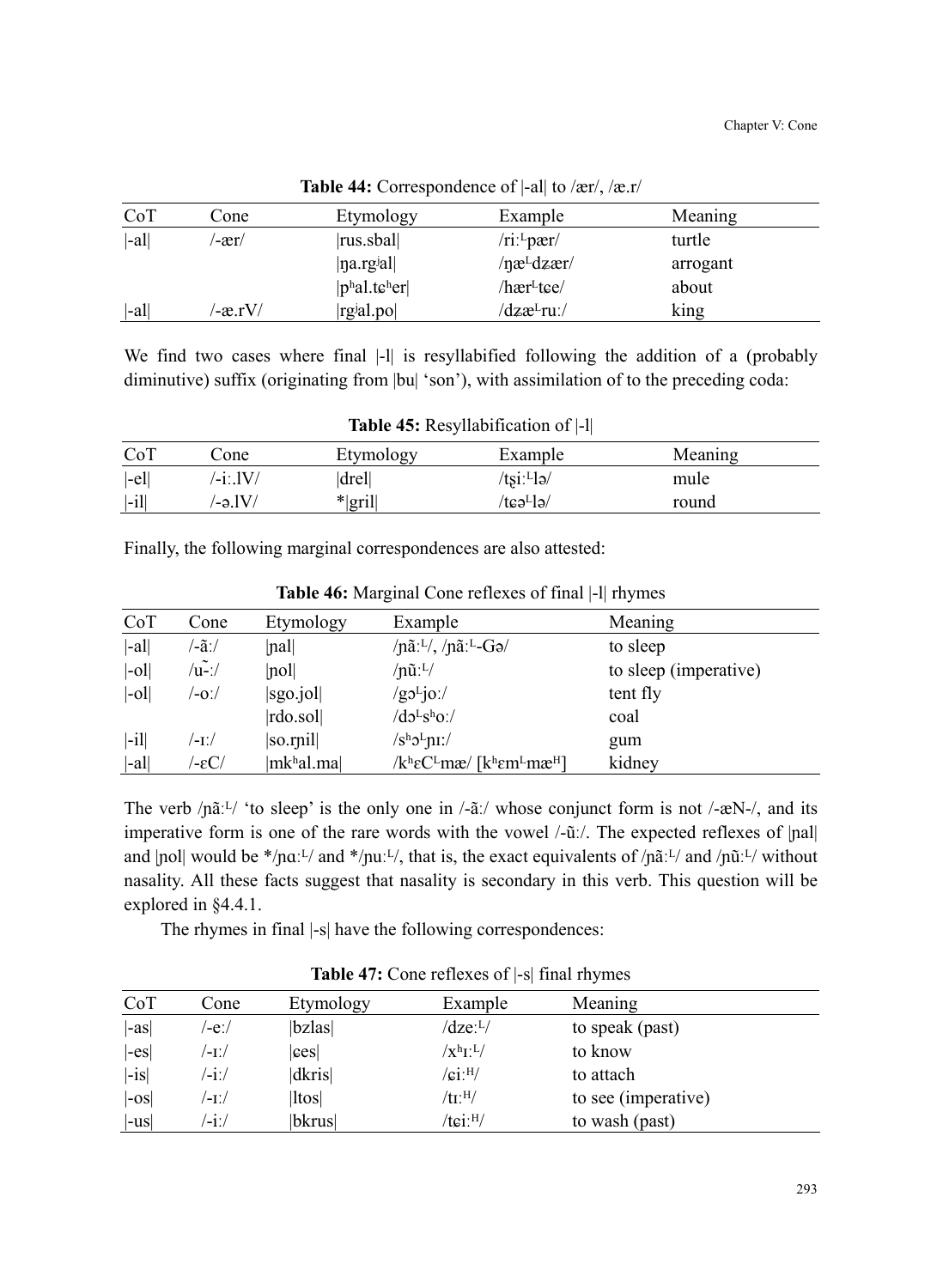Since Common Tibetan has a past tense |-s| suffix, these rhymes commonly occur in the past tense forms of verbs with open syllable stems. The resulting alternations will be studied in §5. We observe various cases of irregular correspondences for these rhymes.

First, unexpected nasalization occurs in several nouns:

| CoT                | Cone              | Etymology        | Example                                | Meaning |  |
|--------------------|-------------------|------------------|----------------------------------------|---------|--|
| $ -es $            | $\mathcal{L}$ i:/ | $ $ rnam.ces $ $ | $/n\tilde{a}$ : $L_X$ <sup>h</sup> i:/ | soul    |  |
| $\left -os\right $ | ′-ĩ:/             | <i>pal.gos</i>   | /nã: <sup>L</sup> yĩ:/                 | quilt   |  |
|                    |                   | spos             | $/p\tilde{\text{i}}$ :H/               | incense |  |
|                    |                   | $ tsh$ os $ $    | $/ts^h\tilde{L}^L$                     | pigment |  |

**Table 48:** Irregular nasalization in |-s| final rhymes

Second, various irregularities in vowel correspondences:

| CoT     | Cone          | Etymology                                              | Example                               | Meaning                     |
|---------|---------------|--------------------------------------------------------|---------------------------------------|-----------------------------|
| $ -es $ | '-ə/          | $ {\rm gzes.nin.lo} $                                  | /yə <sup>L</sup> ni: $15^{L/}$        | the previous year           |
|         | $\frac{1}{1}$ | $ {\rm gzes}$ .nans                                    | $\sqrt{x}i$ : <sup>L</sup> nã:/       | in one year                 |
|         |               | $ {\rm g}{\rm zes} $                                   | $\sqrt{x}i:$ <sup>L</sup> $\sqrt{x}$  | to eat, honorific           |
|         |               | res                                                    | $/$ -ri:/                             | reciprocal suffix           |
| $ -0S $ | $\sim$        | $ dgos $ (* $ dgo $ )                                  | $/$ g $\mathcal{O}^L$                 | need                        |
|         | /-iː/         | $ b$ ios $ $                                           | $/$ ci: $^{L}/$                       | to do ( <i>imperative</i> ) |
| $ -is $ | /-ə/          | $ k^{\text{h}}$ a.spris $ (* k^{\text{h}}$ a.spri $ )$ | $/k$ <sup>h</sup> e: <sup>L</sup> rə/ | milk skin                   |

**Table 49:** Irregular reflexes of |-s| final rhymes

The case of the verb 'to do' is particularly puzzling. Its complete paradigm is present  $/e^i/\sqrt{e^i}$ ,  $/\epsilon$ <sup>o</sup>C<sup>L</sup>- $\gamma$ <sup>o</sup>/ [ $\epsilon$ ək $\epsilon$ <sup>L</sup>kə<sup>H</sup>], past / $\epsilon$ e:<sup>L</sup>/ and imperative / $\epsilon$ i:<sup>L</sup>/. From the Common Tibetan paradigm |bied|, |bias|, |bios| we would expect \*/ $\epsilon I / \sqrt{k}$  \*/ $\epsilon E^L$ kə<sup>H</sup>/, / $\epsilon e^{\epsilon I}$  and \*/ $\epsilon I$ . See §5.2 for an explanation (only the past form regularly derives from the inherited paradigm).

The form  $/g_2L$  for 'need' reflects a CoT \*|dgo| without final |-s|. Cone is not isolated in reflecting this non-standard etymon; for instance, Labrang Amdo *hgo* instead of expected *\*hge* (Huá & Lóngbójiӽ 1993).

The noun /kʰeː<sup>L</sup>rə/ 'milk skin' is particularly interesting, as it attests to resyllabification of the  $|s-|$  of the second syllable. It is a compound of  $|k^h a|$  'mouth' and  $|spri|$  'beastings, milk skin', in Common Tibetan \*|kʰa.spri| without final |-s|. This form underwent the change |spr-|  $>$  \*sr- (see §3.3.3), then \*s- was reinterpreted as the coda of the first syllable \*|kʰa.spri|  $>$ \*kʰa.sri > \*kʰas.ri, a proto-form which regularly yields  $|k^he:Yr\phi|$ . Had resyllabification not taken place, a form like  $*$ /kʰæ $E$ sə/ would be expected.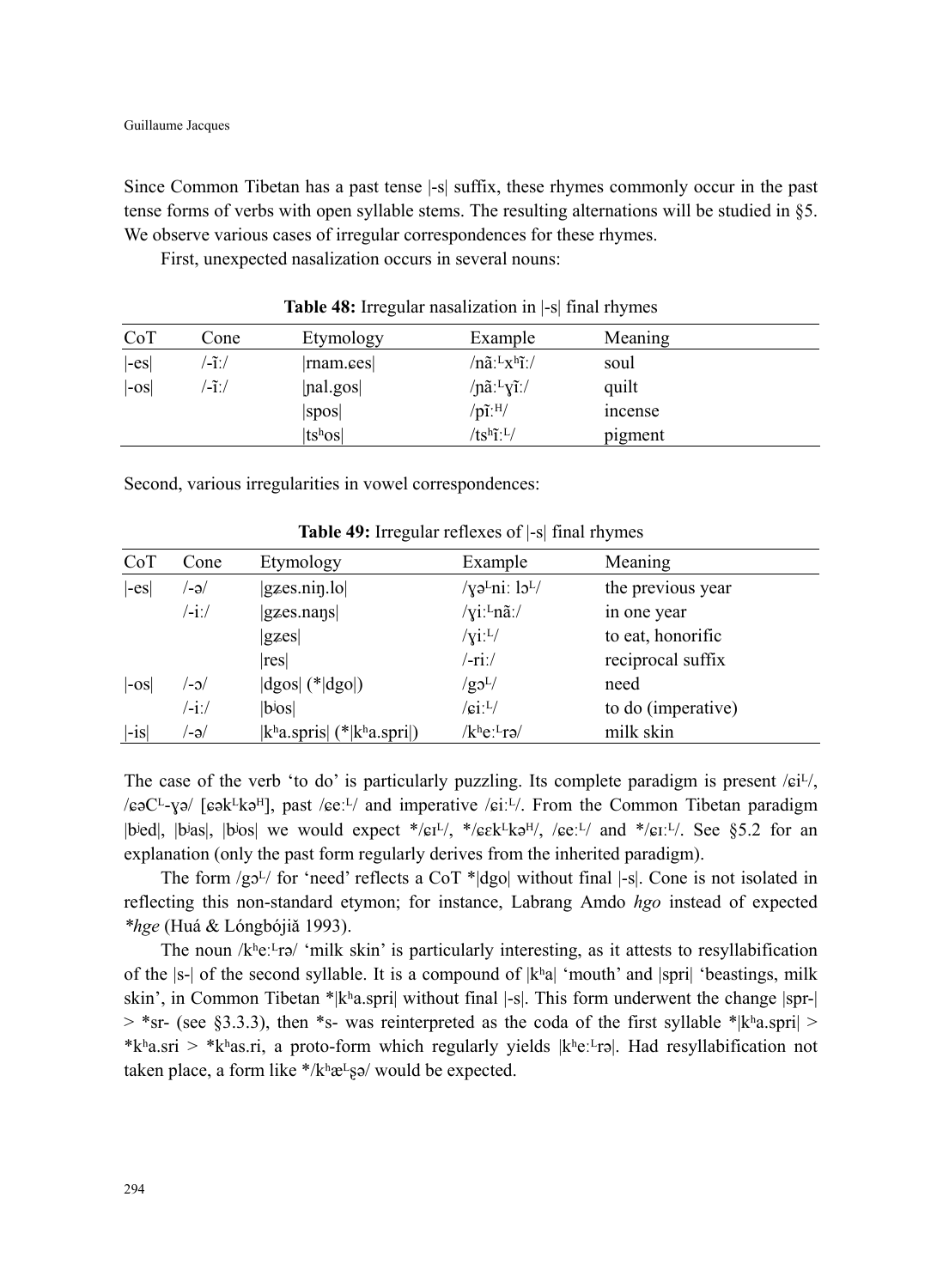## **4.2.5 Contracted vowels**

Contracted vowels result from the fusion of an open syllable vowel with the suffixes |-ba|, |-bo|, |-mo| or |-wu| (spelled <-ɦu>). Note that in Common Tibetan, intervocalic |b| was probably already spirantized to  $\sqrt[k]{w}$ . Only nouns present contracted vowels, as the verbal suffixes never merge with the stem vowels. All contracted vowels result in long vowels. Contraction of the |-mo| suffix results in a nasal vowel. These rhymes do not have a distinct conjunct form.<sup>17</sup>

| CoT                            | Cone     | Etymology                | Example                            | Meaning        |
|--------------------------------|----------|--------------------------|------------------------------------|----------------|
| $ -a$ .ba $ $                  | /-aː/    | zla.ba                   | $\frac{dz}{a}$                     | moon           |
| $ -e$ .ba                      | /-eː/    | $ $ lte.ba $ $           | /te <sup>·H</sup> /                | navel          |
| $ -i$ .ba                      | /-eː/    | ldzi.ba                  | $/dze:$ <sup>L</sup> /             | flea           |
| $ -\text{o}.ba $               | /-oː/    | glo.ba                   | $\sqrt{\text{lo:}}^{\text{H}}$     | lung           |
| $ -\text{o}.ba $               | /-uː/    | bzo.ba                   | $/zu:$ <sup>L</sup> $/$            | carpenter      |
| $ -u$ .ba                      | /-oː/    | $ {\rm i} u. {\rm b} a $ | $\sqrt{10}$ : <sup>L</sup> /       | handle         |
| $ -e_{.}bo $                   | /-uː/    | sle.bo                   | $/s^h u^L$                         | large basket   |
| $ -i$ .mo                      | /-õː/    | $\vert$ ri.mo $\vert$    | $/r\tilde{o}$ : <sup>L</sup> /     | mark           |
| $\left  -0. \text{mo} \right $ | /-õː/    | mdzo.mo                  | $/ndz\tilde{o}$ : <sup>L</sup> $/$ | hybrid yak cow |
| $ -ewu $                       | $- i$ :/ | sprewu                   | $\sqrt{\text{si}}$ : $\text{H}/$   | monkey         |
| $\left  -iwu \right $          | /-eː/    | b <sup>j</sup> iwu       | $/$ ce: $^{L}/$                    | mouse          |

**Table 50:** Reflexes of contracted vowels in Cone

Note that Common Tibetan  $\vert$ -o.ba| can become either  $\vert$ -o:/ or  $\vert$ -u:/ in Cone, the latter correspondence only attested in one example.

The contracted forms of |-o.ba| and |-u.ba| are the only origins of the long vowel /-oː/, which is quite rare in the Cone lexicon.

### **4.3 Onsets**

 $\overline{a}$ 

Common Tibetan had a complex consonantal system with at least 210 distinct possible onsets. The complex clusters of Common Tibetan, presenting in some cases as many as four initial consonants, have been reduced in all Tibetan languages, and are only partially preserved in Western Tibetan and Old Tibetan loanwords in Rgyalrong languages. All initial consonant clusters have disappeared in Cone.

Another major difference between Common Tibetan and all attested Tibetan languages is the status of aspirated obstruents. In Common Tibetan, aspirated and non-aspirated voiceless

 $17$  In the case of  $|-wu|$  it is unclear whether this element was a distinct syllable or maybe a final  $|-w|$ . In the spelling system it is written as  $\langle$ -fiu> without syllable separator ( $\langle$ tsʰeg>). For this reason we do not indicate a dot to separate syllables in CoT, but this issue needs more research.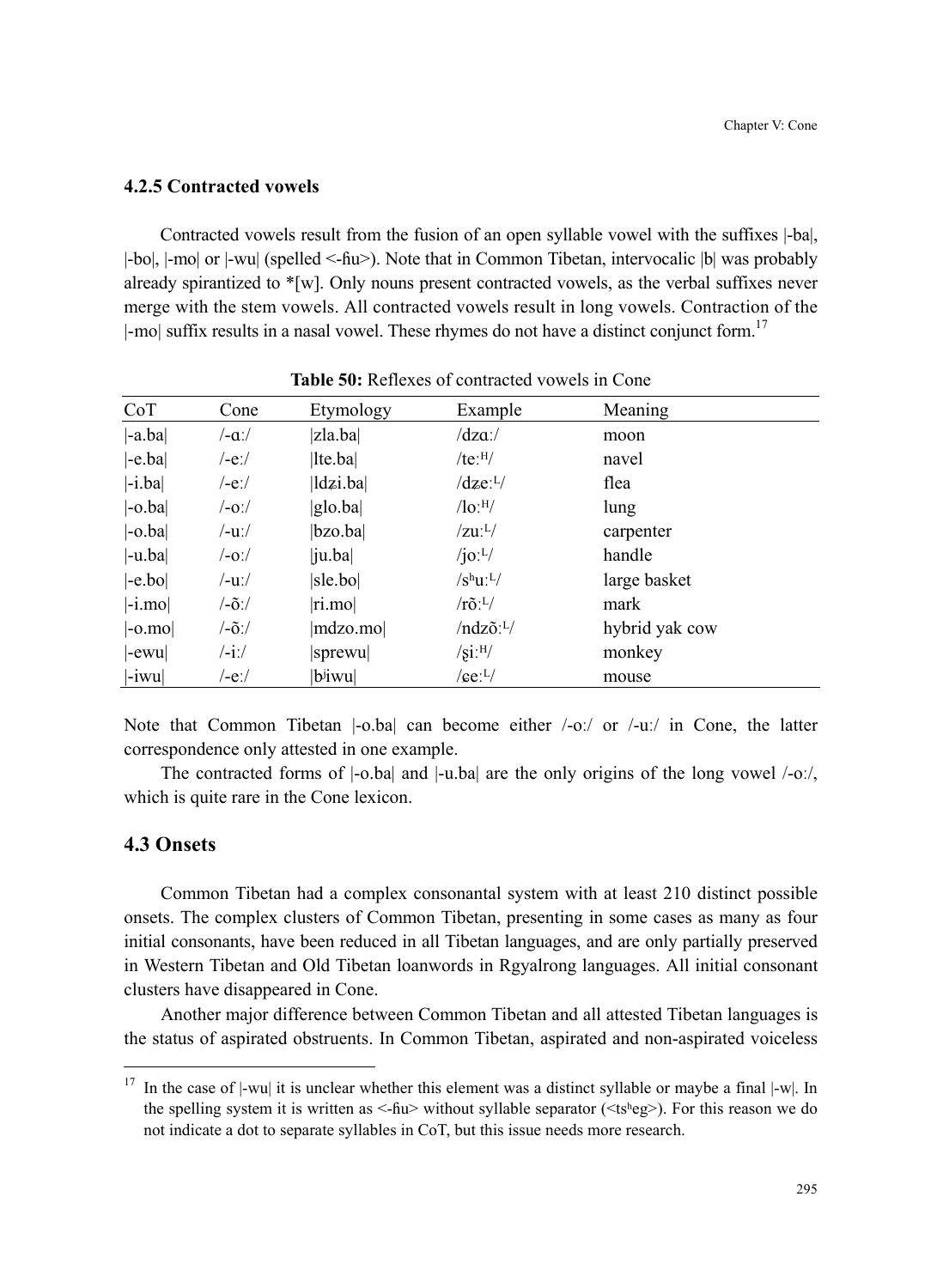stops were in quasi-complementary distribution (see Li 1933). Hill (2007) shows that in Old Tibetan orthography, aspiration was not written consistently, and was still a subphonemic feature, though the basic tendency was that aspirated stops occurred word-initially and after nasal preinitials, while non-aspirated stops occurred after any non-nasal preinitial. Later, nonaspirated voiceless stops were introduced in the systems by loanwords from Chinese or Indic, enclitics, onomatopoeia or dialectal words.

The structure of the syllable in Common Tibetan was the following:

 $(C^{\text{H}}C^{\text{L}})C^3(C^4)V(Cf^{\text{H}})(Cf^{\text{L}})$ 

Only  $C^3$  and V were obligatory. We call  $C^3$  the true initial (in Tibetan <min.gzi>).  $C^4$  (the medial consonant or  $\leq$ <sup>n</sup>dogs.tɛan>) could be any of  $\{|r||w||\}$ . C<sup>H</sup> (the  $\leq$ snon-<sup>n</sup>dzug> preinitial) could be any of  ${\|\mathbf{b}\| d\|\mathbf{g}\|\mathbf{m}\|^n\}$ , while C<sup>L</sup> (the <mgo.tean> preinitial) could be any of  ${\|\mathbf{r}\| \|\mathbf{s}\}$ .

### **4.3.1 Onsets without medials: stops**

The basic correspondences of onsets without medials in monosyllables are relatively regular. We will discuss stops, fricatives, nasal and non-nasal sonorants respectively. In the following discussion, the symbol C represents any of  $\{|b||d||g||r||l||s|\}$ , and N any of  $\{|m|, |m|\}$  in Common Tibetan. The correspondences set out in this section are not valid for suffixes, which will be studied in a separate section.

For stops, the correspondences are the following:

| CoT                | Cone                 | Etymology                         | Example                                 | Meaning         |
|--------------------|----------------------|-----------------------------------|-----------------------------------------|-----------------|
| $  (C) C k -  $    | $/k$ - $^{H}/$       | skor                              | $/$ kor $^{H/}$                         | to turn $(tr.)$ |
| $ k^h$ -           | $/kh$ -/             | $ k^{\rm h}$ u $ $                | $/k^h\partial^H$                        | soup            |
| $ Nk^h$ -          | $/kh$ -/             | mk <sup>h</sup> ar                | $/k$ <sup>h</sup> ær <sup>H</sup> /     | wall            |
| $ g-$              | $/k - L/$            | gon                               | $/$ k $\tilde{e}$ : <sup>L</sup> $/$    | to wear         |
| $  (C)Cg-$         | $/g-L/$              | dga                               | $/g\mathfrak{E}^{L/2}$                  | to like         |
| $ Ng-$             | $\frac{1}{2}$        | mgo                               | $/$ ngo <sup>L</sup> $/$                | head            |
| $ $ (C)Ctc- $ $    | $/tc$ -H $/$         | gteig                             | $/t$ $\sinh/$                           | one             |
| $ t\varepsilonh$ - | /te <sup>h</sup>     | $ t\varepsilonhu $                | $/tc^{\text{h}}\partial^{\text{H}}/$    | water           |
| $ Nteh$ - $ $      | $/tch-/$             | mtche.ba                          | / $t e^{h} e^{L}$                       | fang            |
| $ dz-$             | $/tc^{-L}/$          | $\vert \text{d} z \text{a} \vert$ | $/t \epsilon \mathbf{r}$ <sup>L</sup> / | tea             |
| $ $ (C)Cdz- $ $    | $\rm{dz}$ - $\rm{L}$ | rdze                              | $\frac{dz}{dt}$                         | to exchange     |
| $ Ndz- $           | $/ndz$ - $L/$        | mdze                              | $/ndz\epsilon^{L}/$                     | penis           |
| $ $ (C)Ct- $ $     | $/t$ - $^{H}/$       | gtam                              | $/t\tilde{a}$ : $^{H}/$                 | to talk         |
| $ t^h-$            | $/th$ -/             | t <sup>h</sup> un                 | $/t^h$ <b>H</b> : <sup>L</sup> /        | short           |
|                    |                      |                                   |                                         |                 |

**Table 51:** Cone reflexes of initial stops and affricates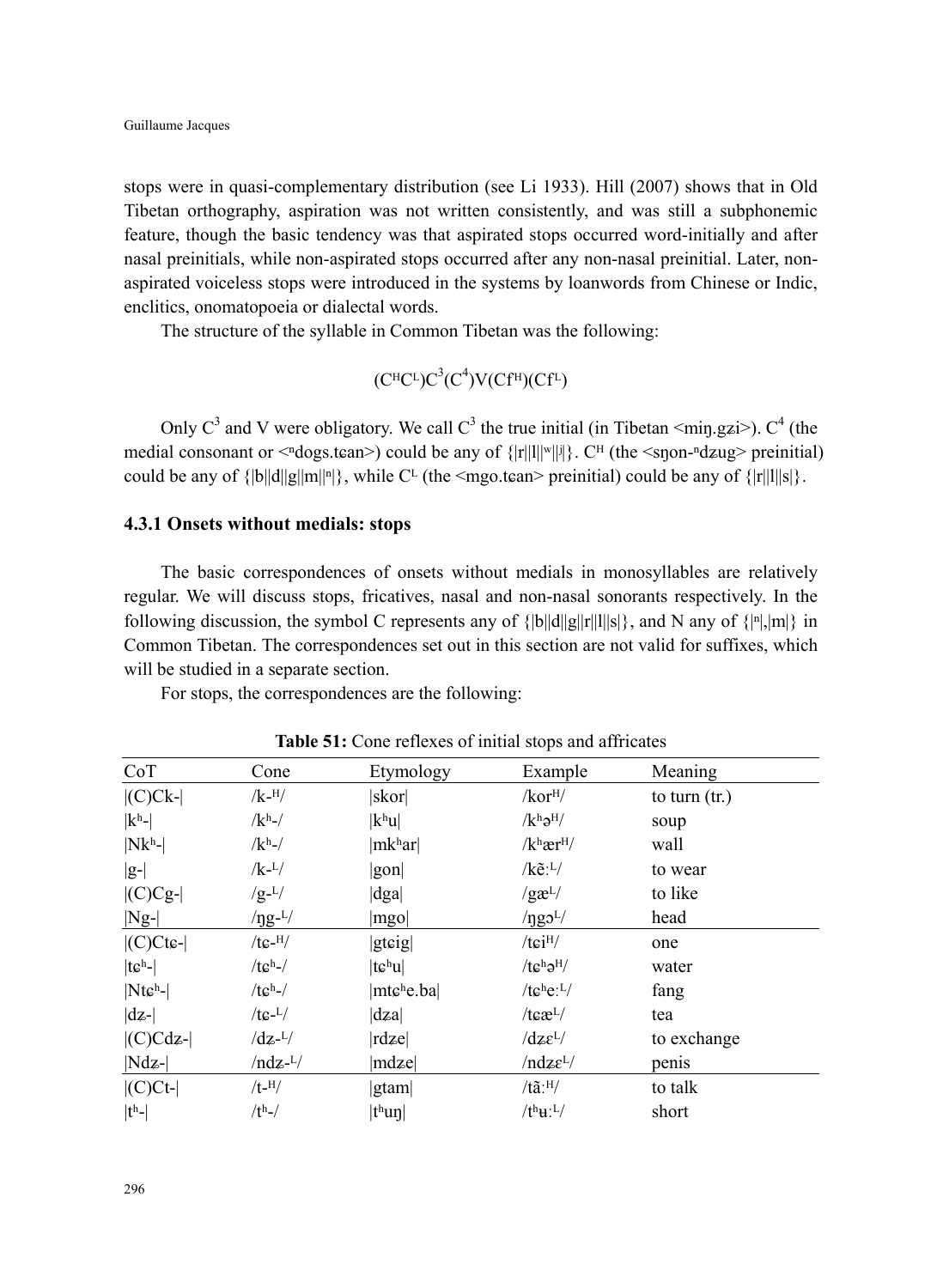| $ Nt^h-$        | $/th$ -/              | $ n$ <sup>th</sup> un                  | $/t^h$ <b>u</b> : <sup>L</sup> / | to drink   |
|-----------------|-----------------------|----------------------------------------|----------------------------------|------------|
| $ d-$           | $/t$ - $L/$           | dar                                    | $/ \text{ter}^L/$                | ice        |
| $  (C)Cd-$      | $/d$ - <sup>L</sup> / | $ rdu\eta $                            | $/d\mathbf{u}$ : <sup>L</sup> /  | to hit     |
| $ Nd-$          | $/nd-L/$              | mdun                                   | $/ndu:$ <sup>L</sup> $/$         | spear      |
| $ $ (C)Cts- $ $ | $/ts$ - $^{H}/$       | rtsi                                   | /ts <sub>0</sub> <sup>H</sup> /  | to count   |
| $ tsh$ -        | $/tsh-/$              | ts <sup>h</sup> e                      | $/ts^h\epsilon^H$                | life       |
| $ Ntsh$ - $ $   | $/tsh-/$              | $ {\rm mts}^{\rm h}{\rm o} $           | $/ts^h2^H$                       | lake       |
| $ $ (C)Cdz- $ $ | $\rm{dz}$ - $\rm{L}$  | rdzi                                   | $\frac{dz}{dt}$                  | to knead   |
| $ Ndz-$         | $/ndz$ - $L/$         | mdzo                                   | /ndzo <sup>L</sup> /             | hybrid yak |
| $  (C)Cp-$      | $/p$ -H/              | $ dp$ un $ $                           | $/$ pu: $^{H/}$                  | to stack   |
| $ p^h$ -        | $/p^h$ -/             | $ p^{\text{h}} ebs $                   | $/$ phe <sup>H</sup> $/$         | to walk    |
| $ Np^h$ -       | $/p^h$ -/             | $ $ <sup>n</sup> p <sup>h</sup> ur $ $ | $/p^{\rm h}$ ər <sup>H</sup> /   | to fly     |
| $ b-$           | $/p-L/$               | bal                                    | / $pe: L$                        | wool       |
| $  (C) C b -  $ | $/b-L/$               | sbas                                   | $/be:$ <sup>L</sup> $/$          | to bury    |
| $ Nb- $         | $/mb^{-L}/$           | nbu                                    | $/mbb$ <sup>L</sup> /            | worm       |

These correspondences explain why voiced stops only occur with the low tone: there is no historical origin for a high tone voiced stop; the tonal contrast is only attested for voiceless non-aspirated stops, where high tone reflects an original voiceless stop, and low tone an original voiced stop without preinitial. For aspirated consonants, we have seen in §3.4 that tone is not contrastive.

In a few examples, preinitial  $|d-|$  and  $|r-|$  from the second syllable are resyllabified as the coda of the first syllable and preserved:

| CoT      | Cone     | Etymology                   | Example                                 | Meaning         |  |
|----------|----------|-----------------------------|-----------------------------------------|-----------------|--|
| $ rts- $ | /Vr.ts-/ | sna.rtse                    | / nær <sup>H</sup> tse/                 | tip of the nose |  |
|          |          | k <sup>h</sup> a.rtsan      | $/k$ <sup>h</sup> ær <sup>L</sup> tsa:/ | yesterday       |  |
|          |          | ma.rtsa                     | /mær <sup>L</sup> tsæ/                  | capital (money) |  |
| $ dg-$   | $Vr.g-/$ | $ $ bt $\epsilon$ u.dgu $ $ | $/t$ cər $E$ gə $/$                     | nineteen        |  |

**Table 52:** Final /-r/ originating from the preinitial of the second syllable

Another recurrent correspondence is Cone /h-/ for Common Tibetan |pʰ-|. We will see in §4.4 that this is a characteristic of Amdo Tibetan borrowings:

| CoT                 | Cone | Etymology                                     | Example                                                                | Meaning               |
|---------------------|------|-----------------------------------------------|------------------------------------------------------------------------|-----------------------|
| $ p^{\mathrm{h}}- $ | /h-/ | $ p^{\rm h}$ og                               | $/hu^{H}$ , /hok <sup>L</sup> -Gə/ [hoq <sup>L</sup> qə <sup>H</sup> ] | to hit (the target)   |
|                     |      | $ p^h u d $                                   | /hi <sup>H</sup> /                                                     | to take off (clothes) |
|                     |      | $ p^{\text{h}}$ al.t $\epsilon^{\text{h}}$ er | /hær <sup>L</sup> tce/                                                 | about                 |

**Table 53:** Correspondence of |pʰ-| to /h-/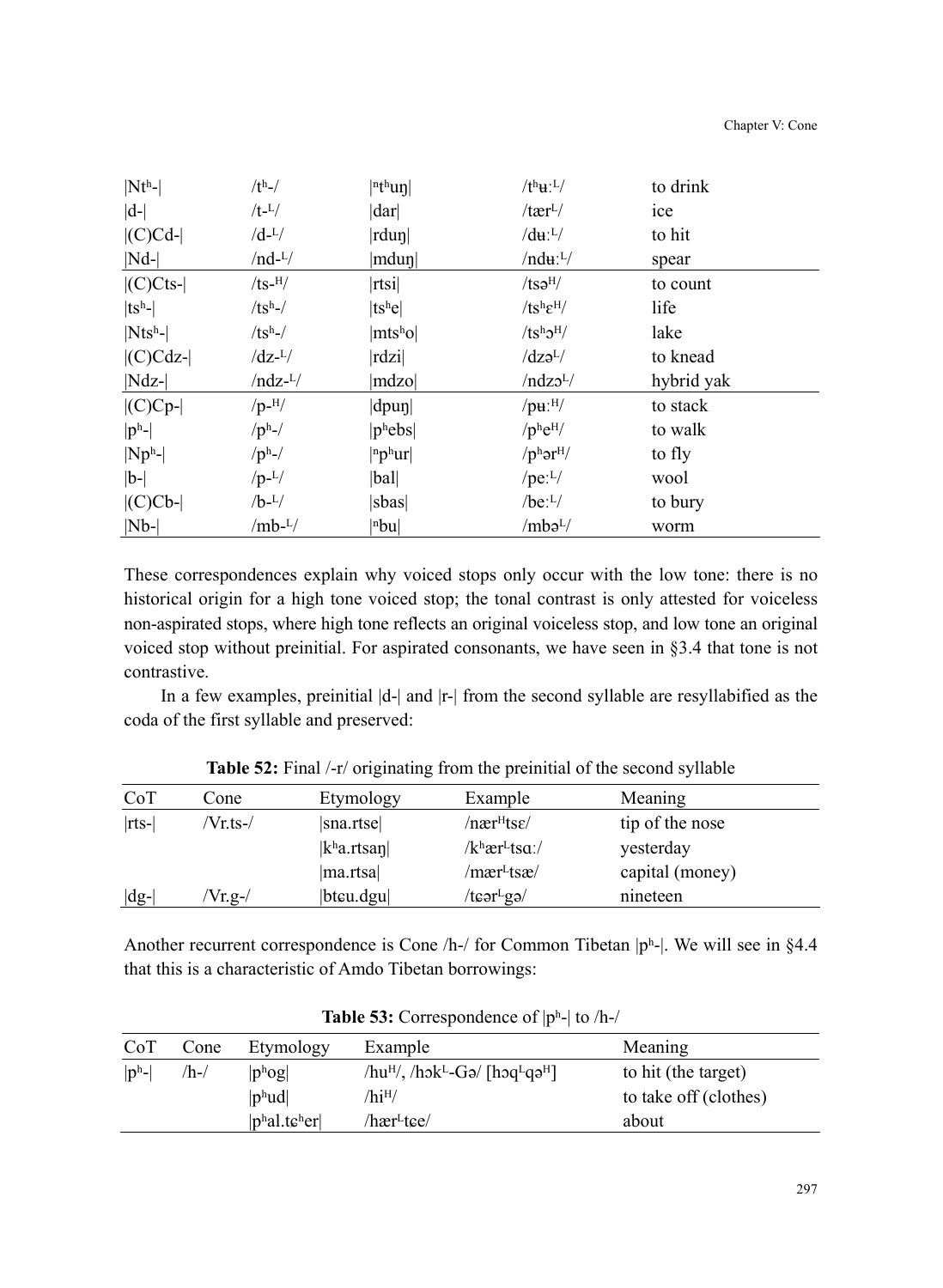However, the above correspondences are not exceptionless. Cone differs from standard CoT (as evidenced in Classical Tibetan and most dialects) in aspiration in intervocalic position in some (rare) cases:

| CoT              | Cone                  | Standard CoT                                             | Etymology                                | Example                                                                                          | Meaning    |
|------------------|-----------------------|----------------------------------------------------------|------------------------------------------|--------------------------------------------------------------------------------------------------|------------|
| $ t\mathbf{G}$ - | $/tc^{\mathrm{h}}$ -/ | $rw$ a.t $\epsilon$ ol                                   | $*$  rwa.tcho                            | $/r$ æ $t$ tch $\frac{1}{\sqrt{2}}$                                                              | horn       |
|                  |                       | sems.tean                                                | $*$  sems.t $\varepsilon$ han            | $/s^h \tilde{e}$ : [teh $\tilde{e}$ :/                                                           | wild beast |
|                  |                       | nag.tc <sup>h</sup> ags                                  | $*$  nag.t $\alpha$ gs                   | $/nekL$ tea/ [næ $\chiL$ tea <sup>H</sup> ]                                                      | wife       |
| $ k^h $          | /v-/                  | sna.k <sup>h</sup> un                                    | $*$ sna.wun                              | $/ne^{H}$ yu:/                                                                                   | nostril    |
| $ t eh$ -        | /tɕ-/                 | $dm^{ji}g.tc^{h}u$                                       | $*$ dm <sup>j</sup> ig.teu               | $/ni$ <sup>H</sup> tea $/$                                                                       | tear       |
|                  |                       | $ m$ <sup>th</sup> e.t $\varepsilon$ <sup>h</sup> en $ $ | $* m$ <sup>th</sup> e.teen               | $/t^h \epsilon^L t \epsilon \tilde{e}$ :/                                                        | thumb      |
| $ k-$            | /kʰ-/                 | spian.ki                                                 | $*$  sp <sup>j</sup> an.k <sup>h</sup> i | $\sqrt{\varepsilon \varepsilon N^L k^h}$ ə/ [ $\varepsilon \varepsilon n^L k^h$ ə <sup>H</sup> ] | wolf       |

**Table 54:** Irregular correspondences of aspiration in the second syllable of disyllabic words

These examples are not exceptions *stricto sensu*, they rather reflect the fact that Cone originates from a variety of Common Tibetan slightly different in this respect from the one represented in the classical orthography.

Finally, we find the following isolated exceptions:

| CoT      | Cone                    | Etymology                    | Example                                                                                                   | Meaning   |
|----------|-------------------------|------------------------------|-----------------------------------------------------------------------------------------------------------|-----------|
| $ dp-$   | $\sqrt{x}$ - $\sqrt{x}$ | $ me.dpu\eta $               | $/ne^{H}x\tilde{o}$ : $^{H}/$                                                                             | torch     |
| $ sb- $  | $/$ z- $^{H/}$          | $ sbom $ (* $ sbrom $ )      | $\sqrt{q}$ $^{H/}$ , $\sqrt{q}$ $N$ <sup>H</sup> $-G$ ə $/$ $\sqrt{q}$ $^{H}$ ngə <sup>H</sup> $\sqrt{q}$ | thick     |
| $ b-$    | $/mb-$                  | $ bun.ba $ (* nbun.ma )      | /mbʉː <sup>L</sup> wãː/                                                                                   | bee       |
| $ nb- $  | $/p-$ /                 | $ $ <sup>n</sup> bur.len $ $ | $\pi$ i <sup>L</sup> le:/                                                                                 | plane     |
| $ gtc-$  | $/ts-$                  | $ $ bt $ $ u.gt $ $          | $/t\epsilon e^{L}tsi/$                                                                                    | eleven    |
| $ bts-$  | $\rm{dz-}$              | btsa                         | $\frac{dz}{dt}$                                                                                           | rust      |
| $ tsh- $ | $/{\rm S}^{\rm h}$ -/   | $ k^h u.ts^h u r $           | $/k^h$ ə <sup>L</sup> s <sup>h</sup> ər/                                                                  | fist      |
| $ rg- $  | /ŋg-/                   | rgan                         | /ngã: $L/$                                                                                                | porcupine |

**Table 55:** Irregular reflexes of stop and affricate onsets

Some of the examples above reflect borrowings from other dialects (such as 'torch') and will be studied in §4.4. The case of  $\frac{Z\tilde{O}H}{Z\tilde{O}}$ ,  $\frac{Z\tilde{O}N}{T}$ - $\gamma\tilde{\sigma}$  'thick' however, is different. The Cone initial  $\sqrt{z}$  with a high tone only has two origins:  $|\text{str-}|$  and  $|\text{sqrt-}|$  in CoT. This shows that the Cone word originates from a Common Tibetanform \*|sbrom| instead of the standard form |sbom| attested in other Tibetan languages, with a \*|-r-| infix of unknown function. A similar situation is observed for the noun 'bee', which must be reconstructed  $*$ | $\Delta$ | $\Delta$ buŋ.ma| in the dialect of CoT ancestral to Cone. Other dialects have a prenasalized in this word such as Shuiluo Kami Tibetan /mbõ $L/$ , a form whose CoT etymon is \*|nbun.mo| (personal fieldwork).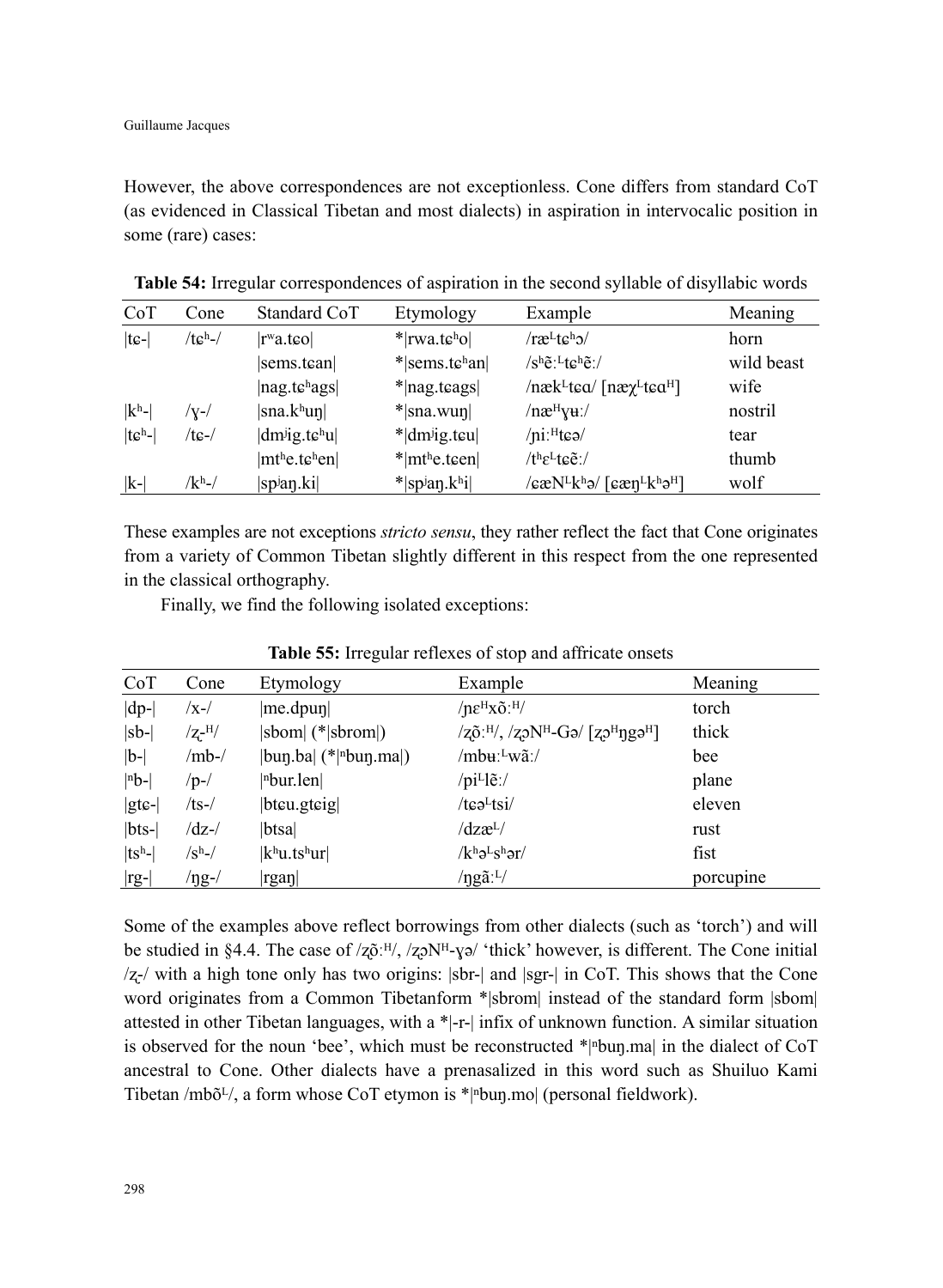### **4.3.2 Onsets without medials: fricatives and sonorants**

Common Tibetan had only six fricatives, the alveolo-palatals  $\frac{1}{2}$  and  $\frac{1}{2}$ , the dentals  $\frac{1}{s}$ and  $\frac{z}{a}$  and the laryngeals  $\frac{h}{a}$  and  $\frac{h}{b}$ . Cone, as we have seen, has developed a much more complex system of 13 fricative phonemes.

Common Tibetan fricatives remain fricatives in Cone, but alveolo-palatals change to velars:

| CoT                | Cone             | Etymology      | Example                                                   | Meaning             |
|--------------------|------------------|----------------|-----------------------------------------------------------|---------------------|
| $ c-$              | $/xh$ -/         | ca.ba          | $/x^h a^L$                                                | deer                |
| $ C \mathcal{G}$ - | $/X$ -H/         | beags          | $\sqrt{xa^H}$                                             | to tear             |
| $ z-$              | $/x$ - $L/$      | <b>ZO</b>      | $\sqrt{X}S^L$                                             | curd                |
| $ Cz-$             | $/\gamma$ - $L/$ | $ {\rm g}$ zar | $/\gamma$ ær <sup>L</sup> $/$                             | to shave            |
| $ S-$              | $\sqrt{s^h}$ -/  | so             | $\sqrt{\mathrm{S}^{\mathrm{h}}\mathrm{O}^{\mathrm{H}}/2}$ | tooth               |
| $ Cs- $            | $/S$ -H/         | gso            | /SO <sup>H</sup> /                                        | to raise            |
| $ z-$              | $\sqrt{s}-L/2$   | <b>zol</b>     | $\sqrt{SO^L/2}$                                           | to eat (imperative) |
| $ Cz-$             | $\rm Z^{-L}/$    | bzan           | $/za:^L/$                                                 | good                |
| $ h$ -             | $/h$ -/          | ha.go          | $/\hbar$ æL ko <sup>L</sup> $/$                           | to understand       |
| $ \hat{h}$ -       | $(i-1)$ , $/w-1$ |                |                                                           |                     |

**Table 56:** Cone reflexes of fricatives

Note that there is no origin in Common Tibetan for  $/\gamma$  and  $/z$  with a high tone, a fact which explains why these fricatives always occur with a low tone. The other voiced fricatives  $|z|$  and  $\frac{z}{x}$  have other origins.

For Common Tibetan  $|\hat{\mathbf{h}}|$ , there is no straightforward correspondence. Here are all the examples in our Cone corpus:

| CoT      | Cone  | Etymology | Example                                                                   | Meaning |  |
|----------|-------|-----------|---------------------------------------------------------------------------|---------|--|
| <b>f</b> | /w-/  | fion.pa   | /wõ: <sup>L</sup> mbæ/                                                    | deaf    |  |
| <b>f</b> | $1 -$ | hog       | $/j$ <sup>L</sup> <sub>K</sub> æ $/$                                      | below   |  |
| <b>f</b> | /پ    | hug.pa    | $\sqrt{\varepsilon}C^Lk\mathfrak{E}/\sqrt{\varepsilon}k^Lk\mathfrak{E}^H$ | owl     |  |
|          |       | fio.ma    | /õ: <sup>H</sup> wã:/                                                     | milk    |  |

**Table 57:** Cone reflexes of |ɦ-|

Note that the correspondance of  $|\hat{h}|\$  in Common Tibetan to Cone /j-/ suggests an alternative Common Tibetan form  $|jog-|$  (with a suffix  $|-bal|$ ), with a  $|h-| \sim |j-|$  alternation as in the verb 'to come' which has two forms depending on the dialect |ɦoŋ| or |joŋ|.

We find a handful of examples where Common Tibetan alveolo-palatals correspond to Cone alveolo-palatal, retroflex, or dental fricatives, rather than to the expected velar fricatives.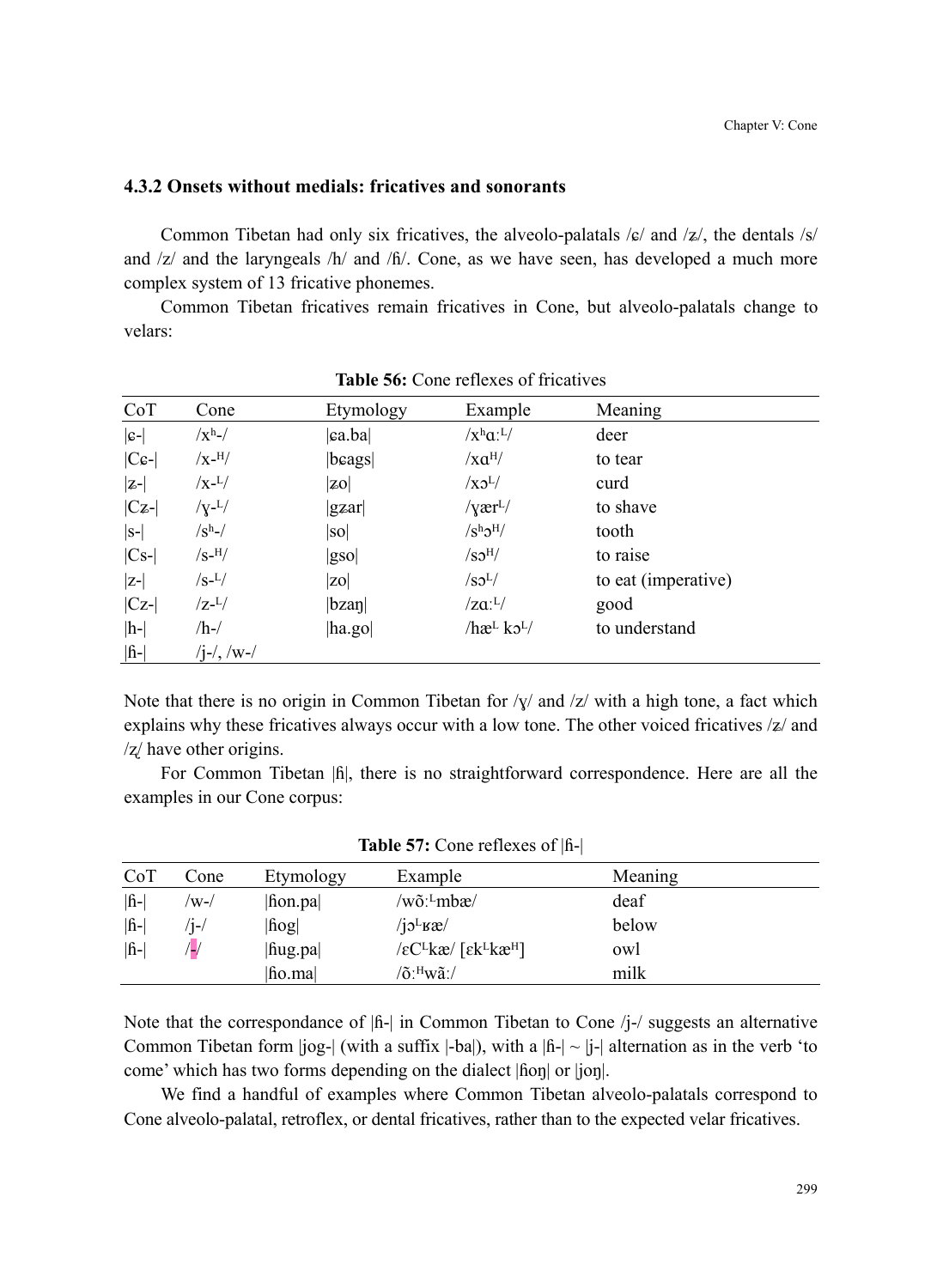| CoT               | Cone                       | Etymology      | Example                                                            | Meaning          |
|-------------------|----------------------------|----------------|--------------------------------------------------------------------|------------------|
| $ bc- $           | $/$ c- $^{\rm H/}$         | lbcosl         | $\rm /c_{I}.$ <sup>H</sup> $/$                                     | to give birth to |
| $ {\rm b}z$ - $ $ | $/\rm{g}$ - $\rm{L}/$      | bzon           | $\langle \mathfrak{c}\mathfrak{d}\rangle^\mathrm{L}/2$             | to ride          |
| $ c-$             | $/{\rm X}^{\rm h}$ -/      | $*$  rlung.car | $/\mathrm{I}$ u: <sup>H</sup> c <sup>h</sup> ær/                   | to winnow        |
| $ gg-$            | $/\rm s$ - $^{H}/$         | gcog.pa        | $\sqrt{8}$ sk <sup>H</sup> kæ/ [sɔq <sup>L</sup> qæ <sup>H</sup> ] | wing             |
| $ z-$             | $^{\prime}$ s- $^{\rm L/}$ | zags.pa        | /sɔk <sup>L</sup> kæ/ [sɔq <sup>L</sup> qæ <sup>H</sup> ]          | lasso, noose     |

**Table 58:** Irregular reflexes of fricative onsets

We will see in §4.4 that these are borrowings from other Tibetan dialects. The case of  $/s<sup>h</sup>i<sup>1</sup>t<sup>th</sup>u/$ 'fruit' is complicated: it could well be a case where palatalization of \*s before front vowel failed to apply: pre-Tibetan \*siC regularly become Common Tibetan |ܨiC| (for apparent exceptions see Hill to appear); the root 'wood' \*sin yields  $|\sin|$  (Cone /xʰīːL/, either a borrowing or an inherited word with irregular nasalization). The first syllable/ $s^h$ i:  $L$ -/ could originate from a CoT form \*|sin| with irregular absence of palatalization.

The noun  $x<sup>h</sup>æ<sup>L</sup>mbæ'$  'butcher' |gɛan.pa| is the only case of an aspirated fricative in Cone corresponding to an initial cluster /stop+fricative/ in Common Tibetan.

For nasals, the segmental and tonal correspondences with CoT are extremely straightforward (C indicates here any consonant, even a nasal):

| CoT               | Cone                      | Etymology                       | Example                  | Meaning    |  |
|-------------------|---------------------------|---------------------------------|--------------------------|------------|--|
| $ m- $            | /m- $L/$                  | mol                             | /m <sub>0</sub> L/       | divination |  |
| $ Cm-$            | $/m$ - $^{H}/$            | dma                             | /mæ <sup>H</sup> /       | low        |  |
| $ n-$             | $/n-L/$                   | nub                             | $/$ nu <sup>L</sup> $/$  | west       |  |
| $ Cn-$            | $/Cn$ - $/$               | mo                              | /no <sup>H</sup> /       | sharp      |  |
| $ n-$             | $/n-L/$                   | na                              | $/ næ^{L/}$              | fish       |  |
| $ C_{n-} $        | $/$ n- $^{H}/$            | $ r$ nin.ba                     | $/$ ni: $H$ wæ $/$       | old        |  |
| $ n-$             | $/\eta$ <sup>-L</sup> $/$ | $  \eta o  $                    | $/$ n $\mathcal{O}^{L/}$ | face       |  |
| $ C_{\eta}$ - $ $ | $/\eta$ - $^{H}/$         | $\left  \text{d}$ nul $\right $ | $/\eta$ u:H $/$          | silver     |  |

**Table 59:** Cone reflexes of initial nasals.

The only major exceptions to the correspondences in the above table involve the tonal irregularities discussed in §4.1. Note that CoT |m| corresponds to  $/p/$  before front vowels, a fact which reflects the general palatalization of labials and velars before front vowel in the variety ancestral to Cone.

Note the exceptional form / $\text{pe:}^L$ / 'barley' |nas| and / $\text{pe:}^L$ ngɔ/ 'pillow' |snas.mgo| with a palatalized initial. Common Tibetan |n-| and |ɲ-| do not normally palatalize before Cone /-e/ from  $|-as|$  (for instance /neː $H/$  'element of the loom' |snas| still has a dental). We find a similar irregularity in Shuiluo Kamiwhere the reflex of  $|nas|$  is  $/ne<sup>L</sup>/$ . It is unclear whether we have to postulate a non-standard etymon \*|ɲas| 'barley' in Common Tibetan, or alternatively suppose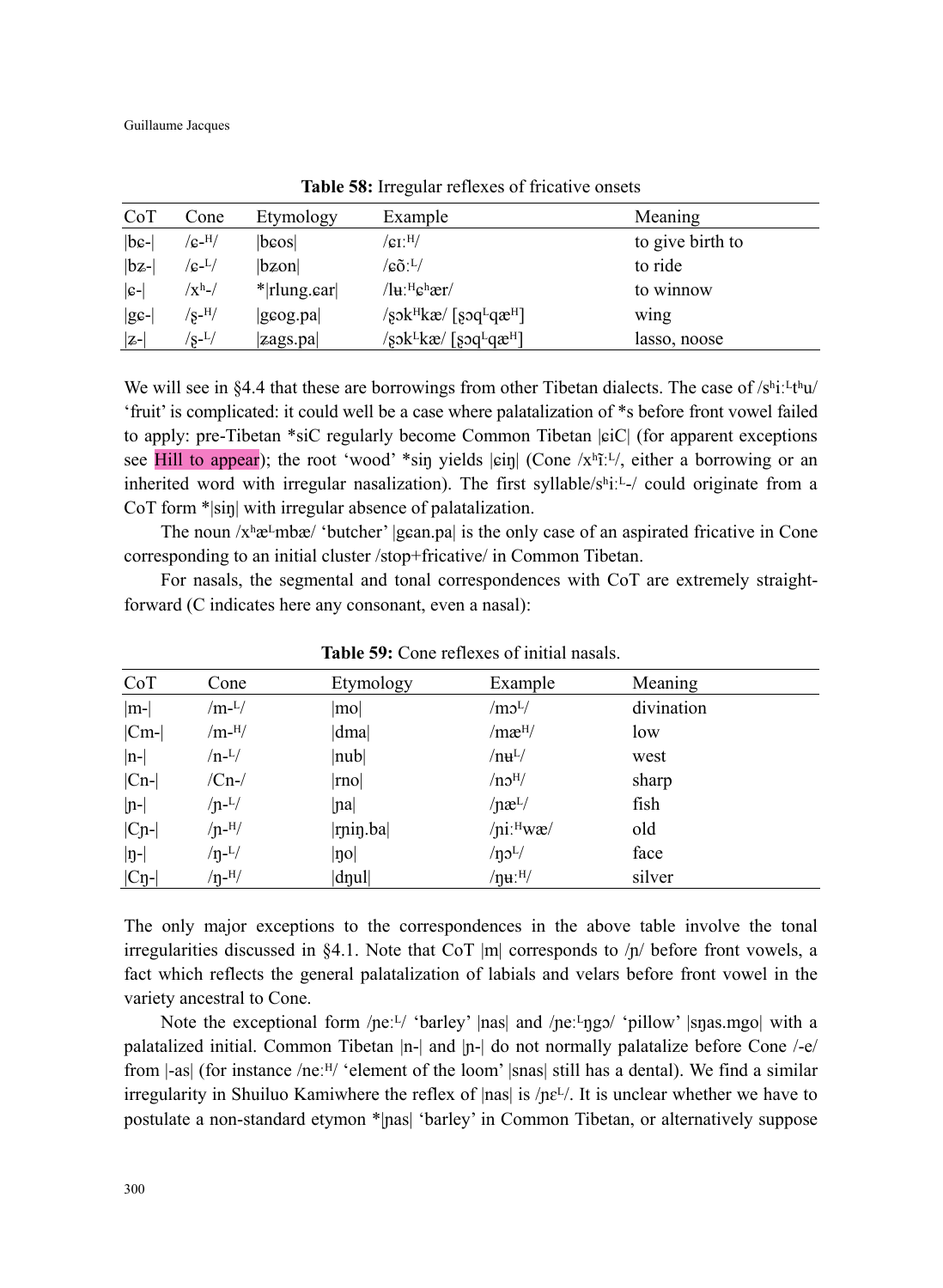that this palatalization is a characteristic of the inherited layer, a hypothesis which would imply that that all cases of non-palatalized nasals before /-eː/ in Cone were borrowed from another Tibetan language.

For non-nasal sonorants, we find the following correspondences:

| CoT                                      | Cone              | Etymology                 | Example                                          | Meaning          |
|------------------------------------------|-------------------|---------------------------|--------------------------------------------------|------------------|
| $ r-$                                    | $/r$ - $L/$       | $ \text{ri} $             | $/r\partial^L/$                                  | mountain         |
| $ sr- $                                  | $\sqrt{s}$ -H $/$ | srab                      | $/$ se <sup>H</sup> $/$                          | bridle           |
| $ hr- $                                  | $/sh$ -/          | $\vert$ hral $\vert$      | $/s$ he: $L/$                                    | coarse           |
| $ 1-$                                    | $/1 - L/$         | $\vert \vert$ as $\vert$  | $\sqrt{\text{le}}$ : $\frac{L}{\sqrt{\text{e}}}$ | fate             |
| $ Cl-$                                   | $/$ l- $^{H/}$    | rlun                      | $\sqrt{\mathbf{H}^{\cdot H}}$                    | wind             |
| $ sl-$                                   | $/ts$ - $^{H}/$   | $ b$ slan $ $             | $/tsa:$ <sup>H</sup> /                           | to beg for money |
| $ z$ -                                   | $\sqrt{dz^{-L}}$  | zla.ba                    | $\sqrt{d}za:^L$                                  | moon             |
| $ r -$                                   | $/$ - $/$         | rlig.pa                   | $/$ łə $C^L$ kæ $/$                              | testicles        |
| $\left  \mathrm{l}^{\mathrm{h}} \right $ | $/$ - $/$         | $ l^{\rm h}a $            | $\lambda$ æ <sup>H</sup>                         | god              |
| $ j-$                                    | $/j-L/$           | $\left \text{jan}\right $ | $/$ j $\alpha$ : <sup>L</sup> $/$                | light $(adj)$    |
| $ gj-$                                   | $/j$ - $^{H}/$    | gjag                      | $/$ j $\alpha$ <sup>H</sup> $/$                  | yak              |
| $ \text{fw-} $                           | /w-/              | fiwa                      | /wæ <sup>L</sup> /                               | fox              |

**Table 60:** Cone reflexes of non-nasal sonorants

We find the following irregular words (see §4.4 for discussion):

| CoT                       | Cone                                  | Etymology                                          | Example                                                  | Meaning             |
|---------------------------|---------------------------------------|----------------------------------------------------|----------------------------------------------------------|---------------------|
| $\vert\vert\vert^h-\vert$ | $/h$ -/                               | $\vert$ <sup>h</sup> am. <sup>n</sup> grog $\vert$ | /hæ <sup>L</sup> ndzu/                                   | bootlace, shoelaces |
|                           |                                       | $\vert$ l <sup>h</sup> am.no $\vert$               | $/$ hæN $L$ n $\alpha$                                   | sole of boots       |
| $ sl-$                    | /s-/                                  | sla.na                                             | $/s\mathbf{a}^{\mathrm{H}}\mathbf{n}\mathbf{a}$          | pan                 |
| $ S-$                     | $/\mathrm{S}^{\mathrm{h}}\mathsf{-}/$ | sle.bo                                             | $/s^h u^L$                                               | large basket        |
| $ sl-$                    | $/1 - H/$                             | sla ,  bslas                                       | $\frac{1}{e^{H}}$ , $\frac{1}{e^{H}}$                    | to plait            |
| $ z $ -                   | /d-/                                  | $ z a.^n$ dzin $ $                                 | $\det$ ndzī: <sup>L</sup> /                              | lunar eclipse       |
| $ sr- $                   | /s-/                                  | $ $ sre.mon $ $                                    | $\sqrt{\text{se}^{\text{H}}\text{W}\tilde{\text{O}}}$ :/ | weasel              |
|                           |                                       | srin                                               | $\sqrt{\varepsilon^{\mathrm{H}}\mathrm{S}\varepsilon}/$  | cotton              |

**Table 61:** Irregular reflexes of non-nasal sonorants

# **4.3.3 Onsets with |-r-| medial**

The consonant clusters with a medial |-r-| in Common Tibetan included velar, dental and labial stops +  $|r|$ ; the cluster |sr-| was treated in §4.3.2.

Velar stops have two sets of correspondences. In the first one, |velar+r| clusters correspond to alveolo-palatals, except for |sgr-|: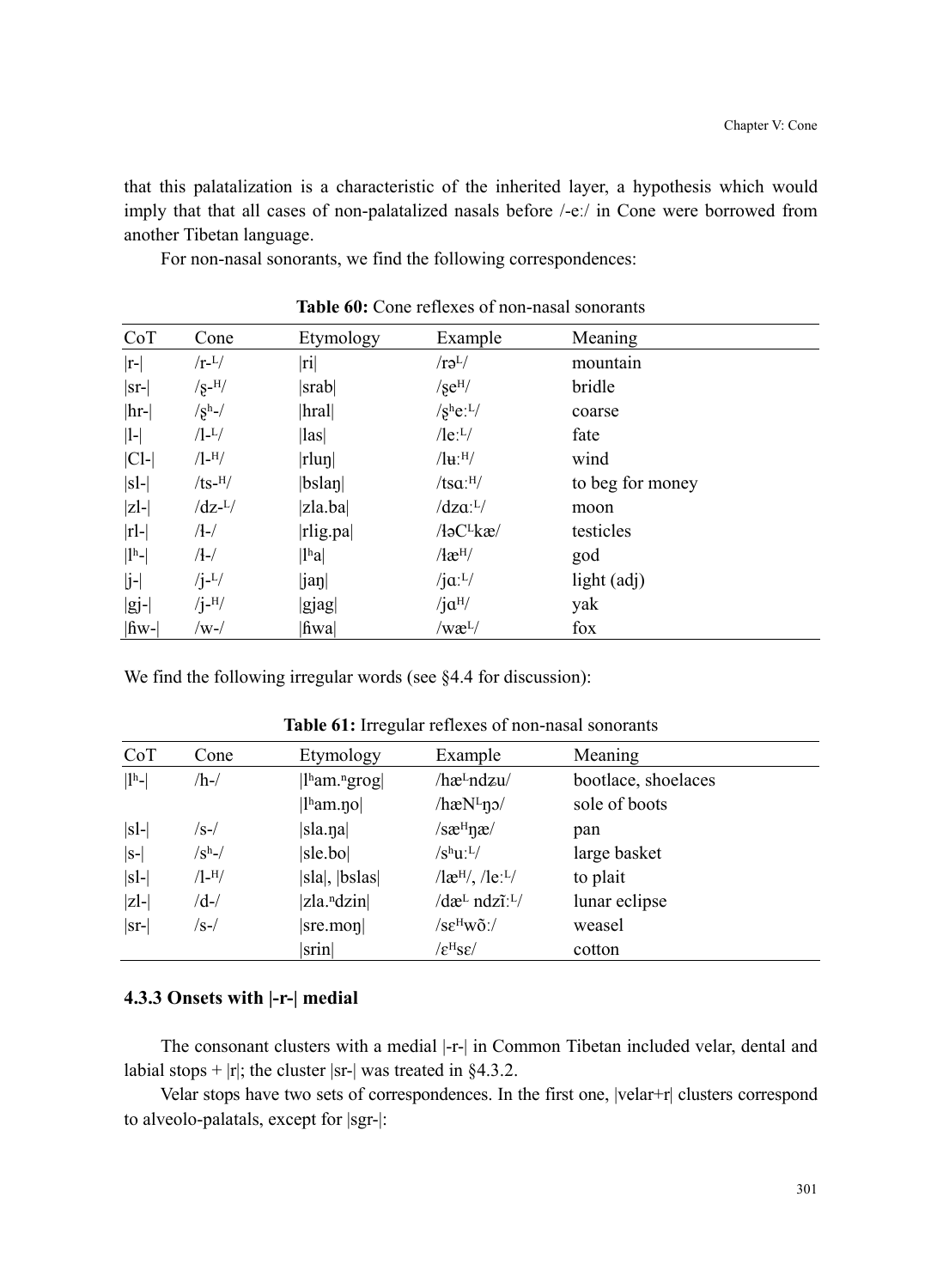Guillaume Jacques

| CoT             | Cone                           | Etymology               | Example                        | Meaning          |
|-----------------|--------------------------------|-------------------------|--------------------------------|------------------|
| $ $ (C)Ckr- $ $ | $/\mathrm{g}$ -H $/$           | skra                    | $/$ æ $^{\rm H/}$              | hair             |
| $ k^h$ r-       | $/tc^h$ -/                     | $ k^{\text{h}}$ rag $ $ | / $tc^h a^H$ /                 | blood            |
| $ Nk^hr $       | $/tch-/$                       | n k <sup>h</sup> r u d  | $/tc$ hi <sup>H</sup> /        | to wash          |
| $ gr- $         | /tc- <sup>L</sup> /            | gro                     | $/t \odot L$                   | wheat            |
| $ $ (C)sgr- $ $ | $/\mathrm{Z}$ - $^\mathrm{H}/$ | sgril                   | $\sqrt{zi}$ : <sup>H</sup> $/$ | to cause to roll |
| $ Ngr- $        | /ndz- <sup>L</sup> /           | ngram                   | /ndzã:L/                       | shore, bank      |

**Table 62:** Cone reflexes of |velar+r| clusters, first set

In the second one,  $|velar+r|$  correspond to retroflex affricates instead; note that we have no examples of  $|(C)$ kr- $|$  onsets in this set:

| CoT                         | Cone                 | Etymology                                   | Example                               | Meaning     |  |
|-----------------------------|----------------------|---------------------------------------------|---------------------------------------|-------------|--|
| $ k^h$ r-                   | $/tsh$ -/            | $ k^{\text{h}}$ run. $k^{\text{h}}$ run $ $ | /tshõ: <sup>L</sup> tshõ:/            | white goose |  |
| $ N^{\rm h}r$ -             | $/tsh-/$             | mkhris.ba                                   | $/ts^{\text{hi}:\text{L}}w\mathbf{r}$ | gallbladder |  |
| $ gr- $                     | $/ts-L/$             | $ gron.khjer $                              | $/t$ sõ: <sup>L</sup> tcher/          | city        |  |
| $\left \mathrm{dgr}\right $ | $\rm{d}z$ - $\rm{L}$ | $\left  \text{dgra}.\text{bo} \right $      | $\frac{dz}{dt}wu$ :/                  | enemy       |  |
| $ $ (C)sgr- $ $             | $\rm{d}z$ - $\rm{L}$ | sgra                                        | $\frac{dz}{dt}$                       | sound       |  |
| $ Ngr- $                    | /ndz- <sup>L</sup> / | <sup>n</sup> grul.pa                        | /ndzu: <sup>L</sup> wæ/               | guest       |  |

**Table 63:** Cone reflexes of |velar+r| clusters, second set

The origin of these two sets of correspondence will be studied in §4.4. We also have one example of |bkr-| corresponding to /tɕ-/ instead of expected /ɕ-/ (/tɕiːH/ 'to wash (past)' |bkrus|). We will see in §5 that this form underwent analogical leveling with the regular present /te<sup>h<sub>i</sub>H/</sup> |<sup>n</sup>k<sup>h</sup>rud|.

For dental and labial stop clusters, the correspondences are the following:

| CoT          | Cone                           | Etymology            | Example                          | Meaning              |
|--------------|--------------------------------|----------------------|----------------------------------|----------------------|
| $ dr-$       | $/ts^{-L}/$                    | dran                 | /ts $\tilde{e}$ : <sup>L</sup> / | to miss, to think of |
| $ Ndr-$      | $/ndz$ - $^{L}/$               | ndrel                | $/ndz\epsilon^{L}/$              | ghost                |
| $ spr- $     | $\sqrt{s}$ -H $/$              | sprin                | $\sqrt{\text{s}1:\text{H}}$      | cloud                |
| $ p^h r-$    | $/tsh-/$                       | $*$  phrag.mgo       | /tshaLngo/                       | shoulder             |
| $ Np^h r-$   | $/tsh$ -/                      | $ np h \text{rog} $  | $/ts^h u^H$                      | to rob               |
| $ br- $      | $/ts-L/$                       | $\vert$ brag $\vert$ | / $tsa^{L/}$                     | cliff                |
| $ $ sbr- $ $ | $/\mathrm{Z}$ - $^\mathrm{H}/$ | $ $ sbrul $ $        | $/$ zu: $^{H/}$                  | snake                |
| $ Nbr-$      | $/ndz$ - $L/$                  | n <sub>bras</sub>    | $/ndze:$ <sup>L</sup> $/$        | rice                 |

Table 64: Cone reflexes of  $|$ labial+r $|$  clusters

Note that  $|\text{str}|$  and  $|\text{sgr}|$  both develop into the voiced fricative  $[z^{-H}]$  with a high tone (it can be considered synchronically as an allophone of  $/r<sub>1</sub>$ , as [r] only appears in low tone, but we keep the distinction between the two in the transcription). The word  $\overline{Q}$ <sup>[H</sup>/ 'thick' also belongs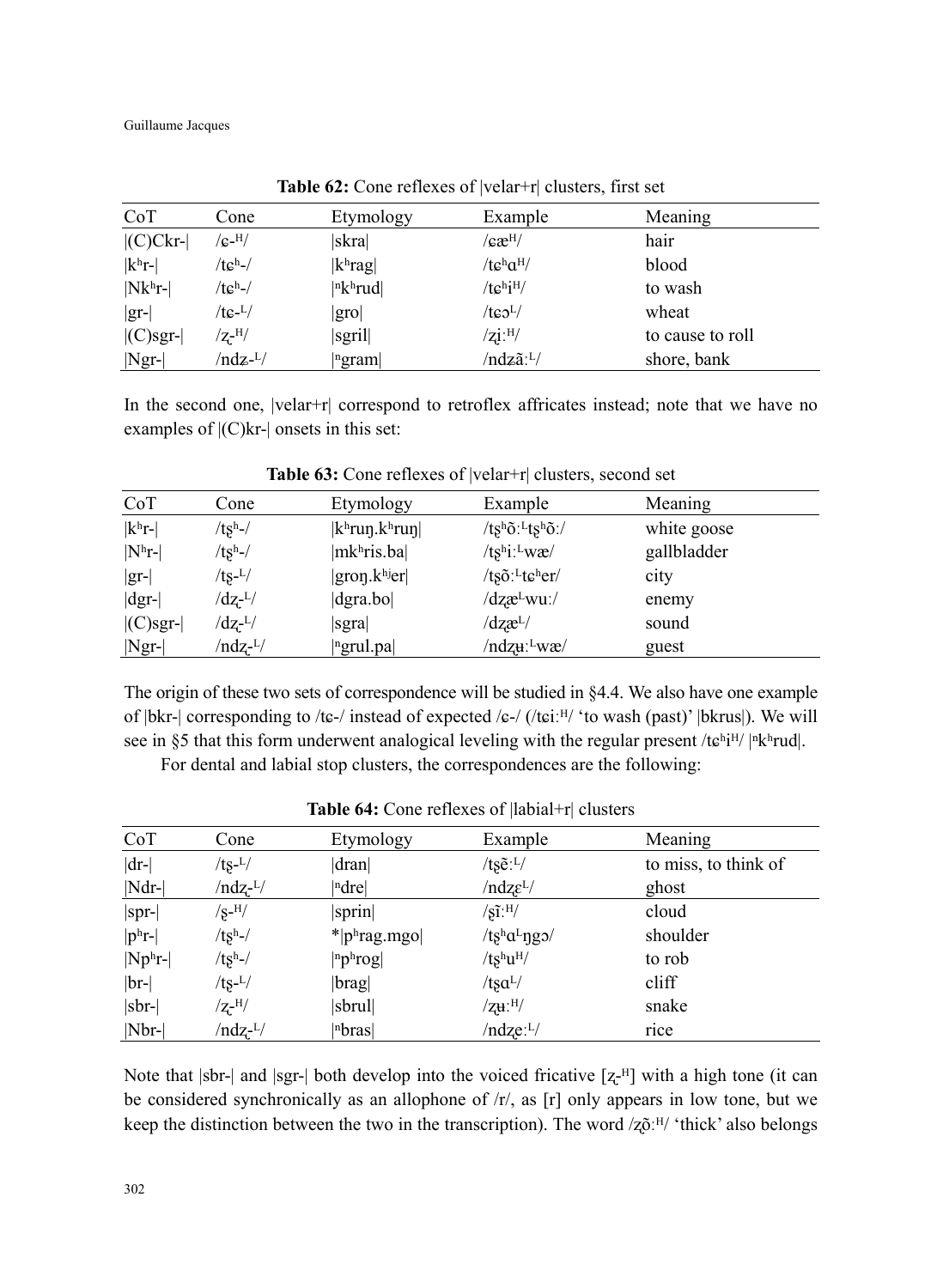to this set (as we reconstruct Common Tibetan \*|sbrom| instead of the more common form |sbom| to account for this word). to account for it. For |spr-| and |sbr-|, we have to suppose intermediate changes:

$$
\begin{array}{c} |spr{-}| > *sr{-} > |g{-}^{H}| \\ |sbr{-}| > *zbr> > *z{r} > /z{}^{-H/} \end{array}
$$

We find the following irregularities with  $|labial+r|$  and  $|dental+r|$  clusters:

| CoT      | Cone   | Etymology                | Example                          | Meaning    |
|----------|--------|--------------------------|----------------------------------|------------|
| sbr-     | /dz-/  | sbran.rtsi               | /dzãː <sup>L</sup> tsə/          | honey      |
| sbr-     | /w-/   | sbra                     | $\rm{w}\mathrm{\alpha}^{\rm{L}}$ | tent       |
| $ spr- $ | /ts-/  | spri                     | $/t$ şə $^{L}/$                  | beastings  |
| $ spr- $ | /p-/   | spran.po                 | /pa: <sup>H</sup> wu:/           | beggar     |
| $ nbr- $ | /ndz-/ | $ n$ <sub>brel</sub> $ $ | /ndzi <sup>L</sup> /             | board game |
| $ dr-$   | /r-/   | sna.dro                  | $\eta$ æ <sup>L</sup> ro/        | morning    |

|  |  |  | <b>Table 65:</b> Irregular reflexes of $\vert$ labial+r $\vert$ clusters |  |
|--|--|--|--------------------------------------------------------------------------|--|
|--|--|--|--------------------------------------------------------------------------|--|

In the first three examples, the clusters |spr-| and |sbr-| change into affricates or stops, not into fricatives.

# **4.3.4 Onsets with |-ʲ-| medial**

Common Tibetan clusters with medial  $|\cdot|$  only included  $|velar+$ <sup>j</sup> and  $|labia|+$ <sup>j</sup>. The correspondences between Common Tibetan and Cone are the following:

| CoT                | Cone                      | Etymology                   | Example                                                                                                                            | Meaning           |
|--------------------|---------------------------|-----------------------------|------------------------------------------------------------------------------------------------------------------------------------|-------------------|
| $ $ (C)Cki- $ $    | $/$ c- $^{H/}$            | $ b$ sk <sup>j</sup> al $ $ | $/ca$ : $H/$                                                                                                                       | to send           |
| $ khj$ -           | $/tch$ -/                 | k <sup>h</sup> j            | $/t\epsilon^h\partial^Ly\partial^H$                                                                                                | dog               |
| $ Nk^{hj}$ -       | $/tch$ -/                 | $ n$ <sub>khj</sub> ags.pa  | /tchæk <sup>L</sup> kæ/ [tchæq <sup>L</sup> qæ <sup>H</sup> ]                                                                      | ice               |
| $  (C)Cgj$ -       | $\rm{dz}$ - $\rm{L}$      | rgiab                       | $\rm dze^{L/}$                                                                                                                     | back              |
| $ Ng^{j}$ - $ $    | $/ndz$ - <sup>L</sup> $/$ | mgiogs.po                   | $/ndz$ <sub>2</sub> k <sup>L</sup> k <sub>2</sub> $/$ $[ndz$ <sub>2</sub> q <sup>L</sup> q <sub>2</sub> <sup>H</sup> $]$           | quick             |
| $ sp^j$ -          | $/6 - / ?$                | spjang.ki                   | $\sqrt{\varepsilon \mathcal{L}}$ N <sup>L</sup> k <sup>h</sup> ə/ $\sqrt{\varepsilon \mathcal{L}}$ n <sup>L</sup> khə <sup>H</sup> | wolf              |
| $ p^{\text{hj}}- $ | $\sqrt{c^{h-1}}$          | $ p^{h}$ is                 | $\sqrt{g^h i!}$                                                                                                                    | to wipe (past)    |
| $ Np^{hj}$ -       | $\sqrt{c^h}$ -/           | $ n\mathbf{p}^{h}$ i.ba     | $/$ c <sup>h</sup> e: <sup>L</sup> /                                                                                               | marmot            |
| $ b^j- $           | $\sqrt{G-L/2}$            | $ b^{\mathrm{i}}a $         | $\sqrt{c}x^L$                                                                                                                      | bird              |
| $ db^{j-} $        | $/$ j <sup>-H</sup> $/$   | dbiar.ka                    | $/$ jær <sup><math>H</math></sup> kæ $/$                                                                                           | summer            |
| $ sb^j-$           | $\rm Z$ - $\rm L/$        | sb <sup>j</sup> ar          | $\sqrt{z}$ ær <sup>L</sup> /                                                                                                       | to paste          |
| $ Nb^{j-}$         | $/ndz$ - <sup>L</sup> $/$ | nbjed                       | /ndzer <sup>L</sup> /                                                                                                              | to open (present) |

**Table 66:** Cone reflexes of |stop+ʲ| clusters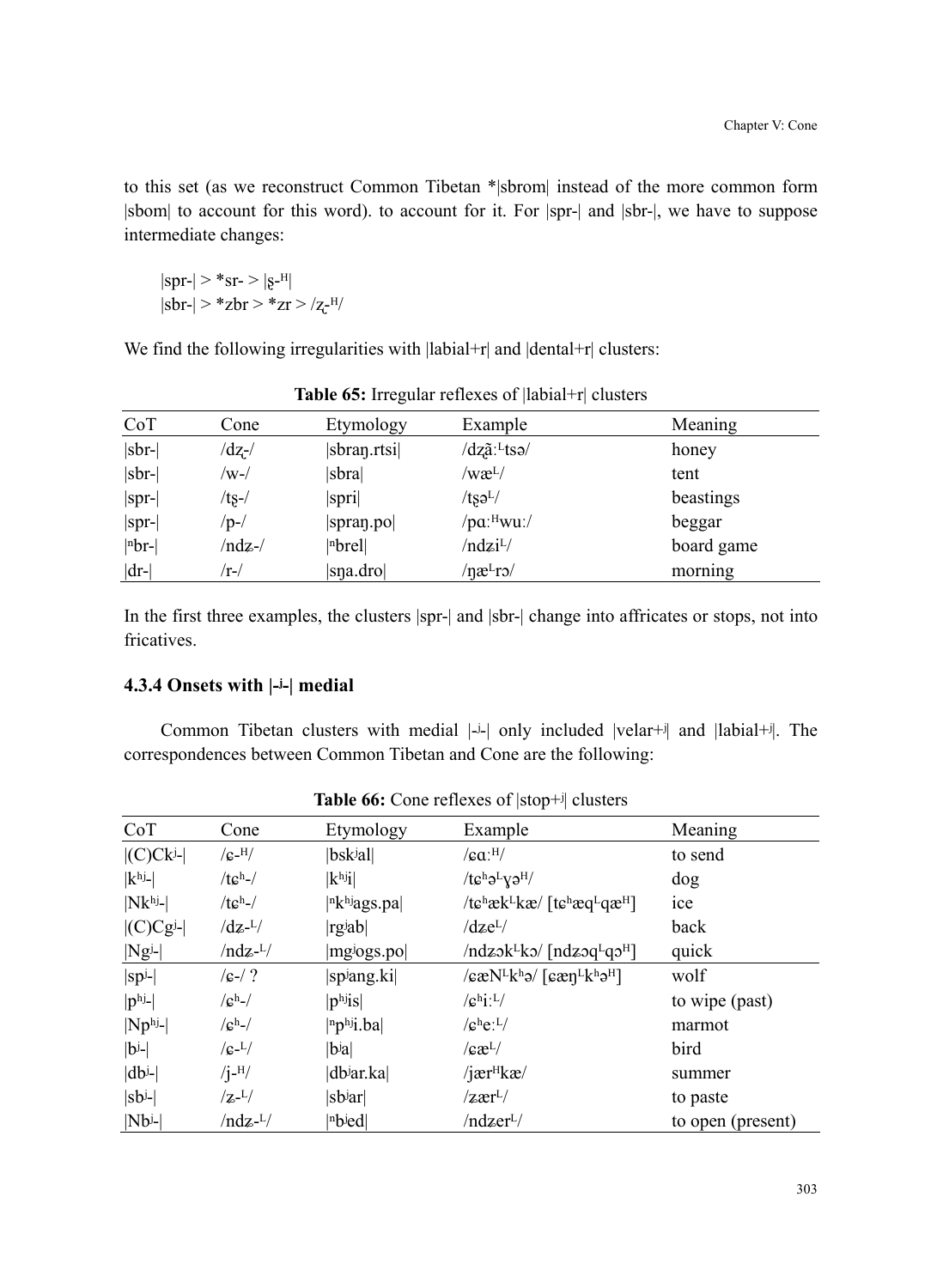Note that the clusters |labial+ $\dot{v}$ | are the only regular origins of alveolo-palatal fricatives. This explains the absence of  $\frac{z}{x}$  with high tone, which would have no origin in Common Tibetan.

We find the following isolated exceptions to the correspondences set out above:

| CoT                    | Cone           | Etymology                                     | Example                                                                          | Meaning           |
|------------------------|----------------|-----------------------------------------------|----------------------------------------------------------------------------------|-------------------|
| $ sk^j-$               | $/tc$ -/       | sk <sup>j</sup> a.sga                         | /tcæ <sup>H</sup> gæ/                                                            | ginger            |
|                        |                | sk <sup>j</sup> ag.ka                         | /teæk $H$ kæ/ [teæq $H$ qæ $H$ ]                                                 | excrement         |
| $ sk^j-$               | $\frac{1}{1}$  | spun.skja                                     | $/p\tilde{\text{i}}$ :H $j\text{ }x/$                                            | brother           |
| $ rk^{j-}$             | $/t$ $G$ - $/$ | rkʲal                                         | $/$ tce: $^{H}/$                                                                 | to swim           |
| $ sb^j- $              | $/y-$ /        | $ sb$ in $ $                                  | $/\gamma$ <sup><math>\tilde{1}</math></sup> : <sup>L</sup> $/$                   | to give           |
| $ b^{j-} $             | $ z- $         | $ b$ in.pa?                                   | $\sqrt{z}$ əC <sup>L</sup> pæ <sup>H</sup> / [zəp <sup>L</sup> pæ <sup>H</sup> ] | calf (of the leg) |
| $ sp^j- $              | $/tc$ -/       | $ p^{\text{h}}$ al.t $\epsilon^{\text{h}}$ er | /hær <sup>L</sup> tee/                                                           | about             |
| $ p^{\text{hj}}- $     | $\sqrt{x^h}$ - | $ p^{h}j? $                                   | $\sqrt{x^h} \partial^L z \partial$                                               | outside           |
| $ p^{\rm hj}\text{-} $ | $/tch-/$       | $ p^{hj}u-ra $                                | $/t\epsilon^h\partial^L r\epsilon$                                               | cheese            |

Table 67: Irregular reflexes of  $|stop+*i*|$  clusters

Of the four medials of Common Tibetan, only |-r-| and |-j-| need to be specially discussed; the clusters with  $|-l-|$  as a second element have been treated in §3.3.2 and the medial  $|-w-|$  (<wazur>) has not left any trace in Cone (on the nature of the <wa-zur>, see Hill 2006 and Jacques 2009a).

# **4.4 The layers of vocabulary**

Sections 4.2 and 4.3 have shown that the correspondences between Common Tibetan and Cone present irregularities and that in some cases we even seem to have a split between two sets of correspondences. The most important cases are:

|   |                             | Set 1                          | Set 2                                                                        |
|---|-----------------------------|--------------------------------|------------------------------------------------------------------------------|
| A | $ V_{\eta} $                | long vowel                     | Nasalized long vowel                                                         |
|   |                             | /-a://-e://-i://-u://-u:/      | $\frac{-\tilde{a}\frac{1}{2} - \tilde{a}\frac{1}{2}}{-\tilde{a}\frac{1}{2}}$ |
| B | -al                         | $/-\alpha$ :/                  | /-e:/                                                                        |
| C | $ p^{\mathrm{h}}$ - $ $     | $/ph$ -/                       | $/h$ -/                                                                      |
| D | $\vert\vert^h-\vert$        | $/(-)$                         | $/h$ -/                                                                      |
| E | alveolo-palatals fricatives | velars                         | alveolo-palatals                                                             |
| F | velar+r                     | alveolo-palatal affricates     | retroflex affricates                                                         |
|   |                             | /te-//teh-//dz-//ndz-/         | /ts-//tsh-//dz-/                                                             |
|   |                             | $/ndz$ -/                      | $/ndz$ -/                                                                    |
| G | $ Ck^{j-} $ , $ labial+j $  | $/g$ -/, / $g$ <sup>h</sup> -/ | /tc-/, /tch-/                                                                |
| H | final $ -1 $                | long vowel                     | $/r$ -/                                                                      |

**Table 68:** Two correspondence sets between Cone and Common Tibetan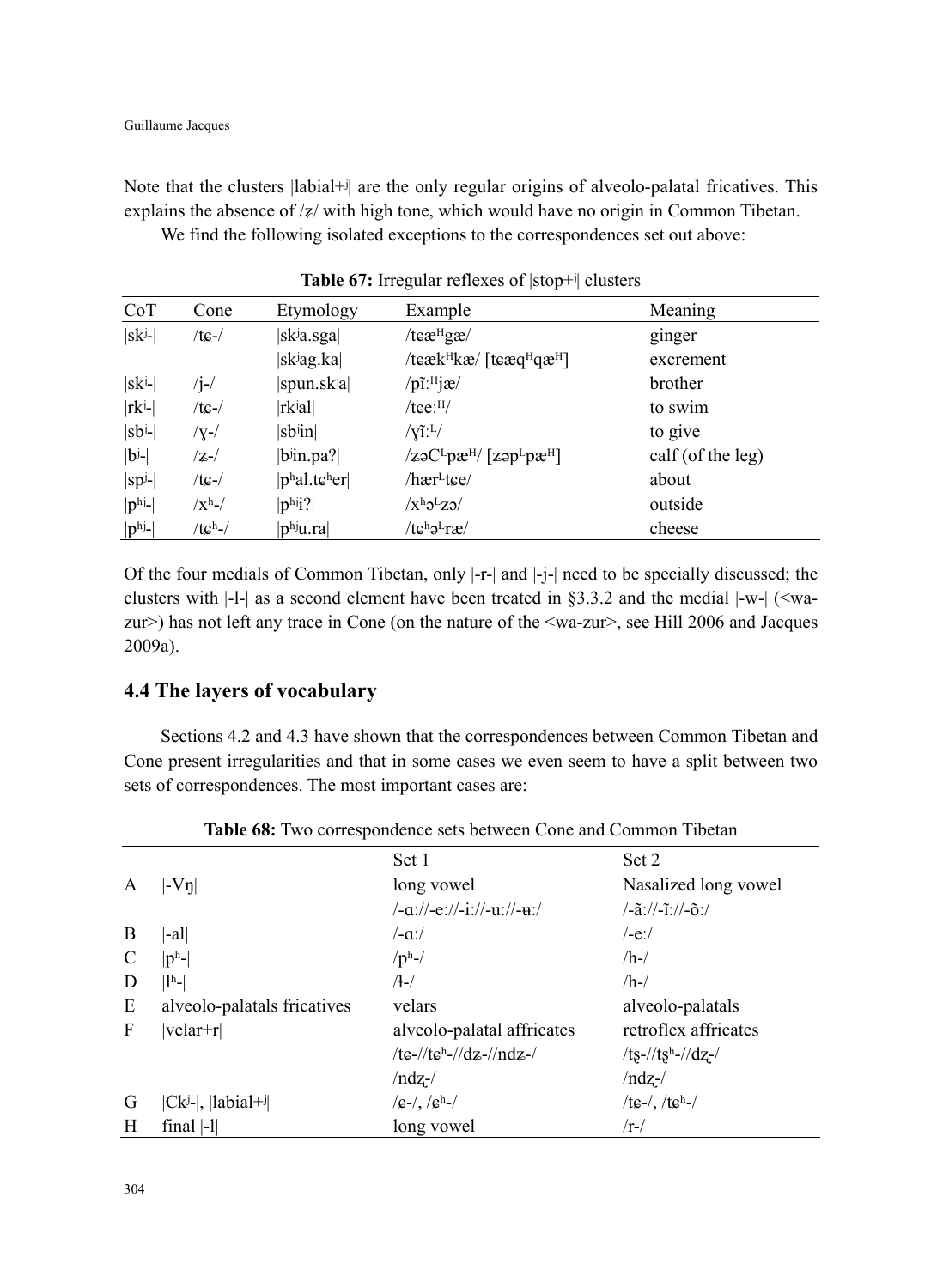Although Cone comes from a dialect of Common Tibetan that had non-standard forms (cf. §7), we have no reason to postulate that these split correspondences originate from pre-Common Tibetan contrasts lost in the written corpus but preserved in Cone. Instead, One way to account for this is to conclude that these reflect distinct layers of vocabulary, one inherited from Common Tibetan, and the other ones borrowed from neighbouring Tibetan dialects.

We cannot assume that the most common correspondence always reflect the inherited layer. Instead, the following criteria can be used:

- a) Since nouns are more easily borrowed than verbs, we should expect that only few verbs should appear in a borrowed layer of vocabulary. In other words, if layer A only contains nouns while layer B contains both nouns and verbs, everything else being equal, layer B is more likely to be the inherited layer and A the borrowed layer.
- b) The borrowed layers should contain more cultural, religious and honorific vocabulary, as opposed to basic vocabulary (body parts, basic action verbs etc).
- c) Any form that reflect an etymon different from that of the written corpus of Old and Classical Tibetan (such as  $\langle z_0^{\alpha,H} \rangle$  'thick' \*|sbrom| noted above) is not likely to have been borrowed.

Besides, if we accept Sagart & Xu's (2001) idea (concerning Chinese dialects) that the onset and the rhyme of any syllable must belong to the same layer of vocabulary, this implies that by linking the correspondences of onsets and rhymes, we can systematically analyse the layers of borrowing and study the ordering of the sound changes (see the last paragraph of §4.4.1 for a more detailed account of Sagart & Xu's work and its application to concrete examples).

We will discuss mainly sets A, B and F, for which we have an important quantity of examples. C, D and H will be studied in §4.4.2 alongside the B set, and E and G will be discussed in §4.4.4.

#### **4.4.1 Rhymes with velar nasals**

The rhymes with velar nasals of Old Tibetan correspond either to long vowels or nasal vowels.

The long-vowel correspondence set includes too many examples to be cited here exhaustively. We find many verbs in this layer (nouns are also present):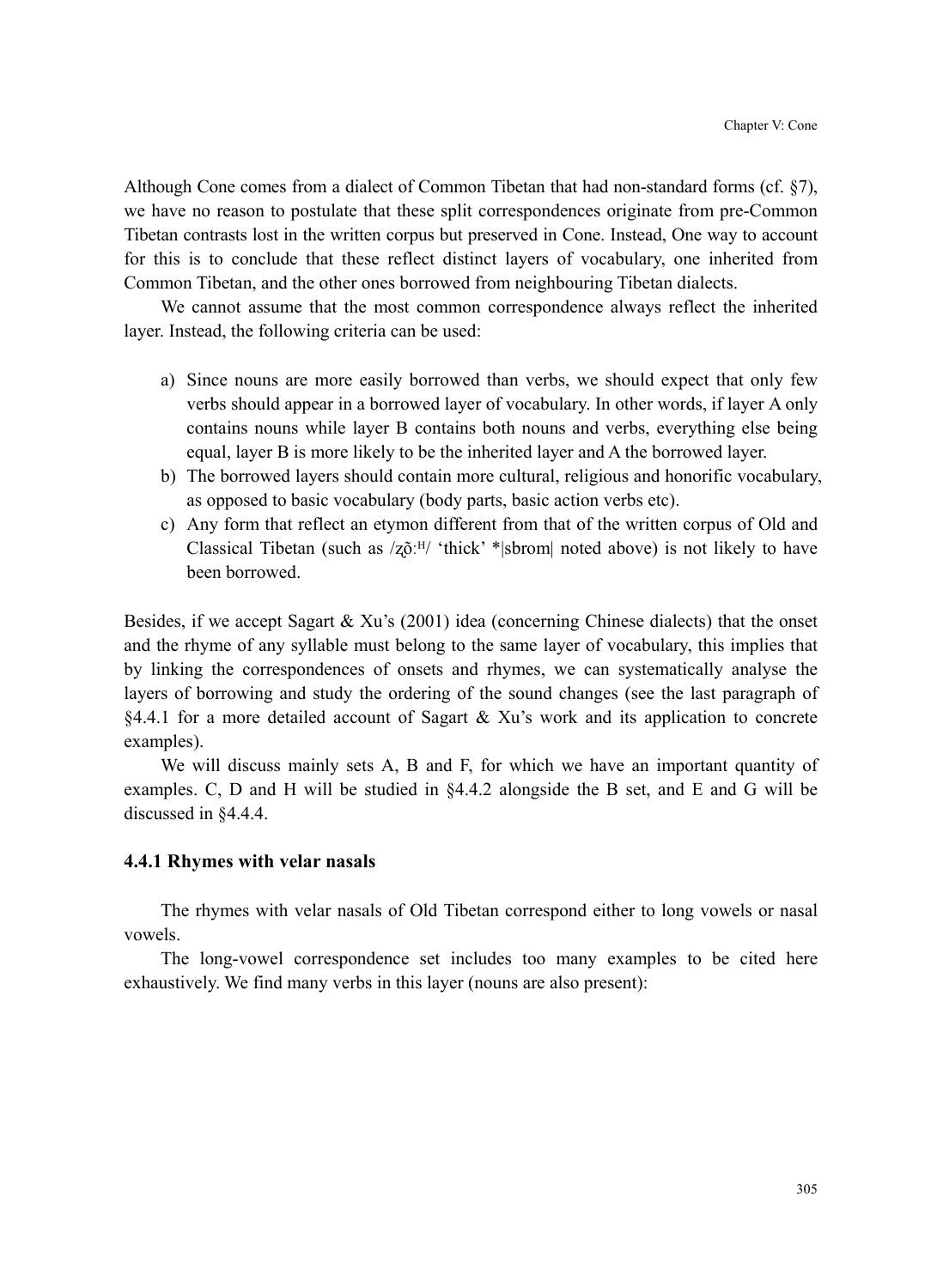Guillaume Jacques

| CoT                            | Cone      | Etymology            | Example                          | Meaning         |
|--------------------------------|-----------|----------------------|----------------------------------|-----------------|
| $\vert -a\eta(s)\vert$         | /-aː/     | gdan                 | $/da$ : <sup>L</sup> $/$         | to open (mouth) |
|                                |           | $ b \tan(s) $        | $/$ tca: $^{H}/$                 | to hold tight   |
| $\left  -i\eta(s) \right $     | $/ -i$ :/ | btin(s)              | $/ti$ : $H/$                     | to spread       |
|                                |           | $\vert$ srin $\vert$ | $\sqrt{\text{si}}$ : $\text{H}/$ | to stretch out  |
| $\left  -\text{on}(s) \right $ | /-uː/     | btson(s)             | $/tsu:$ <sup>H</sup> /           | to sell         |
|                                |           | mt <sup>h</sup> on   | $/t^h u^L$                       | to see          |
| $\vert \text{-up}(s) \vert$    | /-u∶/     | $ \nVert^h$ un       | $/t^h$ <b>u</b> : $L$            | to drink        |
|                                |           | $ rdu\eta $          | $/d\mathbf{u}$ : <sup>L</sup> /  | to hit          |

**Table 69:** Examples of verbs in set 1 correspondence

The rare rhyme  $|-ep(s)|$  is only attested in the word /tho-rei/ 'tomorrow' |tho.rens| in this layer.

Here is the list of all words with nasal vowels:

**Table 70:** Correspondence of rhymes in |-ŋ| to nasal vowels in Cone

| CoT                            | Cone                          | Etymology                                     | Example                                                                      | Meaning     |
|--------------------------------|-------------------------------|-----------------------------------------------|------------------------------------------------------------------------------|-------------|
| $\vert \text{-}a\eta(s)\vert$  | $\frac{\tilde{a}}{\tilde{a}}$ | $ h$ a.jaŋ $ $                                | $/hæLjã$ :/                                                                  | aluminium   |
|                                |                               | $ {\rm b}$ an $ $                             | $\sqrt{a}$ : <sup>L</sup> /                                                  | north       |
|                                |                               | nan                                           | $/n\tilde{a}$ : <sup>L</sup> /                                               | inside      |
|                                |                               | mdan.(nub)                                    | $/nd\tilde{a}$ : <sup>L</sup> $/$                                            | last night  |
|                                |                               | rgan                                          | /ng $\tilde{a}$ : <sup>L</sup> /                                             | porcupine   |
|                                |                               | $ $ nan.ba $ $                                | $/n\tilde{a}$ : $v\alpha$                                                    | swan, goose |
|                                |                               | $ $ lt $\boldsymbol{\epsilon}$ an.ma $ $      | /tɕãː <sup>H</sup> wãː/                                                      | willow      |
|                                |                               | $ \text{mi}.\text{snap} $                     | $/$ mə $L$ nã: $/$                                                           | not to be   |
|                                |                               | ldzan.ku                                      | /dzã: <sup>L</sup> kə/                                                       | yellow      |
|                                |                               | gjan.gzar                                     | $/$ jã: $^{H}$ zær $/$                                                       | steep cliff |
|                                |                               | $ {\rm sbran.rtsi} $                          | /dzã:Ltsə/                                                                   | honey       |
|                                |                               | $*$  san.gnam                                 | $/s^h a$ : <sup>L</sup> nã:/                                                 | next year   |
|                                |                               | $ \text{man} $                                | / $m\tilde{a}$ : <sup>L</sup> /, / $m\alpha$ : <sup>L</sup> -Gə/             | many        |
|                                |                               | dran                                          | /ts $\tilde{a}$ : <sup>L</sup> w $\tilde{o}$ :/, /ts $a$ : <sup>L</sup> -Ga/ | straight    |
| $\left -ep(s)\right $          | $\frac{\tilde{a}}{\tilde{a}}$ | $\left  \text{gays}.\text{sep} \right $       | $/k\tilde{a}$ : <sup>L</sup> s <sup>h</sup> $\tilde{a}$ :/                   | leopard     |
| $\vert -i\eta(s)\vert$         | $\frac{\tilde{a}}{\tilde{a}}$ | $\vert$ <sup>n</sup> dzam.glin $\vert$        | /ndzã:Llã:/                                                                  | world       |
|                                |                               | $\vert$ rdzin.bu $\vert$                      | /dzã:Lwə/                                                                    | pool        |
| $ -i\eta(s) $                  | $\frac{1}{1}$                 | $ t\varepsilon^{\text{h}} u \cdot \vec{z}$ in | $/t\epsilon^{\rm h} \partial^{\rm L} x \tilde{\rm i}$ :/                     | field       |
|                                |                               | $ \sin $                                      | $\sqrt{x^h}i^L$                                                              | timber      |
|                                |                               | $ \text{min} $                                | $/n\tilde{i}$ : $H/$                                                         | name        |
| $\left  -\text{op}(s) \right $ | $\frac{\delta}{\delta}$       | gray![rop                                     | /teok <sup>L</sup> rõ:/ [teok <sup>L</sup> rõ: <sup>L</sup> ]                | valley      |
|                                |                               | sa.don                                        | $/s^h$ æ <sup>L</sup> tõ:/                                                   | cave        |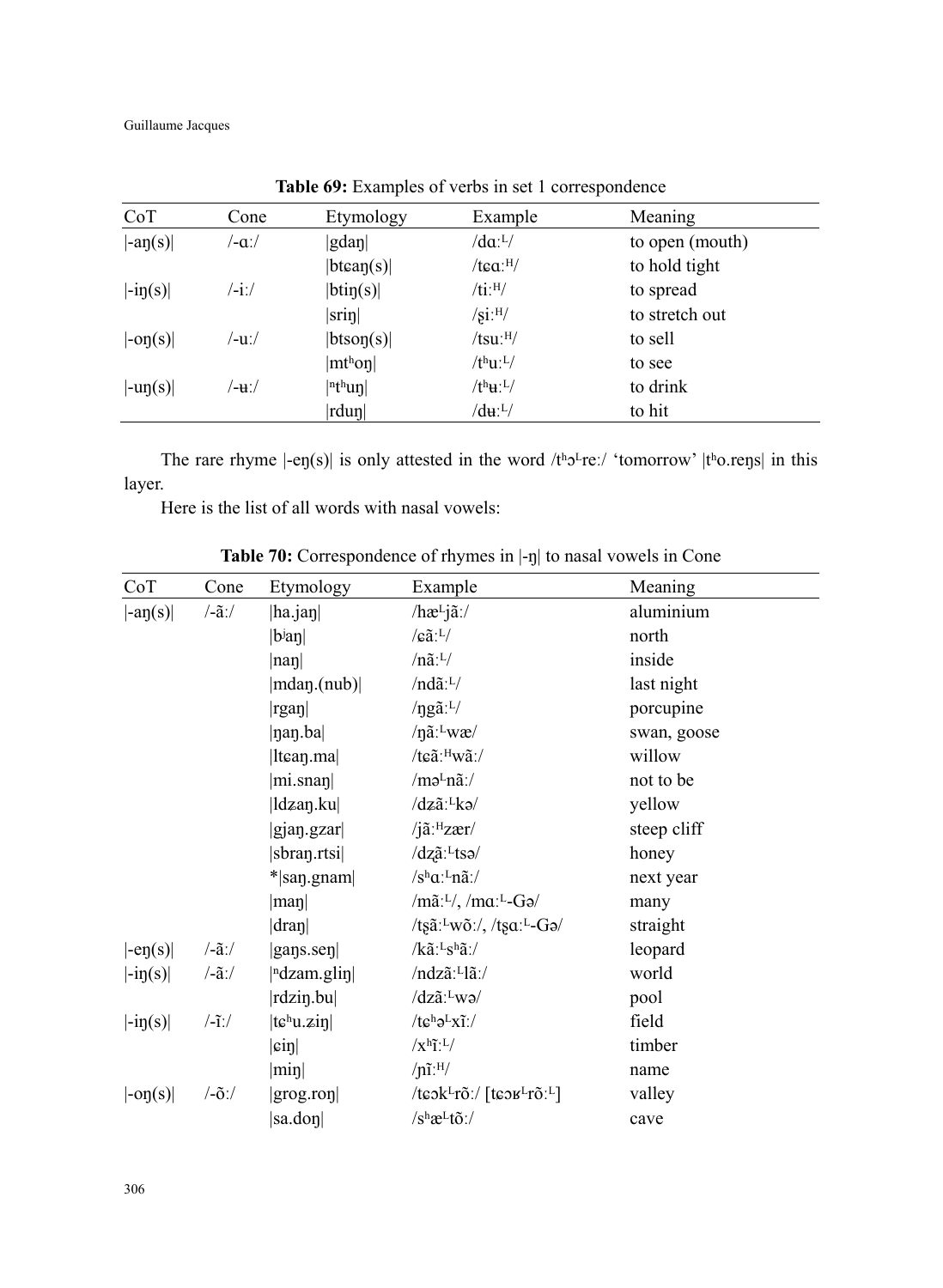|                             |       | ron.ba             | $/r\tilde{o}$ : wæ/                            | farmer                  |
|-----------------------------|-------|--------------------|------------------------------------------------|-------------------------|
|                             |       | $ k^{\rm h}$ on    | $/k^h\tilde{o}$ : $L$ wæ/                      | pocket                  |
|                             |       | $ $ sre.mon        | $/$ s $\epsilon^{\rm H}$ wõ: $/$               | weasel                  |
| $\vert \text{-up}(s) \vert$ | /-õ:/ | me.dpun            | / $n\varepsilon$ <sup>H</sup> x $\tilde{o}$ :/ | torch                   |
|                             |       | k <sup>h</sup> run | /tshõ: <sup>L</sup> tshõ:/                     | wild goose              |
|                             |       | $ g\text{suns} $   | $/\text{s}$ õ: $^{\text{H}}/$                  | speak, talk (honorific) |

Only one verb is found in this list  $(\frac{1}{\sqrt{6}})^{H}$  |gsuns|) and it is an honorific form. This mere fact strongly suggests that the nasal vowel correspondence reflects the borrowed layer. This is confirmed by the presence of recent words such as 'aluminium',<sup>18</sup> of literary words such as 'world' (half-borrowed from Sanskrit *Jambudvīpa*-) and the important proportion of disyllables.

We notice that the rhyme  $\left|\frac{-\text{in}}{\text{in}}\right|$  corresponds either to  $\left|\frac{-\tilde{\text{in}}}{\text{in}}\right|$  or  $\left|\frac{-\tilde{\text{in}}}{\text{in}}\right|$  a feature which reflects different layers of borrowings. The correspondence  $\left|\frac{-\text{in}}{\text{in}}\right|$  to  $\left/\frac{2\pi}{\text{in}}\right|$  must reflect recent loanwords from Amdo Tibetan, where Common Tibetan |-in| changes to /-an/ (|<sup>n</sup>dzam.glin| is Labrang *ndzamhlan*, Huá & Lóngbójiǎ 1993).

The words  $\sqrt{\text{se}}^H w \tilde{\text{o}}$ :/ 'weasel',  $\sqrt{\text{ne}}^H x \tilde{\text{o}}$ :/ 'torch' and  $\sqrt{\text{te}}^h \tilde{\text{o}}$ :/ 'wild goose' likewise present additional correspondences characteristic of loanwords:  $|sr| > |s|$  (instead of regular  $|s|$ ),  $|dp-|$  $>$  /x-/ (which reflects the Amdo sound change  $|dp-| > |\chi^2|$ , the labiality being lost before a rounded vowel  $\langle \delta \rangle$  and  $|k^h r| > \langle \text{ts}^h \rangle$  (see §4.4.3).

However, not all words with nasal vowels corresponding to velar nasal rhymes are borrowed. The two adjectives /mãːL/ 'much' and /tʂãːLwõː/ 'straight' have exceptional conjunct forms in  $/-a$ .  $/$  ( $/-a$ . normally alternates with  $/-a$ N $-$ /),  $/ma$  $\cdot$ <sup>1</sup> $\gamma$  $\rightarrow$  and  $/$ t $sa$  $\cdot$ <sup>1</sup> $\gamma$  $\rightarrow$  respectively. The nasality here might be secondary: we have seen that many lexical items, such as  $/pi^{T}$  'to sleep'  $|pal|$ ,  $p\tilde{i}$ <sup>H</sup> $\prime$  'incense' |spos| have non-etymological nasality, which probably results from the fusion with a suffix in nasal. This is also the case for  $/m\tilde{a}$ : *u* and  $/t\tilde{a}$ : *u* in the latter, nasality most probably spread from the suffix /-wõː/.

Other monosyllabic nouns with nasal vowel may also belong to the inherited layer. First, /ɲĩːᴴ/ 'name' from a Common Tibetan form \*|Cmʲiŋ| which differs from the form reflected in Classical and Old Tibetan  $\langle \text{min} \rangle$  and  $\langle \text{min} \rangle$ : the irregular high tone would not be expected if it were a borrowing. Second,  $/pg\tilde{a}^{L}$  'porcupine', which ought to come from  $\tilde{p}$ <sup>n</sup>gan| rather than attested |rgan|. Third, |xʰĩː<sup>L</sup>| 'wood' |ɕin| could also potentially belong to the inherited layer, though this remains uncertain. The regular reflex of  $\pi$ |**n**gan| and | $\varphi$ |in the inherited layer would normally be \*/ngaː/ and \*/xʰiː/ without nasal vowel: nasality here, as in /pĩːH/ |spos|, is secondary and could be due to fusion with a nasal suffix.

The bisyllabic word /sʰ $\alpha$ ː-nãː/ 'next year' goes back to an unattested compound \*|san.gnam| rather than |saŋ.gnaŋs| 'tomorrow and after tomorrow'. According to Sagart & Xu's (2001) *Extended principle of coherence*, both syllables of a disyllable belong to the same layer, unless it is not inherited and has been recreated from each syllable at a later period. Although

 $\overline{a}$ 

<sup>&</sup>lt;sup>18</sup> A shortened compound from  $|ha.tean$  jan.po $|$  'very light' (Gong Xun, p.c.).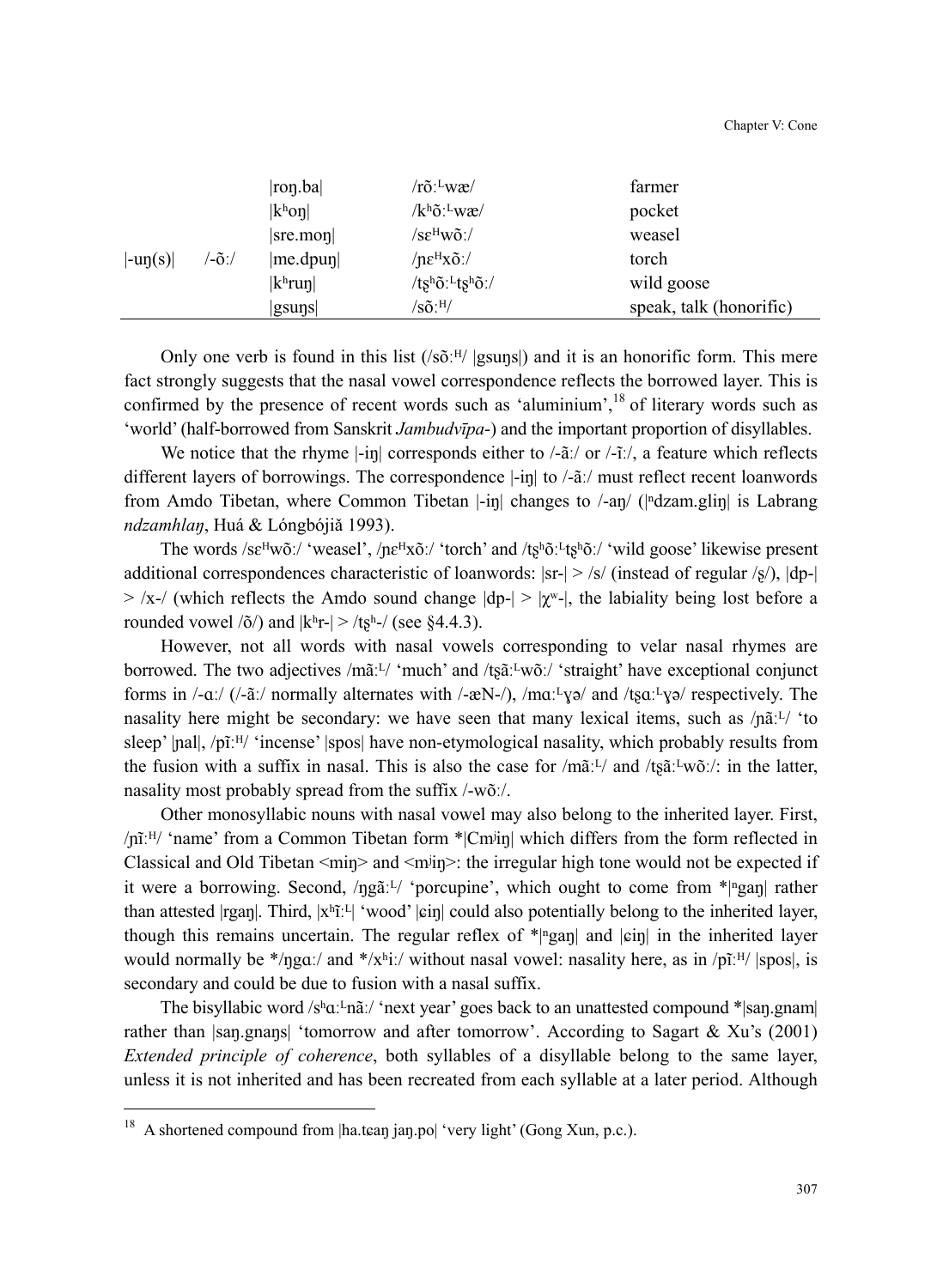this principle was formulated about Chinese data, it is still generally valid when dealing with other Sino-Tibetan languages. Under this principle, the Common Tibetan rhyme |-aŋ| cannot correspond to both the inherited layer  $/-\alpha$ *:*/ and the borrowed layer  $-\alpha$ <sup> $\alpha$ </sup>/ in the same word.

# **4.4.2 The rhyme |-al|**

In the case of the rhyme  $|-a|$ , it is slightly more difficult to determine which layer is borrowed and which is inherited.

The correspondence |-al| to Cone /-eː/ is the most common one, and appears in the following examples:

| Etymology                                    | Example                                          | Meaning       |  |
|----------------------------------------------|--------------------------------------------------|---------------|--|
| bal                                          | $/pe:$ <sup>L</sup> $/$                          | wool          |  |
| gsal                                         | /se <sup>·H/</sup>                               | bright        |  |
| $\vert$ <sup>n</sup> dzal $\vert$            | $/ndze:$ <sup>L</sup> $/$                        | to compensate |  |
| hral                                         | $/s^he$ <sup>-L</sup> /                          | coarse, crude |  |
| $ $ <sup>n</sup> ts <sup>h</sup> ol ;  btsal | / $ts^he$ : <sup>L</sup> /, /tse: <sup>H</sup> / | to search     |  |
| mdzal                                        | $/ndze:$ <sup>L</sup> $/$                        | to worship    |  |
| ral.ba                                       | $/re:$ <sup>L</sup> wæ $/$                       | plait         |  |
| rgial                                        | $\sqrt{dz}e^{-L/2}$                              | to win        |  |
| $ rk$ <sup>j</sup> al $ $                    | $/$ tce: $^{H}/$                                 | to swim       |  |
| $ $ sbal.pa $ $                              | $/be:$ <sup>L</sup> wæ $/$                       | frog          |  |
| sgal.rus                                     | /ge: $l$ ri:/                                    | backbone      |  |
| sos.dal                                      | /s <sup>h</sup> I: <sup>L</sup> de:/             | slow, late    |  |
| t <sup>h</sup> al                            | $/t$ <sup>h</sup> e: <sup>L</sup> /              | ashes         |  |

**Table 71:** Correspondence of Cone /-eː/ to Common Tibetan |-al|

The correspondence  $|\text{-al}|$  :  $/\text{-a}$ :/, on the other hand, is only attested in a handful of examples:

| Etymology                            | Example                                                                                      | Meaning      |
|--------------------------------------|----------------------------------------------------------------------------------------------|--------------|
| $ b$ sk <sup>j</sup> al              | $\sqrt{\mathsf{g} \mathsf{a} \cdot ^{\mathsf{H}} \mathsf{a} \cdot ^{\mathsf{H}} \mathsf{b}}$ | to send      |
| $ n$ bal                             | /mba: $L/$ , /pa: $L/$ , /pu: $L/$                                                           | to pluck out |
| $ {\rm b}$ gal $ ,  {\rm b}$ gol $ $ | $\gamma$ ga: <sup>L/</sup> , /gu: <sup>L/</sup>                                              | to stride    |

**Table 72:** Correspondence of Cone /-aː/ to Common Tibetan |-all

We find verbs in both sets: this criterion cannot be used to determine which layer is inherited.

We propose here that the correspondence  $|-a|$  :  $-a$ *:/* reflects the inherited layer, in spite of being less common than the other one. The evidence for this idea is the following.

First, the verb /mbaːL/, /paːL/, /puːL/ 'to pluck out' |nbal|, |bal|, |bol| is a denominative verb from |bal| 'wool', whose original meaning is 'to pluck wool/feathers'. In Cone, this verb can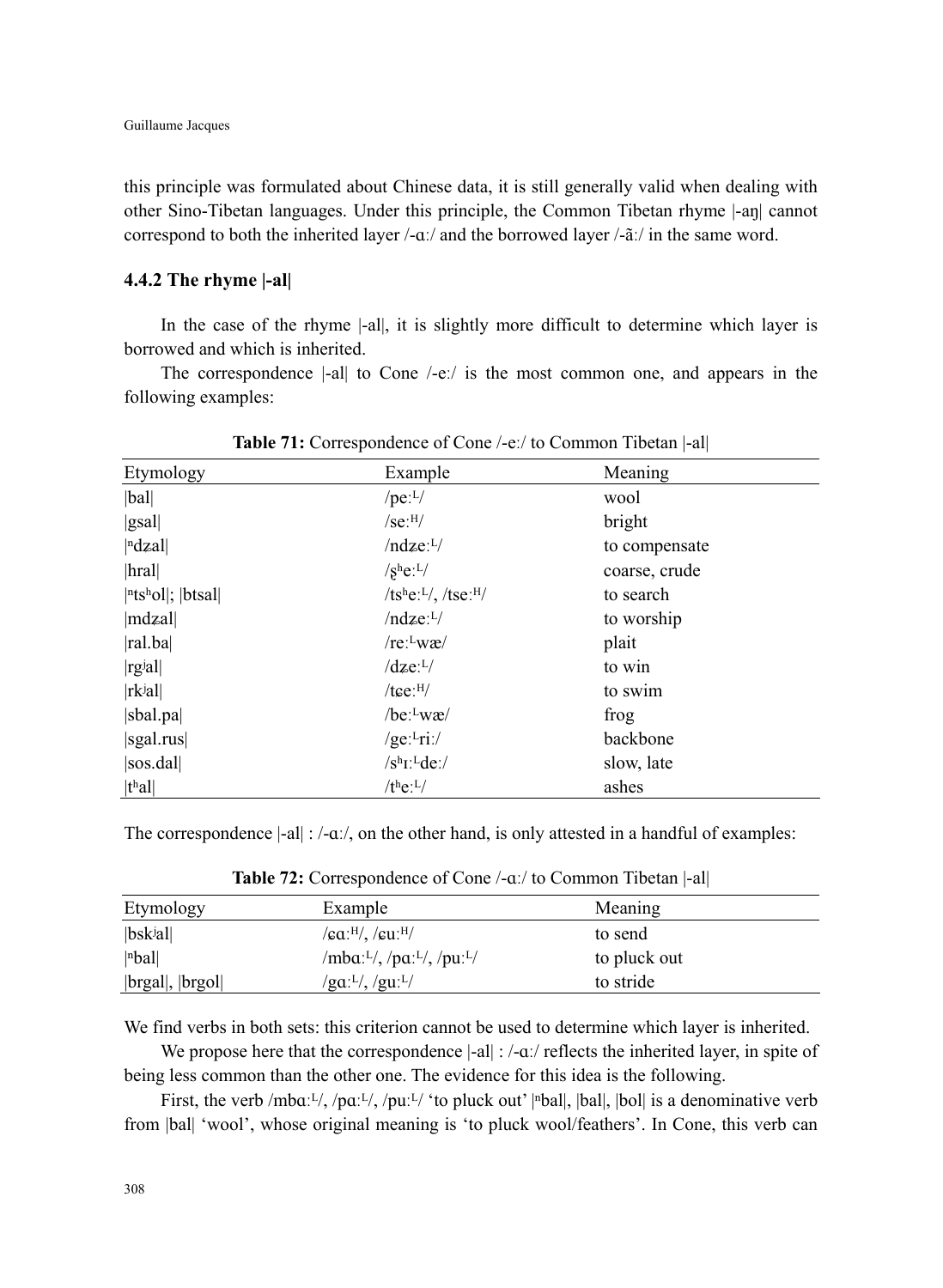be used for anything, including plants, and its original narrow meaning was considerably extended. Since this verb does not exist with this meaning in Amdo Tibetan, it is unlikely that it is a loanword.

Second, the verb /tee: $H/$  'to swim' |rkʲal| presents the correspondence  $|Ck^j|$  : /te-/, which we will show is a characteristic of loanwords in  $\S 4.4.4$ , while  $|\mathbf{c} \alpha|^{\text{H}}$  'to send' has the inherited  $|Ck^{j-}|$  : / $\epsilon$ -/.

Third, some of the verbs in the first set have a semantics that is clearly non-basic: 'to swim' is not an everyday activity in Cone, and 'to worship' belongs to the Buddhist vocabulary.

Finally, the Common Tibetan rhymes |-il|, |-ol| and |-ul| evolve like their counterpart in velar nasal to  $\frac{\cdot}{\cdot}$ .  $\frac{\cdot}{\cdot}$  /-uː/ and  $\frac{\cdot}{\cdot}$  oː/ respectively. An evolution  $\cdot$ -al $\cdot$  /-a:/ merging with  $\cdot$ -an $\cdot$  is therefore more likely for the inherited vocabulary than  $|\text{-}al|$  > /-eː/. This argument is weakened however by the fact that /-eː/ is not a reflex of Cone |-el|.

The correspondence  $|-a||$  to  $/-e$ :/ occurs in one compound with  $|-a||$  to  $|-a||$  :  $\angle z \alpha$ : $H^{\text{th}}e$ :/ 'maggot' \*|sbraŋ.tʰal|. In view of the extended principle of coherence (henceforth ECP, see §4.4.1), this form can be interpreted in three ways. First, the compound was created in proto-Cone and inherited; this would imply that  $|-a|| : /-e$ *:/* instead of  $|-a||$  to  $/-a$ *:/* is the inherited correspondence, an idea which we have already rejected. Second, this word was borrowed from another Tibetan dialect after the change  $|-al|$  >  $/-a$ . but before  $|-an|$  >  $/-a$ . In this view, the loss of |-l| and |-ŋ| did not occur at the same time in proto-Cone. Third, this compound was created in a later stage in Cone from an inherited root and a borrowed one, and constitutes an exception to the EPC. This last hypothesis is the most probable; the compound \*|sbran\,thal| is not attested in Old or Classical Tibetan and it is still analysable synchronically as 'fly ash', perhaps to be understood as 'fly dirt'.

We find an additional correspondence of Common Tibetan final |-I| to Cone /-r/. The examples are the following:

| Etymology                                     | Example                        | Meaning    |
|-----------------------------------------------|--------------------------------|------------|
| $ dm^{ji}g$ eel                               | $/$ ni: $H$ x <sup>h</sup> er/ | eyeglasses |
| $ rus.$ sbal $ $                              | $/ri$ : pær $/$                | turtle     |
| max[1]                                        | $/$ næ <sup>L</sup> dzær/      | arrogant   |
| $ p^{\text{h}}$ al.t $\epsilon^{\text{h}}$ er | /hær <sup>L</sup> tɕe/         | about      |

**Table 73:** Common Tibetan |-l| to Cone /-r/

This represents a second layer of borrowing more recent than  $|\text{-all to }/\text{-e}$ . It includes both recent technical innovations (glasses) which did not exist before the  $20<sup>th</sup>$  century in Tibetan areas, and the word 'about, approximately'. This word is especially interesting, as it also presents the correspondence  $|p^h|$  to  $\Delta h$ - $\Delta h$ , a feature of Amdo Tibetan, which confirms its status as a loanword. The correspondence  $|-er|$  to  $/-e$  was not mentioned in §4.3, but it is not exceptional: it is the regular form of the dative of Common Tibetan |-e| stems, and will be described in §5.1.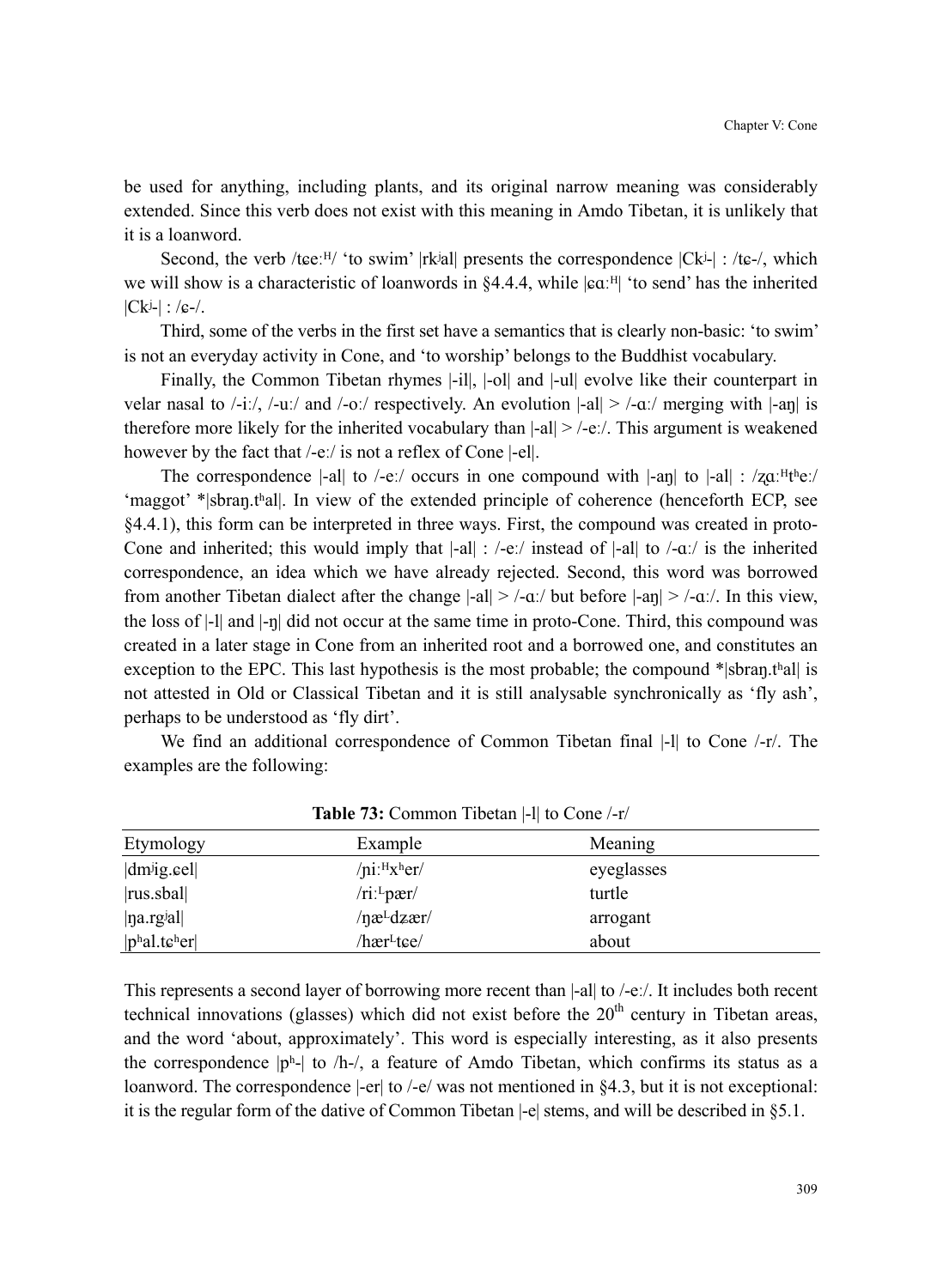# **4.4.3 |stop+r|**

The clusters |velar+r| of Common Tibetan can correspond either to alveolo-palatals or retroflex affricates. The former is by far the most common, and we cannot provide an exhaustive list of all the examples. Here is a representative list with verbs:

| CoT                   | Cone               | Etymology             | Example                    | Meaning      |
|-----------------------|--------------------|-----------------------|----------------------------|--------------|
| skr-                  | $/$ c- $^{\rm H/}$ | skrag                 | /ca <sup>H</sup> /         | to be afraid |
| $ n k h$ r-           | /tcʰ-/             | $ n$ <sup>h</sup> rid | $/te^h$ i <sup>H</sup> $/$ | to lead      |
| $ gr-$                | /tc- <sup>L</sup>  | grags                 | /tca <sup>L</sup> /        | to growl     |
| $ {}^{\rm n}$ gr- $ $ | /ndz- <sup>L</sup> | ngro                  | /ndzo <sup>L</sup> /       | to go        |

**Table 74:** Correspondence of  $|velar+r|$  clusters to alveo-palatal affricates and fricatives

The correspondences to retroflex affricates are slightly less common. Here are all the attested examples:

| CoT                  | Cone            | Etymology                                         | Example                                                                                           | Meaning        |
|----------------------|-----------------|---------------------------------------------------|---------------------------------------------------------------------------------------------------|----------------|
| $ k^{\mathrm{h}}r$ - | $/tsh$ -/       | $ k^{\text{h}}\text{run}.k^{\text{h}}\text{run} $ | /tshõ: <sup>L</sup> tshõ:/                                                                        | wild goose     |
|                      |                 | de.k <sup>h</sup> rod                             | $/ti$ : $Ltsh2/$                                                                                  | in the future  |
| $ n k h$ r-          | $/tsh$ -/       | $ n$ khrid                                        | $/ts^h\!u^H\!/ ,$ /tshək-Gə/                                                                      | to teach       |
|                      |                 |                                                   | $[ts^h$ ək $L$ kə $H$ ]                                                                           |                |
| $ mkhr- $            | $/tsh$ -/       | $ mkh$ ris.pa                                     | $/ts^{\text{h}}i$ : $L$ wæ/                                                                       | gallbladder    |
| $ gr- $              | $/ts-L/$        | $ $ gron. $k$ hjer $ $                            | /tsõ: $N^L$ t $\varepsilon$ <sup>h</sup> er/ [tsõ:n <sup>L</sup> t $\varepsilon$ <sup>h</sup> er] | town           |
|                      |                 | $ gr^{\mathrm{w}}a \cdot ba $                     | $/t$ s $x^L$ w $x$ /                                                                              | monk           |
| $ dgr- $             | $\frac{dz}{dx}$ | $\left  \text{dgra}.\text{bol} \right $           | /dzæ <sup>L</sup> wu:/                                                                            | enemy          |
| $ sqrt-$             | $/dz$ -/        | sgra                                              | $\frac{dz}{dx}$                                                                                   | sound          |
| $ ngr-$              | $/ndz-$         | $ $ <sup>n</sup> grig                             | $/ndz$ ək <sup>L</sup> -Gə/ [ndzək <sup>L</sup> kə <sup>H</sup> ]                                 | correct, right |
|                      |                 | ngril                                             | $/ndzi:$ <sup>L</sup> $/$                                                                         | to roll        |
|                      |                 | $\left  \right $ <sup>n</sup> gran.sdur           | /ndzẽ: <sup>L</sup> dər/                                                                          | to compete     |
|                      |                 | $*$ <sup>[ngrel.log]</sup>                        | /ndzi: <sup>L</sup> lu/                                                                           | to roll        |
| $ sgr-$              | $/2$ -H $/$     | sgril                                             | $\sqrt{zi}$ : <sup>H</sup> /                                                                      | to roll (tr)   |

Table 75: Correspondence of  $|velar+r|$  clusters to retroflex affricates and fricatives

The correspondence of clusters to retroflex affricates is obviously the one which represents the borrowed layer (except in the case of the group |sgr-| when it becomes  $\ell z$ <sup>-H</sup>/). Three pieces of evidence support this idea.

First, words with retroflex affricates corresponding to /velar+r/ clusters also present the correspondence of rhymes with final velar nasal in Common Tibetan to nasal vowel in Cone, which we have shown in §4.4.1 to be a characteristic of words borrowed from another Tibetan language.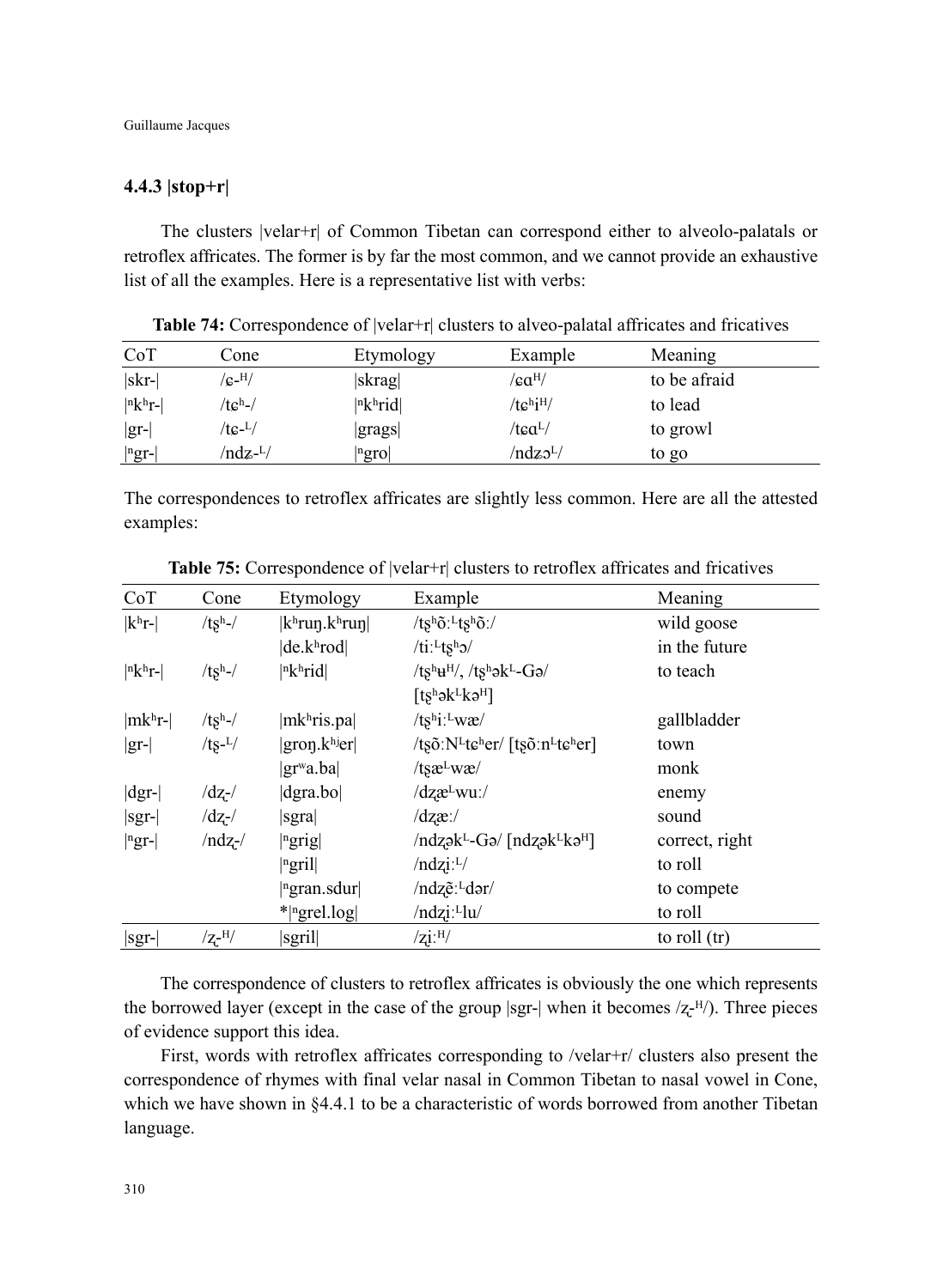Second, this layer contains cultural words such as 'monk' and 'town', which could easily be borrowed.

Third, we observe exceptional vowel correspondences with the words 'to teach' and 'guest', not found with the rest of the vocabulary and suggestive of a special layer of borrowing.

Two clusters with labial stops, |spr-| and |sbr-|, also present divergent correspondences:

| CoT      | Cone              | Etymology       | Example                                                               | Meaning   |
|----------|-------------------|-----------------|-----------------------------------------------------------------------|-----------|
| $ spr- $ | $\sqrt{s}$ -H $/$ | sprewu          | $\sqrt{\text{si}}$ : $\text{H}/$                                      | monkey    |
|          |                   | sprin           | $/\tilde{\text{SI}}$ : $\text{H}/$                                    | cloud     |
|          |                   | spra.ba         | $/$ sa: $^{H/}$                                                       | tinder    |
|          | $/p$ - $^{H}/$    | spran.po        | / $pa:$ <sup>H</sup> wu:/                                             | beggar    |
|          | $/ts$ - $^{H}/$   | spri            | $/ts$ ə <sup>H</sup> /                                                | beastings |
| sbr-     | $\rm Z$ -H/       | sbrid.gi        | $\sqrt{z}$ əC <sup>H</sup> -Gə/ $\sqrt{z}$ ək $\sqrt{z}$ H $\sqrt{z}$ | pungent   |
|          |                   | sbrul           | $/$ zu: $^{H/}$                                                       | snake     |
|          |                   | $ {\rm sbran} $ | $\gamma$ za: $^{H}/$                                                  | fly       |
|          | $\frac{dz^L}{ }$  | sbran.rtsi      | /dzã:Ltsə/                                                            | honey     |
|          | $/w-L/$           | sbra            | /wæ <sup>L</sup> /                                                    | tent      |

**Table 76:** Reflexes of |spr-| and |sbr-| in Cone

The inherited forms here are those where the clusters correspond to retroflex fricatives  $\sqrt{s}$ - $\frac{H}{r}$ and  $\sqrt{z}$ - $H/$ . The correspondences to retroflex affricates are borrowings, in view of the fact that  $\langle \text{dz}\tilde{a}:$  [sbran] trial exemplifies the borrowed correspondence  $\vert -\text{z} \vert$  : /- $\tilde{a}$ :/ (see §4.4.1). |spr-| :  $/p$ -/ and  $|$ sbr- $|$  to /w-/ represent another layer of borrowing.

### **4.4.4 Alveolo-palatals**

Most of the alveolo-palatal fricatives of Cone Tibetan come from  $|dkr|$ ,  $|skr|$  or  $|stop+$ clusters (see §4.3.4), while ancient alveolo-palatals became velar fricatives (examples are too numerous to list exhaustively).

We observe however two examples where they correspond to Cone alveolo-palatals instead: / $\epsilon I^{H}$  'to give birth to' |b $\epsilon$ os| and / $\epsilon \delta I^{H}$  'to ride' |b $\epsilon I^{H}$ . Although both are verbs, we have a piece of evidence showing that these are loanwords: the fact that 'to ride' also presents the otherwise unattested correspondence |-on| : /-õː/ which runs counter to the fact that Common Tibetan rhymes with final |-n| evolve into front vowels in Cone.

Additionally, we find two examples of nouns with Common Tibetan alveolo-palatals corresponding to retroflex instead  $(\sqrt{s}$ sk<sup>H</sup>kæ/ [s $\sqrt{s}$ q $\frac{H}{q}$ æ<sup>H</sup>] 'wing' |g $\cos$ na| and  $/\sqrt{s}$ k $\frac{H}{k}$ æ/ [s $\sqrt{s}$ q $\frac{H}{q}$ æ $\frac{H}{r}$ ] 'lasso' |zags.pa|). This reflects an even more recent set of borrowings, perhaps from another Cone dialect (the data in Qú 1962 and Yáng 1996 show that other Cone dialects have retroflex fricatives corresponding to Common Tibetan alveolo-palatal fricatives).

Clusters such as  $|Ck^j|$  and  $|Cp^j|$  normally give an voiceless alveolo-palatal fricative in Cone. Only four counterexamples are found: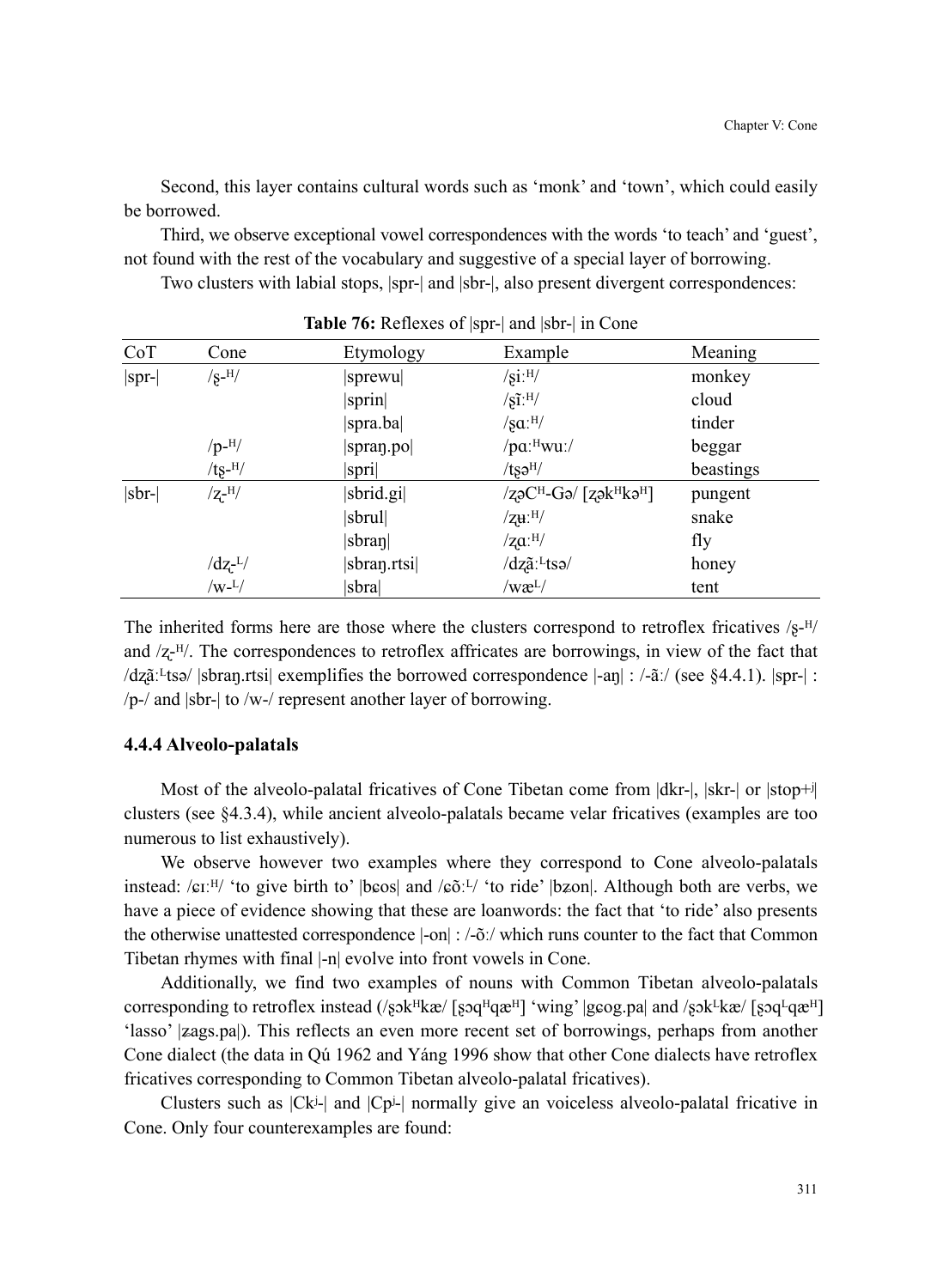| CoT        | Cone  | Etymology                                                         | Example                                                  | Meaning   |  |
|------------|-------|-------------------------------------------------------------------|----------------------------------------------------------|-----------|--|
| $ sk^{j-}$ | /tɕ-/ | $ $ sk <sup>j</sup> a.sga $ $                                     | $t \epsilon \mathbf{r}^{\text{H}} \mathbf{g} \mathbf{r}$ | ginger    |  |
|            |       | $ $ sk <sup>j</sup> ag.ka                                         | $\ell$ teæk $H$ kæ $\ell$ [teæq $H$ qæ $H$ ]             | excrement |  |
| $ rk^{j-}$ | /tɕ-/ | rk <sup>j</sup> al                                                | /tce: <sup>H</sup> /                                     | to swim   |  |
| $ sp^j$ -  | /tc-/ | $ p^{\text{h}}$ al.t $\boldsymbol{\varepsilon}^{\text{h}}$ er $ $ | /hær <sup>L</sup> tce/                                   | about     |  |

**Table 77:** Correspondence of |Ckʲ-| and |Cpʲ-| to /tܨ/

This list includes the disyllable 'about', which we have shown is clearly a borrowing from Amdo due to the correspondence of the first syllable  $|p^h|$  : /h-/. This shows that this set of correspondences clearly reflect a borrowed layer. It also contains 'to swim', which has the correspondence |-al| to /-eː/, characteristic of a borrowed layer according to our discussion in §4.4.2. However, since we have already used this example as one of the arguments to show that |-al| to /-eː/ is not the inherited layer, it would be circular to use it here to show the same of  $|Ck^j|$  : /tɕ/. The first example 'about' is sufficient for this purpose.

# **4.5 The inherited layer**

In the preceding §4.4, we have shown how to distinguish inherited words from borrowings in Cone by using phonetic correspondences. We did not provide principled arguments for minor correspondences only attested by one or two examples.

We will assume in the present section that whenever a Common Tibetan rhyme or initial has two or more correspondences, any counterexample either reflects a borrowed layer or a non-standard Common Tibetan form. In the case of a few rhymes where examples are few, the borrowed vs. The inherited layers will be distinguished on the basis of the nature of the words belonging to each layer (verbs vs. nouns, as noun are more easily borrowable, and cultural vocabulary vs. Non-cultural vocabulary).

# **4.5.1 Rhymes**

Based on this assumption and the discussion in §4.4 into account, the correspondences of Common Tibetan rhymes in the regular inherited vocabulary of Cone in the last syllable of a word (not including the conjunct forms) are the following (row indicate the CoT vowels and columns the final consonants):

|         | $ \hbox{-}{\raisebox{0.15ex}{$\not$}}{\cal O} $ | $ $ -b $ $ | -d            | -g            | $ -m $ | -n   | $ -n $ | l-r   | l-II          | l-Sl        |
|---------|-------------------------------------------------|------------|---------------|---------------|--------|------|--------|-------|---------------|-------------|
| $ -a-$  | /-æ/                                            | /-e/       | /-e/          | /-a/          | /-ã/   | /-ẽ/ | /−aː/  | /-ær/ | /-aː/         | /-eː/       |
| $ -e- $ | /−ε/                                            | $/$ -I $/$ | $/$ -I $/$    | /-a/          | /-ẽ/   | ′-ẽ/ | /-eː/  | /-er/ | $\frac{1}{1}$ | $/$ -1: $/$ |
| $ -i- $ | $/-\partial$                                    | /-₩        | /-i/          | $\mathbf{-i}$ | /-ĩ/   | /-ĩ/ | /-iː/  | /-ər/ | $/ -1$ .      | $- i$ :/    |
| $ -O- $ | /−ɔ/                                            |            | $/ -1/$       | /-u/          | /-õ/   | /-ẽ/ | /-uː/  | /-or/ | /-uː/         | /-1ː/       |
| $ -u-$  | $/-\partial$ /                                  | /-₩        | $\mathbf{-i}$ | /-u           | /-õ/   | /-ĩ/ | /-u∵/  | /-ər/ | /−u∵/         | $-1:$       |

**Table 78:** Rhyme correspondences between Cone and Common Tibetan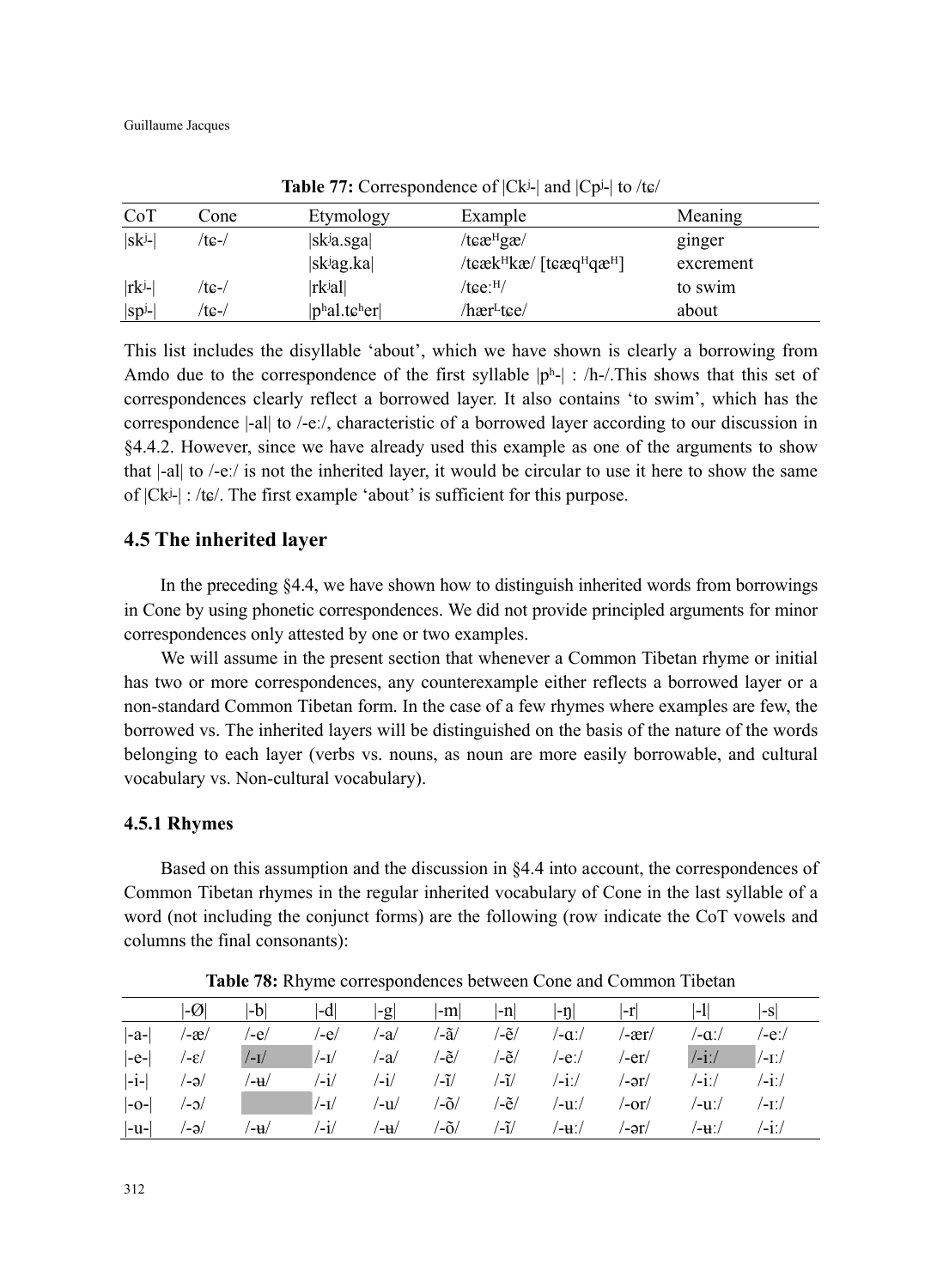For |-eb|, |-ob| and |-el| (indicated with shading in the table), examples are too few in our corpus, and some doubts remain as to which correspondence is the inherited one. Short and nasal vowels have conjunct forms when followed by a syllable:

| Base form                     | Conjunct form        |
|-------------------------------|----------------------|
| $/-\alpha/$                   | $-æk-$               |
| $/-e/$                        | $-EC-$               |
| $/$ - $\frac{1}{2}$           | $-EC-$               |
| $\frac{1}{\sqrt{2}}$          | $/-\partial C$ - $/$ |
| $/$ -u $/$                    | $l - 2k - l$         |
| $-u$                          | /-əC-/               |
| $\frac{\tilde{a}}{\tilde{a}}$ | $-xN-$               |
| /-ẽ:/                         | $ \epsilon$ N- $/$   |
| $\frac{1}{1}$                 | /-əN-/               |
| $/-\tilde{o}$ :/              | $/-\text{N}$ -/      |

**Table 79:** Correspondences between base forms and conjunct forms in Cone

These conjunct forms are almost always predictable. The only exception are some stems in /-ãː/ without distinct conjunct form or with irregular conjunct forms in  $/-\alpha$ . The final consonants /-k/, /-C/ and /-N/ of the conjunct forms represent preservation of the Common Tibetan final consonants at syllable juncture. Note that except for /-ag/, /-eg/ and /-og/, all stops merge as /-C/, and all vowels merge as  $\frac{\varepsilon}{\sqrt{2}}$  or  $\frac{\varepsilon}{\sqrt{2}}$  in conjunct forms.

These final consonants have the following reflexes depending on the onset of the next syllable (some of the evidence will be provided in §5.1):

|               | voiceless stop/affricate             | voiced stop/affricate    | nasal                            | vowel                        |
|---------------|--------------------------------------|--------------------------|----------------------------------|------------------------------|
| $-\mathbf{k}$ | $[\chi p]$ , $[\chi t]$ , $[\chi k]$ | $[kb]$ , $[kd]$ , $[kg]$ | [ $\text{km}$ ], [ $\text{km}$ ] | $\lfloor \texttt{R} \rfloor$ |
| $/-C/$        | assimilation                         | disappears               | assimilation                     | [x]                          |
|               | [pp], [tt], [kk]                     |                          | [mm], [nn], [nn]                 |                              |
| $/-N/$        | prenasalization                      | prenasalization          | assimilation                     | $\lceil n \rceil$            |
|               | [mp], [nt], [ŋk]                     | $[mb]$ , $[nd]$ , $[ng]$ | [mm], [nn], [nn]                 |                              |

**Table 80:** Phonetic realizations of clusters occurring across syllable boundaries (columns indicate the type of onset of the following syllable)

The first syllable does not undergo any change to conjunct form if the second syllabe has a fricative or non-nasal sonorant initial. The base form > conjunct form alternation is a *morphological* rule, not a phonological one: unpredictable exceptions, though uncommon, do occur word-internally. For instance,  $|gron.k<sup>hi</sup>er|$  'city' and  $|k<sup>h</sup>run.k<sup>h</sup>run|$  'wild goose' (two words from the borrowed layer) become /t $\frac{s}{r}$ t $\frac{t}{r}$ e $\frac{h}{r}$  and /t $\frac{s}{r}$ <sup>h</sup> $\frac{t}{r}$ ; respectively and not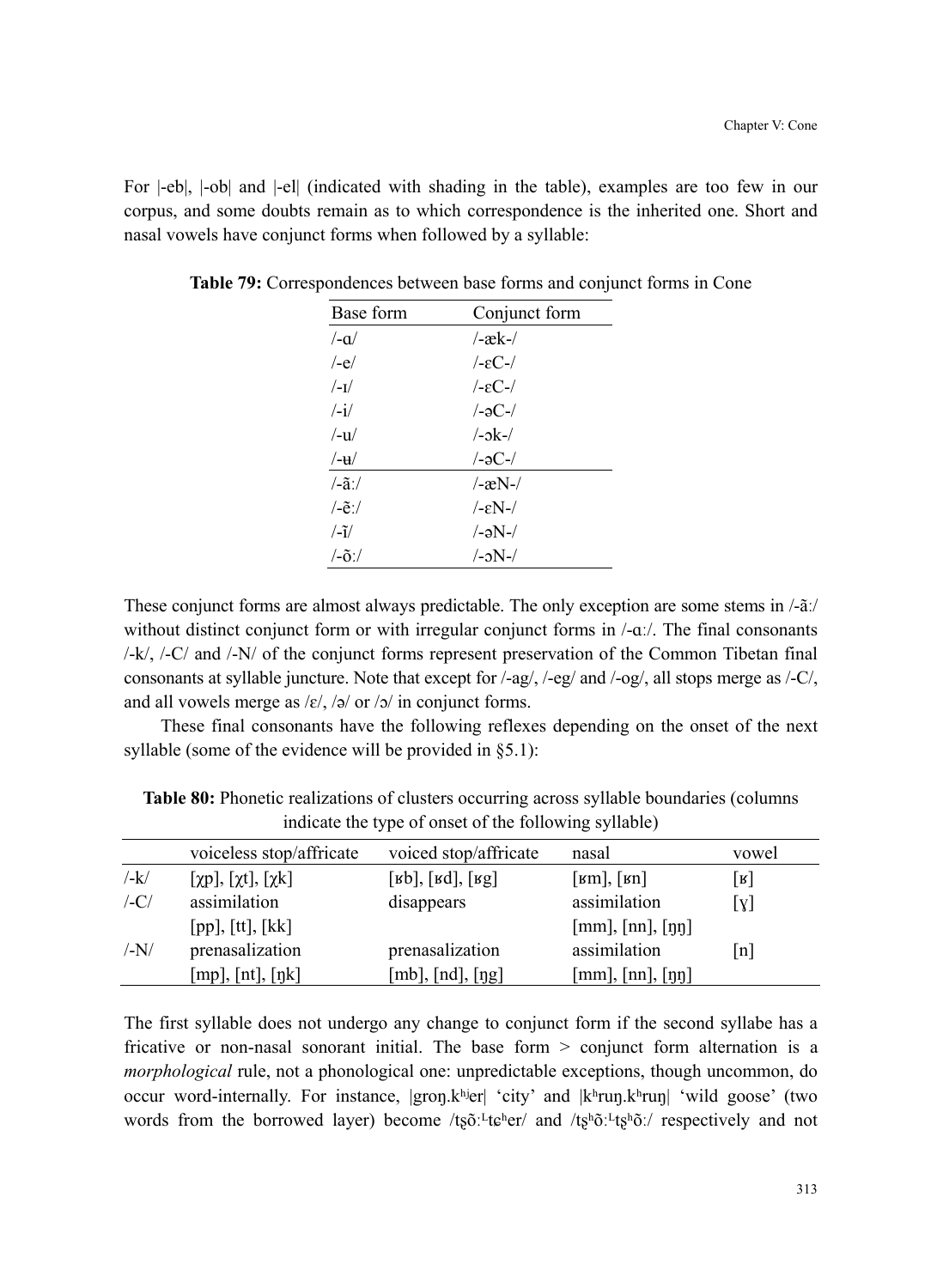\*/tsoN<sup>L</sup>tɕ<sup>h</sup>er/ \*[tson<sup>L</sup>tɕ<sup>h</sup>er] and \*/ts<sup>h</sup>oN<sup>L</sup>ts<sup>h</sup>õ:/ \*[tʂhon<sup>L</sup>tʂhõ:] as would be expected if the /-õː/ > /- $N$ -/ alternation rule was purely phonological.

In order to account for the changes from Common Tibetan to attested Cone, we propose the following line of evolution in eight major steps. The changes C and D could be interverted, and change E could have happened at any time before stage F.

A. (i) Loss of final |-l| and |-ŋ| with compensatory lengthening of the preceding vowel: |-Vl|,  $|-V\eta| > |-V$ . (ii) At the same time,  $|-ab|$  merges with  $|-ad|$  (perhaps also  $|-eb|$ with  $|-ed|$ ). In the following tables, we represent the final stops at intermediate stage as voiceless (unlike in Common Tibetan where they are represented as voiced) but this should not be interpreted as a phonetic change: rather: all forms in intermediate stages are given in their reconstructed surface phonetic rather than underlying form. These forms should all be interpreted as reconstructions (we omit the \* in the tables however for better readability).

|                             | $ \hbox{-}{\raisebox{-.95ex}{\scriptsize{ \mathcal{Q}}}} $ | $ $ - $b $ | l-di | $ -g $ | $ -m $ | -n | $ \text{-}\eta $ | l-r | l-II  | l-sl |
|-----------------------------|------------------------------------------------------------|------------|------|--------|--------|----|------------------|-----|-------|------|
| $ -a-$                      |                                                            | at         |      |        |        |    | a:               |     | a:    |      |
| $ -e- $                     |                                                            |            |      |        |        |    | e:               |     | e:    |      |
| $ -i-$                      |                                                            |            |      |        |        |    | 1.               |     | 1.    |      |
| $\left -\mathrm{O-}\right $ |                                                            |            |      |        |        |    | O.               |     | $O$ : |      |
| $ -u-$                      |                                                            |            |      |        |        |    | u:               |     | u:    |      |

**Table 81:** Evolution of the Cone vowel system, stage A

B. Fronting of vowels before dental finals (not including  $|-r|$ ). (B) occurred after (A), as rule (A.i) bleeds (B) (otherwise  $\vert$ -al| would become  $\vert$ -e: $\vert$ ) and (A.ii) feeds (B) (otherwise  $\vert$ -ab| and |-ad| would not merge).

|         | $ \hbox{-}{\cal O} $ | $ -b $ | $ -d $ | $ -g $ | $ -m $ | $ -n $ | $\left  -\eta \right $ | l-r | $\left\vert -1\right\vert$ | l-sl         |
|---------|----------------------|--------|--------|--------|--------|--------|------------------------|-----|----------------------------|--------------|
| $ -a-$  |                      | εt     | εt     |        |        | εn     | a:                     |     | a:                         | $\epsilon s$ |
| $ -e- $ |                      |        |        |        |        |        | e:                     |     | e:                         |              |
| $ -i-$  |                      |        |        |        |        |        | 1.                     |     | 1.                         |              |
| $ -o- $ |                      |        | et     |        |        | en     | O <sub>1</sub>         |     | O <sub>1</sub>             | es           |
| $ -u-$  |                      |        |        |        |        | 1n     | u:                     |     | u:                         | 1S           |

**Table 82:** Evolution of the Cone vowel system, stage B

C. Loss of final nasals and nasalization of the preceding vowels. (C) occurred after (B), as the contrast between  $|-n|$  and  $|-m|$  is lost, and after  $(A)$ , otherwise final  $|-n|$  would have caused nasalization of the vowel.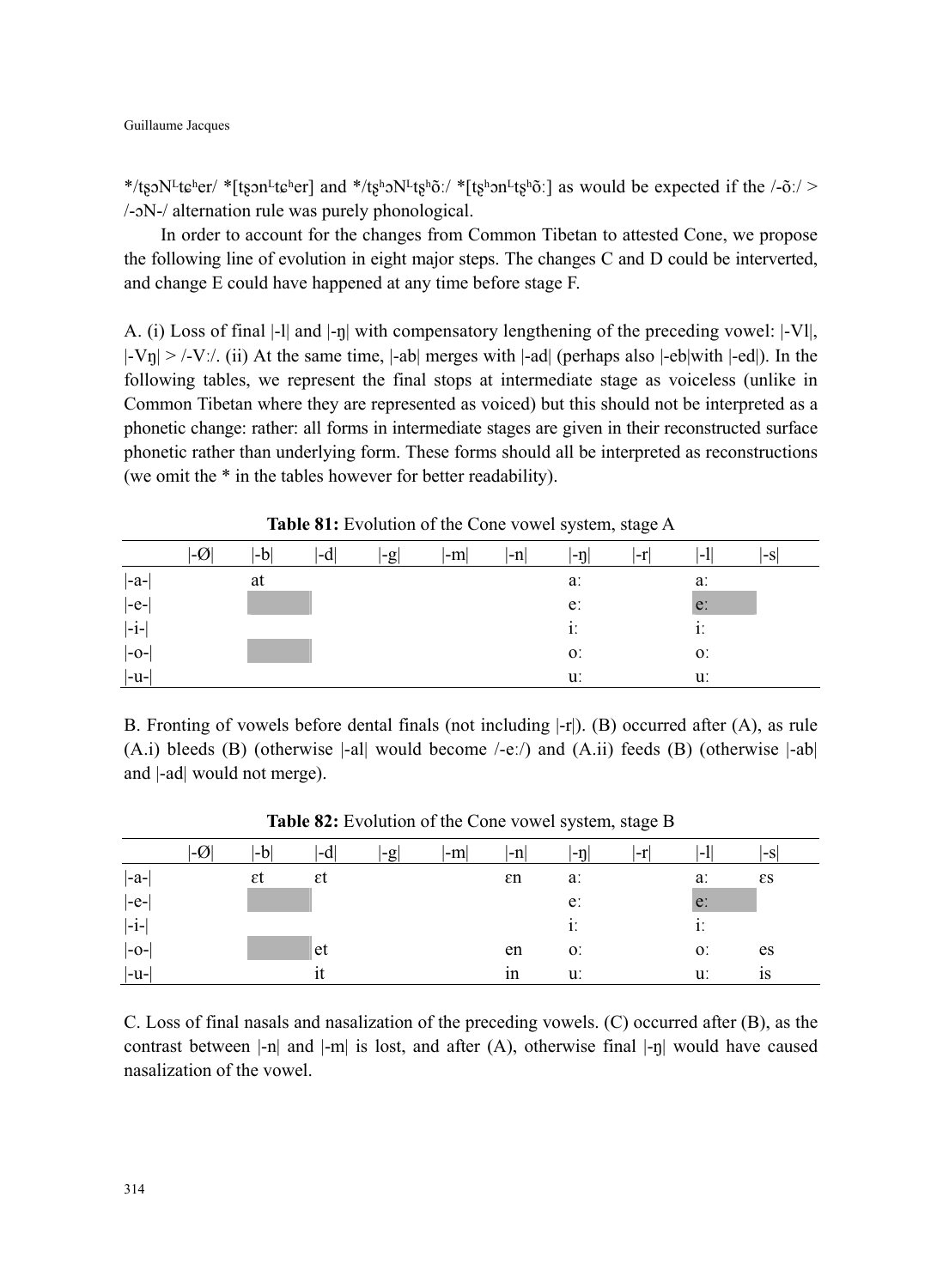|         | -V | -b | l-dl | $ -g $ | $-m$ | $ -n $               | $ - \eta  $    | l-r | -1             | l-sl         |
|---------|----|----|------|--------|------|----------------------|----------------|-----|----------------|--------------|
| $ -a-$  |    | εt | εt   |        | ã.   | $\tilde{\epsilon}$ : | a:             |     | a:             | $\epsilon s$ |
| $ -e- $ |    |    |      |        | ē.   | ĕ.                   | e:             |     | e:             |              |
| $ -i-$  |    |    |      |        | ĩ.   | ĩ.                   | 1.             |     | 1.             |              |
| $ -0-$  |    |    | et   |        | õ.   | ĕ.                   | O <sub>1</sub> |     | O <sub>1</sub> | es           |
| $ -u-$  |    |    |      |        | ũ:   | ĩ.                   | u:             |     | u:             | 1S           |

**Table 83:** Evolution of the Cone vowel system, stage C

D. Loss of  $\vert$ -s| and vowel lengthening. The original \*e: from stage (C) (from  $\vert$ -en| and  $\vert$ -el|) merged with \*-es rather than with \*-es. (D) occured after (B), otherwise  $|-as|$ ,  $|-us|$  and  $|-os|$ would not have become front vowels. It could however have occurred before (C).

|        | $-\mathcal{O}_1$ | l-b | l-d | l-gl | $ -m $ | $ -n $               | l-ni            | l-r | l-l             | l-Sl            |
|--------|------------------|-----|-----|------|--------|----------------------|-----------------|-----|-----------------|-----------------|
| $ -a-$ |                  | εt  | εt  |      | ã.     | $\tilde{\epsilon}$ : | a:              |     | a:              | $\varepsilon$ . |
| $ -e-$ |                  |     |     |      | ē.     | ĕ.                   | $\varepsilon$ : |     | $\varepsilon$ : | $\mathsf{e}$ :  |
| $ -i-$ |                  |     |     |      | ĩ.     | $\tilde{1}$ :        | 1.              |     | 1.              | 1.              |
| $ -0-$ |                  |     | let |      | õ.     | ê.                   | O <sub>1</sub>  |     | O <sub>1</sub>  | e:              |
| $ -u-$ |                  |     |     |      | ũ.     | ĩ.                   | u:              |     | u:              | $1^{\prime}$    |

**Table 84:** Evolution of the Cone vowel system, stage D

E. Labialization of |-ip| to \*-up and backing of |-eg| to \*-ak. This change could have occurred any time before (F).

|         | l-Ø | -b | $ -d $ | $ -g $ | $ -m $        | $-n$                 | l-nl                  | $ -r $ | -1              | l-s                   |
|---------|-----|----|--------|--------|---------------|----------------------|-----------------------|--------|-----------------|-----------------------|
| $ -a- $ |     | εt | εt     |        | ã.            | $\tilde{\epsilon}$ : | $a$ :                 |        | a:              | $\varepsilon$ :       |
| $ -e- $ |     |    |        | ak     | $\tilde{e}$ : | e:                   | $\varepsilon$ :       |        | $\varepsilon$ : | $ e\rangle$           |
| $ -i-$  |     | up |        |        | $\tilde{1}$ . | $\tilde{1}$ .        | $\ddot{\mathbf{i}}$ : |        | 1.              | $\ddot{\mathbf{i}}$ : |
| $ -o-$  |     |    | et     |        | õ.            | ĕ.                   | O <sub>1</sub>        |        | $0$ .           | e:                    |
| $ -u-$  |     |    |        |        | ũ.            | $\tilde{1}$ .        | u:                    |        | u.              | 1.                    |

**Table 85:** Evolution of the Cone vowel system, stage E

F. Final stops shift to glottal stop (columns 2, 3 and 4). Change (F) occurred after (E) and after (B) but could have preceded (C) and (D).

|        | ∣-V | -b              | l-d            | $ -g $         | $ -m $        | $ -n $               | $ -n$           | l-r | 1 – I           | l-S             |
|--------|-----|-----------------|----------------|----------------|---------------|----------------------|-----------------|-----|-----------------|-----------------|
| $ -a-$ |     | $\varepsilon$ ? | $\epsilon$ ?   | a?             | ã.            | $\tilde{\epsilon}$ : | a:              |     | a:              | $\varepsilon$ : |
| $ -e-$ |     | e <sub>2</sub>  | $ e\rangle$    | a <sup>2</sup> | e:            | ĕ.                   | $\varepsilon$ : |     | $\varepsilon$ : | $\mathsf{e}$ :  |
| $ -i-$ |     | u?              | i?             | i?             | $\tilde{1}$ : | $\tilde{1}$ .        |                 |     | 1.              | 1.              |
| $ -0-$ |     | 0?              | e <sub>2</sub> | 0?             | õ.            | ê.                   | $O$ :           |     | 0.              | e:              |
| $ -u-$ |     | u <sup>2</sup>  | i?             | u <sub>2</sub> | ũ.            | ĩ.                   | u:              |     | u:              | 1'              |

**Table 86:** Evolution of the Cone vowel system, stage F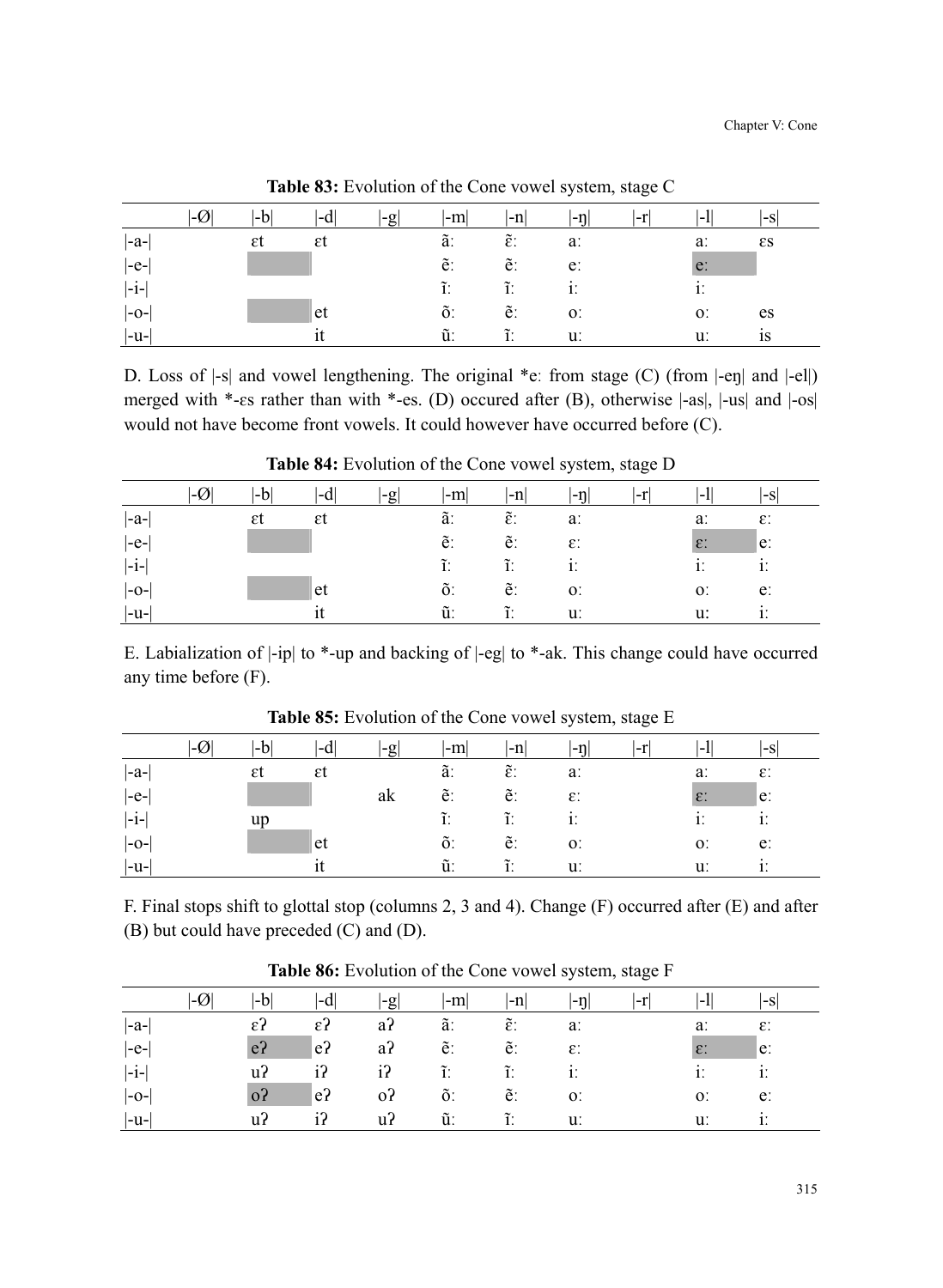G. At that stage, there was a contrast between three series of vowels, plain, long and glottalized. Plain vowels (in open syllables and before *-r*) became lax. This caused the merger of \*i and \*u to \*ə. The non-high vowels \*a, \*e and \*o became centralized and realized as [æ],  $[\epsilon]$ ,  $[\circ]$  in open syllables. This change occurred after stage  $(F)$ , although it could be possible to reformulate it in such a way that it occurred before stage (F) but after the creation of series of long vowels (changes (A) and (D)).

|         | $ \mathcal{A} $            | $ -b $         | $ -d $       | $ -g $              | $-m$ | $ -n $               | $ - \eta $      | $ -r $       | $ -1 $          | $ -S $         |  |
|---------|----------------------------|----------------|--------------|---------------------|------|----------------------|-----------------|--------------|-----------------|----------------|--|
| $ -a- $ | æ                          | $\epsilon$ ?   | $\epsilon$ ? | $a$ ?               | ã.   | $\tilde{\epsilon}$ : | a:              |              | a:              | ε:             |  |
| $ -e- $ | $\boldsymbol{\varepsilon}$ | e <sub>2</sub> | $ e^2 $      | $a$ ?               | e:   | ĕ.                   | $\varepsilon$ : |              | $\varepsilon$ : | $\mathsf{e}$ : |  |
| $ -i- $ | $\theta$                   | u <sub>2</sub> | $i$ ?        | $i$ ? $\tilde{i}$ : |      | $\tilde{1}$ .        | 1.              | $\partial$ r | 1.              | 1.             |  |
| $ -O- $ | $\mathfrak{O}$             | o <sub>2</sub> | $ e\rangle$  | 0 <sup>2</sup>      | õ.   | e:                   | $O$ :           |              | O <sub>1</sub>  | e:             |  |
| $ -u-$  | $\Theta$                   | u <sub>2</sub> | $i$ ?        | $u$ ?               | ũ.   | $\tilde{1}$ .        | $\mathbf{u}$ :  | $\partial$ r | u:              |                |  |

**Table 87:** Evolution of the Cone vowel system, stage G

At stage (G),  $a^2$  preceded by  $a^2$ n- becomes nasalized as  $a^2$ . This is the only rhyme that is both nasalized and glottalized.

H. Two major vowel shifts occured everywhere except in lax (open) syllables and before \*-r. First, the front vowels \*e > \*<sub>I</sub> and \* $\varepsilon$  > \*e. Second, the back vowels \*u > \*u and \*o > \*u.

Additionally, \*ũ merged with \*õ and \*ɛ̃ with \*ẽ; these last changes could have occurred any time after (C).

|         |                | l-bl           | I-di                       | $ -g $         | $ -m $ | $\mathsf{I}\text{-}\mathsf{n}\mathsf{I}$ | ∣-n            |                | -1             | l-S |
|---------|----------------|----------------|----------------------------|----------------|--------|------------------------------------------|----------------|----------------|----------------|-----|
| $ -a-$  | æ              | e <sub>2</sub> | e <sub>2</sub>             | $a$ ?          | ã.     | ẽ.                                       | a:             |                | a:             | e:  |
| $ -e- $ | ε              | 13             | $ 1\rangle$                | a?             | ē.     | ĕ.                                       | e:             |                | e:             | Ī.  |
| $ -i-$  | $\Theta$       | $\mu$ ?        | $i$ ?                      | $i$ ?          | ĩ.     | ĩ.                                       | 1.             | $\mathsf{a}$ r | 1.             |     |
| $ -O- $ | $\mathfrak{O}$ | u <sub>2</sub> | $\vert \mathbf{1} \rangle$ | u <sup>2</sup> | õ.     | ĕ.                                       | u:             |                | u:             | Е.  |
| $ -u- $ | $\Theta$       | H <sub>1</sub> | i?                         | H <sub>1</sub> | õ.     | $\tilde{I}$ .                            | $\mathbf{H}$ . | $\partial$     | $\mathbf{H}$ : |     |

**Table 88:** Evolution of the Cone vowel system, stage H

With the loss of the glottal stop, the distinction between  $[\mathbf{x}]$ ,  $[\mathbf{x}]$ ,  $[\mathbf{b}]$  on the one hand and [a], [e], [o] on the other hand became phonemic, and three more vowel phonemes were created.

The relative order of the eight stages can be represented as follows, with arrows indicating relative chronological order: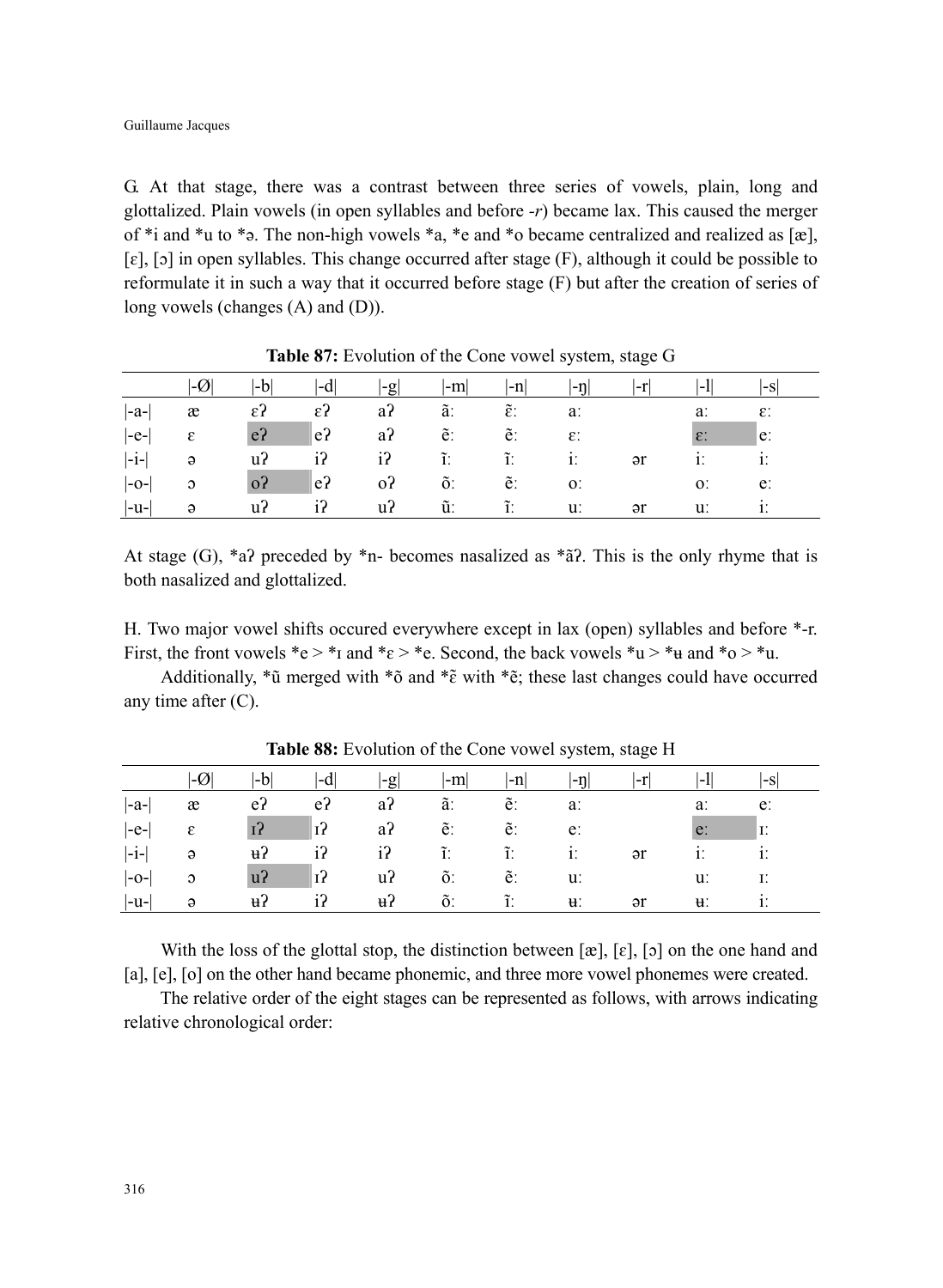

**Figure 1:** Relative ordering of changes A-H

This scenario yields the attested system of Cone after the loss of the final glottal stop. According to this model, /-ɪ/, /-u/ and /-eː/ should be the real reflexes of |-eb|, |-ob| and |-el| respectively.

Here are the attested origins of each Cone vowel:

|                                                   | Inherited                                                          | Borrowed /                                                | Dative                |
|---------------------------------------------------|--------------------------------------------------------------------|-----------------------------------------------------------|-----------------------|
|                                                   |                                                                    | Non-standard form                                         |                       |
| $\frac{1}{\sqrt{2}}$                              | $\left  -id \right $ , $\left  -ud \right $ , $\left  -ig \right $ | $[-il], [-ab], [-ug], [-ub], [-ib], [-el]$                |                       |
| $/$ -I $/$                                        | $( -eb )$ , $ -ed $                                                | $ $ -ad $ $                                               |                       |
| $/-e/$                                            | $\vert -ab \vert$ , $\vert \vert -eb \vert$ ), $\vert -ad \vert$   | $\left[-ed\right], \left[-od\right], \left[-el\right]$    | $ -ar ,  -er $        |
| $\frac{1}{\epsilon}$                              | $ -e $                                                             | $\left  -\text{in} \right $ , $\left  -\text{an} \right $ |                       |
| $\alpha$                                          | $\vert -a \vert$                                                   |                                                           |                       |
| $/$ -u $/$                                        | $ -ib ,  -ub ,  -ug $                                              | $ -ud ,  -id $                                            |                       |
| $/-\partial$                                      | $\vert -i \vert$ , $\vert -u \vert$                                |                                                           |                       |
| $/$ -u $/$                                        | log                                                                | $ -ud $                                                   |                       |
| $/-0/$                                            |                                                                    |                                                           | $ -ur ,  -ir ,  -or $ |
| $/-0/$                                            | $ -0 $                                                             | $ $ -od                                                   |                       |
| $/-\alpha/$                                       | $\vert$ -ag $\vert$ , $\vert$ -eg $\vert$                          | $ -ab $                                                   |                       |
| $/$ -i: $/$                                       | $[-i\eta], [-i\ell], ([-el]), [-is], [-us],$                       | $\left -e\right , \left -es\right $                       |                       |
|                                                   | $ -ewu $                                                           |                                                           |                       |
| $/$ -1: $/$                                       | $\left -es\right , \left -os\right $                               | $ -e $                                                    |                       |
| $/-e$ :/                                          | $[-en]$ , $[-as]$ , $[-e, ba]$ , $[-i, ba]$                        | $\vert$ -al $\vert$                                       |                       |
| $/ - u$ :/                                        | $ -un ,  -ul $                                                     |                                                           |                       |
| $/$ -u: $/$                                       | $[-\text{on}], [-\text{ol}], [-\text{e}, \text{bo}]$               | $[-on], [-o, ba]$                                         |                       |
| $/-o$ :/                                          | $\left[-o \cdot ba\right], \left[-u \cdot ba\right]$               | $\vert$ -ol $\vert$                                       |                       |
| $/ -\alpha$ :/                                    | $[-a\eta], [-a\eta], [-a, ba]$                                     |                                                           |                       |
| $\lambda - \tilde{a}$                             | $\vert$ -ag $\vert$ (in $\vert$ -nag- $\vert$ )                    |                                                           |                       |
| $\frac{-\tilde{\mathbf{i}}}{\tilde{\mathbf{i}}}}$ | $[-in], [-un], [-im]$                                              | $ -am $                                                   |                       |
| $\sqrt{-e}$ :/                                    | $-an \vert, \vert - en \vert, \vert - on \vert, \vert - em \vert$  |                                                           |                       |

**Table 89:** Common Tibetan origins of Cone vowels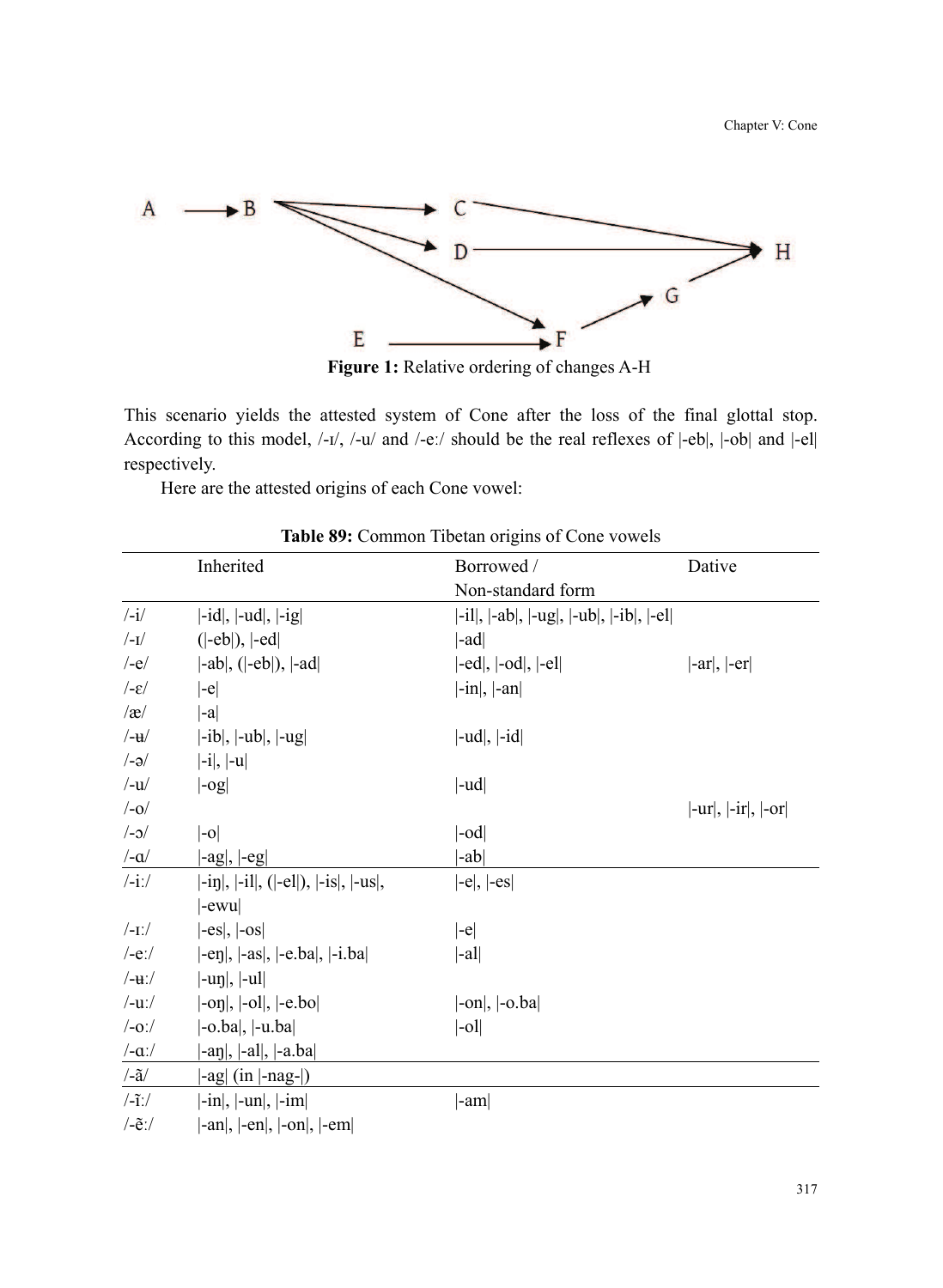#### Guillaume Jacques

| $\frac{1}{a}$                 | -am                                                                                    | $\vert$ -an $\vert$ , $\vert$ -en $\vert$          |
|-------------------------------|----------------------------------------------------------------------------------------|----------------------------------------------------|
| $\frac{\partial}{\partial x}$ | $[-\text{om}], [-\text{um}], [-\text{i} \dots \text{mo}], [-\text{o} \dots \text{mo}]$ | $\left[-\text{on}\right], \left[-\text{on}\right]$ |
|                               | -o  (followed by nasal suffix)                                                         |                                                    |
| $/$ -ær $/$                   | -ar                                                                                    | $\vert$ -al $\vert$ , $\vert$ -er $\vert$          |
| $/$ -er $/$                   | -erl                                                                                   | $ -el $                                            |
| /-or/                         | -orl                                                                                   |                                                    |
| $/-ar/$                       | $ -ir ,  -ur $                                                                         |                                                    |

In this table, we have not included conjunct forms or correspondences only attested in the first syllable of a disyllable. The regular dative forms corresponding to Common Tibetan |vowel+r| have distinct correspondences, which will be presented in §5.

# **4.5.2 Onsets**

The origins of Cone consonants are the following word-initially (not including the correspondences in intervocalic position):<sup>19</sup>

| Cone             | Inherited vocabulary                                                                 | Borrowed / irregular            |
|------------------|--------------------------------------------------------------------------------------|---------------------------------|
| $/p$ - $^{H}/$   | $  (C)Cp-$                                                                           | spr                             |
| $/p-L/$          | $ b-$                                                                                | nb                              |
| $/ph$ -/         | (n)p <sup>h</sup>                                                                    |                                 |
| $/b-L/$          | $  (C) C b -  $                                                                      |                                 |
| $/mb^{-L}/$      | $ nb- $                                                                              | b                               |
| $/t$ - $^{H}/$   | $ $ (C)Ct- $ $                                                                       |                                 |
| $/t$ - $L/$      | $ d-$                                                                                |                                 |
| $/th$ -/         | $ (N)th- $                                                                           |                                 |
| $/d$ - $L/$      | $  (C)Cd- $                                                                          |                                 |
| $/nd-L/$         | $ Nd-$                                                                               |                                 |
| $/ts$ -H $/$     | $  (C)C$ ts- $ ,  (b)$ sl- $ $                                                       | $ {\rm g} {\rm t} \varepsilon $ |
| $/tsh$ -/        | $ (N)tsh- $                                                                          |                                 |
| $\frac{dz^L}{ }$ | $  (C)Cdz$ - $ ,  (b)z$ l- $ $                                                       | bts                             |
| $/ndz$ - $L/$    | $Ndz$ -                                                                              |                                 |
| $/tc$ -H $/$     | $ $ (C)Ctc- $ $                                                                      | $ bkr ,  (C)Ck^j ,  dp^j $      |
| $/tc^{-L/}$      | $ dz- ,  gr- $                                                                       |                                 |
| $/tch$ -/        | $ (N)$ tc <sup>h</sup> - $ ,  (N)$ k <sup>h</sup> r- $ ,  (N)$ k <sup>hj</sup> - $ $ | $ p^{hj} $                      |

**Table 90:** Common Tibetan origins of Cone onsets

<sup>19</sup> Note that apart from a few loanwords and enclitics, there are no words with plain voiceless unaspirated stops  $|p-|$ ,  $|t-|$ ,  $|t-|$ ,  $|k-|$  and no words with initial voiced affricates  $|dz-|$ ,  $|dz-|$  in Common Tibetan (see Hill 2007).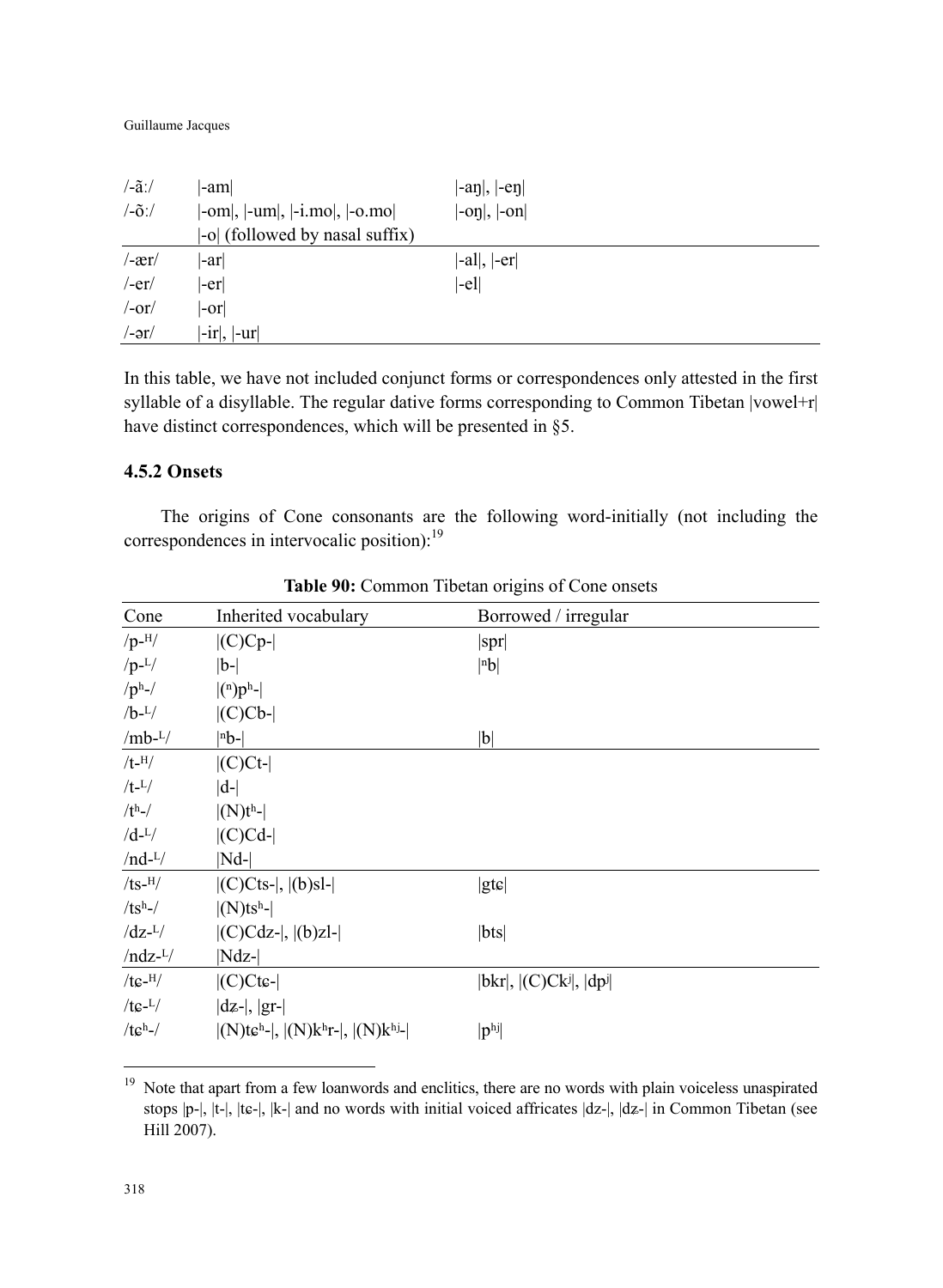| pr  |  |  |  |
|-----|--|--|--|
| r   |  |  |  |
| Cgr |  |  |  |

Chapter V: Cone

| $/ndz$ - $L/$                                                           | $ Ndz- ,  Ngr- ,  Ngi- ,  nbi- $                                |                                                   |
|-------------------------------------------------------------------------|-----------------------------------------------------------------|---------------------------------------------------|
| $/ts^{-L/2}$                                                            | $ dr- ,  br- $                                                  | gr ,  spr                                         |
| $/tsh$ -/                                                               | $ (n)phr- $                                                     | $ (N)k^h r $                                      |
| $\frac{dz^{-L}}{dt}$                                                    |                                                                 | Cbr ,  Cgr                                        |
| $/ndz$ <sup>L/</sup>                                                    | $ nbr- ,  Ndr- $                                                | $ {}^{n}gr $                                      |
| $/k$ - $^{H/}$                                                          | $ $ (C)Ck- $ $                                                  |                                                   |
| $/k$ - $L/$                                                             | $ g- $                                                          |                                                   |
| /kh-/ $\,$                                                              | $ (N)kh$ - $ $                                                  |                                                   |
| $/g-L/$                                                                 | $  (C)Cg-$                                                      |                                                   |
| $/ \eta g$ - <sup>L</sup> /                                             | $ Ng-$                                                          | rg                                                |
| /m- $^{\rm H}/$                                                         | $ Cm-$                                                          |                                                   |
| $/m-L/$                                                                 | $ m- $                                                          |                                                   |
| $/n$ - $^{H}/$                                                          | $ Cn-$                                                          |                                                   |
| $/n-L/$                                                                 | $ n- $                                                          |                                                   |
| $/$ n- $^{H/}$                                                          | $ C_{n-} $ , $ C_{m}(i)e^{-} $ , $ C_{m}(i)i- $                 |                                                   |
| $/$ n <sup>-L<math>/</math></sup>                                       | $ n-$                                                           | $ n- ,  n- $ / $ -\text{as} $ (perhaps inherited) |
| $/p$ -H/                                                                | $ C_{\eta-} $                                                   |                                                   |
| $/p^{-L}/$                                                              | $ \eta$ -                                                       |                                                   |
| /s-H/ $\,$                                                              | $ Cs- $                                                         | $ sl- ,  sr- $                                    |
| /s- $L/$                                                                | $ z-$                                                           |                                                   |
| /sh-/ $\,$                                                              | $ S-$                                                           | $ sl-$                                            |
| $\rm Z^{-L}/$                                                           | $ Cz-$                                                          |                                                   |
| $/$ c-H $/$                                                             | $ $ (C)Ckr- , $ $ (C)Ckr <sup>j</sup> - , $ $ Cp <sup>j</sup> - | $ C \mathcal{G}$ -                                |
| $/c$ - $L/$                                                             | $ b^j-$                                                         | $ Cz- ,  sp- $                                    |
| / $\mathcal{C}^h$ -/                                                    | $ (n)phj- $                                                     | $ c- $                                            |
| $/z$ - $L/$                                                             | $ sb^j-$                                                        | $ b^j ,  Cz- $                                    |
| $/g$ - <sup>H</sup> /                                                   | $ sr- ,  spr- $                                                 | $ C_{\mathcal{G}} $                               |
| $\sqrt{s^{-L}}/$                                                        |                                                                 | $ Cz-$                                            |
| $/gh$ -/                                                                | $\vert$ hr- $\vert$                                             | s(Vr)                                             |
| $\frac{ / \mathbf{Z}^{-\mathrm{H}} / }{ / \mathbf{X}^{-\mathrm{H}} / }$ | $ {}str- ,  sgr- $                                              |                                                   |
|                                                                         | $ C_{\mathcal{G}} $                                             | $ dp-$                                            |
| $/x$ - $L/$                                                             | $ z-$                                                           |                                                   |
| $/xh$ -/                                                                | $ \mathbf{c-} $                                                 | $ C\mathfrak{c}\text{-} $                         |
| $/\gamma$ - $L/$                                                        | $ Cz-$                                                          | sbʲ-                                              |
| /r- $^{\rm L}/$                                                         | $ r-$                                                           |                                                   |
| /l- $^{\rm H/}$                                                         | $ bl- ,  kl- ,  gl- ,  rl- $                                    | $ sl-$                                            |
| /l-/                                                                    | $ l-$                                                           |                                                   |
| /ł-/                                                                    | $ 1h$ -                                                         |                                                   |

 $\frac{|C|C|}{|C|C|}$  |(C)Cdz-|,  $|C|C|C|$ |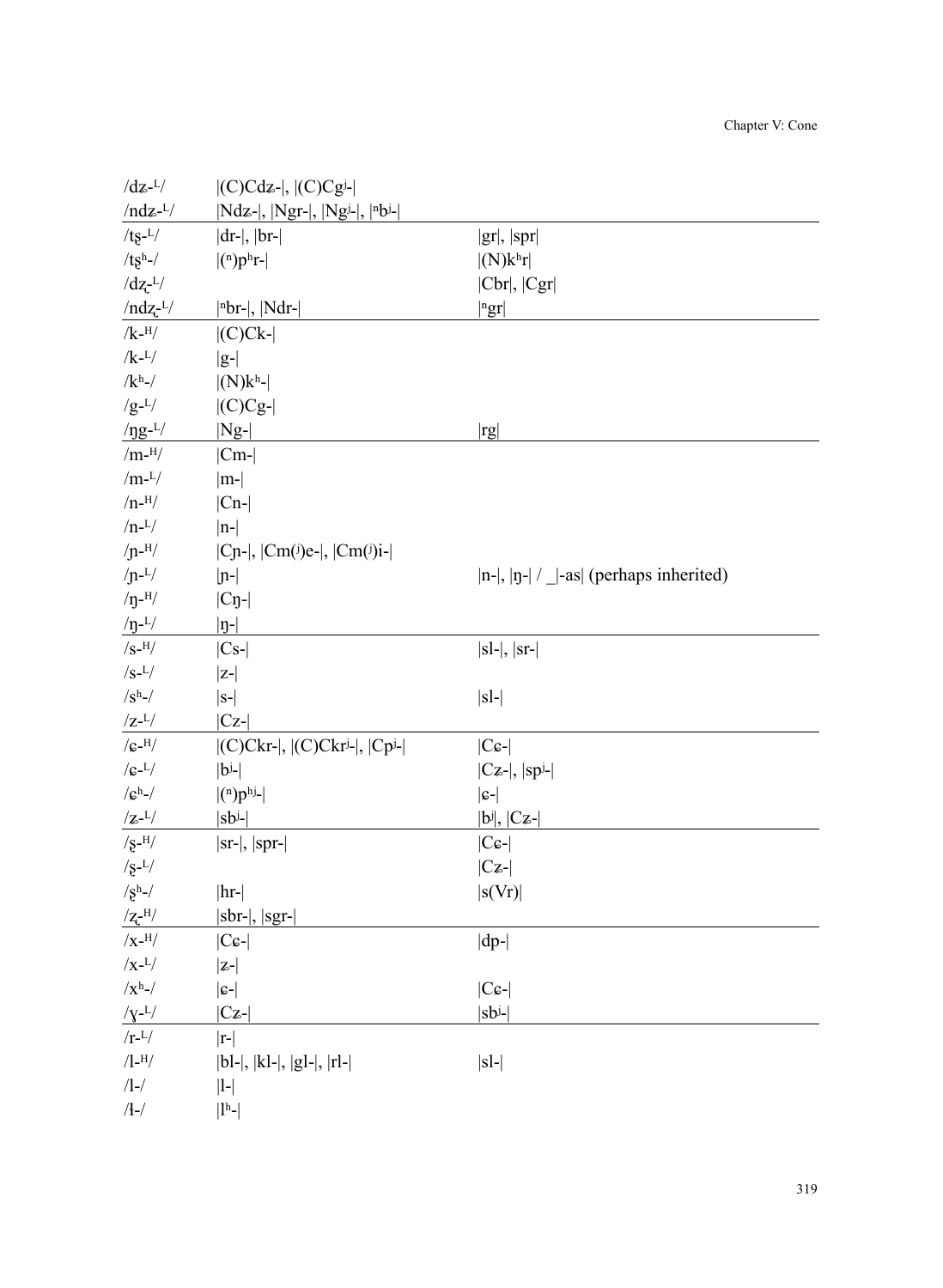Guillaume Jacques

| $/j$ - $^{H}/$ | $ gj- ,  dbj- $ |                  |
|----------------|-----------------|------------------|
| $/$ j- $^{L}/$ | lj-             | <b>f</b>         |
| $/w$ - $^{H}/$ | $? db- $        |                  |
| $/w-L/$        | $ w-$           | $ sbr- ,  rb- $  |
| $/h$ -/        | h-              | $ p^h- ,  l^h- $ |

We observe a lot of gaps in the distribution of initials with regards to the tones. Many consonants only appear in the low tone (all voiced obstruents as well as  $/ts$ -/) and some never occur in the low tone (/ts-/). The initial /w-<sup>H</sup>/ in the high tone is only attested in the word /wær<sup>H</sup>/ 'scold', the etymology of which is unclear. It is likely that  $|db-|$  word-initially would give /w- $H$ . In our data however, this onset is only attested in the second syllable of the compound  $/k^h$ æ<sup>L</sup>wu |kʰa.dbugs| 'breath', so that we have no way of confirming this idea for the moment.

The changes in the initial are much less intricate than those of the vowels, but still involve several series of chain shifts, especially in the case of the fricatives.

A. The general transphonologization of voicing contrast to a tonal contrast occurs; nonprefixed fricatives become aspirated. All preinitials turn to \*h- or \*ɦ-, except in |spr-| and |sbr-| which change to \*sr- and \*zr-.

|                              |                                               | Those of the control of Hitchit to Home common to come, bugge in |                       |
|------------------------------|-----------------------------------------------|------------------------------------------------------------------|-----------------------|
| CoT dentals                  | CoT alveolo-palatal                           | $CoT stop+j/r$ clusters                                          | other                 |
| $ S-  > *Sh$                 | $ c-  > *ch$ -                                |                                                                  | $ spr-  > *sr-$       |
| $ Cs-  > *hs$ - <sup>H</sup> | $ C\epsilon- $ > *h $\epsilon$ - <sup>H</sup> | $ Ck^{j-}  > *hk^{j-}$ , $ Cp^{j-}  > *hp^{j-}$                  |                       |
| $ z-  > *_{S^-}L$            | $ z-  > *c^{-1}$                              | $ g^{j_-}  > *k^{j_-L},  b^{j_-}  > *p^{j_-L}$                   |                       |
| $ Cz-  > *fizL$              | $ C_{Z}$ - $ >$ *fiz- $^{L}$                  | $ Cgi  > *figi-L$ , $ Cb  > *fibiL$                              | $ {\rm sbr-}  > *zr-$ |

**Table 91:** Evolution of fricatives from Common to Cone, stage A

B. Alveolo-palatal fricatives become retroflex fricatives (column 2). This shift is followed by a series of sound changes which fill the gaps and create new alveolo-palatal fricatives (column 3).

**Table 92:** Evolution of fricatives from Common to Cone, stage B

| CoT dentals         | CoT alveolo-palatal                                   | $CoT stop+j/r$ clusters                                                                     |
|---------------------|-------------------------------------------------------|---------------------------------------------------------------------------------------------|
| $*_{\mathcal{S}^h}$ | * $c^{\rm h}$ - > * $S^{\rm h}$ -                     | *(m)ph <sub>1</sub> - > * $c$ <sup>h</sup> -                                                |
| $*$ hs- $^{\rm H}$  | * $he$ <sup>H</sup> > * $hs$ <sup>H</sup>             | *hkr- <sup>H</sup> , *hkj- <sup>H</sup> , *hpj- <sup>H</sup> > *h $\epsilon$ - <sup>H</sup> |
| $*_S_L$             | * $c^{L}$ > * $s^{-L}$                                | *pi- $\frac{1}{2}$ > *c- $\frac{1}{2}$                                                      |
| $*$ fiz- $L$        | * $\rm{f}_{Z}$ - $\rm{L}$ > * $\rm{f}_{Z}$ - $\rm{L}$ | *fibj- $L >$ *fiz- $L$                                                                      |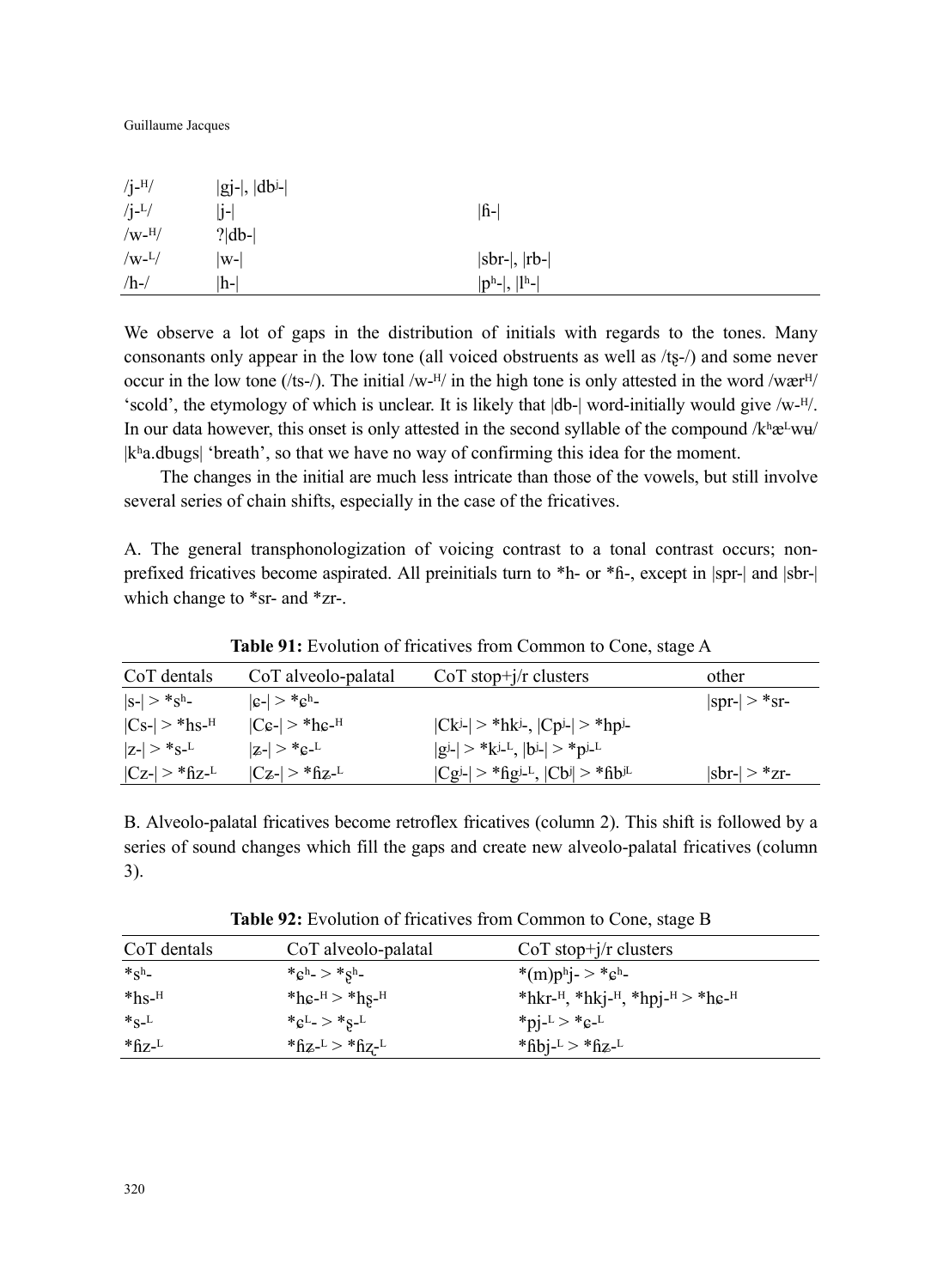| C. Loss of the preinitials (all columns). |  |  |  |  |  |  |
|-------------------------------------------|--|--|--|--|--|--|
|-------------------------------------------|--|--|--|--|--|--|

| CoT dentals       | CoT alveolo-palatal | $CoT stop+j/r$ clusters         |  |
|-------------------|---------------------|---------------------------------|--|
| $*_{\mathrm{Sh}}$ | $*_{S^h-}$          | $*_{\mathbb{C}^{\mathrm{h}}}$ . |  |
| $*_S$ -H          | $*_{S-H}$           | $^*c-$                          |  |
| $*_S_L$           | $*_S$ <sup>L</sup>  | $*_cL$                          |  |
| $*_{Z}L$          | $*_{Z^-}L$          | $*_{Z}L$                        |  |

**Table 93:** Evolution of fricatives from Common to Cone, stage C

D. Retroflex fricatives (from CoT alveolo-palatals) become velar fricatives, and the gap is filled by various onsets.

| CoT dentals                   | CoT alveolo-palatal        | $CoT stop+j/r$ clusters | other                           |
|-------------------------------|----------------------------|-------------------------|---------------------------------|
| $/\mathrm{S}^{\mathrm{h}}$ -/ | $*_{S^h}> x^h $            | $\rm /c^h$ -/           | *r- > /sh-/                     |
| $\sqrt{s}$ -H $/$             | $*_S$ -H > /x-H/           | $/$ c- $^{H}/$          | $*_{ST^-}$ > /s <sup>*H</sup> / |
| $\sqrt{s^{-L}}$               | $*_S - L > /X - L/$        | $/c-1/$                 |                                 |
| $\rm Z$ - $\rm L/$            | $*_{Z^{-L}} >  _{Y^{-L}}/$ | $\rm{Z-L/}$             | $z - z$ /z-                     |

**Table 94:** Evolution of fricatives from Common to Cone, stage D

This evolution in four steps accounts for the origin of the four series of fricatives in Nyinpa Cone. Change B must have occurred before D, but A and C could be placed in a different order without affecting the outcome of these phonetic laws.

# **4.6 Cone dialects**

Previous to our work, three sources of data were available on Cone: Qú (1962) on the Lcang-tshal dialect, Yáng (1996) on Gtsang.pa.ba and Rnam.rgyal (2008) on several varieties including Nyinpa. The purpose of this section is to compare their data with Nyinpa Cone based on our insight about historical phonology. The transcriptions from other authors are put in italics, not between // as our own Cone data.

## **4.6.1 Lcang-tshal**

Oú's (1962) data were collected from an informant from Lcang-tshal (柳林 Liǔlín), the seat of the government of Cone county. The main purpose of that paper was to explain the origin of tones in that variety of Cone, and the data provided in his short article is rather limited (only 138 words), insufficient to reconstruct the evolution of the vowel and consonant systems from Common Tibetan to the Lcang-tshal dialect.

Here are the rhyme correspondences as we can recover them (Qú's transcription has been slightly adapted; rows indicate the CoT vowels and columns the final consonants):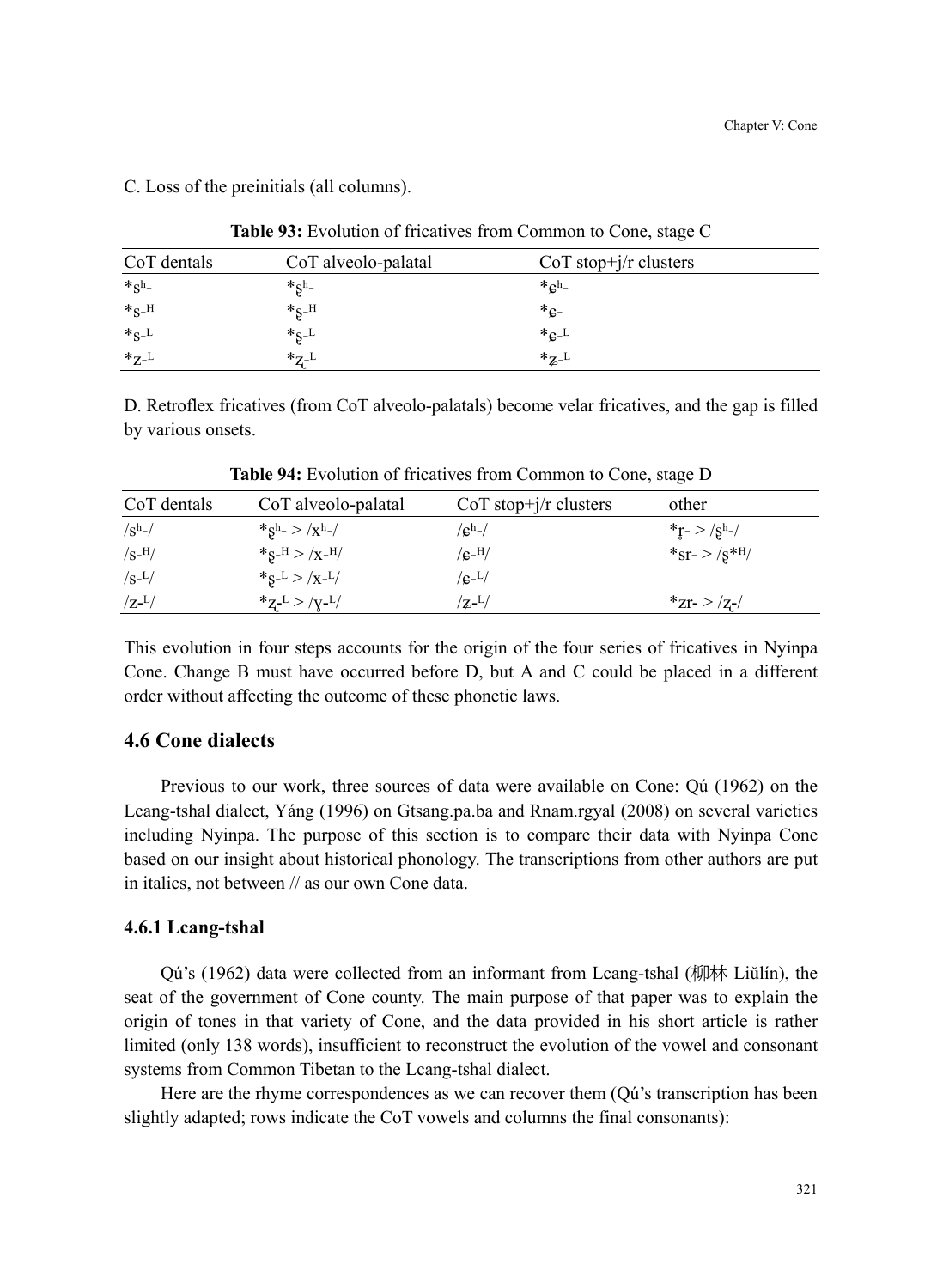Guillaume Jacques

|        | $ \mathcal{A} $  | $\left  -b \right $          | -d | $\left  \cdot \right $ | $ -m $ | $l - n$       | $ - \eta $          | l-r                          | $\mathsf{L}$  | ll-Sl            |
|--------|------------------|------------------------------|----|------------------------|--------|---------------|---------------------|------------------------------|---------------|------------------|
| -a-    | a, a             |                              | IЭ | a, a                   | O      | a:n, e        | a, o, a, m          | $\partial$ :, e:, $\partial$ | $e$ ;, i;, a; | $\partial$ :, e: |
| $ -e-$ | e                |                              | Ιe |                        |        | e:n           |                     |                              |               | $ e\rangle$      |
| $ -i-$ | $i, \partial$    |                              |    |                        |        | $\partial$ :n | $\partial$ .        |                              |               | 1 L .            |
| -0-    | 0, u, e          |                              |    | ΙO                     |        | o:n, a:n      | $u: 0: 0: \eta$     | $ O\rangle$                  |               | $ e, i\rangle$   |
| $ -u-$ | $\boldsymbol{u}$ | $\mathfrak{o}, \mathfrak{u}$ |    | $\mathcal{U}$          |        | i:n           | $u$ ;, $o$ : $\eta$ |                              | u, i, u       | $\mathfrak{u}$ : |

**Table 95:** Vowel correspondences between Common Tibetan and Cone in Qú (1962)

The differences with Nyinpa Cone are extensive (assuming that Qú's transcriptions are reliable) in Lcang-tshal:

- a) |-u| did not centralize and merge with |-i| (stage G).
- b) The chain shift  $|-o| > |-u|$ ,  $|-u| > |-u|$  (stage H) did not occur.
- c) |-r| was lost in most words (though Qú mentions some final |-r| are preserved in the literary layer).
- d) The plain vowels tend to merge with ancient checked syllables: |-a| and |-ag| merge as  $a/\partial$ ,  $|\text{-}o|$  and  $|\text{-}og|$  as  $\partial$ ,  $|\text{-}u|$ ,  $|\text{-}ub|$  and  $|\text{-}ug|$  as *u*). This is unlike Nyinpa Cone where these rhymeshave different reflexes.
- e) The vowels |-a|, |-o| and |-u| of Common Tibetan fail to become front vowels in many syllables with final dental  $|-n|$ ,  $|-s|$  in Lcangtshal. It is unclear whether this reflects borrowing from other dialects and whether Nyinpa Cone's stage (B) did not occur in some instances in Lcangtshal Cone.

Common Tibetan |-Vŋ| rhymes generally become long vowels in Lcangtshal Cone as in Nyinpa Cone as in 'tree' |sdon|, Nyinpa /duː<sup>L</sup>/, Lcangtshal  $du$ <sup>*z*</sup>. However, exceptions are more common in Lcangtshal than in Nyinpa. For instance, 'go.IMP'  $|{\rm son}|$  is  $/s<sup>h</sup>u<sup>1</sup>$  in Nyinpa and  $s\sigma\eta<sup>L</sup>$  in Qú's data. Preservation of nasality in these words can reflect a borrowed layer or secondary nasalization.

Qú's *-V*<sup>*n*</sup> probably stand for nasal vowels, otherwise transcriptions such as  $dz \mu x \eta$ <sup>*H*</sup> 'intestine' |rgʲu.ma| corresponding to Nyinpa /dzə<sup>L</sup>wãː/ would be difficult to interpret if Lcangtshal has preserved the Common Tibetan final  $\vert -\eta \vert$ : one would not expect the syllable  $\vert -\eta \vert$ to change to a velar final stop.

For initial consonants, the main differences are the following:

- f) Common Tibetan prenasalized voiced stops always lose the prenasalization in Lcangtshal Cone, for instance  $|\text{b}u|$  'worm' becomes  $bu^L$  (Nyinpa /mbə<sup>L</sup>/).
- g) Common Tibetan alveolo-palatal affricates and fricatives becomes retroflex in Lcangtshal, while  $|k+j|$  clusters become alveolo-palatal. For instance,  $|g\chi|$  'bow' yields Lcang-tshal  $zu^L$  (Nyinpa /ndæ $\frac{L}{V}$ ə/ |mda.gzu|).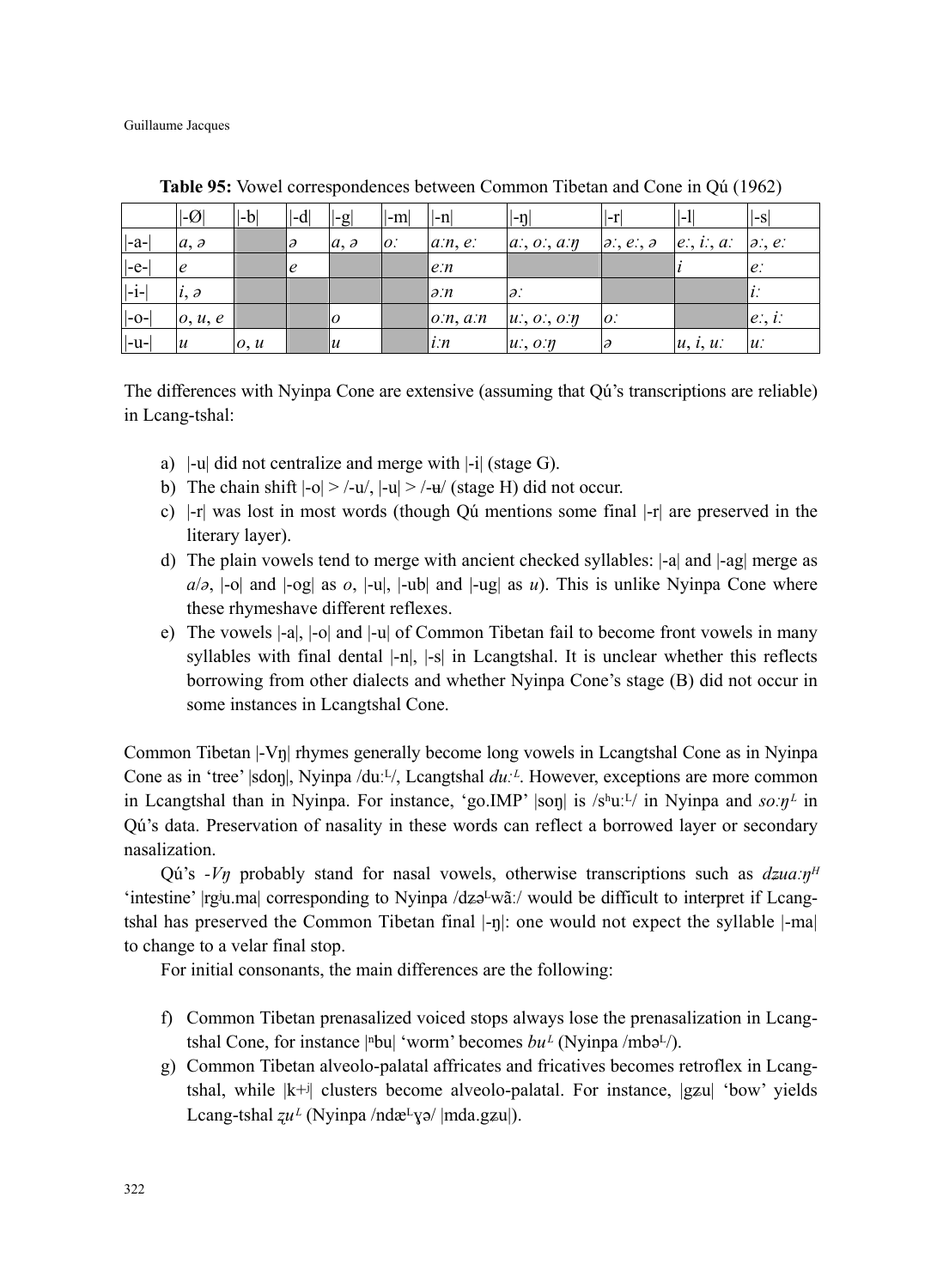h) Non-prefixed fricatives do not become aspirated. Common Tibetan |so| 'tooth' becomes Lcangtshal  $so^H$ (Nyinpa /sh $o^H$ /).

In other words, the separation of Nyinpa and Lcangtshal occured before the changes A-D described in §4.5.2.

#### **4.6.2 Gtsang.pa.ba**

Yáng (1996) includes more than 2000 words from six varieties of Tibetan, arranged by the Tibetan etymon. One of which is Cone. The Cone data was collected from an informant from Gtsangpaba (藏巴哇 Zàngbāwá).

The data is much more extensive than in Qú's short article, but is non-phonemicized; the same word is sometimes transcribed in two different ways in two places. For instance, Tibetan |pʰabs| 'yeast' appearsboth as  $t\xi^{h}a^{35}p^{h}ie^{53}$  'yeast to make wine' |tɕʰaŋ.pʰabs| and as  $p^{h}e^{35}$  'yeast' |pʰabs|.

For the rhymes, the correspondences between Gtsang.pa.ba and Common Tibetan are the following:

|                       | $ \mathcal{A} $                   | $ -b $                | -d                     | $ -g $                                       | ll-ml                        | $ -n $           | $ - \eta $          | $ -r $                                | $ -1 $             | $ -S $                 |
|-----------------------|-----------------------------------|-----------------------|------------------------|----------------------------------------------|------------------------------|------------------|---------------------|---------------------------------------|--------------------|------------------------|
| $ -a- $               | a/a                               | $ie, \varepsilon i$ , | $i, ei, \varepsilon$ , | $\overline{a}$                               | ou, un,                      | $e, \varepsilon$ | a, on               | $a, ei, \varepsilon$                  | ei, ie             | $ ei, \varepsilon, e,$ |
|                       |                                   | ei, e                 | $\partial$             |                                              | oŋ                           |                  |                     | $\partial$                            |                    | a                      |
| $ -e- $               | e, i, ei, i i                     |                       | i, e                   | a                                            | i, ei, on                    | $\partial n$     |                     | i, ei, a                              | i, ei              | ie, i                  |
| $ -i-$                |                                   | $\boldsymbol{u}$      |                        | i, (ai)                                      | $\partial n, i, in \nvert i$ |                  | $i, \partial n$     |                                       |                    |                        |
| $ -0-$                | 0, 0u, v, 0, e                    |                       |                        | $u, \, \omega, \, \sigma \, \mu, \, \omega,$ |                              | i, un,           | $u, \sigma, \sigma$ | $ 0, 0, i, u $ u, ou, $ 0, 0, i, 0$ u |                    |                        |
|                       |                                   |                       |                        |                                              | $\boldsymbol{u}$             | ou, 3n           |                     |                                       | $\dot{t}, o$       |                        |
| $\left  -u - \right $ | $U, u, \omega U$ , $\omega$ , $i$ |                       |                        | U, u                                         | un                           | i, u             | u, un               | $u, \partial n$                       | $i, \partial n, u$ | $\mathcal{U}$          |

**Table 96:** Vowel correspondences between Common Tibetan and Cone in Yáng (1996)

Yáng's transcription deserves some comment: final -*n* and -*ŋ* probably represent nasalization, the apparent *a*/*ə* split for rhymes in -*a* is likely to represent an attempt at transcribing a vowel like  $[v]$  or  $[x]$ .

Given the uncertainty with the transcription, it is difficult to compare it fruitfully to our Nyinpa Cone data. The following differences between Gtsangpaba and Cone are however obvious:

- a) Common Tibetan |-i| and |-u| (as in Lcangtshal) do not centralize (stage (G)).
- b) Common Tibetan |-r| is not preserved.
- c) Rhymes with final |-n| seem to lose nasality in most cases.
- d) In a few examples, rhymes with final *-s* are not fronted.
- e) |-al| corresponds to a front vowel in all examples.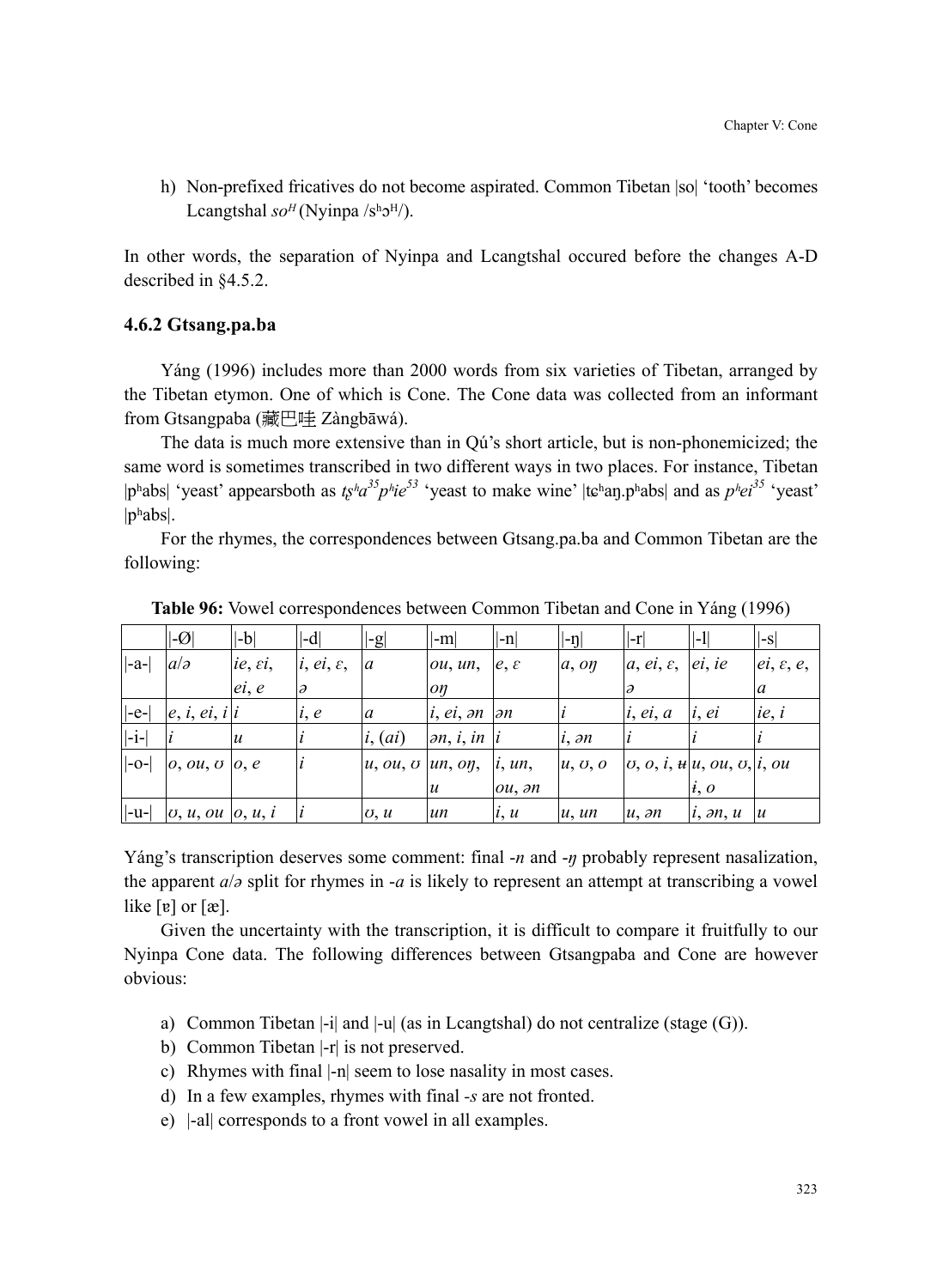Nevertheless, we find an important similarity with Nyinpa Cone: |-ib|, |-ub| and |-ug| all correspond to the vowel - $u$  (labialisation of  $|\text{-ib}|$ , stage  $(E)$ ). This innovation is not shared by any other known form of Tibetan except Taku (Jackson T.-S. Sun, p.c.), where |-ib| and |-ub| merge as -*uʔ*.

As for the consonants, the transcription of the voicing and aspiration contrasts does not seem to be reliable. Words with Common Tibetan |s+voiceless stop| groups are transcribed with voiced initials in some words, for instance 'thread' |skud.pa| appears as  $gi^{55}p^{53}$ . The outcome of Common Tibetan voiced fricatives without preinitial are transcribed in some words as aspirated fricatives, such as 'mother's brother' [ $2a$ . zan] which appears as  $A^{35}g^{\mu}a^{31}$ . It is extremely unlikely that these peculiarities reflect genuine local pronunciations, and it seems more probable that these are inconsistencies.

The dialect investigated by Yáng presents however genuine differences with Nyinpa regarding the consonants: as with the Lcang-tshal dialect, the Common Tibetan alveolopalatals generally correspond to retroflex fricatives and affricates, except in 'deer'  $|a$ .ba  $\leq$   $\infty$ <sup>n</sup>a.ba > where we find  $x^h a^{35}$ , a form identical to Nyinpa Cone /x<sup>h</sup>a.<sup>L</sup>/. The clusters |gz-| and  $|b z$ - $|$  correspond to *r*- in Yáng's transcription, as in 'four'  $|b z i| r i^{35}$ .

The clusters  $|\text{spr-}|$  and  $|\text{shr-}|$  correspond to the affricates  $t<sub>s</sub>$ - and  $d<sub>z</sub>$ - as in 'cloud'  $|\text{sprin}|$  $t\xi i^{53}$ , compare Nyinpa / $\xi i$ ːE/. It is interesting to note that the word 'thick' appears as  $dzun^{35}$  in this dialect,<sup>20</sup> which suggests a Common Tibetan form  $*$ |sbrom| instead of standard |sbom|, like Nyinpa Cone /zõː<sup>H</sup>/.

A few other irregularities similar to Nyinpa Cone include 'Xanthoxylum' |gjer.ma|  $z a^{35} m \delta^{53}$ with an open vowel (Nyinpa /jær<sup>H</sup>mæ/ instead of expected \*jer<sup>H</sup> mæ<sup>H</sup>) and 'open' |<sup>n</sup>b<sup>ied|</sup>  $\epsilon$ *in*<sup>35</sup> with irregular nasality is reminicent of Nyinpa forms  $/ndzer<sup>L</sup>/, /e<sup>h</sup>er<sup>H</sup>/$  'open' with irregular final  $/-r/$ .

#### **4.6.3 Rnam.rgyal Tshe.bstan**

Rnam.rgyal's (2008) work is a general overview of Cone, which focuses on the Byargodtshang and Gtsangbapa varieties, though some data on the Nyinpa dialect are also given. Tones are not systematically given in Rnam.rgyal's work, and we will neglect them here.

Byargodtshang, the main variety described in Rnam.rgyal's work, has the following correspondences with Common Tibetan:

 $\overline{a}$ 

<sup>&</sup>lt;sup>20</sup> The entry is labelled with the erroneous written Tibetan form  $*$ <smom>, probably a typo.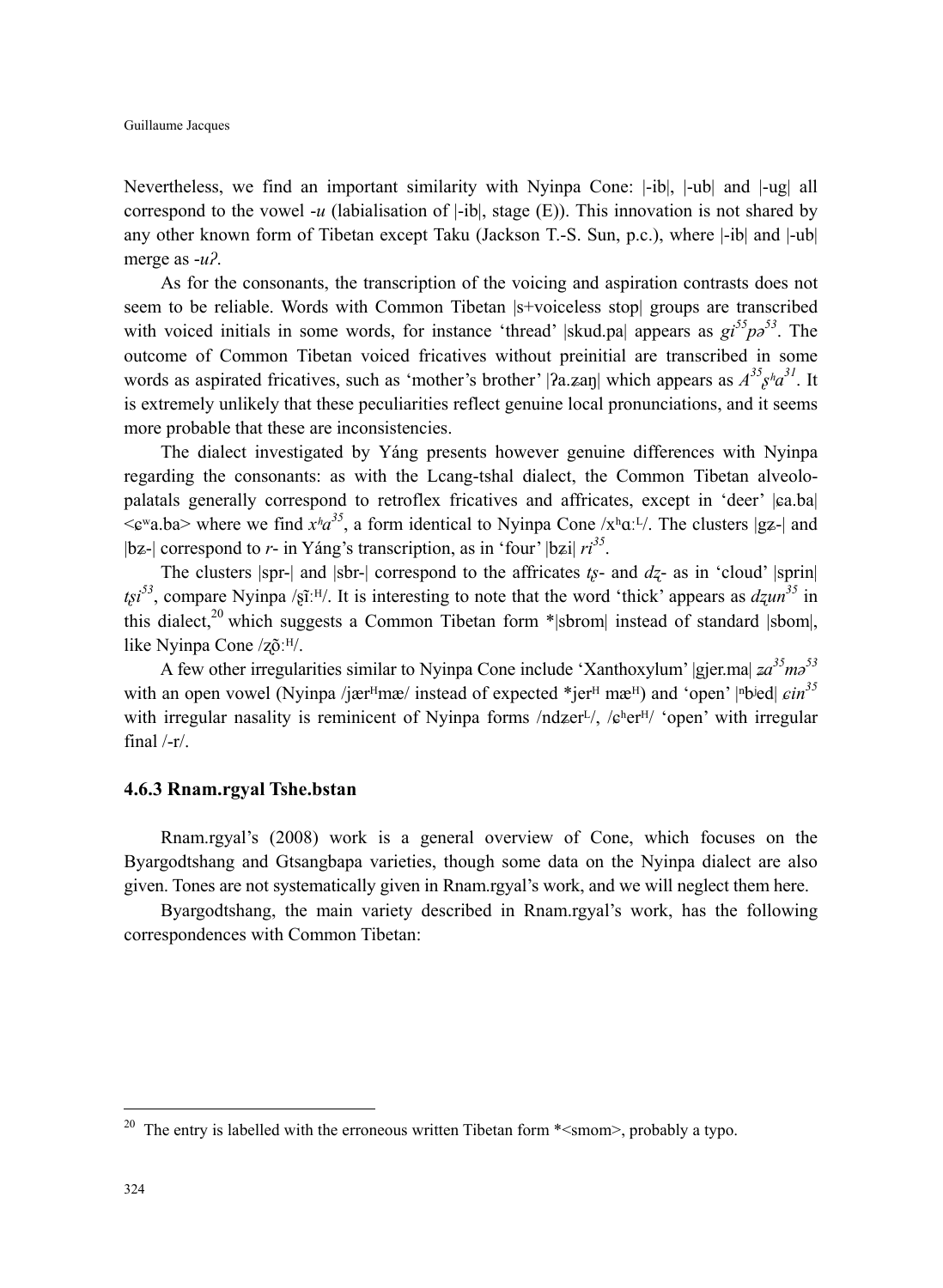|         | $ -Q $         | $ -b $                    | $ -d $                       | $ -g $                     | $ -m $       | $ -n $                  | $\left\vert \left\vert \textrm{-n}\right\vert \right\vert$ | $ -r $       | $\left\vert \left\vert \cdot\right\vert \right\vert$ | $\left  -s\right $   |
|---------|----------------|---------------------------|------------------------------|----------------------------|--------------|-------------------------|------------------------------------------------------------|--------------|------------------------------------------------------|----------------------|
| $ -a- $ | $a, a$ ?       | ei                        | $\varepsilon$ , $\partial i$ | $a$ <sup>2</sup> , $a$ ,   | an           | $an, \varepsilon$       | $a, a$ ;                                                   | ar           | $\varepsilon$ , $e$ , $ei$                           | $ei, \alpha$         |
|         |                |                           |                              | $ak, a$ :                  |              |                         | $a\eta$ , in                                               |              |                                                      |                      |
| $ -e- $ | e, ei          | e, ei                     | $ei, \varepsilon$            | a <sup>2</sup>             | $en, \alpha$ | en                      | en                                                         | i, er        |                                                      | $\partial i, \ell i$ |
| $ -i-$  | lə             |                           |                              | $ i, \partial u, \partial$ | oη           | in                      | i, in                                                      | i, ar        |                                                      | i, ei                |
| $ -o- $ | $\overline{a}$ |                           | Эĺ                           | $o, \partial u$ ,          | oη           | $\omega$ n, $\omega$ n, | $\partial u$                                               | or           | $\overline{0}$                                       | $\partial i$ , in    |
|         |                |                           |                              | ok                         |              | $an, \varepsilon$       |                                                            |              |                                                      |                      |
| $ -u- $ | lə             | $\partial$ , $\partial u$ | $\partial u$                 | $\partial u, u,$           | oη           | in, ən                  | $\partial u$ , $\partial \eta$ ,                           | $\partial r$ | $\partial u$                                         | $\partial$           |
|         |                |                           |                              | $\partial k$               |              |                         | $i, \partial y$                                            |              |                                                      |                      |

**Table 97:** Vowel correspondences between Common Tibetan and Cone in Rnam.rgyal (2008)

Again, the vowels do not seem to be always transcribed in a systematic way. Nevertheless, this table of correspondences is enough to show that the Byargod dialect, though spoken in Lcangtshal, considerably differs from the dialect studied by Qu Aitang, and seems closer to the Nyinpa dialect studied in the present paper. If we apply the following correspondences:

**Table 98:** Correspondences between Rnam.rgyal's (2008) transcription and the present work

| Rnam.rgyal's transcription | Our transcription |
|----------------------------|-------------------|
| $-ei$                      | $/-e/$            |
| $-e$                       | /−ε/              |
| $-O$                       | $/-$              |
| $-i$                       | $/$ -I $/$        |
| $-\partial u$              | /-u/              |
| $-Vn$                      | /-Ũ               |

We obtain a system almost identical to that of the Nyinpa dialect, except for the fact that Common Tibetan |-u| and |-i| do no become centralized. Unlike the two previous dialects, final |-r| is well-preserved in Byargodtshang. However, the definite proof that these dialects are quite close is the fact that they share irregular correspondences for specific lexical items:

**Table 99:** Common irregularities between Nyinpa and Byargodtshang Cone

| Meaning        | Common Tibetan               | Nyinpa                  | Byargodtshang     | Irregularity               |
|----------------|------------------------------|-------------------------|-------------------|----------------------------|
| thread         | skud.pa                      | /kuː <sup>н</sup> wæ/   | kəu wa            | -ud                        |
| thick          | $ sbom $ * $ sbrom $         | $\rm /z\tilde{o}.^{H/}$ | ron mbo           | sbr-                       |
| milk           | fio.ma                       | $\sqrt{0}$ : Hwã: /     | hon wan           | $ -0 $                     |
| you (ABS, GEN) | $ k^{h}$ iod $ * k^{h}$ iol, | $/tc^h2^H$              | tc <sup>h</sup> o | $\mathsf{ \mathsf{-od} },$ |
|                | khjod-kij                    | $/tc^h$ $H$             | tchəu             | -od.kyi                    |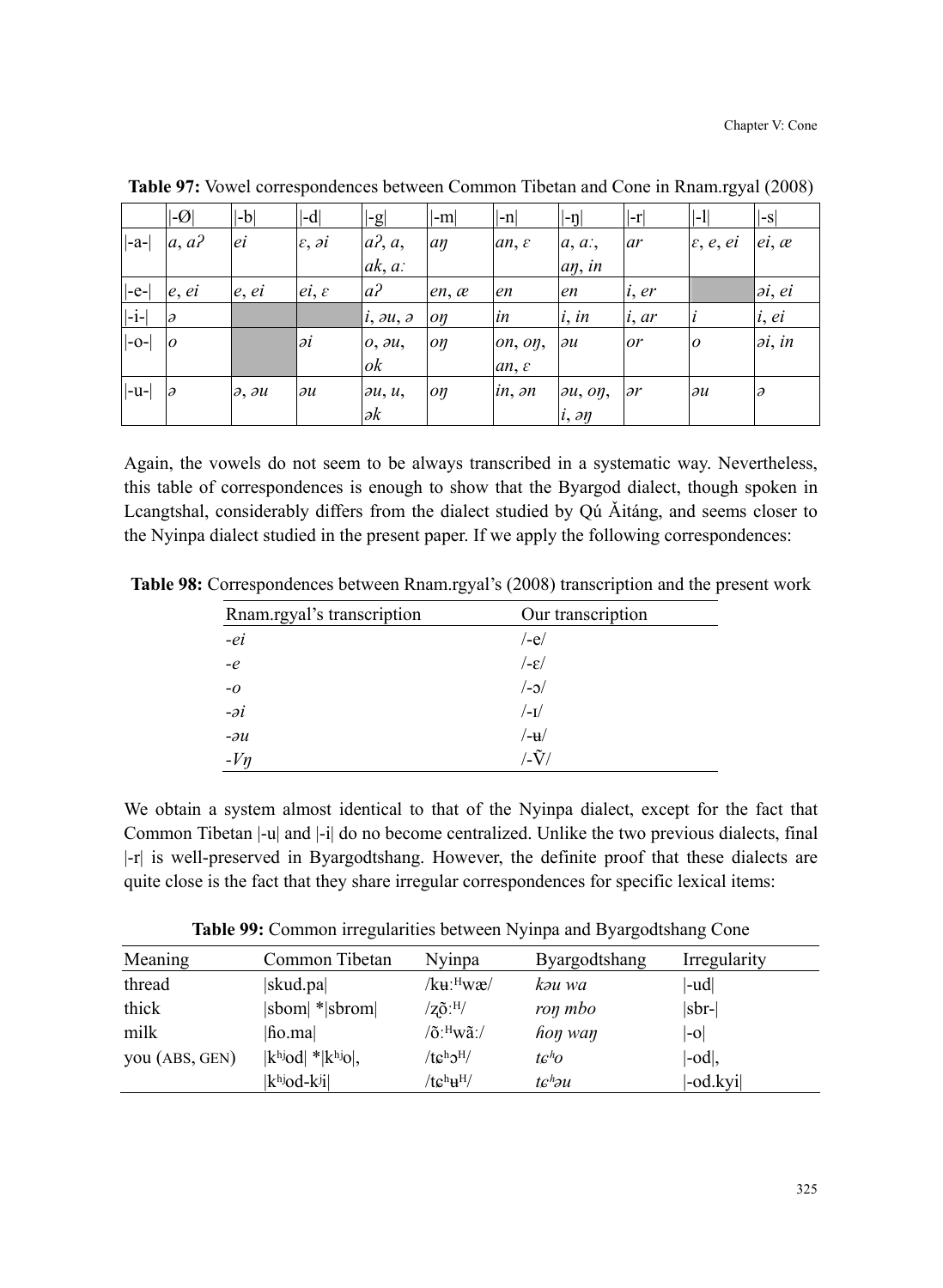Rnam.rgyal (2008) also provides some data from Nyinpa, and the rhyme correspondences are quite similar to those of Byargodtshang:

|                  | $ \mathcal{A} $ | $ $ -b | $ -d $          | $\left  -g \right $ | ∣l-m∣ | $ -n $ | $ \neg$      | II-r'        | $ -1 $ | $ -S $ |
|------------------|-----------------|--------|-----------------|---------------------|-------|--------|--------------|--------------|--------|--------|
| $\vert -a-\vert$ | a               | ei     | ei              | a                   |       | lan    | aŋ, in       | ar           |        |        |
| $ -e- $          |                 |        | әi              |                     |       |        |              |              |        |        |
| $ -i-$           |                 |        |                 |                     |       |        |              |              |        |        |
| $ -o-$           | 10              |        | $i, \partial i$ | $\partial u$        |       |        |              | or           |        |        |
| $ -u-$           |                 |        |                 |                     |       |        | $\partial u$ | $\partial r$ |        |        |

**Table 100:** Vowel correspondences between Common Tibetan and Nyinpa Cone in Rnam.rgyal (2008)

In Rnam.rgyal's data, the main difference between Nyinpa and Byargodtshang seems to be the initial consonants, in particular the treatment of alveolo-palatals: Nyinpa has velar fricatives while Byargodtshang has retroflex ones. For instance, the initial  $|z-|$  corresponds to  $s$ - in Byargodtshang and *x*- in Nyinpa; |ziŋ| 'field' is  $sin$  in Bya-rgod and  $sin^{13}$  in Nyinpa according to Rnam.rgyal. Compare with /tɕʰəLxīː/  $|t\rangle$ in in our data.

The Gtsang.ba.pa dialect is somewhat more divergent from Nyinpa. In particular, it lost the final |-r| and does not share the fronting of |-ab| (unlike in the Gtsangbapa data from Yáng):

|                    | $ \mathcal{A} $ | -b               | $ \text{-d} $ | $ -g $                     | $ -m $          | $ -n $                        | $ - \eta $                     | $ -r $           | $\mathsf{L}$     | l-S                 |
|--------------------|-----------------|------------------|---------------|----------------------------|-----------------|-------------------------------|--------------------------------|------------------|------------------|---------------------|
| $ -a-$             | a               | э                | ei            | $\alpha$                   | $\mu$ n         | $ \varepsilon $               | $a$ ; in,                      | a                |                  | ei                  |
|                    |                 |                  |               |                            |                 |                               | an, on                         |                  |                  |                     |
| $\left -e-\right $ | ei, i           |                  |               | a                          |                 |                               |                                |                  |                  |                     |
| $\vert -i - \vert$ | IЭ              |                  |               | $\partial, u$              |                 | $\partial n$                  | $l, \partial$                  | Ιe               |                  | $\vert l, \partial$ |
| $\left -o-\right $ | $0, \partial u$ | $\overline{0}$   |               | $\partial u$               | $\partial \eta$ | $\mathfrak{on}, \mathfrak{i}$ | $\partial u$ , $\partial \eta$ |                  |                  | ləi                 |
| $\vert -u - \vert$ | $u, \partial$   | $\boldsymbol{u}$ |               | $\boldsymbol{\mathcal{u}}$ | oŋ              | $\partial n$                  | u, o                           | $\boldsymbol{u}$ | $\boldsymbol{u}$ |                     |

**Table 101:** Vowel correspondences between Common Tibetan and Gtsangbapa Cone

The initial consonants also present distinct similar developments for some clusters, and we do not find the irregularities shared between Nyinpa and Byargodtshang:

**Table 102:** Absence of shared irregularities between Nyinpa Cone and Gtsangbapa Cone

| Meaning | Common Tibetan | Nvinpa                              | Byargodtshang     | Gtsangbapa |
|---------|----------------|-------------------------------------|-------------------|------------|
| snake   | sbrul          | $/$ zu: $^{H/}$                     | rəu               | dzu        |
| cloud   | sprin          | $\sqrt{\text{s}1}$ : <sup>H</sup> / | s <sup>h</sup> in | tsən       |
| thread  | skud.pa        | /kuː <sup>н</sup> wæ/               | kəu wa            | ki pa      |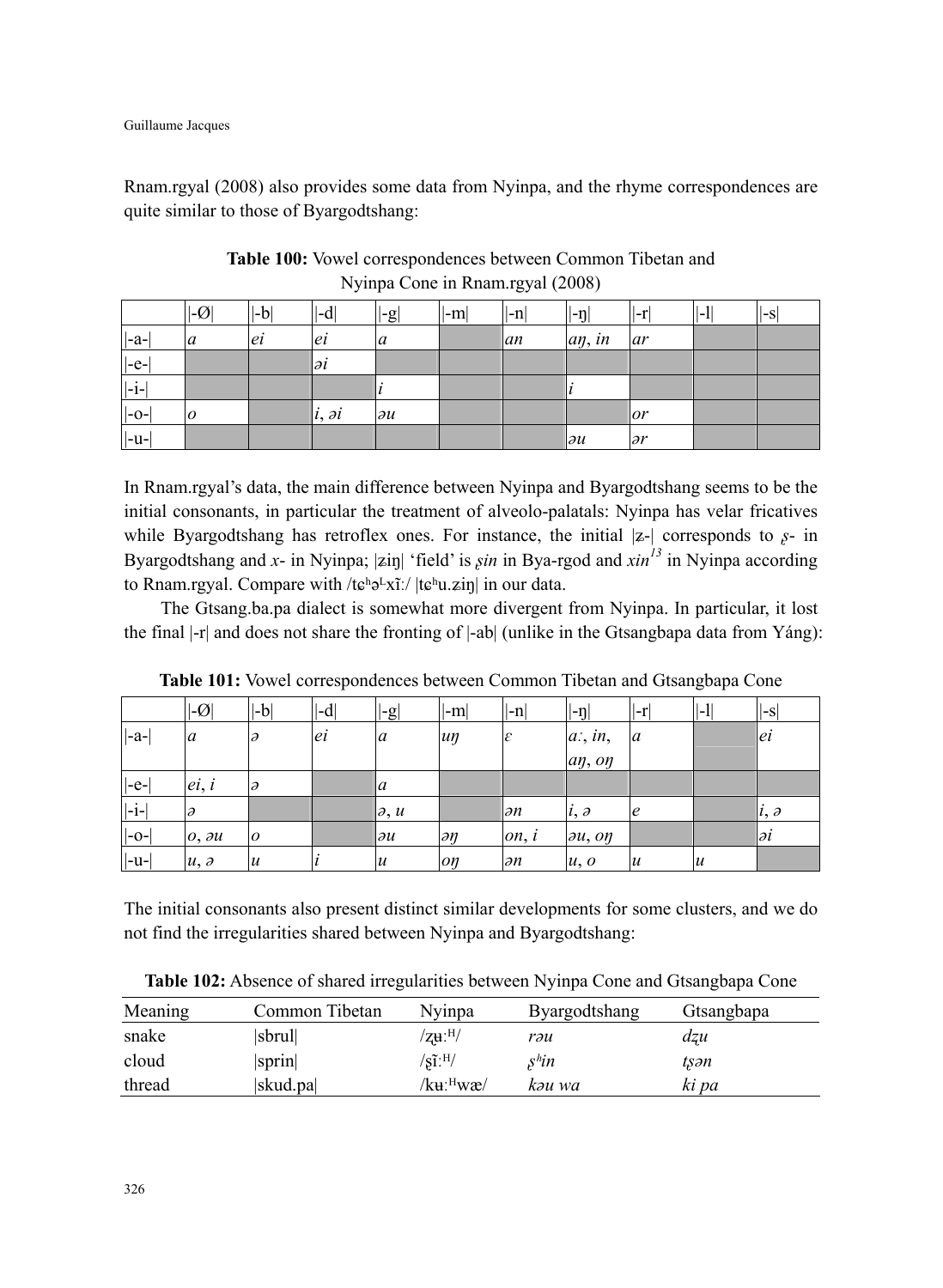# **4.6.4 Summary**

Given the limited evidence from other sources, it is premature to attempt at a dialectological survey of Cone, but the available data seem to indicate that at least two quite distinct Tibetan dialects are spoken in Cone county. It is not even clear whether all dialectal varieties in this county present any exclusive common innovation that would allow us to classify them together.

# **5. Morphophonology**

Describing in detail the nominal and verbal morphophonology is necessary to provide a complete account of Cone synchronica and historical phonology, as the alternations observed in paradigms reveal important clues useful to properly analyze the system and account for irregular developments dues to analogical leveling.

# **5.1 Nominal morphology**

As other Tibetan languages, Cone has a system of case marking. Cone case is marked by a combination of suffixes, and vowel and consonant alternations. Although the system in itself is fairly regular, the alternations are quite opaque synchronically. The case suffixes, unlike lexical morphemes, are always realized in a low pitch. When the (monosyllabic) noun has a high tone, the suffix is low: the high tone cannot spread onto it. When the noun has a low tone, the suffix is realized extra-low, lower than the tone of the noun stem.

In this section, we will study four cases, which illustrate all the attested alternations: Genitive ( $\leq$ <sup>brel.sgra $>$ :  $|-\text{gi}|$ ,  $|-k\text{si}|$ ,  $|-k\text{si}|$ ,  $|-i\text{si}| \leq 6$ i $>$  or  $\leq i$  $>$ ) depending on the context), Ergative</sup>  $(\leq$ bed.sgra $\geq$ :  $|-\text{gis}|$ ,  $|-\text{gis}|$ ,  $|-\text{kis}|$  or  $|-\text{s}|$ ), Dative  $(\leq$ la.don $\geq$ :  $|-\text{la}|$ ,  $|\text{H}|$ ,  $|\text{H}|$ ) and Comitative ( $|\text{dan}|$ ). The latter is not recognized as a case in its own right in traditional Tibetan grammar, various authors have recently argued that it should be analyzed this way (Hill 2004; Tournadre 2010).

## **5.1.1 Plain vowel stems**

Plain vowel stems are the ones that correspond to Common Tibetan open syllables. This includes the nouns ending in  $/-x/$ ,  $/-c/$ ,  $/-o/$  and  $/-a/$ , the four short vowels which have no long counterpart.

The following examples illustrate case formation of various nouns: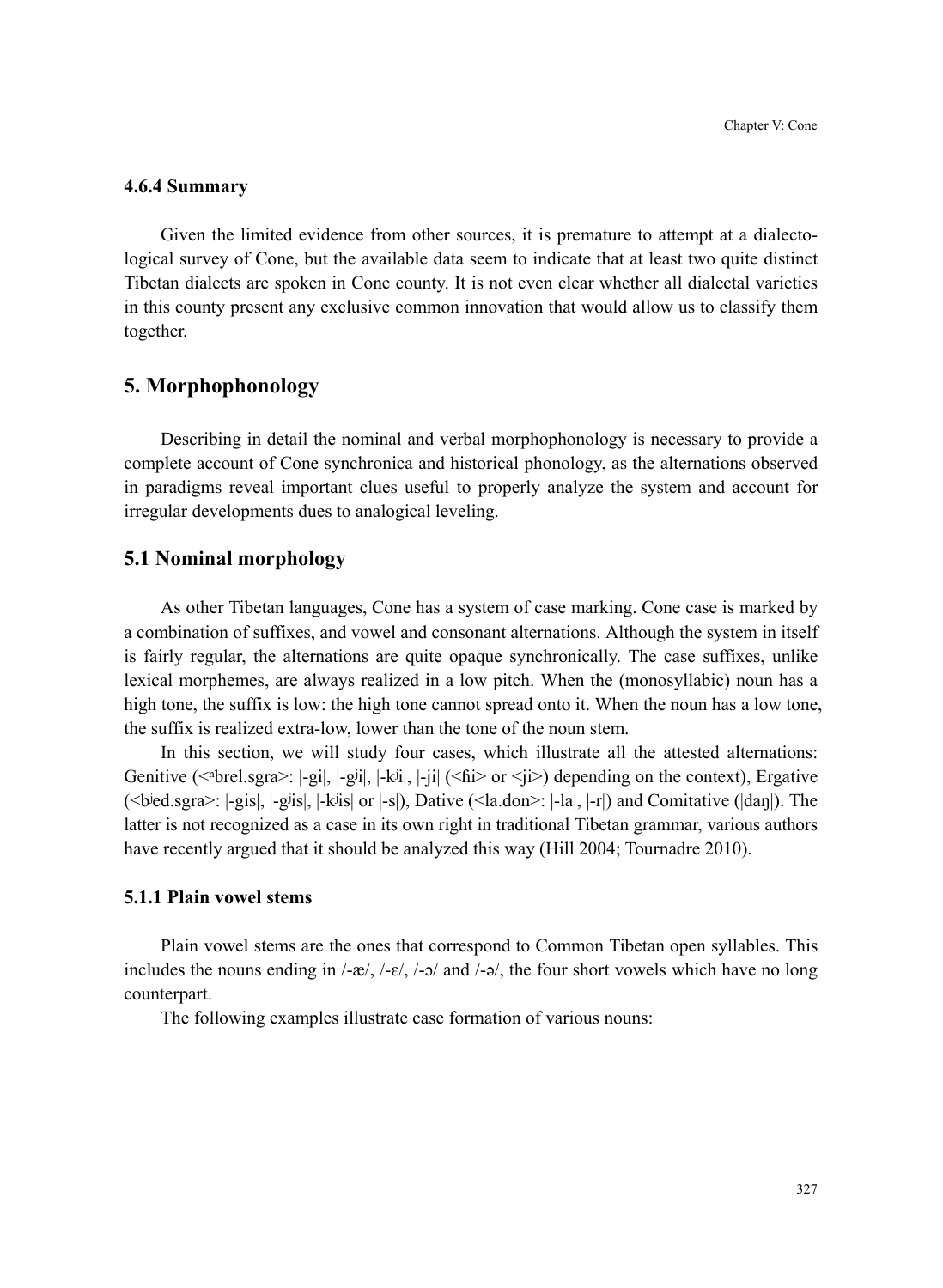Guillaume Jacques

|         |                       |                      |                            | $\sim$ $\blacksquare$<br>$\overline{\phantom{a}}$ |                         |                                                      |
|---------|-----------------------|----------------------|----------------------------|---------------------------------------------------|-------------------------|------------------------------------------------------|
| meaning | CoT                   | ABS                  | <b>GEN</b>                 | ERG                                               | <b>DAT</b>              | <b>COM</b>                                           |
| horse   | Irtal                 | /tæ <sup>H</sup> /   | $/te^{H/}$                 | $/te$ :H $/$                                      | $/te^{H/}$              | $[$ tæ <sup>H</sup> ræ <sup>L</sup> ]                |
| goat    | ra                    | /ræ <sup>L</sup> /   | $/re^L/$                   | (reL/L)                                           | $(re^L/$                | $[{\rm ra}^L{\rm ra}^L]$                             |
| parrot  | ne.tso                | $/ne^L$ tso $/$      | $/ne^L$ tsu $/$            | $/ne^LtsL/$                                       | $/ne^L$ tso $/$         | $[n\varepsilon^L$ tso <sup>H</sup> ræ <sup>L</sup> ] |
| demon   | ndre                  | $/ndz\epsilon^{L/2}$ | /ndzī <sup>L</sup> /       | /ndzI <sup>L</sup> /                              | /ndze <sup>L</sup> /    | $[ndz\epsilon^L r\epsilon^L]$                        |
| fire    | $*$ Cm <sup>j</sup> e | $/ne^{\rm H/}$       | /nI <sup>H</sup>           | $/\rm{m}{\cdot}^{\rm{H}}/$                        | $/ne^{H/}$              | $[n\varepsilon^H r \varepsilon^L]$                   |
| bug     | nbu                   | /mbə <sup>L</sup> /  | /mbʉ <sup>L</sup> /        | /mbi:L/                                           | /mbo <sup>L</sup> /     | $[mbə^Lræ^L]$                                        |
| man     | $* Cm^j$              | $/$ nə $^{H/}$       | $/\mathrm{nu}^\mathrm{H}/$ | $\ln 1$ :H/                                       | $/$ no <sup>H</sup> $/$ | $[n\vartheta^H r\vartheta^L]$                        |

**Table 103:** Cone declension (open syllable stem)

These alternations are fairly regular. The comitative is always formed by adding a suffix  $\sqrt{-D\mathbf{e}^{L}}$ , realized [-ræ] after these vowels (one of the few low-tone suffixes), and the three other cases present the following series of vowel alternation:

ABS GEN ERG DAT /-æ/ /-e/ /-eː/ /-e/  $/$ - $\frac{1}{\sqrt{-1}}$ / $/$  /- $\frac{1}{\sqrt{-1}}$ / $/$  $\angle$ - $\varepsilon$ /  $\angle$ - $I$ /  $\angle$ - $I$ /  $\angle$ - $I$ ./  $\angle$ - $e$ /  $/$ -ə/  $/$ - $+$ d/  $/$ - $i$ ː/  $/$ - $0/$ 

**Table 104:** Vowel alternations in Cone declension

Note that the short  $/$ -o $/$  only occurs in Cone in the dative forms of  $/$ - $\sigma$ / and  $/$ - $\sigma$ / stem nouns.

The forms of the ergative are clearly inherited from Common Tibetan, where this case is marked by a suffix  $\vert$ -s $\vert$  in open syllable stems. The ergative undergoes the regular changes:

| Cone ABS              | CoT ABS | Cone ERG | CoT ERG            |
|-----------------------|---------|----------|--------------------|
| $\frac{-x}{-x}$       | -a      | /-eː/    | $ -as $            |
| $/-0/$                | $ -e $  | /-1:/    | $ -es $            |
| $/$ - $\varepsilon$ / | $ -0 $  | /-1:/    | $\left -os\right $ |
| $/-\partial$          | $ -i $  | /-iː/    | $ -is $            |
| $/-\partial$          | l-ul    | '-iː/    | -us                |

**Table 105:** The Common Tibetan origin of Cone ergative forms

The forms of the dative and of the genitive, however, cannot be explained as retention from CoT. We will first discuss the origin of the genitive, and then that of the dative.

In genitive forms, the vowels involved if reconstructed back to CoT, have the following possible origins: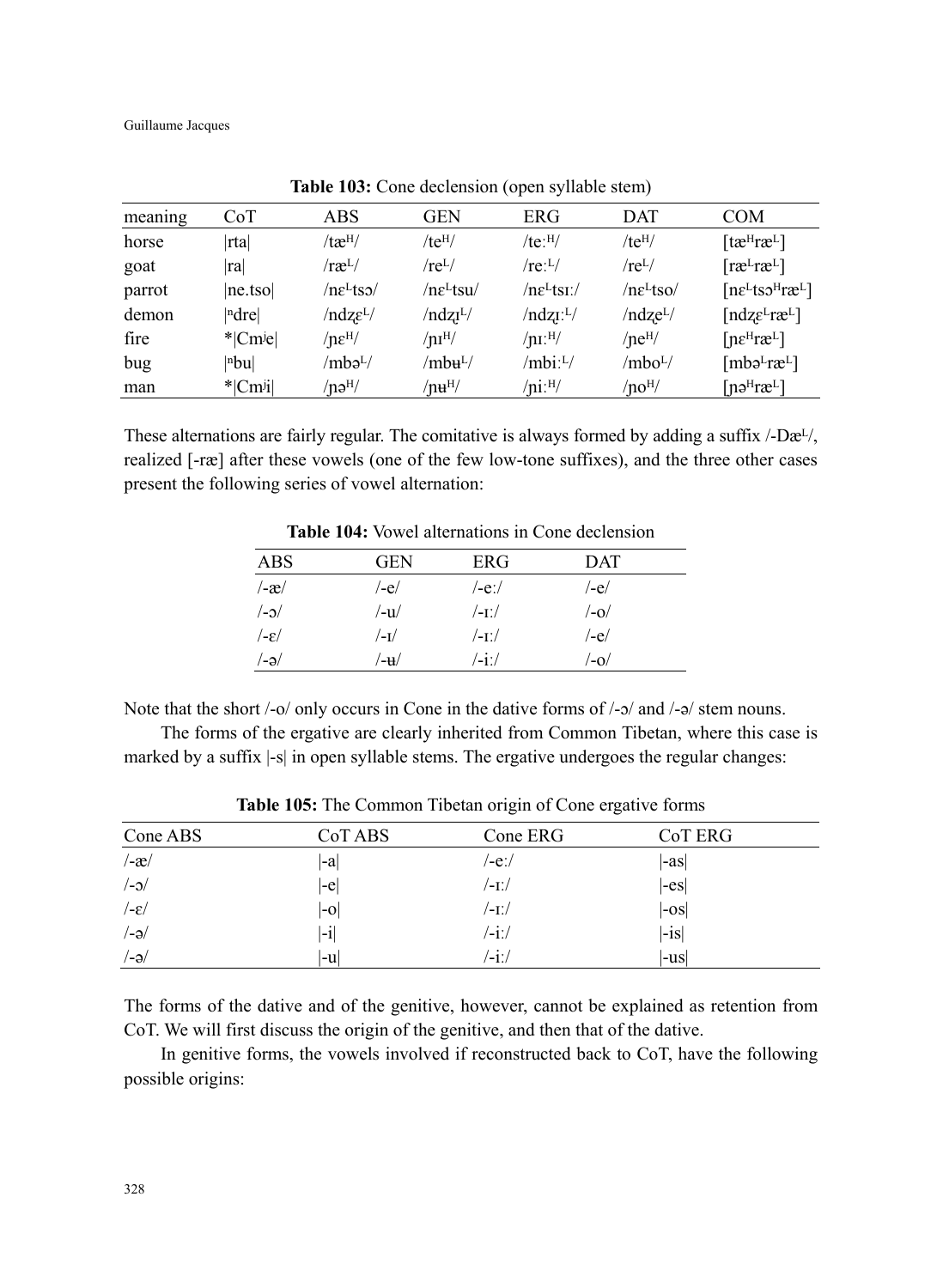| Cone ABS              | CoT ABS                  | Cone GEN | Possible CoT origins of GEN forms                                |
|-----------------------|--------------------------|----------|------------------------------------------------------------------|
| $-x$                  | l-al                     | /-e/     | $ -ab ,  -ad $                                                   |
| $/-$                  | l-el                     | /−1/     | $( -eb),  -ed $                                                  |
| $/$ - $\varepsilon$ / | l-ol                     | /−u      | $\left[-\text{og}\right], \left(\left[-\text{ob}\right]?\right)$ |
| $/$ -ə $/$            | $\mathbf{ }\mathbf{-i} $ | /−u      | $ -ib ,  -ub ,  -ug $                                            |
| $/-\partial$          | l-ul                     | ′-u      | $ -ib ,  -ub ,  -ug $                                            |

**Table 106:** Possible Common Tibetan origins for Cone genitive forms

We have therefore two possible scenarios to explain the origin of the Cone Genitive. First, we could reconstruct a Genitive suffix \*|-b|: this would yield exactly the expected forms for all the stems. The drawback of this hypothesis is that no genitive \*|-b| is found in any other Tibetan language.

An alternative possibility would be to reconstruct a suffix  $\ast$  |-g| (a reduced form of Common Tibetan  $|g_i|$ ,  $|g^{i_j}|$ ,  $|k^{j_j}|$ ). However, this solution yields the correct forms only for  $\lambda$ -o/ and  $\ell$ -ə/ stems, and one has to suppose analogical levelling in favour of  $\ell$ - $\nu$  in the genitive of  $/$ - $\alpha$ / stems, as \*/-i/, not /- $\mu$ / would be expected for the Cone genitive of Common Tibetan |-i| stems ( $|-ig| > |-i|$ ). In this hypothesis, the genitive of  $|-a|$  and  $|-e|$  stems must have a different origin (either a  $\ast$ -b| or a  $\ast$ -d| suffix).

The first hypothesis seems more likely in view of Cone historical phonology, even if the Common Tibetan origin of the suffix \*|-b| remains unclear.

The dative forms in Cone are not inherited from those of Common Tibetan, as open syllable nouns formed their dative by the addition of a |-r| suffix, which ought to be preserved in Cone. The reconstruction of the dative form is difficult in that the vowel /-o/ is not found in the normal vocabulary and its origin is unknown. A special phonological process, involving either vowel fusion or vowel harmony, should be supposed. We propose that the dative was derived from the genitive forms at stage F or G of the evolution of Cone vowels (see §4.5.1). The following table presents the relevant data, including our reconstruction of the rhymes of the genitive and dative forms of Cone plain vowel stems:

| CoT ABS | Cone GEN | Cone GEN              | Cone DAT | Cone DAT              |
|---------|----------|-----------------------|----------|-----------------------|
|         |          | $(\text{stage } F/G)$ |          | $(\text{stage } F/G)$ |
| -a      | /-e/     | $s^*$                 | /-e/     | $*_\varepsilon$ ?     |
| -e      | /−1/     | $*_{e}$ ?             | /-e/     | $*_\varepsilon$ ?     |
| $ -0 $  | /-u/     | $*_{0}?$              | /-0/     | $*_2$ ?               |
| $ -i $  | /-₩      | $*_{\mathrm{u2}}$     | /-0/     | $*_2$ ?               |
| l-ul    | /-u      | $*_{\mathrm{u2}}$     | /-o/     | $*_2?$                |
|         |          |                       |          |                       |

**Table 107:** Cone Genitive and Dative forms in stages F and G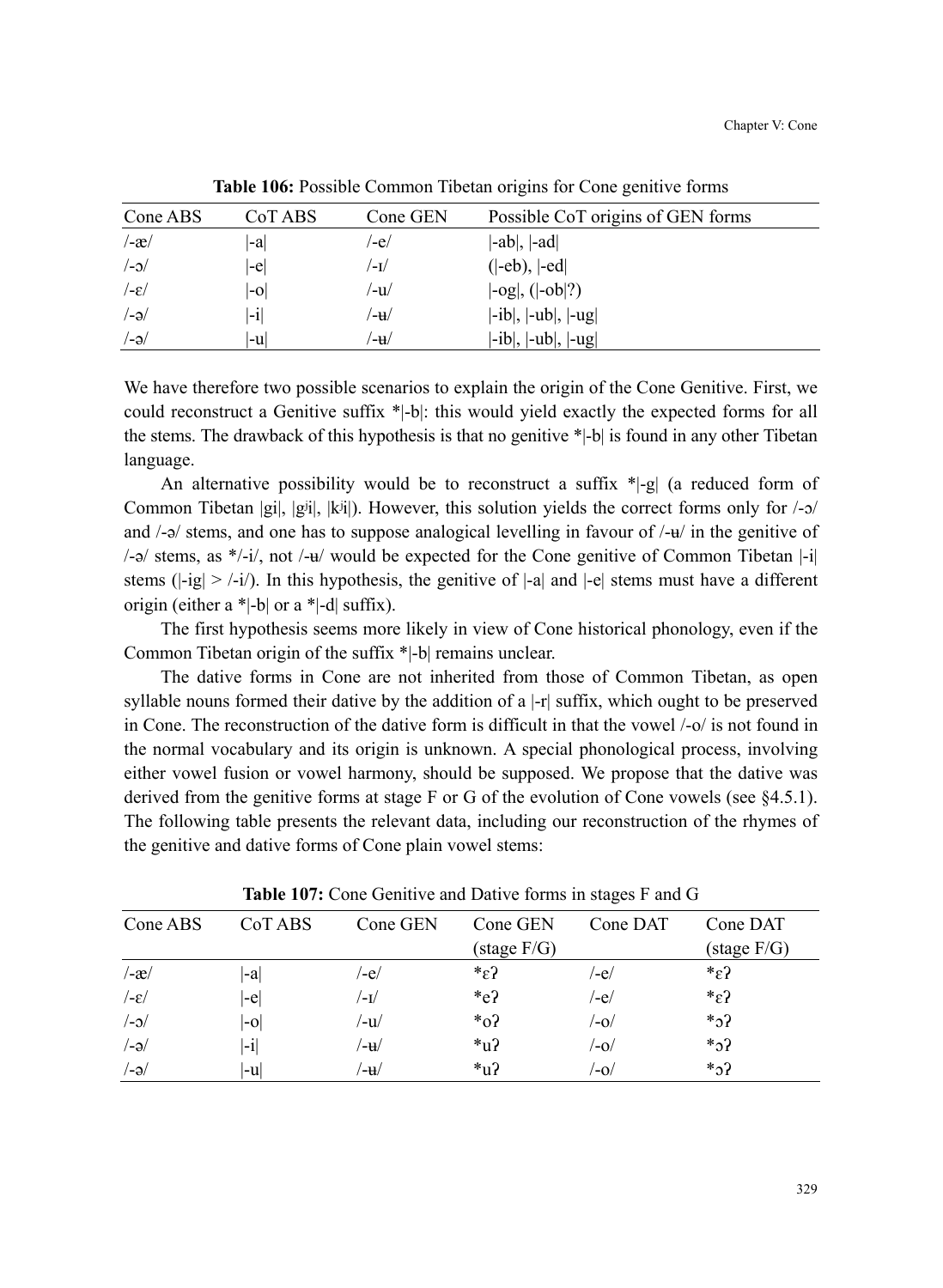Although modern Cone /o/ has no clear origin in Common Tibetan, at stages F/G, one could reconstruct it back as \*ܧʔ, a rhyme that was not included in our reconstruction model. Since at stage H all  $*_c$ ?  $*_c$ ?,  $*_c$ ?  $*_r$ ?,  $*_c$ ?  $*_r$ ?  $*_d$ ? and  $*_u$ ?  $*_d$ ?, it is logical to suppose also that  $*_2$ ? is raised to \*oʔ, with subsequent loss of glottal stop.

The dative form for short vowel, long vowel and nasal stems is marked by a suffix /-e/, as we will see in the following section. This suffix /-e/ would have been  $*_c$ ? at stages F/G. We propose that the dative forms were created out of the genitive ones at stage F or G by addition of this suffix \*-ɛʔ and subsequent vowel harmony: all vowels shifted to their corresponding mid-low counterpart. This had no influence on the genitive form  $*\epsilon$ ? of ancient -a stems, which was already a mid-low vowel at that stage, but all other vowels shifted, and then underwent the regular changes at stage H.

Other equally logical explanations could doubtlessly be proposed to account for the Cone dative, but the fact that the vowels are short militates against a hypothesis in terms of vowel fusion, which always give long vowels.

We found only two irregular forms with plain vowel stem. First, some nouns with the suffix  $|-w\mathbf{x}|$  such as  $/k^h\mathbf{a}^Lw\mathbf{a}$  'house' (from  $|k^h\mathbf{a}n\mathbf{a}|$  with irregular vocalism) or  $/ts^h\mathbf{a}^Lw\mathbf{a}$ 'household' have a genitive form in /-u/: /kʰæ<sup>L</sup>wu/, /tsʰə<sup>L</sup>wu/ instead of expected \*/kʰæ<sup>L</sup>we/, \*/tsh<sub>9</sub>Lwe/. The ergative and dative are regular (/khæLweː/, /khæLwe/ respectively). Second, the first and second person singular pronouns, whose paradigms are presented in the following table:

| CoT                         | ABS                                          | GEN                               | ERG                               | DAT                            |  |
|-----------------------------|----------------------------------------------|-----------------------------------|-----------------------------------|--------------------------------|--|
| <sub>n</sub>                | /næ $L/$                                     | $/$ nə <sup>L</sup> $/$           | /ne:/                             | $/n\tilde{a}$ : <sup>L</sup> / |  |
| $*$  khio , standard  khiod | $/tc^{\mathrm{h}}\mathfrak{I}^{\mathrm{H}}/$ | $/t$ c $^{\rm h}{\rm u}^{\rm H/}$ | $/$ tc $^{\rm h}$ r: $^{\rm L}$ / | $/tc^h0^H$                     |  |

**Table 108:** Declension of pronouns in Cone

Only the ergative is regular, genitive and dative have idiosyncratic forms that cannot be explained by known CoT morphology. For the second person, even the absolutive must derive from a non-standard form such as  $*|k<sup>hjo</sup>|$ .

#### **5.1.2 CoT stop final stems**

Stems ending with the vowels  $\frac{1}{q}$  /-e/  $\frac{1}{q}$  /-i/ /-u/ /-u/ /-u/ correspond to CoT rhymes ending in stops; unlike plain vowel stems, they present alternations between free vs. conjunct forms.

The attested alternations are illustrated by the following examples. Despite the fact that most of the vowels have several CoT origins, the oblique case forms are always predictable from the absolutive: the contrasts from CoT have been neutralized. For instance, we could have expected an alternation such as  $*/1 / \sim /2C^{-1}$  for words with a rhyme  $/1$  coming from  $|-od|$ , while the alternation  $\frac{1}{2}$  ~ /eC-/ would have been restricted to words in /- $\frac{1}{2}$  originating from |-ed|.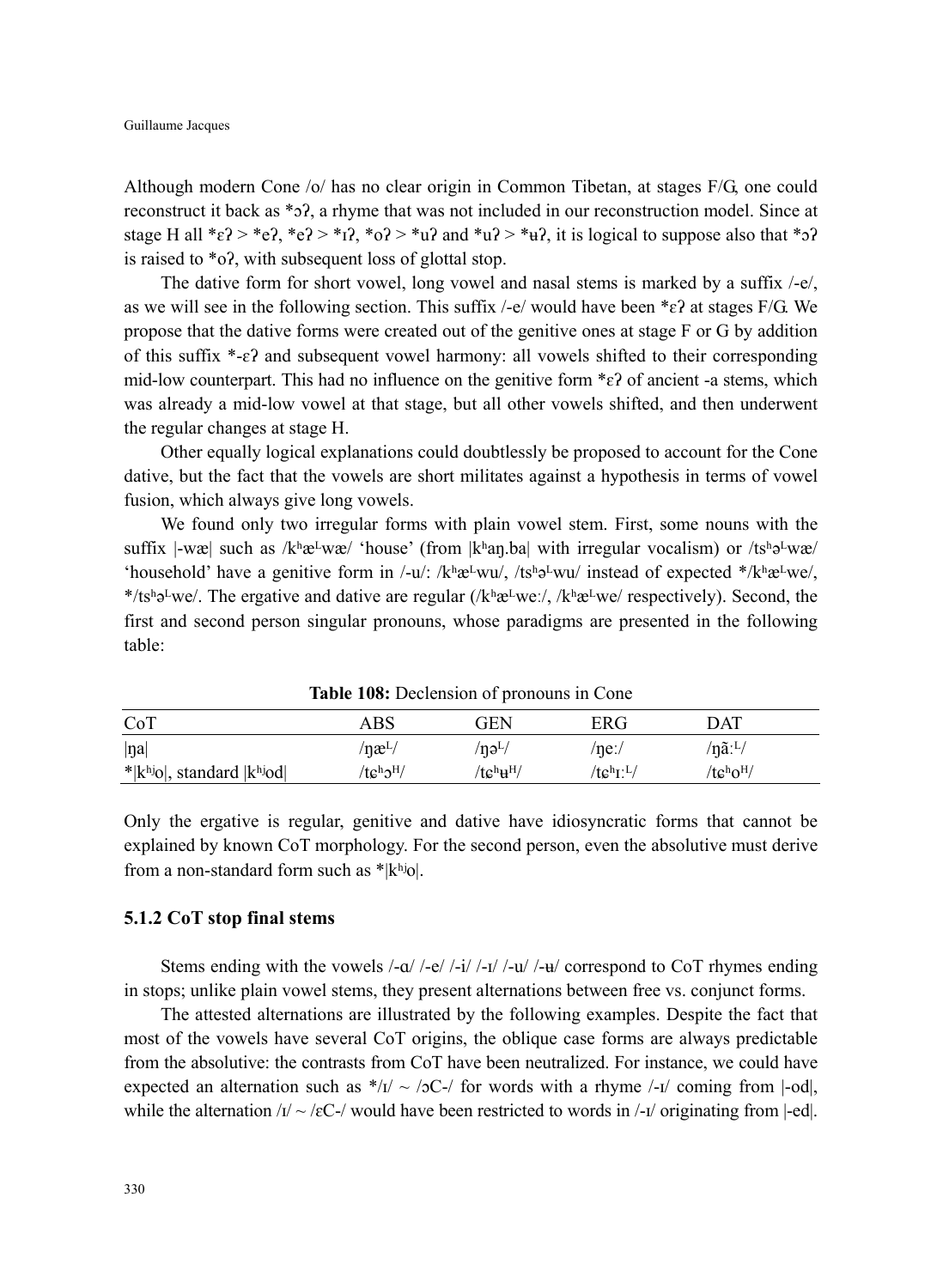However, only the second alternation  $\sqrt{I}$  ~  $\sqrt{E}C$ -/ is attested. It is possible that an alternation such as  $*/1/ \sim /2C^{-1}$  used to exist, but that it was leveled by analogy at a later stage. Further studies on other varieties of Cone and neighbouring dialects might provide examples of dialects preserving synchronically opaque alternations of this type.

| Meaning | CoT                       | ABS                                | GEN/ERG                                                                               | DAT                                                                                                                          | COM                                                                                                                  |
|---------|---------------------------|------------------------------------|---------------------------------------------------------------------------------------|------------------------------------------------------------------------------------------------------------------------------|----------------------------------------------------------------------------------------------------------------------|
| tiger   | stag                      | /ta <sup>H</sup> /                 | [ $t$ æq <sup>H</sup> qə <sup>L</sup> ]                                               | [tæ $^{\rm H}$ ke $^{\rm L}$ ]                                                                                               | $[$ tæ $\chi^{\rm H}$ tæ $^{L}$ ]                                                                                    |
| needle  | k <sup>h</sup> ab         | $/k$ <sup>h</sup> e <sup>H</sup> / | $[k^h \epsilon k^L k \partial^L]$                                                     | $[k^h \varepsilon^L \chi e^L]$                                                                                               | $[k^h \varepsilon t^L t \mathfrak{E}^L]$                                                                             |
| Tibetan | bod                       | $/$ pı $^{L}/$                     | $[pek^Lk\partial^L]$                                                                  | $[pe^Lye^L]$                                                                                                                 | [pet <sup>L</sup> te <sup>L</sup> ]                                                                                  |
| louse   | sig                       | $/x^{\rm h}$ i $^{\rm H/}$         | $[x^h \partial k^L k \partial^L]$                                                     | $[x^h\partial^L ye^L]$                                                                                                       | $[x^h$ ət <sup>L</sup> tæ <sup>L</sup> ]                                                                             |
| people  | dmaps.ts <sup>h</sup> ogs | /mãː <sup>L</sup> tsʰu/            | $[\text{m}\tilde{a}$ : <sup>L</sup> ts <sup>h</sup> oq <sup>H</sup> qə <sup>L</sup> ] | $\left[\text{m}\tilde{\text{a}}\right]$ : <sup>L</sup> ts <sup>h</sup> $\text{J}^{\text{H}}$ <sub>Ke</sub> L $\left[\right]$ | $\left[\text{m}\tilde{a}:\text{L} \text{ts}^{\text{h}} \text{C} \chi^{\text{H}} \text{t} \text{c}^{\text{L}}\right]$ |
| sheep   | lug                       | $^{\prime}$ lu $^{\rm L/}$         | [lək <sup>l</sup> kə <sup>l</sup> ]                                                   | $\lceil 12^{\rm L} \text{V} \text{e}^{\rm L} \rceil$                                                                         | [lət $^{\rm L}$ tæ $^{\rm L}$ ]                                                                                      |

**Table 109:** Declension of CoT stop final syllables in Cone (surface forms)

These alternations can be analyzed as follows:

|                | (CoT final stop words)                 |               |                                  |                    |                                   |                                                |  |  |  |
|----------------|----------------------------------------|---------------|----------------------------------|--------------------|-----------------------------------|------------------------------------------------|--|--|--|
| ABS            | <b>GEN/ERG</b>                         |               | <b>DAT</b>                       |                    | <b>COM</b>                        |                                                |  |  |  |
|                | Surface                                | underlying    | Surface                          | underlying         | Surface                           | underlying                                     |  |  |  |
| $/\alpha$      | $[\text{acq} \mathfrak{q}^{\text{L}}]$ | /æk.Gə/       | $[\text{c} \text{c} \text{c}^L]$ | $\ell$ æk.ə $\ell$ | $[\text{exp}t\text{at}]$          | /æk.Dæ/                                        |  |  |  |
| /e/            | [εkkə <sup>L</sup> ]                   | $/$ εC.Gə $/$ | $\lceil \text{eye}^L \rceil$     | $/$ εC.e/          | $[$ $\epsilon$ ttæ $^{L}$ ]       | $\sqrt{\varepsilon}$ C.Dæ $\sqrt{\varepsilon}$ |  |  |  |
| $\sqrt{I}$     | $\lceil$ ɛkkə $^{\text{\tiny L}}$ ]    | $/$ εC.Gə $/$ | $[\text{eye}^L]$                 | $/$ εC.e/          | $[$ $\epsilon$ ttæ $^{L}$ ]       | $\left  \epsilon$ C.Dæ $\right $               |  |  |  |
| /i/            | $\lceil$ əkkə $^L$ ]                   | /əC.Gə/       | [əye $E$ ]                       | $/$ əC.e $/$       | $\lceil$ əttæ $^L$ ]              | /əC.Dæ/                                        |  |  |  |
| /u/            | [3qqqd]                                | /ək.Gə/       | [эке $L$ ]                       | /ɔk.e/             | $[\alpha x^{\dagger}x^{\dagger}]$ | /ɔk.Dæ/                                        |  |  |  |
| $/\mathbf{H}/$ | [əkkə <sup>L</sup> ]                   | /əC.Gə/       | [əye $^{\rm L}$ ]                | /əC.e/             | [əttæ <sup>L</sup> ]              | /əC.Dæ/                                        |  |  |  |

| <b>Table 110:</b> Morphophonological analysis of Cone case marking alternations |  |
|---------------------------------------------------------------------------------|--|
| $(C_0T$ final stop words)                                                       |  |

In all oblique cases, the regular conjunct form of the short vowels emerge. The surface  $[y]$  and [v] found in dative forms are the realizations of final /-k/ and /-C/ followed by a vowel (see in §4.5.1). /D/ and /G/ represent morpho-phonemes that are realized variously as voiceless stops, voiced stops or spirants  $[\gamma]/[\tau]$  depending on the preceding syllable. After /-k/, /-C/ and /-r/, they are realized as voiceless stops.

There is one stem in /-a/ whose declension belongs to the short vowel type rather than to the plain vowel type: the determiner  $\frac{z^2}{a}$ , whose genitive/ergative is  $\frac{z^2C^2-Ge^{2}}{2g}$  [zək $k^2$ ] and dative  $\ell z_0C^L-e^L$ . If reconstructed back directly to CoT the possible origins of  $\ell z_0L$  would be \* $|\{b,g\}z\{i,u\}|$  and those of /zəC<sup>L</sup>-/ \* $|\{b,g\}z\{i,u\}\{g,b\}|$ . The presence of a voiced fricative here, however, is not necessarily indicative of a CoT cluster, as enclitics would not be expected to follow the same phonetic laws as the first syllable of independent words. This determiner is thus probably related to  $\text{CoT } [\text{zig}]$ , though the expected reflex of this etymon would have been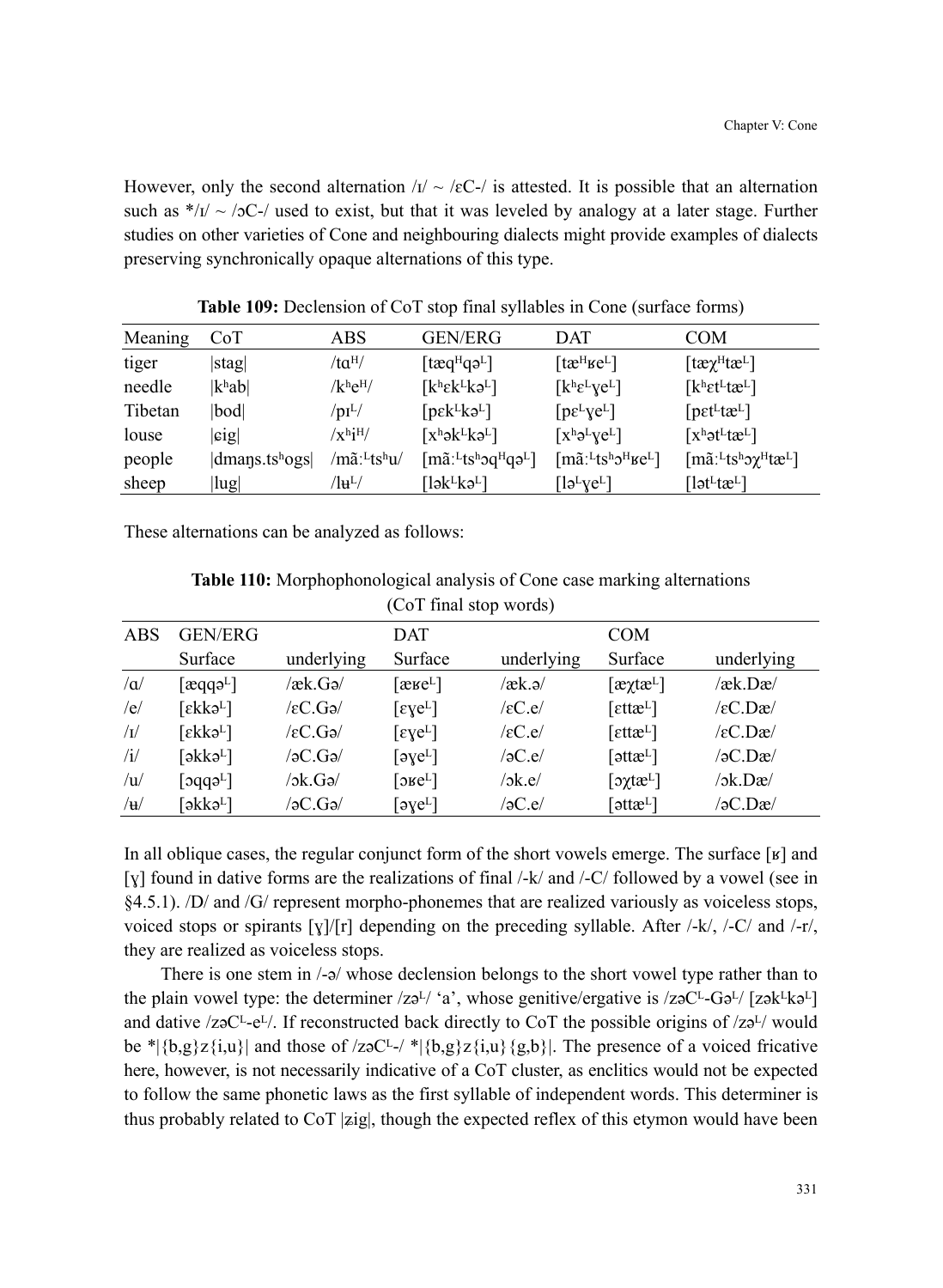\*xi<sup>L</sup>. We could propose to reconstruct CoT \*|zi|, \*|zik|, but the absence of palatalization of |z| before |i| would be anomalous (see Hill 2013 on this particular topic).

The declension of stems in final /-r/ in Cone is a variant of short vowel stem declension:

**Table 111:** Declension of CoT |-r| final syllables in Cone (surface forms)

| Meaning         | CoT  | ABS                 | GEN/ERG                                     | DAT                                | COM                                 |
|-----------------|------|---------------------|---------------------------------------------|------------------------------------|-------------------------------------|
| <sub>1</sub> ce | darl | /tær <sup>L</sup> / | [tær <sup>l</sup> kə <sup>l</sup> ]         | ∣tæ⊦re⊦∣                           | [tær <sup>L</sup> tæ <sup>L</sup> ] |
| gser            | gser | /ser <sup>H</sup>   | $\lceil$ ser <sup>H</sup> kə <sup>L</sup> ] | [se <sup>H</sup> re <sup>L</sup> ] | [ser <sup>H</sup> tæ <sup>L</sup> ] |

/G/ and /D/ are realized as voiceless stops after final /-r/.

### **5.1.3 Nasal vowel stems**

Cone nasal vowel stems come from CoT rhymes ending in |-m| and |-n| and in some cases in |-ŋ| (in borrowings from other Tibetan languages).

The following examples illustrate the regular declension of the nouns in nasal vowel stems; as short vowel stems, they do not distinguish between genitive and ergative.

| Meaning | CoT                | ABS                              | GEN/ERG                                | DAT                                            | COM                                    |
|---------|--------------------|----------------------------------|----------------------------------------|------------------------------------------------|----------------------------------------|
| otter   | sram               | $ \text{sa}:^{\text{H}} $        | $[$ sæ <sup>H</sup> ŋgə <sup>L</sup> ] | $\lceil \sec^{\text{H}} n e^{\text{L}} \rceil$ | [sæ <sup>H</sup> ndæ <sup>L</sup> ]    |
| bear    | dom                | $ t\tilde{o}$ : <sup>L</sup> $ $ | $[to^L$ ngə <sup>L</sup> ]             | [tb <sup>L</sup> ne <sup>L</sup> ]             | [t5Lndæ <sup>L</sup> ]                 |
| teacher | $ {\rm d}$ ge.rgan | $ ge:$ <sup>L</sup> ge:          | $[ge: LgeLng\partial L]$               | $[ge:lg\epsilon^{L}ne^{L}]$                    | $[ge:lg\epsilon^{L}nd\mathcal{R}^{L}]$ |
| tree    | $ \sin $           | $ x^h \tilde{1}$ : <sup>L</sup>  | $[x^h\partial^L \eta g \partial^L]$    | $[x^h\partial^Lne^L]$                          | $[x^h\partial^L \eta d\mathcal{E}^L]$  |

**Table 112:** Declension of CoT nasal final syllables in Cone (surface forms)

The principle here is identical with short vowel stems: the suffixes  $\sqrt{-G}$ ,  $\sqrt{-e}$  and  $\sqrt{-D}$ respectively are added to the conjunct form of the noun stem:

| ABS | GEN/ERG                              |                              | DAT                   |                                | COM                                   |                                            |
|-----|--------------------------------------|------------------------------|-----------------------|--------------------------------|---------------------------------------|--------------------------------------------|
|     | Surface                              | underlying                   | Surface               | underlying                     | Surface                               | underlying                                 |
| ã.  | $[\text{ænga}^L]$                    | $\alpha$ N.Gə <sup>L</sup> / | [æne <sup>L</sup> ]   | /æN.e $L/$                     | [ændæ <sup>L</sup> ]                  | $\sqrt{xN}$ . Dæ <sup>L</sup> /            |
| õ.  | $\lceil \text{onga}^L \rceil$        | /əN.Gə <sup>L</sup> /        | [ $oneL$ ]            | $/2N_{\rm B}$ e <sup>L</sup> / | [ $\text{and}\mathbf{x}^{\text{L}}$ ] | $/2N \cdot Dæ^{L/2}$                       |
| e:  | $[enga^L]$                           | $\ell \in N.G$ ə $^L\ell$    | $[ene^L]$             | $\rm \ell eN.e^L/$             | [ $endæL$ ]                           | $\sqrt{\varepsilon N}$ . Dæ <sup>L</sup> / |
| ĩ.  | $[$ ə $\natural$ gə $^{\tt L}{\tt]}$ | /əN.Gə <sup>L</sup> /        | $\lceil$ əne $\sim$ ] | /əN.e <sup>L</sup> /           | [əndæ $L$ ]                           | /əN.Dæ <sup>L</sup> /                      |

**Table 113:** Declension of CoT nasal final syllables in Cone (underlying forms)

The morphophoneme  $/N/$  is realized [n] in intervocalic position, while  $/D/$  and  $/G/$  merge with /N/ as voiced prenasalized stops [nd] and [ŋg].

The short nasal vowel nouns  $/n\tilde{a}^{H}$  'pus' |rnag| and  $/n\tilde{a}^{L}$  'forest' |nags| are not treated as nasal stems, their oblique forms follow the declension of a  $-a/$  short vowel stem.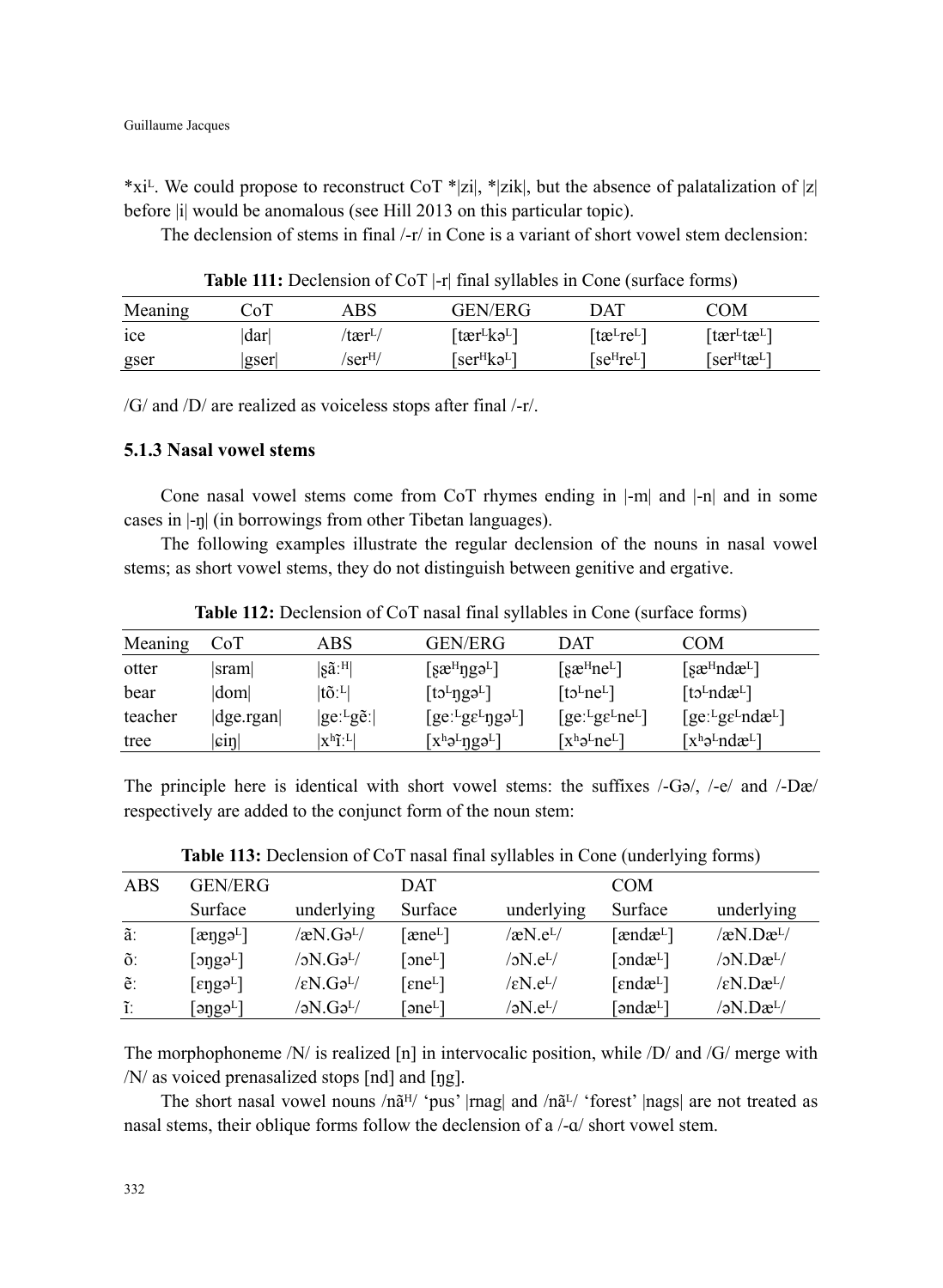The noun  $/n$  $i^{L}$  'inside' |nan| has no conjunct form, and its oblique forms are similar to a long vowel stem  $[n\tilde{a}:\gamma_2\tilde{b}]$ ,  $[n\tilde{a}:\gamma_2\tilde{b}]$ ,  $[n\tilde{a}:\gamma_2\tilde{b}]$ . This strongly supports the idea that nasalization is secondary in this noun; it is an inherited form whose regular reflex should be  $*$ /naː<sup>L</sup>/ but became nasalized because of a nasal suffix, or possibly due to spread of nasality from the initial.

# **5.1.4 Long vowel stems**

As plain vowel stems, long vowel stems have no conjunct forms. These stems come from syllables with final  $\vert -\eta \vert$ ,  $\vert -\eta \vert$  and  $\vert -s \vert$  in CoT.

The regular declension patterns for these nouns is quite straightforward:

| Meaning | CoT                               | ABS                                            | GEN/ERG                                                     | DAT                                          | <b>COM</b>                                                                      |
|---------|-----------------------------------|------------------------------------------------|-------------------------------------------------------------|----------------------------------------------|---------------------------------------------------------------------------------|
| deer    | $ ca.ba  \leq c^{\mathbf{w}}a.ba$ | $\chi^{\rm h}$ a: <sup>L</sup> /               | $\left[ x^{\mathrm{h}}a^{\mathrm{r}}y^{\mathrm{h}} \right]$ | $[x^h a:^L \eta e^L]$                        | $\left[ x^{\mathrm{h}}a:^{\mathrm{L}}\mathrm{r}\mathcal{L}^{\mathrm{L}}\right]$ |
| rabbit  | ri.bon                            | /rə <sup>L</sup> yuː/                          | $\lceil r \partial^L y u^L y \partial^L \rceil$             | $\lceil r \partial^L y u'^L \eta e^L \rceil$ | $\lceil r \partial^L y u \cdot^L r \mathfrak{E}^L \rceil$                       |
| monkey  | sprewu                            | $\sqrt{\text{Si}}$ : $\text{H}/\sqrt{\text{}}$ | $[si: {^{H}Y}0^{L}]$                                        | $[si:^{\text{H}}$ ne <sup>L</sup> ]          | $[x^h a: {}^L r a^L]$                                                           |

**Table 114:** Declension long vowel stems in Cone (surface forms)

The morphophonemes  $\overline{D}$  and  $\overline{G}$  are realized as [r] and [y] between vowels, which is why the suffixes /-Dæ $\frac{1}{2}$  and /-G $\frac{1}{2}$  appear as [ $\gamma$ a<sup>L</sup>] and [ræ<sup>L</sup>] with long vowel stems.

The suffix  $\ell$ -e<sup>L</sup>/ cannot form a hiatus with the preceding vowel, and an epenthetic [ŋ] is inserted. This segment only appears with long vowel stems; with all other stem types the conjunct form is used and since it is always consonant-final it prevents the hiatus.

Some nouns in /-uː/ coming from a suffix |-bo| |-po| in CoT have alternative ergative and dative forms similar to plain vowel stem. For instance,  $\frac{\text{d}z}{\text{d}z}$  /  $\text{d}z/\text{d}z$  |rg<sup>i</sup>al.po| has two possible dative forms  $\left[dz \&u^T \right]$  or  $\left[dz \&u^T \right]$ ; /p $\alpha$ <sup>H</sup>wuː/ 'beggar' has  $\left[px^H \right]$  in the ergative and  $[pqa:Hw0^H]$  in the dative. The genitive and comitative forms of these nouns is regular  $(\lceil pa:^Hwu:^H\gamma e^L\rceil)$  and  $\lceil pa:^Hwu:^H\gamma e^L\rceil)$ . This is also true of the plural suffix /-t $e^h u$ :/ (genitive /-t $e^h u$ :/, dative  $-\text{te}^{\text{h}}(0)$ , which might be indirectly related to the common  $-\text{t}$ <sup>th</sup>o suffix found in various Tibetan languages.

This section has described the morphophonological alternations found in the Cone case marking system. Similar alternations are also found in the verbal morphology, as we will see.

#### **5.2 Verbal morphology**

This section will describe how verbal stem alternations in Cone relate to Common Tibetan ones. As we will see, some of these alternations are inherited, and some are innovated by analogy or sound changes.

In Classical Tibetan, verbs had up to four distinct stems, traditionally called present ( $\leq$ da.lta $>$ ), past ( $\leq$ <sup>n</sup>das.pa $>$ ), future ( $\leq$ ma.ĥoŋ.pa $>$ ) and imperative ( $\leq$ skul.tsʰig $>$ ). Although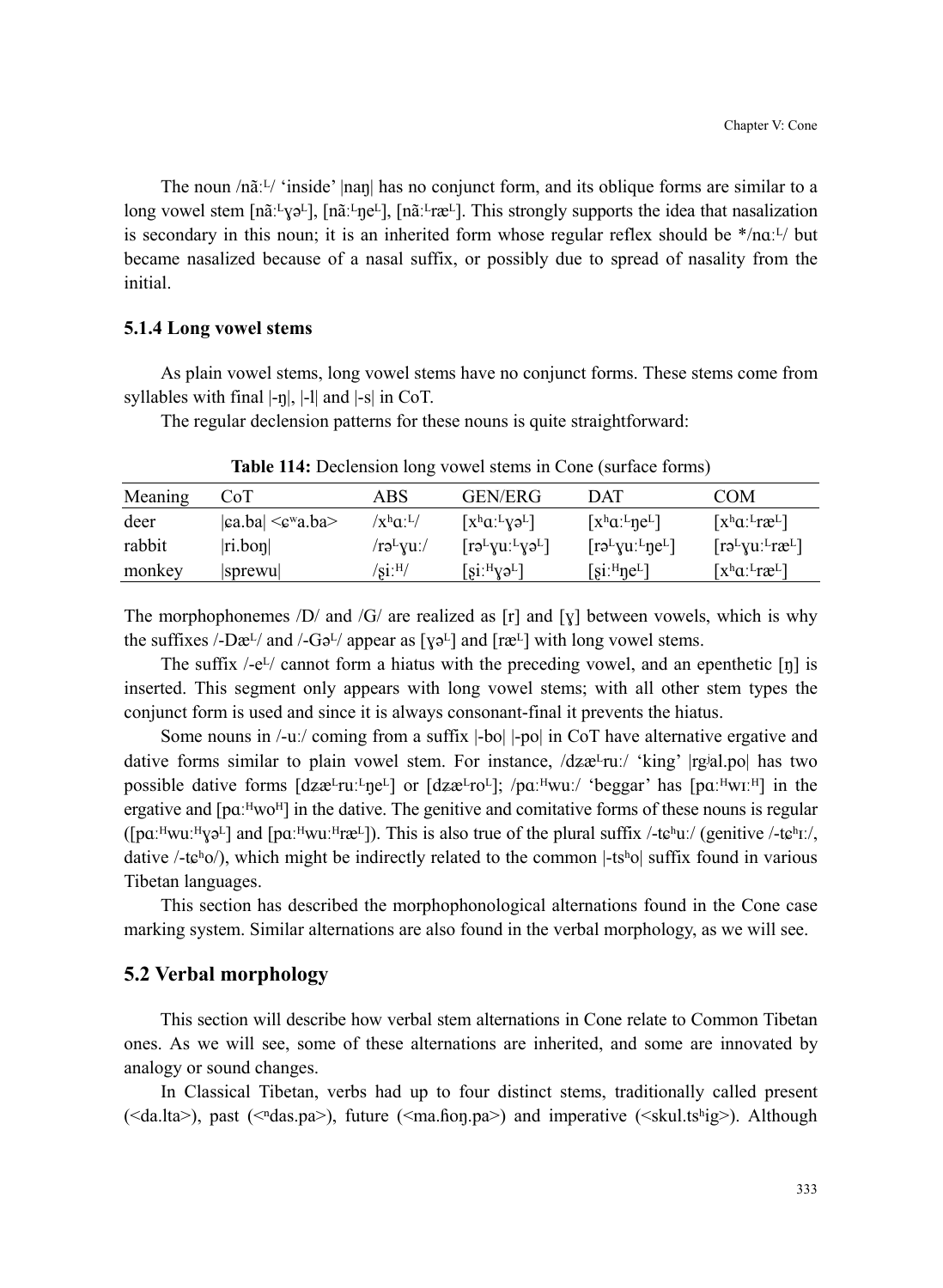these labels are misleading, we will nevertheless keep the traditional terminology, as the focus of this paper is not the functions of these categores in modern Cone. It is possible that Common Tibetan (and Old Tibetan) had more stems, but this question is only marginally relevant to Tibetan dialectology: as in all modern Tibetan languages, no verb in Cone has more than three stems. However, the stem alternations as attested in Classical Tibetan (and nearly all dictionaries) are in some cases quite different from those of Old Tibetan and Common Tibetan. When data is available, Common Tibetan stem alternations are based on Old Tibetan evidence, as will be discussed in this section.

The Cone present stem corresponds to both Common Tibetan present and future, while past and imperative correspond to their Common Tibetan counterparts. The Cone present stem sometimes appears in the conjunct stem, as we will see.

### **5.2.1 Vowel alternations**

Verbs with vowels alternations in Cone can all be considered to be irregular, as most verbs have no alternations, including verbs whose vowel belongs to the vowels of the alternating series. Fifteen categories are attested: $21$ 

|                | <b>PRS</b>                 | <b>PST</b>     | IMP          | nb | Cone example                                                                            | CoT                                                       | Meaning   |
|----------------|----------------------------|----------------|--------------|----|-----------------------------------------------------------------------------------------|-----------------------------------------------------------|-----------|
| $\mathbf{1}$   | æ                          | $e$ :          | Ε.           | 3  | /tæ <sup>H</sup> /, /te: $^{H}$ /, /ti: $^{H}$ /                                        | Ital,  bltas ,  ltos                                      | see       |
| $\overline{2}$ | $\mathfrak{O}$             | Ι.             | Ε.           | 5  | $/koH$ , $/kIH$                                                                         | rko ,  brkos                                              | dig       |
| 3              | $\boldsymbol{\varepsilon}$ | Ι.             | Ε.           | 3  | $\sqrt{dz} \epsilon^{H}$ , $\sqrt{dz} I$ : $^{H}$                                       | rdzeļ,  brdzes                                            | change    |
| 4              | $\Theta$                   | $\ddot{i}$ :   | $\ddot{i}$ : | 13 | $\sqrt{\mathbf{G}}\mathbf{d}^{\mathrm{H}}$ , $\sqrt{\mathbf{G}}\mathbf{i}^{\mathrm{H}}$ | $ sk^{j}i ,  bs^{j}is $                                   | borrow    |
| 5              | æ                          | Ι.             | $\mathbf{C}$ | 1  | $\sqrt{S\mathfrak{E}^L}$ , $\sqrt{S\mathfrak{E}^L}$ , $\sqrt{S\mathfrak{E}^L}$          | $ z\alpha ,  z\alpha ,  z\alpha $                         | eat       |
| 6              | $\alpha$                   | $\alpha$       | u            | 7  | $/ndzaL$ , /tsa <sup>L</sup> /, /tsu <sup>L</sup> /                                     | $\vert$ <sup>n</sup> dreg , $\vert$ bregs                 | cut, mow  |
| 7              | u                          | $\alpha$       | u            | 3  | $/ndzu^L/$ , $/\gamma a^L/$ , $/\gamma u^L/$                                            | <sup>n</sup> dzog ,  bzag ,  zog                          | put       |
| 8              | $\mathbf{i}$               | e:             | $\ddot{i}$ : | 1  | $\sqrt{\text{gi}^L}$ , $\sqrt{\text{ge}^L}$ , $\sqrt{\text{gi}^L}$                      | bied, bias, bios                                          | do        |
| 9              | $\mathbf I$                | Ι.             | Ε.           | 1  | $/gI^{L/}, /gI^{L/}$                                                                    | bgod ,  bgos                                              | share     |
| 10             | ã.                         | ã.             | õ.           | 3  | $\sqrt{d\tilde{a}L}$ , $\sqrt{d\tilde{a}L}$                                             | bsdams ,  sdoms                                           | tie       |
| 11             | ã.                         | ã.             | ũ.           | 1  | /nã: $L/$ , /nũ: $L/$                                                                   | [nal], [pol]                                              | sleep     |
| 12             | ẽ.                         | $a$ :          | u:           | 3  | /lẽ:L/, /laːH/, /luːH/                                                                  | lend ,  blans ,  lons                                     | pick up   |
| 13             | ĩ.                         | $\mathbf{H}$ : | ₩.           | 1  | / $ndz\tilde{\iota}$ : <sup>L</sup> /, /z <b>u</b> : <sup>L</sup> /                     | $\vert$ <sup>n</sup> dzind $\vert$ , $\vert$ bzun $\vert$ | hold      |
| 14             | $a$ :                      | a:             | u:           | 9  | /mba: $L/$ , /pa: $L/$ , /pu: $L/$                                                      | $ n$ bal $ ,  bal $                                       | pluck out |
| 15             | ær                         | ær             | or           | 4  | $\gamma$ ngær <sup>L</sup> /, /kær <sup>H</sup> /, /kor <sup>H</sup> /                  | dgar ,  bkar                                              | chop      |

**Table 115:** Cone verb stem alternations (rhymes)

These fifteen categories can be further divided into four main categories: plain vowels, short vowels, nasal/long vowels and |-Vr|.

 $\overline{a}$ 

 $21$  The abbreviation 'nb' denotes 'number of examples in our data'.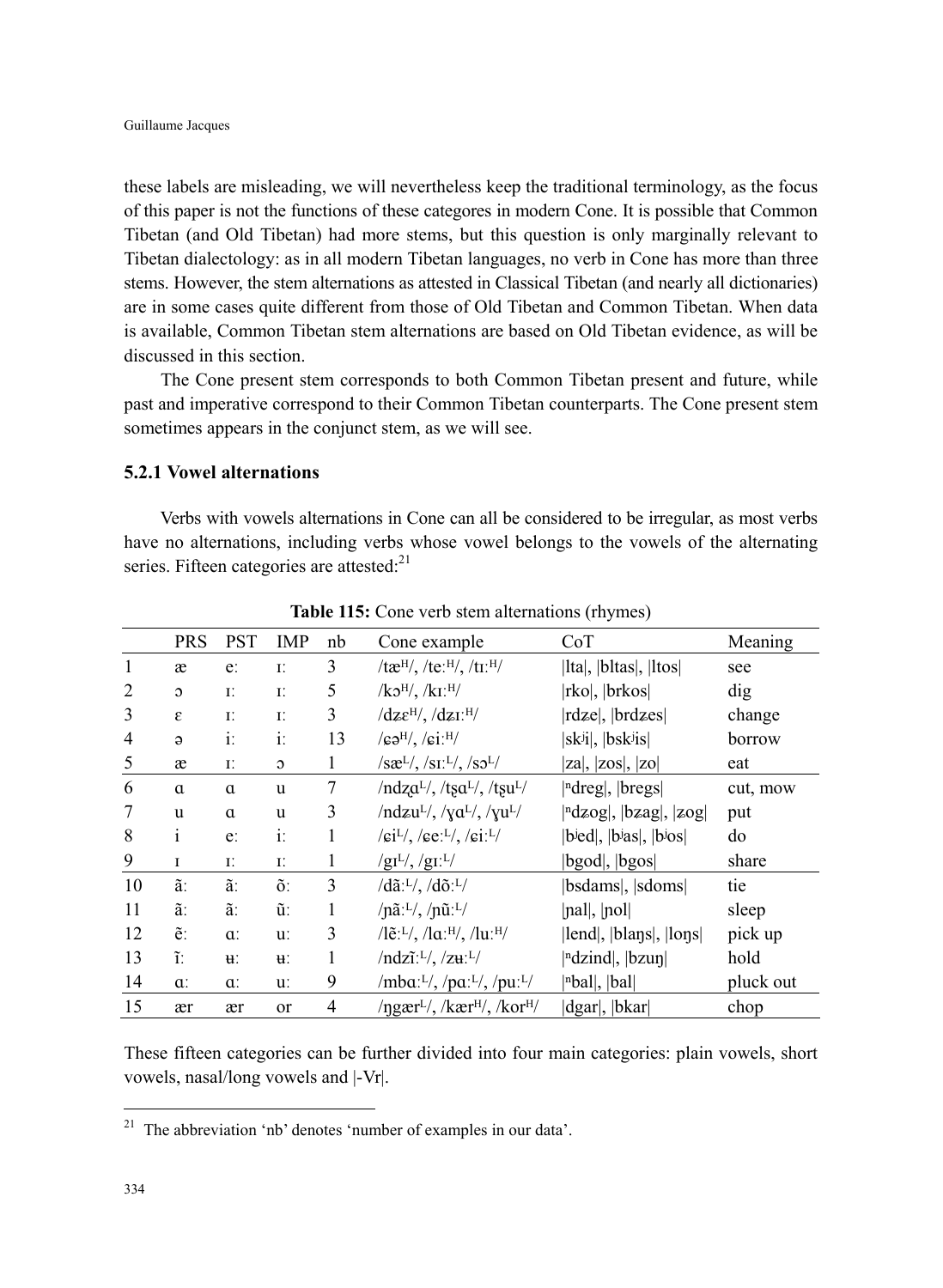Apart from these categories, we find a limited number of verbs that exhibit suppletion.

## **5.2.1.1 Plain vowel stems**

The plain vowel stem alternations are the most common cases of irregular verbs in Cone. The present tense of these verbs is one of  $\{x|, y|, z|, |z|, |z|\}$ , the vowels corresponding to CoT open syllables. The alternations observed for these stems result from the addition of an |-s| suffix in the past and imperative stems, and from the  $|a| > |o|$  ablaut in the imperative.

|   | <b>PRS</b>           | CoT          | PST   | $\mathbf{r}$<br>$\tilde{\phantom{a}}$<br>CoT | IMP   | CoT                |
|---|----------------------|--------------|-------|----------------------------------------------|-------|--------------------|
|   | /-æ/                 | -a           | /-eː/ | $ -as $                                      | /-1ː/ | $ -OS $            |
| ∠ | $/-0/$               | $ -0 $       | /-1./ | $ -0S $                                      | /-1ː/ | $\left -os\right $ |
|   | $\sqrt{-\epsilon/2}$ | l-el         | /-1ː/ | $ -es $                                      | /-1ː/ | $ -es $            |
| 4 | /-ə/                 | $ -u ,  -1 $ | /-iː/ | $ -us ,  -1S $                               | /-1ː/ | $ -us ,  -is $     |

**Table 116:** Alternations in CoT open syllable verb stems

The Cone alternations here faithfully reflect the CoT paradigms. The verb 'eat' present a unique alternation:  $PRS /sæ^{L}/$ ,  $PST /sI^{L}/$ ,  $IMP /s2^{L}/$ . These forms exactly reflect CoT |za|, |zos|, |zo|, an irregular paradigm, which I argued to be the only trace of verbal agreement in Tibetan (Jacques 2010a). Cone seems to be one of the rare languages to preserve the  $|a| \sim |b|$  ablaut in the past stem. Most other Tibetan languages, such as Lhasa, have replaced |zos| by an analogical form as if from CoT |bzas|.

# **5.2.1.2 Stop final stems**

The short vowel stems  $\frac{1}{q}$ ,  $\frac{1}{q}$ ,  $\frac{1}{q}$ ,  $\frac{1}{q}$ ,  $\frac{1}{q}$ ,  $\frac{1}{q}$ ,  $\frac{1}{q}$ ,  $\frac{1}{q}$  originate from stop final syllables in Common Tibetan. Unlike plain vowel stems, the stop final stems have a distinct conjunct form. It appears when the present stem is suffixed with the present /-Gə/ suffix. The same range of alternations as with genitive/ergative of nouns is observed:

| Base form            | Suffixed form                                               | Example                                                                                                             | Etymology            | Meaning    |
|----------------------|-------------------------------------------------------------|---------------------------------------------------------------------------------------------------------------------|----------------------|------------|
| $/-\alpha/$          | $\ell$ æk-Gə $\ell$ [æqqə]                                  | /tea <sup>H</sup> /, /teæk <sup>H</sup> -/ [teæq <sup>H</sup> qə <sup>H</sup> ]                                     | $ b$ t $\epsilon$ ag | break      |
| $/-e/$               | $\sqrt{\varepsilon}C$ -Gə/ $\lceil \varepsilon kk\rangle$   | $\sqrt{\text{se}^{\text{H}}/N}$ , $\sqrt{\text{se}^{\text{H}}/N}$ $\sqrt{\text{se}^{\text{H}}\text{ke}^{\text{H}}}$ | bsad                 | kill       |
| $/$ -I $/$           | $\sqrt{\varepsilon C}$ -Gə/ $\lceil \varepsilon k k \rceil$ | /ti <sup>H</sup> /, /teC <sup>H</sup> -/ [tek <sup>H</sup> ka <sup>H</sup> ]                                        | $ $ lteb $ $         | fold       |
| $\frac{1}{\sqrt{2}}$ | $\sqrt{2C}-G$ ə $/$ [əkkə]                                  | $/tsiH$ , $/tsoCH$ -/ $[tsokHk2H]$                                                                                  | rtsig                | lay bricks |
| $/$ -u $/$           | $\lceil \text{eq} \rceil$ \cD- $\lambda$ c $\lambda$        | $/ndzu^L/$ , $/ndz^L-$ [ndz $sq^Lq^H$ ]                                                                             | $ n \, \text{dzog} $ | put        |
| $/$ -u $/$           | /əC-Gə/ [əkkə]                                              | $/guL$ , /gəC <sup>L</sup> -/ [gək <sup>L</sup> kə <sup>H</sup> ]                                                   | sgug                 | wait       |

**Table 117:** Conjunct forms in CoT stop final verb stems

However, these regular neo-alternations are unrelated to the CoT ablaut.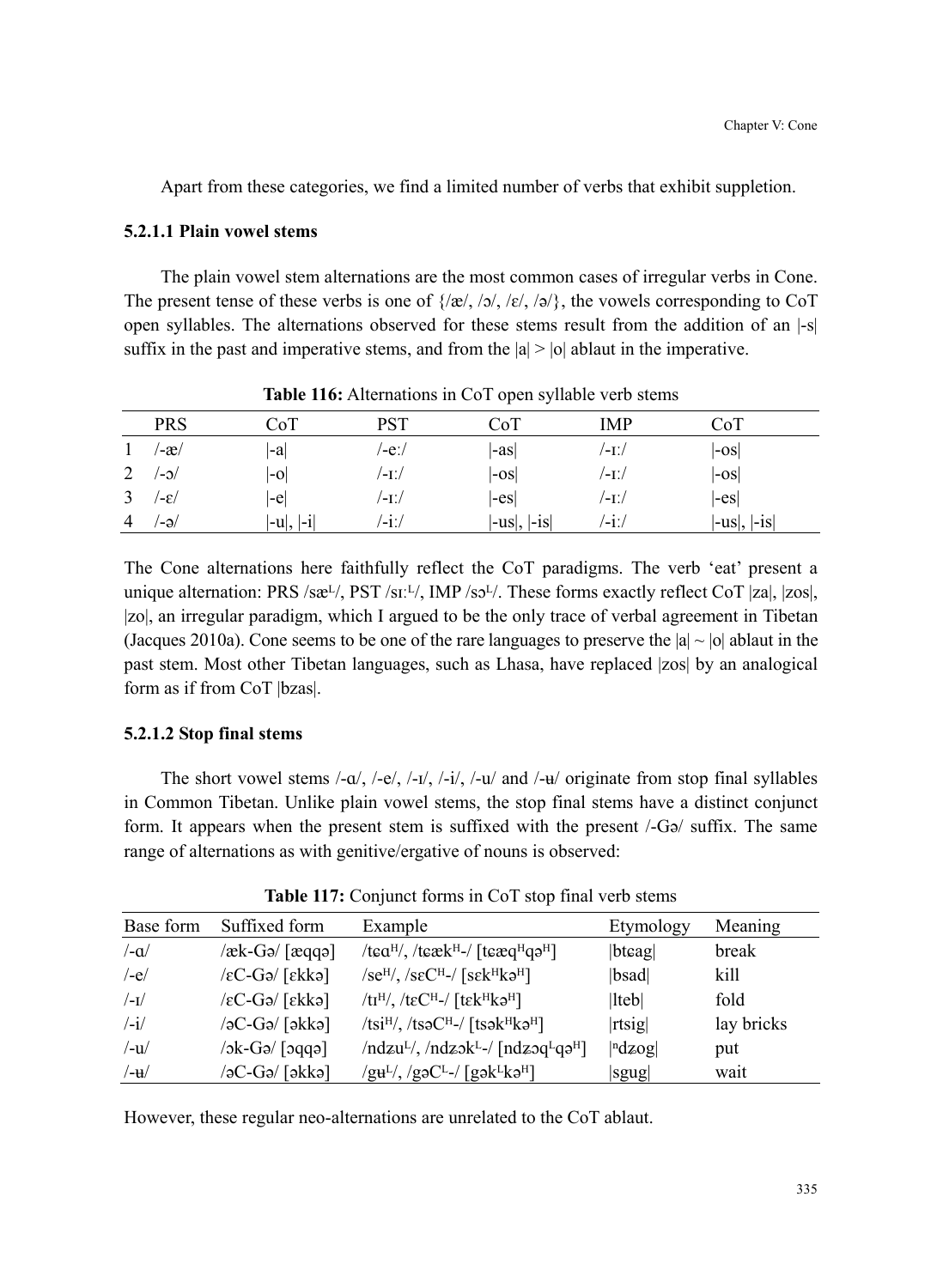Guillaume Jacques

The final |-s| suffix found in the past and imperative, which caused most of the alternations in plain vowel stems, left no trace after stops: |-Vbs| and |-Vgs| rhymes merge with their |-Vb| and |-Vg| counterparts.

The attested alternations are the following; categories 8 and 9 are highly irregular, attested by only one example each.

|   | <b>PRS</b>      | CoT                   | DCT   | CoT   | IMP  | CoT   |
|---|-----------------|-----------------------|-------|-------|------|-------|
| O | ′-a∕            | $ -ag $               | ′-a∕  | -ags  | /-u/ | -ogs  |
|   | ′-u∕            | $\left -og(s)\right $ | /−a   | -ags  | /-u/ | -ogs  |
| Ô | $^{\prime}$ -1/ |                       | /-eː/ | l-asl | /-11 |       |
| 9 | '-1/            | -od                   | '-1./ | l-osl | ′-∐  | l-osl |

**Table 118:** Inherited alternations in CoT stop final verb stems

There is only one source of vowel alternation for the types 6 and 7:  $|a| \sim |b|$  ablaut in CoT. This ablaut takes place regularly in the imperative, and in some verb stems in the present (type 7). We would expect verbs from CoT stems in  $|\text{-ab}|$  and  $|\text{-ad}|$  to present the alternation between  $\text{-e}/\text{-e}/\text{e}$ and /-u/ (reflecting CoT  $|-ab| \sim |-obs|$ ) and /-e/ and /-i/ (reflecting CoT /ad/  $\sim$  /od/).

Besides, in Common Tibetan some verbs also had  $|a| \sim |e|$  ablaut in the present stem. Since  $|-ag|$  and  $|-eg|$  both become  $\angle -a/$  in Cone, this distinction is lost for  $|-g|$  final verbs (for instance CoT | $^{\text{ndreg}}$  'cut' regularly becomes / $\text{ndza}^{\text{L}}$ , indistinguishable from a protoform \*|ⁿbrag|). For |-ab| and |-ad| stem verbs however, we should expect present stems in /-ɪ/ (from |-eb|) and /-i/ (from |-id|) alternating with /-e/ (from |-ab|/|-ad|). The is one type 6 verb with /-e/ in the past tense instead of  $/\text{-}a$ . the auxiliary  $\frac{dz a^{1}}{|\text{gag}|}$ , past  $\frac{dz e^{1}}{|\text{gag}|}$ . This irregular vowel alternation directly reflects an CoT irregular final stop alternation.

The expected paradigms of the verbs /tse<sup>H</sup>/ 'cut off' |gtsab|, /tee<sup>H</sup>/ 'cut' |btead| and the |a|  $\sim$  |e| ablaut verb 'fold' /t<sup>H</sup>/ |lteb| should be:

| Meaning | PRS                | <b>PST</b>                   | <b>IMP</b>                |
|---------|--------------------|------------------------------|---------------------------|
| cut off | gtsab              | btsabs                       | gtsobs                    |
|         | tse <sup>H</sup> / | tse <sup>H</sup> /           | $*$ /tsu <sup>H</sup> /   |
| cut     | gtcod              | btcad                        | $ t\epsilonhod $          |
|         | $*$ /t $gIH$       | $/$ t $e$ e <sup>H</sup> $/$ | $*/t c^h I^H$             |
| fold    | lteb               | bltabs                       | ltobs                     |
|         | $/$ tr $^{H/}$     | $*$ /te <sup>H</sup> /       | $*/\text{tu}^{\text{H}}/$ |

**Table 119:** Expected paradigms of CoT final stop verb stems in Cone

Instead of preserving these alternations, these verbs became invariable in Cone, having generalized either the present or the past stem (the forms that underwent analogical levelling are shaded in grey).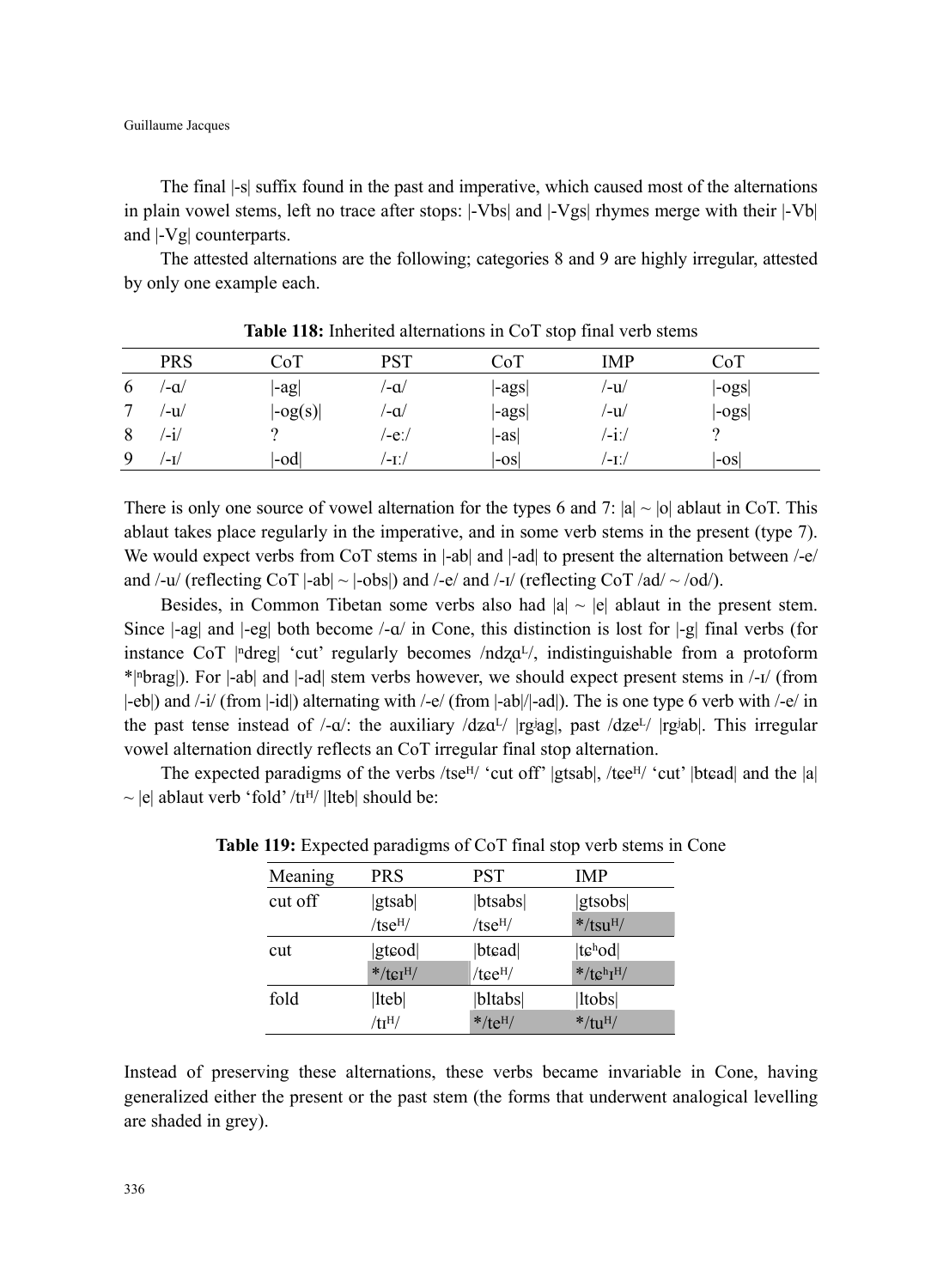Another origin for alternating short vowel stems is the present tense |-d| suffix of CoT. Only two verbs ( $/e^{i\frac{L}{2}}$  'do' |bʲed| and  $/g^{i\frac{L}{2}}$  'share' |bgod|) in our data preserve a trace of this suffix. The verb 'share' straightforwardly reflects CoT present  $|b \text{goal}|$ , past/imperative  $|b \text{gos}|$ which regularly yield the Cone paradigm  $/gI^{L}$ ,  $/gI^{L}$ .

On the other hand, the verb 'do' presents irregular correspondences with CoT. The past / $\text{ce:}^{L}$ / can be accounted for with the CoT past stem |bas|, but the present / $\text{ci}^{L}$ / and imperative / $\epsilon$ i:<sup>L</sup>/ are unexplained: |bʲed| and |bʲos| should have become \*/ $\epsilon$ i<sup>L</sup>/ and \*/ $\epsilon$ i:<sup>L</sup>/. Since the contrast between  $\frac{1}{i}$  and  $\frac{1}{i}$  is difficult to perceive, this seems to raise the question whether these forms are correctly transcribed. However, the fact that the conjunct of  $/\epsilon i^L/i$  is [ $\epsilon \in k^L k e^H$ ] can dissipates this doubt: had the present stem been  $\frac{f}{c}L^1$ , its conjunct form should have been  $*$ [ $\varepsilon$ k $L$ kə<sup>H</sup>].

To explain these discrepancies, we propose that the present and imperative stems are not the result of irregular development, but that the paradigm of 'do' is suppletive, taking some forms from the CoT verb |bʲed| and other from |bgʲid| which also means 'do'. The regular outcome of the present, past and imperative stems of these two verbs are presented in the following table:

|         | PRS                     | PST                   | <b>IMP</b>               |
|---------|-------------------------|-----------------------|--------------------------|
| do 1    | $ b$ ied                | $ b$ <sup>j</sup> as  | $ b$ <sub>jos</sub> $ $  |
|         | $*/cI^{L}/$             | $/$ ce: $^{L}/$       | $*/cI^{L}/$              |
| $d$ o 2 | $ bg$ id                | $ bg$ <sup>j</sup> is | $ g_{i}$ is              |
|         | $*$ /dzi <sup>L</sup> / | $\sqrt{dz}i^L$        | $/$ ci: <sup>L</sup> $/$ |

**Table 120:** The CoT of the Cone verb 'do'

The correspondence of CoT  $|g^{\perp}|$  to Cone / $g$ -/ in the low tone is not attested by any other example, as this initial is quite rare in OT; it is based on the hypothesis that in the native vocabulary (not borrowed from other Tibetan varieties)  $|g_i|$  evolves in a way parallel to  $|C_{ki}|$ . Based on this phonetic law, the imperative / $\epsilon i^{j}$  can be the regular outcome of the imperative stem |gʲis|. The verb 'do' in Cone has taken its past stem from the verb |bʲed|, and its imperative stem from |bgʲid|.

The present stem / $\epsilon i^{L}$ /, however, resembles neither the present \*/ $\epsilon i^{L}$ / |bʲed| nor \*/ $\frac{dz}{l}$ |bgʲid|. It points perhaps to an CoT form \*|gʲid| for the present tense rather than |bgʲid|.

Given the fact that the present stem  $|bg$ id is quite irregular in having a  $|b-|$  prefix, it is possible that at an intermediate stage after Common Tibetan the paradigm of this verb was renewed as \*|gʲid|, |bgʲis|, |gʲis|, with the new present \*|gʲid| analogicallyremade on the model of more commo verbs where |b-| is restricted in the past.However, the expected present stem should be \*| $\alpha$ gid| with a nasal prefix. An alternative possibility is that this stem is a blend of the two forms  $\frac{*}{c}I^{L}/$  and  $\frac{*}{dz}I^{L}/$ , merging the initial of the former with the rhyme of the latter.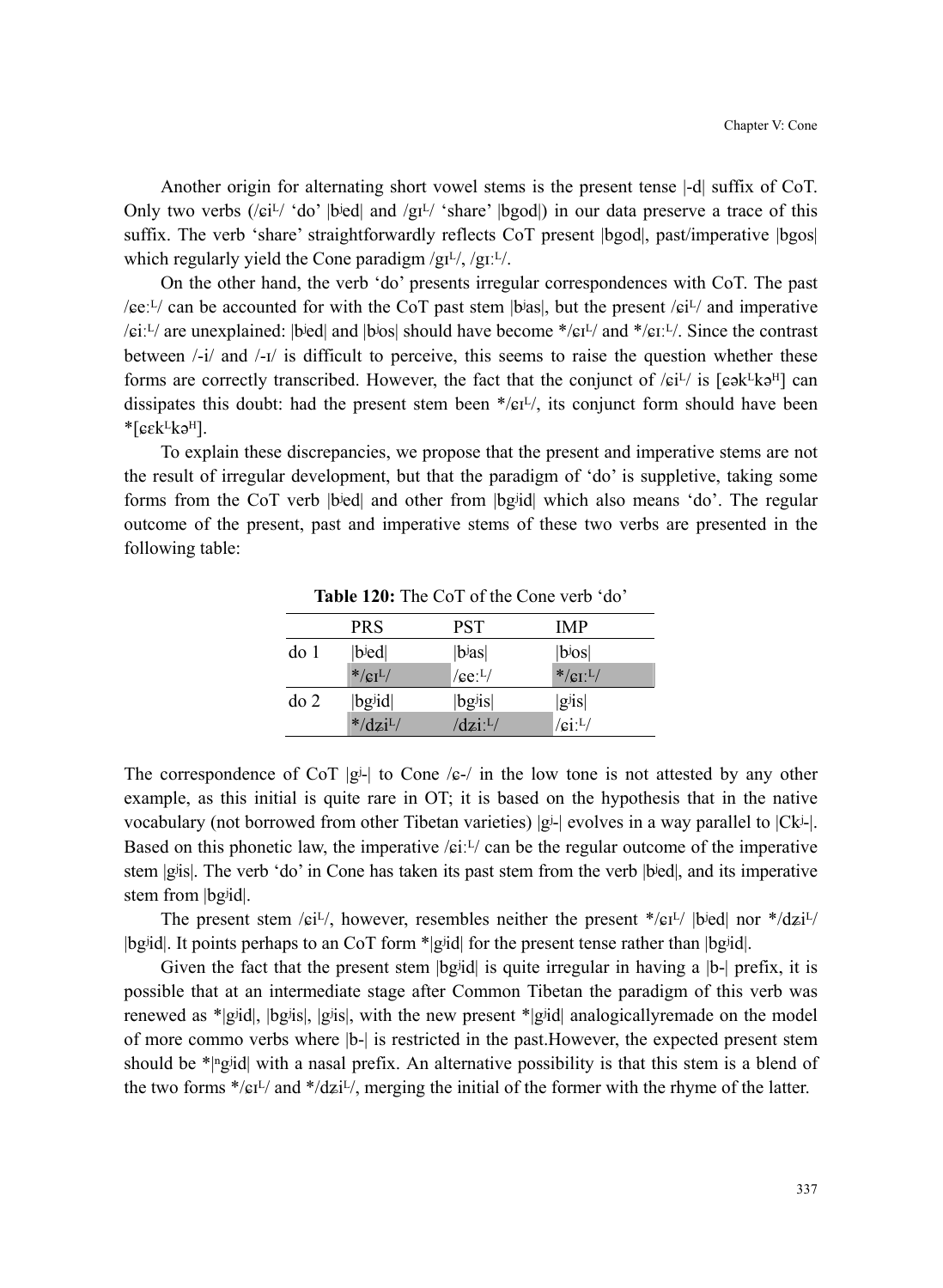#### **5.2.1.3 Nasal vowels and long vowel stems**

The nasal stems come from CoT rhymes in |-m| and |-n| (and |-ŋ| in rare cases). Like short vowel stems, they present conjunct forms with the present /-Gə/ suffix, as in the following table:

| Base form        | Suffixed form                                      | Example                                                             | Etymology           | Meaning        |
|------------------|----------------------------------------------------|---------------------------------------------------------------------|---------------------|----------------|
| $/\tilde{a}$ :/  | $\sqrt{\alpha N}$ -Gə/ $\sqrt{\alpha}$             | $/d\tilde{a}$ : <sup>L</sup> /, $/d\mathcal{R}$ N <sup>L</sup> -Gə/ | bsdams              | tie            |
|                  |                                                    | $\left[$ dæ <sup>L</sup> $\eta$ gə <sup>H</sup> $\right]$           |                     |                |
| $/$ $e$ :/       | $\sqrt{\varepsilon N}$ -Gə/ $\sqrt{\varepsilon N}$ | /nde <sup>11</sup> /, /nde <sup>NL</sup> -Ga/                       | ndon                | read           |
|                  |                                                    | $[nd\varepsilon^L \eta g \partial^H]$                               |                     |                |
| $/$ õ:/          | $\sqrt{g\rho}$ /cg/ $\sqrt{g}$                     | $/k^h\tilde{\sigma}L^/$ , $/k^h\mathcal{N}^L-G\mathcal{A}$          | $ k^{\rm h}$ om $ $ | have free time |
|                  |                                                    | $[k^h2^L$ ngə <sup>H</sup> ]                                        |                     |                |
| $\mathcal{L}$ :/ | $\sqrt{ap q\rangle}$ (and $\sqrt{ap q\rangle}$     | $/\gamma$ ĩ: <sup>L/</sup> , $/\gamma$ əN <sup>L</sup> -Gə/         | $ sb$ in $ $        | give           |
|                  |                                                    | $\lceil \gamma$ ə <sup>L</sup> ngə <sup>H</sup>                     |                     |                |

**Table 121:** Conjunct forms of nasal vowel verb stems

The verb / $n\tilde{a}$ : [ $\tilde{a}$  'sleep' |nal| has no special conjunct form, and appears as [ $n\tilde{a}$  : [ $\nu$ s<sup>H</sup>] with the present suffix. The adjectives  $/m\tilde{a}$ :  $\sim$  'many'  $|m\alpha|$  and  $/t\tilde{a}$ :  $\sim$  'straight'  $|dr\alpha|$  have present forms without nasality  $[ma<sup>+</sup>y<sub>2</sub>]<sup>H</sup>]$  and  $[tsa<sup>+</sup>y<sub>2</sub>]<sup>H</sup>$ . In these irregular forms, nasality is clearly a secondary feature.

Long vowel stems have no distinct conjunct form with the present suffix, as in  $/ka<sup>:H</sup>$  'fill up' |skan|, present [kɑː<code>Hv</code>ə<code><sup>H</sup>].</sup></code>

Five patterns of vowel alternation are attested with nasal and long vowel stems, including two mixed category with nasal vowel in the present stem and long vowel in the past and imperative:

|    | <b>PRS</b>       | CoT                                       | <b>PST</b> | CoT                                       | IMP   | CoT                                                     |
|----|------------------|-------------------------------------------|------------|-------------------------------------------|-------|---------------------------------------------------------|
| 10 | /-ãː/            | -am                                       | /-ãː/      | $ -ams $                                  | /-õː/ | $ -oms $                                                |
| 11 | /-ãː/            | $\left  -a \right $                       | /-ãː/      | $ -a $                                    | /-ũː/ | $\left  -0 \right $                                     |
| 12 | /-ẽː/            | $\left  -\text{en}(d) \right $            | /−aː/      | $ -a\eta $                                | /-uː/ | $\left -ons\right $                                     |
| 13 | $^{\prime}$ -ĩ:/ | $\left  -\text{in}(d) \right $            | /-u∵/      | $ -un $                                   | /-u∵/ | $ -uns $                                                |
| 14 | /−aː/            | $\vert -a\eta \vert, \vert -a\vert \vert$ | /-aː/      | $\vert$ -aŋ $\vert$ , $\vert$ -al $\vert$ | /-uː/ | $\left  -\text{ons} \right , \left  -\text{ol} \right $ |

**Table 122:** Inherited alternations in CoT nasal final and |-al| verb stems

Pattern 11 is a variant of 14 with secondary nasalization, as explained above. Patterns 10 and 14 reflect the  $|a| \sim |o|$  ablaut of CoT in  $|-m|$  coda and  $|-n|$  or  $|-1|$  coda stems respectively. Syllable with final codas |-n| and |-s| in CoT become nasal and long vowels respectively in Cone, but with vowel fronting the paradigm would be: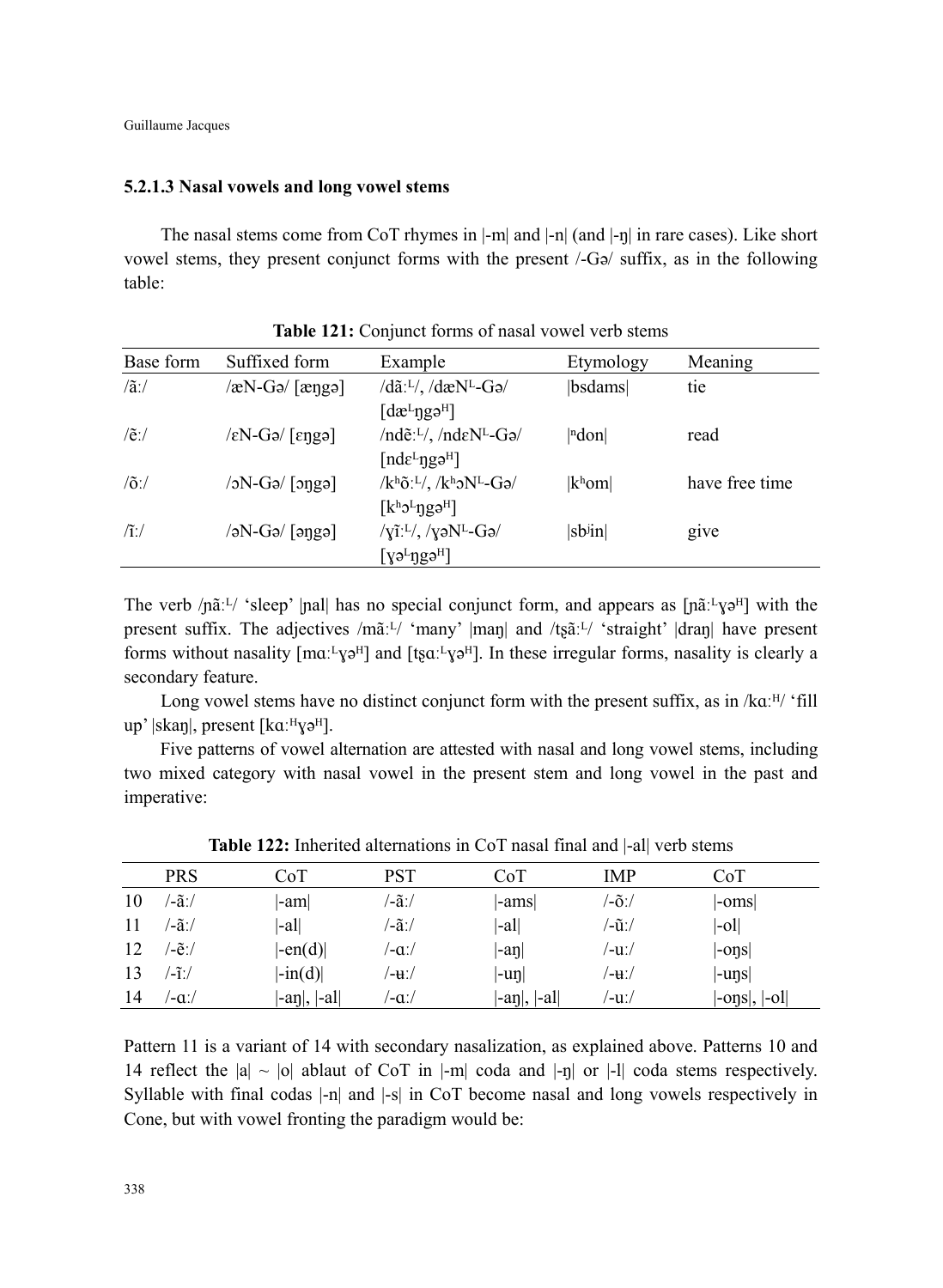|            |        | $\overline{\phantom{a}}$<br>. .<br>$\tilde{\phantom{a}}$ |     |       |       |  |
|------------|--------|----------------------------------------------------------|-----|-------|-------|--|
| <b>PRS</b> |        | <b>DCT</b>                                               | ΣoТ | 'MP   |       |  |
| /-ẽː/      | -an    | $/ - \tilde{e}$ :                                        | -an | /−ẽ:, | -on   |  |
| /-e∶       | $-a$ s | $-e$ :                                                   | -as | '-L'/ | l-osl |  |

**Table 123:** Expected paradigms of |-an| and |-as| stem CoT verbs

In the case of CoT |-an| stems, give the fact that CoT |-an| and |-on| merge as  $\sqrt{-e}$ : in Cone, sound change alone makes these verb become invariable. For |-as| stems, we would expect a /-eː/  $\sim$ /-i:/ alternation between past and imperative, but no other example has been found.

The mixed patterns 12 and 13 represent inheritance from CoT alternations between |-n| (more exactly |-nd| with <da.drag>) with vowel fronting in the present and |-ŋ| in the past and imperative. The Cone forms are the direct reflexes of the CoT paradigm.

#### **5.2.1.4 |-r|**

Cone preserves the CoT coda  $|-r|$ , and  $|a| \sim |o|$  ablaut is maintained in some verbs:

|    |       |      | <b>DCT</b><br><u>، ں</u> ، | ΣoТ | IMF  | $\cdot$ $\circ^{\mathrm{T}}$ |  |
|----|-------|------|----------------------------|-----|------|------------------------------|--|
| 15 | $-ar$ | l-ar | $-xr$                      | -ar | '-or | -or                          |  |

**Table 124:** Vowel alternations in CoT  $\text{-}$  arl verb stems

Since the final consonant did not disappear, no complex vowel alternation has been created in these verbs.

### **5.2.2 Initial consonants**

Verbal stem alternation in CoT was not limited to vowel ablaut and addition of suffixes. Extensive initial consonant alternation was also observed.

The following patterns are attested in our Cone data:

|                | <b>PRS</b> | PST                    | IMP                | Cone Example                                            | CoT                                                         | Meaning   |
|----------------|------------|------------------------|--------------------|---------------------------------------------------------|-------------------------------------------------------------|-----------|
| $\mathbf{1}$   | /mb-/      | /p <sup>L</sup>        | $/pL$ -/           | /mba: $L/$ , /pa: $L/$ , /pu: $L/$                      | $ n$ bal, $ bal $ , $ bol $                                 | pluck out |
| 2              | /ndz-/     | $/ts^L$ -/             | $/ts^L$ -/         | $/ndz^2/$ , $/tsi:$ <sup>L</sup> /                      | $\vert$ <sup>n</sup> dri $\vert$ , $\vert$ bris $\vert$     | write     |
| 3              | /ng-/      | /k <sup>L</sup> -/     | /k <sup>L</sup> -/ | $\gamma$ nge <sup>L/</sup> , /ke <sup>L/</sup>          | gad                                                         | blossom   |
| $\overline{4}$ | /mb-/      | $/pH$ -/               | $/pH$ -/           | $/mbu^L/$ , $/pu^H/$                                    | $ $ <sup>n</sup> bigs , $ p$ <sup>h</sup> ug                | drill     |
| 5              | /nd-/      | $/$ t $^{\rm H}$ - $/$ | $/tH$ -/           | $/nduL/$ , $/taH/$ , $/tuH/$                            | ndog ,  btags                                               | hang      |
| 6              | /ndz-/     | $/ts^H$ -/             | $/ts^H$ -/         | $/ndz$ u <sup>L</sup> $/$ , $/ts$ u <sup>H</sup> $/$    | $\vert$ <sup>n</sup> dzugs $\vert$ , $\vert$ btsugs $\vert$ | insert    |
|                | /ndz-/     | $/tc^{H-}$             | $/tc^{\rm H}$ -/   | $/ndzuL/$ , /tea <sup>H</sup> /, /teu <sup>H</sup> /    | <sup> ngjog</sup>  ,  bk <sup>j</sup> ags                   | raise     |
| 8              | /ng-/      | /k <sup>H</sup> -/     | $/kH$ -/           | $\eta$ ge <sup>L</sup> $\ell$ , /ke <sup>H</sup> $\ell$ | ngebs ,  bkab                                               | cover     |

**Table 125:** Cone verb stem alternations (onset)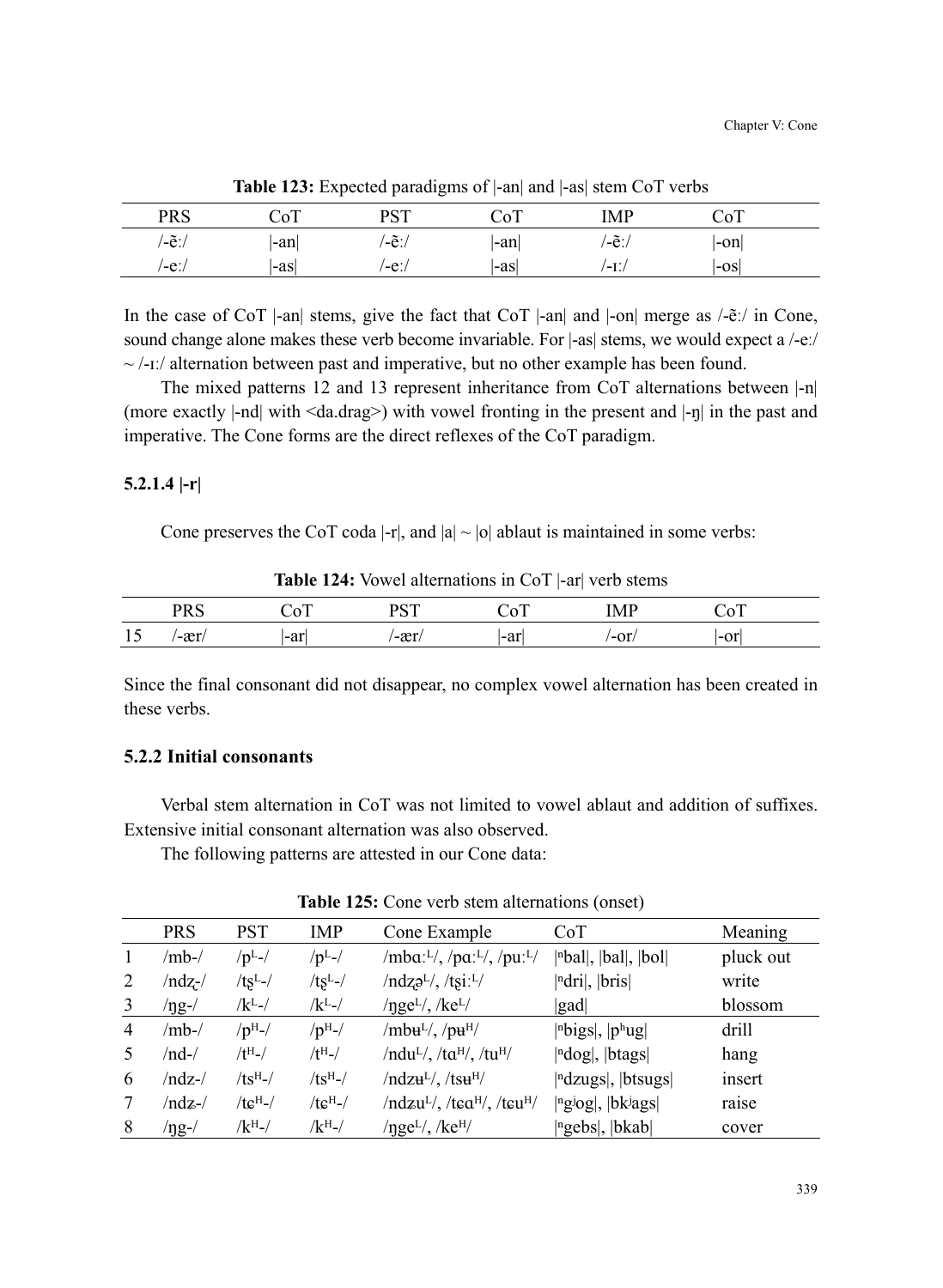Guillaume Jacques

| 9   | $/ndz$ - $/$ | /7-/            | /z-/            | $/ndz\tilde{i}$ : <sup>L</sup> $/$ , $/zu$ : <sup>L<math>/</math></sup> | $\vert$ <sup>n</sup> dzind $\vert$ , $\vert$ bzun $\vert$                      | hold     |
|-----|--------------|-----------------|-----------------|-------------------------------------------------------------------------|--------------------------------------------------------------------------------|----------|
| 10  | /ndz-/       | $\sqrt{c^h}$ -/ | $\sqrt{c^h}$ -/ | $/ndzerL$ , $/eferH$                                                    | $ n$ bied, $ p$ hiel                                                           | open     |
| -11 | $/ndz-$      | /v-/            | 'V-/            | $/ndzu^L/$ , $/\gamma a^L/$ , $/\gamma u^L/$                            | $\vert$ <sup>n</sup> dzog $\vert$ , $\vert$ bzag $\vert$ , $\vert$ zog $\vert$ | put      |
| 12  | $/th$ -/     | /t-/            | /t-/            | $/thorH$ , /tor <sup>H</sup> /                                          | gtor                                                                           | separate |
| 13  | $/tsh-/$     | $/ts$ -/        | /ts-/           | $/ts^h\tilde{e}$ : <sup>L</sup> /, /ts $\tilde{e}$ : <sup>H</sup> /     | $ \text{ntshem} $ , btsems                                                     | sew      |
| 14  | $/tch$ -/    | /tc-/           | /tc-/           | $/t\epsilon^{h}i^{H}$ , /t $\epsilon i^{H}$                             | $ n kh r u d $ , $ bkrus $                                                     | wash     |

These patterns can be divided into four classes: prenasalized/low tone voiceless stop alternation, prenasalized/high tone voiceless stop alternation, prenasalized/fricative alternation and aspirated/unaspirated alternation. All of these patterns have clear CoT origins.

#### **5.2.2.1 Prenasalized/voiceless (low tone)**

Cone verbs with prenasalized/voiced alternation originate from two classes of CoT verbs: the non-alternating verbs with nasal prefix in the present, and the verbs with voiced/voiceless stop alternation which will be treated in the next section.

The first class simply had a nasal prefix in CoT. Since voiced unprefixed stops became voiceless stops in Cone, regular phonetic laws yield the following alternations:

| <b>PRS</b>    | CoT                | PST                | CoT               | IMP                | CoT            |
|---------------|--------------------|--------------------|-------------------|--------------------|----------------|
| $/mb^{-L}/$   | $ n\mathbf{b} $    | $/p-L/$            | $ b-$             | $/p-L/$            | b-             |
| $/nd-L/$      | nd                 | /t- <sup>L</sup> / | d-                | /t- <sup>L</sup> / | $ d-$          |
| $/ndz$ - $L/$ | $ ndr- ,  rbr- $   | $/ts-L/$           | $ dr- $ , $ br- $ | $/ts-L/$           | $ dr- ,  br- $ |
| $\frac{1}{2}$ | $ ^{\rm n}$ g- $ $ | /k- <sup>L</sup> / | $ g-$             | /k- <sup>L</sup> / | lg-l           |

**Table 126:** Expected paradigms of CoT voiced stop initial verbs

Past and imperative stems have low tone like the present stem. The dental stop alternation  $/nd$ - $/$   $\sim$  /t<sup>L</sup>/ has not yet been found, but the other three patterns are well attested in Cone.

The  $/ndz^{L}/ \sim /ts^{L}/$  alternation has several distinct origins. As in many Tibetan languages,  $|dr-|$  and  $|br-|$  merge as /ts- $<sup>L</sup>/$  in Cone, so that three conjugations merge into one:</sup>

|              |                      |             | __                  |        |          |      |  |
|--------------|----------------------|-------------|---------------------|--------|----------|------|--|
|              | PRS                  | CoT         | PST                 | CoT    | IMP      | CoT  |  |
| $ br- $ stem | /ndz- <sup>L</sup> / | $ nbr- $    | $/ts-1/$            | $ br-$ | $/ts-L/$ | br-  |  |
| $ dr- $ stem | /ndz- <sup>L</sup> / | $ ^{n}dr- $ | /ts- <sup>L</sup> / | $ dr-$ | $/ts-L/$ | dr-  |  |
| $ r $ stem   | /ndz- <sup>L</sup>   | ∣ndr-l      | /ts- <sup>L</sup> / | lbr-   | $/ts-L/$ | lr-l |  |

**Table127:** Expected paradigms of CoT \*|r-| verb stems in Cone

|r-| stem verbs have been discovered by Hill (2005b), who pointed out on the basis of a detailed philological study that the real OT paradigm of 'write' was  $\lceil \frac{n}{\text{dr}} \rceil$ ,  $\lceil \text{b} \rceil$ ,  $\lceil \text{r} \rceil$ ,  $\lceil \text{r} \rceil$ ,  $\lceil \text{r} \rceil$ ,  $\lceil \text{r} \rceil$ ,  $\lceil \text{r} \rceil$ ,  $\lceil \text{r} \rceil$ ,  $\lceil \text{r} \rceil$ ,  $\lceil \text{r} \rceil$ Jacques (2010b) showed that a few other verbs presented the same alternations, in particular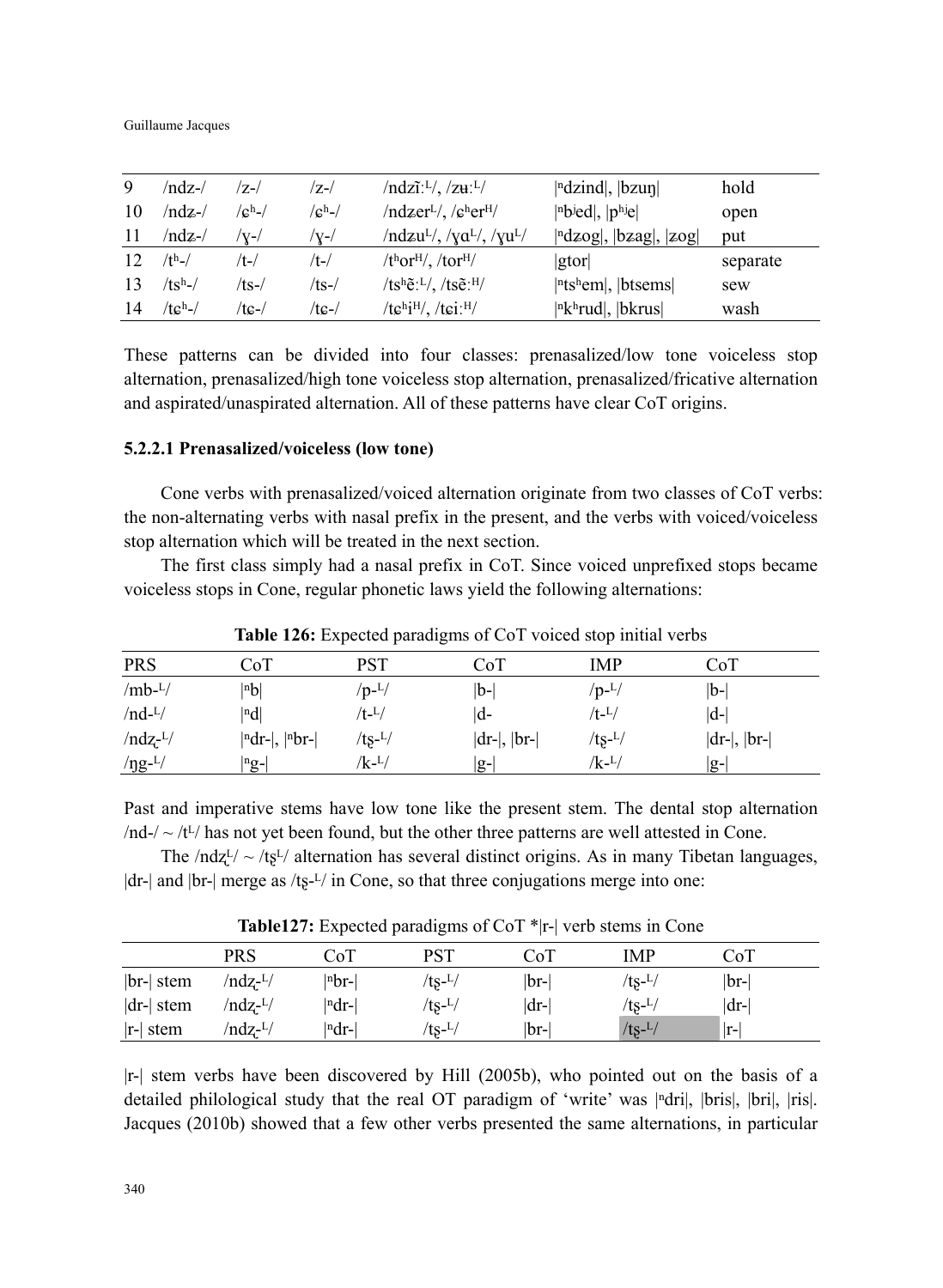'cut' |ⁿbreg|, |bregs|. In all known forms of Tibetan except Old Tibetan texts, the present and imperative stems was remodelled after the |b-| prefix of the past stem suffix has been reanalyzed as a part of the stem.

Cone is no exception to this trend. Sound change has deprived us of any way of determining whether the present stem /ndz-/ of the verbs 'ask' /ndz $\sigma^{L}$ / | $\alpha$ dri| and 'cut' /ndz $\sigma^{L}$ / |ⁿdreg| comes from the original CoT forms or from analogized forms such as |ⁿbri| and |ⁿbreg|. On the other hand, the imperative of those verbs has been remodeled as  $/ts^{-1/2}$  after  $|br-|$  stems, otherwise  $*/r$ - $\frac{L}{s}$  should be found in Cone.

#### **5.2.2.2 Prenasalized/voiceless (high tone)**

A large class of volitive verbs in CoT presented an alternation between voiced stops in the present and future stems, and voiceless in the past and imperative (Coblin 1976; Jacques 2012a). Present forms generally had  $|a| \sim |b|$ ,  $|a| \sim |e|$  or  $|u| \sim |i|$  ablaut in the verbs, and a nasal |<sup>n</sup>|- prefix. Verbs with  $|a| \sim |e|$  and  $|u| \sim |i|$  ablaut in the present had either an |-s| suffix in the present or presented  $|-n(d)| \sim |-n|$  alternation between present and past forms. The past form had the regular  $|b-|$  prefix (but not the  $|-s|$  suffix), and the future the  $|d-| \sim |g-|$  prefix. The basic paradigm can be illustrated by the following examples:

|          | PRS   | PST      | FUT                          | IMP                 |  |
|----------|-------|----------|------------------------------|---------------------|--|
| cover    | ngebs | bkab     | $\left  \text{dgab} \right $ | $ k^{\rm h}$ ob $ $ |  |
| take out | ndon  | $ b$ ton | gdon                         | t <sup>h</sup> on   |  |
| insert   | ndebs | btab     | gdab                         | t <sup>h</sup> ob   |  |

**Table 128:** CoT verb paradigms with voicing alternation

The imperative was prefixless. Since voiceless stops were realized as aspirated when in absolute initial position, the aspiration was originally non-phonemic in this context (see Li 1933; Coblin 1976; Hill 2007), but became subsequently phonologized in all Tibetan languages, including Cone. An explanation for the origin of the voicing alternation in Common Tibetan has been proposed by Jacques (2012a).

The expected Cone paradigms would then be the following ones:

| Table 129: Expected Cone paradigms of verbs with voicing alternation in CoT |            |        |      |         |
|-----------------------------------------------------------------------------|------------|--------|------|---------|
| $C_0$ T                                                                     | <b>DCT</b> | $C_0T$ | TMD. | $C_2$ T |

| <b>PRS</b>               | CoT                    | PST              | CoT      | IMP         | CoT             |  |
|--------------------------|------------------------|------------------|----------|-------------|-----------------|--|
| $*$ /mb- $L$             | $ n_{\mathbf{b}}$ -    | $*$ /ph-/        | $ p^h$ - | $*/p^h$ -/  | $ p^h$ -        |  |
| $*$ /nd- $L$ /           | $\vert n \mathrm{d}$ - | $*$ /t-H/        | $ bt-$   | $*$ /th-/   | $ t^h$ -        |  |
| $*$ /ndz- <sup>L</sup> / | $ ndz-$                | $*$ /ts- $^{H}/$ | $ bts-$  | $*$ /tsh-/  | $ tsh$ -        |  |
| $*$ /ndz- <sup>L</sup> / | $ n\mathrm{dz}-$       | $*$ /tc- $^{H}/$ | $ btc- $ | $*$ /tch-/  | $ t eh$ -       |  |
| $*$ /ndz- <sup>L</sup> / | $ {}^ng$ j-            | $*/c$ -H/        | $ bk^j-$ | $*$ /tch-/  | k <sup>hj</sup> |  |
| */ $\eta g$ - $^{L}$ /   | $ {}^ng$ -             | $*/k$ -H/        | $ bk-$   | $*/k^{h-1}$ | $ k^h $         |  |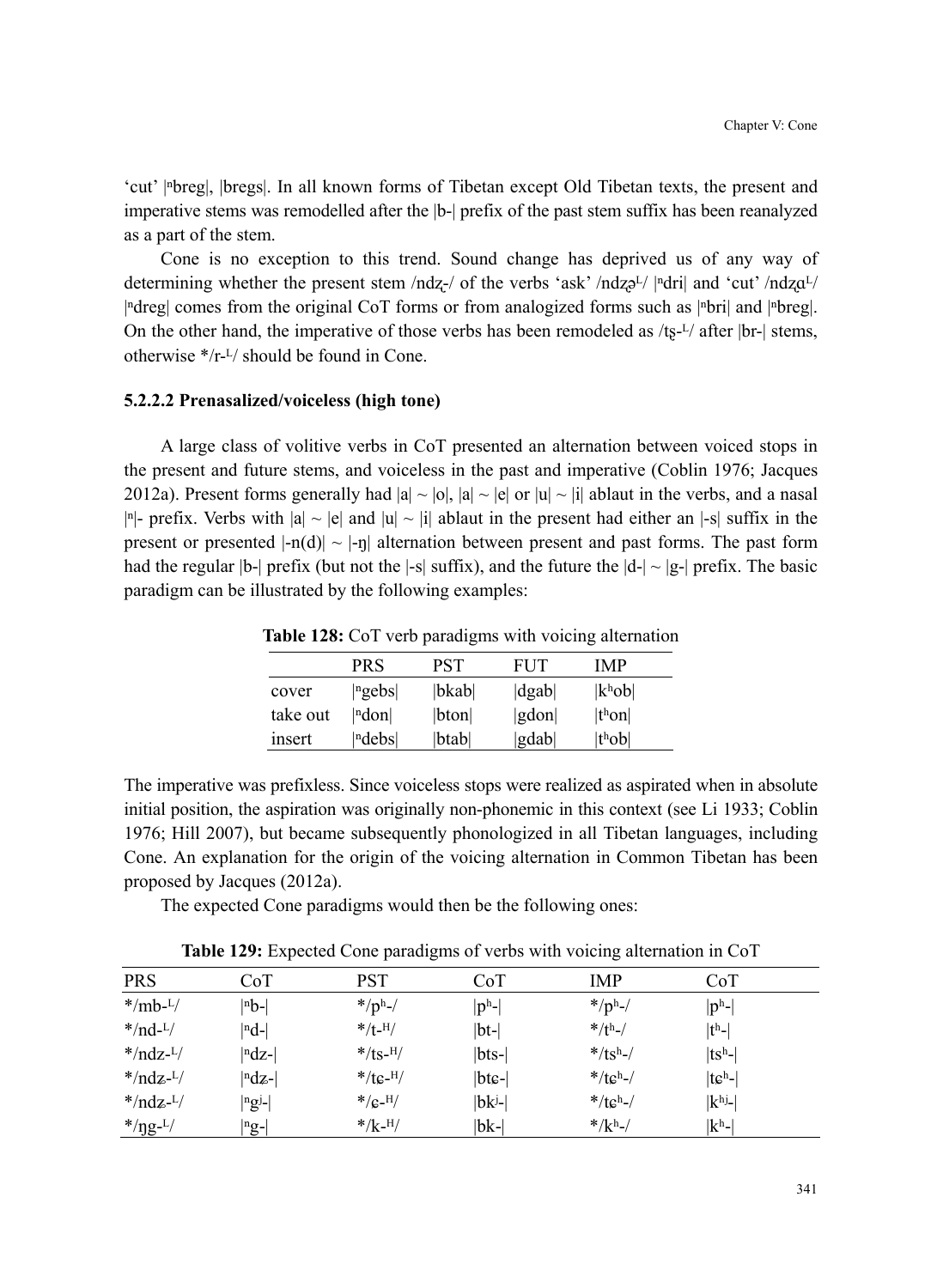However, no Cone verb exactly has any of these paradigms. The attested forms are the following:

|                | <b>PRS</b>       | CoT                           | PST               | $_{\rm CoT}$ | IMP               | CoT       |
|----------------|------------------|-------------------------------|-------------------|--------------|-------------------|-----------|
| $\overline{4}$ | /mb- $^{L}/$     | $ nb- $                       | /p <sup>H</sup> / | $ p^h$ -     | /p <sup>H</sup> / | $ p^h$ -  |
| 5              | $/nd-L/$         | $ nd-$                        | $/t$ - $^{H}/$    | $ bt- $      | $/t$ - $^{H}/$    | $ t^h-$   |
| 6              | $/ndz$ - $L/$    | $ ndz-$                       | $/ts$ -H $/$      | $ bts-$      | $/ts$ -H/         | $ tsh$ -  |
| 7              | /ndz- $L/$       | $ ndz-$                       | $/tc$ - $^{H}/$   | btc-         | $/tc$ -H          | $ t ch- $ |
| 8              | /ŋg- $^{\rm L/}$ | $\left  \right $ ng- $\left $ | $/k$ - $^{H/}$    | $ bk-$       | $/k$ - $^{H}/$    | $ k^h $   |

**Table 130:** Attested Cone paradigms of verbs with voicing alternation in CoT

We always find a non-aspirated in the imperative: the imperative stem has clearly been remodeled after the past stem, even when  $|a| \sim |b|$  vowel alternation is preserved. For instance, for the verb 'attach, hang', CoT past  $|{\rm bags}|$ , imperative  $|{\rm t}^{\rm bogs}|$ , we should have in Cone past /taH/ (the attested form) and imperative \*/tʰuH/. Instead, the imperative is /tuH/, preserving the  $|a| \sim |b|$  alternation but generalizing the unaspirated stop.

For labial stems, the past stem |b-| prefix could not be added in CoT, so that the past form was prefixless, yielding an aspirated stop. Here again, Cone innovates in generalizing the voiceless stop on the model of the other conjugations. The verb 'drill, bore' illustrates this evolution (see Jacques 2012a for the Pre-Tibetan reconstructions):

|               |                         | .                                |                          |
|---------------|-------------------------|----------------------------------|--------------------------|
|               | <b>PRS</b>              | PST                              | <b>IMP</b>               |
| CoT           | nbigs  $\lt$ *nVN-puk-t | $ p^h u g  < *p u k < *b V$ -puk | $ ph$ ug                 |
| expected Cone | $*$ /mbi <sup>L</sup> / | $*$ /ph <sub>u</sub> H/          | $*$ /ph <sub>H</sub> H/  |
| attested Cone | /mbʉʰ/                  | $/$ pu $^{H/}$                   | /p $\mathbf{u}^\text{H}$ |

**Table 131:** Expected vs. attested paradigm of  $|b-| \sim |p-|$  stem verbs

In this verb, none of the attested form are inherited. The  $u/i$  ablaut in the present tense and aspiration in the past and imperative were lost by analogical leveling.

Verbs with |gʲ-|/|kʲ-|-stems also present analogical leveling. Since |bkʲ-| regularly becomes  $\sqrt{\varepsilon}$ -H, the expected paradigm of verbs such as 'raise' should be:

**Table 132:** Expected vs. attested paradigm of |gʲ-|/|kʲ-|-stem verbs

|               | <b>PRS</b>           | PST                 | <b>IMP</b>               |
|---------------|----------------------|---------------------|--------------------------|
| CoT           | $ {}^n g$ logs       | $ b$ kjags          | $ k^{hj}$ og             |
| expected Cone | /ndzu/ <sup>L</sup>  | $*$ / $caH$ /       | $*$ /tchu <sup>H</sup> / |
| attested Cone | /ndzu <sup>L</sup> / | /tca <sup>H</sup> / | /tcu <sup>H</sup> /      |

The conjugation of this kind of verbs has been remodeled after  $|dz| \sim |t\epsilon|$  stems, where /t $\epsilon$ -/ is found in the past and imperative stems.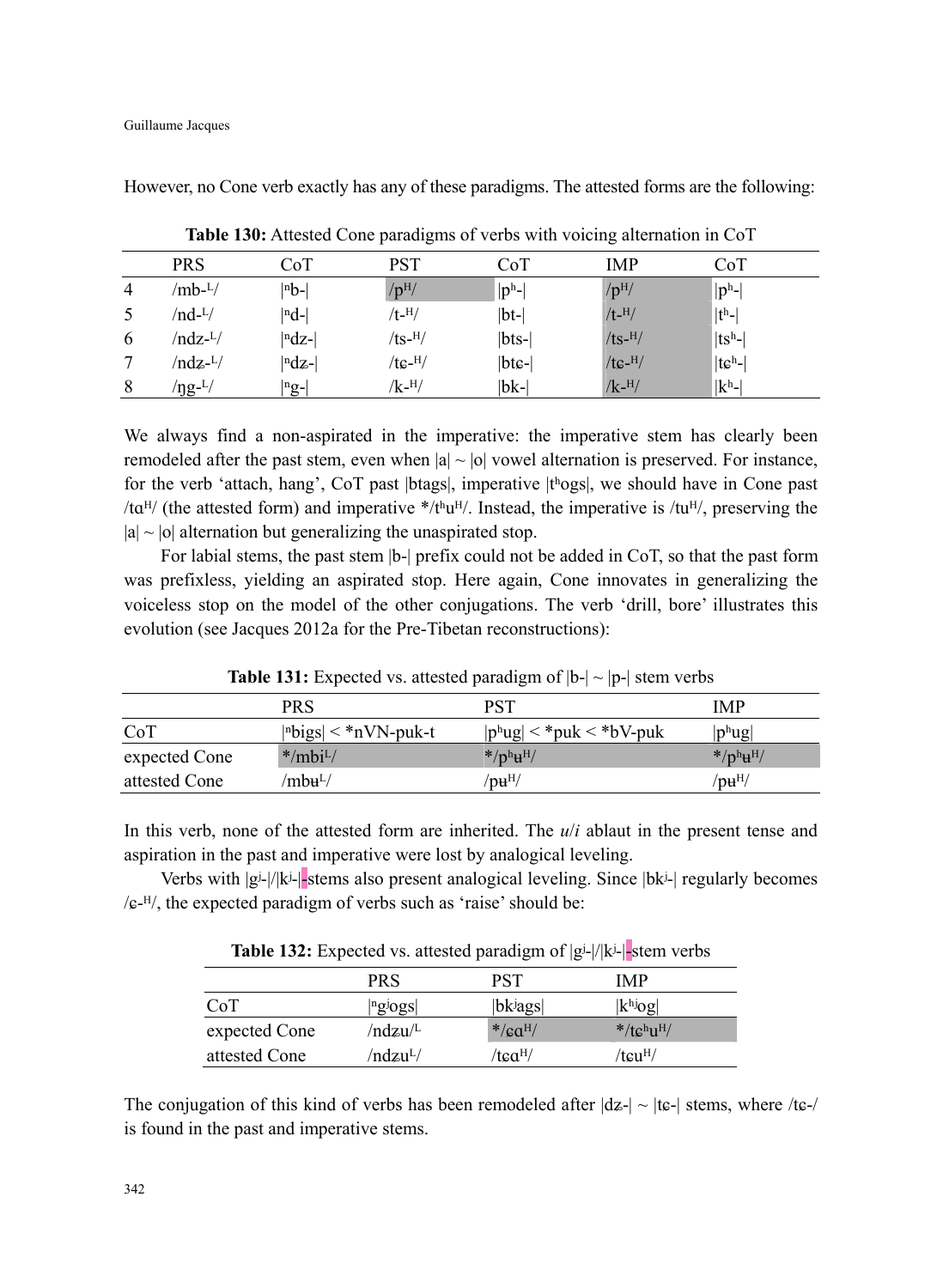### **5.2.2.3 Prenasalized/fricative**

 $\overline{a}$ 

A few verbs in CoT had an alternation between prenasalized affricates in the present stem and voiced fricatives in the other stems. Two patterns were observed, one with dentals and the other with alveolo-palatals.

|       | PRS                               | <b>PST</b>                                         | <b>FUT</b>            | <b>IMP</b>                               |
|-------|-----------------------------------|----------------------------------------------------|-----------------------|------------------------------------------|
| seize | $\vert$ <sup>n</sup> dzin $\vert$ | $ {\rm b}\text{zun}  < *{\rm b}\text{d}\text{zun}$ | $ gxup  < *gdzu \eta$ | $ z \text{u} \eta  < *d z \text{u} \eta$ |
| put   | $\vert$ <sup>n</sup> dzog $\vert$ | $ {\rm b}zag  < *{\rm bd}zak$                      | $ ggag  < *gdzak$     | $ zog  < *dzak-o$                        |

**Table 133:** CoT verb paradigms with affricate/fricative alternation

As Li (1933), Coblin (1976) and Jacques (2012a) point out, the fricatives here come from voiced affricates in proto-Tibetan. Note that the affricates  $|dz|$  and  $|dz|$  never appear in word-initial position (except in loanwords and expressives) or after |g-| and |b-|. In fact, the voiced fricatives  $|z-|$  and  $|z-|$  are in quasi-complementary distribution with the corresponding voiced affricates, and should be reconstructed as affricates  $22$  since they correspond to voiced/prenasalized affricates in Rgyalrong, Lolo-Burmese and other languages, as the following table illustrates:

|               | Tibetan                       | Japhug Rgyalrong                       | Lolo-Burmese                            |
|---------------|-------------------------------|----------------------------------------|-----------------------------------------|
| eat           | $ z_a  < *dza$                | ndza                                   | *dza <sup>L</sup> (Bradley 1979)        |
| bridge        | $ zam  < *dzam$               | $ndzom <$ *ndzam                       | *dzam <sup>H</sup>                      |
| dew           | $ zil  < *dzil$               |                                        | *?-dzi <sup>L</sup> (Matisoff 2003:187) |
| burning smell | $ {\rm gzob}  < *{\rm kdzop}$ | $\gamma n dz x \beta <$ *kndz $p^{23}$ |                                         |

**Table 134:** Comparison of Tibetan voiced fricatives to Rgyalrong and LB affricates

There were no voiced fricatives in proto-Tibetan. The expected paradigms in Cone should be:

|               | <b>PRS</b>                | PS                               | <b>IMP</b>             |
|---------------|---------------------------|----------------------------------|------------------------|
| CoT           | fidz-                     | $ bz-$                           | lz-l                   |
| expected Cone | $/ndz-L/$                 | $/7 - L/$                        | $*/s$ - $^{L}/$        |
| attested Cone | $/ndz$ - <sup>L</sup> $/$ | $/7 - L/$                        | $/z$ - $^{1/2}$        |
| CoT           | $ ndz-$                   | $ bz-$                           | lz-l                   |
| expected Cone | $/ndz$ - <sup>L</sup> $/$ | $/\mathrm{V}$ - $^{\mathrm{L}}/$ | $*/x$ - <sup>L</sup> / |
| attested Cone | $/ndz$ - $L/$             | $^{\prime}$ v- $^{\rm L/}$       | /v- <sup>L</sup> /     |

**Table 135:** Expected vs. attested paradigm of voiced fricative stem verbs

<sup>&</sup>lt;sup>22</sup> Of course, |z-| also originates from laterals in words such as  $|z|$  'sweet' < \*lim; concerning the palatalization before |i| in Common Tibetan, see Hill (to appear).

<sup>&</sup>lt;sup>23</sup> This noun meaning 'burning fire' is an irregular nominal form of *ndzxβ* 'burn', the anticausative of *tω*τβ < \*tωp 'burn TR'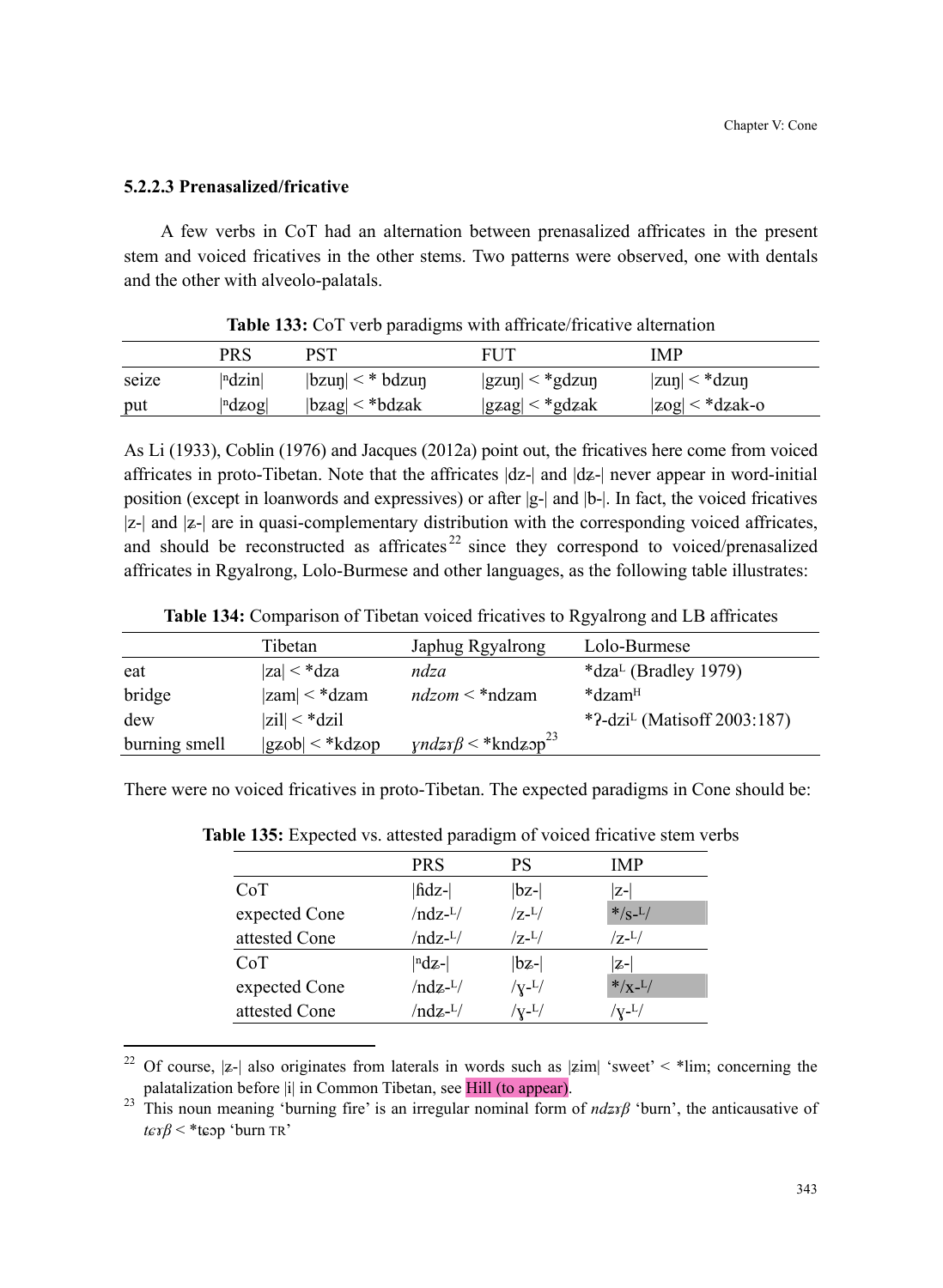We should find voiceless fricatives with low tone in the imperative forms, as imperative stems were not prefixed in CoT. However, the imperative was renewed in analogy to the past stem.

A third category of prenasalized stop / fricative alternation is found in Cone, but it is unrelated to these CoT alternations. It is in fact a variant of the prenasalized / high tone voiceless alternation. In alternating by-stems, the expected paradigm would be:

| <b>Thore Tool</b> Expected purding $\mathbf{H} \cup \mathbf{H}$ |             |                 |                |  |
|-----------------------------------------------------------------|-------------|-----------------|----------------|--|
|                                                                 | PRS         | РS              | IMP            |  |
| CoT                                                             | $ nb^{j-} $ | $ p^{hj}$ -     | $ p^{hj}$ -    |  |
| expected Cone                                                   | $/ndz-$     | $\sqrt{c^h}$ -/ | $\sqrt{c^h}$ - |  |

**Table 136:** Expected paradigm of  $/hi$ -/ $\sim$   $/hi$ -/ $v$ erb stems

This is exactly the paradigm observed for the verb 'open', in  $|n\text{b}$ ied,  $|p\text{b}$ <sub>i</sub>el,  $|p\text{b}$ <sub>i</sub>es<sup> $|$ </sup>, Cone  $/ndzer<sup>L</sup>, /e<sup>h</sup>er<sup>H</sup>, /e<sup>h</sup>er<sup>H</sup>. Although the final /-r/ cannot be explained, the consonantal alternation$ is entirely regular.

#### **5.2.2.4 Aspirated/unaspirated**

This category of verbs had a nasal prefix in the present stem and a  $|b-|$  prefix in the past stem. The regular evolution from CoT should be:

| <b>PRS</b>  | CoT                                 | PST              | CoT                     | IMP              | $_{\rm CoT}$                   |
|-------------|-------------------------------------|------------------|-------------------------|------------------|--------------------------------|
| $*/th$ -/   | $ n\text{th}_- $                    | $*/t$ -H/        | $ bt-$                  | $*/\text{th}$ -/ | $ t^{\rm h}- $                 |
| $*$ /tsh-/  | $ n$ ts <sup>h-</sup>               | */ts- $^{H}/$    | bts-                    | $*$ /tsh-/       | $ tsh$ -                       |
| $*$ /tch-/  | $ n_{\mathbf{C}}^{\text{h}}- $      | $*$ /te- $^{H}/$ | $ bte- $                | */tch-/          | $ t\varepsilonh$ -             |
| $*$ /tch-/  | $ n k^{hj}$ - $ ,  n k^{h} r$ - $ $ | $*/c$ -H/        | $ bk^{j}$ - $ ,  bkr- $ | */tch-/          | $ k^{hj}$ - $ ,  k^{h}r$ - $ $ |
| $*/k^{h-1}$ | $ n k h$ -                          | $*/k$ -H/        | bk-                     | $*/k^{h-1}$      | $\mathbf{k}^{\text{h}}$ -      |

**Table 137:** Expected paradigms of verbs with aspiration alternation in CoT

The attested forms are:

**Table 138:** Attested Cone paradigms of verbs with aspiration alternation in CoT

|    | PRS        | CoT                                                               | PST                | CoT                     | IMP                    | CoT                            |
|----|------------|-------------------------------------------------------------------|--------------------|-------------------------|------------------------|--------------------------------|
| 12 | $/th$ -/   | $ n\text{th-} $                                                   | /t- <sup>H</sup> / | $ bt-$                  | $/t$ <sup>-H</sup> $/$ | $ th$ -                        |
| 13 | $/ts^h$ -/ | $ n$ ts <sup>h-</sup> $ $                                         | /ts- $^{H}/$       | $ bts-$                 | $/ts$ -H/              |                                |
| 14 | $/teh$ -/  | $ n \text{t} \mathcal{C}^{\text{h}}- ,  n \text{k}^{\text{h}}- ,$ | /tc- $^{\rm H}/$   | $ bte- $ ,              | $/$ tc- $^{H}/$        | $ t\mathcal{G}^h$ - $ ,$       |
|    |            | $ n k h$ r- $ $                                                   |                    | $ bk^{j}$ - $ ,  bkr- $ |                        | $ k^{hj}$ - $ ,  k^{h}r$ - $ $ |

Here again, the imperative forms have been entirely renewed. The expected  $|t e^{h} - |e^{H}|$ alternation of |kʲ-| and |kr-| stem verbs has also been levelled out, as illustrated by the paradigm of the verb 'wash':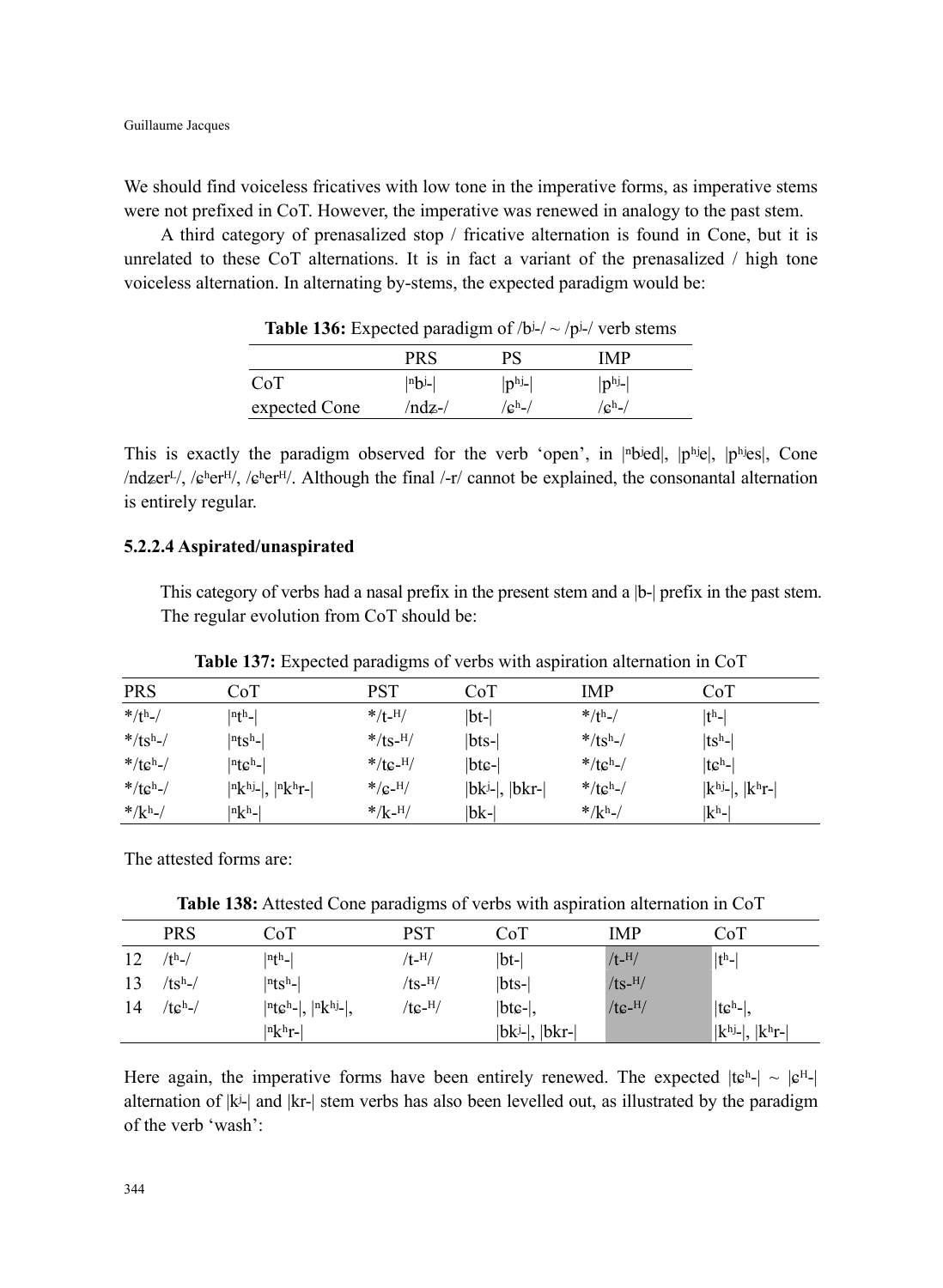|               | <b>PRS</b>                    | PST                  | IMP                     |
|---------------|-------------------------------|----------------------|-------------------------|
| CoT           | $ n k$ <sup>h</sup> rud       | bkrus                | k <sup>h</sup> rus      |
| expected Cone | $/tc^{\text{h}}i^{\text{H}}/$ | $/$ ci: $^{H}/$      | $/te^{\text{h}_1: L/2}$ |
| attested Cone | $/tc^{\text{hjH}}/$           | /tci: <sup>H</sup> / | $/tei$ : $^{H/}$        |

**Table 139:** The effect of analogy in |kr-| stem verbs

# **5.3 Suppletive stems**

In the previous sections, we have seen that the verb 'do'  $/ei^{L}$  was in fact an innovative suppletive verb in Cone. It is not the only suppletive verb in Cone. We also find the following three examples:

| PRS                                  | $\rm CoT$                | <b>PST</b>                            | $\rm CoT$ | IMP                           | CoT      |  |
|--------------------------------------|--------------------------|---------------------------------------|-----------|-------------------------------|----------|--|
| /ndʉ <sup>L</sup> /                  | $ $ <sup>n</sup> dug $ $ | /de <sup>L</sup> /                    | bsdad     | $\sqrt{dI^L}$                 | sdod     |  |
| $/$ j $\mathbf{u}$ : $^{\text{L}}$ / | joŋ                      | $\gamma$ pi <sup>L</sup> /            | bud       | $\rm \langle x^h u^H \rangle$ | $ \log $ |  |
| /ndz5 <sup>L</sup> /                 | ngro                     | $\mathrm{S^{h}U}$ : $^{\mathrm{L}}$ / | soŋ       | $/{\rm s}^{\rm h}$ u: $^{L}/$ | son      |  |

**Table 140:** Suppletive verb paradigms in Cone

The patterns of suppletion observed in these verbs are quite common accross Tibetan languages, expecially Amdo Tibetan.

#### **5.4 Summary**

The analysis of Cone nominal and verbal paradigms offer good examples of analogical leveling, which could be of use for a cross-linguistic study on analogy, since the ancestral stage (Common Tibetan) is well understood, we can determine with a good degree of confidence which forms are inherited and which are innovated.

In the verb system, it is interesting to notice that whenever a verb undergoes analogy, the imperative form is always affected, while the present or past forms may or may not be affected depending on the conjugation class.

### **6. Vocabulary**

Most of the Cone vocabulary originates from CoT, either directly inherited or borrowed from some other Tibetan languages. We find however three categories of words which cannot be directly compared with their CoT or Classical Tibetan equivalent: semantic innovations of standard Tibetan words, words inherited from an CoT dialect distinct from literary CoT, and words without clear Tibetan etymology.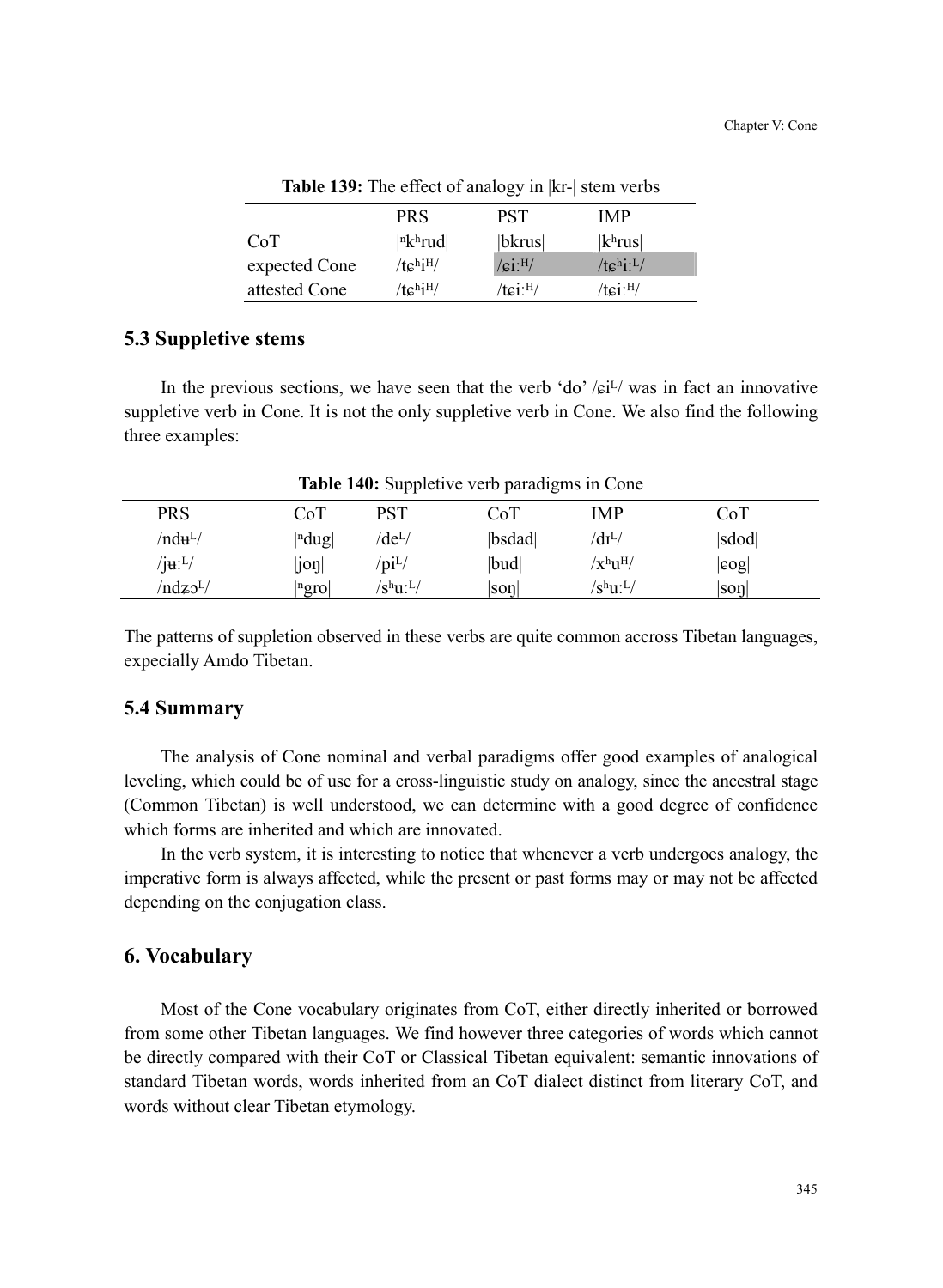Guillaume Jacques

### **6.1 Semantic innovations**

We find in Cone words whose meaning has undergone innovation with regards to their usage in CoT or even Classical Tibetan, and compounds made of well-known Tibetan root but unattested as such in the written language. We provide here a list of the most significant forms:

 $\langle$ dzeː<sup>L</sup>/  $|bz$ las| 'speak, say'. The meaning of the verb |zlo| (past  $|bz|$ las|) in Classical Tibetan is 'repeat, recite' as in:

(1) *sŋags kʲaŋ bzlas-pa bʲa-ste*/ *de skad tюig gis*  mantra also recite.PST-NMLZ AUX-CONV DEM instant one ERG  *smʲo-ba-r ⁿgʲur-҉iŋ ҉ag bdun gʲis ⁿtюʰi-ɦo*/ mad-NMLZ-DAT change.PRS-CONV day seven ERG die.PRS-ASSERTIVE He recites the mantra and that person will instantly go insane and then die within seven days (Siklos 1993:73).

The Tibetan dictionary Zhāng (1985) records the meaning 'talk' (as in <gtam zlo.ba> 'talk') but it is clearly not the common meaning of |zlo|, |bzlas| in most varieties of Tibetan. Cone however is not isolated in having selected this root as the basic verb 'say'. Other outlier eastern Tibetan languages also do, as Zhongu (Sun 2003b:823), Baima (Chirkova 2008) and even some Amdo dialects (Jackson T.-S. Sun, p.c.). This could potentially be a common innovation relevant to language subgrouping.

 $/t<sup>b</sup>2<sup>t</sup>$ reː/ 'tomorrow' |tʰo.rens|. The original meaning of this root, as attested in Classical Tibetan for instance, is 'dawn'. The semantic change 'dawn, morning' > 'tomorrow' is wellattested cross-linguistically. The same innovation is found in Zhongu and some Amdo dialects such as Hongyuan (Sun 2003b:836), but not in Baima. This innovation could either be a common innovation of Amdo and Cone, or a parallel development.

/tshaLngo/ 'shoulder'. This word goes back to an unattested compound \*|phrag.mgo|, literally 'head of shoulder'.

/næk $\frac{L}{4}$ teq/ $\frac{[n\omega_{\chi}L_{\text{t}}(m\omega_{\chi})]}{[n\omega_{\chi}L_{\text{t}}(m\omega_{\chi})]}$  are the  $\frac{[n\omega_{\chi}L_{\text{t}}(m\omega_{\chi})]}{[n\omega_{\chi}L_{\text{t}}(m\omega_{\chi})]}$ a colorful *bahuvrīhi* whose literal meaning is 'one who has dark desires'. Compare the standard term |nag.mo| 'black one' for 'woman'.

/saː<sup>L</sup>ngɔ/ 'bald person'. This word can be reconstructed back to Common Tibetan \*|zaŋs.mgo|, a *bahuvrīhi* meaning 'one whose head is (polished like) brass'.

/sə<sup>L</sup>mbən $\varepsilon$ <sup>H</sup>ta/ 'firefly'. A complex compound such as \*|srin.<sup>n</sup>bu.me.?| 'demon+ bug+fire+?' must be reconstructed here. The etymology of the last syllable is unclear; it could come from CoT |stag|, but could as well derived from the verb |btags| 'attach.PFV'.

/tɕʰə<sup>L</sup>rɔ pʰæk<sup>L</sup>tsaː/ [tɕʰə<sup>L</sup>rɔ<sup>H</sup>pʰæχ<sup>L</sup>tsaː<sup>H</sup>] 'temple'. This puzzling form, if reconstructed back to Common Tibetan, could be \*|kʰʲi.ro.pʰag.tsʰaŋ| (the meaning however wouldbe 'dog corpse and hog den', which does not really make sense).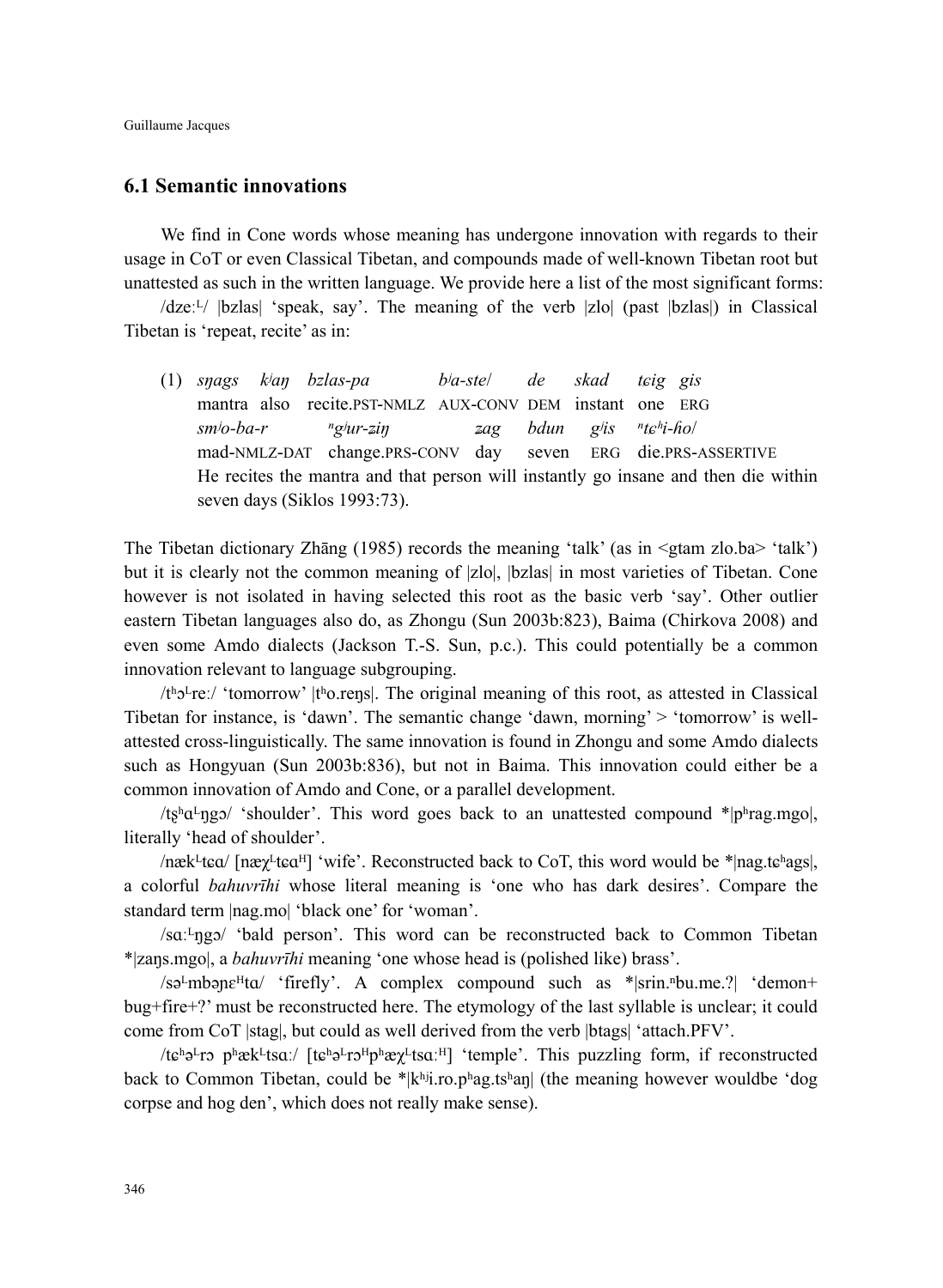/tɔ<sup>Ltsh</sup>I/ 'this year'. We reconstruct \*|do.tshod| here; |do-| is a prefix found in forms like |do.nub| 'tonight', |do.zag| 'these days' and |tshod| means 'time'.

/mə<sup>L</sup>ndz $u$ :wãː/ [mə<sup>L</sup>ndz $u$ ː<sup>H</sup>wãː<sup>L</sup>] 'snail'. The syllable /ndz $u$ ː<sup>L</sup>/ (with tonal alternation) clearly reflect the verb  $\left| \right|$ <sup>n</sup>dzul $\left| \right|$  'go into (a hole)', probably referring to the snail pulling itself back into its shell. The first syllable /mə-/ is however certainly not the negation |mi-|, an it is not entirely clear how this compound is to be analyzed.

/kʰuːL/ 'hurt (it.)'. Two etymologies are possible for this verb, either  $|\mathrm{R}$ <sup>h</sup>on| 'dislike' or  $|\mathbb{R}^k$ ol| 'boil'. The semantic change from 'boil' to 'hurt' would be through 'burn'. As a typological parallel, we can cite |tsʰa| which means 'hot', 'spicy' but also 'hurt' at the same time. The Taku Tibetan form *kʰuː* 'be sore' appears to be related to this Cone verb, but in Taku the rhyme -*uː* unambiguously comes from |-ol|, a fact which would support the second etymology (Jackson T.S. Sun, p.c.).

#### **6.2 Non-standard proto-forms**

The CoT dialect ancestral to Cone was not exactly identical to the literary Old Tibetan language attested in Dunhuang texts and imperial inscriptions, and in the classical language. We sometimes have to reconstruct a proto-form that is a variant of the standard etymon. These words have already been discussed in §4.

As mentioned in §4.1, we find four words with |m-| initial in Classical or Old Tibetan by high tone in Cone, which go back to etyma with a preinitial in proto-Cone:

/ $n\epsilon^{H}$  'fire' \*|Cm<sup>i</sup>e|, /nə<sup>H</sup>/ 'man' \*|Cm<sup>j</sup>i|, /n<sup>iH</sup>/ 'swallow' \*|Cm<sup>j</sup>id| and /nĩː<sup>H</sup>/ 'name' from \*|Cmʲiŋ| with a nasal suffix to explain the nasalization (it could have been |-ma| or |-mo|).

 $\sqrt{2\delta}$ : <sup>II</sup>/ 'thick' comes from \*|sbrom|, a |-r-| infixed variant of standard |sbom|. The function of |-r-| here is unknown.

/mbuː<sup>L</sup>wãː/ 'bee' comes from  $*$ |<sup>n</sup>buŋ.ma| with a nasal prefix. The Classical form is |buŋ.ma|.

/ndzer<sup>L</sup>/, / $e^{\text{heH}}/$  'open' from \*|<u>nbier|, \*|phier| rather than the standard form |nbied|, |phiel.</u>

Various other irregular correspondences could be interpreted as a retention from nonstandard features of the ancestor of Cone. For instance,  $/k^h\theta^Ls^h\theta r'$  fist' perhaps points to CoT \*|kʰu.sur| instead of the Classical form  $|k^h u_{\text{u}}|$ ,  $|dz^h u_{\text{u}}|$ ,  $|dz^h u_{\text{u}}|$  and  $|dx^h u_{\text{u}}|$  rather than classical |btsa|. Additional data from other Tibetan languages and literary texts however are needed to confirm these hypotheses.

### **6.3 Words without clear etymology**

Some words in Cone have no clear etymology in literary forms of Tibetan. These includes the following: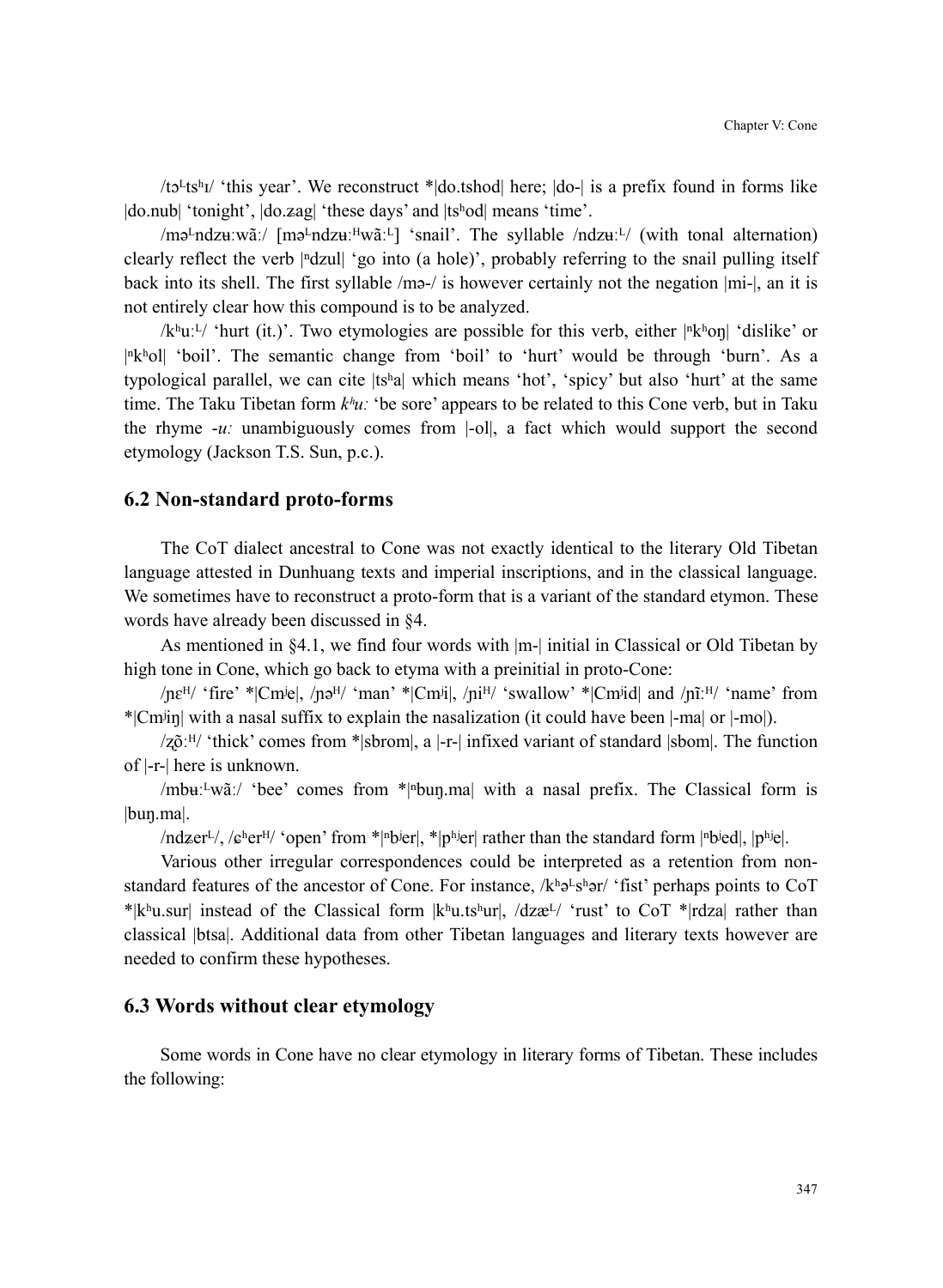Guillaume Jacques

| Cone                                                   | Meaning                     | Possible CoT origins                             |
|--------------------------------------------------------|-----------------------------|--------------------------------------------------|
| / $t\epsilon^L p^h$ o/                                 | rooster                     | $*$ de.pho                                       |
| $\frac{dza^L}{mg}$                                     | young girl                  | $*$  rg <sup>j</sup> {an,al}.ma                  |
| $\alpha$ <sup>L</sup> po $\alpha$                      | baby                        | $*$   $2a$ .pol                                  |
| $/zi$ : $^{H/}$                                        | sweep                       | * s{b,g}r{us,is,il,in}                           |
| $ z $ : <sup>L</sup> $/$                               | twist fibers to make a rope | $\ $ sb <sup>j</sup> {us,is,il,in}               |
| $\gamma$ pər <sup>L</sup> /                            | crispy                      | * bur  (perhaps related to  bu.ram               |
|                                                        |                             | 'brown sugar')                                   |
| $\frac{dz}{dt}$                                        | rafter                      | $\{ rdz, sgj, rgj\rangle\{ ib, ug, ub\rangle\} $ |
| $\frac{dz}{dt'}$                                       | uterus (of animals)         | * $ \{rdz, zl\} \{an, al, a. ba\} $              |
| $\gamma$ dər <sup>L</sup> $\gamma$                     | thick (of liquids)          | $\vert \{ bd, sd\} \text{ur} \vert$              |
| $\det(\text{Lm}\tilde{a})$ [dəm $\text{Lm}\tilde{a}$ ] | broom                       | $*$ {bd,sd} uC.ma                                |
| $\sqrt{\mathbf{a}^{\mathrm{H}}$ xi/                    | piglet                      | $^*$  ?a. {gc,z} {ig,id,ud}                      |

**Table 141:** Problematic Cone etyma and their possible CoT etymologies

Note that none of these words seem to come from Rgyalrongic or Qiang languages; there is no evidence of a 'Qiangic' substratum in Cone.

## **7. The place of Cone among Tibetan languages**

It is commonly accepted among Tibetologists such as Sun (2003) that the traditional division between Dbus/Gtsang, Khams and Amdo of the Tibetan languages spoken in the PRC-controlled area of the Tibetan world has limited empirical value. Most of the outlier Eastern dialects, such as Zhongu, Khalong, Chosrje, Thebo, Baima, Cone, 'Brugchu and others, are not in any way relatable to either Amdo or standard Khams.

Although the general path of tonogenesis and the development of alveolo-palatals fricatives in Cone is quite similar to that of typical Khams dialects such as Sbathang (Gésāng & Gésāng 2002:73-75), these changes are typologically very straightforward and might have occured several times independently among Tibetan languages. They are therefore of limited relevance to language classification.

The following phonological innovations in Cone, however, are unusual and do not appear to be shared with other dialects: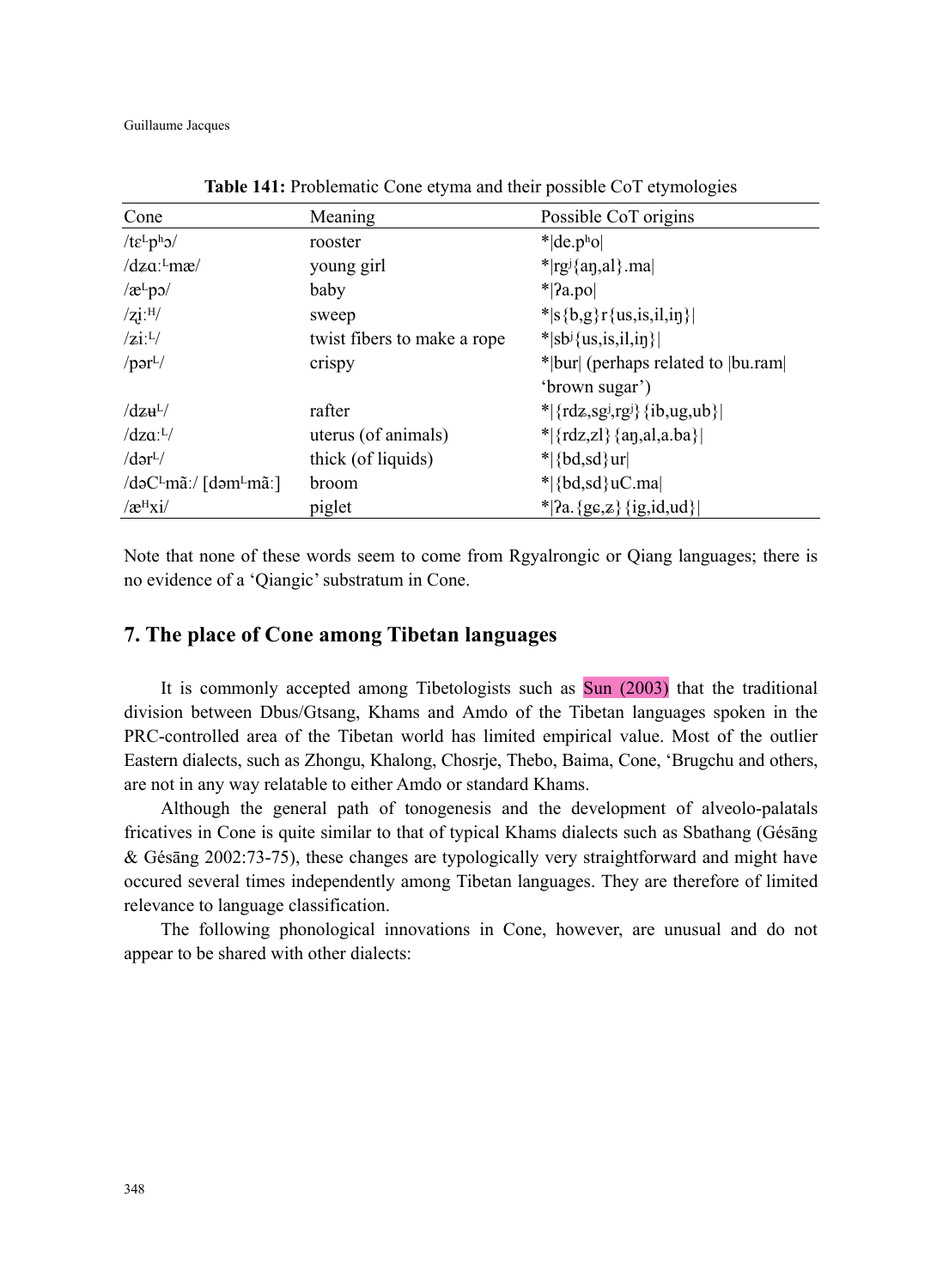| Sound change                                              | Note                                                                   |
|-----------------------------------------------------------|------------------------------------------------------------------------|
| $ spr- ,  sr-  >  s-H ,  shr-  >  z-H $                   | Found in Zhongu (Sun 2003b:797), but in that                           |
|                                                           | dialect  spr-  and  sr-  do not merge. It is not a                     |
|                                                           | shared innovation between Cone and Zhongu.                             |
|                                                           | However, we do find an identical development                           |
|                                                           | in Thebo (Lin, this volume)                                            |
| $ -Vl(d) ,  -V\eta(s)  >  -V /$                           |                                                                        |
| exclusive merger of $ -ub(s) $ , $ -ib $ , $ -ug $        | Also found in Thebo (Lin, this volume)                                 |
| exclusive merger of $ \text{-ab}(s) $ , $ \text{-ad}(s) $ |                                                                        |
| $ r$ - metathesis                                         | Found in words such as $\eta \text{ær}^{H}/\eta \text{rr}$ and 'drum'. |

**Table 142:** Unusual phonological innovations in Cone

Since sound changes easily spread across language boundaries, they are of limited value to classify languages in general, especially broad changes like tonogenesis. Besides, archaisms (such as the preservation of final |-r|) have no value whatsoever in dialect classification.

On the basis of the unusual sound changes in Table 142, of all the Tibetan languages described up to now, the most promising candidate for a close relationship with Nyinpa Cone is Thebo (Lin, this volume). It shares with Cone the merger of |-ub| and |-ib| as a centralized rounded vowel, the merger of  $|spr-|$  and  $|sr-|$  as a fricative and the loss of stop in  $|spr-|$ . Moreover, there are some examples of  $\vert$ -n $\vert$  final rhymes changing to long vowels in Thebo, for instance  $|\text{sdon}| > \text{du}$ : 'tree' (Lin this volume, fn.15), especially in the Tshong.ru dialect of Thebo where some nasal-final rhymes sporadically denasalize (Lin, this volume, §3.5.5). It is possible that these sound changes go back to the common ancestor of Cone and Thebo, which would provide support to Tournadre's (2005) Thebo-Cone grouping.

The most important morphological innovation of Cone is without doubt the formation of the genitive and of the dative, whose complex history has been studied in §5.1.1. If a genitive in \*|-b| could be reconstructed in any other Tibetan language, this would be an important argument for subgrouping.

Lexically-specific innovations such as 'say' and 'tomorrow' (see §6.1) also constitute important evidence for classifying Cone. Other major lexically-specific innovations include the suppletive verbs, in particular 'do' (see §5.2.1.2), whose paradigm is unlike anything found in the main dialects.

Any serious attempt at classifying Cone is in any case premature before all minor Tibetan languages of Northern Sichuan and Gansu have been properly described, in particular in terms of verbal morphology. Among the well-described languages, none seem particularly close to Cone.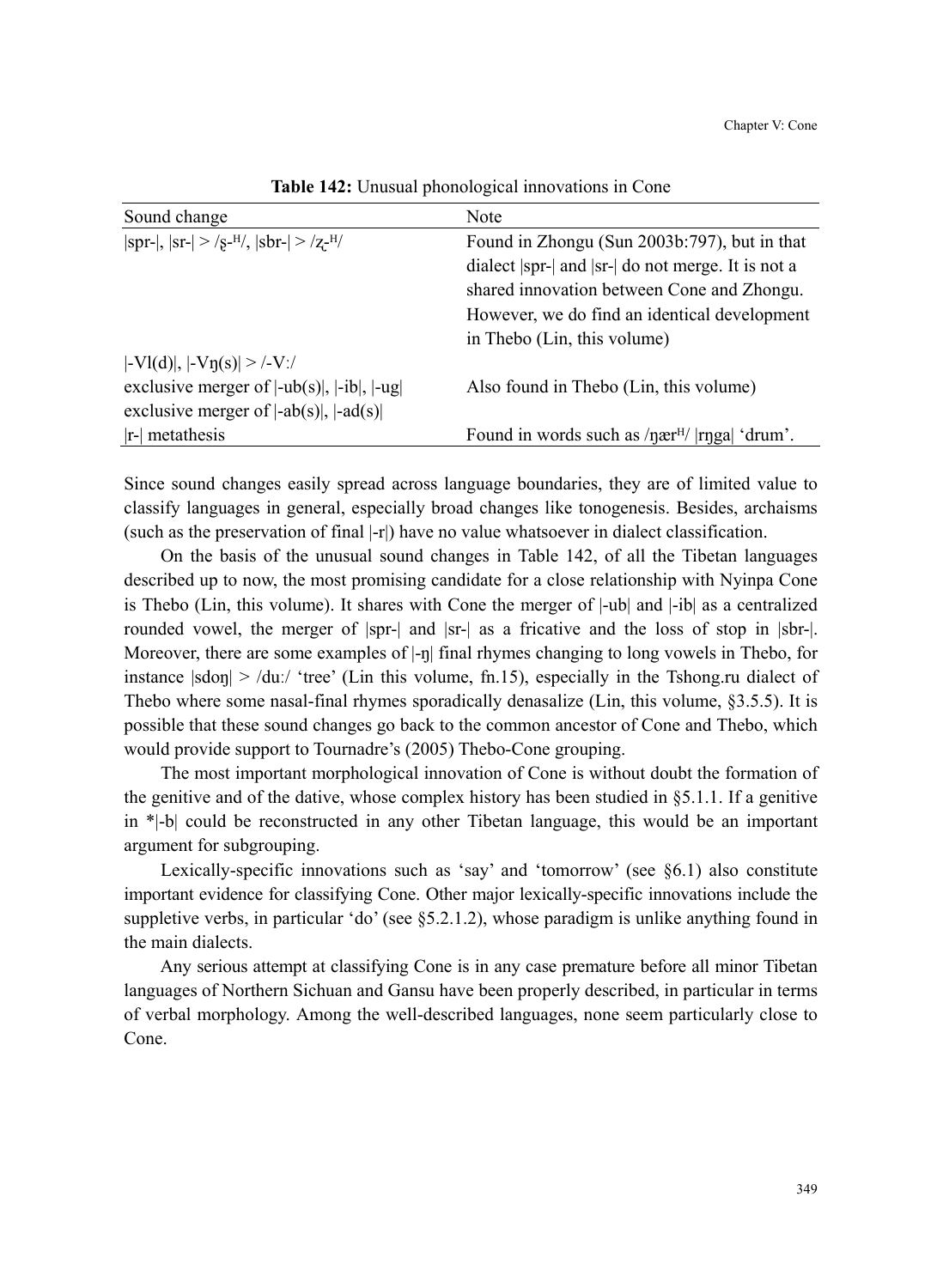# **8. Conclusion**

This paper is a first description of the phonology and morphophonology of Cone Tibetan. The historical approach presented in this paper departs from previous approaches to Tibetan historical linguistics in two ways.

First, we provide a detailed and an explicit account of the evolution of the rhyme system of this language from Common Tibetan to modern Cone, in eight main steps (A-G).

Second, we do not just compare Cone verbal forms with Classical Tibetan as reported from the dictionaries. Instead, we project the Old Tibetan forms into Cone phonology using regular sound laws and then determine which forms of the paradigms are inherited and which were renewed.

Although this methodology has been applied to many languages before from Algonquian to Austronesian, it is the first time that a Tibetan dialect is described this way, and it is hoped that a similar methodology can be applied to other varieties.

Tibetan languages have much to contribute to historical linguistics. Cone attests to many sound changes without parallel in Indo-European or Semitic (as presented Kümmel's 2007 survey of sound changes in these families), such as the development of aspirated fricatives (on which see Jacques 2011).

Cone, although not yet moribund, is fluently spoken only in a limited area, and in critical danger of disappearing due to the spread of Chinese. The present paper is only a short introduction to this language, and an in-depth research involving extensive text collection is a task of utmost urgency. Much of the morphology and the syntax of this language still waits to be described in detail. Besides, a dialectal survey of the different varieties of Tibetan spoken in Cone county could be a worthwhile enterprise given their considerable divergence.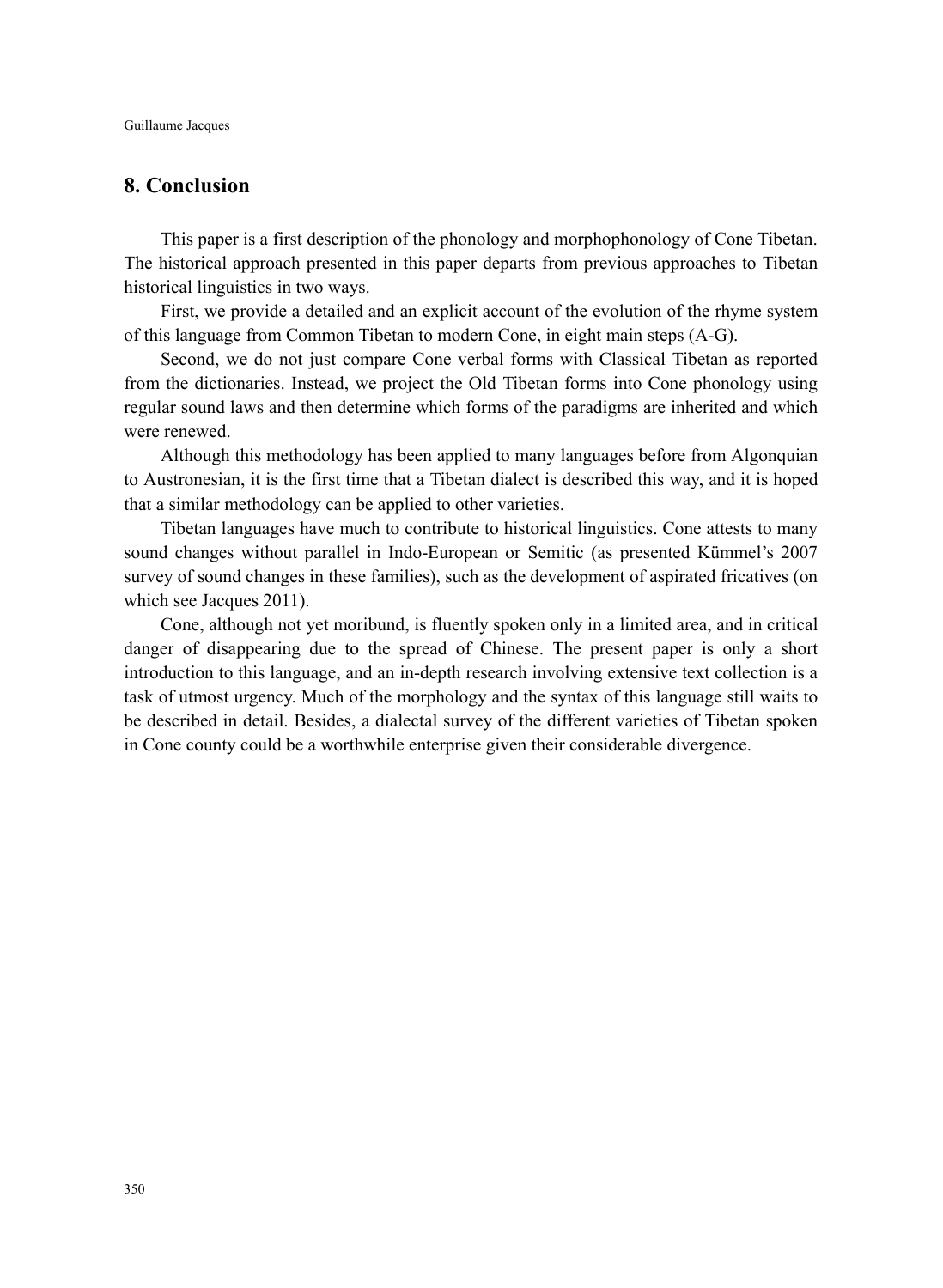### **References**

Bradley, David. 1979. *Proto-Loloish*. London & Malmö: Curzon Press.

- Chirkova, Katia. 2008. On the position of Baima within Tibetan: a look from basic vocabulary. *Evidence and Counter-Evidence: Essays in Honour of Frederik Kortlandt*, Vol. II: *General Linguistics*, ed. by Alexander Lubotsky, Jos Schaeken & Jeroen Wiedenhof, 69- 91. Amsterdam: Rodopi.
- Coblin, W. South. 1976. Notes on Tibetan verbal morphology. *T'oung Pao* 62:45–70.
- Coblin, W. South. 2002. On certain functions of 'a-chung in early Tibetan transcriptional texts. *Linguistics of the Tibeto-Burman Area* 25.2:169-184.
- Coblin, W. South. 2006. Two notes on Táng-time Tibetan transcriptions of Chinese. *Linguistics of the Tibeto-Burman Area* 29.2:133-136.
- Dotson, Brandon. 2009. *The Old Tibetan Annals: An Annotated Translation of Tibet's First History*. Vienna: Austrian Academy of Sciences Press.
- Gésāng Jūmiǎn 格桑居冕 (Skal.bzang 'gyur.med), & Gésāng Yāngjīng 格桑央京 (Skal.bzang dbyangs chan). 2002. *Zàngyǔ fāngyán gàilùn* 藏語方言概論 [Bod kyi yul skad rnamb shad / An Introduction to Tibetan Dialects]. Běijīng: Mínzú chūbǎnshè 民族出版社.
- Hill, Nathan W. 2004. Compte rendu (Review of Paul G. Hackett, *A Tibetan Verb Lexicon* 2003). *Revue d'Etudes Tibétaines* 6:78-98.
- Hill, Nathan W. 2005a. Once more on the letter य. *Linguistics of the Tibeto-Burman Area* 28.2: 107-137.
- Hill, Nathan W. 2005b. The verb *'bri* 'to write' in Old Tibetan. *Journal of Asian and African Studies* 69:177-181.
- Hill, Nathan W. 2006. Tibetan *vwa* 'fox' and the sound change Tibeto-Burman *\*wa* > Tibetan *o*. *Linguistics of the Tibeto-Burman Area* 29.2:75-90.
- Hill, Nathan W. 2007. Aspirated and unaspirated voiceless consonants in Old Tibetan. *Language and Linguistics* 8.2:471-493.
- Hill, Nathan W. 2009. Tibetan  $\langle h \rangle$  as a plain initial and its place in Old Tibetan phonology. *Linguistics of the Tibeto-Burman Area* 32.1:115-140.
- Hill, Nathan W. 2010a. An overview of Old Tibetan synchronic phonology. *Transactions of the Philological Society* 108.2:110-125.
- Hill, Nathan W. 2010b. *A Lexicon of Tibetan Verb Stems as Reported by the Grammatical Tradition*. München: Bayerische Akademie der Wissenschaften.
- Hill, Nathan W. 2011. An inventory of Tibetan sound laws. *Journal of the Royal Asiatic Society of Great Britain & Ireland* (Third Series) 21.4: 441-457.
- Hill, Nathan W. 2013. Relative order of Tibetan sound changes affecting laterals. *Language and Linguistics* 14.1:193-209.
- Huáng Bùfán 黃布凡, & Mӽ Dé 馬德. 2000. *Dūnhuáng Zàngwén TǔfƗnshǐ wénxiàn yìzhù* 敦 煌藏文吐蕃史文獻譯註 [Translation and Annotations on Dunhuang Tibetan Manuscripts about the History of Tufan Period]. Lánzhōu: Gānsù jiàoyù chūbǎnshè 甘肅教育出版社.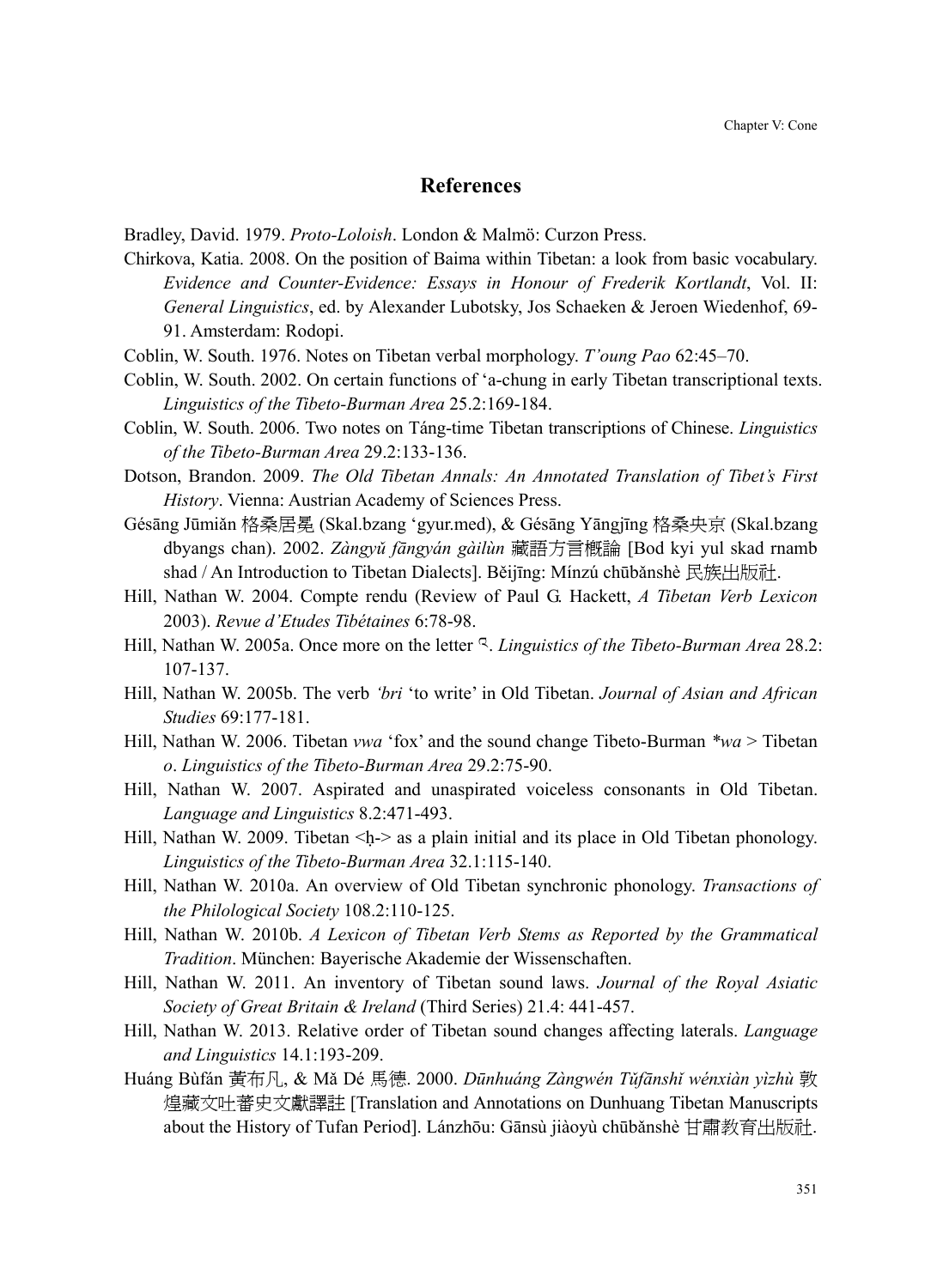- Huá Kӽn, & Lóngbójiӽ. 1993. *Ɩnduō Zàngyǔ kǒuyǔ cídiǎn* 安多藏語口語詞典 [Dictionary of Spoken Amdo Tibetan]. Lánzhōu: Gānsù mínzú chūbǎnshè 甘肅民族出版社.
- Jacques, Guillaume. 2009a. Tibetan *wa-zur* and Laufer's law. *Linguistics of the Tibeto-Burman Area* 32.1:141-144.
- Jacques, Guillaume. 2009b. Le développement du tibétain ancien *-e-* dans les dialectes occidentaux. *Études Mongoles & Sibériennes*, *Centrasiatiques & Tibétaines* 40:1-4.
- Jacques, Guillaume. 2010a. A possible trace of verbal agreement in Tibetan. *Himalayan Linguistics* 9.1:41-49.
- Jacques, Guillaume. 2010b. Notes complémentaires sur les verbes à alternance 'dr-/br- en tibétain. *Revue d'Etudes Tibétaines* 19:27-29.
- Jacques, Guillaume. 2011. A panchronic study of aspirated fricatives, with new evidence from Pumi. *Lingua* 121.9:1518-1538.
- Jacques, Guillaume. 2012a. An internal reconstruction of Tibetan stem alternations. *Transactions of the Philological Society* 110.2:212-224.
- Jacques, Guillaume. 2012b. A new transcription system for Old and Classical Tibetan. *Linguistics of the Tibeto-Burman Area* 35.2:89-96.
- Kümmel, Martin. 2007. *Konsonantenwandel: Bausteine zu einer Typologie des Lautwandels und ihre Konsequenzen fur die vergleichende Rekonstruktion*. Wiesbaden: Reichert Verlag.
- Li, Fang-Kuei. 1933. Certain phonetic influences of the Tibetan prefixes upon the root initials. *Bulletin of the Institute of History and Philology Academia Sinica* 6.2:135-157.
- Li, Fang-Kuei, & South W. Coblin. 1987. *A Study of the Old Tibetan Inscriptions*. Taipei: Institute of History and Philology, Academia Sinica.
- Matisoff, James A. 2003. *Handbook of Proto-Tibeto-Burman: System and Philosophy of Sino-Tibetan Reconstruction*. Berkeley: University of California Press.
- Prins, Marielle. 2002. *The Nyin pa* (*Niba*) *Dialect of Co ne* (*Zhuoni*), GBS (Gesellschaft für bedrohte Sprachen), Bulletin report 8. http://www.uni-koeln.de/gbs/
- Rnam.rgyal Tshe.bstan 那加才旦. 2008. *Co.ne'i Bod Skad La Dpyad Pa* 藏語卓尼話研究 [A Study of Cone Tibetan]. Běijīng: Central University of Nationalities MA thesis.
- Qú Ӽitáng 瞿靄堂. 1962. *Zhuóní Zàngyǔ de shēngdiào yǔ shēngyùnmǔ de guƗnxi* 卓尼藏語 的聲調與聲母的關係 [The relationship between tones, initials and rimes in Cone Tibetan]. *Zhōngguó yǔwén* 中國語文 [Studies of the Chinese Language] 1962.7:331-339.
- Sagart, Laurent, & Shixuan Xu. 2001. History through loanwords: the loan correspondences between Hani and Chinese. *Cahiers de Linguistique - Asie Orientale* 30.1:3-54.
- Shafer, Robert. 1941. The vocalism of Sino-Tibetan II. *Journal of the American Oriental Society* 61:18-31.
- Siklos, Bucsu. 1993. Datura rituals in the Vajramahabhairava-Tantra. *Curare* 16:71-76.
- Sun, Jackson T.-S. 1986. *Aspects of the Phonology of Amdo Tibetan: Ndzorge śæme* χ*ќra dialect*. Tokyo: Institute for the Study of Languages and Cultures of Asia and Africa, Tokyo University of Foreign Studies.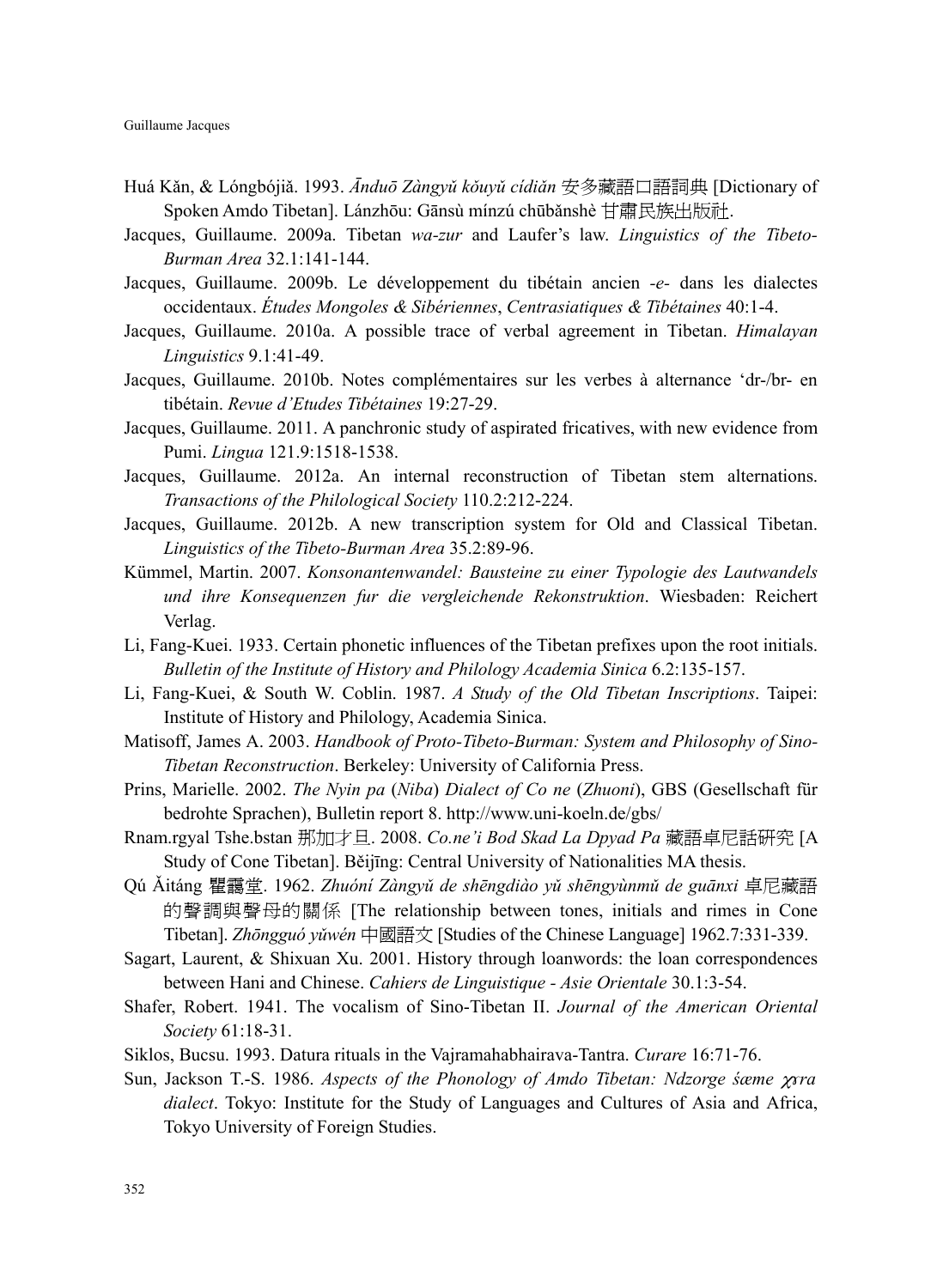- Sun, Jackson T.-S. 2003a. Variegated tonal developments in Tibetan. *Language Variation: Papers on Variation and Change in the Sinosphere and in the Indosphere in Honor of James A. Matisoff*, ed. by David Bradley, Randy LaPolla, Boyd Michailovsky & Graham Thurgood, 35-51. Pacific linguistics 555. Canberra: The Australian National University.
- Sun, Jackson T.-S. 2003b. Phonological profile of Zhongu: a new Tibetan dialect of northern Sichuan. *Language and Linguistics* 4.4:769-836.
- Sun, Jackson T.-S. 2006. Special linguistic features of gSerpa Tibetan. *Linguistics of the Tibeto-Burman Area* 29.1:107-125.
- Tournadre, Nicolas. 2005. L'aire linguistique tibétaine et ses divers dialectes. *Lalies* 25:7-56.
- Tournadre, Nicolas. 2010. The Classical Tibetan cases and their transcategoriality, from sacred grammar to modern linguistics. *Himalayan Linguistics* 9.2:87-125.
- Wylie, Turrell V. 1959. A standard system of Tibetan transcription. *Harvard Journal of Asiatic Studies* 22:261-267.
- Yáng Shìhóng 楊士宏. 1996. *Yì hé liǎng jiƗng liúyù Zàngyǔ fƗngyán huìyào* 一河兩江流域 藏語方言匯要 [A Synopsis of Tibetan Dialects Spoken Along the Tribuaries of Tao, Bailong, and Baishui Rivers]. Lánzhōu: Gānsù mínzú chūbǎnshè 甘肅民族出版社.
- Zhāng Yísūn 張怡蓀. (ed.) 1985. *Bod.rgya Tshig.mdzod Chen.mo* 藏漢大辭典 [The Big Tibetan-Chinese Dictionary]. Běijīng: Mi.rigs Dpe.skrun.khang 民族出版社.

#### **Author Query**

(1) Sun 2006 does not appear to have been cited in the text. Please add citation or delete this reference.

(2) Please add Jäschke 1881, Jacques 2004, Hill (to appear) to the references.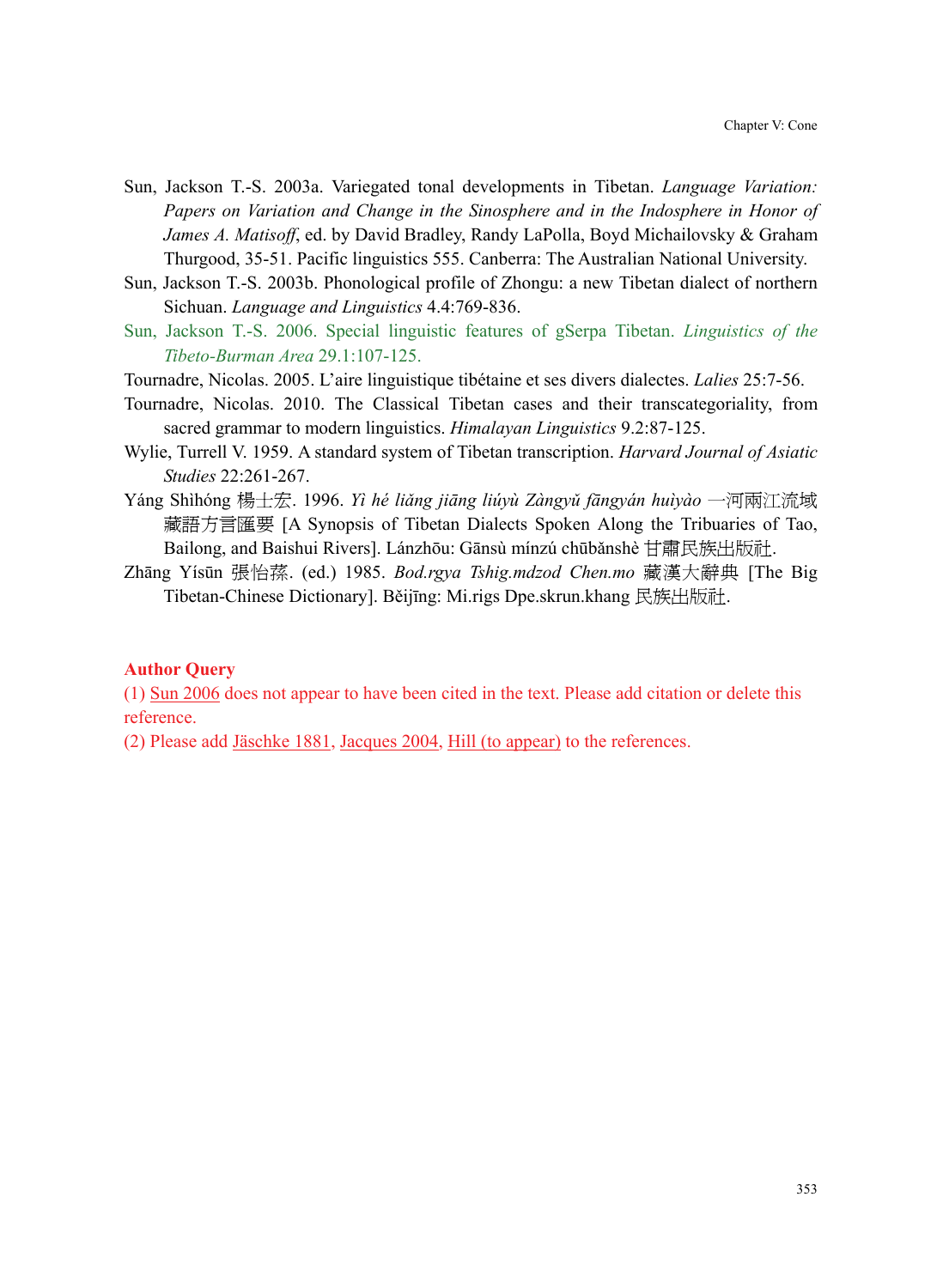# **Appendix English-Cone Word List**

The Cone forms are given in the phonetic, rather than phonological transcription used in the body of the article. Tone is indicated on all syllables, and the non-phonemic distinction between velar and uvular stops is represented. In cases where the Common Tibetan etymon significantly differs from the standard Classical Tibetan orthography, the latter is indicated between  $\leq$ .

a little;  $/ts\tilde{e}$ :  $L/$ a while, instant, moment;  $/ndz$ <sub>qe</sub>: $H/$ \*|mgʲogs.skad| about;  $/ts^h$ en $Hn$ ə<sup>L</sup>/ about; / $h$ ær<sup>L</sup>t $\varepsilon$ e<sup>H</sup>/ |pʰal.t $\varepsilon$ ʰer| Adam's apple, larynx; /uːHduH/ |?ol.mdud| add; /nẽː<sup>H</sup>/ *conj.* /nɛŋ<sup>H</sup>gə<sup>H</sup>/ |gnon| afternoon;  $\sqrt{e^{h}e^{L}r}$ <sup>H</sup>/  $|p^{h}$ i.dro| age; /lo<sup>L</sup>ts<sup>h</sup>I<sup>H</sup>/ |lo.tshod| air;  $/k$ <sup>h</sup> $\mathfrak{E}^L$ w $\mathfrak{u}^H$ /  $|k$ <sup>h</sup>a.dbugs| alive; /somHbo<sup>H</sup>/ |gson.po| alkali, soda;  $/t$ <sup>h</sup>e:<sup>L</sup>k<sup>h</sup>ə<sup>H</sup>/  $|t$ <sup>h</sup>al|? all; / $j\varepsilon$ <sup>L</sup>lu<sup>H</sup>/ altitude sickness; /dzæ $\frac{Id}{du}$ / |rdza.sdug| aluminium; /hæ<sup>L</sup>jãː<sup>L</sup>/ |ha.jan| amber; /pĩːHsherH/ |spos.ser|? |spos.eel|? ancient; /niː<sup>H</sup>wæ<sup>H</sup>/ |rnin| angle; /sər $\frac{1}{2}$ |zur| animal;  $/s^h \tilde{e}^L t \tilde{e}^h \tilde{e}^H$ / |sems.t $\epsilon$ an| ankle;  $/x$ <sup>h</sup>o:<sup>L</sup>/ answer; /lẽː<sup>L</sup> ndeː/ *conj.* /ndɛk<sup>L</sup>kə<sup>H</sup>/ *pst.* /te<sup>H</sup>/ |ɴdebs; btab| ant; /mbəL tɕũLwãːL/ |Nbu.gro.ma| anus; / $n$ æ<sup>L</sup> $\chi$ **u**:<sup>H</sup>/ |?.kʰuŋ| appearance; /tshəLyæH/ |tshugs.ka| apple;  $\frac{1}{i}$ <sup>t</sup>t $\varepsilon$ <sup>h</sup>i:<sup>H</sup>/ arm; / $\mu$ <sup>H</sup>wæ<sup>H</sup>/ |dpun armpit; /tɕʰẽːŋ<sup>L</sup>kʰ $\mathbf{u}$ ːH/ |mtɕʰan.kʰuŋ| arrive;  $/t<sup>h</sup>$ õː<sup>L</sup>/ *conj.*  $/t<sup>h</sup>$ on<sup>L</sup>gə<sup>H</sup>/  $|t<sup>h</sup>$ on arrogant; /næ<sup>L</sup>dzær<sup>H</sup>/ |na.rg<sup>j</sup>al| arrow; /ndæᴸ/ |mda|

ashes;  $/t$ <sup>h</sup>e:<sup>L</sup>/ $|t$ <sup>h</sup>al| ask; /ndzə<sup>L</sup>/ *pst.* /tsi<sup>:L</sup>/ |Ndri; dris| asthma; /tsha $\alpha$ <sup>L/</sup> |Ntshan| at that time;  $/t\sigma^L t$ i:<sup>L</sup>/  $|de.dus|$ at the side;  $/ndz\tilde{a}$ <sup>'Lkh</sup>æ<sup>H</sup>/ |Ngram.kha| aunt;  $\alpha$ <sup>L</sup>t $\varepsilon$ <sup>h</sup> $\varepsilon$ <sup>H</sup>/ |  $2a.t$  $\varepsilon$ <sup>h</sup> $e$ | autumn; /tɛŋ<sup>H</sup>kʰæ<sup>H</sup>, sɔq<sup>L</sup>qæ<sup>H</sup>/ |ston.kʰa| axe; / $t$ æ $H$ r $\varepsilon$  $H$ / |sta.re| baby, infant; /æLpo<sup>H</sup>/ back; /dze<sup>L</sup>/ |rg<sup>j</sup>ab| back of the neck;  $/n$  $\tilde{a}$ <sup>H</sup> $\tilde{t}$  $\tilde{b}$ <sup>H</sup> $\tilde{h}$ <sup>1</sup> $\tilde{h}$ <sup>1</sup> $\tilde{h}$  |gna| backbone; /geː<sup>L</sup>riː<sup>L</sup>/ |sgal.rus| bad; / $\eta \tilde{e}$ :<sup>L</sup>/ *conj.* / $\eta \epsilon \eta^L$ gə<sup>H</sup>/ | $\eta$ an| badger; /t $\epsilon$ əm<sup>L</sup>bæ<sup>H</sup>/ |grum.pa| bald;  $/sa:n<sup>L</sup>g3<sup>H</sup>/*|zans.mgo|$ balustrade; /ræ<sup>L</sup>kʰor<sup>H</sup>/ |ra.<sub>Nkʰor</sub>| bamboo; /niː<sup>H</sup>wãː<sup>H</sup>/ |smʲug| banded onyx; /zəː/ |gzi| bandit, robber; /tɛæq $L$ qæ $H$ /  $|dzag$ .pa| bark (v.);  $\sqrt{\text{su}^L/\text{conj.}}$  /sək $\frac{\text{su}^H/\text{g}^H/\text{g}^H/\text{g}^H/\text{g}^H/\text{g}^H/\text{g}^H/\text{g}^H/\text{g}^H/\text{g}^H/\text{g}^H/\text{g}^H/\text{g}^H/\text{g}^H/\text{g}^H/\text{g}^H/\text{g}^H/\text{g}^H/\text{g}^H/\text{g}^H/\text{g}^H/\text{g}^H/\text{g}^H/\text{g}^H/\text{g}^H/\text{g}^H/\text{$ barley; /neːL/ |nas| basically; /hæn<sup>L</sup>g<sub>I</sub>:<sup>L</sup>/ bat;  $/p^h a^L$  gæm $^L b^d$ /  $|p^h a$ .(wan).sgam.bu be afraid; / $n\tilde{e}$ :<sup>L</sup>k<sup>h</sup>æ<sup>H</sup>/ |pen.k<sup>h</sup>a| be blind;  $/xæ<sup>L</sup>rx<sup>H</sup>/|z<sub>a</sub>ra|$ be blocked; / $\eta$ ga<sup>L</sup>/ *conj.* / $\eta$ gæq<sup>L</sup>qə<sup>H</sup>/ | $\eta$ gag| be cut; /tɕʰe<sup>H</sup>/ *coni*. /tɕʰɛk<sup>L</sup>kə<sup>H</sup>/ |tɕʰad| be drunk;  $\frac{z}{v}$ /  $\frac{dz}{dz}$ be foggy; /mək<sup>H</sup>kæ<sup>H</sup> t<sup>h</sup>u<sup>H</sup>/ *conj.* /t<sup>h</sup>ək<sup>L</sup>kə<sup>H</sup>/ |<sub>Nthibs</sub> be full;  $\frac{dz}{dx}$  |rgiags|?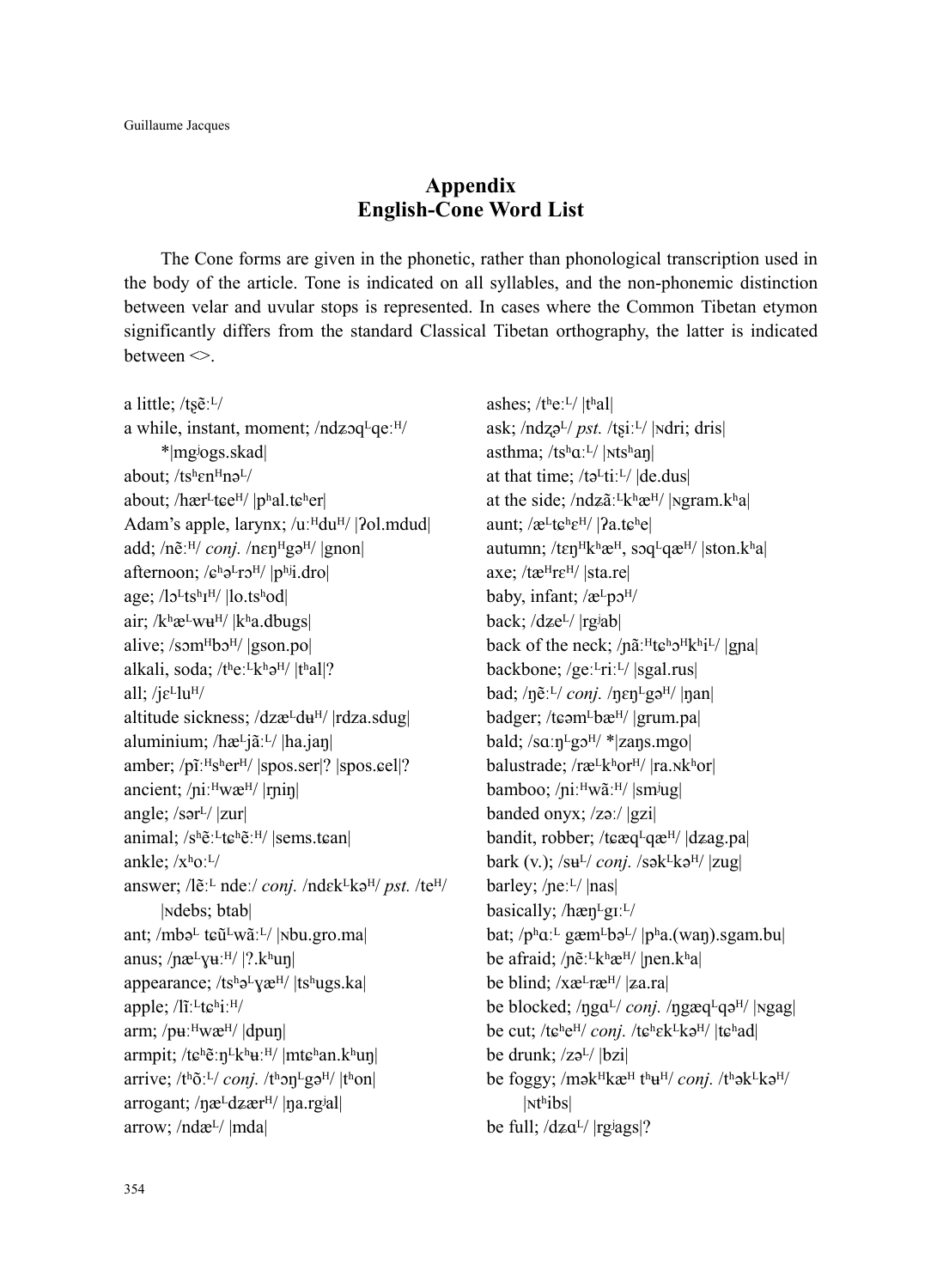be hungry; /tu<sup>H</sup>/ *conj.* /toq<sup>H</sup>qə<sup>H</sup>/ |ltogs| be in debt; /tɕʰe<sup>H</sup>/ *conj.* /tɕʰɛk<sup>L</sup>kə<sup>H</sup>/ |tɕʰad| be jealous, envy; / $ts^h a^L tu^H$ /  $|p^h rag.dog|$ be pregnant;  $/xa.^{L}$ vi:<sup>H</sup> t $\varepsilon$ <sup>h</sup> $a^{H}/$  |t $\varepsilon$ <sup>h</sup>ags| be shy, bashful; /no<sup>L</sup>tshæ<sup>H</sup>/ *conj*.  $/$ n $\sigma$ <sup>H</sup>ts<sup>h</sup>æ<sup>L</sup>y $\sigma$ <sup>H</sup>/ |no.ts<sup>h</sup>a| be thirsty; /kõː<sup> $H$ </sup>/ *conj.* /kɔn $H$ gə $^{H}$ / |skom| be tired; /tɕʰe<sup>H</sup>/ *conj.* /tɕʰɛk<sup>L</sup>kə<sup>H</sup>/ |tɕʰad| be wounded; /meːH/ |rmas| beam; /diːLwãː<sup>H</sup>/ |gdoŋ|? beam of a steelyard; /dzæ<sup>L</sup>joː<sup>L</sup>/ |rgʲa.ju.ba| bean;  $\sqrt{\text{se}^H}$ mmæ $\text{H}/|\text{tran}|$ bear; /tõːᴸ/ |dom| bear (brown); /tsiː<sup>L</sup>mõː<sup>H</sup>/ |dred mon| beastings; /tsəL/ |spri| beat (at a game); /pʰãːᴸ/ *imp.* /pʰõːᴸ/ |pʰam| beautiful; /jæq<sup>L</sup>qɔ<sup>H</sup>/ *conj.* /jæq<sup>L</sup>qɔ<sup>H</sup>/ |jag.po| because; /ti:<sup>L</sup>eæq<sup>H</sup>qæ<sup>L</sup>/ bee; /mbuːLwãː<sup>H</sup>/ \*|Nbun.ba| beg for money; /tsq;<sup>H</sup>/ |bslan| beggar;  $/pa$ <sup>H</sup>wu<sup>H</sup>/ |spran.po| believe; /lõː<sup>L</sup>/ *conj.* /lɔn<sup>L</sup>gə<sup>H</sup>/ |brlom| bell: /tɛholliːH/ bell;  $/t$ sə<sup>L</sup>luː<sup>L</sup> siː<sup>H</sup>/ |sgril.bu| bellows; /kʰõː<sup>L</sup>tɕeː<sup>H</sup>/ belly;  $/p<sup>h</sup>o<sup>\perp</sup>/|p<sup>h</sup>o$ .ba belly (sheep, ox); /t $\varepsilon \varepsilon^L$ pə<sup>H</sup>/ bellyband;  $\frac{1}{9}$  |glo| bellyworm;  $/p<sup>h</sup>o.m<sup>L</sup>b<sub>θ<sup>H</sup></sub>/|p<sup>h</sup>o.(ba).nbu|$ below;  $\frac{i}{2}$ <sub>below</sub>;  $\frac{i}{2}$ <sub>belog</sub> below;  $/$ næ<sup>L</sup>ju<sup>H</sup>/ |mna.fiog| belt, sash; /tɕʰɛ<sup>L</sup>mæ<sup>H</sup>/ |Ntɕʰaŋ.ma| bent; /gər $L$ , gə $L_{\text{T}}$ ə $\frac{H}{|S_{\text{S}}|}$ big; / $t\epsilon^h\epsilon^H$ ,  $t\epsilon^h\epsilon^H\eta\epsilon^L$ /  $|t\epsilon^h\epsilon|$ bigger; / $t\epsilon E^L t\epsilon^h E^H$ /  $|dze.t\epsilon^h e|$ birch; /tæq<sup>H</sup>qæ<sup>H</sup>/ |stag.pa| bird, fowl;  $\sqrt{\sec^2}$  | b<sup>i</sup>a| bit (bridle);  $/k$ <sup>h</sup> $\mathfrak{E}^L$ mor<sup>H</sup>/  $|k$ <sup>h</sup>a.mor bitch;  $/t\epsilon^{h}e^{L}w\tilde{o}L^{L}/|k^{h}i|$ .mo bite;  $/s<sup>h</sup>$ <sup>H</sup> te<sup>H</sup>/ |so btab|

bitter; /kʰæH/ |kʰa| black;  $/n$ æq<sup>L</sup>q $\sigma$ <sup>H</sup>/ |nag.po| blacksmith;  $\eta$ gæ<sup>L</sup>ræ<sup>H</sup>/ |mgar.ba| bladder; / $te^h e^L g a^L$ /  $|te^h u|$ .lgan blink, wink;  $/(ni^H)$  de<sup>L</sup>/ *conj.*  $/d \epsilon k^L k \partial^H / |rdeb|?$ block;  $/$ ngu<sup>L</sup> $/$  *conj.*  $/$ ngoq<sup>L</sup>qə<sup>H</sup> $/$  *pst.*  $/$ k $\alpha$ <sup>H $/$ </sup> *imp.*  $/ku<sup>H</sup>/$  |  $\nu$ gogs| blood; / $t\epsilon^h a^{H}$ /  $|k^h$ rag| blood vessel; /tɕʰæ<sup>L</sup>γtsæ<sup>H</sup>/ |kʰrag.rtsa| blossom; /m $\varepsilon^L$ tʰu<sup>H</sup> ŋge<sup>L</sup>/ *conj.* /ŋgɛk<sup>L</sup>kə<sup>H</sup>/ *pst.*  $/$ ke<sup>L</sup>/ $|$ gad (dgod, bgad)| blow (instrument); /mbi<sup>L</sup>/ *conj.* /mbək<sup>L</sup>kə<sup>H</sup>/ *pst.*  $\left| \frac{p}{p} \right| \times \left| \frac{p}{p} \right|$ blow (wind);  $/\mathrm{lu}$ <sup>II</sup> t $\epsilon a$ <sup>L</sup>/ blue;  $/$ n $\sigma$ <sup>H</sup> $\eta$ nn $\sigma$ <sup>H $/$ </sup> |sno| blunt;  $/m\partial^L n \partial^H$ board; /dɔ<sup>L</sup>lɪ<sup>H</sup>/ |rdo.leb| board game; /ndzi<sup>L</sup>/ |<sub>N</sub>brel|? boat; /tsholtsq<sup>H</sup>/ |mtsho.gru| body; /liː<sup>L</sup>pʰuː<sup>H</sup>/ |lus.pʰuŋ| boil (water);  $\frac{d}{dx}$ /  $\frac{d}{dx}$ boiled water; / $t\epsilon^{h}e^{L}gI^{H}/|t\epsilon^{h}u.rgod|$ bold;  $/p<sup>h</sup>2<sup>L</sup>ts<sup>h</sup>I<sup>H</sup> t<sub>E</sub>ë<sup>L</sup>/|p<sup>h</sup>od.t<sup>h</sup>od.t<sup>h</sup>ol.$ bone; /riː<sup>L</sup>pæ<sup>H</sup>/ |rus.pa| book; / $p\epsilon^H$ t $\epsilon^h$ æ<sup>H</sup>/ |dpe.t $\epsilon^h$ a| borrow (money); / $\epsilon \partial^{H}$ / *pst.* / $\epsilon i$ <sup>[H</sup>/ |sk<sup>j</sup>i; bsk<sup>j</sup>is| borrow (tools); /jær<sup> $H/$ </sup> *imp.* /jor $^{H/}$  |gjar; gjor| botfly larva;  $/ts<sup>h</sup>a<sup>H</sup>/$ bottle; /hɛLləH/ bow; /ndæ<sup>L</sup>yə<sup>H</sup>/ |mda.gzu| bowel; /nãː<sup>L</sup>tɕʰɔ<sup>H</sup>/ |nan.tɕʰa|? bowl; / $t$  $\varepsilon$ æ<sup>L</sup>n $\varepsilon$ <sup>H</sup>/  $|t$  $\varepsilon$ a.ne $|$ box; / $g$ æm<sup>L</sup>bə<sup>H</sup>/ |sgam.bu| bracelet;  $/d\rho^{L}$ y $\rho^{H}$ / |gdub| branch;  $\frac{1}{2}$ t $\varepsilon$ <sup>h</sup> $\frac{1}{2}$ <sup>H</sup> $\frac{1}{10}$ .? bread;  $/$ k $2$ <sup>L</sup>r $\varepsilon$ <sup>H</sup> $/$ break; /tɕɑ<sup>H</sup>/ *conj.* /tɕæq<sup>H</sup>qə<sup>H</sup>/ *imp.* /tɕu<sup>H</sup>/ |btcag| break (it.); /tɕʰa<sup>H</sup>/ *conj.* /tɕʰæq<sup>L</sup>qə<sup>H</sup>/ |tɕʰag| breast; /n $\tilde{\sigma}^L w \tilde{a}$ :<sup>H</sup>/ |nu.ma|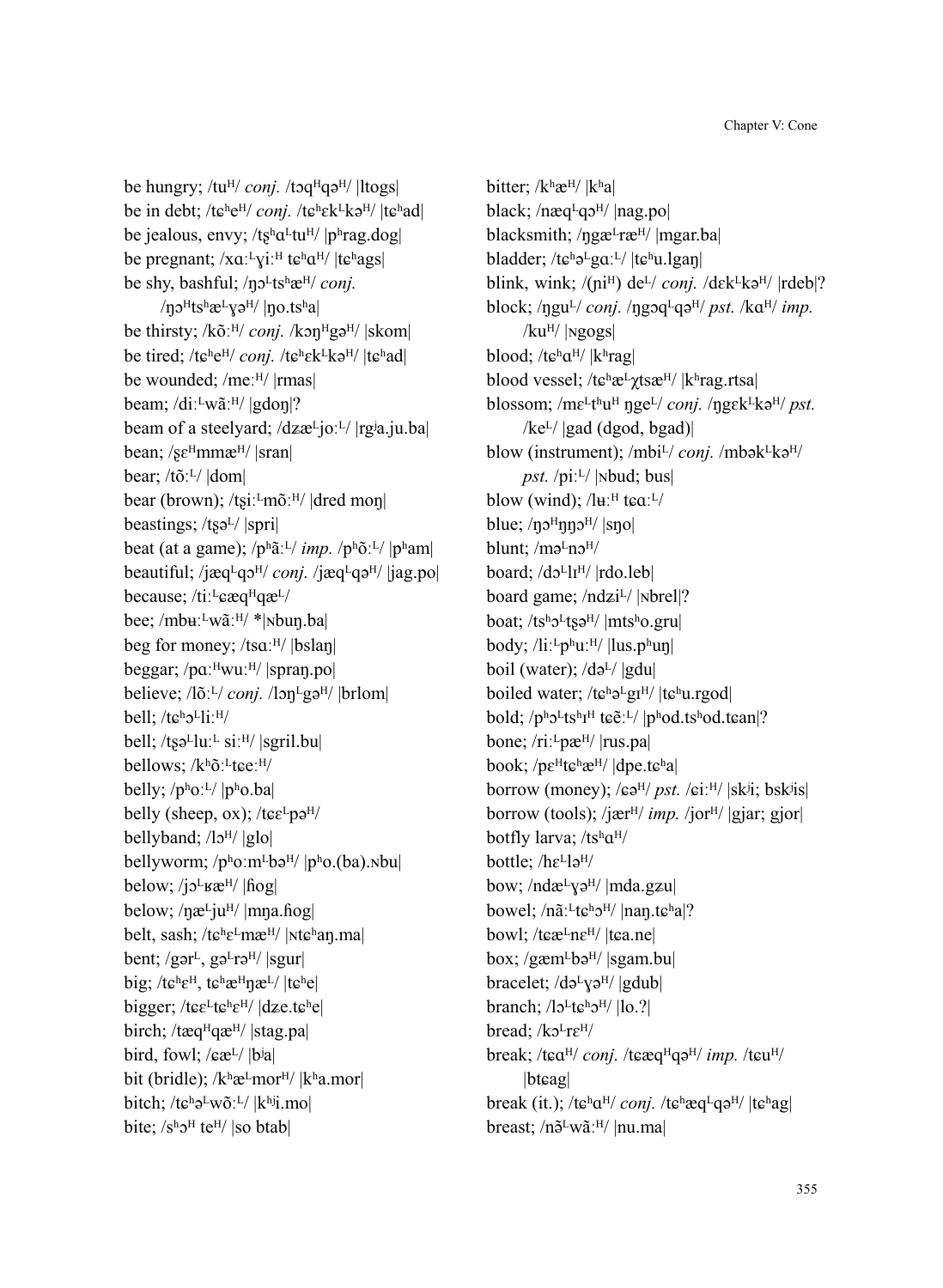breathe;  $/$ h $\varepsilon$ <sup>L</sup>kæ<sup>H</sup>/ |he.ga| brick; /tɕãːm<sup>H</sup>ba<sup>H</sup>/ bridge; /sãm<sup>L</sup>bæ<sup>H</sup>/ |zam.pa| bridle; /se<sup>H</sup>/ |srab| bright; /seːH/ |gsal| broom; /də<sup>L</sup>mmãː<sup>H</sup>/ brother (elder);  $/p\tilde{i}$ <sup>[H]</sup> $\tilde{j}$ æ<sup>H</sup>/ |spun.sk<sup>j</sup>a| brush; / $\epsilon \mathbf{u}^L$ /*conj.* / $\epsilon \mathbf{a}^L$ kə<sup>H</sup>/ |bʲug| brush lightly; /su<sup>H</sup>/ *conj.* /sək<sup>H</sup>kə<sup>H</sup>/ |srubs| bucket;  $/so:$ <sup>L</sup> $/$  |zom| bucket (little);  $\overline{z}$ i:<sup>L</sup>/  $\overline{z}$ eĥu $\overline{z}$ bullock;  $/la$ <sup> $\cdot$ </sup>nə<sup> $H/$ </sup> |glan| bully; /po<sup>H</sup> tsa<sup>ːH</sup>/ |spo.btsaŋ| bundle; /uH wæH/ bundle; /kʰər<sup>L</sup>tsæ<sup>H</sup>/ |Nkʰur|? burn (the hand);  $\sqrt{\sec^H q}$ burn (wood); /sa<sup>H</sup>/ *conj.* /sæq<sup>H</sup>qə<sup>H</sup>/ *imp.* /su<sup>H</sup>/ |sreg| burn incense sticks; /pĩː<sup>H</sup> du<sup>L</sup>/ *conj.* /dək<sup>L</sup>kə<sup>H</sup>/ |spos| bury; /beːL/ |sbas| butcher;  $/x^h$ æm<sup>L</sup>bæ<sup>H</sup>/ |gean.pa| butcher (v.); /se<sup>H</sup>/ *conj.* /sɛk<sup>H</sup>kə<sup>H</sup>/ |bsad| butter; /mær<sup>L</sup>/ |mar| butterfly;  $/x^h$ æ<sup>L</sup>wõː<sup>L</sup> læ<sup>L</sup>dz $\varepsilon$ <sup>L</sup>/  $|$  $\varrho$ a.mo.?| buttermilk; / $t\mathbf{a}^L r\mathbf{a}^H$ /  $|da_{\text{r}} a|$ buttocks; / $\epsilon$ ən<sup>H</sup>gɔ<sup>H</sup>/ |dpʲi.mgo| button;  $\sqrt{z}$  $\sqrt{y}$  $\sqrt{y}$ /  $\sqrt{z}$  $\sqrt{g(z)}$ buy;  $/p_0L/pst$ ,  $/$ nıː<sup>L</sup> $/$  |pos| cabbage; /lɔ<sup>L</sup>ʁær<sup>H</sup>/ |lo.dkar| calf;  $\langle z \circ p^L p x^H \rangle$  |biin.pa|? callus;  $/ts^h\sigma$ :  $Ll_0$ <sup>H</sup>/ camel; / $\eta$ æ<sup>L</sup>wõː<sup>H</sup>/ |rŋa.moŋ| capital; /mær<sup>L</sup>tsæ<sup>H</sup>/ |ma.rtsa| carpenter;  $/zu$ <sup> $L/$ </sup>  $|bzo.(ba)|$ castrate;  $\sqrt{\sec^2(6i^L)}$ cat;  $\alpha$ <sup>L</sup>lə<sup>H</sup>/ \*|a.lu| catch fire;  $/$ ( $ne^{H}$ )  $x^{h}$ or<sup>H</sup> ( $k$  $\sigma$ <sup>L</sup> t<sup>h</sup>e:<sup>L</sup>) $/$  *conj.*  $\sqrt{x^{\text{h}}$ or<sup>L</sup>kə<sup>H</sup>/  $\sqrt{\text{e}^{\text{h}}}$ or;  $\sqrt{\text{e}^{\text{h}}}$ or $\sqrt{\text{e}^{\text{h}}}$ catch up; /ndɪ<sup>L</sup>/ *conj.* /ndɛk<sup>L</sup>kə<sup>H</sup>/ *imp.* /tɪ<sup>L</sup>/

|ɴded, ded| cattle shed, barn; /łeːL/ |lʰas| cause to change;  $\frac{dz}{r}$  |sg<sup>j</sup>ur| cause to melt;  $/\gamma_9L / pst$ .  $/\gamma_1$ <sup>[L]</sup> |gzus| cause to move;  $/gu<sup>L</sup>/|sgu|$ cause to turn; /kor<sup>H</sup>/ |skor| cave; /shæ<sup>L</sup>tõː<sup>H</sup>/ |sa.doŋ| center; /pær<sup>L</sup>tshãː<sup>H</sup>/ |bar.mtshams| chaff;  $/ba^Lts^h\varepsilon^{H}/|sbun|?$ change; /dz $\varepsilon^{L}/$  *pst.* /dzi<sup>.L</sup>/ |rdze, brdzes| change;  $/ndz$ ər<sup>L</sup>/ | $\gamma$ g<sup>j</sup>ur| chappel; /tɕʰo<sup>L</sup>kɑː<sup>H</sup>/ |mtɕʰod kʰaŋ| chase after; /dæ<sup>L</sup>/ *pst.* /de<sup>'L</sup>/ |bdas| cheap, inexpensive; / $ku$ <sup> $\perp$ </sup> ts $\mathbb{R}^H$ <sub>V</sub> $\vartheta$ <sup>H</sup>/ |gon.sla| cheek; /ndzæm<sup>L</sup>bæ<sup>H</sup>/ |Ngram.pa| cheese; /tɕʰə<sup>L</sup>ræ<sup>H</sup>/ |pʰju.ra| chest; /tʂãː<sup>L</sup>kʰeː<sup>H</sup>/ |bran.kʰa| chest, cupboard; /tɕʰiːLvæH/ chew; /de<sup>L</sup>/ *conj.* /dɛk<sup>L</sup>kə<sup>H</sup>/ |ldad| chicken; /tɛ<sup>L</sup>wuː<sup>L</sup>/ |de.bo| chieftain;  $\frac{dz}{dt}ruL$ <sup>[</sup> $|rgialq$ ].po child;  $/xa$ <sup> $\cdot$ </sup> $y$ i<sup> $\cdot$  $\nshortparallel$ </sup> chimney; /tə $L_{\text{IL}}$ :  $H/$  |dud.?| ; /kær $L_{\text{R}}$ ku:  $H/$ |skar.guŋ| Chinese; /dzæ<sup>L</sup>/ |rg<sup>j</sup>a| choose, select; /ndẽːᴸ/ *conj.* /ndɛŋᴸgəᴴ/ |ɴdems| chop (firewood); / $\eta$ gær<sup>L</sup>/ *pst.* /kær<sup>H</sup>/ *imp.* /korᴴ/ |dgar; bkar| chop down (trees); /tu<sup>H</sup>/ *conj.* /tək<sup>H</sup>kə<sup>H</sup>/ |gtub| chopsticks; /tharLmaːH/ |thur.ma| claws; /der<sup>L</sup>mo<sup>H</sup>/ |sder.mo| clay;  $/s<sup>h</sup>a<sup>L</sup>ma<sup>H</sup>/|sa.dmar|$ clean; /tsɑː<sup>H</sup>wãː<sup>H</sup>/ *conj.* /tsɑː<sup>H</sup>Yə<sup>H</sup>/ |gtsaŋ| clear;  $/t<sup>h</sup>a$ <sup> $L$ </sup>/ clearly (know); / $\text{ta}$ <sup>T</sup>mæ<sup>H</sup>/ |dans| <d<sup>w</sup>ans> cliff; /tsa<sup>L</sup>/ |brag| close (the door); /te<sup> $H$ </sup>/ *conj.* /ten $H$ gə $H$ / |gtan|? close, near;  $/$ ne<sup>L</sup> $/$ |ne| cloth; / $re^L$ /  $|ras|$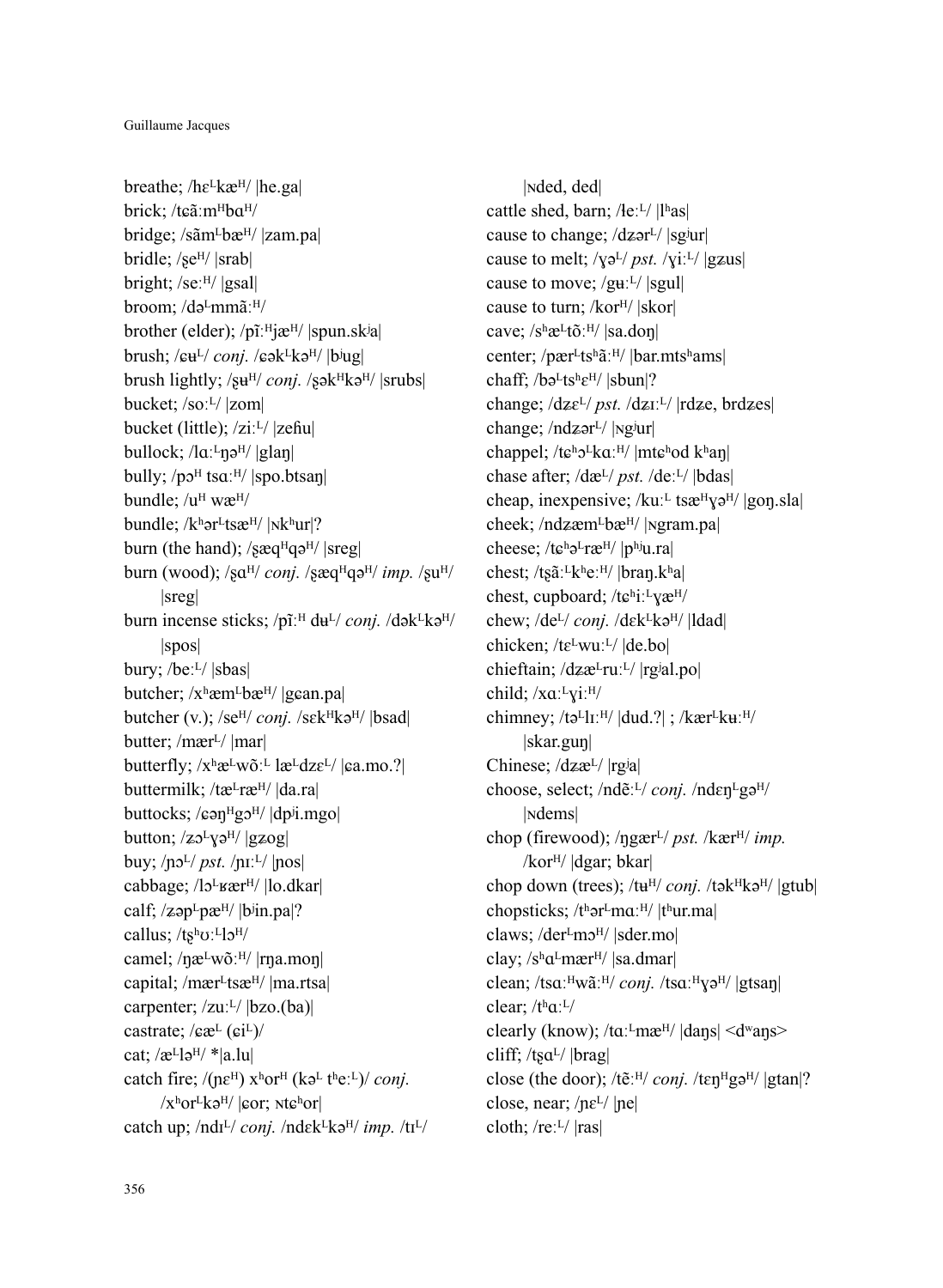clothing; /tshalletl/ cloud;  $\sqrt{s}$ ĩː<sup>H</sup>/ |sprin| coal;  $/d2^Ls^h0$ :<sup>L</sup>/  $|rdo.sol|$ coarse;  $/s$ <sup>h</sup>e:<sup>L</sup>/ |<sup>h</sup>ral| cobble stone;  $/t$  $\varepsilon$ <sup>h</sup> $\partial$ <sup>L</sup> $d\partial$ <sup>H</sup>/  $|t$  $\varepsilon$ <sup>h</sup>u.rdo| cock;  $/te^Lp^b2^H/$ coil; / $\epsilon i$ <sup>H</sup>/ |dkris| cold; / $t\epsilon$ <sup>h</sup>æq<sup>L</sup>qæ<sup>H</sup>/ |<sub>N</sub>k<sup>hj</sup>ags.pa| cold; /siːH/ |bsil| cold (catch a); /t $\varepsilon$ <sup>h</sup>æm<sup>L</sup>bæ<sup>H</sup>/ |t $\varepsilon$ <sup>h</sup>am pa| collapse; /di<sup>L</sup>/ *conj.* /dək<sup>L</sup>kə<sup>H</sup>/ |rdibs| collar; / $k$ <sup> $\sigma$  $n$ </sup> $\mathbb{R}^{H}$ /  $|$ gon.ba| color; /ndo<sup>L</sup><sub>K</sub>æ<sup>H</sup>/ |mdog| color; /ndu<sup>L</sup>/ |mdog| colt; /tiː<sup>L</sup>ts<sup>h</sup>u<sup>H</sup>/ |rteɦu.pʰrug| comb; /xe<sup>H</sup>/ *conj.* /xɛk<sup>H</sup>kə<sup>H</sup>/ \*|bɛad| comb (sheep hair);  $/s$ <sup>h</sup>e<sup>H</sup>, s<sup>h</sup>ek<sup>L</sup>kə<sup>H</sup>/ |gsed| come; /juːL/ *pst.* /pi<sup>L</sup>/ *imp.* /x<sup>h</sup>u<sup>H</sup>/ |jon; bud;  $|cos|$ comet; /kær<sup>H</sup>ndæ<sup>H</sup>/ |skar.mda| compensate; /ndzeːL/ | | Ndzal| competition; /ndzẽː<sup>L</sup>dər<sup>H</sup>/ |ngran.sdur| concave; /kɔk<sup>L</sup>kɔ<sup>H</sup>/ concave; /tu: $<sup>L</sup>$ tu: $<sup>L</sup>$ /  $|$ don $|$ </sup></sup> connect; /thi<sup>H</sup>/ *conj.* /thək<sup>L</sup>kə<sup>H</sup>/ |mthud| cook, boil; /tsʰɪᴴ/ *conj.* /tsʰɛkᴸkəᴴ/ *pst.* /tsɪːᴴ/ |ɴtsʰod; btsos| cooked, ripe;  $/ts^hI^L/|ts^h\text{os}|$ copper; /sɑː<sup>L</sup>mæ<sup>H</sup>/ |zaŋs.ma| copula; / $i$ ĩːL/  $|i$ in| copula; /rɪL/ |red| coral; / $\epsilon \partial^L r \partial^H / |p^j|$  ru corpse;  $/p^h u^L / |p^h u|$ corpse (animal);  $\langle r_0L \rangle$  |ro| correct; /weː<sup>L</sup>/, /ndzək<sup>L</sup>kə<sup>H</sup>/ |ngrig| cotton;  $\sqrt{\varepsilon^H s \varepsilon^H}$  |srin| cough;  $\frac{1}{2}$ / $\frac{1}{u}$ count; /tsə<sup>H</sup>/ *conj.* /tsə<sup>H</sup>/g<sup>H</sup>/ *pst.* /tsiː<sup>H</sup>/ |rtsis| country; / $j\text{H}$ <sup>[1</sup>/ $|j\text{H}$ ] country;  $\langle dz \mathbf{E}^{\mathrm{L}} \mathbf{k}^{\mathrm{h}} \mathbf{a}^{\mathrm{H}} / | \mathbf{r} \mathbf{g} | \mathbf{a} | \mathbf{k}^{\mathrm{h}} \mathbf{a} \mathbf{b} |$ 

courage;  $/p^h$  $\epsilon p^L$  $p^{\alpha}$ H $/$   $|p^h$ od.pa| courtyard; /kæLthaH/ cover; / $\eta$ ge<sup>L</sup>/ *conj.* / $\eta$ gɛk<sup>L</sup>kə<sup>H</sup>/ *pst.* /ke<sup>H</sup>/ |ɴgebs; bkab| cow; /ndzõːᴸ/ |mdzo.mo| crack open;  $/k$ <sup>h</sup>æ<sup>H</sup>  $\epsilon$ <sup>h</sup>er<sup>H</sup>/  $|k$ <sup>h</sup>a p<sup>hj</sup>e| crawl; /nər<sup>L</sup>/ |snur|? crisp; /pər<sup>L</sup>, pə<sup>L</sup>rə<sup>H</sup>/ \*|bur| crossroads;  $/\gamma$ ən<sup>L</sup>də<sup>H</sup>/ |bzi.mdo| crow;  $/k$ <sup>h</sup>æ<sup>H</sup>tæ<sup>H</sup>/  $|k$ <sup>hw</sup>a.ta crowded; /tshan<sup>Lkh</sup>æ<sup>H</sup>/ |ntshan.kha| cry;  $\ln 1 / pst$ .  $\ln 1 / |\ln 1|$ cuckoo; /kət<sup>H</sup>tə<sup>H</sup>wã:<sup>H</sup>/ cultivate; /nde<sup>L</sup>/ *conj.* /ndɛk<sup>L</sup>kə<sup>H</sup>/ *pst.* /te<sup>H</sup>/ |ɴdebs; btab| curd;  $\langle x \circ \rangle$  |zo| cure; /m $\tilde{e}$ <sup>[H</sup>ter<sup>H</sup> ( $\tilde{e}$ i<sup>L</sup>,  $\tilde{e}$ e $\tilde{e}$ <sup>L</sup>)/ |sman.bt $\tilde{e}$ os| cut (rope); /tɕe<sup>H</sup>/ *conj.* /tɕɛkʰkəʰ/ |btɕad| cut up; /tse<sup>H</sup>/ *conj.* /tsɛk<sup>H</sup>kə<sup>H</sup>/ |gtsab| cut, mow; /ndza<sup>L</sup>/ *conj.* /ndzæq<sup>L</sup>qə<sup>H</sup>/ *pst.*  $/tsa^L/mp.$   $/tsu^L/$  | $nbreg$ | cutting board;  $/x<sup>h</sup>æ<sup>L</sup>l<sup>H</sup>/|ga.leb|$ cypress;  $/x^h$ ək<sup>L</sup>kæ<sup>H</sup>/ | $\epsilon$ ug.pa| dance (v.);  $/t$ s $\nu$ <sup>L</sup>t $\varepsilon$ <sup>h</sup>u:<sup>L</sup>/ |bro.mt $\varepsilon$ <sup>h</sup>on| dare; / $p^h$  $\epsilon p^L$  $p^{\alpha}$ H $(\epsilon^H$  $\vert \textbf{r}^L$  $\rangle$  | $p^h$ od.pa (?e.jod)| dawn; /nãː<sup>L</sup>lɑː<sup>Hkh</sup>æ<sup>L</sup>/ |nam.laŋs.kʰa| dawn; /nãː<sup>L</sup> sʰɑː<sup>L</sup>/ |saŋs| day after tomorrow;  $/n\tilde{a}$ <sup>H</sup>ni<sup>H</sup>/ |gnans.nin| day before yesterday;  $/k$ <sup>h</sup>e:<sup>H</sup> pəm<sup>L</sup>bær<sup>L</sup>/ |kʰas.ɲin.ka| daytime; /pən<sup>L</sup>khær<sup>H</sup>/ |pin.dkar| deaf; /wõːm<sup>L</sup>bæ<sup>H</sup>/ | fion.pa| debt; /tõːᴸ/ |dom| deceive;  $/\eta g_0^L$  kor<sup> $H$ </sup>/ |mgo.skor| deceive; /ngɔ<sup>L</sup> ju<sup>H</sup>/ *conj.* /jɔq<sup>H</sup>qə<sup>H</sup>/ |gjogs| decide; /thæ<sup>L</sup>χtɕe<sup>H</sup>/ |thag.btɕad| deep;  $/ts^h2^H$  |mtsho|? deer;  $/x<sup>h</sup>a<sup>L</sup>/|ca.ba| \leq$   $\epsilon<sup>w</sup>a.ba$ demon; /di<sup>L</sup>/ |bdud| demon; /*tʰeːrãːᴴ pĩːᴴdĩːᴴ*/ |tʰeɦu.raŋ spun bdun|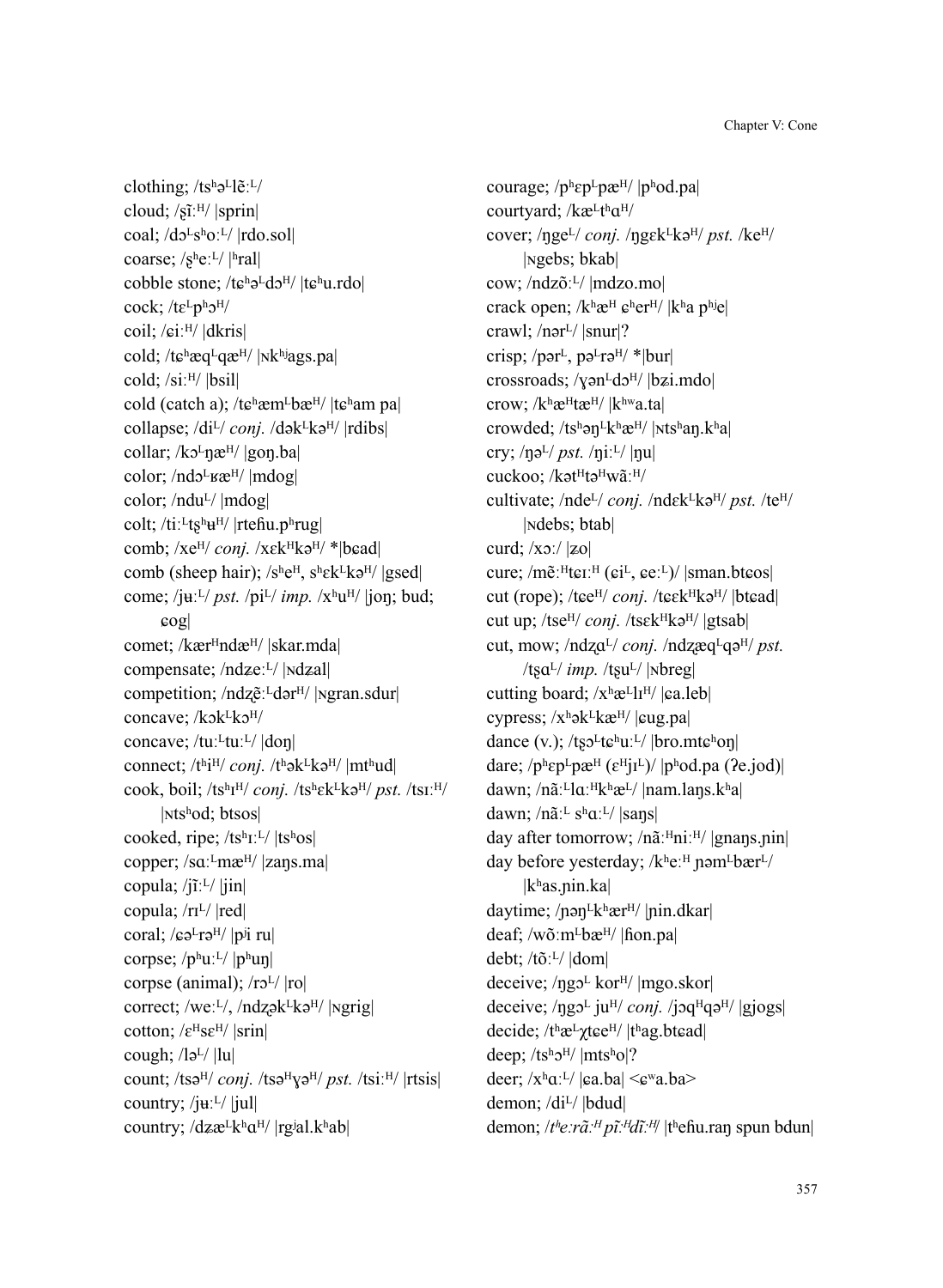dew;  $/si$ <sup> $\perp$ </sup> wæ<sup>H</sup>/ |zil.ba| dhole;  $/p^h$ ær<sup>L</sup>wæ<sup>H</sup>/ |Nphar.ba| diarrhea (suffer from);  $/k$ <sup>h</sup>oq<sup>L</sup>qæ<sup>H</sup> (nde<sup>L</sup>)/ |ded| die;  $/x<sup>h</sup>$ ə<sup>H</sup>/ | $\boldsymbol{\varepsilon}$ i| difficult, hard; /kæHyəH/ |dka| dig, carve; /kɔ<sup>H</sup>/ *pst.* /kɪː<sup>H</sup>/ |rko; brkos| dike, dam; / $t\epsilon^{h}$ ə<sup>L</sup>r $\alpha^{H/}$  | $t\epsilon^{h}$ u.rags| diligent;  $/du$ <sup>[L</sup>riː] t $\varepsilon$ ẽː[L] dimple;  $/dz$ ən<sup>Lkh</sup>uː<sup>H</sup>/ | Ndzum.khun| disappointed;  $/k^h 2^H$ t $\varepsilon^h e^H$ / |mkho.t $\varepsilon^h$ ad| discuss; /t $\epsilon$ <sup>L</sup>k<sup>h</sup>æ<sup>H</sup>/ |gros.kʰa| disease; /ne<sup>L</sup>/ |nad| divination;  $/m<sub>2</sub>$ /  $|m<sub>0</sub>|$ dizzy;  $\langle \eta g \rho^L j i^H k^h \rho r^H \rangle$  |mgo nkhor| do; / $\varepsilon i^{L}$ / *conj.* / $\varepsilon$ ək<sup>L</sup>kə<sup>H</sup>/ *pst.* / $\varepsilon$ eː<sup>L</sup>/ *imp.* / $\varepsilon$ iː<sup>L</sup>/ |bʲed; bʲas; bʲos| do, make; /leːL/ |las| doctor; /mẽːm<sup>H</sup>bæ<sup>H</sup>/ |sman.pa| dog; /t $\varepsilon$ <sup>h</sup>ə<sup>L</sup> $\gamma$ ə<sup>H</sup>/  $|k$ <sup>hj</sup>i $|$ dog (male);  $/p<sup>h</sup>2<sup>L</sup>$ t $\epsilon<sup>h</sup>3<sup>H</sup>/|p<sup>h</sup>0$ .k<sup>hj</sup>il door;  $/g2^Lk^h\mathcal{L}^{H}/|sgo.k^h a|$ ;  $/g2^L/|sgo|$ door curtain;  $/g2^L$ jo: $^{H}$ / |sgo.jol| dove;  $/p^h e^L e^h e^H / |p^h u g|?$ doze off; / $t$  $\varepsilon$  $\sigma$ <sup>H</sup>i<sup>H</sup> (dz $\varepsilon$ <sup>L</sup>nn $\sigma$ <sup>L</sup>)/ |rg<sup>j</sup>ab| dragon;  $/ndzu<sup>L</sup>/|rbrug|$ dream (n.); /pə<sup>L</sup>lãː<sup>L</sup>/ |rmi.lam| dream (v.); /pəːlãː<sup>L</sup> pə<sup>L</sup>/ *pst.* /piː<sup>L</sup>/ |rmi| dregs;  $/ni^H$ mmæ $/$  |spigs.ma| drill; /mb $\mu$ <sup>[</sup>/ *conj.* /mbək<sup>L</sup>kə<sup>H</sup>/ *pst.* /p $\mu$ <sup>H</sup>/ *imp.* / $p\mathbf{u}^H$ / |Nbigs;  $p^h$ ug| drink;  $/t<sup>h</sup>$ u:<sup>L</sup>/ | $Nt<sup>h</sup>$ un| drum; /nær<sup>H</sup>/ |rna| dry; /kæm<sup>H</sup>bɔ<sup>H</sup>/ *conj.* /kæn<sup>H</sup>gə<sup>H</sup>/ |skam| dry land; /themLbæ<sup>H</sup>/ |than.pa| dung; /tɕeːL/ |ltɕi.ba| durable, calm; /tɛ<sup>H</sup>mmɔ<sup>H</sup>/ *coni*. /tɛn<sup>H</sup>gə<sup>H</sup>/ |brtan| dust;  $/s$ <sup>h</sup>æ<sup>L</sup>d $u$ ː<sup>H</sup>/ |sa.rdul| dye; /ki<sup>H</sup>/ *conj.* /kək<sup>H</sup>kə<sup>H</sup>/ *pst.* /kiː<sup>H</sup>/ |skud; bskus|

eagle; /lɑ<sup>H</sup>/ |glag| ear; /næn<sup>H</sup>tɕʰu<sup>H</sup>/ |rna.mtɕʰog| early;  $/næ<sup>L</sup>s<sup>h</sup>L<sup>H</sup>/|sna.sos|$ earrings; / $\mathcal{E}^L$ luːL/ | $\mathcal{P}_a$ .lon| ears of barley; / $t$  $\varepsilon \mathbf{a}^L$ wãː $\frac{H}{I}$ |gra.ma| earth;  $/s<sup>h</sup>æ<sup>L</sup>dZə<sup>H</sup>/ |sa.rg<sup>j</sup>u|$ earthen jar; / $\text{expH}\text{g}^{\text{H}}\text{g}^{\text{H}}$ /\*|a.mgo| earthquake;  $/s<sup>h</sup>$ æn<sup>L</sup>g $u<sup>L</sup>/|sa$ .ngul earthworm; /mbə $L$ t $\mathbf{c}^{\text{h}}$ u<sup>H</sup>/ \*|Nbu.Nk<sup>hj</sup>og| earwax; /nãː<sup>H</sup>pɑ<sup>H</sup>/ |rna.spags| east;  $/x<sup>h</sup>$ ær<sup>H</sup>/ $|car|$ easy; /tsæ<sup>H</sup>/ |sla| eat; /sæ<sup>L</sup>/ *pst.* /sɪː<sup>L</sup>/ *imp.* /sɔ<sup>L</sup> / |za; zos; zo| eat;  $\langle \text{yi:}^L \rangle$  |gzes| egg; /gæ<sup>L</sup>wãː<sup>H</sup>/ |sgo.na| eight; /dze<sup>L</sup>/ |brg<sup>j</sup>ad| eighteen; /tɕɔ<sup>L</sup>dze<sup>H</sup>/ |btɕo.brgʲad| eighth; /dzɛp<sup>L</sup>pæ<sup>H</sup>/ |brgʲad.pa| eighth month;  $/dz\varepsilon p^L p e^H n \tilde{a}$ :<sup>L</sup>/ |brgʲad.pa.nam| elbow; / $t$  $\varepsilon$ ə<sup>L</sup> $t$ <sup>h</sup>iː<sup>H</sup>/ |gru.mt<sup>h</sup>il| elephant; /lãː<sup>H</sup>wõ<sup>H</sup>tɕʰɪː<sup>L</sup>/ |glan.po.tɕʰe| eleven:  $t$ t $\varepsilon$ ə $\frac{L}{t}$ tsi $\frac{H}{l}$ eleventh month; / $|u^L dz \mathcal{L}^{H}$ / |lug.zla| empty; /tuːHwæH/ |ston.ba| endure; /sẽːH/ |bsran| enemy;  $\langle dz \mathbf{e}^{\mathbf{L}} w \mathbf{u} \cdot \mathbf{H} / | \mathbf{d} \rangle$ enough; /ndɑː<sup>L</sup>/ |Ndaŋ| enter; / $n\tilde{a}$ <sup>'L</sup> x<sup>h</sup>u<sup>H</sup>/ |nan.cog| evening;  $/nu<sup>L</sup>mm<sub>2</sub><sup>H</sup>/|nub.mo|$ everybody; /gõː<sup>L</sup>wãː<sup>L</sup>/ evil;  $/s$ <sup>h</sup> $\varepsilon$ <sup>L</sup>nnã<sup>H</sup>/ |sems.nag| except; /mbe<sup>L</sup>, mbɛk<sup>L</sup>kə<sup>H</sup>/ |Nbab|? excrement; /tɕæq<sup>H</sup>qæ<sup>H</sup>/ |skʲag.ka| exist;  $/ii^{L}/conj. /j\epsilon k^{L}k\vartheta^{H}/|j\omega|$ expensive; /kuː<sup>L</sup> tʰɔ<sup>L</sup>Yə<sup>H</sup>/ |gon.mtʰo| eye;  $/n^H$ / $dm$ <sup> $j$ </sup>g| eyebrow; /niː<sup>H</sup>dzə<sup>H</sup>/ |dm<sup>j</sup>ig.rdzi| eyelash; /dɛ<sup>L</sup>dzə<sup>H</sup>/ |ldebs.rdzi| eyelid; /niː<sup>H</sup>pɑ<sup>H</sup>/ |mig.lpags|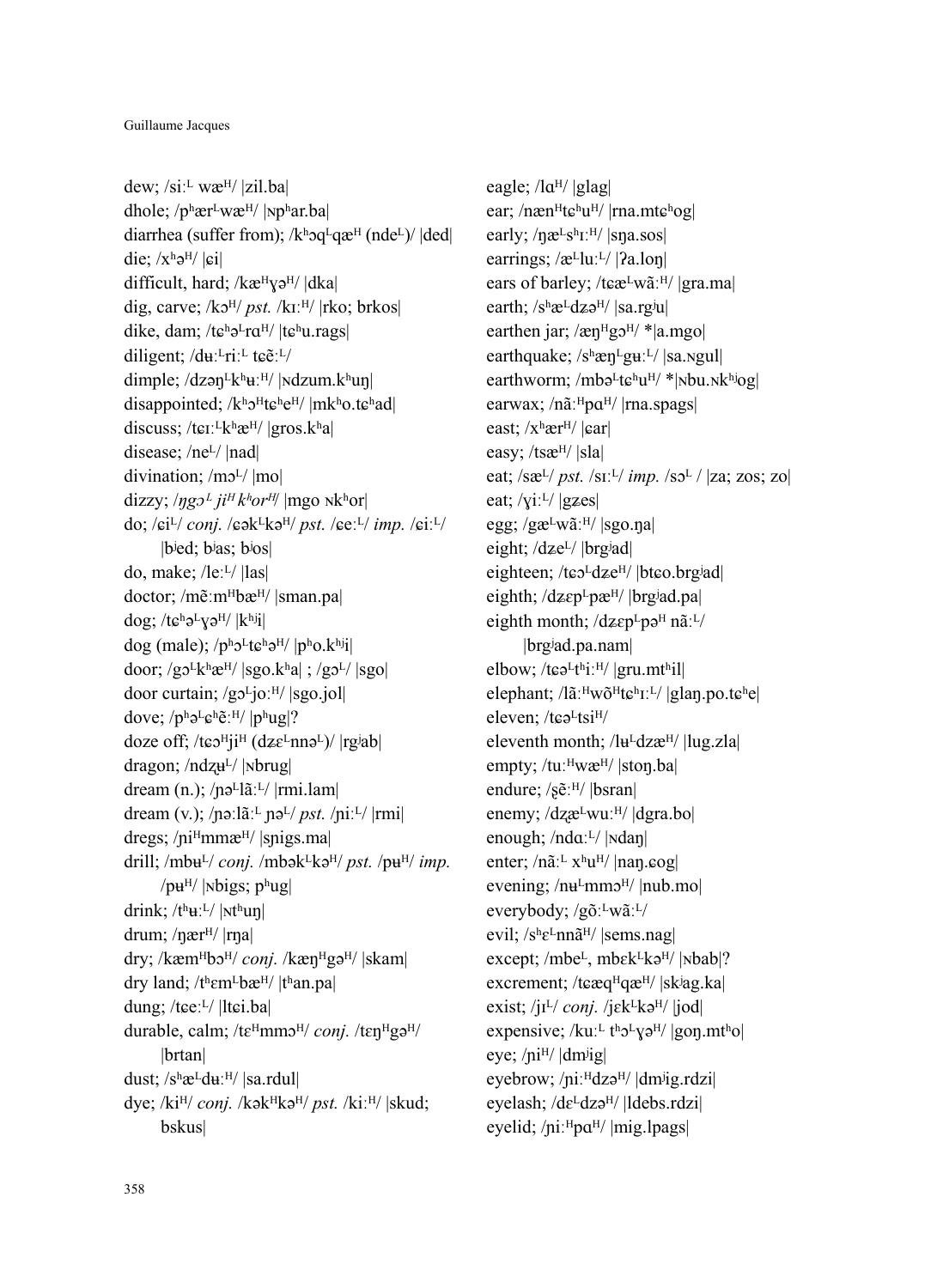face;  $/\eta$ <sup>L</sup>/ $|\eta$ o| fall;  $/$   $\frac{H_L}{V}$   $\frac{H_b}{m}$ fall (rain);  $/n$ ã<sup> $\text{H}$ </sup> pe<sup>L</sup>/ fall over;  $\frac{I_u L}{\gamma}$  *conj.*  $\frac{I_v L}{\gamma}$   $\frac{I_v L}{\gamma}$ falling rock;  $\sqrt{z}e^{H}d\sigma^{H}/$  |?.rdo| familiar; /dziː<sup>L</sup> lõː<sup>L</sup>/ *conj.* /lɔn<sup>L</sup>gə<sup>H</sup>/ |rgʲus.lon| family; /tshən<sup>L</sup>tshq:<sup>L</sup>/  $|k<sup>h</sup>$ jim.tshan| famous; /tɕɑː,/ |grag| fan (v.);  $/\nu$ <sup>1</sup>dz $\alpha$ <sup>H</sup>/ |rlun.rg<sup>j</sup>ag| fang; /tɕʰeːL/ |mtɕʰe.ba| far;  $\frac{dz}{dx}$ <sup>L</sup>/  $|rgian|$ far away; / $t^h$ æ $t^L$ riː<sup> $H$ </sup>/  $|t^h$ ag.rin| farmer; /rõː<sup>L</sup>wæ<sup>H</sup>/ |ron.ba| fart;  $\sqrt{\mathbf{e}^{\mathbf{h}}\tilde{\mathbf{e}}^{\mathbf{h}}$  ta:  $\mathbf{H}/|\mathbf{p}^{\mathbf{h}}|$  btan fart; / $\mathbf{c}^{\mathrm{h}}\tilde{\mathbf{e}}$ :<sup>L</sup>/  $|\mathbf{p}^{\mathrm{h}}\text{len}|$ fasten (a belt); /dã<sup>ːL</sup>/ *conj.* /dæn<sup>L</sup>gə<sup>H</sup>/ *imp.* /dõːᴸ/ |bsdams| fat; /ts<sup>h</sup>ɔm<sup>L</sup>bɔ<sup>H</sup>/ *conj.* /ts<sup>h</sup>ɔ<sup>L</sup>Yə<sup>H</sup>/ |tsho| fat person;  $/ts<sup>h</sup>$ om<sup>L</sup>bo<sup>H</sup>/  $|ts<sup>h</sup>$ on.po| fate;  $/$ leː<sup>L</sup> $/$  |las| father;  $\alpha$ <sup>L</sup>bæ<sup>H</sup>/ | $2a$ .p<sup>h</sup>a| father's married sister;  $/æ<sup>L</sup>dx<sup>H</sup>/$ fathom; /xær<sup>H</sup>t $\epsilon$ i<sup>H</sup>/ fear; / $ca^{H}/coni$ . / $ca^{H}/ca^{H}$ *imp. /* $cu^{H}/|skraq|$ feather;  $\sqrt{\mathbf{g}\mathbf{a}^{\mathsf{L}}}$ pə<sup>H</sup>/  $|\mathbf{b}$ <sup>j</sup>a.spu feel relieved;  $/s<sup>h</sup>$ ẽ:<sup>L</sup>dɛ<sup>L</sup>/ |sems.bde| felt;  $\ell$ tẽ: $\frac{H}{I}$ |stan| fence;  $/ra^{L}/|ra.ba|$ fertile soil;  $/s<sup>h</sup>æ<sup>L</sup> næq<sup>L</sup>qa<sup>H</sup>/|sa.nag|$ field; / $t e^{h} e^{L} x \tilde{i}$ :<sup>L</sup>/  $|t e^{h} u . \tilde{z} i \eta|$ fifteen; /t $\epsilon_0$ <sup>L</sup> $\eta$ æ<sup>H</sup>/ |bt $\epsilon_0$ .l $\eta$ a| fifth;  $/$ n $\mathbf{a}^{\text{H}}$ w $\mathbf{a}^{\text{H}}$ /  $|$ ln $|$ a.ba $|$ fifth month; / $\eta$ æ $^H$ wuː $^H$  nãː $^L$ / |l $\eta$ a.ba.nam| fight;  $/dz a^L$  ri: $L/$  |rgiag.res| fill (a bowl with rice);  $/\mathrm{lu}^{\mathrm{H}}$  *conj.*  $/\mathrm{lk}^{\mathrm{H}}$ kə $^{\mathrm{H}}$ / |blugs| fill up;  $/$ ka<sup> $:$ H</sup>/ *imp.*  $/$ ku $:$ <sup>H</sup>/  $|$ skan $|$ filled up;  $/$ ka<sup> $\lfloor$ </sup>/  $\lfloor$ gan $\rfloor$ filter;  $/ts^h a^H$  *conj.*  $/ts^h a^H$  *pst.*  $/ts^h u^H$  $|Ntshag|$ 

finally;  $/ndz\mu$ <sup>L</sup> di<sup>L</sup>nə<sup>L</sup>/ |mdzug.bsdus.ni| fine, in small particles;  $/xe^L/conj$ .  $/xe^Lk\partial^H/$  $|zib|$ finger;  $/ndzə<sup>L</sup>yə<sup>H</sup>/$   $|mdzub.gu|$ fire;  $n\varepsilon$ <sup>H</sup>/ lmel firefly;  $\sqrt{\text{sem}}$ <sup>L</sup>bə<sup>H</sup> ne<sup>H</sup>t $\alpha$ <sup>H</sup>/  $|\text{(srin)}$ . $\text{rbu.me.}$ ? fireplace;  $/t$ <sup>h</sup> $\varepsilon$ <sup>L</sup>gu<sup>:H</sup>/ $|t$ <sup>h</sup>ab|? firetongs;  $n\varepsilon^{H}$ thər<sup>H</sup>/ |me.thur| first; /tãːLwõːL/ |daŋ.po| first lunar month; /t $\epsilon$ ək $\frac{L}{k}$ kæ $\frac{H}{g}$  |gt $\epsilon$ ig.pa| fish;  $/$ næ<sup>L</sup> $/$ |na| fishing hook; / $n\mathbf{e}^L$ k<sup>h</sup>e<sup>H</sup>/  $|n\mathbf{a}.k\mathbf{b}|$ fishing line;  $/ne^Lki^H/$  |na.skud| fishing net;  $/$ næ<sup>L</sup>ts $a$ <sup>:L</sup>/ |na.dra.ba| fissure; /keː<sup>L</sup>kʰæ<sup>H</sup>/ |gas.kʰa| fist;  $/k^h$ ə<sup>L</sup>s<sup>h</sup>ər<sup>H</sup>/  $|k^h u$ .ts<sup>h</sup>ur| five;  $/$ næ<sup> $H/$ </sup> |lna| flag; /tær $L$ t $\varepsilon$ <sup>h</sup>æ<sup>H</sup>/  $|$ dar.t $\varepsilon$ <sup>h</sup>a| flail;  $\sqrt{\text{e}}$ : n<sup>L</sup>gæ<sup>H</sup>/ flame;  $/ne^{H}$ ts $\varepsilon^{H}/|me.rtsel|$ flat;  $\frac{1}{e^L}$ l $I^H$ /  $\left|$ le.leb $\right|$ flea;  $/dze:^{L}/ |ldzi.ba|$ flint;  $/ne^{Ht}$  $\varepsilon^{h}$  $\varepsilon^{H}$ /  $|me_{t}$  $\varepsilon^{h}$  $a|$ float; /khər<sup>H</sup>/ |Nkhur| flood; / $t\epsilon^{h}$ ə<sup>L</sup> lu<sup>H</sup>/  $|t\epsilon^{h}$ u.log| floor; /kɔ<sup>L</sup>tɕʰeː<sup>H</sup>/ |go.tɕʰas?| floor; /ts $a^{H/2}$ |rtseg| flour;  $\sqrt{\mathbf{e}^{\mathbf{h}}\mathbf{\varepsilon}^{\mathbf{H}}}$  |  $\mathbf{p}^{\mathbf{h}}$ je| flow;  $/\gamma$ ər<sup>L</sup>/  $|$ bzur $|$ flower; / $me^Lt^h u^H$ / |me.tog| flower (sp.);  $/s<sup>h</sup>er<sup>L</sup>$  t $\varepsilon \tilde{e}$ :<sup>H</sup>/ |ser t $\varepsilon$ an| flute;  $/n$  $\tilde{a}$ :  $\mathrm{Li}$ :  $\mathrm{H}/$ fly  $(v.); /p<sup>h</sup>$ ər<sup>H</sup>/ |Np<sup>h</sup>ur| fly  $(n.)$ ; /mbə<sup>L</sup>nã<sup>H</sup>/ |Nbu.nag| fly (n.);  $\frac{z}{a}$ <sup>H</sup>/  $\frac{|s \cdot z|}{a}$ foam; /t͡chəLgɑːL/ |t͡chu.lgan| fog; /mək $H$ kæ $H$ / |smug.pa| fold up (a quilt);  $/t^H$  *conj.*  $/t^H$ kə<sup>H</sup>/ |lteb| food; / $sæ^Lw\tilde{a}$ :<sup>H</sup>/ |za.ma| foot; /kæHwæH/ |rkan.ba|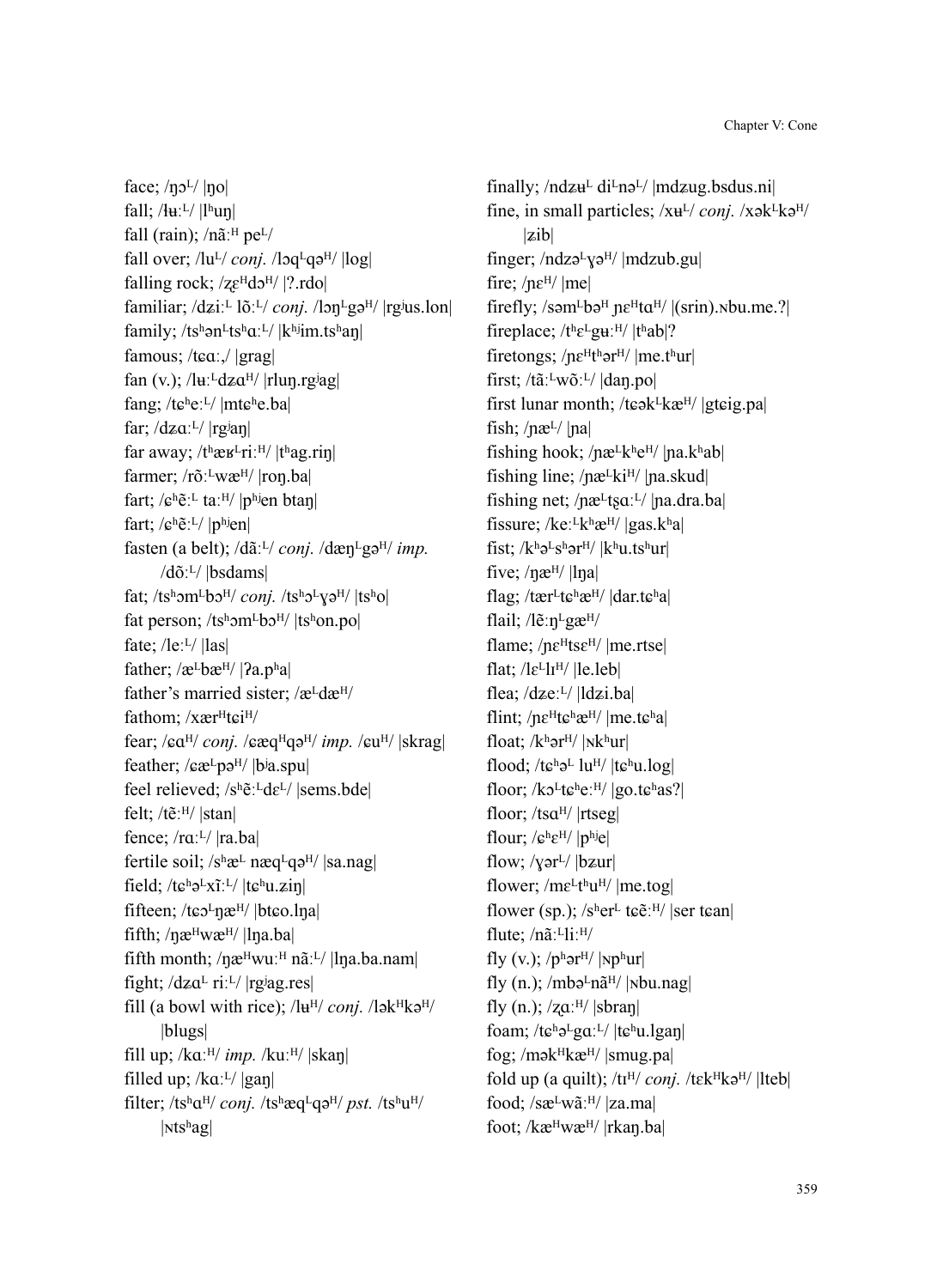foot of a mountain; /rən $L$ de<sup>H</sup>/ |ri. $N$ dabs| for example; /per<sup>H</sup>næ<sup>L</sup>/ |dper.na| forefinger; /dɑn<sup>L</sup>dz $u^H$ / |ldag.mdzub| forehead;  $/t<sup>h</sup> \epsilon p<sup>L</sup> pæ<sup>H</sup>/ |t<sup>h</sup> od.pal|$ forest; /nã<sup>L</sup>/ |nags| forge; /t $ca^H$  du<sup> $L$ </sup>/ |rdun| forget; /dze<sup>L</sup>/ *conj.* /dzek<sup>L</sup>kə<sup>H</sup>/ |brdzed| form (as of frost); /pe<sup>L</sup>  $\text{ya}^{\text{L}}$ /  $\text{bad }$  bzag fortune, luck; /luː<sup>H</sup>tæ<sup>H</sup>/ |rlun.rta| four;  $\sqrt{q^L}$  |bzi| fourteen; / $t$  $\varepsilon \frac{H}{V}$  $\varepsilon$ <sup>H</sup>/ |bt $\varepsilon$ u.b $\varepsilon$ i| fourth;  $\sqrt{v}e^Lw$ æ $\sqrt{v}$ /  $|bzi.ba|$ fox; /wæ $L$ / |wa| freeze; /tær $\frac{1}{k}$ k $\frac{1}{N}$  |dar.?| fresh; /sær<sup>H</sup>wæ<sup>H</sup>/ |gsar.ba| friend; /rɔq<sup>L</sup>qɔ<sup>H</sup>/ |rogs.po| frog; /be: $^L$ wæ<sup>H</sup>/ |sbal.pa| front;  $/\eta \partial^{H}S^{h} \partial^{H}/|S_{\eta} \eta|$ front teeth; /tæ<sup>H</sup>s<sup>h</sup> $\sigma$ <sup>H</sup>/ |rta.so| frost;  $/pe^{L}/|bad|$ fruit;  $/s^{\text{h}}i$ :  $^{\text{L}}t^{\text{h}}u^{\text{H}}$  | sil.tog| gadfly;  $/x^h \mathcal{E}^L Z \alpha$ <sup>: H</sup>/  $|ca.sbran|$ gallbladder; / $ts^hi:^Lw\mathcal{E}^H/$  |mkʰris.pa| gamble; /ŋgu<sup>L</sup>/ *conj.* /ŋgək<sup>L</sup>kə<sup>H</sup>/ *pst.* /ku<sup>H</sup>/ |ɴgugs|? garbage; /kɔ<sup>L</sup>li<sup>H</sup>/ |go.lud| garlic; /goq $L$ qæ $H$ / |sgog.pa| gem; /ter $Hd2^H$ / |gter.rdo| generous;  $/t \epsilon^h \epsilon t^L t a^H / |t \epsilon^h e \cdot r t a g s|$ ghost;  $/ndz\epsilon^{L}/|ndr\epsilon|$ ginger; /tɕæ<sup>H</sup>gæ<sup>H</sup>/ |skʲa.sga| give a name;  $/nT$ <sup>H</sup> ndu<sup>L</sup>/ *conj.*  $/ndqq^q$ <sup>H</sup>/ *pst.* /ta<sup>H</sup>/ *imp.* /tu<sup>H</sup>/ |min.ndog| give birth to;  $\sqrt{\varepsilon}e^{H}/\frac{\cosh(\sqrt{\varepsilon})e^{H}}{\varepsilon}}$  $|b$ cos $|$ given name; /ɲĩːᴴ/ |miŋ| glasses;  $/ni$ <sup>H</sup>x<sup>h</sup>er<sup>H</sup>/ |mig.cel| glove;  $/la<sup>L</sup>g<sup>H</sup>/$  |lag.mgo| gnaw; / $m$ ər<sup>H</sup>/ |rmur| go;  $/ndz_0<sup>L</sup>/imp.$   $/s<sup>h</sup>u<sup>L</sup>/$   $|$  <sub>N</sub>gro; bud; son|

go out; /gܧᴸ mbiᴸ/ *conj.* /mbəkᴸkəᴴ/ *pst.* /piːᴸ/ |sgo.ɴbud| goat; / $r$ æ $\frac{L}{|ra|}$ god; /ɬæᴴ/ |lʰa| gold; / $ser<sup>H</sup>/|gser|$ good;  $\left| \frac{z}{a} \right|$   $\left| \frac{b}{z} \right|$ goose; /nãːLwæH/ |nan.ba| grain;  $/ndz^2ri^H/$  |Noru.rigs| grandfather;  $\alpha$ <sup>L</sup>bæ<sup>H</sup> ge:<sup>L</sup>p $\alpha$ <sup>H</sup>/ | $\alpha$ .pʰa.rgas.po| grandmother;  $\alpha$ <sup>L</sup>m $\alpha$ <sup>H</sup> ge:<sup>L</sup>m $\alpha$ <sup>H</sup>/ |ʔa.ma.rgas.mo| grape; /gən $Edz\tilde{o}$ : $L$ / |rgun.nbrum| grass; /tsæᴴ/ |rtsʷa| grasshopper; / $\tilde{\mathbf{i}}$ <sup>1</sup> ts<sup>h</sup>æ $\mathbf{r}$ <sup>H</sup>mæ<sup>L</sup>/ green; /dzãː<sup>L</sup>kə<sup>H</sup>/ |ldzaŋ.ku| grind; /tha<sup>H</sup>/ *conj.* /thæq<sup>L</sup>qə<sup>H</sup>/ *imp.* /thu<sup>H</sup>/ |Nthag| ground;  $/s<sup>h</sup>a<sup>2</sup>/ |sa(ba)|$ growl; /tɕa<sup>L</sup>/ *conj.* /tɕæq<sup>L</sup>qə<sup>H</sup>/ |grags| guess; /dɛLwæH lẽːLriːH/ \*|lde.ba.len.res| guest; /ndݛݢːᴸwæᴴ/ |ɴgrul.ba| gum;  $/s<sup>h</sup>$ <sub>2</sub> $<sup>H</sup>/$  |so.rnil|</sup> gun; / $pu: L$ /  $|boful|$ gunpowder; /mẽːn<sup>H</sup>dzeː<sup>H</sup>/ |sman.rdzas| gut;  $/dz$ ə<sup>L</sup>wã: $^{H}/|rg$ <sup>i</sup>u.ma habit; /ndʑɔLluH ndəLluH/ |ɴgro.lugs.ɴdug.lugs| hail;  $/s^h \epsilon^L$ t $sa^H$ ,  $s^h \epsilon^L$ t $sa^H$ / |ser.drag| hair; / $\varepsilon \mathbf{r}$ <sup>H</sup>/ |skra| hair;  $/p\partial^{H}/|spu|$ hair (ox); /tsəp $H$ pæ $H$ / |rtsid pa| half; /tshILwæ<sup>H</sup>/ |phied.ka| half; /keː<sup>H</sup>wæ<sup>H</sup>/ |sked.ba| halter; /thorn<sup>L</sup>dæ<sup>H</sup>/ |mthur.mda| hammer; /thoːL/ |tho.ba| hand;  $/$ læq $L$ qæ $H/$  |lag.pa| hand over; /vĩː<sup>L</sup>/ *coni.* /vən<sup>L</sup>gə<sup>H</sup>/ |sb<sup>i</sup>in| handspan (between forefinger and thumb);  $/te^h$ i<sup>H</sup>/ handspan (between middle finger and thumb);  $/t<sup>h</sup>0<sup>H</sup>/$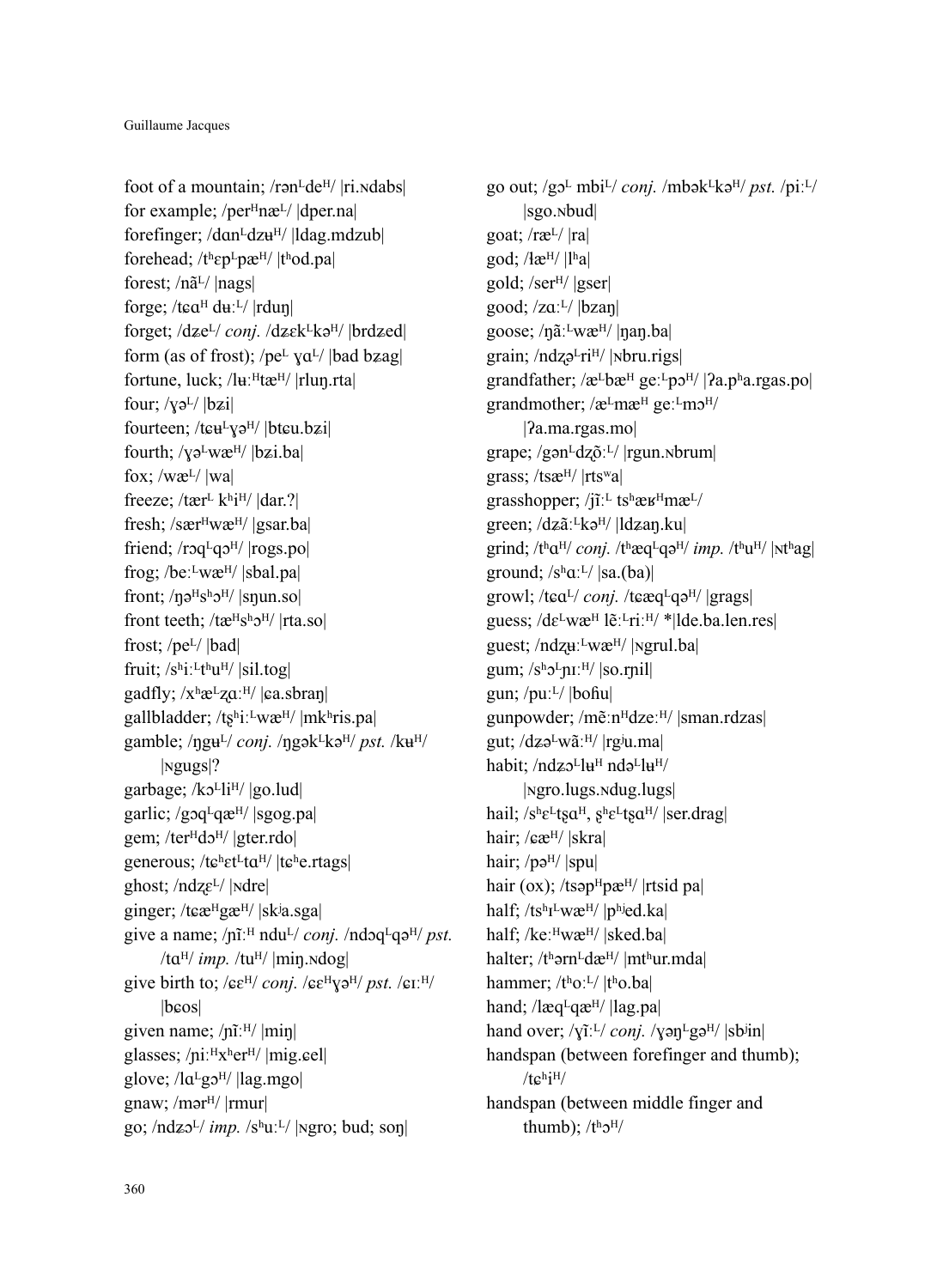hang (on the wall);  $/ndu^{L}/conj. /ndoq^{L}q^{H}/$ *pst.* /tܤᴴ/ *imp.* /tuᴴ/ |ɴdog; btags| hard;  $\sqrt{\text{seH}/\text{Sra}}$ harvest; /tsõːn<sup>L</sup>dzæ<sup>H</sup>/ hat;  $/x\alpha\eta^L$ g $\gamma^H$ / $|z^{\rm w}$ a.mgo| hatch; /rõː<sup>L</sup>/ *conj.* /rɔn<sup>L</sup>gə<sup>H</sup>/ |rum| have a fever;  $/ts^h$ æ<sup>H</sup>  $\epsilon$ I:<sup>H</sup>/  $|ts^h$ a.bs<sup>h</sup>os| have free time; /kʰõː<sup>L</sup>/ *conj.* /kʰɔn<sup>L</sup>gə<sup>H</sup>/ |kʰom| have hit (the target); /hu<sup>H</sup>/ *conj*. /hoq<sup>L</sup>qə<sup>H</sup>/  $|p^{\mathrm{h}}$ og $|$ have mercy; /piː<sup>L</sup>dzɛ<sup>H</sup>/ |spiŋ.rdze| have sex; /jɛ<sup>H</sup>riː<sup>H</sup>/ *conj.* /jɛk<sup>H</sup>kə<sup>H</sup>/ |gjem.res| head;  $/$ ngo<sup>L</sup> $/$ |mgo| headband; /ŋgɔ<sup>L</sup>ɕiː<sup>H</sup>/ |mgo.dkris| heap (hay, grass);  $/pu:$ <sup>H</sup>/  $|dpun|$ heart; /sʰẽ:n<sup>L</sup>tsʰu<sup>H</sup>/ heat up (cold rice); /tshæn<sup>Lth</sup>e:<sup>H</sup>/ *conj*. /tsh $\alpha$ <sup>L</sup> $\gamma$ ə<sup>H</sup>/ |tsha| heavy;  $/ndz<sub>9</sub>$ <sup>L</sup>/  $|ldz<sub>i</sub>$ d| heel;  $\sqrt{\mathbf{e}^{\mathbf{h}}}$ ət<sup>L</sup>ti: H/ $|\mathbf{p}^{\mathbf{h}}|$ .rtin hell; /ner<sup>H</sup>we<sup>H</sup>/ |m<sup>j</sup>al.ba| help;  $\langle$ rɔq<sup>L</sup>qɔ<sup>H</sup> ( $\varepsilon$ i<sup>L</sup>,  $\varepsilon$ eː<sup>L</sup>)/ |rogs.po b<sup>i</sup>ed| hemp;  $\sqrt{s}$ õː $\frac{H}{W}$ ãː $\frac{H}{I}$ |so.ma| hen:  $/te^L$ m $\mathcal{D}^H$ / herd (cattle);  $/ts^hJ^H/pst.$   $/ts^hI^L/$  *imp.*  $/ts^hI^L/$  $|\text{Nts}^{\text{h}}\text{o}|$ here;  $/nda<sup>L</sup>na<sup>H</sup>/|ndi$  na hiccup; /riː<sup>L</sup> tsə<sup>H</sup>/ *pst.* /riː<sup>L</sup>tsiː<sup>H</sup>/ hide from view; /juː $^{H}$ / |gjol| hill; /tiːm<sup>L</sup>bər<sup>H</sup>/ |defiu.Nbur| hoe; /æt<sup>H</sup>tæ<sup>H</sup>/ hogwash;  $/p^h$ æ<sup>L</sup> $\chi$ t $\varphi$ <sup>H</sup>/  $|p^h$ ag|? hold; /ndzĩː<sup>L</sup>/ *conj.* /ndzən<sup>L</sup>gə<sup>H</sup>/ *pst.* /zuː<sup>L</sup>/ |ɴdzin; bzuŋ| hold tight; /tɛaː<sup>H</sup>/ *imp.* /tɛuː<sup>H</sup>/ |btɛan| hole;  $/k^h u$ <sup>:H</sup>/  $|k^h u$ n| honest; /ts $\tilde{a}$ :<sup>L</sup>wõː<sup>H</sup>/ |dran| honey;  $\langle dz \tilde{a}^{\mu} \rangle$  |sbran.rtsi| hoof; /nəp<sup>H</sup>pæ<sup>H</sup>/ |rmig.pa|

hook; /kʰʊŋ<sup>L</sup>gɔ<sup>H</sup>/ |kʰugs mgo| horizontal; /tʂʰe<sup>H</sup>, tʂʰɛ<sup>H</sup>re/ |Npʰred| horn;  $/ræ<sup>L</sup>t<sub>ε</sub>h<sub>2</sub>H/$  |ra.t<sub>ε</sub>o|horse; /tæH/ |rta| horse whip;  $/$ tæ<sup>H</sup>rt $\alpha$ <sup>H</sup>/ |rta.lt $\alpha$ ag| host; / $d$ æq<sup>L</sup>q $2^{H/2}$ |bdag.po| house;  $/k$ <sup>h</sup>æ<sup>L</sup>wæ<sup>H</sup>/  $|k$ <sup>h</sup>an.ba household; /tsh<sub>2</sub>HwæL/ how; / $te^h$ <sub>2</sub>H<sub> $\gamma$ tsə<sup>L</sup>/</sub> how many; / $te^{\hbar}$ ən<sup>L</sup>dze<sup>H</sup>/ hug; /u<sup>H</sup>dãː<sup>H</sup>/ | ?on bsdam| humpback; /gə $Lr$ ə<sup>H</sup>/ |sgur| hurt; /khuːL/ |Nkhol| husband; /mæq<sup>H</sup>qæ<sup>H</sup>/ |mag.pa| husband and wife; /zæLwæH nəLnæL/ |bza.ba| hybrid yak; /ndzol/ |mdzo| I;  $/\eta$ æ<sup>L</sup>,  $\eta$ eː<sup>L</sup>,  $\eta$ ãː<sup>L</sup>,  $\eta$ ə<sup>L</sup>/ $|\eta$ a;  $\eta$ as;  $\eta$ a.la;  $\eta$ aĥi $|\eta$ ice; / $\text{tar}^{L}$ /  $\text{dar}$ in one year; / $\chi i$ <sup>[L</sup> nã<sup>[L</sup>/ |gzes.naŋs] in order; /tɕæLtaH/ in the beginning;  $/\eta$ g $\sigma$ <sup>H</sup> tsæ<sup>L</sup>nn $\sigma$ <sup>L</sup>/ |mgo.tsam.pa| in the future;  $/ti$ <sup> $L$ </sup>t $s<sup>h</sup>$  $J<sup>H</sup>/|$   $|de$  $R<sup>h</sup>$ rod $|$ in the past;  $/$ næ $^{\text{H}}$ mmæ $^{\text{H}}/$  |sna.ma| in the surroundings;  $/ndz \tilde{a}$ <sup>'L</sup> ri<sup>'H</sup> nd $z \tilde{a}$ <sup>'L</sup>/ |ɴgram.re| incense; /pĩːH/ |spos| ink; / $n\mathbf{a}^{\text{H}}\chi$ ts $\mathbf{a}^{\text{H}}$ / |snag.tsha| insert, stick in; /ndz $u^{L}$ / *conj.* /ndzək<sup>L</sup>kə<sup>H</sup>/ *pst.*  $/t\text{su}^H$ / $\vert \text{btsugs} \vert$ inside; /nãːᴸ/ |naŋ| interest;  $/phi$ <sup>L</sup>k<sup>h</sup> $\varepsilon$ <sup>H</sup>/ |<sub>N</sub>phel.k<sup>h</sup>e| iron; /tɕaH/ |ltɕags| itch; /sæ<sup>L</sup>/ *conj.* /sæ<sup>L</sup>Yə<sup>H</sup>/ |za| itch;  $\sqrt{3}$ æ<sup>L</sup> $\sqrt{2}$ |za| ivory;  $/px^Ls^h2^H/|ba.so|$ jaw; /mãː<sup>L</sup>kʰiːH/ \*|ma.kʰa|? joint;  $/ts^h\partial k^Lk\mathcal{E}^{H}/|ts^higs.pa|$ jump; / $t\mathbf{e}^{\mathrm{h}}u$ :<sup>L</sup>/ |mt $\mathbf{e}^{\mathrm{h}}$ on| just;  $/ts^h\partial^Hsi:H/$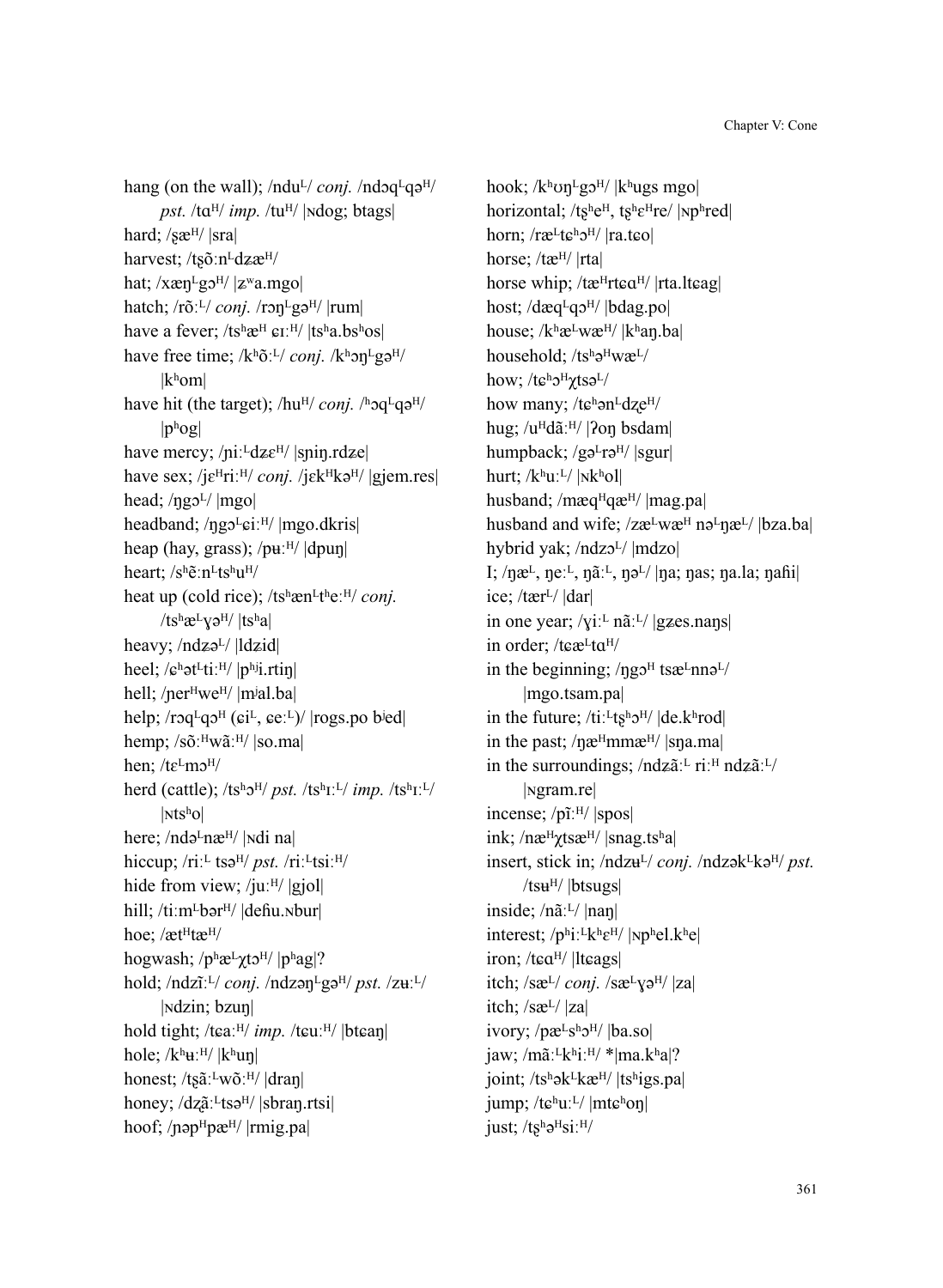kettle; / $t\tilde{e}$ :  $Lz$ iː H/  $|dem$  .? key;  $\frac{dE}{d}$ ni<sup>H</sup>/ |lde.mig| kick (as of a horse);  $/ts^he^H dze^L$ kidney;  $/k$ <sup>h</sup> $\varepsilon$ <sup>L</sup>mmæ<sup>H</sup>/ |mk<sup>h</sup>al.ma| kin:  $x^h$ æ<sup>L</sup>ts<sup>h</sup>æ<sup>H</sup>/ | $\epsilon$ a.ts<sup>h</sup>an|? knead (dough);  $\frac{dz}{dx}$  *conj.*  $\frac{dz}{dx}$   $\frac{dy}{dx}$  *pst.*  $\frac{dzi!^L}{relzij}$ ; rdzis knee;  $/pi$ <sup>L</sup>m $\sigma$ <sup>H</sup>/ |pus.mo| knife;  $\frac{1}{3}$ <sup>H</sup>teə<sup>H</sup>/ \*|glo.gri| knife sheath; /tɕə $Lx^h$ u<sup>H</sup>/ |gri.shubs| know;  $\langle X^h I^L \rangle$  | $\langle \text{ees} |$ ladder; /keːH/ |skas| ladle;  $/k$ <sup>h</sup>æq<sup>L</sup>q $\sigma$ <sup>H</sup>/ lake;  $/ts^h2^H/$  |mtsho| lama; /læ<sup>H</sup>mæ<sup>H</sup>/ |bla.ma| lamb; /lə<sup>L</sup>yə<sup>H</sup>/ |lug.bu| lame;  $/xæ^Lwu:$ <sup>H</sup> $/$  | $za.$ bo|  $lamp$ ; / $kær<sup>L</sup>me<sup>H</sup>/|dkarme|$  $language$ ; / $ke^Hlu^H/$  |skad.lugs| lard;  $/p^h$ æ<sup>L</sup> $\gamma$ tsi:<sup>H</sup>/ |p<sup>h</sup>ag.ts<sup>h</sup>il| large basket; /sʰuːᴸ/ |sle.bo| lasso; / $sq^Lq\mathfrak{E}^{H}/|zags.pa|$ last month;  $/dza$ <sup> $L$ </sup>  $\eta$ ə<sup>H</sup>mmæ<sup>H</sup>/ |zla.s $\eta$ un.ma| last night; /ndãː<sup>L</sup>/ |mdan.nub| last year;  $/næ<sup>L</sup>ni<sup>L</sup>/|na.nin|$ late;  $/e^he^H$  li: $L/$  |phij.lus| laugh; /gɪ<sup>L</sup>/ *conj.* /gɛk<sup>L</sup>kə<sup>H</sup>/ |dgod| lay bricks; /tsi<sup>H</sup>/ *conj.* /tsək<sup>H</sup>kə<sup>H</sup>/ |rtsig|  $lazy$ ; /jo $^H$ wuː $^H$ / |gjo| lead along; /tɕʰi<sup>H</sup>/ *conj.* /tɕʰək<sup>L</sup>kə<sup>H</sup>/ |Nkʰrid| leaf; /l $\tilde{\sigma}$ <sup>L</sup>wãː<sup>H</sup>/ |lo.ma| lean (meat); /kæm<sup>H</sup>bə<sup>H</sup>/ *conj.* /kæn<sup>H</sup>gə<sup>H</sup>/ |skam| lean against; /kʰẽː<sup>L</sup>/ *conj.* /kʰɛn<sup>L</sup>gə<sup>H</sup>/ |kʰen| leather; /koː<sup>L</sup>/ |ko ba| leather shoes; / $ndzer<sup>L</sup>tæ<sup>H</sup>/$  | $ndzur.rtal$ leave; /liːᴸ/ |lus| left, left side; /jõː $^{\text{H}}$ vu<sup>H</sup>/ |gjon. $\text{zogs}$ | leg; /kaː $\eta$ <sup>H</sup>gɔ<sup>H</sup>/ |rkan mgo| legging; / $n\mathbf{e}^L x^h u^H$ /  $|n^w a \cdot \text{cubs}|$ 

leopard; /kãː<sup>L</sup>sʰãː<sup>H</sup>/ |gaŋs.seŋ| leprosy; /ndzɛ<sup>L</sup>ne<sup>H</sup>/ |mdze.nad| less; /t $\varepsilon \varepsilon^L$ nuː<sup>L</sup>/  $|dz$ e.nun lick, lap;  $\frac{daL}{coni}$ ,  $\frac{daL}{deni}$ ,  $\frac{daL}{deni}$ |ldag; ldog| lid, cover; /kʰær<sup>L</sup>diː<sup>H</sup>/ lie; /dzĩː<sup>L</sup>/ |rdzun| life;  $/ts^h \epsilon^H / |ts^h e|$ life, destiny;  $\sqrt{\text{s}u^H/\text{[srog]}}$ lift (head);  $\sqrt{\text{le:}}^H \text{ndzu}^L / \text{conj.} / \text{ndzoq}^L \text{q}^H / \text{pst.}$ /t $ca^{H}/imp$ . /t $cu^{H}/$  |jar.ng<sup>j</sup>ogs.bk<sup>j</sup>ags| light (adj.); /j $a$ ː<sup>L</sup>/ |jaŋ| light, relaxed, loose; / $Ie^{H}$ *coni.* / $Ie^{H}$ kə<sup>H</sup>/  $|l<sup>h</sup>$ od $|$ lightning; /luH tshq:L/ |glog.nphro.ba| like, love; /gæL/ |dga| lime; /kæ<sup>L</sup>ræ<sup>H</sup>/ |dkar.ba| limits; /tshã:<sup>L</sup>/ |mtshams| lining of clothing; /nãːLwãːH/ |nan.ma| lion;  $/s^h$  $\epsilon n^L$ g $\epsilon$ <sup>H</sup>/ |sen.ge| lips; / $t\epsilon^h\partial^L t\partial^H$ / |mt $\epsilon^h u$ .to| lips;  $/k$ <sup>h</sup>æ<sup>L</sup> $x$ <sup>h</sup>æ<sup>H</sup>/  $|k$ <sup>h</sup>a.ea liquor; / $r \mathfrak{E}^L k^h \mathfrak{F}^H$ / [ $2a$ .rag] listen; /nẽː<sup>L</sup>/ *conj.* /nen<sup>L</sup>gə<sup>H</sup>/ |nan| listen respectfully;  $/g\phi^L$ , gi: $L$ / |gus| litter, nest; /tsʰaːL/  $|t\sinh u|$ little finger;  $\sqrt{\epsilon^H n \epsilon^H}$  |  $2a$ .nan| little, few; / $\mu$ <sup>L</sup>/  $\mu$ un| liver; /tɕʰəm<sup>L</sup>bæ<sup>H</sup>/ |mtɕʰin.pa| livestock;  $/g_0L_zu^H$ /  $|sgo.zog|$ lizard; /tsãː<sup>L</sup>pæ<sup>H</sup>/ |rtsans.pa|  $lock$ ; /sæ $\frac{L}{|z^{\omega}a|}$ loess; /shæ<sup>L</sup>ser<sup>H</sup>/ |sa.ser|  $long; /ri:$ <sup>L</sup>/ $|rin|$ long ago; / $n\tilde{a}$ <sup>H</sup>/ |gna| look at, watch; /tæH/ *pst.* /teːH/ *imp.* /tɪːH/ |lta; bltas; ltos| loom (element); /neːH/ |snas| lose (a game); /pʰãː<sup>L</sup>/ *conj.* /pʰæn<sup>L</sup>gə<sup>H</sup>/ |pʰam| lose, mislay; /mbor<sup>L</sup>/ *pst.* /por<sup>L</sup>/ |Nbor; bor|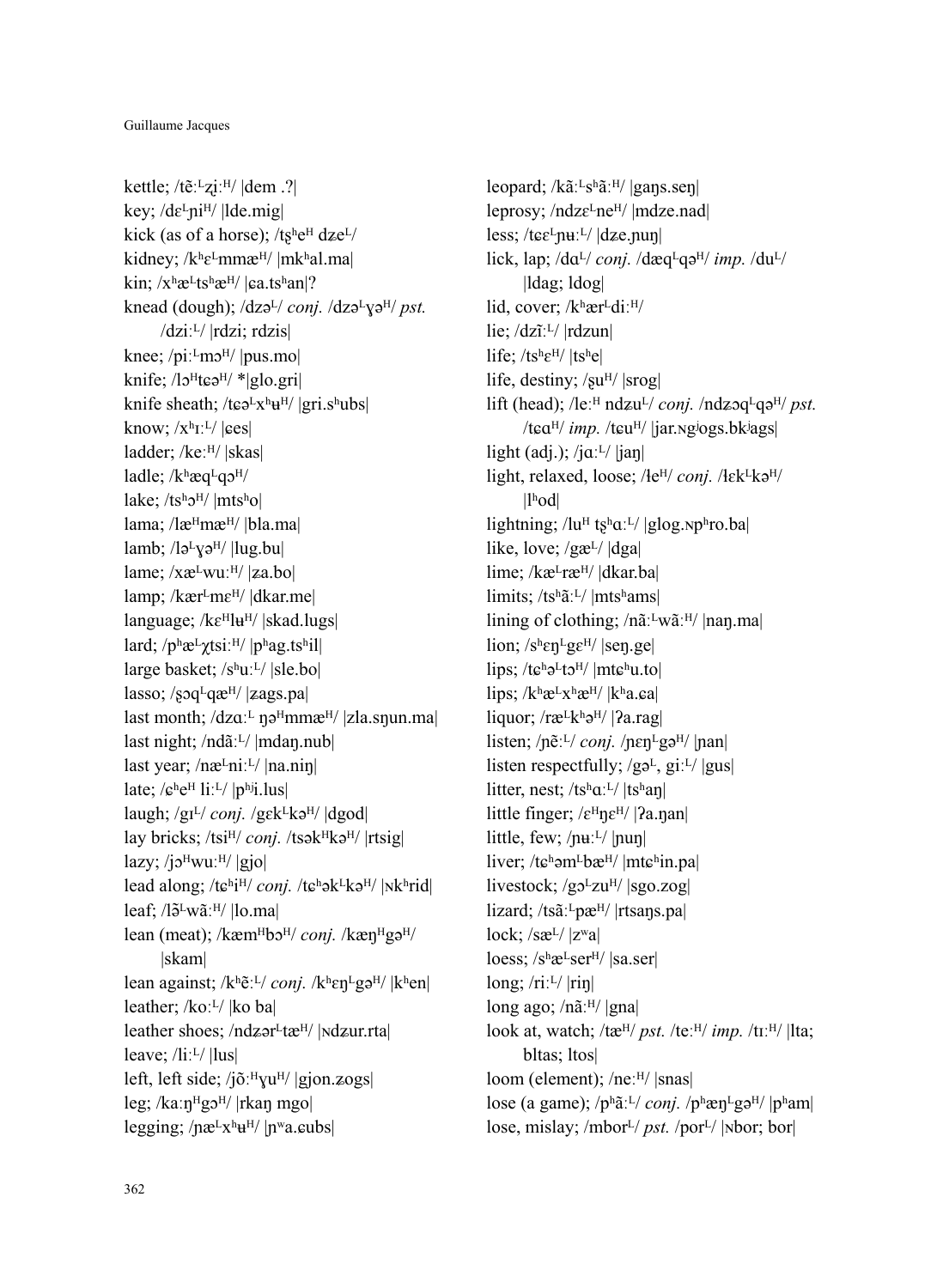louse;  $\frac{\chi h}{H}$  | $\left| \right|$  | $\left| \right|$ low;  $/mæ<sup>H</sup>/|dma|$ lower (the head); /gər $\frac{1}{\sqrt{2}}$  |sgur| lower reaches of a river;  $/t\varepsilon^h\partial^L m I^H/$ |tܨʰu.smad| lunar eclipse; /dæ<sup>L</sup> ndzĩː<sup>L</sup>/ |zla.<sub>N</sub>dzin| lungs; /loːH/ |glo.ba| madman; /nɔm<sup>H</sup>bæ<sup>H</sup>/ |smʲon.pa| maggot;  $\sqrt{z}a$ <sup>:H</sup>t<sup>h</sup>e:<sup>H</sup>/  $|$ (sbran).t<sup>h</sup>al magpie; / $\varepsilon$ <sup>H</sup> $\varepsilon$ <sup>H</sup> $\in$ <sup>H</sup>/ |sk<sup>j</sup>a.ga| make a bed; /ndiː<sup>L</sup>/ *pst.* /tiː<sup>H</sup>/ |**Ndin**; btin man;  $/no<sup>H</sup>/$  \*|Cm<sup>i</sup>i| man; / $p\vartheta$ <sup>L</sup>ts<sup>h</sup>æ<sup>H</sup>/ |bu.ts<sup>h</sup>a| mane;  $/$ n $\sigma$ <sup>H</sup> $m$ æ<sup>H</sup> $/$ |rnog.ma| manger; /so<sup>H</sup>te<sup>h</sup>eː<sup>H</sup>/ |gso.te<sup>h</sup>as| manure;  $\frac{I_iL}{I_u}$ |lud many; / $j\partial k^Lk\mathfrak{E}^{H/}$ mare; /guː<sup>L</sup>mæ<sup>H</sup>/ |dgon.ma| marmot; / $\mathcal{L}^h e^{L}$ / |Nphij.ba| marrow; /kɑː<sup>H</sup>/ |rkan.ba| marry;  $/\gamma$ ĩ:<sup>L</sup>/ marry; /zæː dzu*\/ conj.* /dzək<sup>L</sup>kə<sup>H</sup>/ |bza.sgrugs| marry (a woman); /lẽ:<sup>L</sup>/ mask; /mbaL/ |Nbag| matter; /leː<sup>L</sup>kʰæ<sup>H</sup>/ |las.ka| measure; /ts<sup>h</sup>e<sup>H</sup>/ *conj.* /tshek<sup>L</sup>kə<sup>H</sup>/ |tshad| medicine; /mẽːH/ |sman| meet; /t<sup>h</sup>u<sup>H</sup>/ *conj.* /t<sup>h</sup>ək<sup>L</sup>kə<sup>H</sup>/ |t<sup>h</sup>ug| melt;  $/x\partial^{L}/|z\mu|$ mend, patch; / $\{$ ẽ:m<sup>L</sup>bæ<sup>H</sup>/ |lʰan.pa| middle finger; /tɕiːnHdzu<sup>H</sup>/ |dkʲil.mdzub| middle finger; /keːHmɪH/ |skal.med| midnight; /tsʰẽːLvuːL/ |mtsʰan.gzun| milk;  $\sqrt{0}$ : Hwãː H/ | fio.ma| milky way;  $/g\varphi^L$ tshi<sup>H</sup>/ |dgu.tshigs| mill, grindstone; / $t\epsilon^{h}e^{L}t\alpha^{H}/|t\epsilon^{h}u$ .nthag| minister; /lɔm<sup>H</sup>bɔ<sup>H</sup>/ |blon.po| mirror; /nor<sup>L</sup>tæ<sup>H</sup>/ |no lta| miss, think of; /tʂẽː<sup>L</sup>/ *conj.* /tʂɛn<sup>L</sup>gə<sup>H</sup>/ |dran| mistake; /nor<sup>L</sup>/ |nor| molar; /ndzãː<sup>L</sup>sʰɔ<sup>H</sup>/ |Ngram.so| molar;  $/p^{\text{h}}$ an<sup>L</sup>dzã<sup>: L</sup>, pʰa<sup>L</sup>sʰɔ<sup>H</sup>/ |pʰag.ngram| mole (animal); / $\pi$ iːLluːL/ |bʲi.lon| mole (on the skin);  $/x<sup>h</sup>æ<sup>L</sup>me<sup>H</sup>/*|ca.sme|$ monastery; /gɔm<sup>L</sup>bæ<sup>H</sup>/ |dgon.pa| money; /gor<sup>L</sup>mo<sup>H</sup>/ |sgor.mo| Mongol;  $/s<sup>h</sup>$ q $q<sup>2</sup>$ H $/$  |sog.po| monk;  $/tsæ<sup>L</sup>wæ<sup>H</sup>/|gr<sup>w</sup>a.ba|$ monkey;  $\sqrt{\pi}$  | sprefiu month;  $/\gamma 2^L w u^L$  nã:<sup>L</sup>/ |bzi.ba.nam| moon; /dzܤːᴸ/ |zla.ba| more; /tɕε<sup>L</sup>mãː<sup>L</sup>/ |dʑe.man| morel; /kət<sup>H</sup>tə<sup>H</sup> x<sup>h</sup>æ<sup>L</sup>wõː<sup>L/</sup> morning; /næ<sup>L</sup>rɔ<sup>L</sup>/ |sna.dro| moth;  $/ne^{H}$ læ<sup>H</sup> ge:<sup>L</sup>p $o^{L}/$ |me.la | mother;  $\alpha$ <sup>L</sup>mæ<sup>H</sup>/ | $2a$ .ma| mountain;  $\pi$ <sup>L</sup>/  $\pi$ | mountain pass; /læL/ |la| mountain path; /rəLlãːL/ |ri.lam| mountain slope;  $/r\sigma^L\eta\sigma^H/|r\eta\rho|$ mountain top; /rən $E$ gə<sup>H</sup>/ |ri.mgo| mountain valley, ravine; /tɕɔʁ<sup>L</sup>rõː<sup>L</sup>/ |grog.roŋ| mouse, mice, rat; / $\epsilon e^{L}$ / |b<sup>ij</sup>hu| mouth;  $/k^h \mathfrak{E}^{H}/|k^h|$ move; /ŋgݛːᴸ/ |ɴgul| much, many; /mãː<sup>L</sup>/ *conj.* /mɑː<sup>L</sup>ɣə<sup>H</sup>/ |maŋ| mud; /ndãː<sup>L</sup>pæ<sup>H</sup>/ |<sub>N</sub>dam.pa| muddy (water);  $/pqqqqqH$ <sub>q</sub> $q$ H $/$  |spogs.po| mugwort; /kʰɛm<sup>L</sup>bæ<sup>H</sup>/ |mkʰan.pa| mule;  $/t\sin^{-1}\left|\frac{d}{dt}\right|$  |drel.bu| mushroom;  $x^h$ æ<sup>L</sup>wõː<sup>L</sup>/  $|$ ɛa.mo] mushroom (sp.); / $pa<sup>H</sup>$  jẽ<sup>: H</sup> mbæ<sup>L</sup>/ |span.?| mushy;  $/lu^{L}/$ musk;  $\langle$ læ<sup>H</sup>tsə<sup>H</sup>/ |gla.rtsi| musk deer; /lɑː<sup>H</sup>/ |gla.ba| mustache; /mãː<sup>H</sup>ræ<sup>H</sup>/ |sma.ra| mute; /jaːLwæH/ naga;  $\frac{1}{9}$ |/ $\frac{1}{1}$ |klu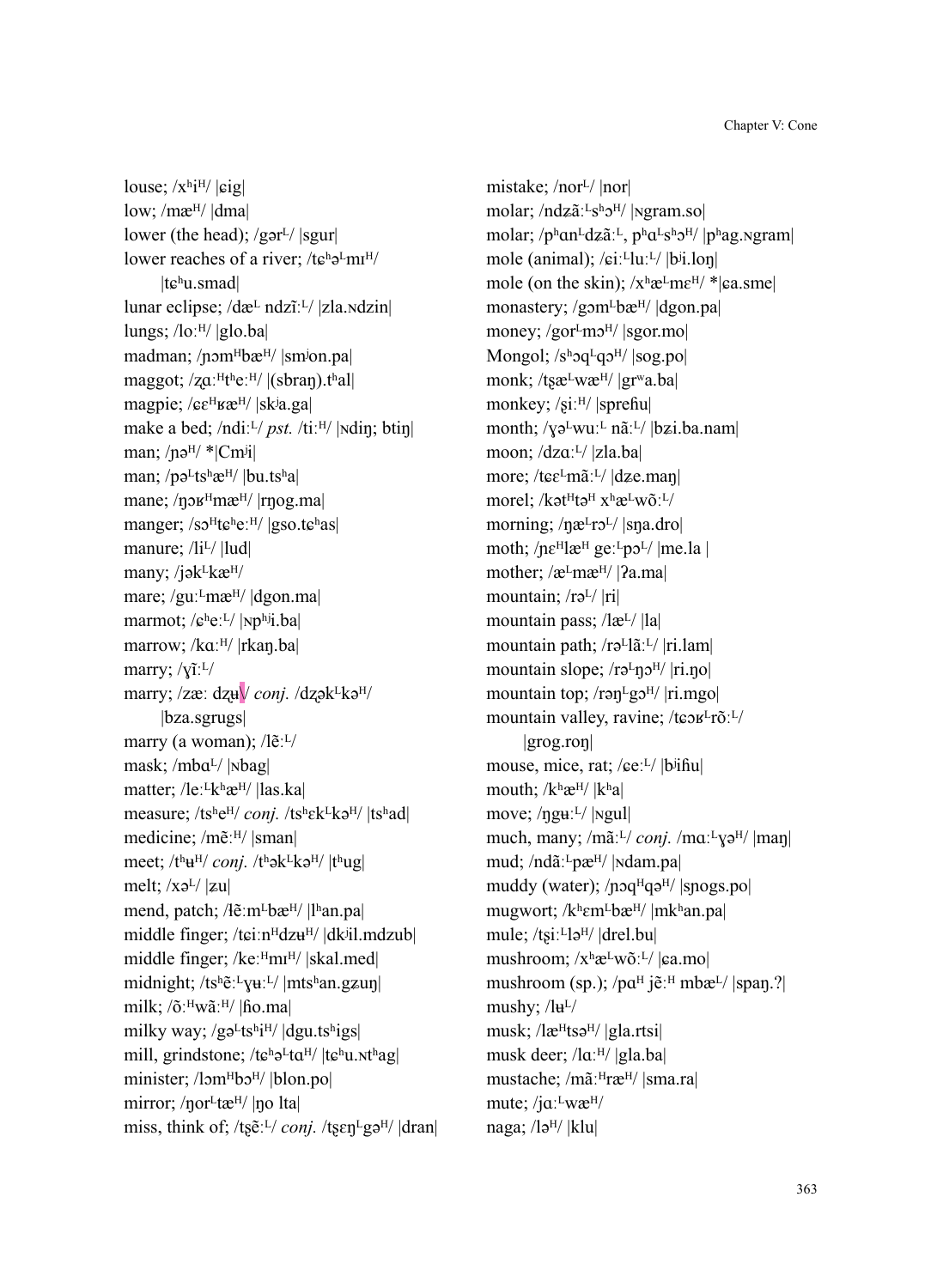nail; /ndzer<sup>L</sup>mæ<sup>H</sup>/ |gzer.ma| nail (finger-); /sʰẽː<sup>L</sup>mɔ<sup>H</sup>/ |sen.mo| nail (v.);  $/ndzer<sup>L</sup>/ |ndzer|$ name of a constellation; /næn<sup>L</sup>t $\varepsilon$ <sup>h</sup>ə<sup>H</sup>/ |nam.gru| narrow; /tu<sup>L</sup>/ *conj.* /tɔq<sup>L</sup>qə<sup>H</sup>/  $\vert$ dog| navel; /teːH/ |lte.ba| near, close, in the vicinity; /tsɑːH/ |rtsa.ba| neck;  $/ke^Ht^h\partial^H/|ske.$ ?| necklace; /kɛHdzẽːH/ |ske.rgʲan| needle; /kʰe<sup>H</sup>/ |kʰab| neigh; /tsʰerᴴ/ |ɴtsʰer| neighbour; /tshən<sup>L</sup>tsh<sub>I</sub>:H/ |khijm.mtshes| nephew; /tshæLwuːL/ |tsha.bo| nettle; / $c\alpha^L$ tsh $\partial^L$ <sub>V</sub> $\partial^L$ / new; /sʰõː<sup>L</sup>wãː<sup>H</sup>/ |so.ma| new year; /lo<sup>L</sup>s<sup>h</sup>ær<sup>H</sup>/ next month;  $/dza$ <sup> $L$ </sup>  $\epsilon$ <sup>h</sup> $\tilde{\sigma}$ <sup>L</sup>w $\tilde{a}$ <sup>'H</sup>/ |zla.phij.ma| next year; /sʰaː<sup>L</sup>nãː<sup>L</sup>/ |san.gnam| niece; /tshæLwõːL/ |tsha.mo| nine;  $/g\partial^{L}/|dgu|$ nineteen; /tɕərː gəː/ |btɕu| ninth;  $/g\phi^L$ wæ<sup>H</sup>/  $|$ dgu.ba ninth month; /gəLwuːL nãːL/  $\left|\frac{d}{dt}u\right|$ .ha.nam nit; / $s\tilde{o}$ : Hwãː H/ |sro.ma| noon, midday; /pən<sup>L</sup>guːL/ |pin.gun| north; /ܨãːᴸ/ |bʲaŋ| north side (mountain);  $\sqrt{s}e^{H} \eta \eta \sigma^{H}$  |srib.no| nose; /næn<sup>H</sup>dɔ<sup>H</sup>/ |sna.mdo| nostril; / $n$ æ $\frac{H}{V}$ u: $\frac{H}{I}$ |sna.kʰuŋ| not exist; /m<sup>L</sup>/ |med| not to be; /mə $\text{ln}\tilde{a}$ :  $\text{H}/\text{ln}i$ . snan $\text{L}$ not yet; /taː<sup>L</sup>rə<sup>H</sup>/ |da.duŋ| now; /tæᴸ/ |da| numb; /zo<sup>H</sup>/ |sbrid|? nun; / $t \in \mathbb{R}^L$ m $\mathbb{R}^H$ /  $|dz$ o.mo oats; /jək $Hk$ ə $H$ / |jug.po| obtain;  $/t<sup>h</sup>ot<sup>H</sup>ta<sup>L</sup>sa<sup>L</sup>/|t<sup>h</sup>ob|$ oesophagus; / $p$ əp $H$ pæ $H$ / |mid.pa| official;  $/pomHb2^H$ /  $|dpon.po|$ 

often; /dzən $Ht$ ə<sup>L</sup>/ |rgiun.tu| oil;  $/ii$ <sup> $H/$ </sup> old; /ge $:$ <sup>L</sup>/ |rgas| old man; /lo<sup>L</sup>le<sup>\*L</sup>/ |lo.lon| on the side; /sək $k$ ke<sup>H</sup>/ |zur.ga-r| on the top, above;  $/t<sup>h</sup>2<sup>E</sup>$ ug.ka| onager?; /tɕʰət<sup>L</sup>tæ<sup>H</sup>/ |tɕʰu.rta| one; /tɕi<sup>H</sup>/ |gtɕig| one day; /ni<sup>:LtshiH/</sup> onion; /tsuːH/ |tson| only;  $/k^h e^L r i$ :  $H t s i^L / |k^h e r$ .? open; /ndzer<sup>L</sup>/ *pst.* / $\epsilon$ <sup>h</sup>er<sup>H</sup>/ |<sub>N</sub>b<sup>j</sup>ed; p<sup>hj</sup>e| open (eyes); /(ni<sup>H</sup>) ndzer<sup>L</sup>/ *pst.* / $\epsilon$ <sup>h</sup>er<sup>H</sup>/ |p<sup>hj</sup>e|? open (the mouth); /dɑː<sup>L</sup>/ *pst.* /dɑː<sup>L</sup>/ *imp.* /duːL/  $|gdan|$ ore; /terHkæ<sup>H</sup>/ |gter.ka| orifice;  $/$ n $\theta$ <sup>H</sup> $\chi$ æ<sup>H</sup> $/$ otter; /sãːH/ |sram| outside;  $/x^h$ <sup>2</sup>z $2^H$ /  $|p^h$ <sup>j</sup>i.so outside (of clothing);  $\sqrt{\epsilon}$ <sup>h</sup> $\frac{3}{2}$ wãː<sup>H</sup>/ $|p^{\text{h}}$ ji.ma overcast; /luːL/ |lon|? overflow, spill;  $/k$ <sup>h</sup>e<sup>H</sup> t $\varepsilon$ <sup>h</sup>ər<sup>H</sup>/  $|k$ <sup>h</sup>a.np<sup>hj</sup>ur| owl;  $\sqrt{\varepsilon}$ k $\frac{1}{\varepsilon}$ kæ<sup>H</sup>/ | fiug.pa| ox (all body black,with white between the eyes and the nose);  $/$ kæ<sup>Lth</sup> $\sigma$ <sup>H</sup>/ ox (black body, grey mouth);  $/tse^{L}dze^{H/2}$ ox (black body, white tail);  $/\eta \mathbf{r}^{\text{H}} \mathbf{r}$ ox (black eyes, white face);  $/ni$ <sup>H</sup>n $\tilde{a}^H$ / |mig nag| ox (white and black);  $/te^h e^v$ t $e^v$ ox (white head, black body);  $/te^{h}$ ə<sup>L</sup>mær<sup>H</sup>/ ox, cow;  $\sqrt{\text{su}^L/\text{Zog}}}$ paddy, rice; /ndzeːL/ |Nbras| pagoda; /tɕʰɔt<sup>L</sup>tẽːH/ |mtɕʰod.rten| paint;  $\sqrt{8}$ <sup>H</sup>/ *pst.*  $\sqrt{8}$ I<sup>:H</sup>/  $\sqrt{8}$ <sub>SO</sub> $\sqrt{?}$ palm of hand; /lɑn<sup>Lth</sup>iːH/ |lag.mthil| pan;  $\sqrt{\text{se}^H}$ n $\mathcal{E}^H$ /  $\sqrt{\text{s}$ la.na| pantalon, trousers, pants; /kãːHlãːH/ |rkaŋ.lam| paper;  $/x<sup>h</sup>$ <sub>2</sub><sup>L</sup><sub>K</sub><sub>2</sub><sup>H</sup>/  $|$ <sub>c</sub>og.bu|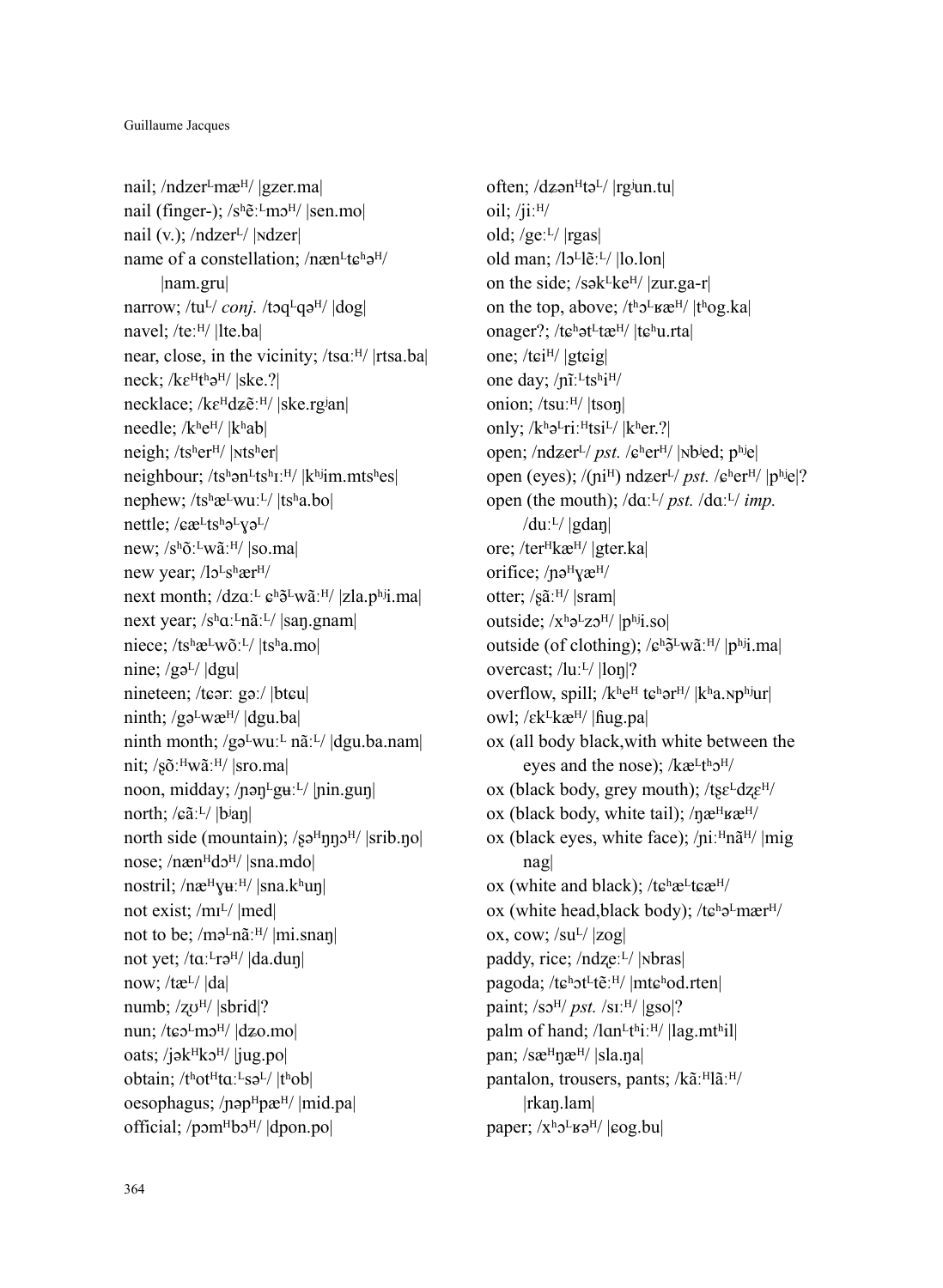parch; /ŋɔ<sup>H</sup>/ *pst.* /ŋɪː<sup>H</sup>/ |rŋo; rŋos| parrot; /nɛ<sup>L</sup>tsɔ<sup>H</sup>/ |ne.tso| pass (time);  $/$ ngor<sup>L</sup> $/$  |Ngor paste; /zær<sup>L</sup>/ *imp.* /zor<sup>L</sup>/ |sb<sup>j</sup>ar| pasture; /jær $H$ sæ $H$ / |gjar.sa paw;  $/s^h$ ət<sup>L</sup>tə<sup>H</sup>/ |sug.pa| pay attention to;  $/s^h \tilde{e}$ :  $t \epsilon^h u$ :  $H$  |sems.t $\epsilon^h u$ n| peacock; /mær<sup> $H$ </sup>ɕæ $^{H}$ / |rma.b<sup>i</sup>a| pearl;  $/m\varphi^L$ thi<sup>H</sup>/  $|mu_t$ <sup>h</sup>ig penis;  $/ndz\epsilon^{L}/|mdz\epsilon|$ people; /mãː<sup>L</sup>tsʰu<sup>H</sup>/ |dmans.ntsʰogs| pestle; /sܧᴸχtĩːᴴ/ \*|sogs.gtun| petticoat, skirt; / $t\epsilon^{h}$ iː<sup>L</sup>reː<sup>L</sup>/ |?.ras| pick (tooth); /ndzə<sup>L</sup>/ *pst.* /tsi<sup>.L</sup>/ |Nbru; brus| pick up;  $/t<sup>h</sup>$ ə<sup>H</sup>, t<sup>h</sup>i:<sup>H</sup>/ |<sub>Nthu</sub>| pig; /phaH/ |phag| piglet;  $\sqrt{\mathbf{a}^{\mathrm{H}}\mathbf{x}i^{\mathrm{H}}}$ pigment;  $/ts^{\text{h}}\tilde{\text{i}}$ :  $L'/|ts^{\text{h}}\text{os}|$ pika; / $\varepsilon$ <sup>H</sup>zæ<sup>H</sup>/ |**?**a.bra| pillar; /kɑː<sup>L</sup>/ |ka.ba| pillow; /neːnlbre// |snas.mgo| pilose antler;  $/x<sup>h</sup>a<sup>z</sup>rx<sup>H</sup>/|ca.ba.rwa|$ pincers; /kæn<sup>Hkh</sup>æ<sup>H</sup>/ |skam.pa| pine; /sõː<sup>H</sup>duː<sup>H</sup>/ |gsom.sdon| pine needle;  $/\eta 0^{\text{H}}10^{\text{H}}/ |\text{spo.lo}|$ place where one used to sit;  $/x<sup>h</sup>$ **u**:<sup> $L$ </sup>/  $|$ **cul**] plait, pigtail; /re $\cdot^L$ wæ<sup>H</sup>/ |ral.ba| plane; /pi<sup>L</sup>lẽːL/ |Nbur.len| plate; /der<sup>L</sup>mæ<sup>H</sup>/ |sder ma| play; /ts $\varepsilon^{H}/pst.$ /tsiːʰ/ |rtse; rtses| pleiades; /mən<sup>L</sup>dzo<sup>H</sup>/ |smin.drug| ploughshare; /xuː<sup>H</sup>tɕɑ<sup>H</sup>/ |gɕol.ltɕags| plow  $(n.)$ ; /xuː $^{H}/$  |g $\epsilon$ ol| plow (v.);  $/m<sup>H</sup>/pst.$  /m<sub>I</sub>:<sup>H</sup>/  $|{\rm rmo};$  rmos pluck out; /mbܤːᴸ/ *pst.* /pܤːᴸ/ *imp.* /puːᴸ/ |ɴbal| pocket; /kʰõːᴸwæᴴ/ |kʰoŋ| poison; / $t$  $t$ <sup>L</sup>/  $|$ dug $|$ pool; /dzãːLwə<sup>H</sup>/ |rdzin.bu| porcupine; /ŋgãːᴸ/ |rgaŋ|

pox; /ndzəm<sup>L</sup>bə<sup>H</sup>/ |Nbrum| press; /le<sup>H</sup>/ *conj.* /lɛk<sup>H</sup>kə<sup>H</sup>/ press; /nẽː<sup>H</sup>/ *conj.* /nɛn<code>Hgə</code><sup>H</sup>/ |gnon| press, push down; /tɕərʰ/ |gtɕur| price;  $/ku$ <sup>[L]</sup> |gon| price; /rəm $\frac{L}{b}$ bæ $\frac{H}{I}$ |rin.pa| prison; /tsɛŋ<sup>H</sup>kʰaː<sup>H</sup>/ |btson.kʰaŋ| promise; /kʰeː<sup>L</sup> lẽːL/ *pst.* /lɑː<sup>H</sup>/ |kʰas.len| protect;  $/\text{su:}^{\text{H}}$ /  $|\text{bsrun}|$ pull; /ndzẽː<sup>L</sup>/ *conj.* /ndzen<sup>L</sup>gə<sup>H</sup>/ *pst.* /tʂɑː<sup>L</sup>/ *imp.* /tsuː<sup>L</sup>/ | Ndren; drans; drons| pull;  $/t<sup>h</sup>$  $E<sup>L</sup>/conj. /t<sup>h</sup>$  $\epsilon$ n<sup>L</sup>gə<sup>H</sup>/ $|$ N<sup>th</sup>en| pungent smell; /tsə<sup>L</sup>n $\tilde{e}$ <sup>:H</sup> t<sup>h</sup> $\tilde{e}$ <sup>H</sup>/ |dri.nan.nt<sup>h</sup>ibs| puppy;  $/t \epsilon^h e^L t s^h u^H / |k^h i] p^h r u g$ purple; /mək<sup>H</sup>kə<sup>H</sup>/ |smug.po| pus; /nã<sup>H</sup>/ |rnag| push;  $/ku$ <sup> $H/$ </sup> |skul| push, shove;  $/p^h u^L / |np^h u|$ put; /ndzu<sup>L</sup>/ *conj.* /ndzoq<sup>L</sup>qə<sup>H</sup>/ *pst.* / $\chi$ a<sup>L</sup>/ *imp.*  $/\text{val}/\text{hd}$ zog; b $\text{zag}$ ;  $\text{zog}$ put in; /də<sup>L</sup>/ *pst.* /diː<sup>L</sup>/ |bsdu; bsdus| quantity; /tsh<sub>I</sub>H/ |tshod| quick; /ndz $qqqqqq$ <sup>H</sup>/ |mg<sup>j</sup>ogs.po| quilt;  $/n$  $\tilde{a}$ :  $\tilde{v}$  $\tilde{v}$ :  $\tilde{v}$  | nal.gos| rabbit;  $/r\partial^L y u^L / |r i.$ bon| radish; / $\text{lc}^{\text{L}}$ wu<sup>H</sup>/  $\text{la}^{\text{L}}$ bug| rafter; /dzu:/ rain; /tɕʰær<sup>L</sup>wæ<sup>H</sup>/ |tɕʰar.ba| rainbow; /ndzæ<sup>L</sup>/ |Ndza| raincoat; / $t\epsilon^h$ ær<sup>L</sup>kɪ<sup>H</sup>/  $|t\epsilon^h$ ar.gos raise, feed;  $\sqrt{25}$ <sup>H</sup>/ *pst.*  $\sqrt{S}$ I<sup>:H</sup>/ *imp.*  $\sqrt{S}$ I:<sup>H</sup>/ |gso; gsos| rape (vegetable); /læLthæH/ raw; /som<sup>H</sup>bo<sup>H</sup>/ |gson.po| read; /ndẽː<sup>L</sup>/ *conj.* /ndɛn<sup>L</sup>gə<sup>H</sup>/ |Ndon| recite scriptures; /tɕʰɪːL ndẽːL/ |tɕʰos.ndon| recover (from illness); /tsa<sup>L</sup>/ *conj.* /tsæq<sup>L</sup>qə<sup>H</sup>/ |drag| red; /mæ<sup>H</sup>ruː<sup>H</sup>/ |dmar.po| red-billed chough; / $\mathcal{X}^H$ x<sup>h</sup>i<sup>H</sup> t $\mathcal{L}$ on<sup>L</sup>k<sup>h</sup> $\mathcal{X}^L$ /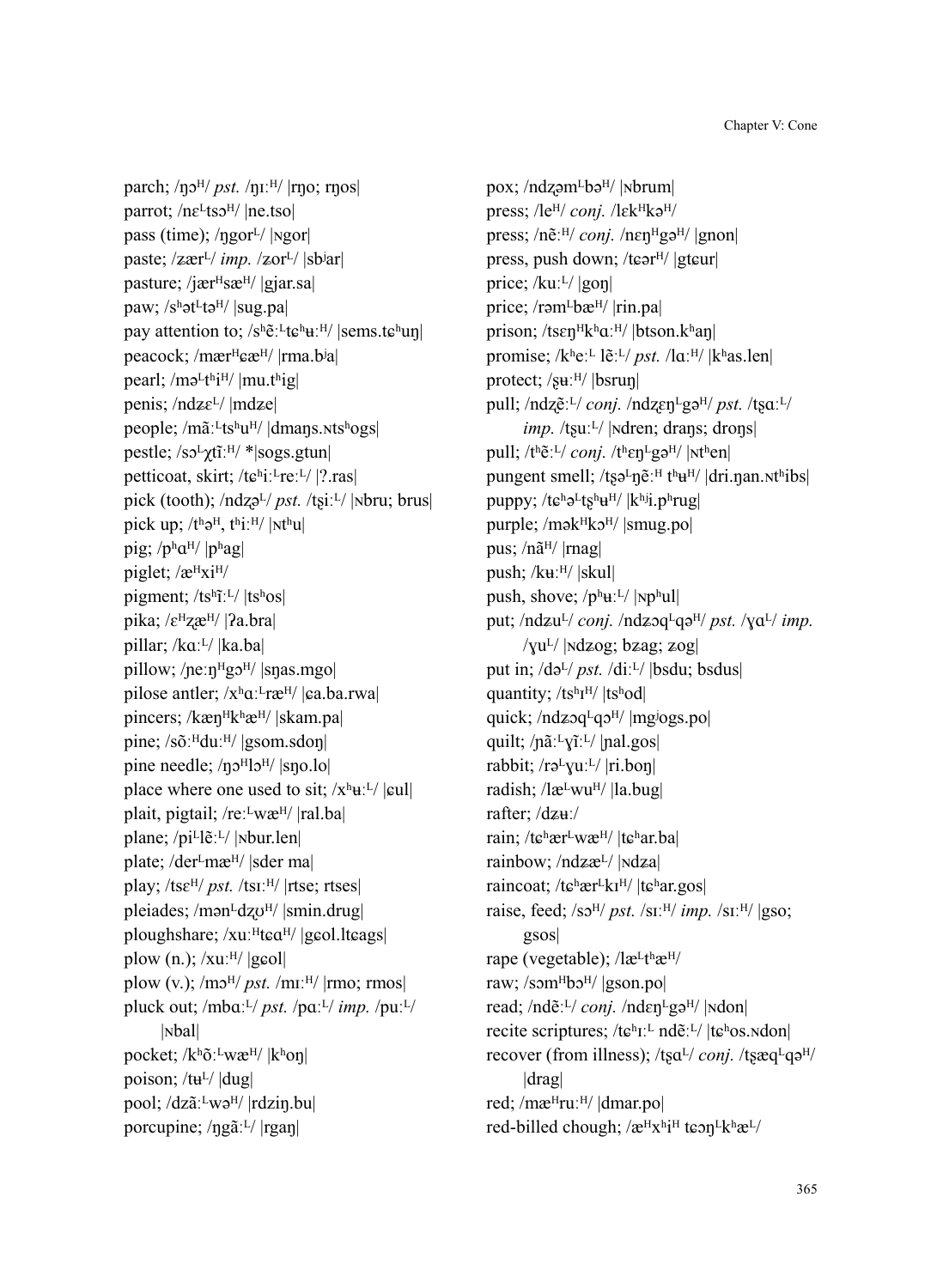regret;  $/ndzop<sup>L</sup>pæ<sup>H</sup>$   $g<sup>I</sup>/$  |ng<sup>j</sup>od.pdfreincarnate lama;  $\alpha^H$ l $\alpha^H$ / | $\gamma$ a.lags| reins; /sen<sup>H</sup>dæ<sup>H</sup>/ |srab.mda| religious dance;  $/t \epsilon^{h} \tilde{a}$ <sup>[Let</sup>] $t \epsilon^{h} u$ <sup>[Let</sup>] |mtܨʰams.mtܨʰoŋ| repay (a debt); / $\epsilon$ əm $^{H}$ bæ $^{H}$   $\tilde{Y}$ i<sup>r. $L$ </sup>/  $|$ sk $\tilde{Y}$ in.pa $|$ rest; /meː<sup>L</sup> so<sup>H</sup>/ *conj.* /so<sup>H</sup>/g<sup>H</sup>/ *pst.* /siː<sup>H</sup>/ \*|mal.gso|? retreat;  $\sqrt{e^h}$ ə<sup>H</sup> nər<sup>H</sup>/ |phij.snur| revenge;  $\langle dz \mathbf{a}^L x^h \mathbf{a}^H (l \tilde{\mathbf{e}}^L) / | \text{d} \text{gra}. \text{g.a.} \rangle$ rib;  $/ts$ ə $^{H}$ yə $^{H}$ / |rtsib| rich; / $\varepsilon^h$ ək<sup>L</sup>kɔ<sup>H</sup>/ *conj.* / $\varepsilon^h$ ək<sup>L</sup>kə<sup>H</sup>/ |phiug| ride a horse; / $\varepsilon$ õː<sup>L</sup>/ *conj.* / $\varepsilon$ on<sup>L</sup>gə<sup>H</sup>/ |bzon| right (side); /jeː $^{\text{H}}$ vu<sup>H</sup>/ |gjas.g $\angle$ ogs| rimple; /geː<sup>L</sup>ner<sup>H</sup>/ |rgas.gner| ring; /ndzə<sup>L</sup>giː<sup>H</sup>/ |mdzub.dkris| road, path; /lãːL/ |lam| rob; /tʂʰu<sup>H</sup>/ *conj.* /tʂʰɔq<sup>L</sup>qə<sup>H</sup>/ |Npʰrog| roll; /ndݢiːᴸ/ |ɴgril| roll (tr);  $\overline{z}$ i:<sup>H</sup>/ |sgril| roll over; /ndziː<sup>L</sup>lu<sup>H</sup>/ |<sub>Ngrel.log|</sub> roof;  $\frac{1}{\alpha}$ k $\frac{1}{\alpha}$ k $\frac{1}{\alpha}$ k $\frac{1}{\alpha}$ k $\frac{1}{\alpha}$ root; /ts $\varepsilon p^H$ pæ<sup>H</sup>/ |rtsad| rope;  $/t$ <sup>h</sup> $\mathbf{r}$ <sup>L</sup> $\mathbf{r}$  $\mathbf{s}$ <sup>H</sup> $/$   $|t$ <sup>h</sup>ag.pa rot;  $/ruL/$  |rul| rough; /tsət<sup>H</sup>tə<sup>H</sup>/ *conj.* /tsəkkə<sup>o</sup>/ |rtsub| round;  $/t \varepsilon \partial^L l \partial^H l$  |gril| rub (hands);  $/p<sup>h</sup>$ ər<sup>H</sup>/ |Np<sup>h</sup>ur| ruminate; /deᴸ/ |ldad| run; /ndzo<sup>L</sup>/ *pst.* /tsi<sup>L</sup>/ |Nbro; bros| run; /dzu<sup>L</sup>/ *conj.* /dzək<sup>L</sup>kə<sup>H</sup>/ |rg<sup>j</sup>ug| rust; /dzæᴸ/ |btsa|? sad, sorrowful; /sʰẽːLdu<sup>H</sup>/ |sems.sdug| saddle; /tæ<sup>H</sup>rgæ<sup>H</sup>/ |rta.sga| saddle's crupper; / $\mu$ <sup>H</sup>/ |rmad| saffron:  $\alpha^H$ tær $^H$  gi:  $^L$ tær $^H$ / salary;  $/dza$ <sup> $L$ </sup> $p$ <sup>h</sup> $u$ <sup> $H$ </sup>/ $|z$ la. $p$ <sup>h</sup> $o$ g| saliva, dribble; / $k^h$ æ<sup>L</sup>t $\varepsilon^h$ ə<sup>H</sup>/  $|k^h$ a.t $\varepsilon^h$ u| salt; /tshæ<sup>H</sup>/ |tshwa| sand; / $c\mathbf{a}^Lw\tilde{a}^H$ / |bʲe.ma|

saw;  $/s$ <sup>h</sup>u<sup>L</sup>lə<sup>H</sup>/ |sog.le| sawdust;  $/x^h\tilde{\mathbf{i}}$ :  $L\mathbf{c}^h\mathbf{\varepsilon}^H$ /  $|\mathbf{c}$ in.phiel say; /si<sup>L</sup>/ *conj.* /sək<sup>L</sup>kə<sup>H</sup>/ |zer|? say; /dzeː<sup>L</sup>/ |bzlas| scatter (seeds); /tor<sup>H</sup>/ |gtor| scold; /wær<sup>H</sup> (ndu<sup>L</sup>, ta<sup>H</sup>)/ scoop up; /tɕə<sup>H</sup>/ *pst.* /tɕiː<sup>H</sup>/ |btɕu; btɕus| scratch (an itch);  $/ts^hU^H/$  |Nphrugs| script; / $j\partial^{L}$ v $\varepsilon^{H}$ / | $j$ i.ge| sea; /dzæn<sup>L</sup>tsho<sup>H</sup>/ |rg<sup>j</sup>a.mtsho| seal;  $/t<sup>h</sup>i<sup>H</sup>/|t<sup>h</sup>e1|$ search; /tsheːL/ *pst.* /tseːH/ |Ntshol; btsal| second; /niːHwæH/ |gnis.ba| second floor;  $/pi$ <sup> $H$ thu</sub> $H/$  |gnis.thog|</sup> second month; / $pi$ <sup>1</sup>·<sup>L</sup> $p$ ə<sup>H</sup> nã<sup>1</sup>·<sup>L</sup>/ |gnis.pa.nam| see; /thuːL/ |mthon| seed;  $/s$ <sup>h</sup>æ<sup>L</sup>n<sub>I</sub>:<sup>H</sup>/ \*|sa.snos| seize, climb; /ndzə<sup>L</sup>/ *pst.* /ndziː<sup>L</sup>/ |Ndzu; **ndzus** sell; /ts<sup>h</sup>uː<sup>L</sup>/ *pst.* /tsuː<sup>H</sup>/ |btson| send; / $\epsilon a$ <sup>H</sup>/ *imp.* / $\epsilon u$ <sup>H</sup>/ |bsk<sup>j</sup>al| separate; /t<sup>h</sup>or<sup>H</sup>/ *pst.* /tor<sup>H</sup>/ |Nt<sup>h</sup>or| servant; /joq $HqqqH/$  |gjog.po| set (sun);  $/ndza$ <sup>'L</sup>/ | $\nu$ g<sup>j</sup>an| seven; /dĩːL/ |bdun| seventeen; /tɕʉLdĩːL/ |btɕu.bdun| seventh; /dəm<sup>L</sup>bæ<sup>H</sup>/ |bdun.pa| seventh month; /dəm<sup>L</sup>bə<sup>H</sup> nã:<sup>L</sup>/ |bdun.pa.nam| sew (up); /tsʰẽːᴸ/ *conj.* /tsʰɛŋᴸgəᴴ/ *pst.* /tsẽːᴴ/ |ɴtsʰem| shadow; /tɕə<sup>L</sup>mmæ<sup>H</sup>/ |grib.ma| shallow; /tɕãː<sup>L</sup>/ *conj.* /tɕɑn<sup>L</sup>gə<sup>H</sup>/ |gram|? share; /gɪ<sup>L</sup>/ *conj.* /gɛk<sup>L</sup>kə<sup>H</sup>/ *pst.* /gɪː<sup>L</sup>/ |bgod; bgos| sharp, pointed;  $/n<sub>2</sub>$ <sup>H</sup>/ |rno| shave;  $\sqrt{\text{chi}}$ / $\frac{pst}{\text{chi}}$ / $\sqrt{\text{chi}}$ / $\sqrt{\text{gzar}}$ sheath;  $/xu^{H}/|cubs|$ shed (tears);  $/t<sup>h</sup>$ ək<sup>L</sup>kæ<sup>H</sup>/  $|t<sup>h</sup>$ igs.pa sheep;  $/$ lu<sup>L</sup> $/$ |lug|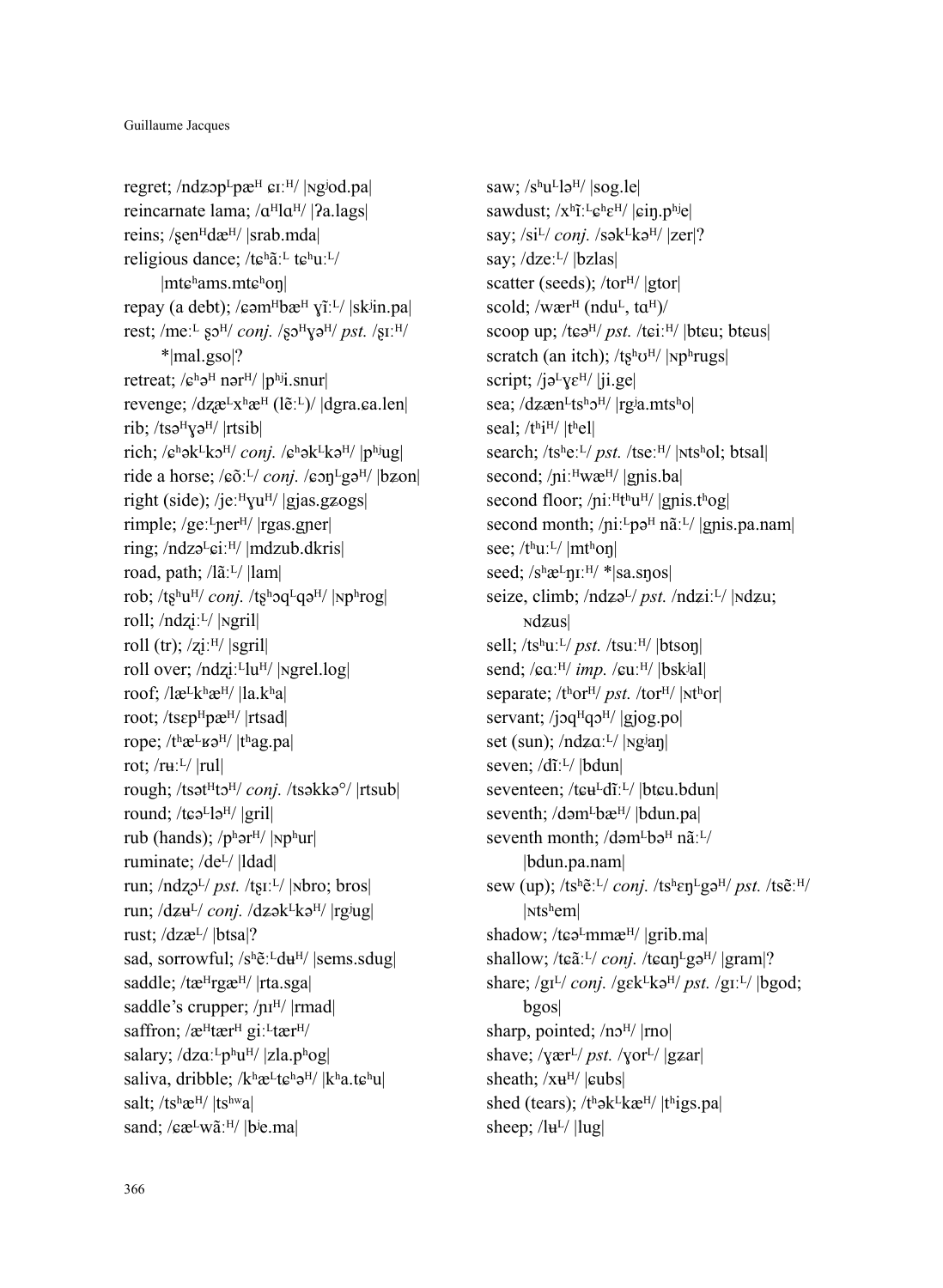shell, peel; / $\eta$ gu<sup>L</sup>/ *conj.* / $\eta$ goq<sup>L</sup>qə<sup>H</sup>/ *pst.* /ku<sup>H</sup>/ |ɴgog; bkog| shepherd; /dzuːL/ |rdzi bo| shiver, tremble; /ndær<sup>L</sup>/ |**Ndar**| shoe; /hãːL/ |lʰam| shoelaces; / $ham<sup>L</sup>dzu<sup>H</sup>/$  | $l<sup>h</sup>am.ngrogl$ shoot;  $/p^h \tilde{e}$ :/ *conj.*  $/p^h \epsilon n^L g a^H / p s t$ .  $/p^h a^L / \dot{m} p$ .  $/$ p<sup>h</sup>uː<sup>L</sup>/ |<sub>N</sub>p<sup>h</sup>en; <sub>N</sub>p<sup>h</sup>ans; <sub>N</sub>p<sup>h</sup>ons shop;  $/ts^h u^Lk^h a^L/ |ts^h o\eta.k^h a\eta|$ shore, bank;  $/ndz\tilde{a}$ <sup>[]</sup>/ |**Ngram**| short;  $/t^h u^2/t^h u$ n| shoulder;  $/ts<sup>h</sup>an<sup>L</sup>gs<sup>H</sup>/*/p<sup>h</sup>rag.mgo$ shoulder blade; /sʰɔq<sup>L</sup>qæ<sup>H</sup>/ |sog.pa| shrub;  $/x^h$ **u**:<sup>L</sup>/ shrub (sp.); / $m$ ær $Hxe^{H}$ / shrub (sp.);  $/s$ h $\sigma$ <sup>L</sup>r $\sigma$ <sup>H</sup>/ shrub (sp.); / $t\epsilon^h$ əp<sup>L</sup>pî<sup>H</sup>/ shut, close (mouth);  $/k$ <sup>h</sup> $\mathcal{R}$ <sup>L</sup>ru<sup>H</sup>/  $|k$ <sup>h</sup>a.rogs| shuttle; /tãːHwãːH/ sick;  $/nep<sup>L</sup>pæ<sup>H</sup>/|nad.pal|$ sickle;  $\sqrt{so^Lr}$ æ<sup>H</sup>/ |zor.ba| side; /sər<sup>L</sup>kæ<sup>H</sup>/ |zur.ka| sieve;  $/t e^{h} e^{L} d\theta^{H}$ /  $|t e^{h} e_{h} b_{h} d\theta|$ ? sign;  $/ta^{H}/$  |rtags| silk; / $t$ ær<sup>L</sup>/  $|dar|$ silk fabric; /tær<sup>L</sup>kıː<sup>L</sup>/ |dar.gos| silver;  $/$ nuː $^{H/}$  |dnul| silverweed; / $t\epsilon \tilde{u}^L w \tilde{a}^H$ / |gro.ma| similar; /dzæ $\frac{L}{V}$ yə<sup>H</sup>/ |**Ndra**| ; /rək $\frac{L}{V}$ kə<sup>H</sup>/ |rigs| sinew; /tsæ<sup>H</sup>/ |rtsa| sing;  $\lambda$ lə<sup> $\text{H}$ </sup> l $\tilde{\text{e}}$ :<sup>L</sup>/ |glu.len| sink; /ni<sup>H</sup>/ *conj.* /nək<sup>H</sup>kə<sup>L</sup>/ |mid| sit down; /ndu<sup>L</sup>/ *conj.* /ndək<sup>L</sup>kə<sup>H</sup>/ *pst.* /de<sup>L</sup>/ *imp.* /dɪ<sup>L</sup>/ | Ndug; bsdad; sdod|  $six$ ; /t $su<sup>L</sup>/$  |drug| sixteen; / $t$ cə<sup>L</sup>ru<sup>H</sup>/ |btcu.drug| sixth; /t $s$ ək $k$ kə<sup>H</sup>/ |drug.pa| sixth month; /tsək $k$ kə<sup> $H$ </sup> nã<sup> $L$ </sup>/ |drug.pa.nam| skill, ability, capability;  $/ni$ <sup>1</sup> $wæ<sup>H</sup>/$  |nus.ba| skin;  $/x^h$ əm<sup>L</sup>bə<sup>H</sup>/  $|$ cun.pa $|$ 

skin (goat, sheep); /pæ<sup>L</sup>χtε<sup>H</sup>/ |lpags|? skin of the milk;  $/k$ <sup>h</sup>e:<sup>L</sup>rə<sup>H</sup>/  $|k$ <sup>h</sup>a.spris skull; / $lep$ -pə $H$ kʰəq $L$ qə $H$ / |klad.pa|? sky, heaven;  $/ne^{H}$ nn $2^{H}/|$ gnam.no sky, heaven; /nãːᴴ/ |gnam| slanting; / $i\tilde{e}$ <sup>[L</sup>/ $|ion|$ sleep; /nãː<sup>L</sup>/ *conj.* /nã<sup>L</sup>Yə<sup>H</sup>/ *imp.* /nũː<sup>L</sup>/ |nal| sleeve;  $/p^h\partial^L r u^L/p^h u$ .run slide;  $/$ x $u$ <sup> $L$ </sup>/ sliding weight of a steelyard;  $\frac{d}{dx}$ er<sup>L</sup>d $\frac{d}{dx}$ |rgʲa.rdo| silkworm; /tærm<sup>L</sup>bə<sup>L</sup>/ |dar.<sub>N</sub>bu| slingshot; /wə $Lrdo^{H}/$  |fiur rdo| slip, slide; /ndze<sup>L</sup>/ *conj.* /ndzek<sup>L</sup>kə<sup>H</sup>/ |<sub>N</sub>giel| slow, late; /kæ<sup>L</sup>liː<sup>H</sup>/ |ga.le| slow, late; /sh<sub>I</sub>:L<sub>de</sub>:L/ |sos.dal| small, little; /t $\varepsilon^{h}$ uː<sup>L</sup>/ |t $\varepsilon^{h}$ uŋ| smell; /nĩː<sup>H</sup>/ *conj.* /nən<sup>H</sup>gə<sup>H</sup>/ |snom.bsnams| smoke  $(n.)$ ; /to: $\frac{L}{d}$  |du.pa| smooth, glossy, slick, gentle; /ndzã<sup>ːL</sup> ndzæm<sup>L</sup>bɔ<sup>H</sup>/ *conj.* /ndzæn<sup>L</sup>gə<sup>H</sup>/ |Ndzam| snail; /mən<sup>L</sup>dzuː<sup>H</sup>wãːL/ |?.*Ndzul.ma*| snake;  $\frac{z}{u}$ :<sup> $\frac{H}{s}$ </sup> |sbrul| snore; / $n$ ər $H$ wæ $H$  ts $a$ :<sup>L</sup>/ |snur.ba.drans| snot;  $/ne^{H}/$  |snabs|? snow;  $/k<sup>h</sup>a$ :/  $|k<sup>h</sup>a$ .ba snow  $(v.)$ ;  $/k^h a^L$  mbe<sup>L</sup>/ *conj.* /mb $\epsilon k^L k \partial^H$ / *pst.* / $pe^{L}$ / $|k<sup>h</sup>a$ .ba. $\nabla$ bab| soak; /bɑː<sup>L</sup>/ *imp.* /buː<sup>L</sup>/ |sban; sbons| soak;  $/pa$ <sup> $L$ </sup>/  $|ban|$ sock; /mbu<sup>L</sup>/ |Nbog| soft;  $/ne^{H}/$  |sni| soil;  $/s^h$  $\mathbb{E}[\sqrt{S^h} \mathbb{E}[\sqrt{S^h} \sqrt{S^h}]$  | sa.gzi solar eclipse; /nīːn<sup>L</sup>dzīː<sup>L</sup>/ |nin.ndzin| soldier; /ma<sup>H</sup>/ |dmag| sole of boots; /hæ<sup>L</sup>nno<sup>H</sup>/ |lham.no| solidify;  $\sqrt{\text{sgn}^H t^h e^{H}}$  |sra.nthas| song;  $\sqrt{\mathsf{a}^H}$ jã:<sup>H</sup>/ |glu.db<sup>j</sup>ans| sorcerer; / $\eta$ æq<sup>H</sup>qæ<sup>H</sup>/ |s $\eta$ ags.pa| sore; /mæ<sup>Hkh</sup>æ<sup>H</sup>/ |rma.kʰa|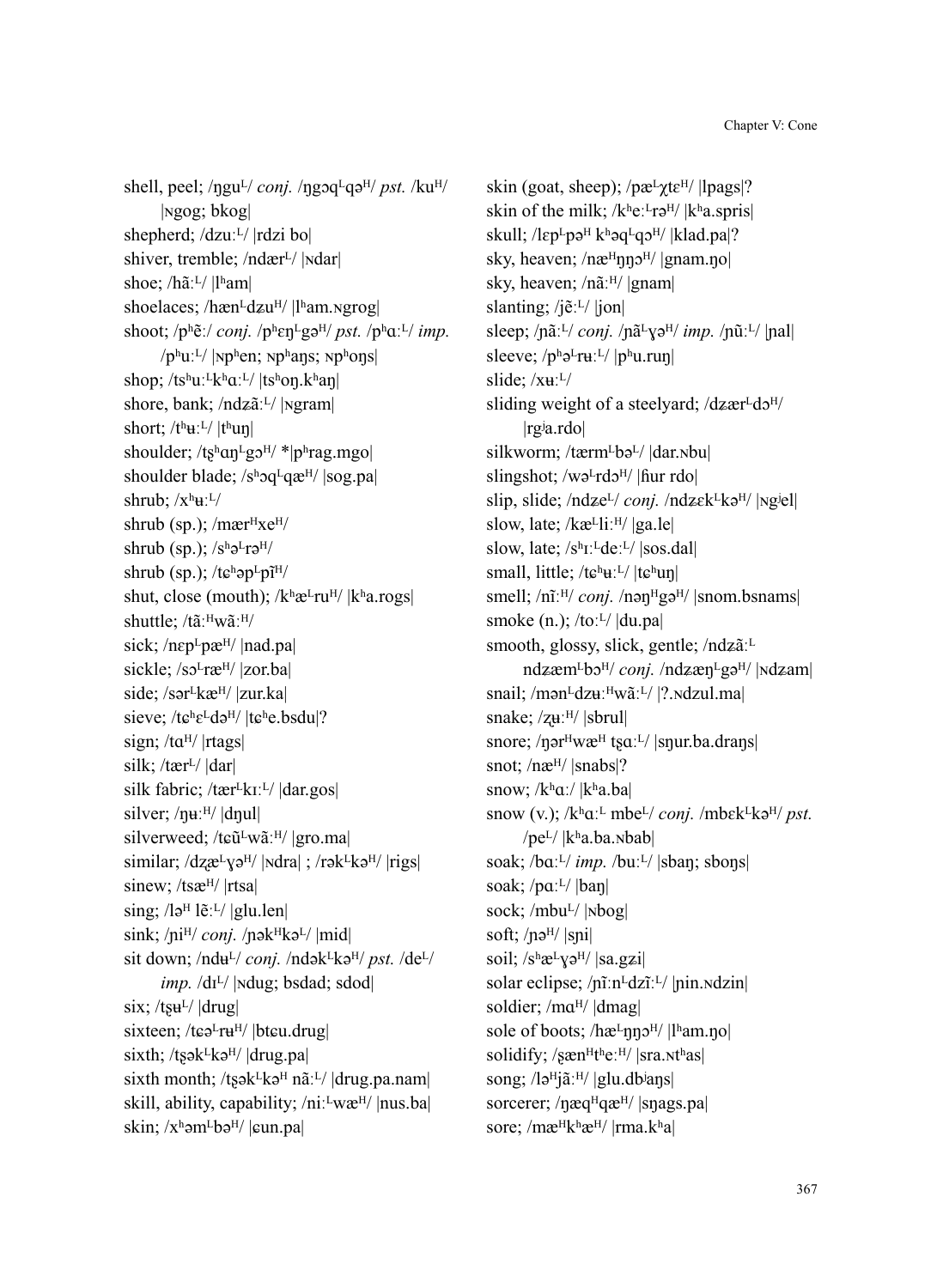soul;  $/n$ ãː<sup>L</sup>xʰĩː<sup>H</sup>/ |rnam.ees| sound; /dzæː/ |sgra| soup;  $/k$ <sup>h</sup> $\partial$ <sup>H</sup>/  $|k$ <sup>h</sup>u $|$ sour; / $\epsilon$ ər<sup>H</sup>/ |skʲur| south:  $\frac{A_0 H}{|l^h o|}$ south side of a mountain;  $/$ n $\varphi$ n $\varphi$ <sup>H</sup>/ \*|ni.no| sow (n.);  $/p^h a^L$  g $\varepsilon^H$ mmæ<sup>L</sup>/  $|p^h a$ g.rgan.ma spark;  $/ne^{H}ta^{H}/|me.stag|$ sparrow; /neː<sup>L</sup>ɛiː<sup>L</sup>/ |nas.bʲeɦu| speak; /xe<sup>H</sup>/ *conj.* /xɛk<sup>H</sup>kə<sup>H</sup>/ |bɕad| speak (honorific); /sõː<sup>H</sup>/ *conj.* /sɔn<sup>H</sup>gə<sup>H</sup>/ |gsuŋs| spear;  $/ndu<sup>L</sup>/|mdu<sub>n</sub>|$ spicy; /khæ<sup>H</sup> tshæLyaH/ spider; /mbə<sup>L</sup>dõː<sup>L</sup>/ |Nbu.sdom| spike; /niːHwãːH/ |sne.ma| spin (into yarn); /læ<sup>H</sup>/ *pst.* /leːL/ |sla; slas| spindle; /do<sup>L</sup>lo<sup>H</sup>/ |rdo.lo| spit; /kʰæːli<sup>H</sup> pʰẽːL/ spittle;  $/k$ <sup>h</sup>æ<sup>L</sup>li<sup>H</sup>/  $|k$ <sup>h</sup>a.lud split;  $/$ ke: $^{L}/$  |gas| spring; / $\epsilon \in \mathbb{R}^H$ kæ $\mathbb{H}/|\text{dpi}$ id.ka| sprinkle;  $/t\text{su}^H$ /  $\vert \text{btsugs} \vert$ sprout; /xe<sup>[L]</sup>a<sup>H</sup>/ square; /sər<sup>L</sup>yə<sup>H</sup>/ |zur.bzi| squirrel; /duː<sup>L</sup>lõː<sup>H</sup>wãː<sup>H</sup>/ |sdon| stallion; /si<sup>H</sup>/ |gseb| stammer; /tək $k$ kæ $\frac{H}{\text{diag}}$  |dig.pa| stand;  $/|a^2/mp$ .  $/|u^2|$   $|lan;lon|$ star; /kær<sup>H</sup>mæ<sup>H</sup>/ |skar.ma| start; /ŋgɔ<sup>L</sup> ndzu<sup>L</sup>/ *conj.* /ndzək<sup>L</sup>kə<sup>H</sup>/ *pst.*  $/t\text{su}^H/\text{|mgo.btsugs|}$ steal; /kə<sup>H</sup>/ *pst.* /kiː<sup>H</sup>/ |rku| steelyard; /dzæ<sup>L</sup>wãː<sup>H</sup>/ |rgʲa.ma| steep; /zær<sup>L</sup>/ *conj.* /<sup>L</sup>kə<sup>H</sup>,zər<sup>L</sup>kə<sup>H</sup>/ |gzar| steep cliff; / $i\tilde{a}$ : $^{H}$ zær $^{H}$ / |gian.gzar| step; /dɔχ<sup>L</sup>tɕər<sup>H</sup>/ |rdog.btɕur| stick;  $/2^H t^h \epsilon^H/$ stick; /uː<sup>H</sup>tcho<sup>H</sup>/ stingy;  $/s^h \epsilon^L \eta \eta \tilde{e}^L$ / |sems.nan|

stir; / $\epsilon \mathbf{u}^{\text{H}}$ /*conj.* / $\epsilon \mathbf{a}^{\text{H}}$ kə<sup>H</sup>/ |dkrug| stirrup; /jo<sup>L</sup>teẽ<sup>H</sup>/ |job.tean| stomach; /æHwuH cu<sup>L/</sup> stone;  $\frac{d^2y}{dr^2}$  |rdo| stop up;  $\langle dz \alpha^{L} / \dot{m} p$ .  $\langle dz \alpha^{L} / |b \rangle$ storehouse; /ndzo<sup>L</sup>kʰaː<sup>H</sup>/ |mdzod.kʰaŋ| story; /liː<sup>H</sup>re<sup>H</sup>/ |glin.rabs| straight; /tsãː<sup>L</sup>wõː<sup>L</sup>/ *conj.* /tsɑː<sup>L</sup>yə<sup>H</sup>/ |draŋ| straw;  $/p^h$ ə<sup>L</sup>mmæ<sup>H</sup>/ |p<sup>h</sup>ud.ma| strength;  $\langle X^{\rm h}I^{\rm H} \rangle$  | $\epsilon$ ed| stretch out (the arm);  $\sqrt{\sin^{H}/|\sinh^{H}|}$ stride; /kõm<sup>L</sup>bæ<sup>H</sup> pɔ<sup>H</sup>/ *pst.* /pɪː<sup>H</sup>/ |spo; spos| stride over; /gaː<sup>L</sup>/ *imp.* /guː<sup>L</sup>/ |brgal; brgol| strike; /duːL/ |rdun| stroke, touch; /ra<sup>L</sup>/ *conj.* /ræq<sup>L</sup>qə<sup>H</sup>/ *pst.* /ra<sup>L</sup>/ *imp.* /ru<sup>L</sup>/ |rag| strong; /ŋær<sup>L</sup>wæ<sup>H</sup>/ *conj.* /ŋær<sup>L</sup>kə<sup>H</sup>/ |ŋar| student; /jən $L$ d $\tilde{e}$ : $L$ / |jig.ndon| stupid;  $\frac{z}{z}e^{L}r5^{H}/\sqrt{gz}a$ .ro stutterer; /tək<sup>L</sup>kæ<sup>H</sup>/ suck; /ndzu<sup>L</sup>/ *conj.* /ndzək<sup>L</sup>kə<sup>H</sup>/ |ndzib| suddently;  $\frac{1}{3}$ <sup>H</sup>rdz $\alpha$ <sup>H</sup>/ |glo.bur.du sugar; /dɔ<sup>L</sup> kæ<sup>L</sup>ræ<sup>L</sup>/ |rdo.ka.ra| sugar;  $/$ nær $H$ m $\sigma$  $H$ / |mnar.mo| summer; /jær<sup> $H$ </sup>kæ $H$ / |dbʲar.ka| summit; /rə<sup>L</sup>ts $\varepsilon^{H}$ / |ri.rtse| ; /ts $\varepsilon^{H}$ khæ<sup>H</sup>/  $|$ rtse.k $a$ | sun; / $n\sigma^L w \tilde{a}$ : H/ | $n$ i.ma| sunshine;  $/no<sup>L</sup>wI<sup>H</sup>/|ni.fod|$ support; / $cor<sup>H</sup>/|sk<sup>j</sup>or|$ surrender;  $/\eta g_0$ <sup>L</sup> gər<sup>L</sup>/ |mgo.sgur| surroundings; /thæk<sup>L</sup>kor<sup>H</sup>/ |mtha.dkor| swallow (n.);  $/k$ <sup>h</sup>æ<sup>L</sup>læ<sup>H</sup> ji<sup>L</sup>/  $|k$ <sup>h</sup>a.la.jug| swallow (v.); /pi<sup>H</sup>/ *conj.* /pək<sup>H</sup>kə<sup>H</sup>/ |mid| swear;  $/ne^{H}$   $ca$ <sup> $H$ </sup>/  $|mna.b$ sk<sup>i</sup>al| sweat:  $/nu$ <sup>H</sup>t $\varepsilon$ <sup>h</sup>ə<sup>H</sup>/ |rnul.t $\varepsilon$ <sup>h</sup>u| sweep;  $\overline{z}$ i: $\frac{H}{I}$ swell;  $/p<sup>h</sup>ær<sup>H</sup>/$  |np<sup>h</sup>ar|swim; /tɕeːH/ |rkʲal| swim;  $/t\epsilon^h\partial^L dz e^{L}$  (nd $\partial q^L q \partial^H$ , ta<sup>H</sup>)/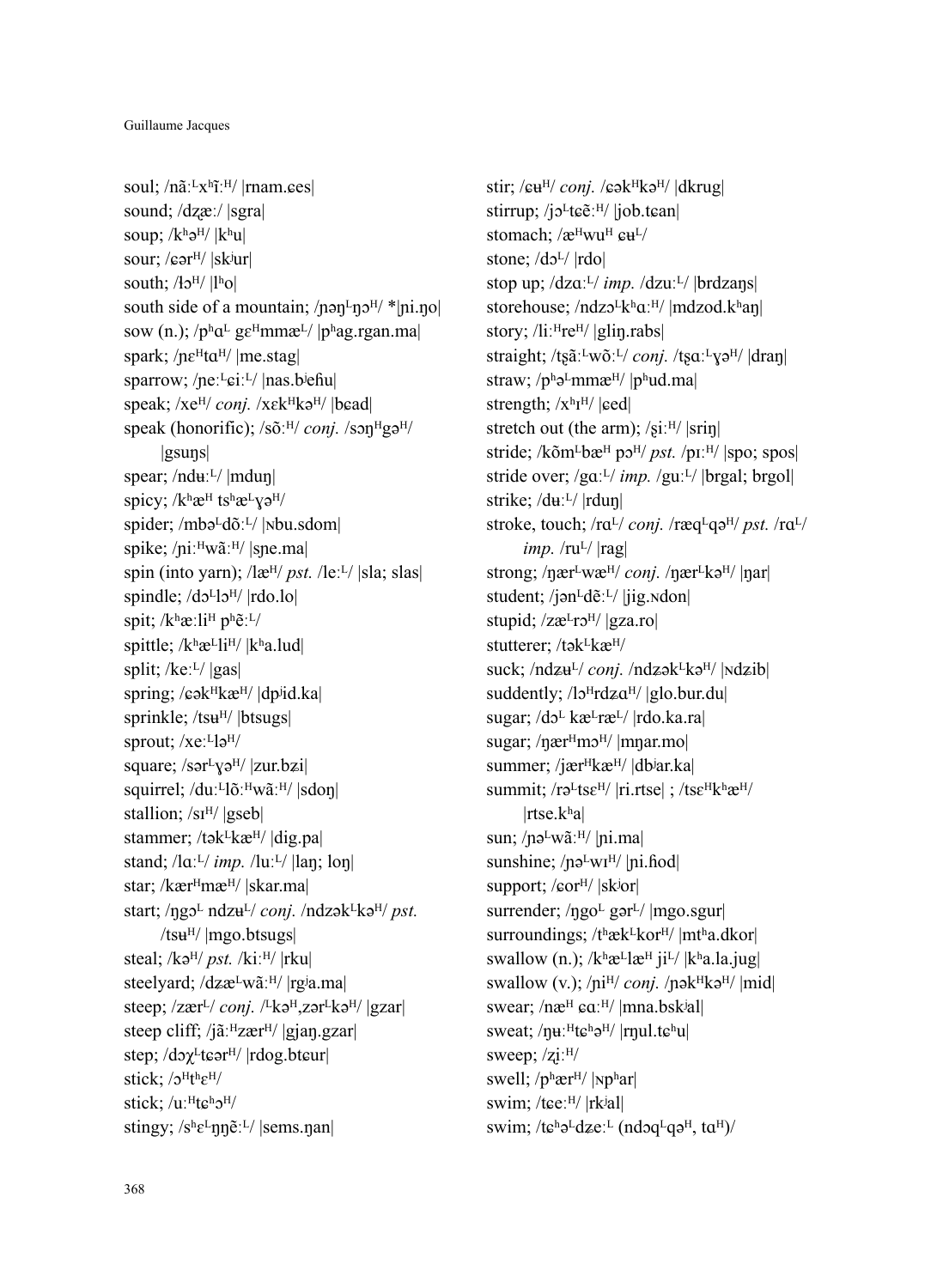table; /tω λευτέν | tω είναι | tω είναι | tadpole; / $næ<sup>L</sup>$  t<sup>h</sup>om<sup>L</sup>bə<sup>L</sup>/ | $n$ a.t<sup>h</sup>om.bu| tail; / $n$ æ<sup>H</sup>wãː<sup>H</sup>/ |rna.ma| take;  $/k<sup>h</sup>$ ər<sup>H</sup>/ *imp.* /luː<sup>H</sup>/  $|Nk<sup>h</sup>$ ur $|$ take; /lɛ̃ː<sup>L</sup>/ *conj.* /lɛn<sup>L</sup>gə<sup>H</sup>/ *pst.* /lɑː<sup>H</sup>/ |len; blaŋs; loŋs| take off (clothes);  $/hi^{H}/|p^{h}ud|$ take off (clothes); /phi<sup>H</sup>/ *conj.* /ph<sub>ak</sub>LkaH/  $|p^h u d|$ take out;  $/xa$ <sup> $H/$ </sup> *imp.*  $/xu$ <sup> $H/$ </sup> talk; /tãː<sup>H</sup>/ *conj.* /tæn<sup>H</sup>gə<sup>H</sup>/ *imp.* /tõː<sup>H</sup>/ |gtam| tall;  $/t<sup>h</sup>0<sup>H</sup>/$  |mt<sup>h</sup>o| tasty;  $/x$ ĩː<sup>L</sup>/ *conj.*  $/x$ ən<sup>L</sup>gə<sup>H</sup>/  $|zim|$ tea; / $text$ L}/ $\frac{dz}{dz}$ teach; /tʂʰu<sup>H</sup>/ *conj.* /tʂʰək<sup>L</sup>kə<sup>H</sup>/ |kʰrid| teacher; /geː<sup>L</sup>gɛ̃ː<sup>L</sup>/ |dge.rgan| tear; /tor $\frac{H}{|$  |gtor| tear up; /xa<sup>H</sup>/ *conj.* /xæq<sup>H</sup>qə<sup>H</sup>/ *pst.* /xa<sup>H</sup>/ *imp.*  $/xu<sup>H</sup>/|beags|$ tears;  $/ni$ <sup>H</sup>te $\theta$ <sup>H</sup>/ |mig.t $\varepsilon$ <sup>h</sup>u| temple (anatomy); /t͡cʰə<sup>L</sup>rɔ<sup>H</sup> pʰæ<sup>L</sup>γtsɑː<sup>H</sup>/ \*|kʰʲi.ro.pʰag.tsʰaŋ| ten; /tɕə $^{\rm H}$  tʰãm $^{\rm L}$ bæ $^{\rm H}$ /  $^{\rm H}$ btɕu $\parallel$ tent;  $/$ kər<sup>L</sup> $/$  |gur| tent; /wæᴸ/ |sbra| tenth; /tɕəLwæH/ |btɕu.ba| tenth month; /tɕəLwuːL nãːL/ |btɕu.ba.nam| testicle;  $\frac{\text{4a}}{\text{4a}}$ kæ<sup>H</sup>/  $\left| \text{rlig}. \text{pa} \right|$ thank you;  $/$ kæ<sup>L</sup>t $\tilde{\mathbf{g}}$ <sup>T</sup>:<sup>H</sup> t $\mathbf{g}$ <sup>h</sup> $\mathbf{g}$ <sup>L</sup>/  $|$ bka.drin.t $\mathbf{g}$ <sup>h</sup>e| the other side; /j $\mathbf{z}^L$ kh $\mathbf{z}^H$ / the previous year;  $/\gamma 2$ <sup>L</sup>ni<sup> $\cdot$ H</sup> l $2^{\text{L}}$ / |gzes.nin.lo| there; /keː<sup>L</sup>næ<sup>H</sup>/ there (distal); / $te^{L}næ^{H}$ /  $|de$  na these days; /kʰær<sup>L</sup>tsɑː<sup>H</sup> tə<sup>L</sup>riː<sup>L</sup>/ |kʰa.rtsaŋ.de.riŋ| thick (of ropes, sticks etc); /zõ<sup>ːH</sup>/ *conj*.  $\gamma$ zən $H$ gə $H$ / \*|sbrom| thick (of sheets, clothes etc);  $/t<sup>h</sup>u<sup>H</sup>/\text{conj.}$  $/t<sup>h</sup>$ ək $<sup>H</sup>$ kə<sup>H</sup>/ |mt<sup>h</sup>ug|</sup> thick (liquid); /də<sup>L</sup>rə<sup>H</sup>/ *conj.* /dər<sup>L</sup>kə<sup>H</sup>/

thief; /kə<sup>H</sup>mmæ<sup>H</sup>/ |rkun.ma| thigh; /læᴴ/ |brla| thin (of ropes, sticks etc);  $/ts<sup>h</sup>æ<sup>L</sup>/|p<sup>h</sup>ra|$ thin (of sheets, clothes etc); /se<sup>H</sup>/ *conj*.  $\sqrt{\text{s} \varepsilon}$ k $\text{F}$ kə<sup>H</sup>/  $\sqrt{\text{s} \varepsilon}$ thin (liquid);  $/ta$ <sup> $\tau$ </sup>mæ<sup>H</sup>/  $|dans$ *ma* $|$  <d<sup>w</sup>ang> things; /t $c\in H$ la<sup>H</sup>/ |t $c$ a.lag| think; /sãːᴴ/ *conj.* /sæŋᴴgəᴴ/ *imp.* /tuːᴴ/ |bsam| think; /sãː<sup>H</sup>lɔ<sup>H</sup> taː<sup>H</sup>/ |bsam.lo.btaŋ; btoŋ| third; /səm $^{H}$ bə $^{H}$ / |gsum.pa| third month; /səm $Hb$ ə $H$  nãː $L$ / |gsum.pa.nam| thirteen; /tɕɛ<sup>L</sup>sõː<sup>H</sup>/ |btɕo.gsum| this month;  $/dza$ <sup> $L$ </sup> ndi<sup>H</sup>nã<sup> $L$ </sup>/ |zla.ndi.nan| this year;  $/to^Lts^hI^H$ / \*|do.tshod| thorn; /tsher<sup>L</sup>mãː<sup>H</sup>/ |mtsher.ma| thread; /reː<sup>L</sup>ki<sup>H</sup>/ |ras.skud| thread; /kuː<sup>H</sup>wæ<sup>H</sup>/ |skud.pa| thread (a needle);  $/dzi$ <sup>[L]</sup>/  $|rg^jus|$ three; /sõːᴴ/ |gsum| threshold;  $/gu^Ldza^H/$  |sgo|? throat; / $p$ ət<sup> $H$ </sup>ta $H$ / |mid.pa| throw, toss; /ju<sup>H</sup>/ *conj.* /jək<sup>H</sup>kə<sup>H</sup>/ |dbʲug,gjug| thrush (bird);  $/ndzu$ <sup>L</sup>mu<sup>H</sup>/ | $ndzol$ .mo| thumb; /theLtee:H/ |mthe.tehen| thunder; /thu<sup>H</sup> dze<sup>L</sup>/ *conj.* /dzæq<sup>L</sup>qə<sup>H</sup>/ |tʰog.rgʲag; rgʲab| thunderbolt;  $/t<sup>h</sup>u<sup>H</sup>/|t<sup>h</sup>og|$ Tibetan;  $/pi^L/$   $|bod|$ tie up; /ga<sup>L</sup>/ *conj.* /gæq<sup>L</sup>qə<sup>H</sup>/ *imp.* /gu<sup>L</sup>/  $\frac{1}{2}$ dgag|? tiger; / $ta^H$ / |stag| tight; /tã<sup>ːL</sup>/ *conj.* /tæn<sup>L</sup>gə<sup>H</sup>/ |dam| timber;  $/x<sup>h</sup>$ ĩː<sup>L</sup>/ $|\sin|$ time; /tiː<sup>L</sup>ts<sup>h</sup>I<sup>H</sup>/ |dus.tshod| tinder;  $/ga$ <sup>[H</sup>/ |spra.ba] tip of nose; / $n$ ær $H$ ts $\varepsilon$ <sup>H</sup>/ |sna.rtse| today; /tə $\text{Lri:}$ <sup>L</sup>/  $|$ de.rin $|$ together;  $/k$ <sup>h</sup>æ<sup>L</sup>t $\epsilon$ ə<sup>H</sup>ye<sup>L</sup>/ toilet, washroom; /the: $L_k$ ha: $L/ |t$ hal.khan tomb, grave; /tər $E_s$ h $\mathbb{R}$ <sup>H</sup>/  $|dur.sa|$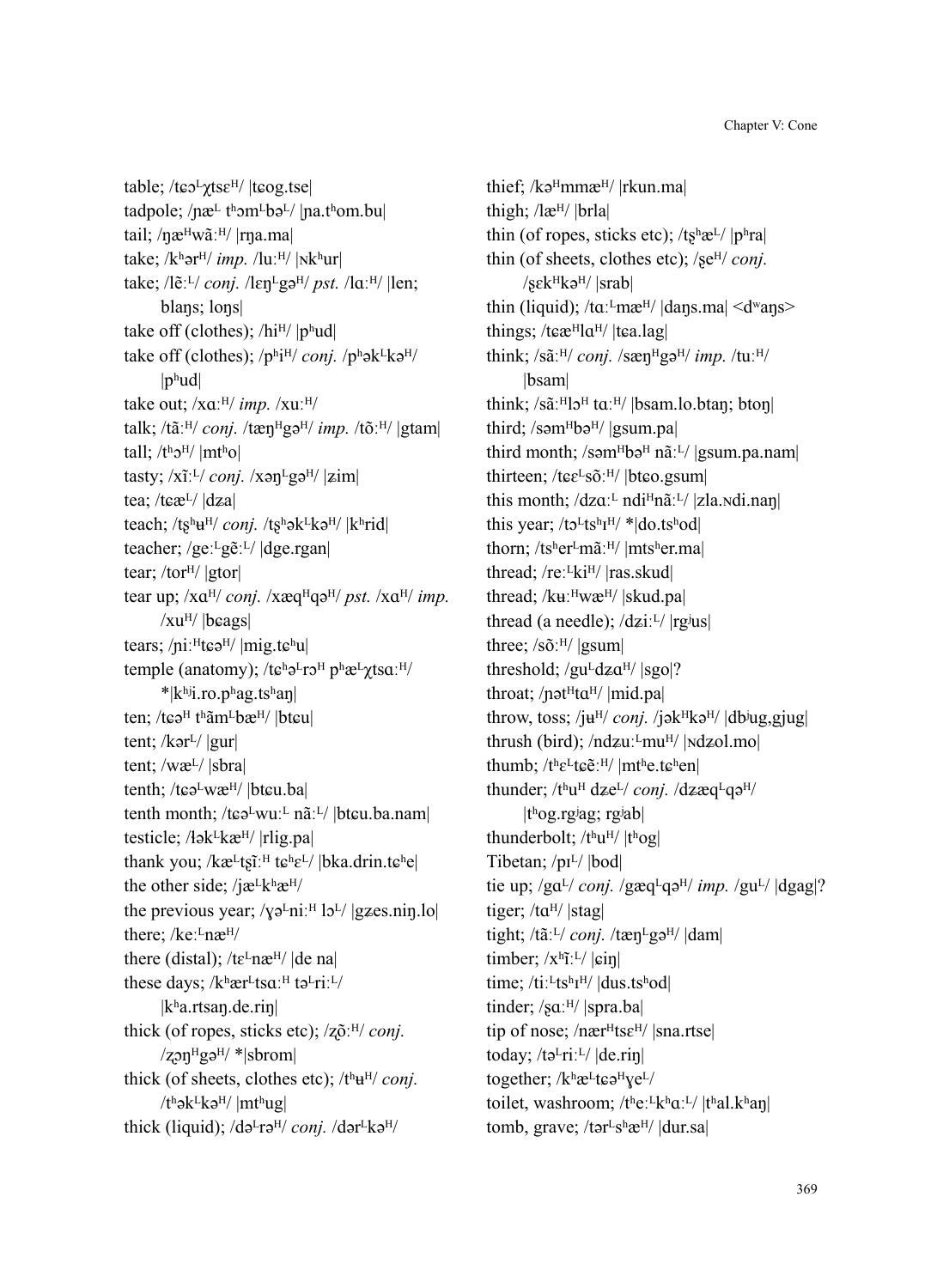tomorrow;  $/t<sup>h</sup>2<sup>L</sup>re<sup>L</sup>/|t<sup>h</sup>0.rens|$ tomorrow evening;  $/t<sup>h</sup>2<sup>L</sup>$ re:<sup>L</sup> nəm<sup>L</sup>m $2<sup>H</sup>/$ |tʰo.reŋs.nub.mo| tongue; /tɕε<sup>H</sup>/ |ltɕe| tonight;  $/to<sup>L</sup>ni<sup>H</sup>/ |do.nub|$ tooth;  $/s<sup>h</sup>2<sup>H</sup>/|so|$ top of the head; /ts $H^H$ / |gtsug| torch; / $n\varepsilon$ <sup>H</sup>xõː<sup>H</sup>/ |me.dpun| towards: / $c^h e^H$ le<sup>L</sup>/ towards where; /kaː<sup>L</sup>yu<sup>H</sup>/ |gaŋ.zogs| town; /tsõːn<sup>L</sup>t $\varepsilon$ <sup>h</sup>er<sup>H</sup>/ |gron.k<sup>hj</sup>er| trace; /rõːᴸ/ |ri.mo| trachea; /uː $H$ t $\varepsilon$ <sup>h</sup> $\frac{1}{2}$ // | $2$ ol.?| treat unjustly;  $\text{/}$ le:<sup> $\text{H}$ </sup> t $\text{at}$ <sup>H</sup>/ tree; /duːL/ |sdon| trench; /tɕʰə<sup>L</sup>kʰu<sup>H</sup>/ |tɕʰu.kʰug| trick; /kɔp<sup>H</sup>pæ<sup>H</sup>/ |bkod.pa| trick;  $\frac{1}{9}$  |blo| tripod; /theLdoH/ |thab.rdo| trouser legs; /kܤːᴸxʰݛᴴ/ |rkaŋ.ܨubs| true, real;  $/no\text{Im}\mathcal{E}^H/$  |no.ma| trunk;  $\sqrt{u}$ <sup>[[tæH</sup>/ |gzun.rta] tumble, trip and fall;  $/ndz^L$  ri:<sup>L</sup>/ | $ndzures$ | turn (it.);  $/k<sup>h</sup>$ or<sup>H</sup>/ |<sub>N</sub>k<sup>h</sup>or| turn inside out; /dzu<sup>L</sup>/ *conj.* /dzoq<sup>L</sup>qə<sup>H</sup>/ |rdzog| turquoise;  $\frac{1}{e^{H}}$ jə<sup>H</sup>/ |bla.gju| turquoise; /j $\sigma$ <sup>H</sup>/ |gju| turtle;  $/ri$ <sup> $\perp$ </sup> pær $\frac{H}{I}$  |rus.sbal| twelfth month;  $\frac{1}{2}$ u<sup>r</sup>/ $\frac{1}{2}$  |lo.gnis| twelve; / $t \in \mathbb{R}$  ni<sup>H</sup>/ |bt $\epsilon$ u.gnis| twist (fibers to make a rope);  $\frac{z_i L}{l}$ two;  $/ni$ <sup> $H/$ </sup> |gnis umbrella; /xɔ<sup>L</sup>ʁdi<sup>H</sup>/ |zog.gdugs| uncle (FB);  $\sqrt{\mathcal{E}^L \mathbf{k}^h \mathbf{a}^H}$  |  $\gamma$ a.khu| uncle (MB);  $/xa$ <sup> $\mu$ </sup>w $\sigma$ <sup> $\eta$ </sup> |zan.bo| understand; /hæL kɔL/ |ha.go| unit of measure;  $/ts\varepsilon^{L}/|bre|$ untie; /tɕʰuː<sup>L</sup>/ *pst.* /tɕuː<sup>H</sup>/ |bkrol| untrue;  $/$ ł $\varepsilon$ p $L$ p $\sigma$ <sup>H</sup> $/$  |lʰad|

untrue; /dzə<sup>L</sup>mmæ<sup>H</sup>/ |rdzun| upstream; /tɕʰən<sup>L</sup>gɔ<sup>H</sup>/ |tɕʰu.mgo| urine;  $/t \epsilon^h e^H / |t \epsilon^h u|$ use, employ; /kuːL/ |bkol| utensil;  $\langle$ læ<sup>L</sup> $\gamma$ t $\varepsilon \mathbb{E}^{\text{H}}$ /  $\langle$ lag.t $\varepsilon$ <sup>h</sup>a| uterus; /dzaːL/ vagina;  $/\gamma a$ <sup>[L]</sup> |gzan| vapour; /lãː<sup>H</sup>pæ<sup>H</sup>/ |rlans.pa| variegated; /tɕʰæ<sup>L</sup>tɕæ<sup>H</sup>/ |kʰra.bkra| vegetable; /tsholmæ<sup>H</sup>/ |tshod.ma| vertical; /nduː<sup>L</sup>, nduː<sup>L</sup>ne/ vest; /næn<sup>L</sup>kʰær<sup>H</sup>/ |sna.kʰar|? village; /dε<sup>L</sup>wæ<sup>H</sup>/ |sde.ba| vomit; / $\epsilon$ u<sup>H</sup>dza<sup>H</sup> pʰẽː<sup>L</sup>/ |skʲugs.rgʲag| vulture; /tʰãː<sup>L</sup>kʰær<sup>H</sup>/ |tʰan dkar| waist; /keː<sup>H</sup>wæ<sup>H</sup>/ |sked.pa| wait; /gu<sup>L</sup>/ *conj.* /gək<sup>L</sup>kə<sup>H</sup>/ |sgug| wake up; /ni<sup>H</sup> ndzer<sup>L</sup>/ *pst.* / $\varepsilon$ <sup>h</sup>er<sup>H</sup>/ \*|gnid.p<sup>hj</sup>e| walk; /phe<sup>H</sup>/ *conj.* /phek<sup>L</sup>kə<sup>H</sup>/ |phebs| wall; /kʰær<sup>H</sup>/ |mkʰar| walnut tree; /teːHkæH/ |star.ka| want, need;  $/g_0L$ /  $|dgos|$ warm; /tso<sup>L</sup>yə<sup>H</sup>/  $|d$ ro $|$ warm by fire;  $\sqrt{s}v^{H}/pst$ .  $\sqrt{s}$ <sup>II</sup>/  $\sqrt{s}$  sros warp;  $\frac{dz}{dt}$  |rg<sup>j</sup>u| wash; /tɕʰi<sup>H</sup>/ *conj.* /tɕʰək<sup>L</sup>kə<sup>H</sup>/ *pst.* /tɕiː<sup>H</sup>/ |ɴkʰrud; bkrus| waste;  $/t$ s<sup>h</sup>o<sup>L</sup>la<sup>H</sup>/ |Nphro.brlag| water; /tɕʰəH/ |tɕʰu| waterfall; /mbɛ<sup>L</sup>tɕʰə<sup>H</sup>/ |Nbab.tɕʰu| wave; /wæ<sup>L</sup>li<sup>H</sup>/ |rba.rlabs| wave (hand);  $/$ ju<sup>H</sup>/ |gjug| we (excl.);  $/\eta$ ə<sup>H</sup>t $\varepsilon$ <sup>h</sup>uː/  $|\eta$ a| we (incl.);  $\sqrt{a^{H}t}$ c<sup>h</sup>u/  $\left| \frac{f(t)}{dt} \right|$ weak; /ndzæ<sup>L</sup>mI<sup>H</sup>/ |Ndra.med| wear; /kẽː<sup>L</sup>/ *coni*. /kɛn<sup>L</sup>gə<sup>H</sup>/ |gon| weasel; /sɛ<sup>H</sup>wõː<sup>H</sup>/ |sre.mon| weave; /t<sup>h</sup>a<sup>H</sup>/ *conj.* /t<sup>h</sup>æq<sup>L</sup>qə<sup>H</sup>/ *imp.* /t<sup>h</sup>u<sup>H</sup>/  $|\text{nt}^\text{h}$ ag| weft;  $/p\tilde{i}^{H}/|spun|$